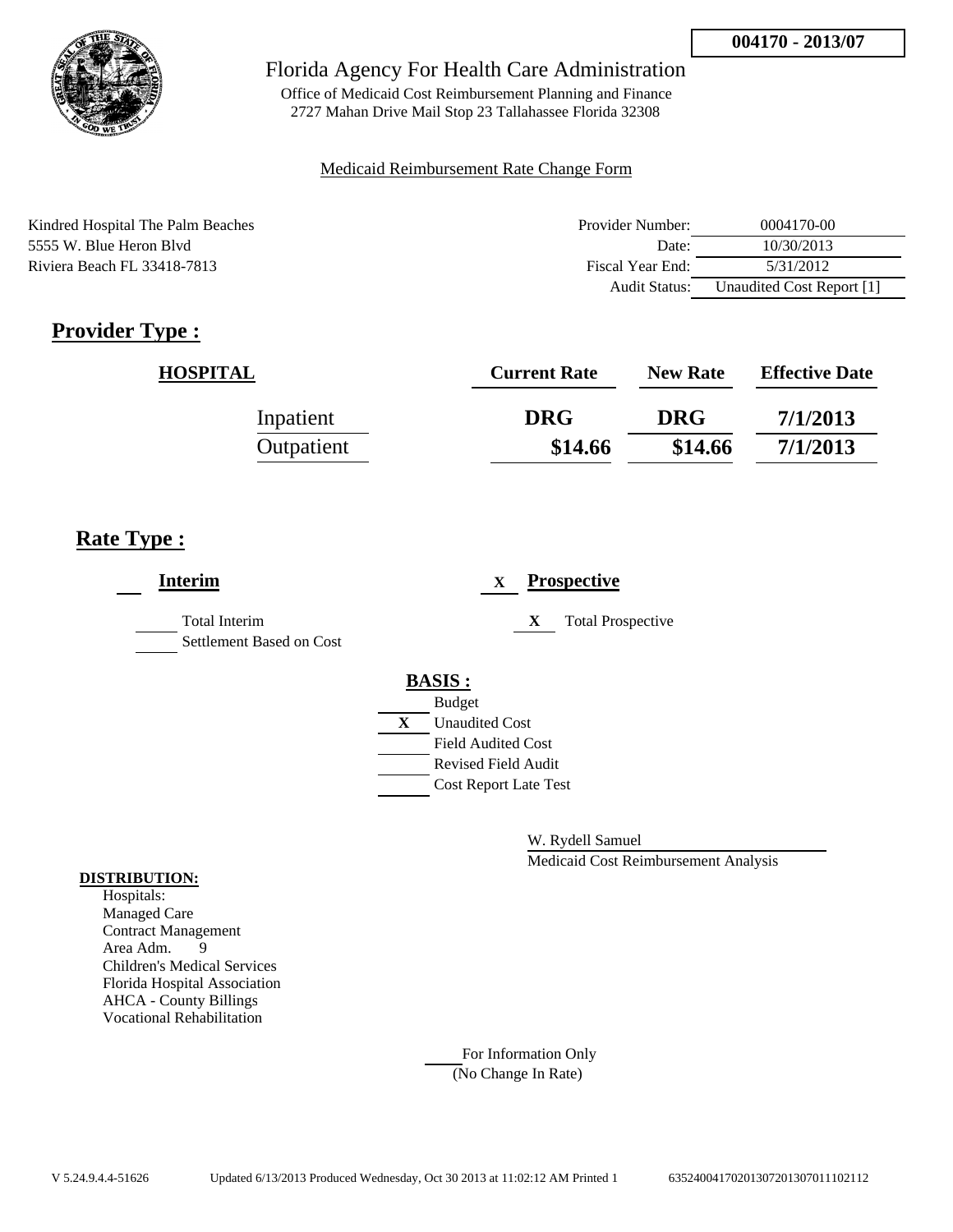

Office of Medicaid Cost Reimbursement Planning and Finance 2727 Mahan Drive Mail Stop 23 Tallahassee Florida 32308

### Medicaid Reimbursement Rate Change Form

UCHLTACH at Connerton 9441 Health Center Drive Land O' Lakes FL 34637

| Provider Number: | 0009496-00                |
|------------------|---------------------------|
| Date:            | 10/30/2013                |
| Fiscal Year End: | 12/31/2011                |
| Audit Status:    | Unaudited Cost Report [1] |

# **Provider Type :**

| <b>HOSPITAL</b> | <b>Current Rate</b> | <b>New Rate</b> | <b>Effective Date</b> |
|-----------------|---------------------|-----------------|-----------------------|
| Inpatient       | <b>DRG</b>          | <b>DRG</b>      | 7/1/2013              |
| Outpatient      | \$14.66             | \$14.66         | 7/1/2013              |

# **Rate Type :**

| <b>Interim</b>                                   | <b>Prospective</b><br>$\mathbf{X}$ |
|--------------------------------------------------|------------------------------------|
| <b>Total Interim</b><br>Settlement Based on Cost | X<br><b>Total Prospective</b>      |
|                                                  | <b>BASIS:</b>                      |
|                                                  | <b>Budget</b>                      |
|                                                  | X<br><b>Unaudited Cost</b>         |
|                                                  | <b>Field Audited Cost</b>          |
|                                                  | <b>Revised Field Audit</b>         |
|                                                  | <b>Cost Report Late Test</b>       |
|                                                  |                                    |

W. Rydell Samuel

Medicaid Cost Reimbursement Analysis

#### **DISTRIBUTION:**

Hospitals: Managed Care Contract Management Area Adm. 5 Children's Medical Services Florida Hospital Association AHCA - County Billings Vocational Rehabilitation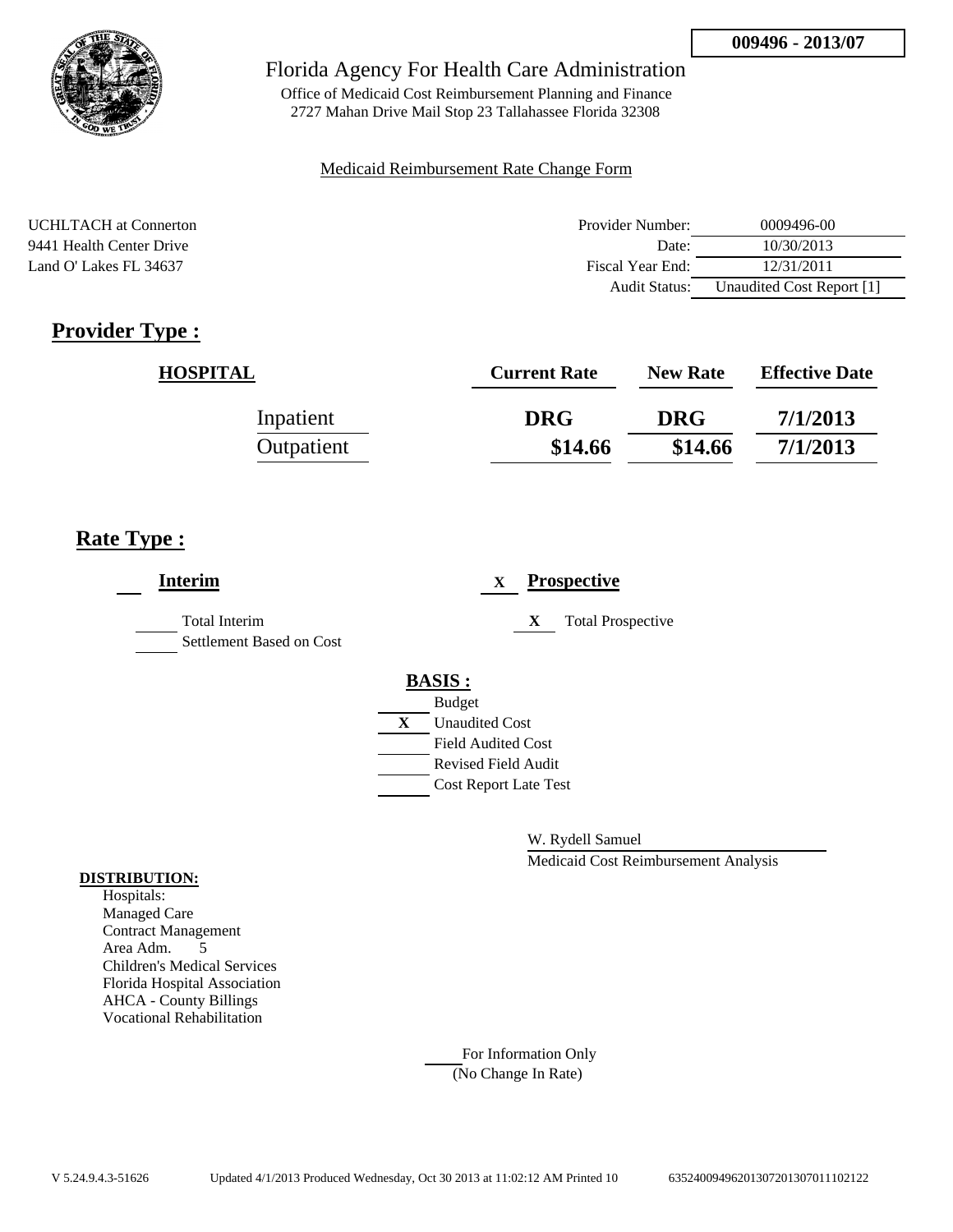

Office of Medicaid Cost Reimbursement Planning and Finance 2727 Mahan Drive Mail Stop 23 Tallahassee Florida 32308

### Medicaid Reimbursement Rate Change Form

Kindred Hospital Melbourne **Provider Number:** 0016815-00 765 W Nasa Blvd Date: 10/30/2013 Melbourne FL 32901 **Fiscal Year End:** 7/31/2012 Audit Status: Unaudited Cost Report [1]

# **Provider Type :**

| <b>HOSPITAL</b> | <b>Current Rate</b> | <b>New Rate</b> | <b>Effective Date</b> |
|-----------------|---------------------|-----------------|-----------------------|
| Inpatient       | <b>DRG</b>          | <b>DRG</b>      | 7/1/2013              |
| Outpatient      | \$14.66             | \$14.66         | 7/1/2013              |

# **Rate Type :**

| <b>Interim</b>                                   |               | X                         | <b>Prospective</b>            |
|--------------------------------------------------|---------------|---------------------------|-------------------------------|
| <b>Total Interim</b><br>Settlement Based on Cost |               |                           | <b>Total Prospective</b><br>X |
|                                                  | <b>BASIS:</b> |                           |                               |
|                                                  | <b>Budget</b> |                           |                               |
|                                                  | X             | <b>Unaudited Cost</b>     |                               |
|                                                  |               | <b>Field Audited Cost</b> |                               |
|                                                  |               |                           | <b>Revised Field Audit</b>    |
|                                                  |               |                           | <b>Cost Report Late Test</b>  |
|                                                  |               |                           |                               |

W. Rydell Samuel

Medicaid Cost Reimbursement Analysis

### **DISTRIBUTION:**

Hospitals: Managed Care Contract Management Area Adm. 7 Children's Medical Services Florida Hospital Association AHCA - County Billings Vocational Rehabilitation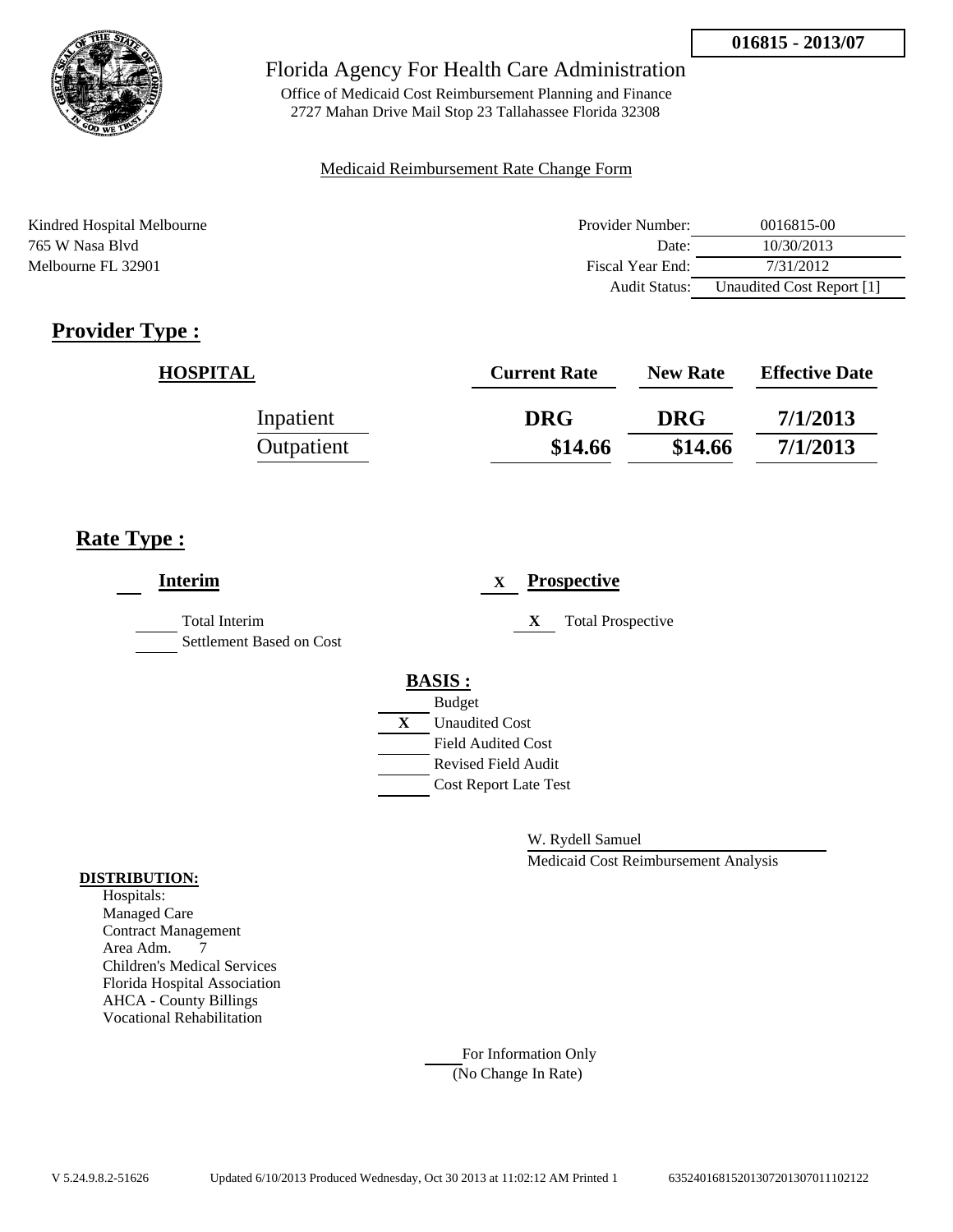

Office of Medicaid Cost Reimbursement Planning and Finance 2727 Mahan Drive Mail Stop 23 Tallahassee Florida 32308

### Medicaid Reimbursement Rate Change Form

Sacred Heart Hospital on the Gulf 3801 E Hwy 98 Port St. Joe FL 32456

| Provider Number:       | 0020127-00                |  |
|------------------------|---------------------------|--|
| Date:                  | 10/30/2013                |  |
| Fiscal Year End:       | 6/30/2012                 |  |
| Audit Status:          | Unaudited Cost Report [1] |  |
| Rate Includes Buy Back |                           |  |

# **Provider Type :**

| <b>HOSPITAL</b> | <b>Current Rate</b> | <b>New Rate</b> | <b>Effective Date</b> |
|-----------------|---------------------|-----------------|-----------------------|
| Inpatient       | <b>DRG</b>          | <b>DRG</b>      | 7/1/2013              |
| Outpatient      | \$214.71            | \$214.71        | 7/1/2013              |

# **Rate Type :**

| <b>Interim</b>                                   |   |                              | X |   | <b>Prospective</b>       |
|--------------------------------------------------|---|------------------------------|---|---|--------------------------|
| <b>Total Interim</b><br>Settlement Based on Cost |   |                              |   | X | <b>Total Prospective</b> |
|                                                  |   | <b>BASIS:</b>                |   |   |                          |
|                                                  |   | <b>Budget</b>                |   |   |                          |
|                                                  | X | <b>Unaudited Cost</b>        |   |   |                          |
|                                                  |   | <b>Field Audited Cost</b>    |   |   |                          |
|                                                  |   | <b>Revised Field Audit</b>   |   |   |                          |
|                                                  |   | <b>Cost Report Late Test</b> |   |   |                          |
|                                                  |   |                              |   |   |                          |
|                                                  |   |                              |   |   |                          |

W. Rydell Samuel

Medicaid Cost Reimbursement Analysis

#### **DISTRIBUTION:**

Hospitals: Managed Care Contract Management Area Adm. 2 Children's Medical Services Florida Hospital Association AHCA - County Billings Vocational Rehabilitation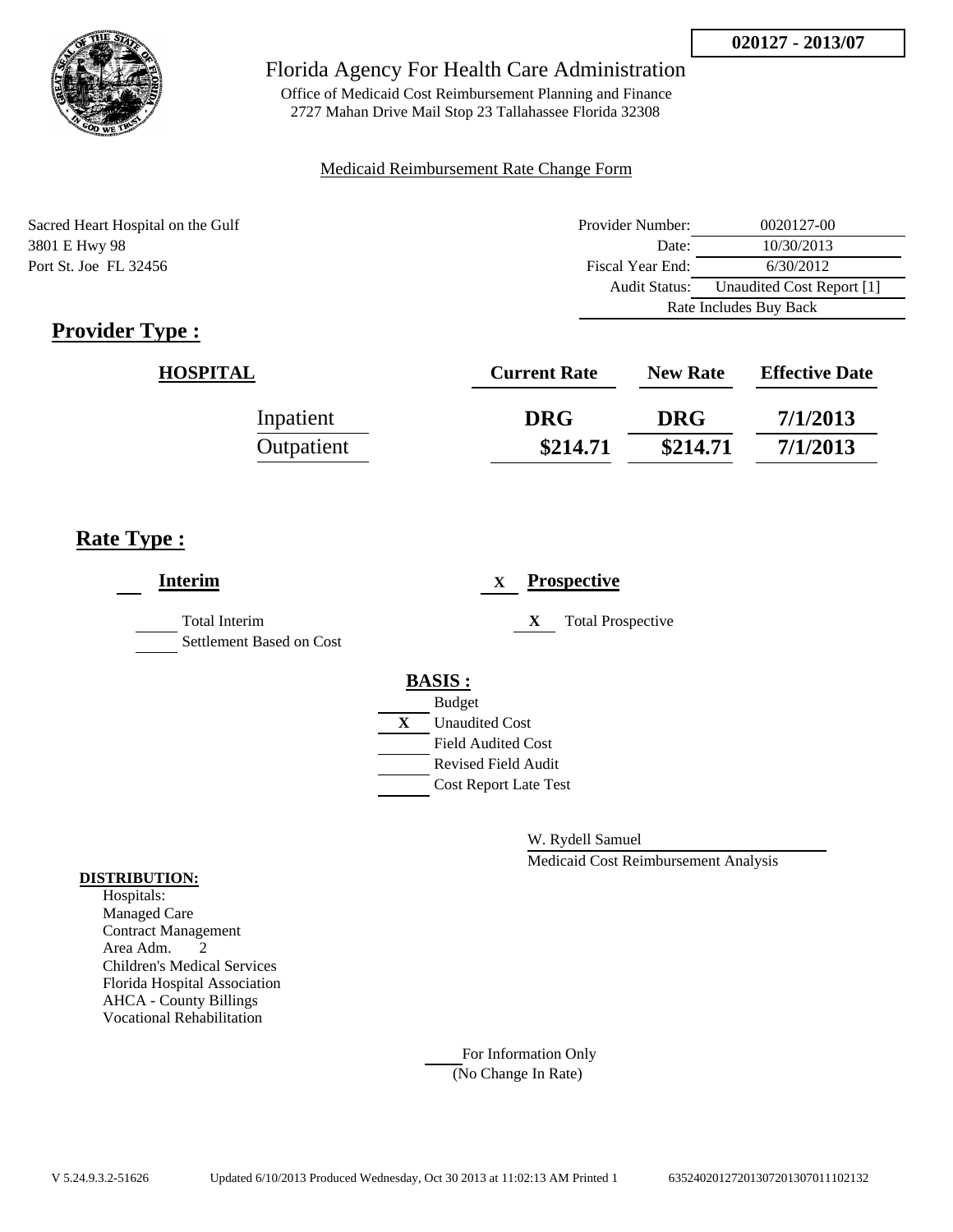

Office of Medicaid Cost Reimbursement Planning and Finance 2727 Mahan Drive Mail Stop 23 Tallahassee Florida 32308

### Medicaid Reimbursement Rate Change Form

| Shriners Hospital for Children | Provider Number:       | 0025766-00                |
|--------------------------------|------------------------|---------------------------|
| 12502 USF Pine Dr              | Date:                  | 10/30/2013                |
| Tampa FL 33612                 | Fiscal Year End:       | 12/31/2012                |
|                                | Audit Status:          | Unaudited Cost Report [1] |
|                                | Rate Includes Buy Back |                           |

# **Provider Type :**

| HOSPITAL                             | <b>Current Rate</b> | <b>New Rate</b> | <b>Effective Date</b> |
|--------------------------------------|---------------------|-----------------|-----------------------|
| Inpatient                            | <b>DRG</b>          | <b>DRG</b>      | 7/1/2013              |
| Outpatient                           | \$224.87            | \$321.27        | 7/1/2013              |
| <b>Inpatient County Billing Rate</b> | <b>DRG</b>          | <b>DRG</b>      | 7/1/2013              |

# **Rate Type :**

| <b>Interim</b>                                   | <b>Prospective</b><br>X       |
|--------------------------------------------------|-------------------------------|
| <b>Total Interim</b><br>Settlement Based on Cost | <b>Total Prospective</b><br>X |
|                                                  | <b>BASIS:</b>                 |
|                                                  | <b>Budget</b>                 |
|                                                  | <b>Unaudited Cost</b><br>X    |
|                                                  | <b>Field Audited Cost</b>     |
|                                                  | <b>Revised Field Audit</b>    |
|                                                  | <b>Cost Report Late Test</b>  |
|                                                  |                               |

W. Rydell Samuel

Medicaid Cost Reimbursement Analysis

### **DISTRIBUTION:**

Hospitals: Managed Care Contract Management Area Adm. 6 Children's Medical Services Florida Hospital Association AHCA - County Billings Vocational Rehabilitation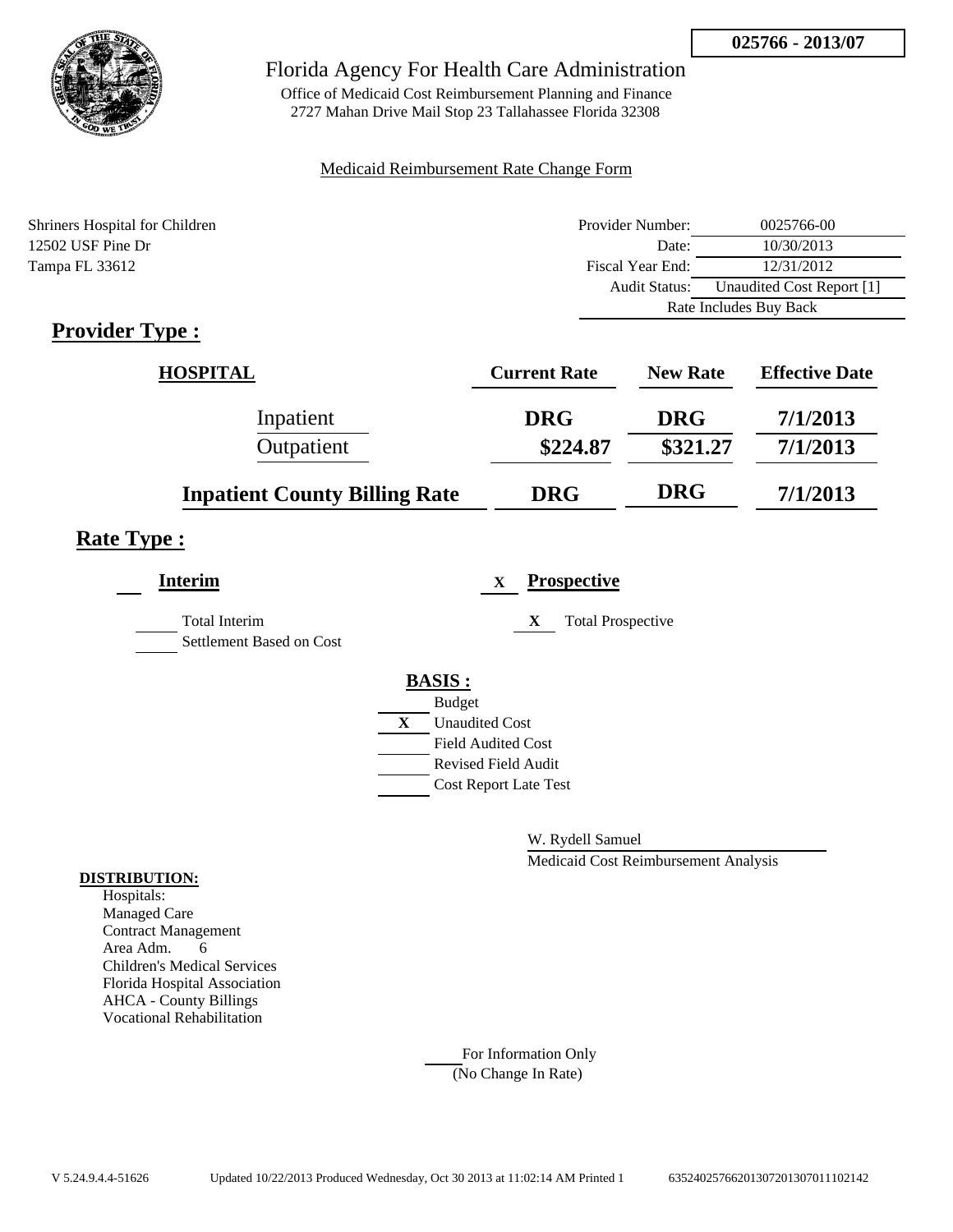

Office of Medicaid Cost Reimbursement Planning and Finance 2727 Mahan Drive Mail Stop 23 Tallahassee Florida 32308

### Medicaid Reimbursement Rate Change Form

| Viera Hospital     | Provider Number:     | 0031588-00                |
|--------------------|----------------------|---------------------------|
| 8745 Wickham Rd    | Date:                | 10/30/2013                |
| Melbourne FL 32940 | Fiscal Year End:     | 9/30/2012                 |
|                    | <b>Audit Status:</b> | Unaudited Cost Report [1] |

# **Provider Type :**

| <b>HOSPITAL</b> | <b>Current Rate</b> | <b>New Rate</b> | <b>Effective Date</b> |
|-----------------|---------------------|-----------------|-----------------------|
| Inpatient       | <b>DRG</b>          | <b>DRG</b>      | 7/1/2013              |
| Outpatient      | \$137.98            | \$137.98        | 7/1/2013              |

# **Rate Type :**

| <b>Interim</b>                            |   | <b>Prospective</b><br>$\mathbf x$ |
|-------------------------------------------|---|-----------------------------------|
| Total Interim<br>Settlement Based on Cost |   | X<br><b>Total Prospective</b>     |
|                                           |   | <b>BASIS:</b>                     |
|                                           |   | <b>Budget</b>                     |
|                                           | X | <b>Unaudited Cost</b>             |
|                                           |   | <b>Field Audited Cost</b>         |
|                                           |   | <b>Revised Field Audit</b>        |
|                                           |   | <b>Cost Report Late Test</b>      |
|                                           |   |                                   |

W. Rydell Samuel

Medicaid Cost Reimbursement Analysis

#### **DISTRIBUTION:**

Hospitals: Managed Care Contract Management Area Adm. 7 Children's Medical Services Florida Hospital Association AHCA - County Billings Vocational Rehabilitation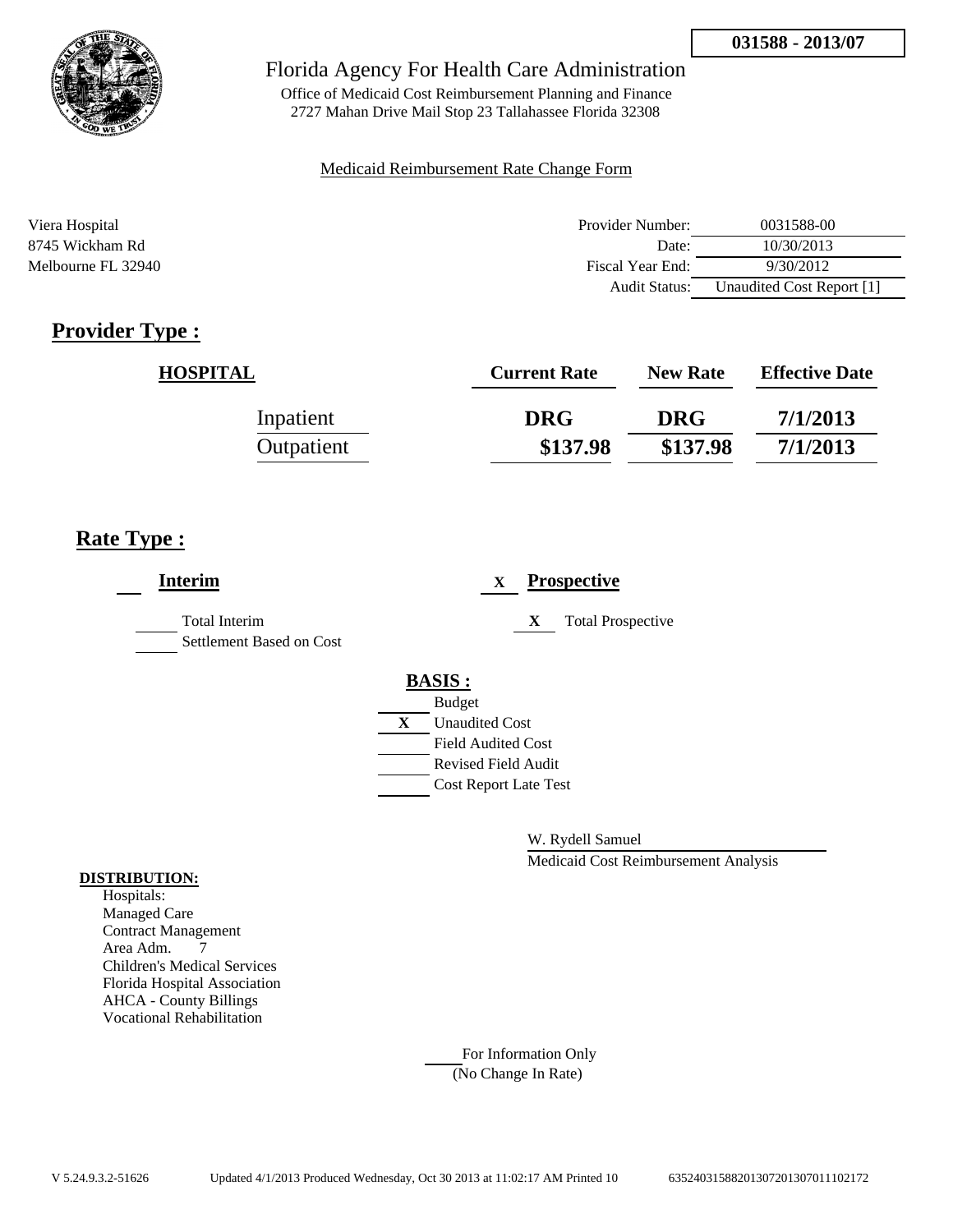

Office of Medicaid Cost Reimbursement Planning and Finance 2727 Mahan Drive Mail Stop 23 Tallahassee Florida 32308

### Medicaid Reimbursement Rate Change Form

West Kendall Baptist Hospital 9555 S.W. 162nd Court Miami FL 33196-4930

| Provider Number: | 0032265-00                |
|------------------|---------------------------|
| Date:            | 10/30/2013                |
| Fiscal Year End: | 9/30/2012                 |
| Audit Status:    | Unaudited Cost Report [1] |

# **Provider Type :**

| <b>HOSPITAL</b> | <b>Current Rate</b> | <b>New Rate</b> | <b>Effective Date</b> |
|-----------------|---------------------|-----------------|-----------------------|
| Inpatient       | <b>DRG</b>          | <b>DRG</b>      | 7/1/2013              |
| Outpatient      | \$167.48            | \$167.48        | 7/1/2013              |

# **Rate Type :**

| <b>Interim</b>                            |               | <b>Prospective</b><br>$\mathbf X$ |
|-------------------------------------------|---------------|-----------------------------------|
| Total Interim<br>Settlement Based on Cost |               | X<br><b>Total Prospective</b>     |
|                                           | <b>BASIS:</b> |                                   |
|                                           | <b>Budget</b> |                                   |
|                                           | X             | <b>Unaudited Cost</b>             |
|                                           |               | <b>Field Audited Cost</b>         |
|                                           |               | <b>Revised Field Audit</b>        |
|                                           |               | <b>Cost Report Late Test</b>      |
|                                           |               |                                   |

W. Rydell Samuel

Medicaid Cost Reimbursement Analysis

#### **DISTRIBUTION:**

Hospitals: Managed Care Contract Management Area Adm. 11 Children's Medical Services Florida Hospital Association AHCA - County Billings Vocational Rehabilitation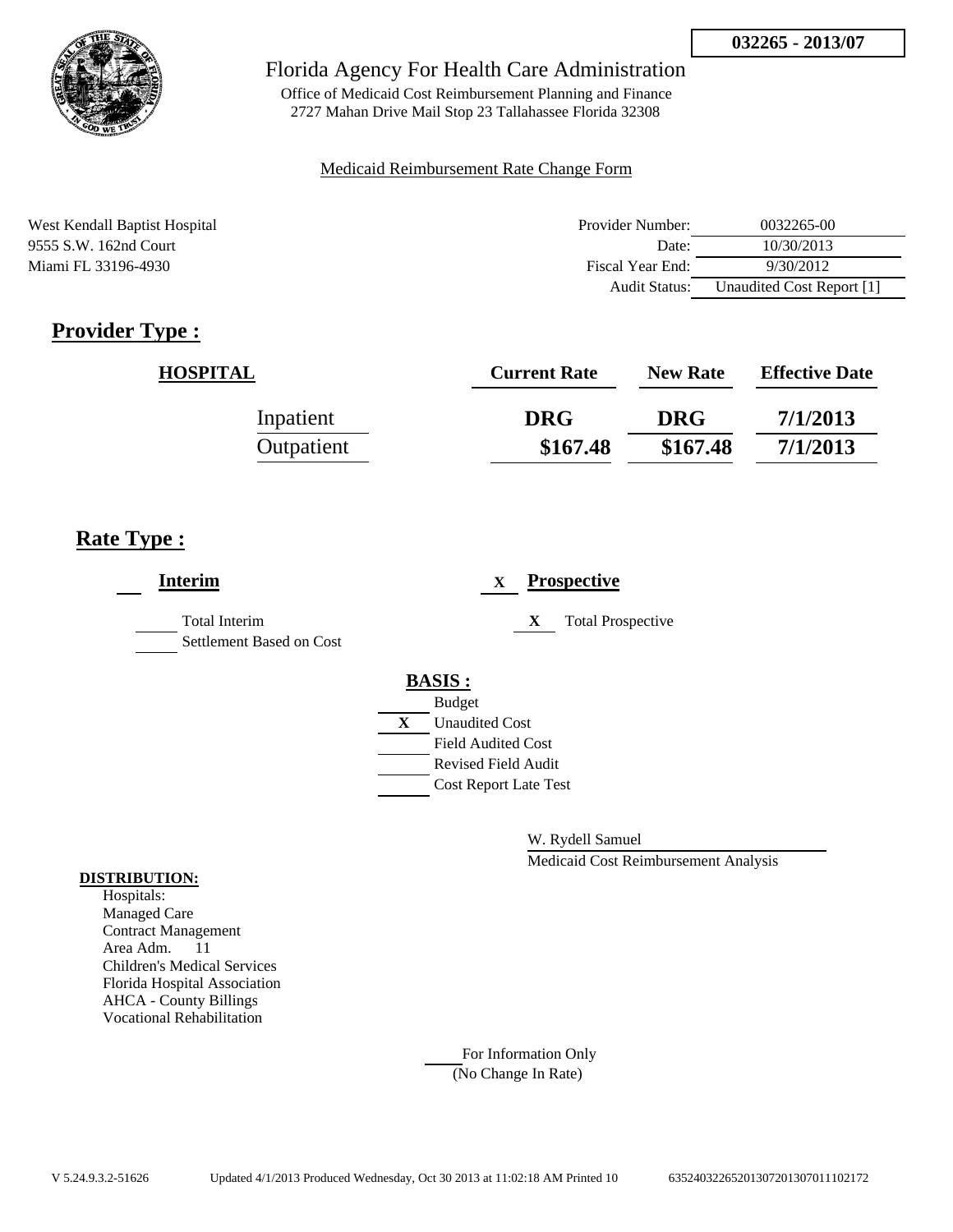

Office of Medicaid Cost Reimbursement Planning and Finance 2727 Mahan Drive Mail Stop 23 Tallahassee Florida 32308

### Medicaid Reimbursement Rate Change Form

Palm Bay Hospital Provider Number: 0032975-00 1425 Malabar Road N.E. Date: 10/30/2013 Palm Bay FL 32907 **Fiscal Year End:** 9/30/2012 Audit Status: Unaudited Cost Report [1]

# **Provider Type :**

| <b>HOSPITAL</b> | <b>Current Rate</b> | <b>New Rate</b> | <b>Effective Date</b> |
|-----------------|---------------------|-----------------|-----------------------|
| Inpatient       | <b>DRG</b>          | <b>DRG</b>      | 7/1/2013              |
| Outpatient      | \$74.30             | \$74.30         | 7/1/2013              |

## **Rate Type :**

| <b>Interim</b>                                   |   | <b>Prospective</b><br>X       |
|--------------------------------------------------|---|-------------------------------|
| <b>Total Interim</b><br>Settlement Based on Cost |   | X<br><b>Total Prospective</b> |
|                                                  |   | <b>BASIS:</b>                 |
|                                                  |   | <b>Budget</b>                 |
|                                                  | X | <b>Unaudited Cost</b>         |
|                                                  |   | <b>Field Audited Cost</b>     |
|                                                  |   | <b>Revised Field Audit</b>    |
|                                                  |   | <b>Cost Report Late Test</b>  |
|                                                  |   |                               |

W. Rydell Samuel

Medicaid Cost Reimbursement Analysis

#### **DISTRIBUTION:**

Hospitals: Managed Care Contract Management Area Adm. 7 Children's Medical Services Florida Hospital Association AHCA - County Billings Vocational Rehabilitation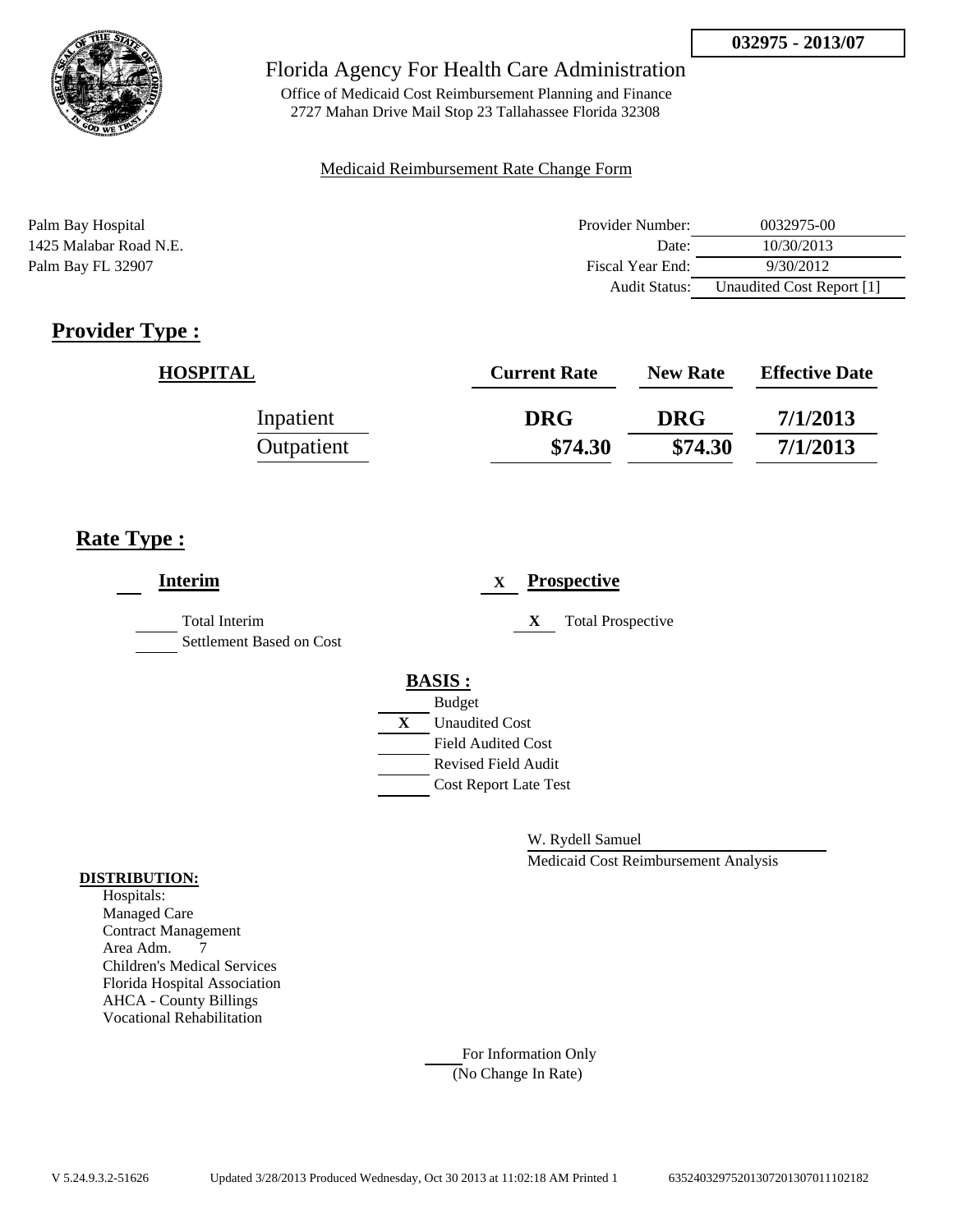| Prov#   | Semester Inpatient |            | Outpatient |
|---------|--------------------|------------|------------|
| 101516  | Jul-13 DRG         |            | \$252.15   |
| 100609  | Jul-13 DRG         |            | \$186.60   |
| Average |                    | <b>DRG</b> | \$219.38   |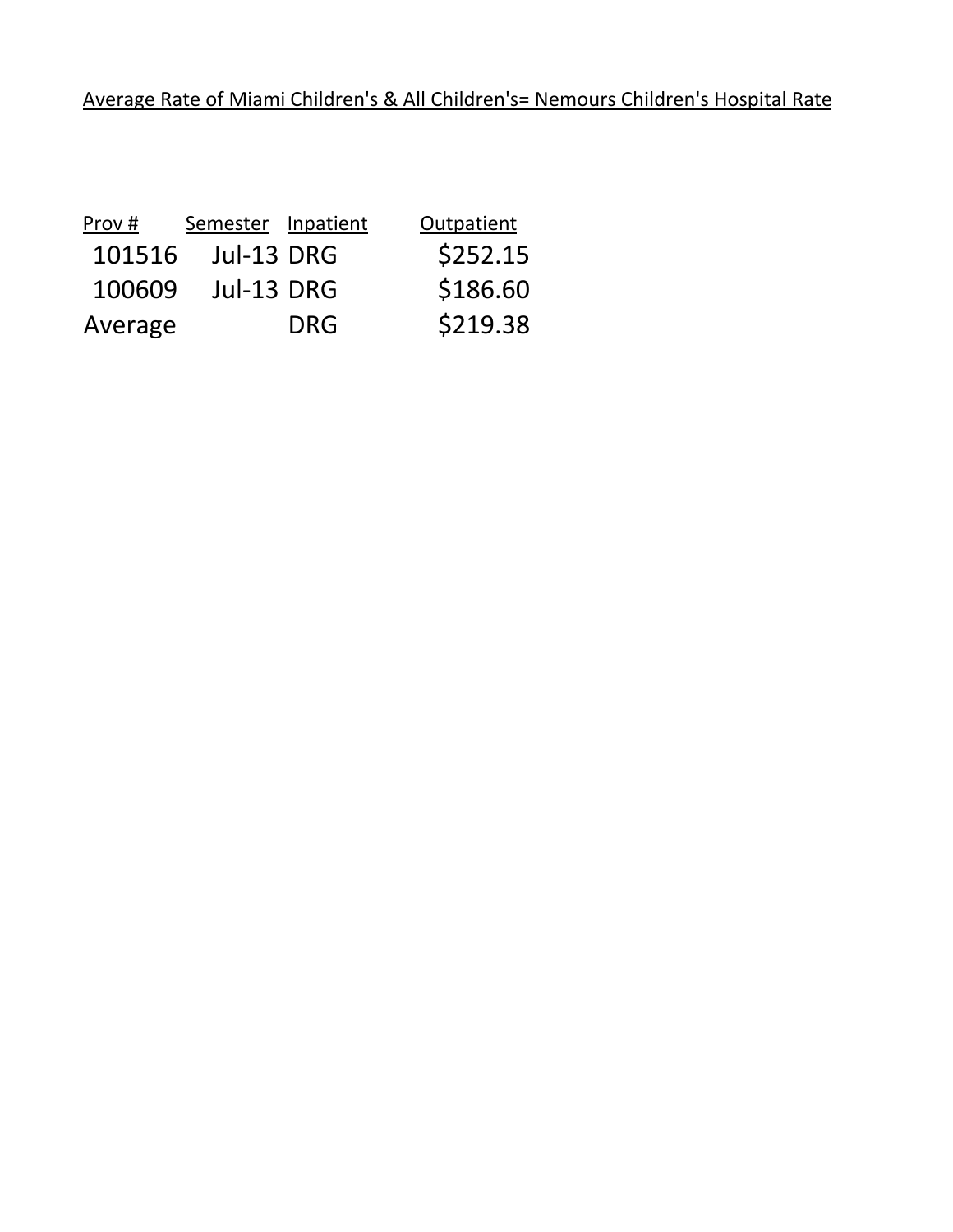

Office of Medicaid Cost Reimbursement Planning and Finance 2727 Mahan Drive Mail Stop 23 Tallahassee Florida 32308

### Medicaid Reimbursement Rate Change Form

Florida Hospital Wesley Chapel 2600 Bruce B Downs Wesley Chapel Fl 33544

| Provider Number:     | 0054568-00         |
|----------------------|--------------------|
| Date:                | 10/30/2013         |
| Fiscal Year End:     | 12/31/2013         |
| <b>Audit Status:</b> | Interim Budget [4] |

# **Provider Type :**

| <b>HOSPITAL</b> | <b>Current Rate</b> | <b>New Rate</b> | <b>Effective Date</b> |
|-----------------|---------------------|-----------------|-----------------------|
| Inpatient       | <b>DRG</b>          | <b>DRG</b>      | 7/1/2013              |
| Outpatient      | \$100.32            | \$100.32        | 7/1/2013              |

# **Rate Type :**

| <b>Interim</b><br>X                                              | <b>Prospective</b>           |
|------------------------------------------------------------------|------------------------------|
| <b>Total Interim</b><br>Settlement Based on Cost<br>$\mathbf{X}$ | <b>Total Prospective</b>     |
|                                                                  | <b>BASIS:</b>                |
|                                                                  | <b>Budget</b><br>X           |
|                                                                  | <b>Unaudited Cost</b>        |
|                                                                  | <b>Field Audited Cost</b>    |
|                                                                  | Revised Field Audit          |
|                                                                  | <b>Cost Report Late Test</b> |

W. Rydell Samuel

Medicaid Cost Reimbursement Analysis

#### **DISTRIBUTION:**

Hospitals: Managed Care Contract Management Area Adm. 5 Children's Medical Services Florida Hospital Association AHCA - County Billings Vocational Rehabilitation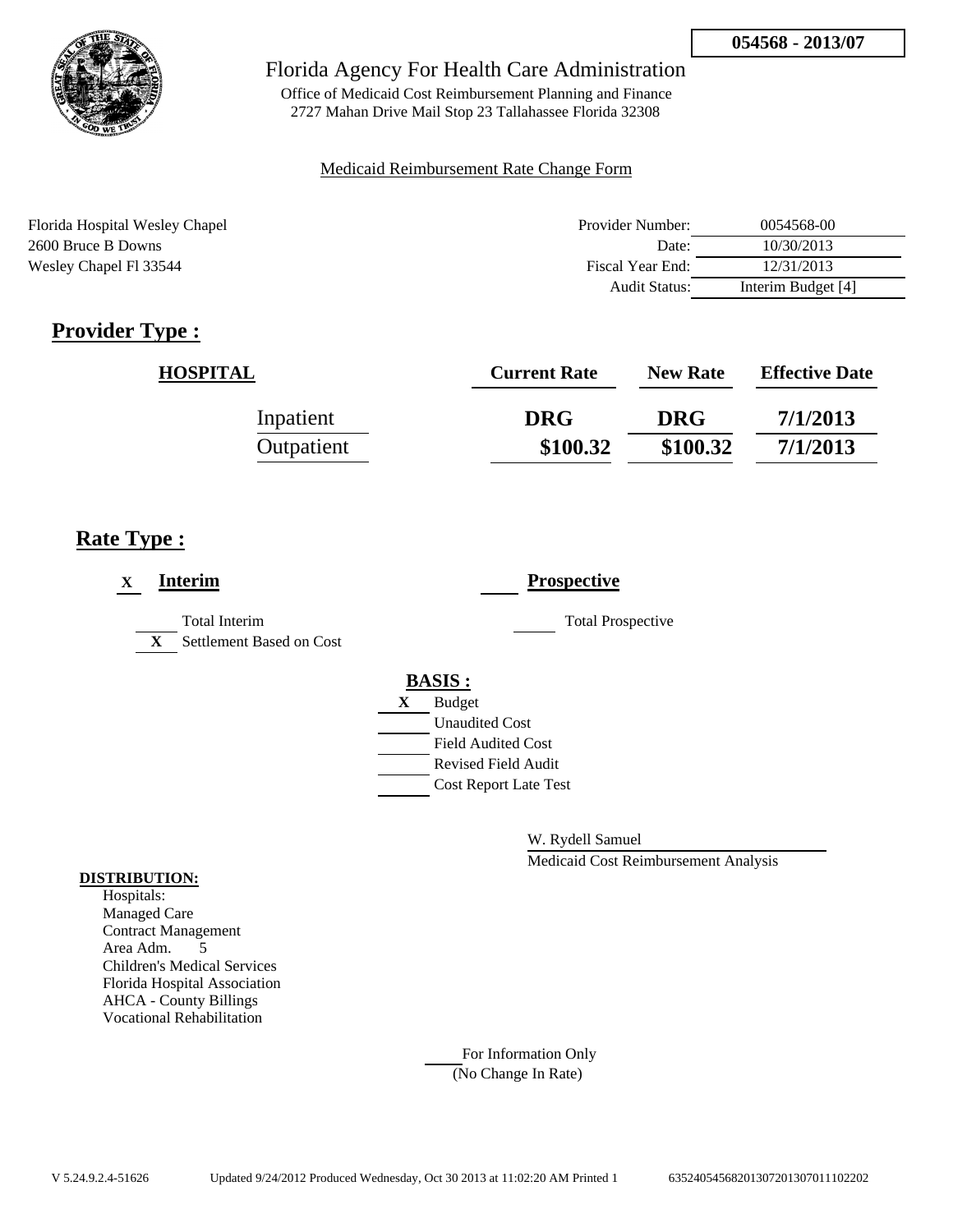

Office of Medicaid Cost Reimbursement Planning and Finance 2727 Mahan Drive Mail Stop 23 Tallahassee Florida 32308

### Medicaid Reimbursement Rate Change Form

| Park Royal Hospital       | Provider Number:     | 0063447-00         |
|---------------------------|----------------------|--------------------|
| 9241 Royal Park Drive     | Date:                | 10/30/2013         |
| <b>Ft. Myers FL 33908</b> | Fiscal Year End:     | 12/31/2012         |
|                           | <b>Audit Status:</b> | Interim Budget [4] |

# **Provider Type :**

| <b>HOSPITAL</b> | <b>Current Rate</b> | <b>New Rate</b> | <b>Effective Date</b> |
|-----------------|---------------------|-----------------|-----------------------|
| Inpatient       | <b>DRG</b>          | <b>DRG</b>      | 7/1/2013              |
| Outpatient      | \$140.31            | \$140.31        | 7/1/2013              |

## **Rate Type :**

| <b>Interim</b><br>X                                              | <b>Prospective</b>           |
|------------------------------------------------------------------|------------------------------|
| <b>Total Interim</b><br>Settlement Based on Cost<br>$\mathbf{X}$ | <b>Total Prospective</b>     |
|                                                                  | <b>BASIS:</b>                |
|                                                                  | <b>Budget</b><br>X           |
|                                                                  | <b>Unaudited Cost</b>        |
|                                                                  | <b>Field Audited Cost</b>    |
|                                                                  | Revised Field Audit          |
|                                                                  | <b>Cost Report Late Test</b> |

W. Rydell Samuel

Medicaid Cost Reimbursement Analysis

#### **DISTRIBUTION:**

Hospitals: Managed Care Contract Management Area Adm. 8 Children's Medical Services Florida Hospital Association AHCA - County Billings Vocational Rehabilitation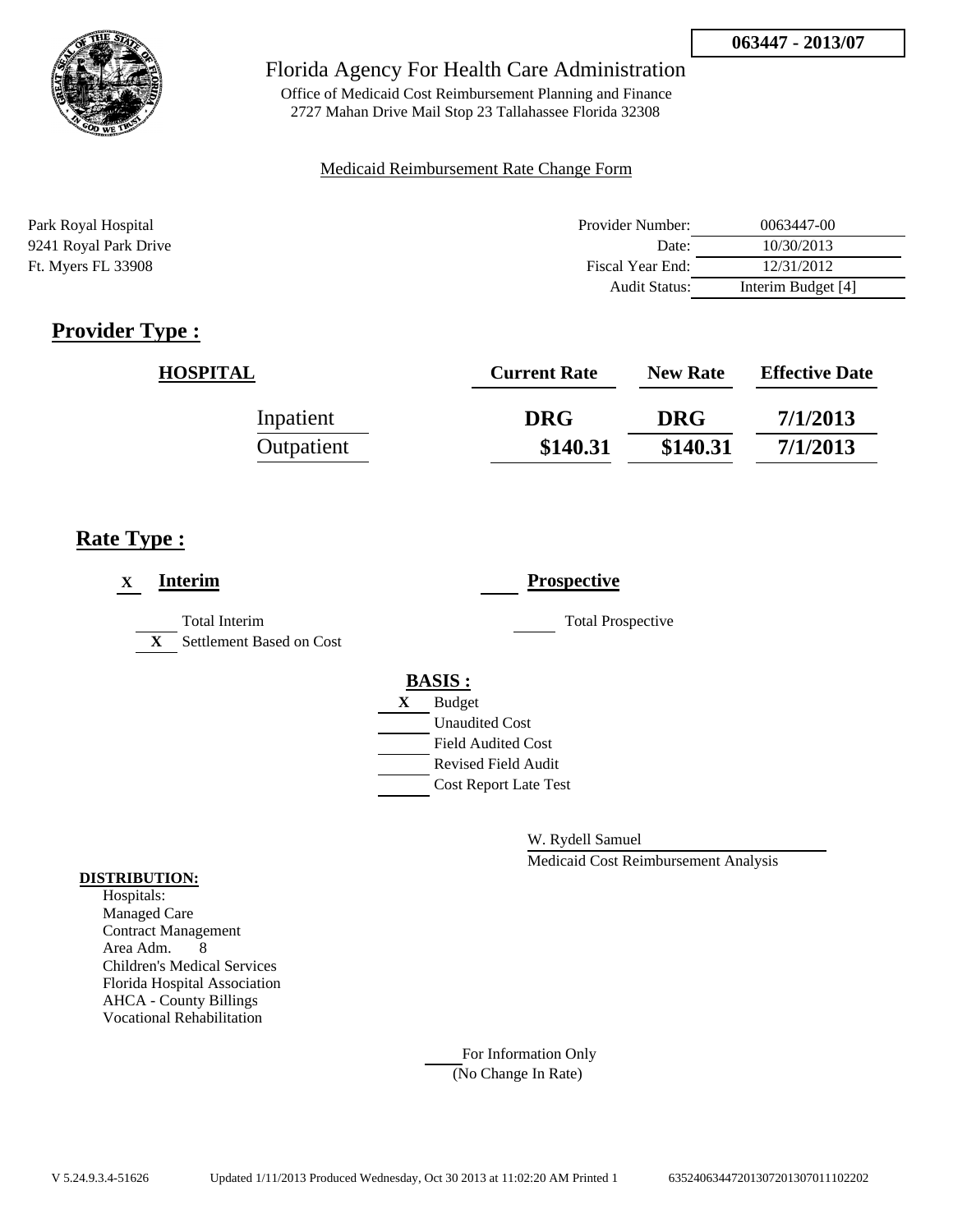

Office of Medicaid Cost Reimbursement Planning and Finance 2727 Mahan Drive Mail Stop 23 Tallahassee Florida 32308

### Medicaid Reimbursement Rate Change Form

| Healthsouth Rehab of Ocala       | Provider Number:     | 0083692-00         |
|----------------------------------|----------------------|--------------------|
| 3660 Grandview Parkway Suite 200 | Date:                | 10/30/2013         |
| Birmingham AL 35243              | Fiscal Year End:     | 12/31/2013         |
|                                  | <b>Audit Status:</b> | Interim Budget [4] |

# **Provider Type :**

| <b>HOSPITAL</b> | <b>Current Rate</b> | <b>New Rate</b> | <b>Effective Date</b> |
|-----------------|---------------------|-----------------|-----------------------|
| Inpatient       | <b>DRG</b>          | <b>DRG</b>      | 7/1/2013              |
| Outpatient      |                     | \$14.66         | 7/1/2013              |

## **Rate Type :**

| <b>Interim</b><br>X                                       | <b>Prospective</b>           |
|-----------------------------------------------------------|------------------------------|
| Total Interim<br>Settlement Based on Cost<br>$\mathbf{X}$ | <b>Total Prospective</b>     |
|                                                           | <b>BASIS:</b>                |
|                                                           | <b>Budget</b><br>X           |
|                                                           | <b>Unaudited Cost</b>        |
|                                                           | <b>Field Audited Cost</b>    |
|                                                           | Revised Field Audit          |
|                                                           | <b>Cost Report Late Test</b> |

W. Rydell Samuel

Medicaid Cost Reimbursement Analysis

#### **DISTRIBUTION:**

Hospitals: Managed Care Contract Management Area Adm. 3 Children's Medical Services Florida Hospital Association AHCA - County Billings Vocational Rehabilitation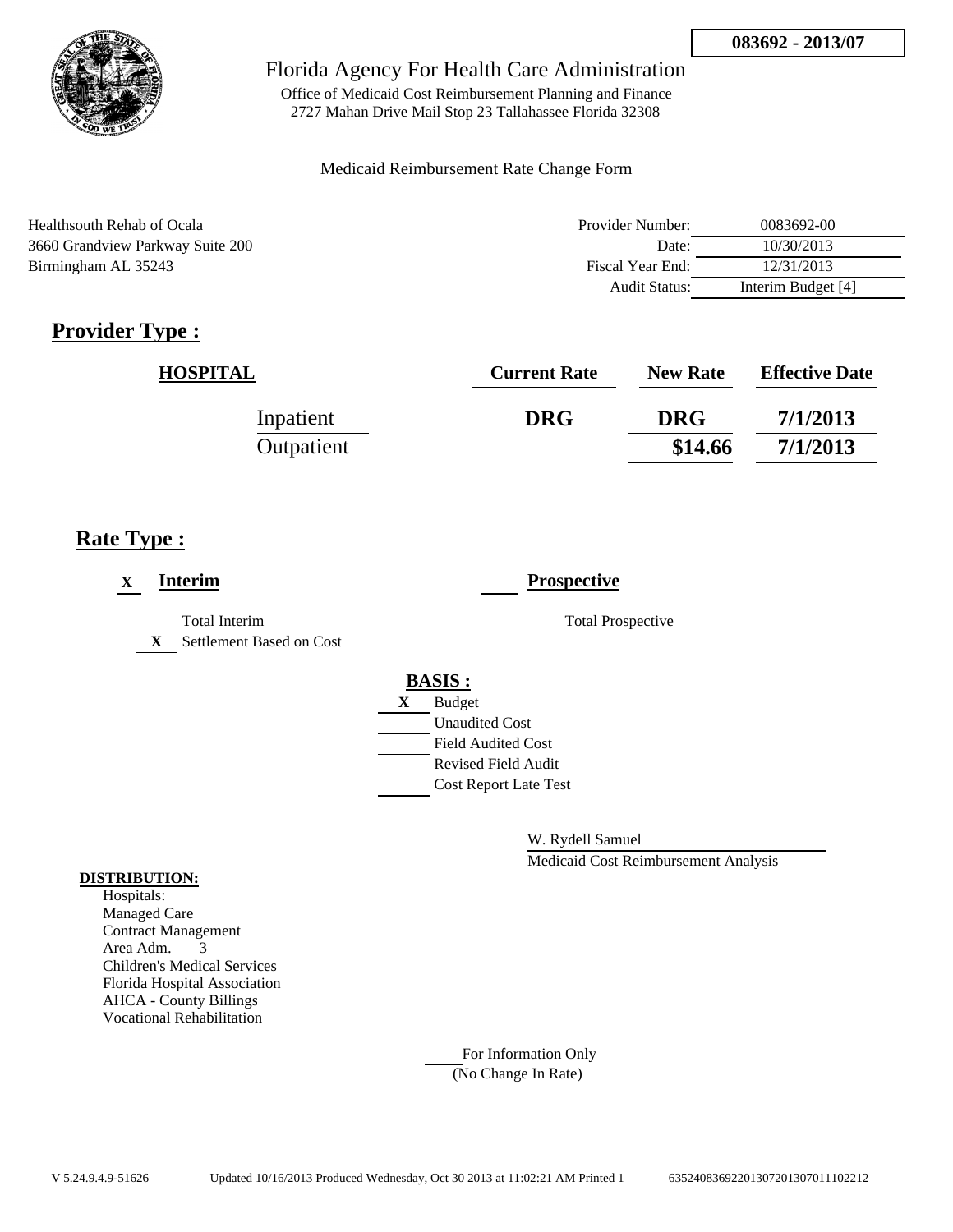

Office of Medicaid Cost Reimbursement Planning and Finance 2727 Mahan Drive Mail Stop 23 Tallahassee Florida 32308

### Medicaid Reimbursement Rate Change Form

| <b>Shands Teaching Hospital</b> | Provider Number:       | 0100030-00                |
|---------------------------------|------------------------|---------------------------|
| Box J-100336                    | Date:                  | 10/30/2013                |
| Gainesville Fl 32610            | Fiscal Year End:       | 6/30/2012                 |
|                                 | <b>Audit Status:</b>   | Unaudited Cost Report [1] |
|                                 | Rate Includes Buy Back |                           |

# **Provider Type :**

| <b>HOSPITAL</b>                      | <b>Current Rate</b> | <b>New Rate</b> | <b>Effective Date</b> |
|--------------------------------------|---------------------|-----------------|-----------------------|
| Inpatient                            | <b>DRG</b>          | <b>DRG</b>      | 7/1/2013              |
| Outpatient                           | \$191.90            | \$261.94        | 7/1/2013              |
| <b>Inpatient County Billing Rate</b> | <b>DRG</b>          | <b>DRG</b>      | 7/1/2013              |

## **Rate Type :**

| <b>Interim</b>                                   | <b>Prospective</b><br>$\mathbf x$ |
|--------------------------------------------------|-----------------------------------|
| <b>Total Interim</b><br>Settlement Based on Cost | <b>Total Prospective</b><br>X     |
|                                                  | <b>BASIS:</b>                     |
|                                                  | <b>Budget</b>                     |
|                                                  | X<br><b>Unaudited Cost</b>        |
|                                                  | <b>Field Audited Cost</b>         |
|                                                  | <b>Revised Field Audit</b>        |
|                                                  | <b>Cost Report Late Test</b>      |
|                                                  |                                   |

W. Rydell Samuel

Medicaid Cost Reimbursement Analysis

### **DISTRIBUTION:**

Hospitals: Managed Care Contract Management Area Adm. 3 Children's Medical Services Florida Hospital Association AHCA - County Billings Vocational Rehabilitation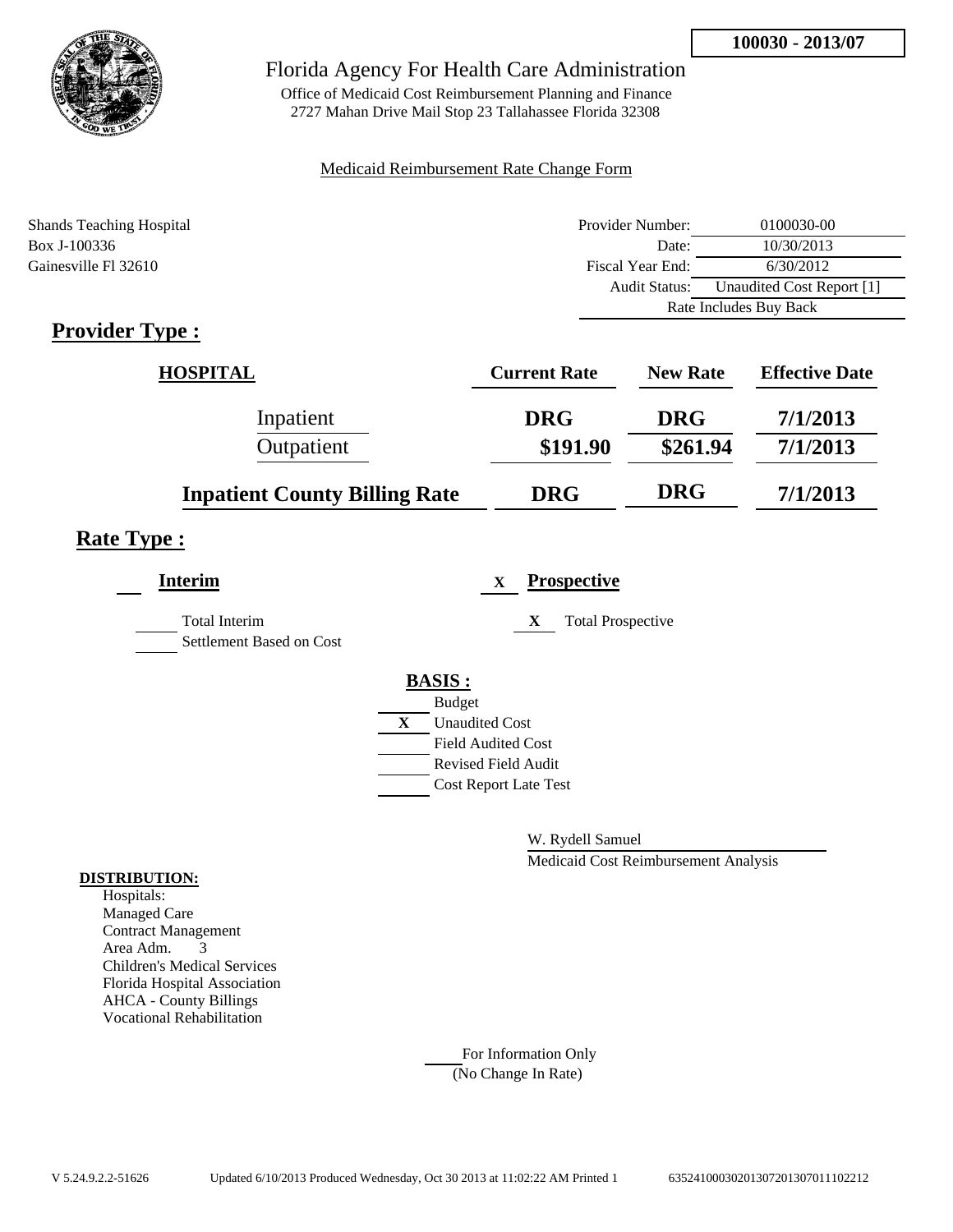

Office of Medicaid Cost Reimbursement Planning and Finance 2727 Mahan Drive Mail Stop 23 Tallahassee Florida 32308

### Medicaid Reimbursement Rate Change Form

| <b>Shands Teaching Hospital</b> | Provider Number:       | 0100030-01                |
|---------------------------------|------------------------|---------------------------|
| Box J-100336                    | Date:                  | 10/30/2013                |
| Gainesville Fl 32610            | Fiscal Year End:       | 6/30/2012                 |
|                                 | Audit Status:          | Unaudited Cost Report [1] |
|                                 | Rate Includes Buy Back |                           |

# **Provider Type :**

| <b>HOSPITAL</b>                      | <b>Current Rate</b> | <b>New Rate</b> | <b>Effective Date</b> |
|--------------------------------------|---------------------|-----------------|-----------------------|
| Inpatient                            | <b>DRG</b>          | <b>DRG</b>      | 7/1/2013              |
| Outpatient                           | \$191.90            | \$261.94        | 7/1/2013              |
| <b>Inpatient County Billing Rate</b> | <b>DRG</b>          | <b>DRG</b>      | 7/1/2013              |

## **Rate Type :**

| <b>Interim</b>                                   | <b>Prospective</b><br>$\mathbf{X}$ |
|--------------------------------------------------|------------------------------------|
| <b>Total Interim</b><br>Settlement Based on Cost | X<br><b>Total Prospective</b>      |
|                                                  | <b>BASIS:</b>                      |
|                                                  | <b>Budget</b>                      |
|                                                  | X<br><b>Unaudited Cost</b>         |
|                                                  | <b>Field Audited Cost</b>          |
|                                                  | <b>Revised Field Audit</b>         |
|                                                  | <b>Cost Report Late Test</b>       |
|                                                  |                                    |

W. Rydell Samuel

Medicaid Cost Reimbursement Analysis

### **DISTRIBUTION:**

Hospitals: Managed Care Contract Management Area Adm. 3 Children's Medical Services Florida Hospital Association AHCA - County Billings Vocational Rehabilitation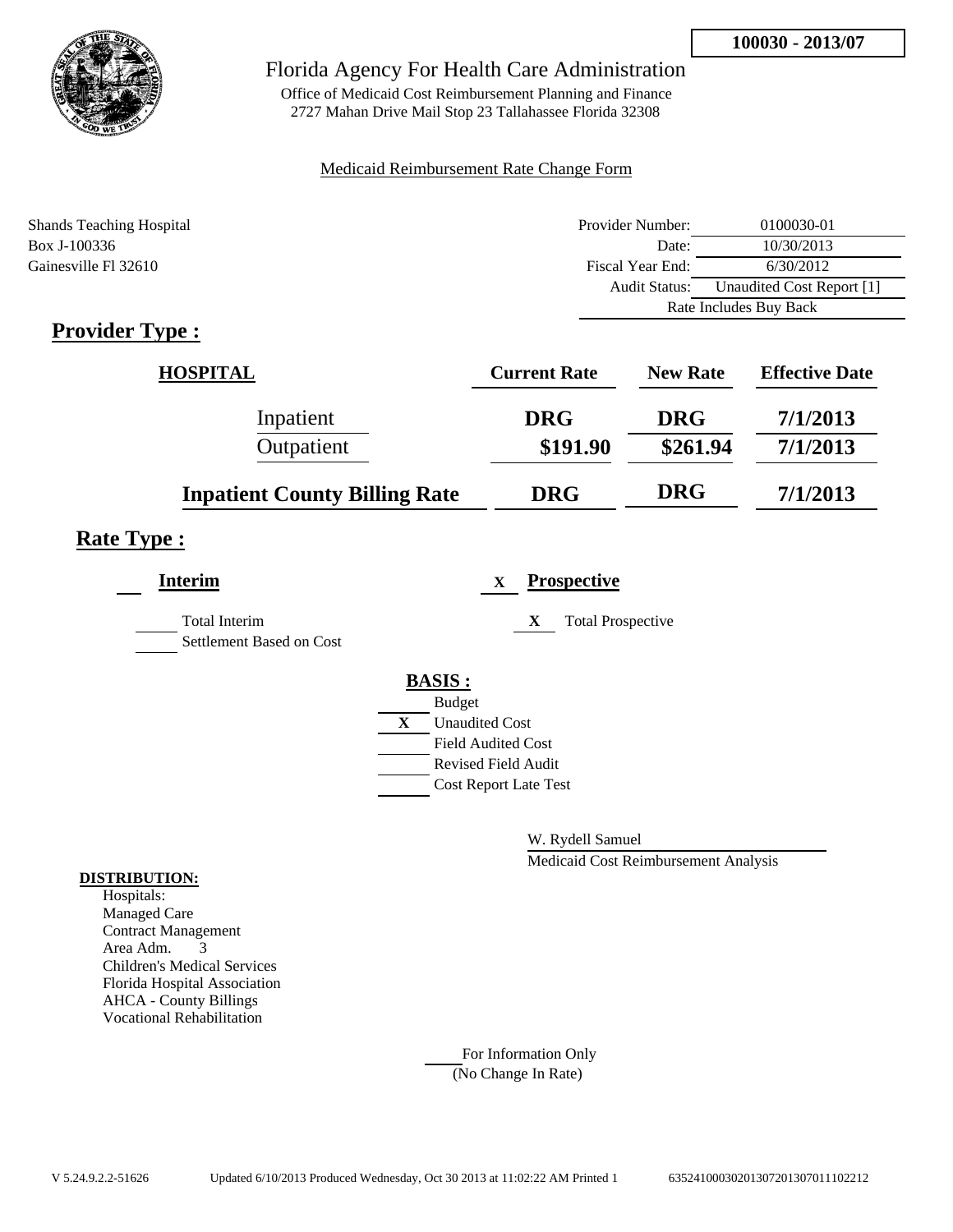

Office of Medicaid Cost Reimbursement Planning and Finance 2727 Mahan Drive Mail Stop 23 Tallahassee Florida 32308

### Medicaid Reimbursement Rate Change Form

| <b>Shands Teaching Hospital</b> | Provider Number: | 0100030-02                |
|---------------------------------|------------------|---------------------------|
| Box J-100336                    | Date:            | 10/30/2013                |
| Gainesville Fl 32610            | Fiscal Year End: | 6/30/2012                 |
|                                 | Audit Status:    | Unaudited Cost Report [1] |
|                                 |                  | Rate Includes Buy Back    |

# **Provider Type :**

| <b>HOSPITAL</b>                      | <b>Current Rate</b> | <b>New Rate</b> | <b>Effective Date</b> |
|--------------------------------------|---------------------|-----------------|-----------------------|
| Inpatient                            | <b>DRG</b>          | <b>DRG</b>      | 7/1/2013              |
| Outpatient                           | \$191.90            | \$261.94        | 7/1/2013              |
| <b>Inpatient County Billing Rate</b> | <b>DRG</b>          | <b>DRG</b>      | 7/1/2013              |

## **Rate Type :**

| <b>Interim</b>                                   | <b>Prospective</b><br>$\mathbf x$ |
|--------------------------------------------------|-----------------------------------|
| <b>Total Interim</b><br>Settlement Based on Cost | <b>Total Prospective</b><br>X     |
|                                                  | <b>BASIS:</b>                     |
|                                                  | <b>Budget</b>                     |
|                                                  | X<br><b>Unaudited Cost</b>        |
|                                                  | <b>Field Audited Cost</b>         |
|                                                  | <b>Revised Field Audit</b>        |
|                                                  | <b>Cost Report Late Test</b>      |
|                                                  |                                   |

W. Rydell Samuel

Medicaid Cost Reimbursement Analysis

### **DISTRIBUTION:**

Hospitals: Managed Care Contract Management Area Adm. 3 Children's Medical Services Florida Hospital Association AHCA - County Billings Vocational Rehabilitation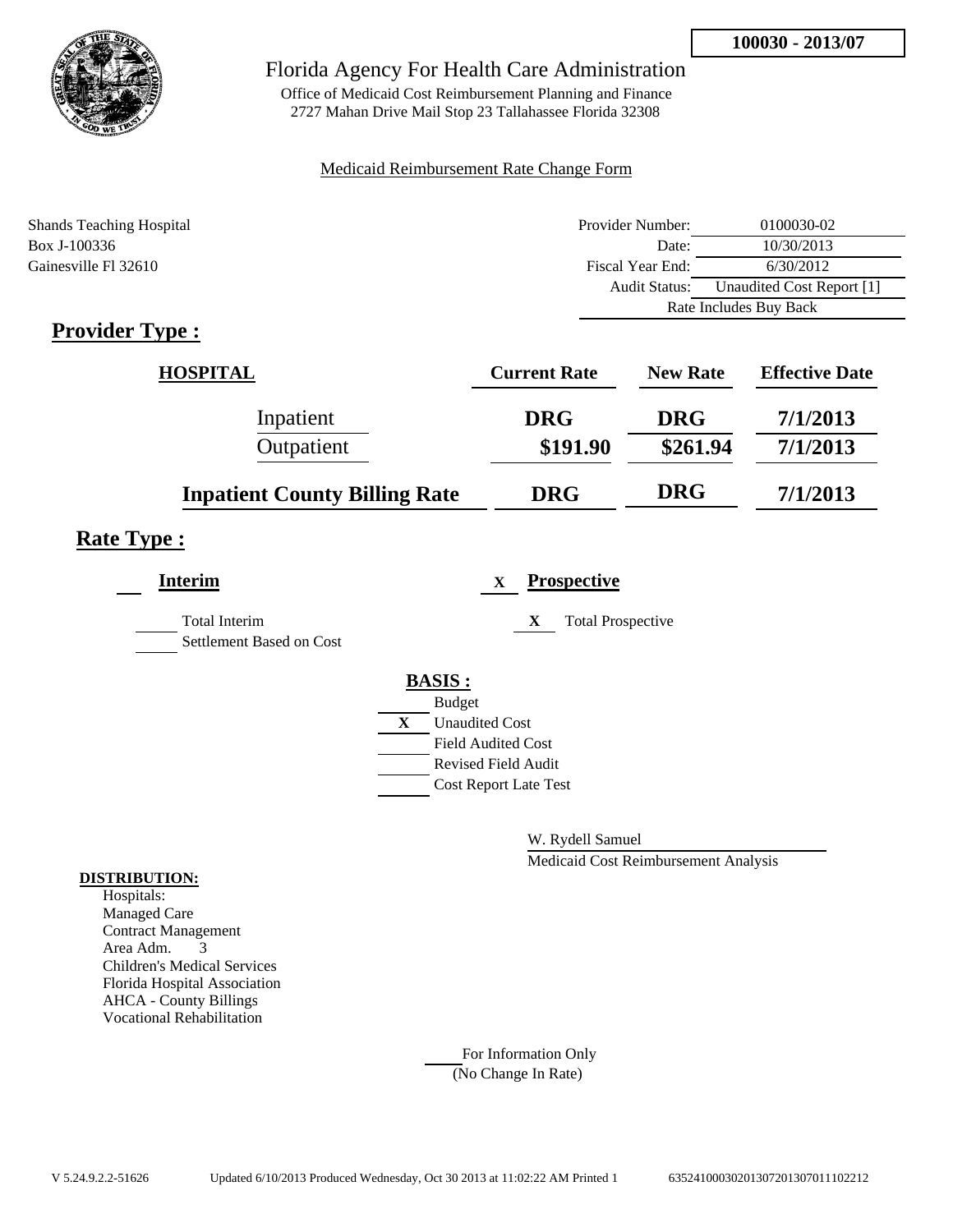

Office of Medicaid Cost Reimbursement Planning and Finance 2727 Mahan Drive Mail Stop 23 Tallahassee Florida 32308

### Medicaid Reimbursement Rate Change Form

| <b>Shands Teaching Hospital</b> | Provider Number: | 0100030-03                |
|---------------------------------|------------------|---------------------------|
| Box J-100336                    | Date:            | 10/30/2013                |
| Gainesville Fl 32610            | Fiscal Year End: | 6/30/2012                 |
|                                 | Audit Status:    | Unaudited Cost Report [1] |
|                                 |                  | Rate Includes Buy Back    |

# **Provider Type :**

| <b>HOSPITAL</b>                      | <b>Current Rate</b> | <b>New Rate</b> | <b>Effective Date</b> |
|--------------------------------------|---------------------|-----------------|-----------------------|
| Inpatient                            | <b>DRG</b>          | <b>DRG</b>      | 7/1/2013              |
| Outpatient                           | \$191.90            | \$261.94        | 7/1/2013              |
| <b>Inpatient County Billing Rate</b> | <b>DRG</b>          | <b>DRG</b>      | 7/1/2013              |

## **Rate Type :**

| <b>Interim</b>                                   | <b>Prospective</b><br>$\mathbf{X}$ |
|--------------------------------------------------|------------------------------------|
| <b>Total Interim</b><br>Settlement Based on Cost | X<br><b>Total Prospective</b>      |
|                                                  | <b>BASIS:</b>                      |
|                                                  | <b>Budget</b>                      |
|                                                  | X<br><b>Unaudited Cost</b>         |
|                                                  | <b>Field Audited Cost</b>          |
|                                                  | <b>Revised Field Audit</b>         |
|                                                  | <b>Cost Report Late Test</b>       |
|                                                  |                                    |

W. Rydell Samuel

Medicaid Cost Reimbursement Analysis

### **DISTRIBUTION:**

Hospitals: Managed Care Contract Management Area Adm. 3 Children's Medical Services Florida Hospital Association AHCA - County Billings Vocational Rehabilitation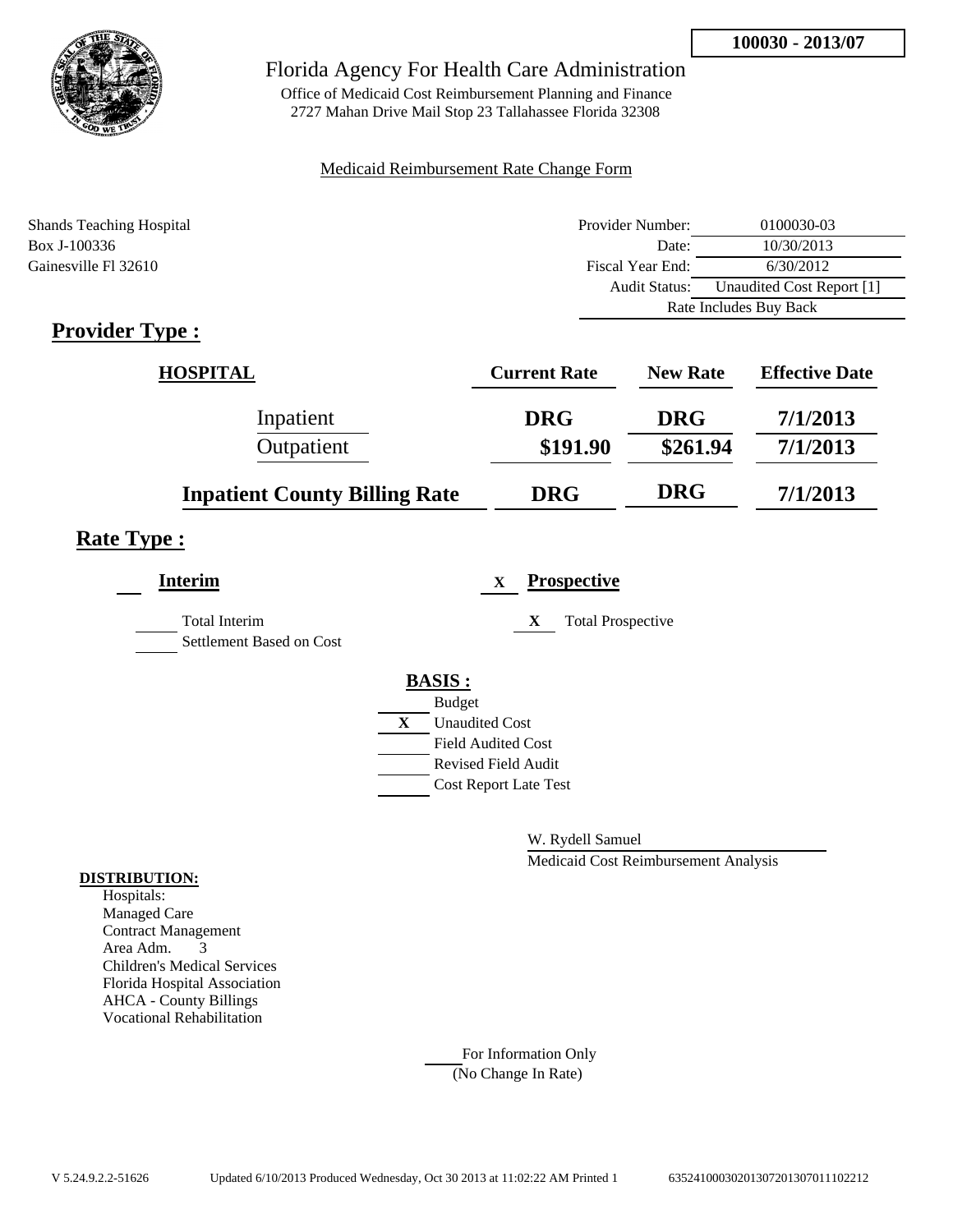

Office of Medicaid Cost Reimbursement Planning and Finance 2727 Mahan Drive Mail Stop 23 Tallahassee Florida 32308

### Medicaid Reimbursement Rate Change Form

| <b>Shands Teaching Hospital</b> | Provider Number: | 0100030-04                |
|---------------------------------|------------------|---------------------------|
| Box J-100336                    | Date:            | 10/30/2013                |
| Gainesville Fl 32610            | Fiscal Year End: | 6/30/2012                 |
|                                 | Audit Status:    | Unaudited Cost Report [1] |
|                                 |                  | Rate Includes Buy Back    |

# **Provider Type :**

| <b>HOSPITAL</b>                      | <b>Current Rate</b> | <b>New Rate</b> | <b>Effective Date</b> |
|--------------------------------------|---------------------|-----------------|-----------------------|
| Inpatient                            | <b>DRG</b>          | <b>DRG</b>      | 7/1/2013              |
| Outpatient                           | \$191.90            | \$261.94        | 7/1/2013              |
| <b>Inpatient County Billing Rate</b> | <b>DRG</b>          | <b>DRG</b>      | 7/1/2013              |

## **Rate Type :**

| <b>Interim</b>                                   | <b>Prospective</b><br>$\mathbf{X}$ |
|--------------------------------------------------|------------------------------------|
| <b>Total Interim</b><br>Settlement Based on Cost | X<br><b>Total Prospective</b>      |
|                                                  | <b>BASIS:</b>                      |
|                                                  | <b>Budget</b>                      |
|                                                  | X<br><b>Unaudited Cost</b>         |
|                                                  | <b>Field Audited Cost</b>          |
|                                                  | <b>Revised Field Audit</b>         |
|                                                  | <b>Cost Report Late Test</b>       |
|                                                  |                                    |

W. Rydell Samuel

Medicaid Cost Reimbursement Analysis

### **DISTRIBUTION:**

Hospitals: Managed Care Contract Management Area Adm. 3 Children's Medical Services Florida Hospital Association AHCA - County Billings Vocational Rehabilitation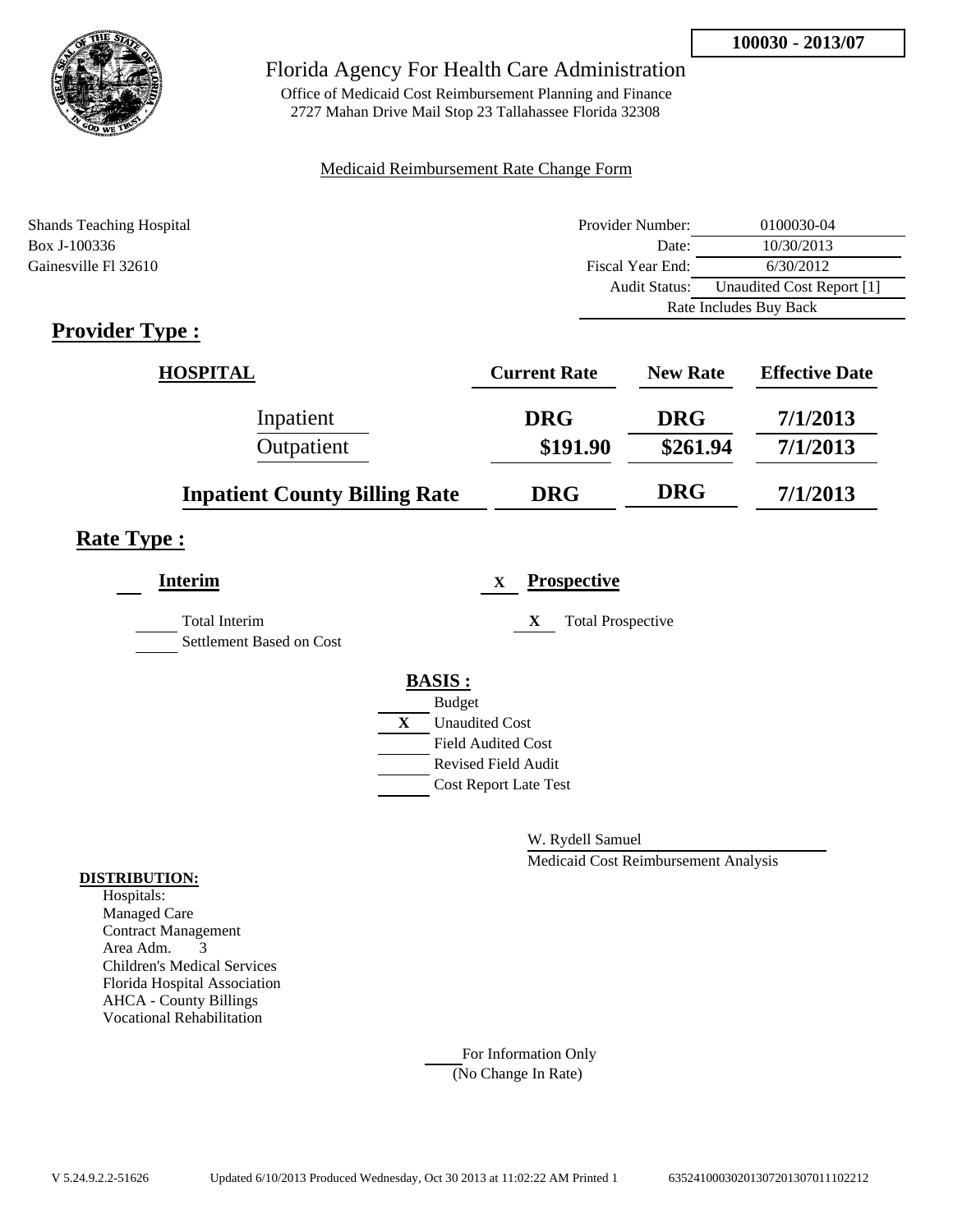

Office of Medicaid Cost Reimbursement Planning and Finance 2727 Mahan Drive Mail Stop 23 Tallahassee Florida 32308

### Medicaid Reimbursement Rate Change Form

Ed Fraser Memorial Hospital 159 North Third Street MacClenney FL 32063

| Provider Number:       | 0100048-00                |
|------------------------|---------------------------|
| Date:                  | 10/30/2013                |
| Fiscal Year End:       | 9/30/2012                 |
| Audit Status:          | Unaudited Cost Report [1] |
| Rate Includes Buy Back |                           |

# **Provider Type :**

| <b>HOSPITAL</b> | <b>Current Rate</b> | <b>New Rate</b> | <b>Effective Date</b> |
|-----------------|---------------------|-----------------|-----------------------|
| Inpatient       | <b>DRG</b>          | <b>DRG</b>      | 7/1/2013              |
| Outpatient      | \$72.30             | \$72.30         | 7/1/2013              |

# **Rate Type :**

| <b>Interim</b>                                   |               | X                            |   | <b>Prospective</b>       |
|--------------------------------------------------|---------------|------------------------------|---|--------------------------|
| <b>Total Interim</b><br>Settlement Based on Cost |               |                              | X | <b>Total Prospective</b> |
|                                                  | <b>BASIS:</b> |                              |   |                          |
|                                                  | <b>Budget</b> |                              |   |                          |
|                                                  | X             | <b>Unaudited Cost</b>        |   |                          |
|                                                  |               | <b>Field Audited Cost</b>    |   |                          |
|                                                  |               | <b>Revised Field Audit</b>   |   |                          |
|                                                  |               | <b>Cost Report Late Test</b> |   |                          |
|                                                  |               |                              |   |                          |
|                                                  |               |                              |   |                          |

W. Rydell Samuel

Medicaid Cost Reimbursement Analysis

#### **DISTRIBUTION:**

Hospitals: Managed Care Contract Management Area Adm. 4 Children's Medical Services Florida Hospital Association AHCA - County Billings Vocational Rehabilitation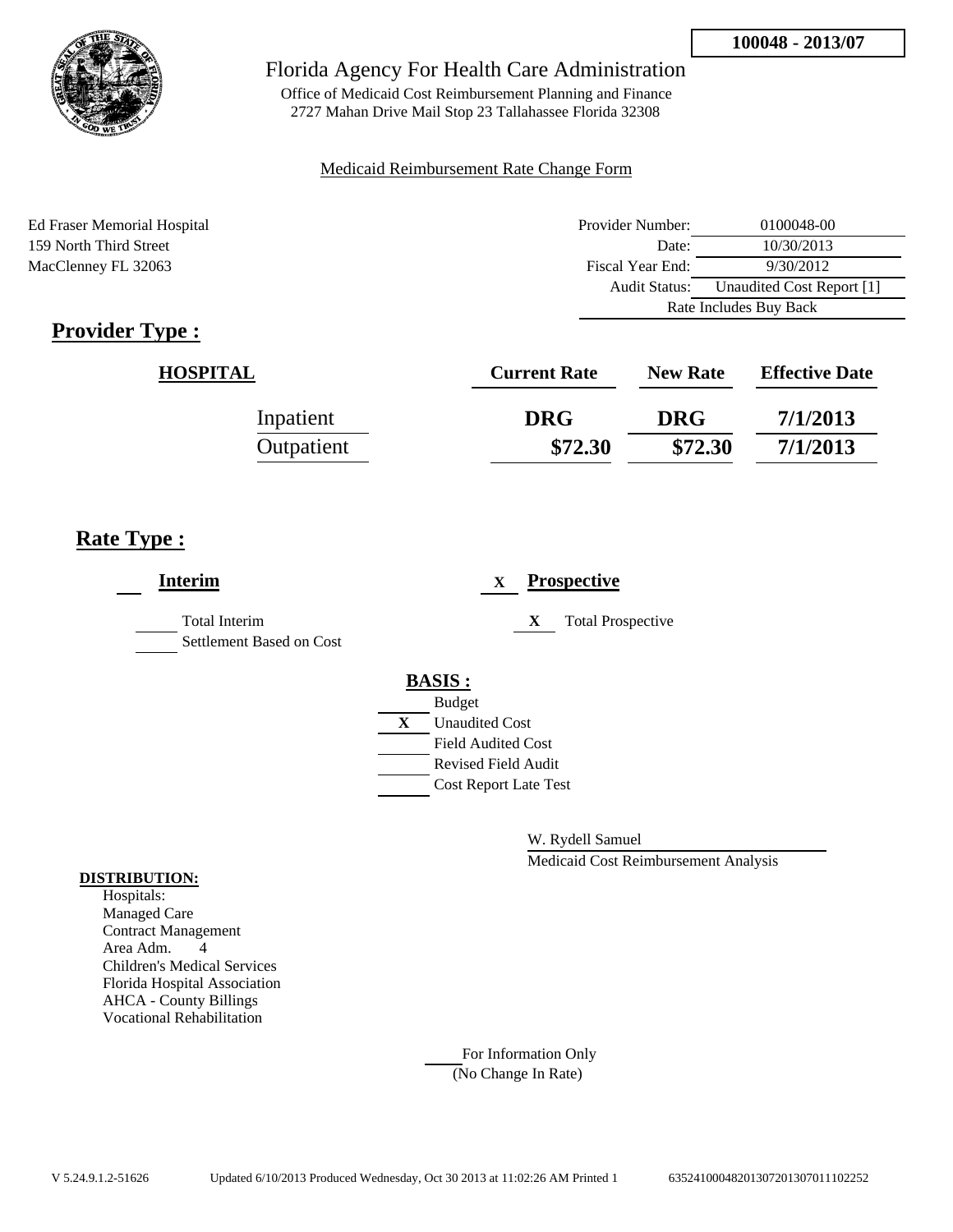

Office of Medicaid Cost Reimbursement Planning and Finance 2727 Mahan Drive Mail Stop 23 Tallahassee Florida 32308

### Medicaid Reimbursement Rate Change Form

| Bay Medical Center        | Provider Number: | 0100064-00                |  |
|---------------------------|------------------|---------------------------|--|
| P.O. Box 2515             | Date:            | 10/30/2013                |  |
| Panama City FL 32402-2515 | Fiscal Year End: | 3/31/2012                 |  |
|                           | Audit Status:    | Unaudited Cost Report [1] |  |
|                           |                  | Rate Includes Buy Back    |  |

# **Provider Type :**

| <b>HOSPITAL</b>                      | <b>Current Rate</b> | <b>New Rate</b> | <b>Effective Date</b> |
|--------------------------------------|---------------------|-----------------|-----------------------|
| Inpatient                            | <b>DRG</b>          | <b>DRG</b>      | 7/1/2013              |
| Outpatient                           | \$95.67             | \$130.66        | 7/1/2013              |
| <b>Inpatient County Billing Rate</b> | <b>DRG</b>          | <b>DRG</b>      | 7/1/2013              |

### **Rate Type :**

| <b>Interim</b>                                   | <b>Prospective</b><br>$\mathbf{X}$ |  |
|--------------------------------------------------|------------------------------------|--|
| <b>Total Interim</b><br>Settlement Based on Cost | <b>Total Prospective</b><br>X      |  |
|                                                  | <b>BASIS:</b>                      |  |
|                                                  | <b>Budget</b>                      |  |
|                                                  | <b>Unaudited Cost</b><br>X         |  |
|                                                  | <b>Field Audited Cost</b>          |  |
|                                                  | <b>Revised Field Audit</b>         |  |
|                                                  | <b>Cost Report Late Test</b>       |  |
|                                                  |                                    |  |

W. Rydell Samuel

Medicaid Cost Reimbursement Analysis

#### **DISTRIBUTION:**

Hospitals: Managed Care Contract Management Area Adm. 2 Children's Medical Services Florida Hospital Association AHCA - County Billings Vocational Rehabilitation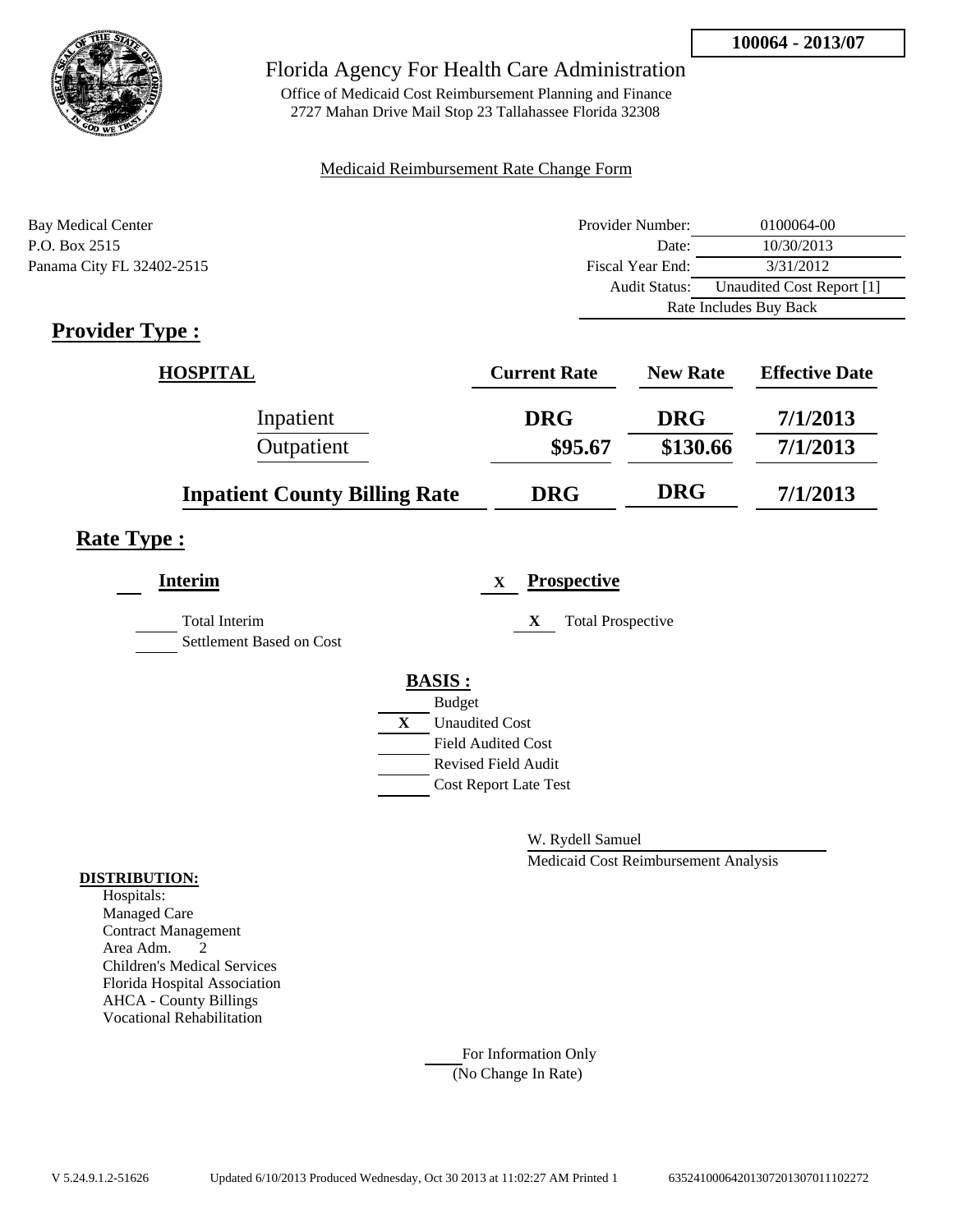

Office of Medicaid Cost Reimbursement Planning and Finance 2727 Mahan Drive Mail Stop 23 Tallahassee Florida 32308

### Medicaid Reimbursement Rate Change Form

Shands at Starke Post Office Box 100336 Gainesville FL 32610-0336

| Provider Number:       | 0100072-00              |  |  |
|------------------------|-------------------------|--|--|
| Date:                  | 10/30/2013              |  |  |
| Fiscal Year End:       | 6/30/2012               |  |  |
| Audit Status:          | Amended Cost Report [2] |  |  |
| Rate Includes Buy Back |                         |  |  |

# **Provider Type :**

| <b>HOSPITAL</b> | <b>Current Rate</b> | <b>New Rate</b> | <b>Effective Date</b> |
|-----------------|---------------------|-----------------|-----------------------|
| Inpatient       | <b>DRG</b>          | <b>DRG</b>      | 7/1/2013              |
| Outpatient      | \$98.72             | \$109.53        | 7/1/2013              |

# **Rate Type :**

| <b>Interim</b>                                   | <b>Prospective</b><br>$\mathbf{x}$ |
|--------------------------------------------------|------------------------------------|
| <b>Total Interim</b><br>Settlement Based on Cost | X<br><b>Total Prospective</b>      |
|                                                  | <b>BASIS:</b><br><b>Budget</b>     |
|                                                  | X<br><b>Unaudited Cost</b>         |
|                                                  | <b>Field Audited Cost</b>          |
|                                                  | <b>Revised Field Audit</b>         |
|                                                  | <b>Cost Report Late Test</b>       |
|                                                  |                                    |

W. Rydell Samuel

Medicaid Cost Reimbursement Analysis

### **DISTRIBUTION:**

Hospitals: Managed Care Contract Management Area Adm. 3 Children's Medical Services Florida Hospital Association AHCA - County Billings Vocational Rehabilitation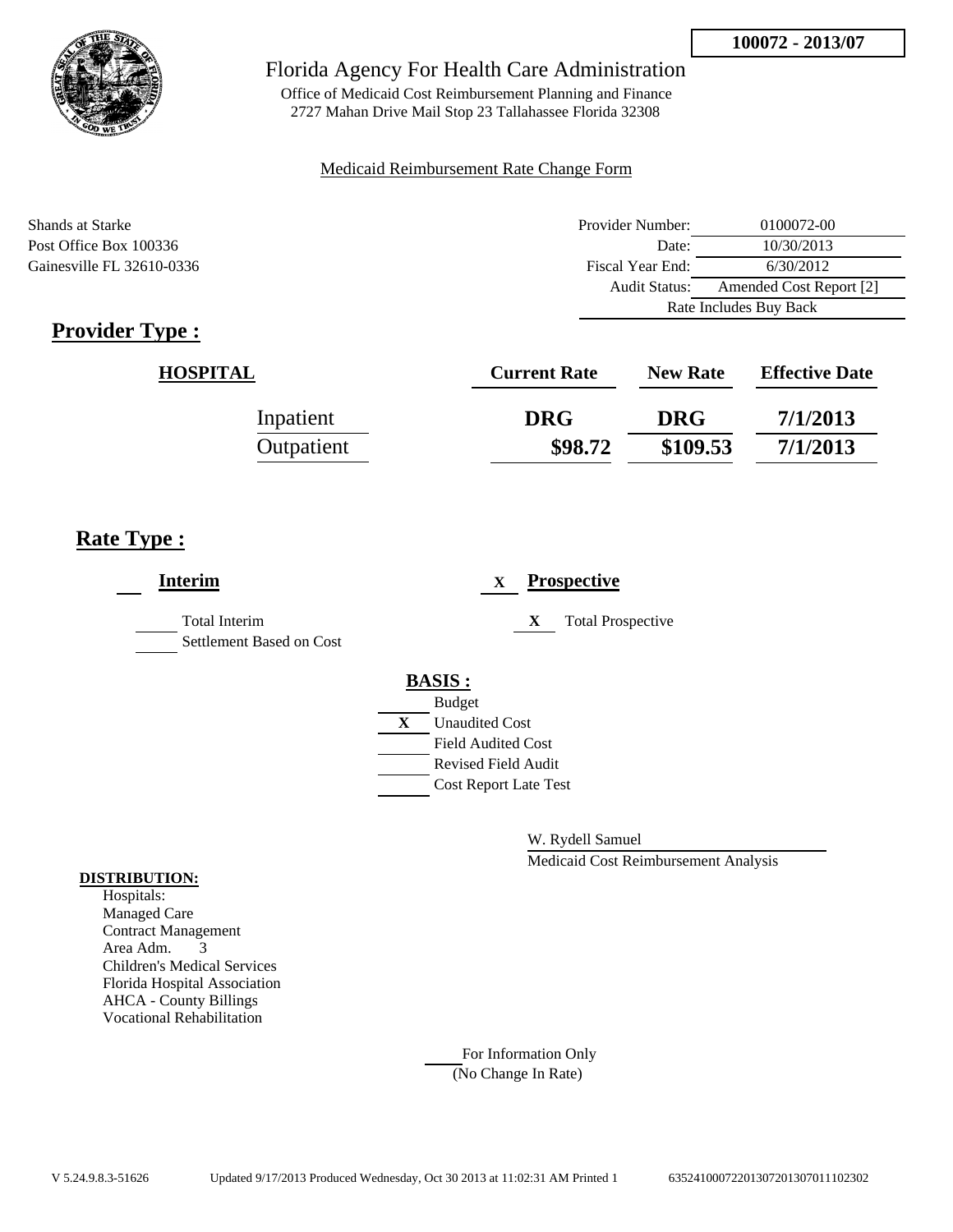

Office of Medicaid Cost Reimbursement Planning and Finance 2727 Mahan Drive Mail Stop 23 Tallahassee Florida 32308

### Medicaid Reimbursement Rate Change Form

| Holmes Regional Medical Center | Provider Number:     | 0100081-00                |  |
|--------------------------------|----------------------|---------------------------|--|
| 3300 Fiske Boulevard           | Date:                | 10/30/2013                |  |
| Rockledge FL 32955             | Fiscal Year End:     | 9/30/2012                 |  |
|                                | <b>Audit Status:</b> | Unaudited Cost Report [1] |  |
|                                |                      | Rate Includes Buy Back    |  |

# **Provider Type :**

| <b>HOSPITAL</b>                      | <b>Current Rate</b> | <b>New Rate</b> | <b>Effective Date</b> |
|--------------------------------------|---------------------|-----------------|-----------------------|
| Inpatient                            | <b>DRG</b>          | <b>DRG</b>      | 7/1/2013              |
| Outpatient                           | \$94.76             | \$94.76         | 7/1/2013              |
| <b>Inpatient County Billing Rate</b> | <b>DRG</b>          | <b>DRG</b>      | 7/1/2013              |

## **Rate Type :**

| <b>Interim</b>                                   |   | <b>Prospective</b><br>X       |
|--------------------------------------------------|---|-------------------------------|
| <b>Total Interim</b><br>Settlement Based on Cost |   | X<br><b>Total Prospective</b> |
|                                                  |   | <b>BASIS:</b>                 |
|                                                  |   | <b>Budget</b>                 |
|                                                  | X | <b>Unaudited Cost</b>         |
|                                                  |   | <b>Field Audited Cost</b>     |
|                                                  |   | Revised Field Audit           |
|                                                  |   | <b>Cost Report Late Test</b>  |
|                                                  |   |                               |

W. Rydell Samuel

Medicaid Cost Reimbursement Analysis

### **DISTRIBUTION:**

Hospitals: Managed Care Contract Management Area Adm. 7 Children's Medical Services Florida Hospital Association AHCA - County Billings Vocational Rehabilitation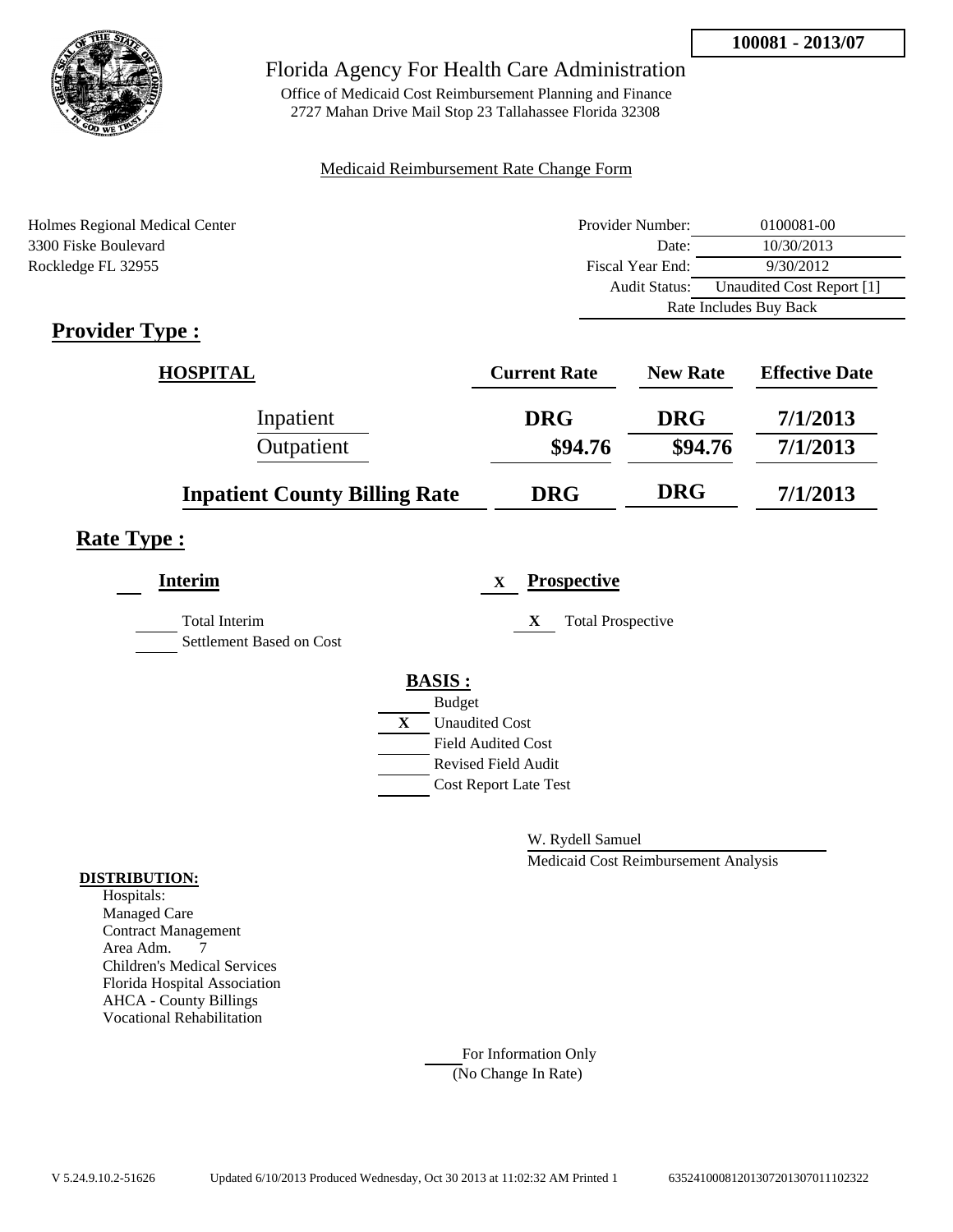

Office of Medicaid Cost Reimbursement Planning and Finance 2727 Mahan Drive Mail Stop 23 Tallahassee Florida 32308

### Medicaid Reimbursement Rate Change Form

| Cape Canaveral Hospital | Provider Number:     | 0100099-00                |
|-------------------------|----------------------|---------------------------|
| 3300 Fiske Boulevard    | Date:                | 10/30/2013                |
| Rockledge FL 32955      | Fiscal Year End:     | 9/30/2012                 |
|                         | <b>Audit Status:</b> | Unaudited Cost Report [1] |

# **Provider Type :**

| <b>HOSPITAL</b> | <b>Current Rate</b> | <b>New Rate</b> | <b>Effective Date</b> |
|-----------------|---------------------|-----------------|-----------------------|
| Inpatient       | <b>DRG</b>          | <b>DRG</b>      | 7/1/2013              |
| Outpatient      | \$95.43             | \$95.43         | 7/1/2013              |

# **Rate Type :**

| <b>Interim</b>                                   | <b>Prospective</b><br>X       |
|--------------------------------------------------|-------------------------------|
| <b>Total Interim</b><br>Settlement Based on Cost | <b>Total Prospective</b><br>X |
|                                                  | <b>BASIS:</b>                 |
|                                                  | <b>Budget</b>                 |
|                                                  | <b>Unaudited Cost</b><br>X    |
|                                                  | Field Audited Cost            |
|                                                  | Revised Field Audit           |
|                                                  | <b>Cost Report Late Test</b>  |
|                                                  |                               |

W. Rydell Samuel

Medicaid Cost Reimbursement Analysis

#### **DISTRIBUTION:**

Hospitals: Managed Care Contract Management Area Adm. 7 Children's Medical Services Florida Hospital Association AHCA - County Billings Vocational Rehabilitation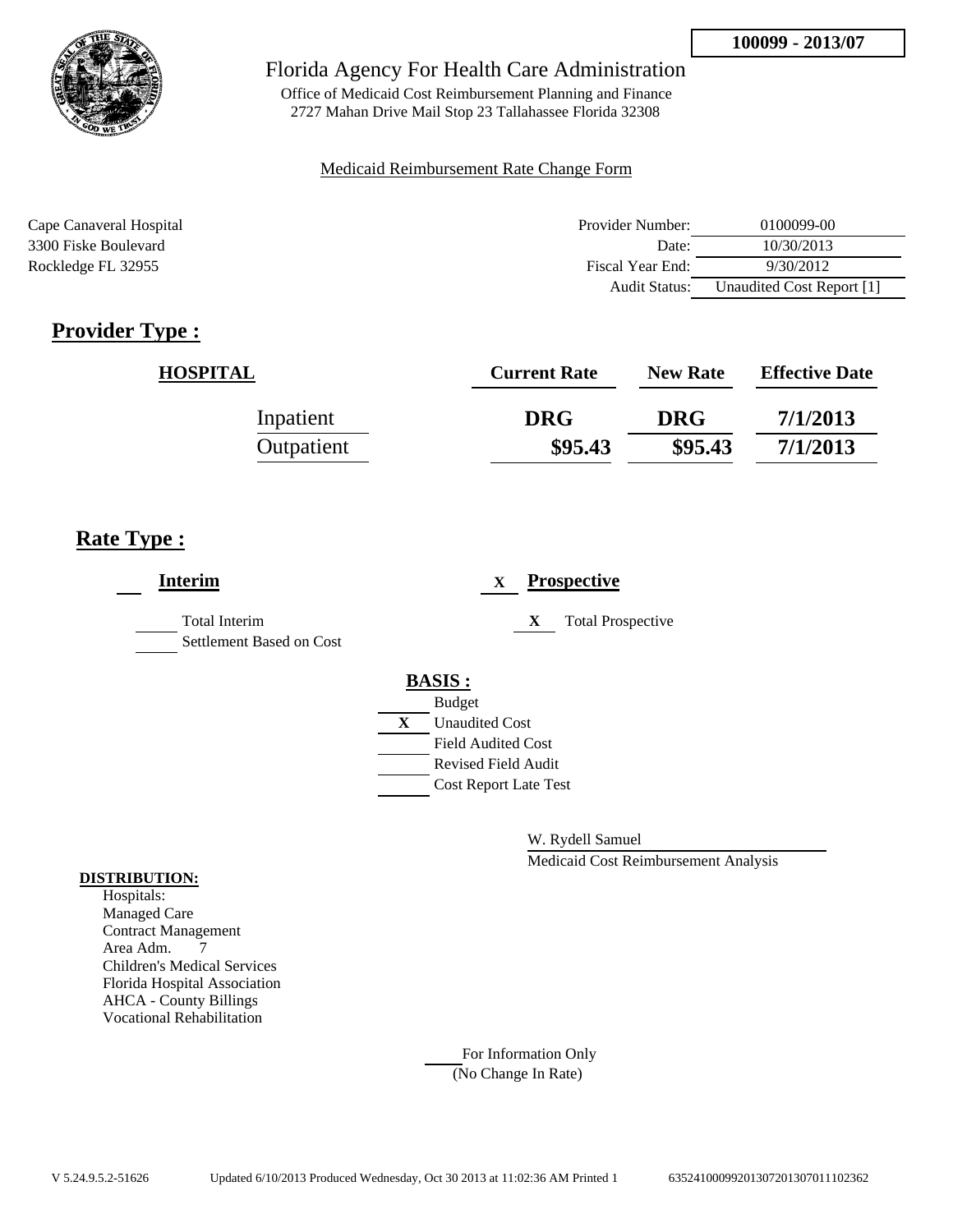

Office of Medicaid Cost Reimbursement Planning and Finance 2727 Mahan Drive Mail Stop 23 Tallahassee Florida 32308

### Medicaid Reimbursement Rate Change Form

Parrish Medical Center **Provider Number:** 0100102-00 951 N. Washington Avenue 123 Date: 10/30/2013 Titusville FL 32796 **Fiscal Year End:** 9/30/2012 Audit Status: Unaudited Cost Report [1] Rate Includes Buy Back and 100% Self Exemption

# **Provider Type :**

| <b>HOSPITAL</b>                      | <b>Current Rate</b> | <b>New Rate</b> | <b>Effective Date</b> |
|--------------------------------------|---------------------|-----------------|-----------------------|
| Inpatient                            | <b>DRG</b>          | <b>DRG</b>      | 7/1/2013              |
| Outpatient                           | \$82.41             | \$177.44        | 7/1/2013              |
| <b>Inpatient County Billing Rate</b> | <b>DRG</b>          | <b>DRG</b>      | 7/1/2013              |

### **Rate Type :**

| <b>Interim</b>                                   | <b>Prospective</b><br>$\mathbf X$ |
|--------------------------------------------------|-----------------------------------|
| <b>Total Interim</b><br>Settlement Based on Cost | <b>Total Prospective</b><br>X     |
|                                                  | <b>BASIS:</b>                     |
|                                                  | <b>Budget</b>                     |
|                                                  | X<br><b>Unaudited Cost</b>        |
|                                                  | <b>Field Audited Cost</b>         |
|                                                  | <b>Revised Field Audit</b>        |
|                                                  | <b>Cost Report Late Test</b>      |
|                                                  |                                   |
|                                                  |                                   |

W. Rydell Samuel

Medicaid Cost Reimbursement Analysis

#### **DISTRIBUTION:**

Hospitals: Managed Care Contract Management Area Adm. 7 Children's Medical Services Florida Hospital Association AHCA - County Billings Vocational Rehabilitation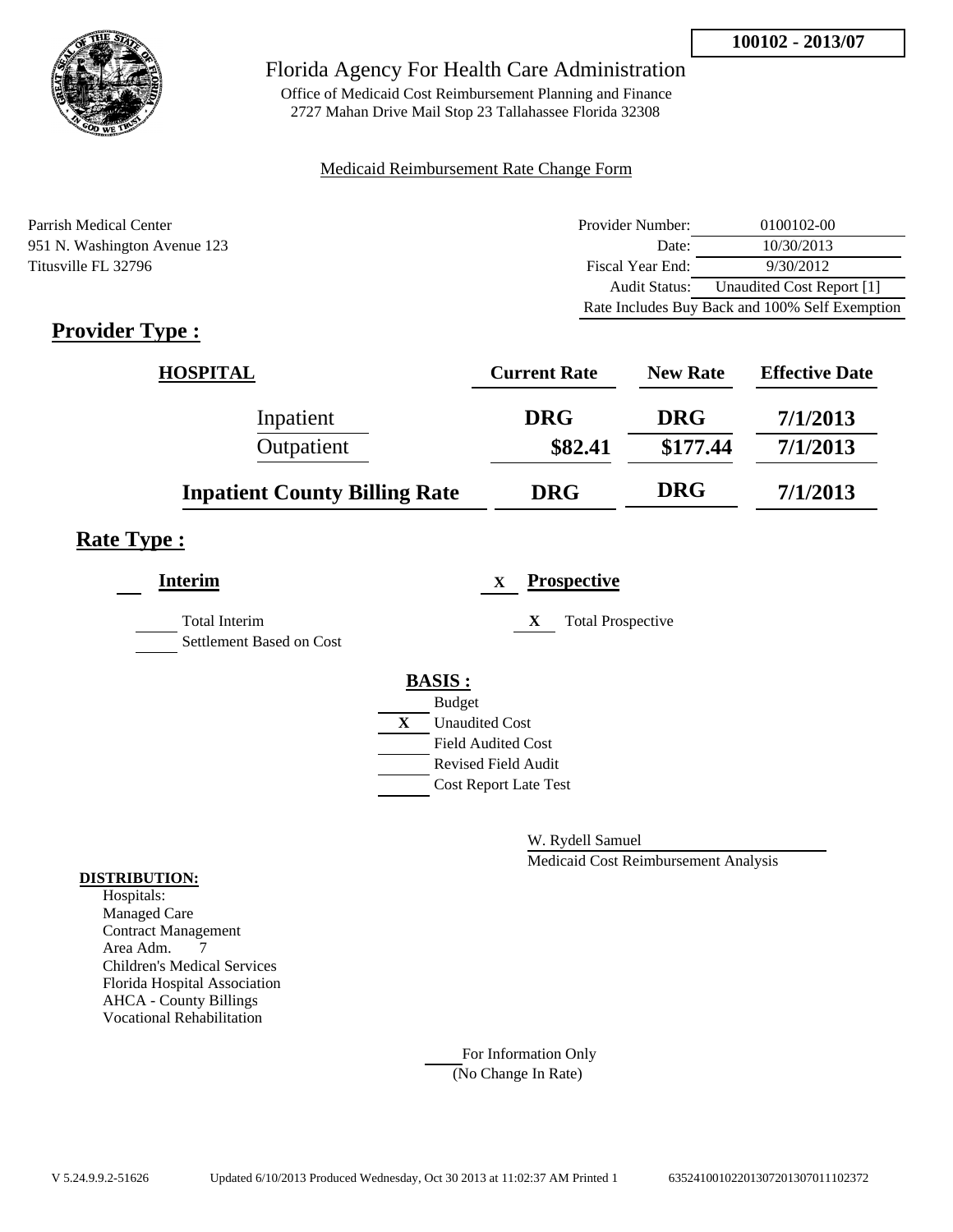

Office of Medicaid Cost Reimbursement Planning and Finance 2727 Mahan Drive Mail Stop 23 Tallahassee Florida 32308

### Medicaid Reimbursement Rate Change Form

Wuesthoff Memorial Hospital 110 Longwood Avenue P.O. Box 565002 Rockledge FL 32956-5002

| Provider Number: | 0100111-00                |
|------------------|---------------------------|
| Date:            | 10/30/2013                |
| Fiscal Year End: | 9/30/2012                 |
| Audit Status:    | Unaudited Cost Report [1] |

# **Provider Type :**

| <b>HOSPITAL</b> | <b>Current Rate</b> | <b>New Rate</b> | <b>Effective Date</b> |
|-----------------|---------------------|-----------------|-----------------------|
| Inpatient       | <b>DRG</b>          | <b>DRG</b>      | 7/1/2013              |
| Outpatient      | \$78.01             | \$78.01         | 7/1/2013              |

# **Rate Type :**

| <b>Interim</b>                                   | <b>Prospective</b><br>$\mathbf{X}$                                                        |
|--------------------------------------------------|-------------------------------------------------------------------------------------------|
| <b>Total Interim</b><br>Settlement Based on Cost | <b>Total Prospective</b><br>X                                                             |
|                                                  | <b>BASIS:</b><br><b>Budget</b><br><b>Unaudited Cost</b><br>X<br><b>Field Audited Cost</b> |
|                                                  | Revised Field Audit<br><b>Cost Report Late Test</b>                                       |

W. Rydell Samuel

Medicaid Cost Reimbursement Analysis

### **DISTRIBUTION:**

Hospitals: Managed Care Contract Management Area Adm. 7 Children's Medical Services Florida Hospital Association AHCA - County Billings Vocational Rehabilitation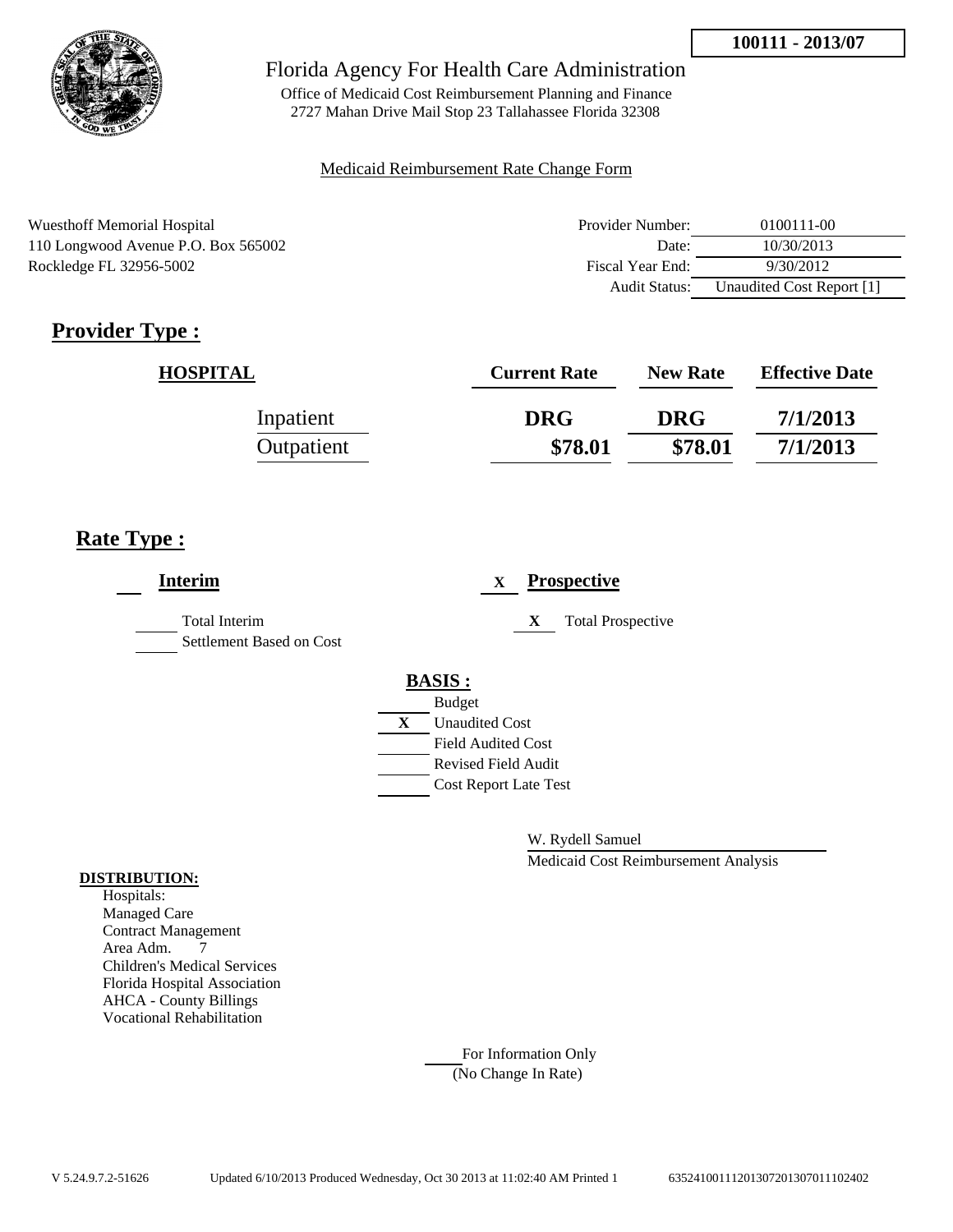

Office of Medicaid Cost Reimbursement Planning and Finance 2727 Mahan Drive Mail Stop 23 Tallahassee Florida 32308

### Medicaid Reimbursement Rate Change Form

Wuesthoff Memorial Hospital 110 Longwood Avenue P.O. Box 565002 Rockledge FL 32956-5002

| Provider Number: | 0100111-01                |
|------------------|---------------------------|
| Date:            | 10/30/2013                |
| Fiscal Year End: | 9/30/2012                 |
| Audit Status:    | Unaudited Cost Report [1] |

# **Provider Type :**

| <b>HOSPITAL</b> | <b>Current Rate</b> | <b>New Rate</b> | <b>Effective Date</b> |
|-----------------|---------------------|-----------------|-----------------------|
| Inpatient       | <b>DRG</b>          | <b>DRG</b>      | 7/1/2013              |
| Outpatient      | \$78.01             | \$78.01         | 7/1/2013              |

# **Rate Type :**

| <b>Interim</b>                                   | <b>Prospective</b><br>$\mathbf{X}$ |
|--------------------------------------------------|------------------------------------|
| <b>Total Interim</b><br>Settlement Based on Cost | <b>Total Prospective</b><br>X      |
|                                                  | <b>BASIS:</b><br><b>Budget</b>     |
|                                                  | <b>Unaudited Cost</b><br>X         |
|                                                  | <b>Field Audited Cost</b>          |
|                                                  | <b>Revised Field Audit</b>         |
|                                                  | <b>Cost Report Late Test</b>       |
|                                                  |                                    |

W. Rydell Samuel

Medicaid Cost Reimbursement Analysis

#### **DISTRIBUTION:**

Hospitals: Managed Care Contract Management Area Adm. 7 Children's Medical Services Florida Hospital Association AHCA - County Billings Vocational Rehabilitation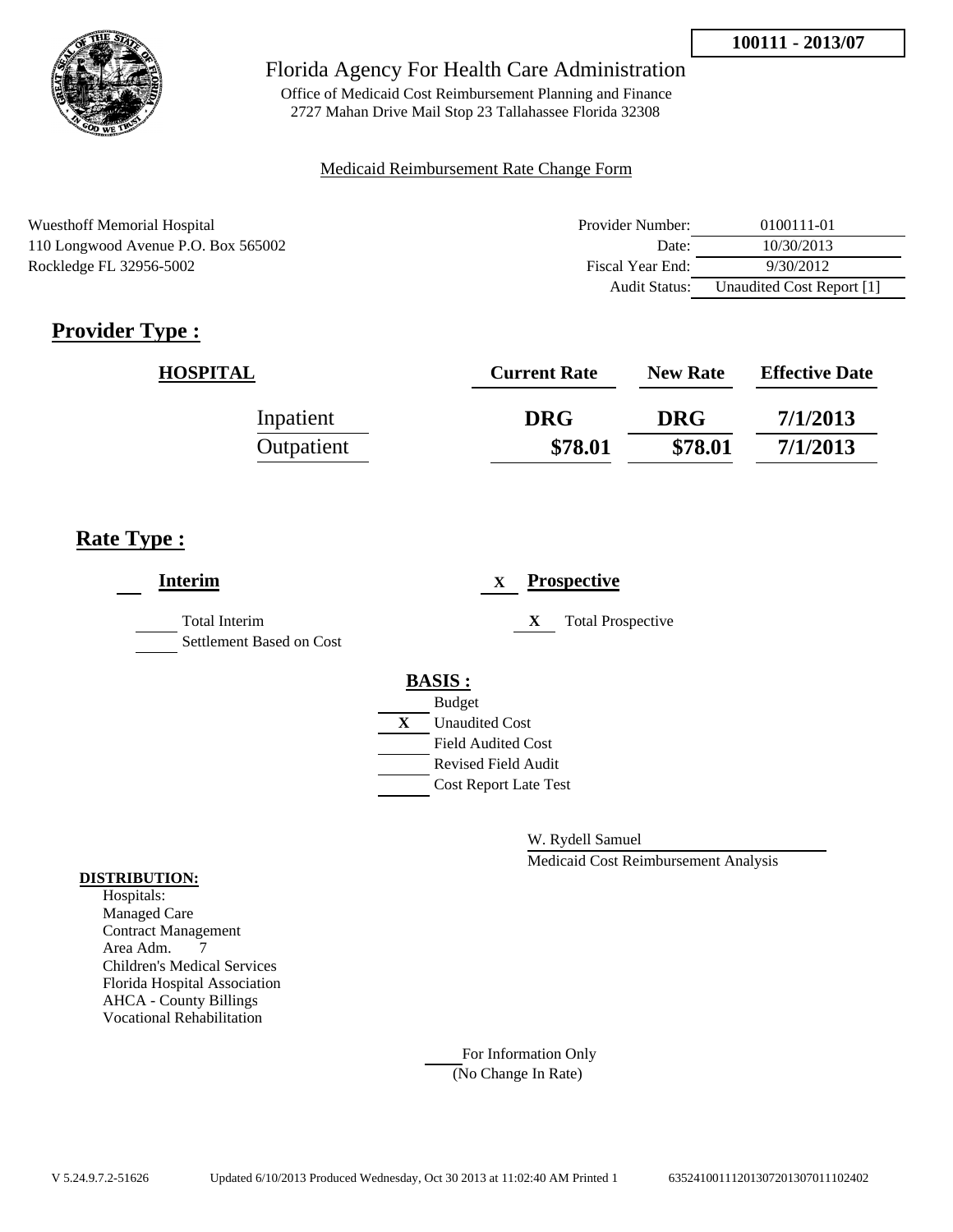

Office of Medicaid Cost Reimbursement Planning and Finance 2727 Mahan Drive Mail Stop 23 Tallahassee Florida 32308

### Medicaid Reimbursement Rate Change Form

| Broward General Hospital           | Provider Number: | 0100129-00                |  |
|------------------------------------|------------------|---------------------------|--|
| 1600 S. Andrews Avenue             | Date:            | 10/30/2013                |  |
| Ft. Lauderdale FL 33316            | Fiscal Year End: | 6/30/2012                 |  |
|                                    | Audit Status:    | Unaudited Cost Report [1] |  |
|                                    |                  | Rate Includes Buy Back    |  |
| $\sim$<br>$\overline{\phantom{a}}$ |                  |                           |  |

# **Provider Type :**

| <b>HOSPITAL</b>                      | <b>Current Rate</b> | <b>New Rate</b> | <b>Effective Date</b> |
|--------------------------------------|---------------------|-----------------|-----------------------|
| Inpatient                            | <b>DRG</b>          | <b>DRG</b>      | 7/1/2013              |
| Outpatient                           | \$145.20            | \$201.25        | 7/1/2013              |
| <b>Inpatient County Billing Rate</b> | <b>DRG</b>          | <b>DRG</b>      | 7/1/2013              |

### **Rate Type :**

| <b>Interim</b>                                   | <b>Prospective</b><br>X               |
|--------------------------------------------------|---------------------------------------|
| <b>Total Interim</b><br>Settlement Based on Cost | X<br><b>Total Prospective</b>         |
|                                                  | <b>BASIS:</b>                         |
|                                                  | <b>Budget</b>                         |
|                                                  | $\mathbf{X}$<br><b>Unaudited Cost</b> |
|                                                  | <b>Field Audited Cost</b>             |
|                                                  | <b>Revised Field Audit</b>            |
|                                                  | <b>Cost Report Late Test</b>          |
|                                                  |                                       |

W. Rydell Samuel

Medicaid Cost Reimbursement Analysis

#### **DISTRIBUTION:**

Hospitals: Managed Care Contract Management Area Adm. 10 Children's Medical Services Florida Hospital Association AHCA - County Billings Vocational Rehabilitation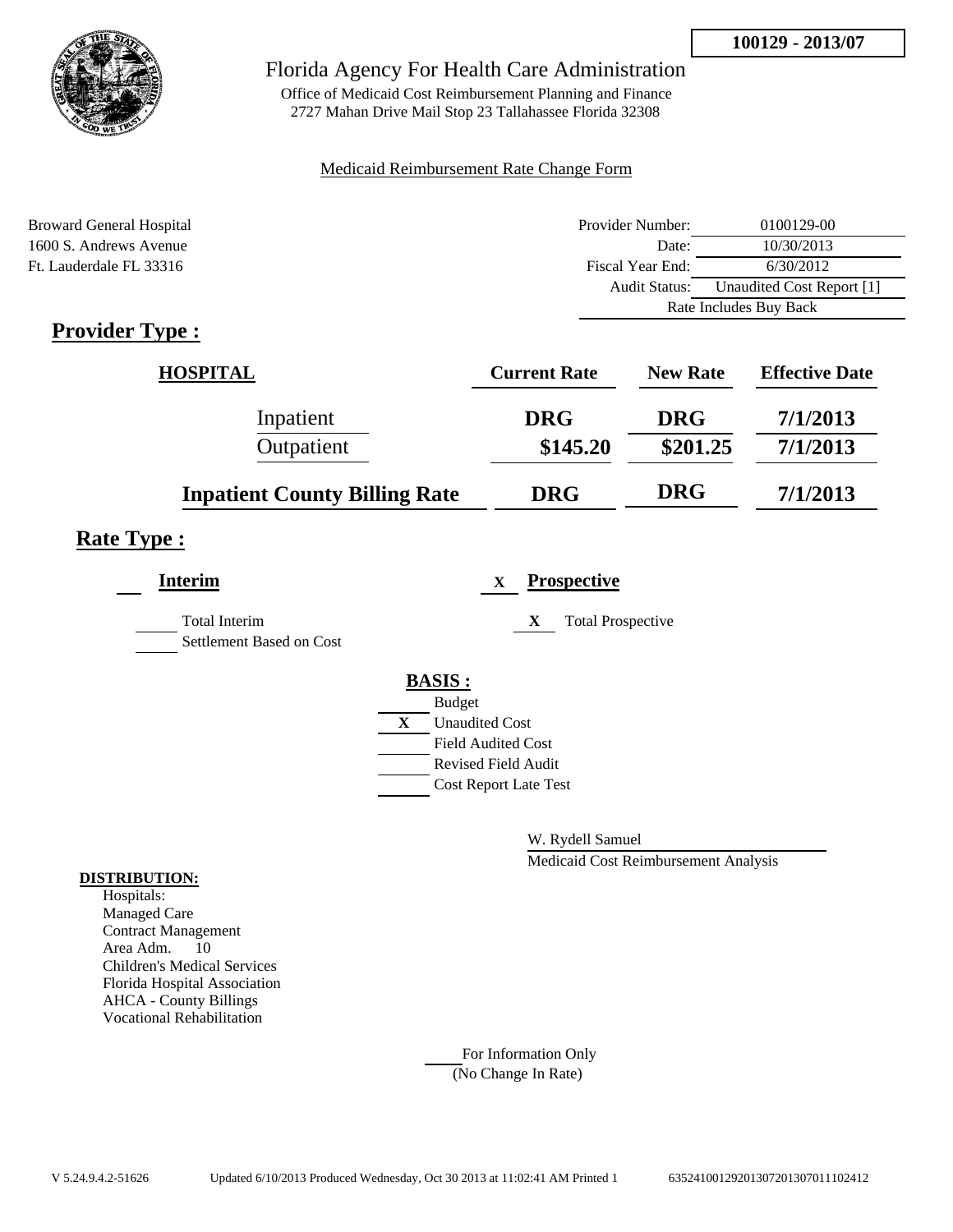

Office of Medicaid Cost Reimbursement Planning and Finance 2727 Mahan Drive Mail Stop 23 Tallahassee Florida 32308

### Medicaid Reimbursement Rate Change Form

| Broward General Hospital           | Provider Number: | 0100129-01                |  |
|------------------------------------|------------------|---------------------------|--|
| 1600 S. Andrews Avenue             | Date:            | 10/30/2013                |  |
| Ft. Lauderdale FL 33316            | Fiscal Year End: | 6/30/2012                 |  |
|                                    | Audit Status:    | Unaudited Cost Report [1] |  |
|                                    |                  | Rate Includes Buy Back    |  |
| $\sim$<br>$\overline{\phantom{a}}$ |                  |                           |  |

## **Provider Type :**

| <b>HOSPITAL</b>                      | <b>Current Rate</b> | <b>New Rate</b> | <b>Effective Date</b> |
|--------------------------------------|---------------------|-----------------|-----------------------|
| Inpatient                            | <b>DRG</b>          | <b>DRG</b>      | 7/1/2013              |
| Outpatient                           | \$145.20            | \$201.25        | 7/1/2013              |
| <b>Inpatient County Billing Rate</b> | <b>DRG</b>          | <b>DRG</b>      | 7/1/2013              |

### **Rate Type :**

| <b>Interim</b>                                   |              | <b>Prospective</b><br>$\mathbf{X}$ |
|--------------------------------------------------|--------------|------------------------------------|
| <b>Total Interim</b><br>Settlement Based on Cost |              | X<br><b>Total Prospective</b>      |
|                                                  |              | <b>BASIS:</b>                      |
|                                                  |              | <b>Budget</b>                      |
|                                                  | $\mathbf{X}$ | <b>Unaudited Cost</b>              |
|                                                  |              | <b>Field Audited Cost</b>          |
|                                                  |              | <b>Revised Field Audit</b>         |
|                                                  |              | <b>Cost Report Late Test</b>       |
|                                                  |              |                                    |

W. Rydell Samuel

Medicaid Cost Reimbursement Analysis

#### **DISTRIBUTION:**

Hospitals: Managed Care Contract Management Area Adm. 10 Children's Medical Services Florida Hospital Association AHCA - County Billings Vocational Rehabilitation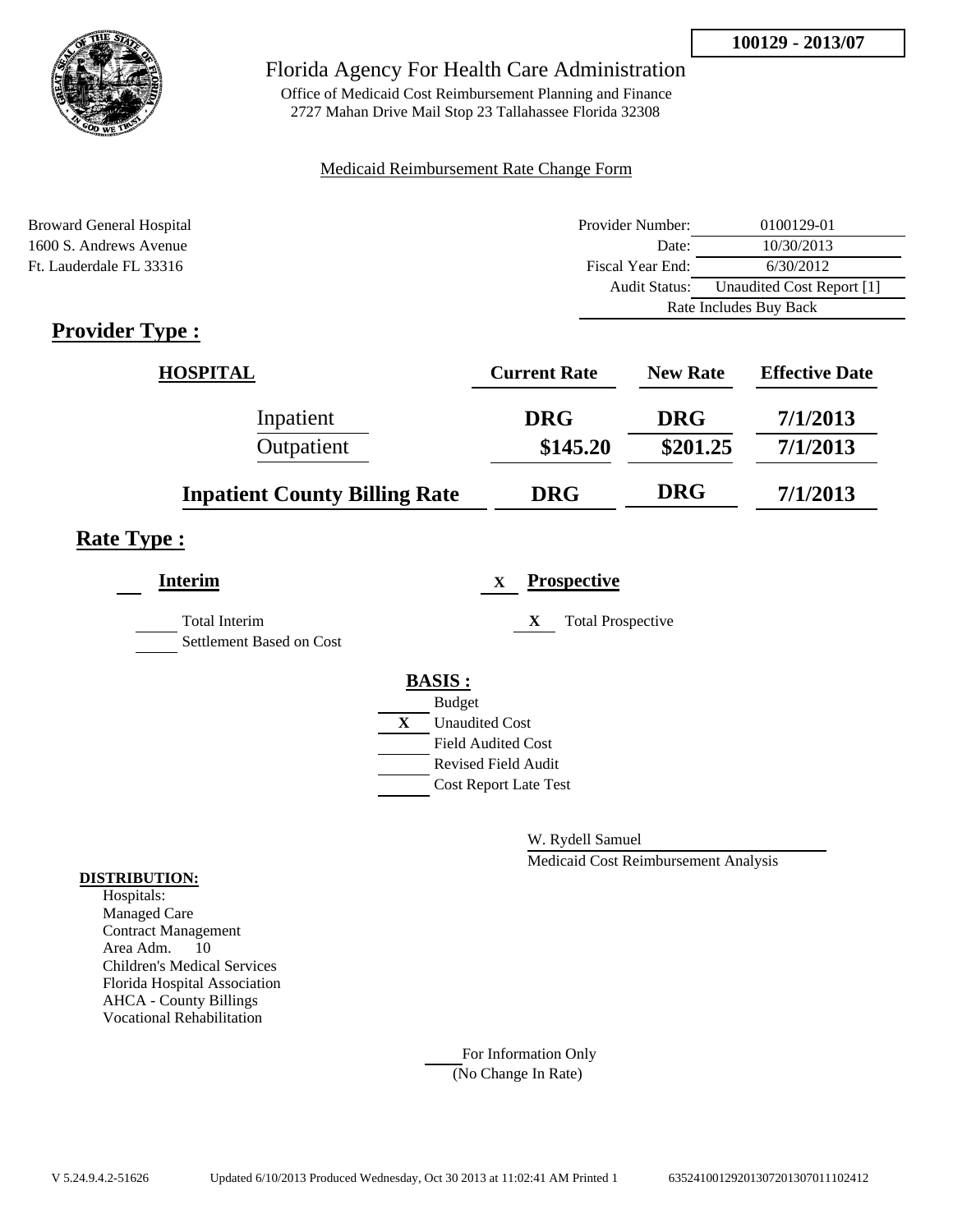

Office of Medicaid Cost Reimbursement Planning and Finance 2727 Mahan Drive Mail Stop 23 Tallahassee Florida 32308

### Medicaid Reimbursement Rate Change Form

| Broward General Hospital           | Provider Number: | 0100129-05                |  |
|------------------------------------|------------------|---------------------------|--|
| 1600 S. Andrews Avenue             | Date:            | 10/30/2013                |  |
| Ft. Lauderdale FL 33316            | Fiscal Year End: | 6/30/2012                 |  |
|                                    | Audit Status:    | Unaudited Cost Report [1] |  |
|                                    |                  | Rate Includes Buy Back    |  |
| $\sim$<br>$\overline{\phantom{a}}$ |                  |                           |  |

# **Provider Type :**

| <b>HOSPITAL</b>                      | <b>Current Rate</b> | <b>New Rate</b> | <b>Effective Date</b> |
|--------------------------------------|---------------------|-----------------|-----------------------|
| Inpatient                            | <b>DRG</b>          | <b>DRG</b>      | 7/1/2013              |
| Outpatient                           | \$145.20            | \$201.25        | 7/1/2013              |
| <b>Inpatient County Billing Rate</b> | <b>DRG</b>          | <b>DRG</b>      | 7/1/2013              |

## **Rate Type :**

| <b>Interim</b>                                   | <b>Prospective</b><br>$\mathbf{x}$    |
|--------------------------------------------------|---------------------------------------|
| <b>Total Interim</b><br>Settlement Based on Cost | <b>Total Prospective</b><br>X         |
|                                                  | <b>BASIS:</b>                         |
|                                                  | <b>Budget</b>                         |
|                                                  | $\mathbf{X}$<br><b>Unaudited Cost</b> |
|                                                  | <b>Field Audited Cost</b>             |
|                                                  | <b>Revised Field Audit</b>            |
|                                                  | <b>Cost Report Late Test</b>          |
|                                                  |                                       |

W. Rydell Samuel

Medicaid Cost Reimbursement Analysis

#### **DISTRIBUTION:**

Hospitals: Managed Care Contract Management Area Adm. 10 Children's Medical Services Florida Hospital Association AHCA - County Billings Vocational Rehabilitation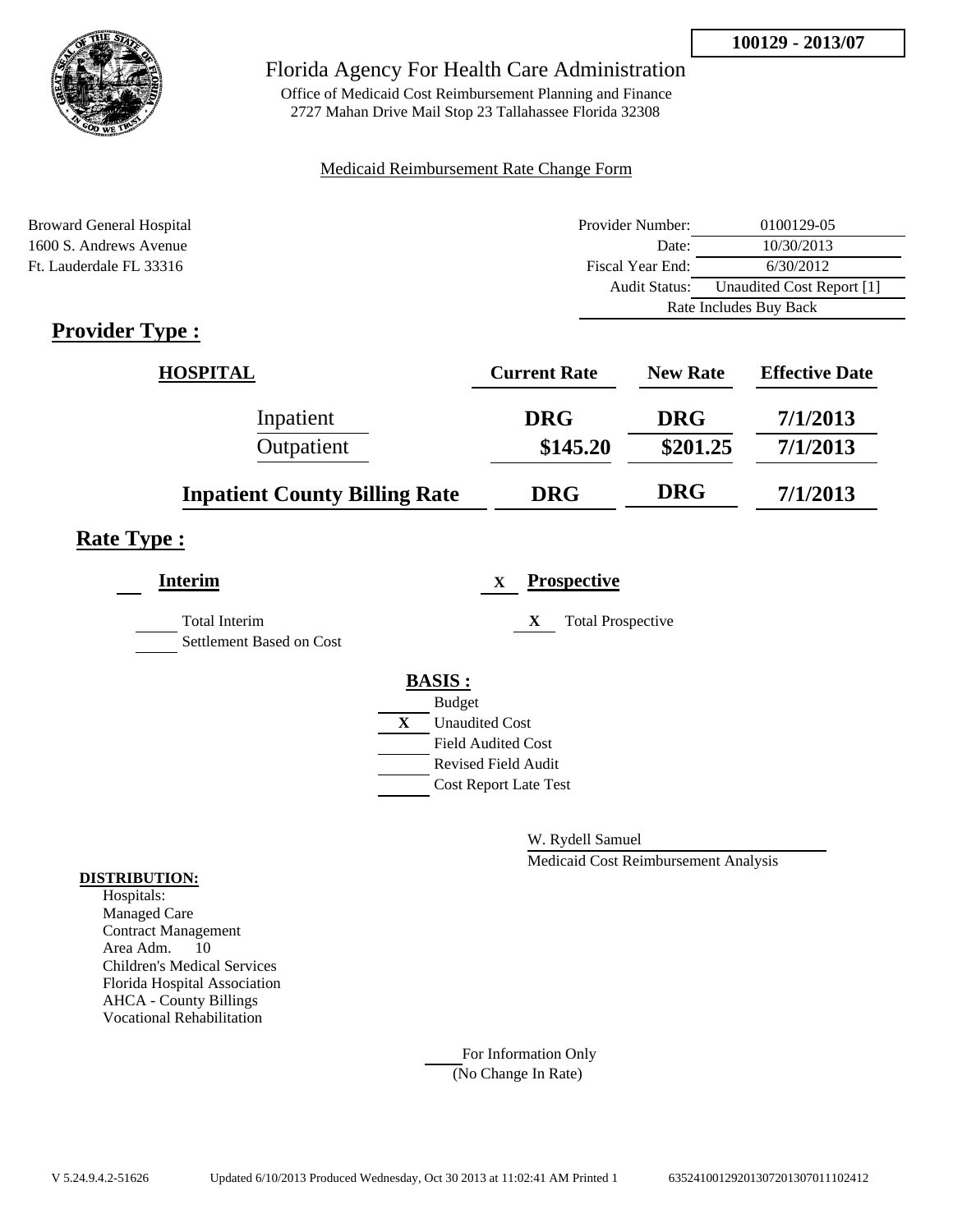

Office of Medicaid Cost Reimbursement Planning and Finance 2727 Mahan Drive Mail Stop 23 Tallahassee Florida 32308

### Medicaid Reimbursement Rate Change Form

| Holy Cross Hospital, Inc. | Provider Number:     | 0100188-00                |
|---------------------------|----------------------|---------------------------|
| P.O. Box 23460            | Date:                | 10/30/2013                |
| Ft. Lauderdale FL 33307   | Fiscal Year End:     | 12/31/2011                |
|                           | <b>Audit Status:</b> | Unaudited Cost Report [1] |

# **Provider Type :**

| <b>HOSPITAL</b> | <b>Current Rate</b> | <b>New Rate</b> | <b>Effective Date</b> |
|-----------------|---------------------|-----------------|-----------------------|
| Inpatient       | <b>DRG</b>          | <b>DRG</b>      | 7/1/2013              |
| Outpatient      | \$89.10             | \$89.10         | 7/1/2013              |

# **Rate Type :**

| <b>Interim</b>                                   | $\mathbf{X}$                 | <b>Prospective</b>       |
|--------------------------------------------------|------------------------------|--------------------------|
| <b>Total Interim</b><br>Settlement Based on Cost | X                            | <b>Total Prospective</b> |
|                                                  | <b>BASIS:</b>                |                          |
|                                                  | <b>Budget</b>                |                          |
|                                                  | X<br><b>Unaudited Cost</b>   |                          |
|                                                  | <b>Field Audited Cost</b>    |                          |
|                                                  | <b>Revised Field Audit</b>   |                          |
|                                                  | <b>Cost Report Late Test</b> |                          |
|                                                  |                              |                          |

W. Rydell Samuel

Medicaid Cost Reimbursement Analysis

#### **DISTRIBUTION:**

Hospitals: Managed Care Contract Management Area Adm. 10 Children's Medical Services Florida Hospital Association AHCA - County Billings Vocational Rehabilitation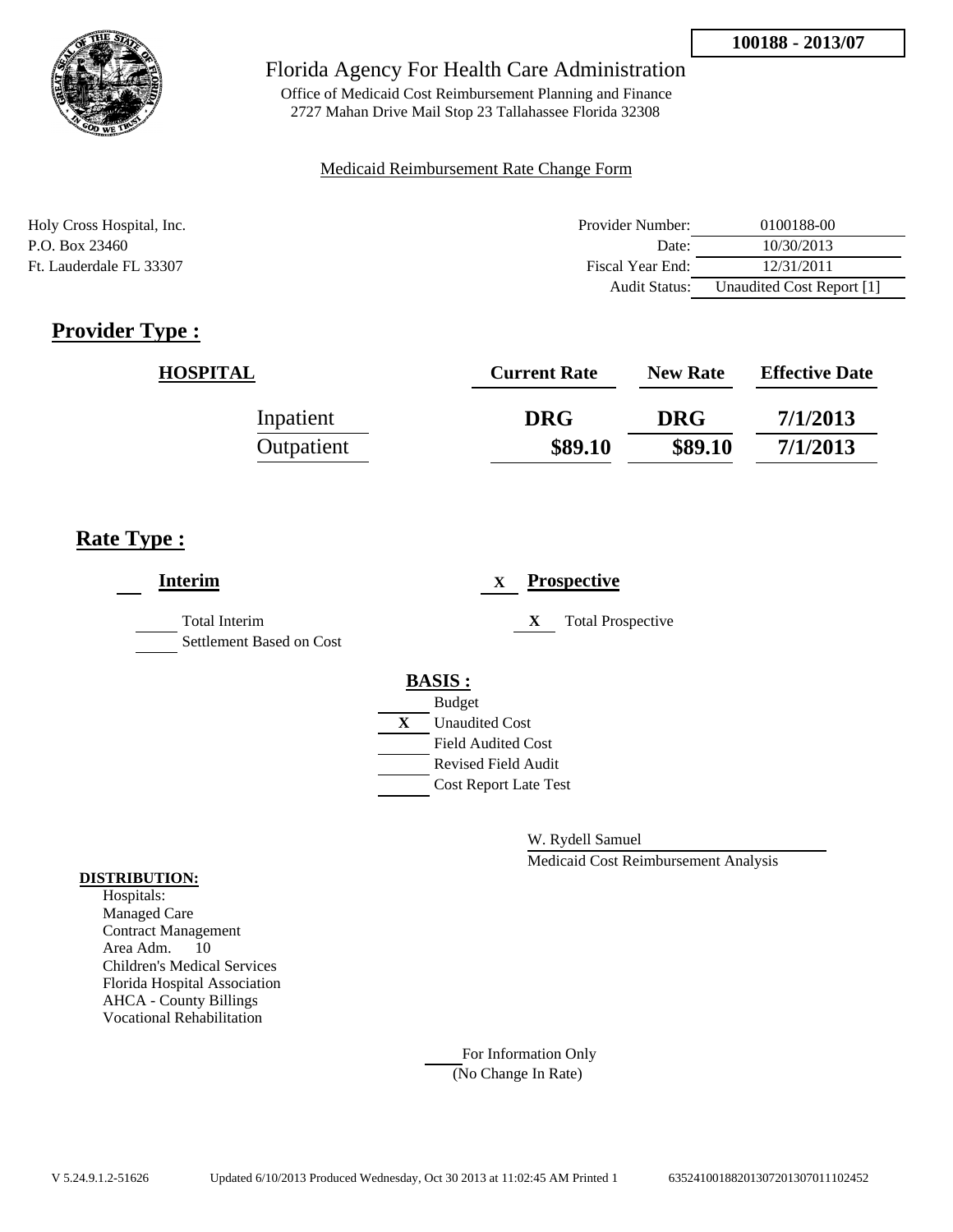

Office of Medicaid Cost Reimbursement Planning and Finance 2727 Mahan Drive Mail Stop 23 Tallahassee Florida 32308

### Medicaid Reimbursement Rate Change Form

Kindred Hospital-Ft. Lauderdale 1516 E Las Olas Blvd. Ft. Lauderdale FL 33301

| Provider Number: | 0100196-00                |
|------------------|---------------------------|
| Date:            | 10/30/2013                |
| Fiscal Year End: | 8/31/2012                 |
| Audit Status:    | Unaudited Cost Report [1] |

# **Provider Type :**

| <b>HOSPITAL</b> | <b>Current Rate</b> | <b>New Rate</b> | <b>Effective Date</b> |
|-----------------|---------------------|-----------------|-----------------------|
| Inpatient       | <b>DRG</b>          | <b>DRG</b>      | 7/1/2013              |
| Outpatient      | \$14.66             | \$14.66         | 7/1/2013              |

# **Rate Type :**

| <b>Interim</b>                                   | <b>Prospective</b><br>$\mathbf{X}$ |
|--------------------------------------------------|------------------------------------|
| <b>Total Interim</b><br>Settlement Based on Cost | <b>Total Prospective</b><br>X      |
|                                                  | <b>BASIS:</b>                      |
|                                                  | <b>Budget</b>                      |
|                                                  | X<br><b>Unaudited Cost</b>         |
|                                                  | <b>Field Audited Cost</b>          |
|                                                  | <b>Revised Field Audit</b>         |
|                                                  | <b>Cost Report Late Test</b>       |
|                                                  |                                    |

W. Rydell Samuel

Medicaid Cost Reimbursement Analysis

### **DISTRIBUTION:**

Hospitals: Managed Care Contract Management Area Adm. 10 Children's Medical Services Florida Hospital Association AHCA - County Billings Vocational Rehabilitation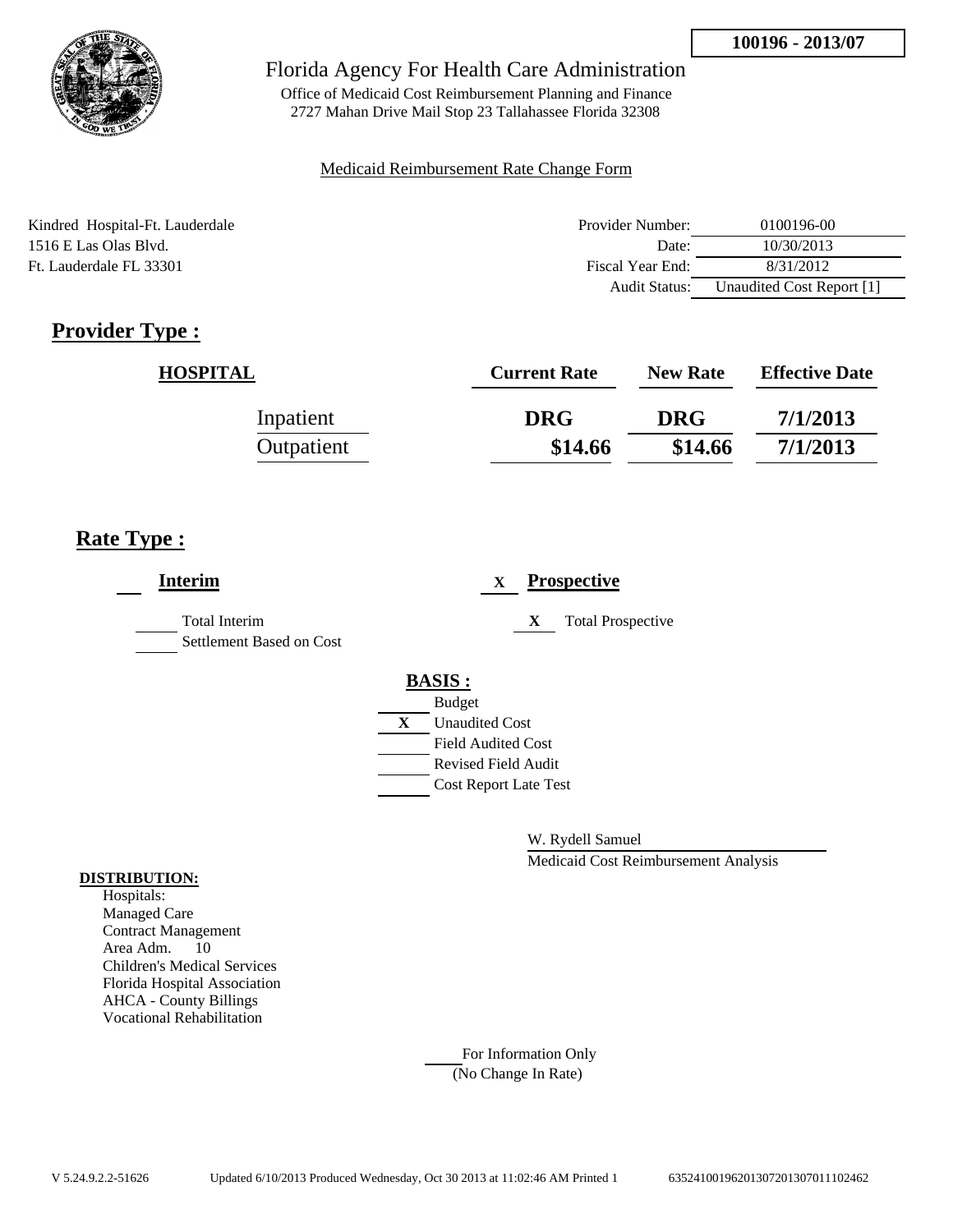

Office of Medicaid Cost Reimbursement Planning and Finance 2727 Mahan Drive Mail Stop 23 Tallahassee Florida 32308

### Medicaid Reimbursement Rate Change Form

| Memorial Hospital  | Provider Number:     | 0100200-00                |  |
|--------------------|----------------------|---------------------------|--|
| 3501 Johnson St.   | Date:                | 10/30/2013                |  |
| Hollywood FL 33021 | Fiscal Year End:     | 4/30/2012                 |  |
|                    | <b>Audit Status:</b> | Unaudited Cost Report [1] |  |
|                    |                      | Rate Includes Buy Back    |  |

# **Provider Type :**

| <b>HOSPITAL</b>                      | <b>Current Rate</b> | <b>New Rate</b> | <b>Effective Date</b> |
|--------------------------------------|---------------------|-----------------|-----------------------|
| Inpatient                            | <b>DRG</b>          | <b>DRG</b>      | 7/1/2013              |
| Outpatient                           | \$166.25            | \$222.47        | 7/1/2013              |
| <b>Inpatient County Billing Rate</b> | <b>DRG</b>          | <b>DRG</b>      | 7/1/2013              |

### **Rate Type :**

| <b>Interim</b>                                   | <b>Prospective</b><br>$\mathbf x$ |
|--------------------------------------------------|-----------------------------------|
| <b>Total Interim</b><br>Settlement Based on Cost | <b>Total Prospective</b><br>X     |
|                                                  | <b>BASIS:</b>                     |
|                                                  | <b>Budget</b>                     |
|                                                  | X<br><b>Unaudited Cost</b>        |
|                                                  | <b>Field Audited Cost</b>         |
|                                                  | <b>Revised Field Audit</b>        |
|                                                  | <b>Cost Report Late Test</b>      |
|                                                  |                                   |

W. Rydell Samuel

Medicaid Cost Reimbursement Analysis

#### **DISTRIBUTION:**

Hospitals: Managed Care Contract Management Area Adm. 10 Children's Medical Services Florida Hospital Association AHCA - County Billings Vocational Rehabilitation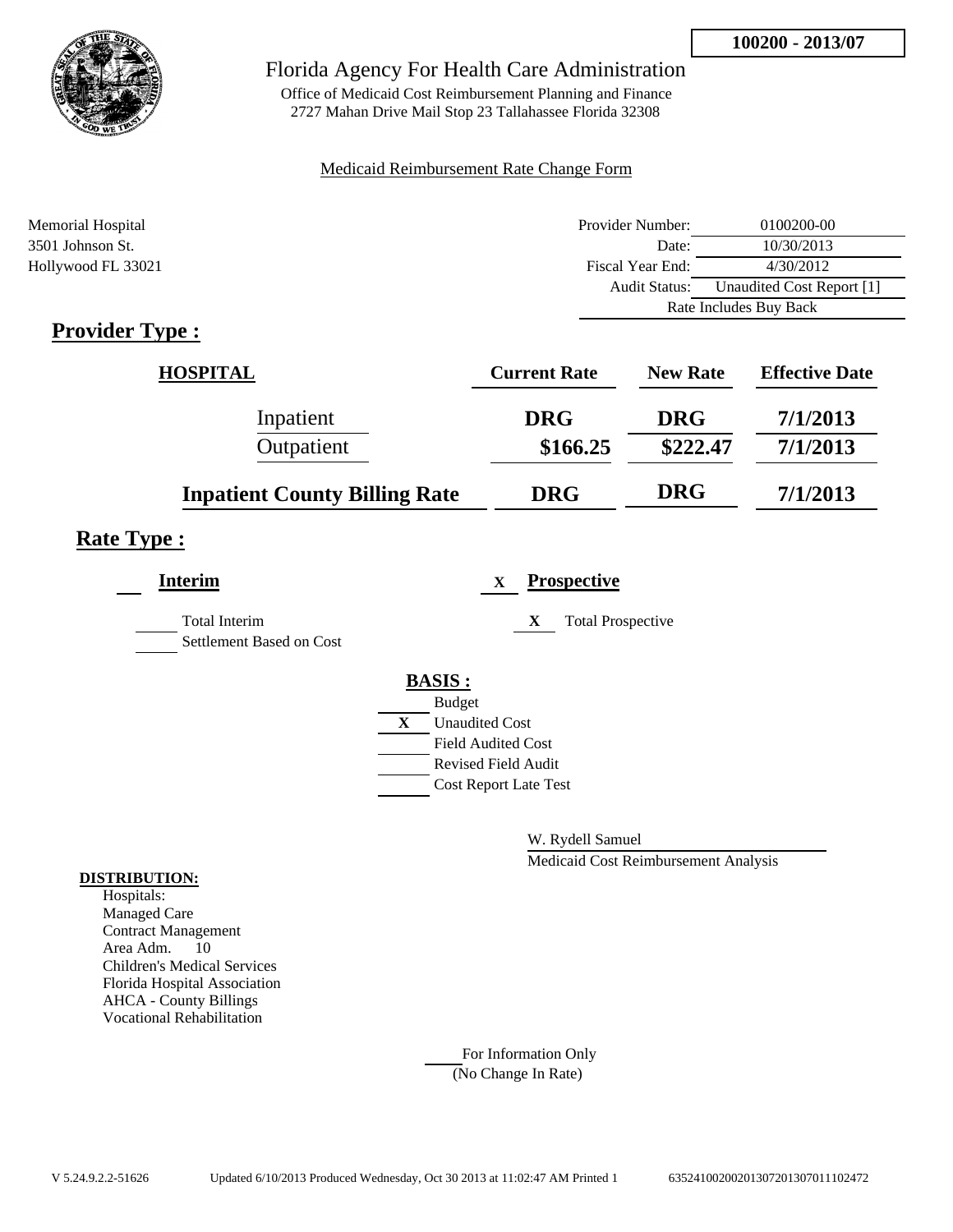

Office of Medicaid Cost Reimbursement Planning and Finance 2727 Mahan Drive Mail Stop 23 Tallahassee Florida 32308

### Medicaid Reimbursement Rate Change Form

| North Broward Medical Center | Provider Number:     | 0100218-00                |  |
|------------------------------|----------------------|---------------------------|--|
| 303 South East 17th St.      | Date:                | 10/30/2013                |  |
| Ft. Lauderdale FL 33316      | Fiscal Year End:     | 6/30/2012                 |  |
|                              | <b>Audit Status:</b> | Unaudited Cost Report [1] |  |
|                              |                      | Rate Includes Buy Back    |  |

# **Provider Type :**

| <b>HOSPITAL</b>                      | <b>Current Rate</b> | <b>New Rate</b> | <b>Effective Date</b> |
|--------------------------------------|---------------------|-----------------|-----------------------|
| Inpatient                            | <b>DRG</b>          | <b>DRG</b>      | 7/1/2013              |
| Outpatient                           | \$118.53            | \$156.42        | 7/1/2013              |
| <b>Inpatient County Billing Rate</b> | <b>DRG</b>          | <b>DRG</b>      | 7/1/2013              |

## **Rate Type :**

| <b>Interim</b>                            | <b>Prospective</b><br>$\mathbf x$ |
|-------------------------------------------|-----------------------------------|
| Total Interim<br>Settlement Based on Cost | <b>Total Prospective</b><br>X     |
|                                           | <b>BASIS:</b>                     |
|                                           | <b>Budget</b>                     |
|                                           | X<br><b>Unaudited Cost</b>        |
|                                           | <b>Field Audited Cost</b>         |
|                                           | <b>Revised Field Audit</b>        |
|                                           | <b>Cost Report Late Test</b>      |
|                                           |                                   |

W. Rydell Samuel

Medicaid Cost Reimbursement Analysis

### **DISTRIBUTION:**

Hospitals: Managed Care Contract Management Area Adm. 10 Children's Medical Services Florida Hospital Association AHCA - County Billings Vocational Rehabilitation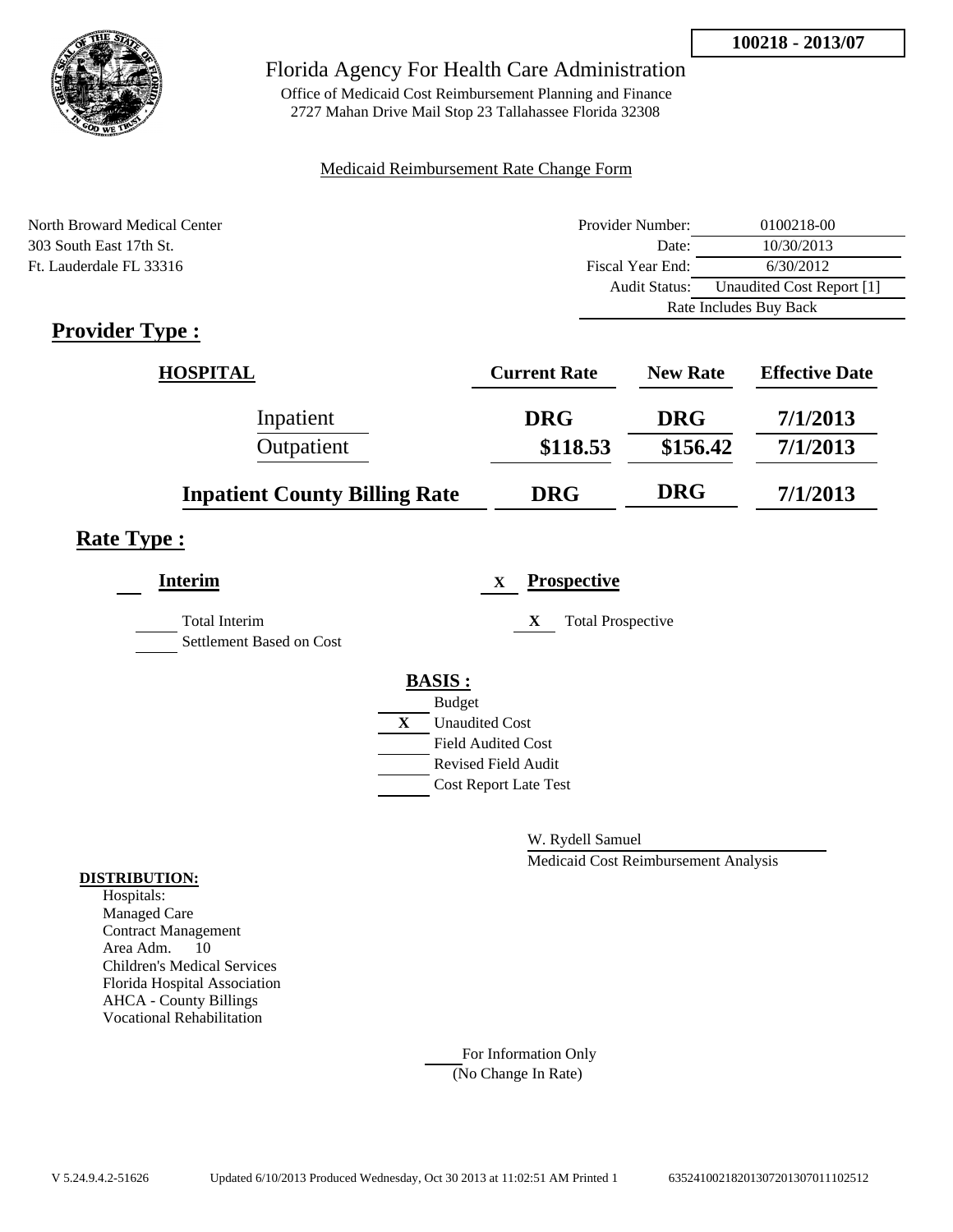

Office of Medicaid Cost Reimbursement Planning and Finance 2727 Mahan Drive Mail Stop 23 Tallahassee Florida 32308

### Medicaid Reimbursement Rate Change Form

| North Broward Medical Center | Provider Number: | 0100218-03                |  |
|------------------------------|------------------|---------------------------|--|
| 303 South East 17th St.      | Date:            | 10/30/2013                |  |
| Ft. Lauderdale FL 33316      | Fiscal Year End: | 6/30/2012                 |  |
|                              | Audit Status:    | Unaudited Cost Report [1] |  |
|                              |                  | Rate Includes Buy Back    |  |

# **Provider Type :**

| <b>HOSPITAL</b>                      | <b>Current Rate</b> | <b>New Rate</b> | <b>Effective Date</b> |
|--------------------------------------|---------------------|-----------------|-----------------------|
| Inpatient                            | <b>DRG</b>          | <b>DRG</b>      | 7/1/2013              |
| Outpatient                           | \$118.53            | \$156.42        | 7/1/2013              |
| <b>Inpatient County Billing Rate</b> | <b>DRG</b>          | <b>DRG</b>      | 7/1/2013              |

## **Rate Type :**

| <b>Interim</b>                                   |   | <b>Prospective</b><br>$\mathbf x$ |
|--------------------------------------------------|---|-----------------------------------|
| <b>Total Interim</b><br>Settlement Based on Cost |   | X<br><b>Total Prospective</b>     |
|                                                  |   | <b>BASIS:</b>                     |
|                                                  |   | <b>Budget</b>                     |
|                                                  | X | <b>Unaudited Cost</b>             |
|                                                  |   | <b>Field Audited Cost</b>         |
|                                                  |   | <b>Revised Field Audit</b>        |
|                                                  |   | <b>Cost Report Late Test</b>      |
|                                                  |   |                                   |

W. Rydell Samuel

Medicaid Cost Reimbursement Analysis

#### **DISTRIBUTION:**

Hospitals: Managed Care Contract Management Area Adm. 10 Children's Medical Services Florida Hospital Association AHCA - County Billings Vocational Rehabilitation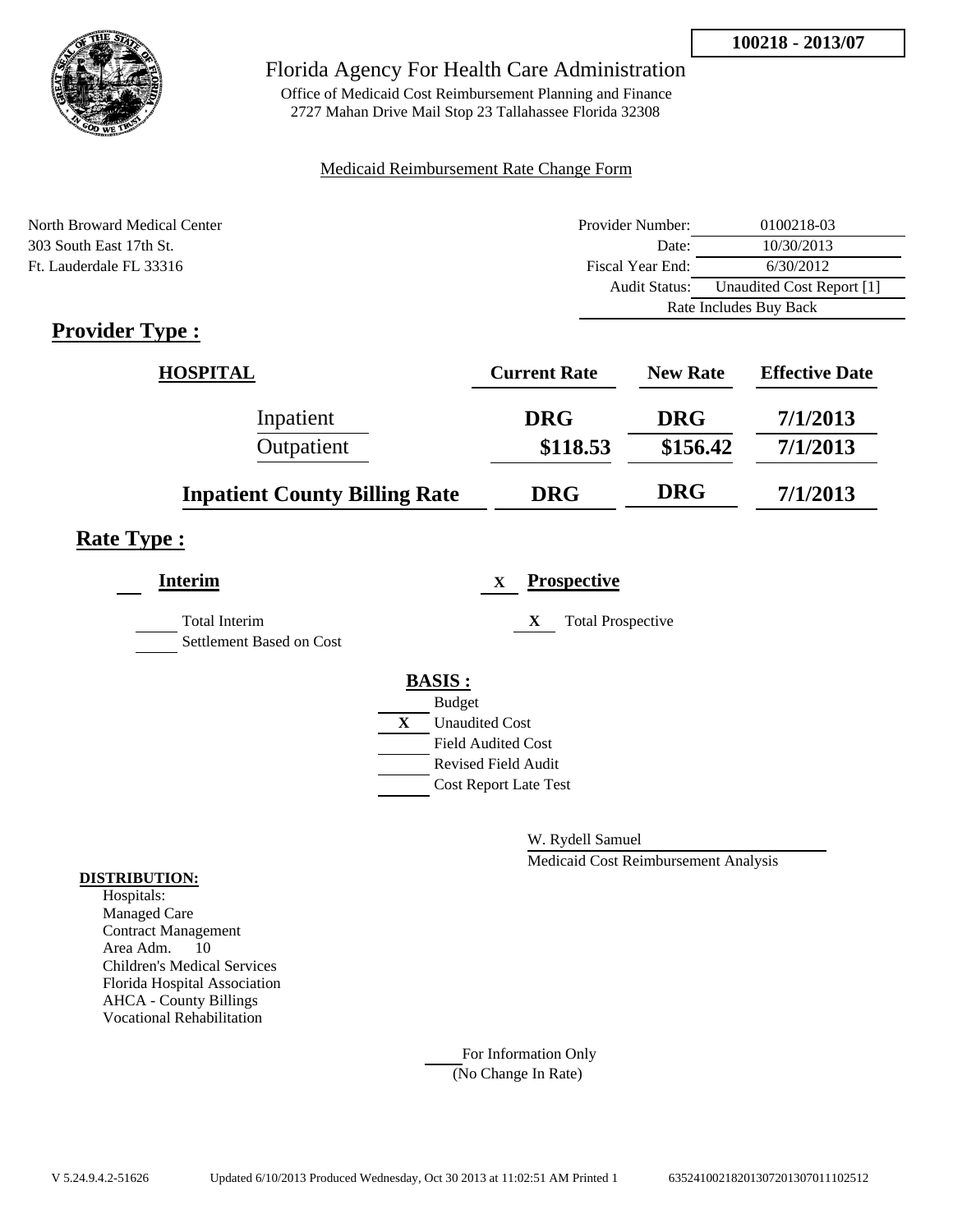

Office of Medicaid Cost Reimbursement Planning and Finance 2727 Mahan Drive Mail Stop 23 Tallahassee Florida 32308

### Medicaid Reimbursement Rate Change Form

Calhoun Liberty Hospital Post Office Box 419 Blountstown FL 32424-0419

| Provider Number:       | 0100269-00                |  |
|------------------------|---------------------------|--|
| Date:                  | 10/30/2013                |  |
| Fiscal Year End:       | 12/31/2011                |  |
| Audit Status:          | Unaudited Cost Report [1] |  |
| Rate Includes Buy Back |                           |  |

# **Provider Type :**

| <b>HOSPITAL</b> | <b>Current Rate</b> | <b>New Rate</b> | <b>Effective Date</b> |
|-----------------|---------------------|-----------------|-----------------------|
| Inpatient       | <b>DRG</b>          | <b>DRG</b>      | 7/1/2013              |
| Outpatient      | \$70.33             | \$70.33         | 7/1/2013              |

# **Rate Type :**

| <b>Interim</b>                                   | <b>Prospective</b><br>X                                                                                                                                 |
|--------------------------------------------------|---------------------------------------------------------------------------------------------------------------------------------------------------------|
| <b>Total Interim</b><br>Settlement Based on Cost | <b>Total Prospective</b><br>X                                                                                                                           |
|                                                  | <b>BASIS:</b><br><b>Budget</b><br>X<br><b>Unaudited Cost</b><br><b>Field Audited Cost</b><br><b>Revised Field Audit</b><br><b>Cost Report Late Test</b> |

W. Rydell Samuel

Medicaid Cost Reimbursement Analysis

#### **DISTRIBUTION:**

Hospitals: Managed Care Contract Management Area Adm. 2 Children's Medical Services Florida Hospital Association AHCA - County Billings Vocational Rehabilitation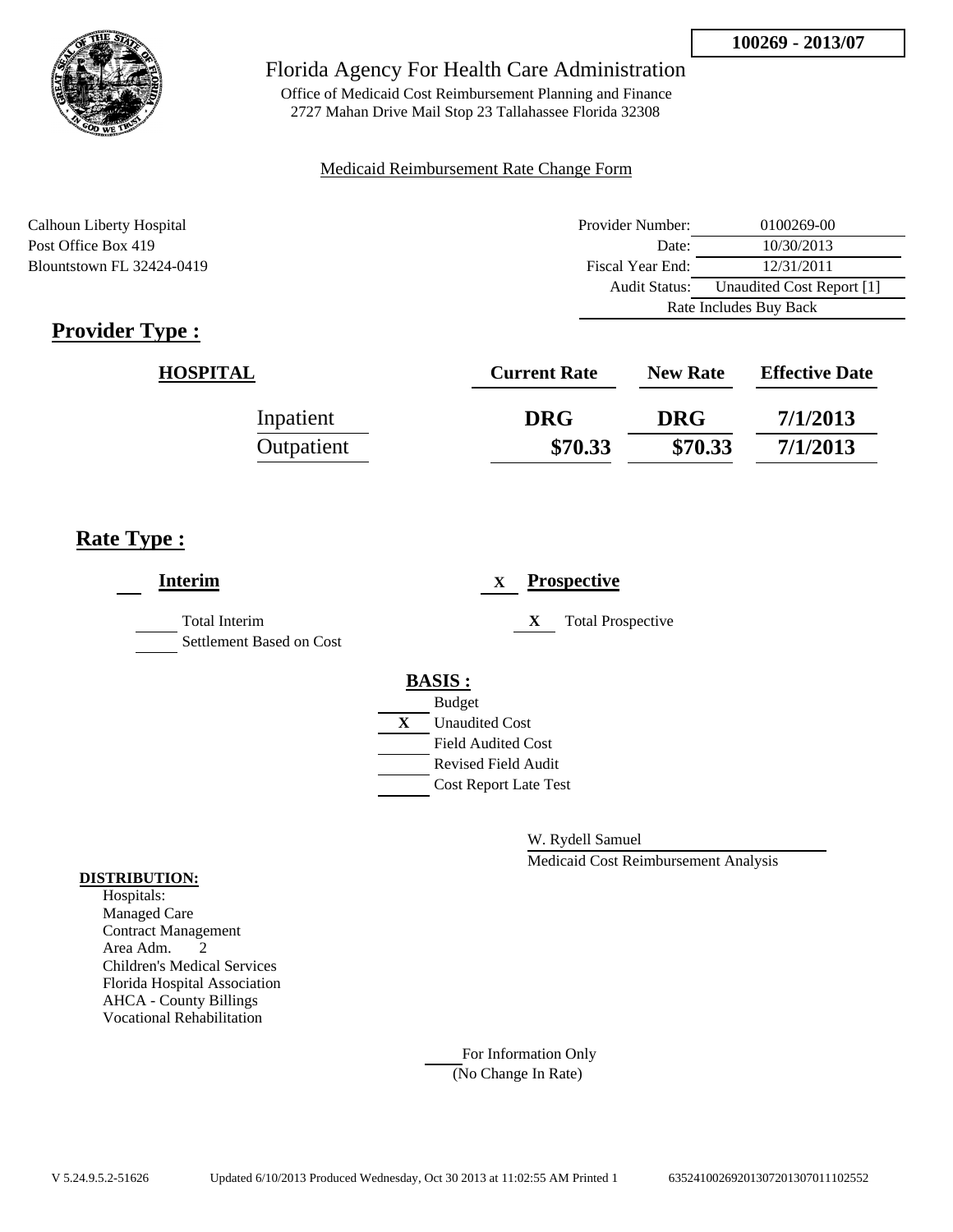

Office of Medicaid Cost Reimbursement Planning and Finance 2727 Mahan Drive Mail Stop 23 Tallahassee Florida 32308

### Medicaid Reimbursement Rate Change Form

Charlotte Regional Medical Center 809 E. Marion Ave. Punta Gorda FL 33950-3898

| Provider Number: | 0100277-00                |
|------------------|---------------------------|
| Date:            | 10/30/2013                |
| Fiscal Year End: | 9/30/2012                 |
| Audit Status:    | Unaudited Cost Report [1] |

# **Provider Type :**

| <b>HOSPITAL</b> | <b>Current Rate</b> | <b>New Rate</b> | <b>Effective Date</b> |
|-----------------|---------------------|-----------------|-----------------------|
| Inpatient       | <b>DRG</b>          | <b>DRG</b>      | 7/1/2013              |
| Outpatient      | \$58.23             | \$58.23         | 7/1/2013              |

# **Rate Type :**

| <b>Interim</b>                                   |   | <b>Prospective</b><br>$\mathbf X$ |
|--------------------------------------------------|---|-----------------------------------|
| <b>Total Interim</b><br>Settlement Based on Cost |   | <b>Total Prospective</b><br>X     |
|                                                  |   | <b>BASIS:</b>                     |
|                                                  |   | <b>Budget</b>                     |
|                                                  | X | <b>Unaudited Cost</b>             |
|                                                  |   | <b>Field Audited Cost</b>         |
|                                                  |   | <b>Revised Field Audit</b>        |
|                                                  |   | <b>Cost Report Late Test</b>      |
|                                                  |   |                                   |

W. Rydell Samuel

Medicaid Cost Reimbursement Analysis

### **DISTRIBUTION:**

Hospitals: Managed Care Contract Management Area Adm. 8 Children's Medical Services Florida Hospital Association AHCA - County Billings Vocational Rehabilitation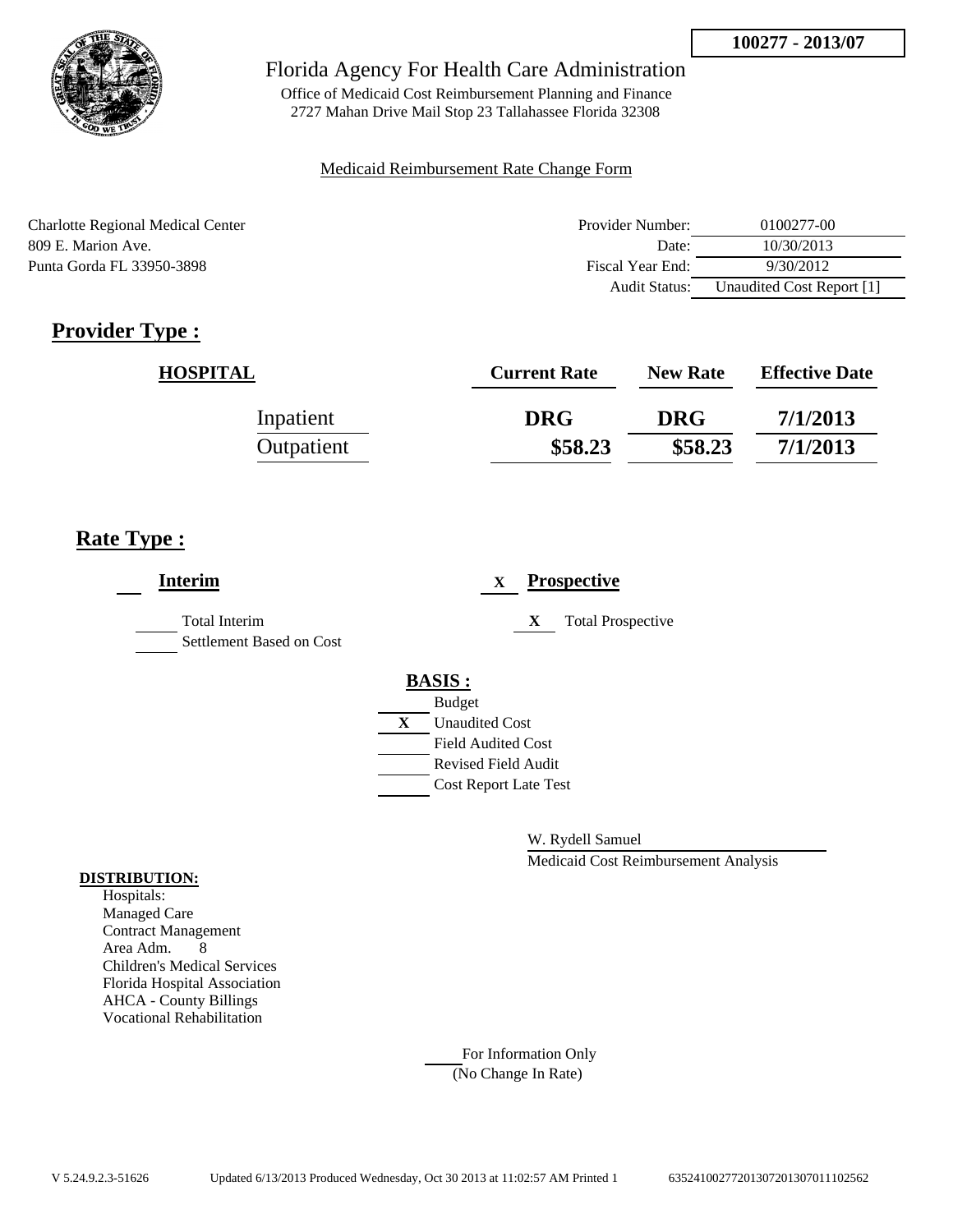

Office of Medicaid Cost Reimbursement Planning and Finance 2727 Mahan Drive Mail Stop 23 Tallahassee Florida 32308

### Medicaid Reimbursement Rate Change Form

Charlotte Regional Medical Center 809 E. Marion Ave. Punta Gorda FL 33950-3898

| Provider Number: | 0100277-02                |
|------------------|---------------------------|
| Date:            | 10/30/2013                |
| Fiscal Year End: | 9/30/2012                 |
| Audit Status:    | Unaudited Cost Report [1] |

# **Provider Type :**

| <b>HOSPITAL</b> | <b>Current Rate</b> | <b>New Rate</b> | <b>Effective Date</b> |
|-----------------|---------------------|-----------------|-----------------------|
| Inpatient       | <b>DRG</b>          | <b>DRG</b>      | 7/1/2013              |
| Outpatient      | \$58.23             | \$58.23         | 7/1/2013              |

# **Rate Type :**

| <b>Interim</b>                                   |   | <b>Prospective</b><br>$\mathbf X$ |
|--------------------------------------------------|---|-----------------------------------|
| <b>Total Interim</b><br>Settlement Based on Cost |   | <b>Total Prospective</b><br>X     |
|                                                  |   | <b>BASIS:</b>                     |
|                                                  |   | <b>Budget</b>                     |
|                                                  | X | <b>Unaudited Cost</b>             |
|                                                  |   | <b>Field Audited Cost</b>         |
|                                                  |   | <b>Revised Field Audit</b>        |
|                                                  |   | <b>Cost Report Late Test</b>      |
|                                                  |   |                                   |

W. Rydell Samuel

Medicaid Cost Reimbursement Analysis

### **DISTRIBUTION:**

Hospitals: Managed Care Contract Management Area Adm. 8 Children's Medical Services Florida Hospital Association AHCA - County Billings Vocational Rehabilitation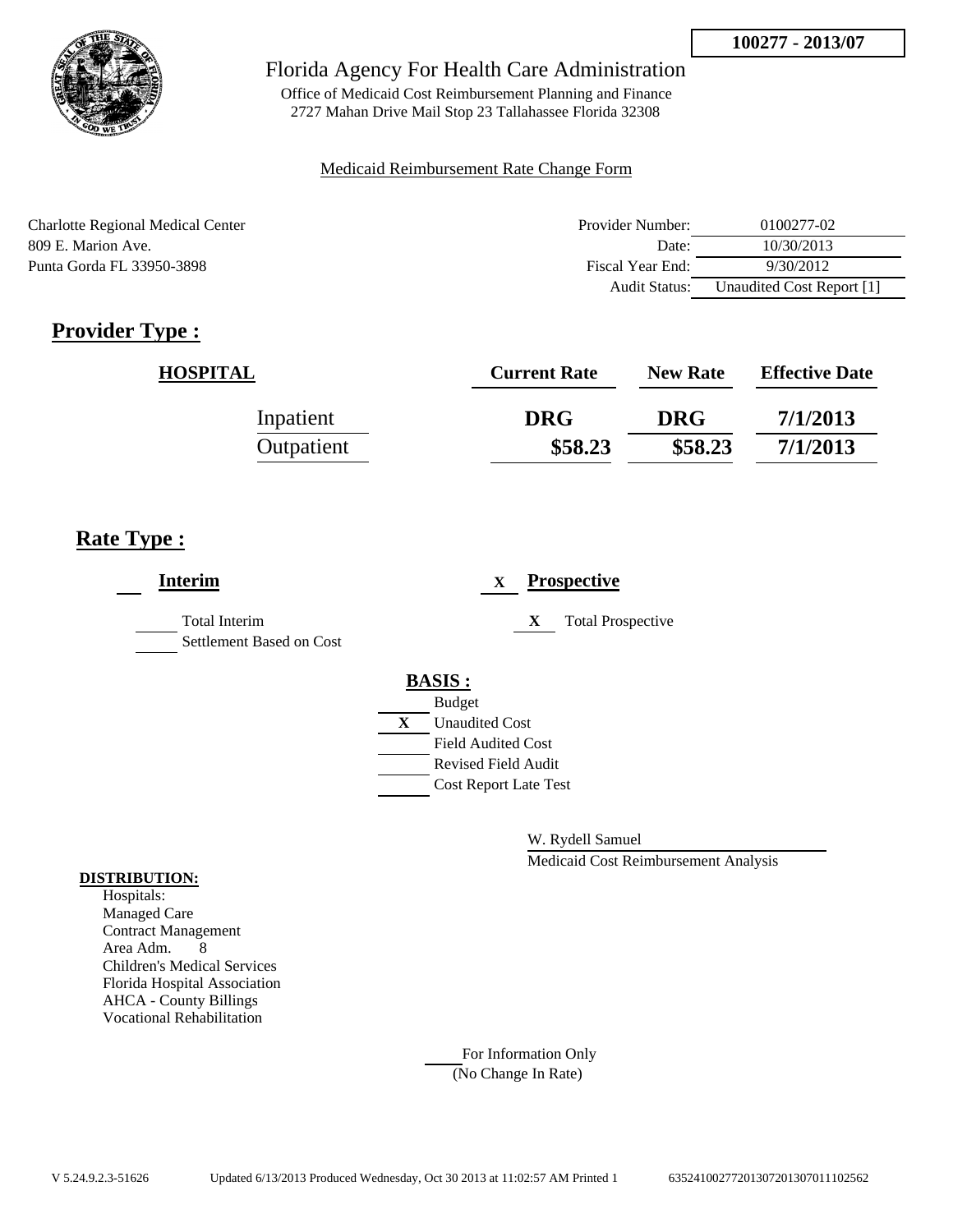

Office of Medicaid Cost Reimbursement Planning and Finance 2727 Mahan Drive Mail Stop 23 Tallahassee Florida 32308

#### Medicaid Reimbursement Rate Change Form

Peace River Regional Medical Center 2500 Harbor Blvd Port Charlotte FL 33952

| Provider Number: | 0100285-00                |
|------------------|---------------------------|
| Date:            | 10/30/2013                |
| Fiscal Year End: | 12/31/2011                |
| Audit Status:    | Unaudited Cost Report [1] |

# **Provider Type :**

| <b>HOSPITAL</b> | <b>Current Rate</b> | <b>New Rate</b> | <b>Effective Date</b> |
|-----------------|---------------------|-----------------|-----------------------|
| Inpatient       | <b>DRG</b>          | <b>DRG</b>      | 7/1/2013              |
| Outpatient      | \$65.83             | \$65.83         | 7/1/2013              |

# **Rate Type :**

| <b>Interim</b>                            | <b>Prospective</b><br>X                     |
|-------------------------------------------|---------------------------------------------|
| Total Interim<br>Settlement Based on Cost | <b>Total Prospective</b><br>X               |
|                                           | <b>BASIS:</b>                               |
|                                           | <b>Budget</b><br>X<br><b>Unaudited Cost</b> |
|                                           | <b>Field Audited Cost</b>                   |
|                                           | <b>Revised Field Audit</b>                  |
|                                           | <b>Cost Report Late Test</b>                |
|                                           |                                             |

W. Rydell Samuel

Medicaid Cost Reimbursement Analysis

#### **DISTRIBUTION:**

Hospitals: Managed Care Contract Management Area Adm. 8 Children's Medical Services Florida Hospital Association AHCA - County Billings Vocational Rehabilitation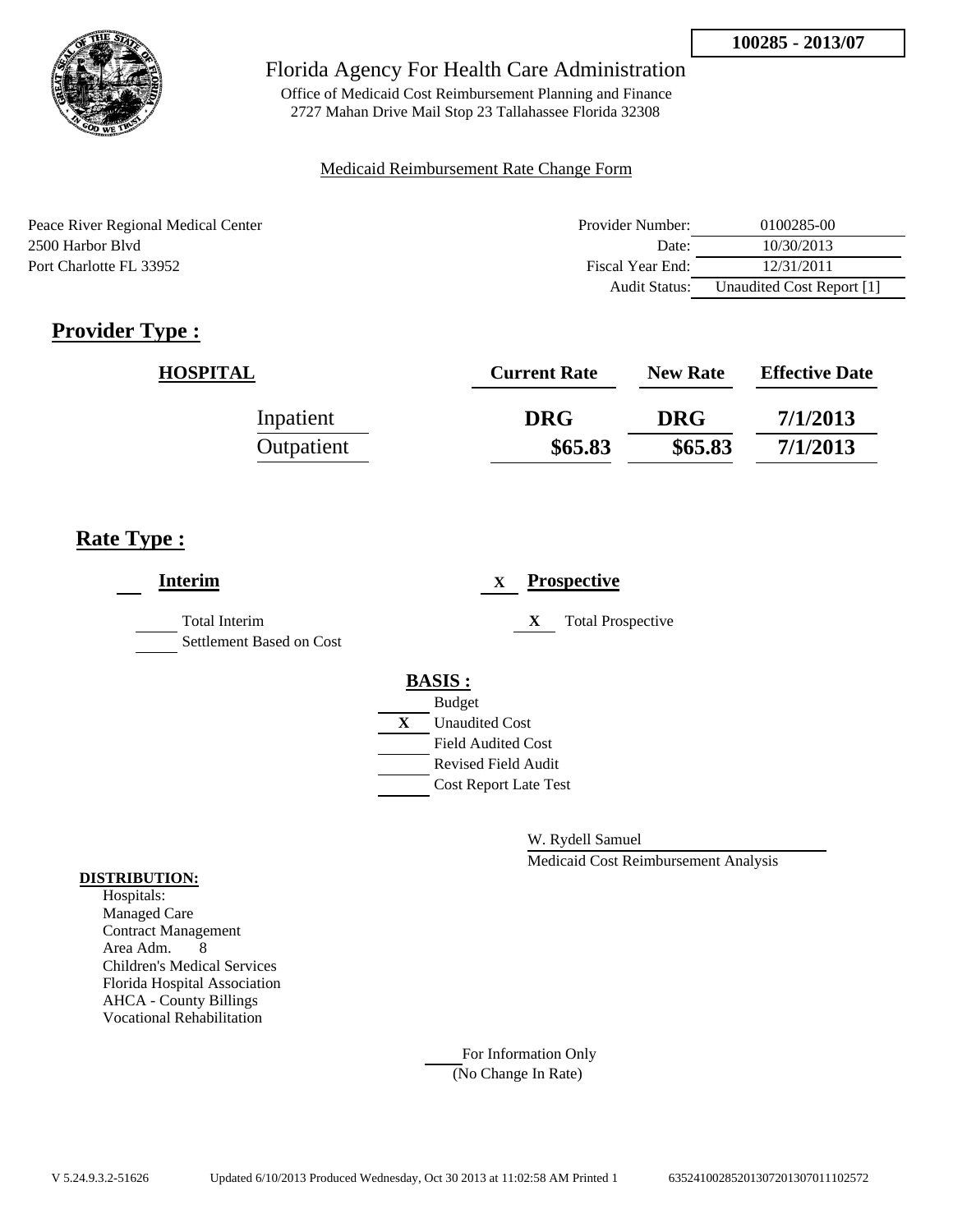

Office of Medicaid Cost Reimbursement Planning and Finance 2727 Mahan Drive Mail Stop 23 Tallahassee Florida 32308

#### Medicaid Reimbursement Rate Change Form

| <b>Naples Community Hospital</b> | Provider Number:       | 0100315-00                |
|----------------------------------|------------------------|---------------------------|
| 350 7th Street North             | Date:                  | 10/30/2013                |
| Naples FL 33941-3029             | Fiscal Year End:       | 9/30/2012                 |
|                                  | Audit Status:          | Unaudited Cost Report [1] |
|                                  | Rate Includes Buy Back |                           |

# **Provider Type :**

| <b>HOSPITAL</b>                      | <b>Current Rate</b> | <b>New Rate</b> | <b>Effective Date</b> |
|--------------------------------------|---------------------|-----------------|-----------------------|
| Inpatient                            | <b>DRG</b>          | <b>DRG</b>      | 7/1/2013              |
| Outpatient                           | \$69.21             | \$92.18         | 7/1/2013              |
| <b>Inpatient County Billing Rate</b> | <b>DRG</b>          | <b>DRG</b>      | 7/1/2013              |

# **Rate Type :**

| <b>Interim</b>                            | <b>Prospective</b><br>X               |  |
|-------------------------------------------|---------------------------------------|--|
| Total Interim<br>Settlement Based on Cost | <b>Total Prospective</b><br>X         |  |
|                                           | <b>BASIS:</b>                         |  |
|                                           | <b>Budget</b>                         |  |
|                                           | $\mathbf{X}$<br><b>Unaudited Cost</b> |  |
|                                           | <b>Field Audited Cost</b>             |  |
|                                           | <b>Revised Field Audit</b>            |  |
|                                           | <b>Cost Report Late Test</b>          |  |
|                                           |                                       |  |

W. Rydell Samuel

Medicaid Cost Reimbursement Analysis

#### **DISTRIBUTION:**

Hospitals: Managed Care Contract Management Area Adm. 8 Children's Medical Services Florida Hospital Association AHCA - County Billings Vocational Rehabilitation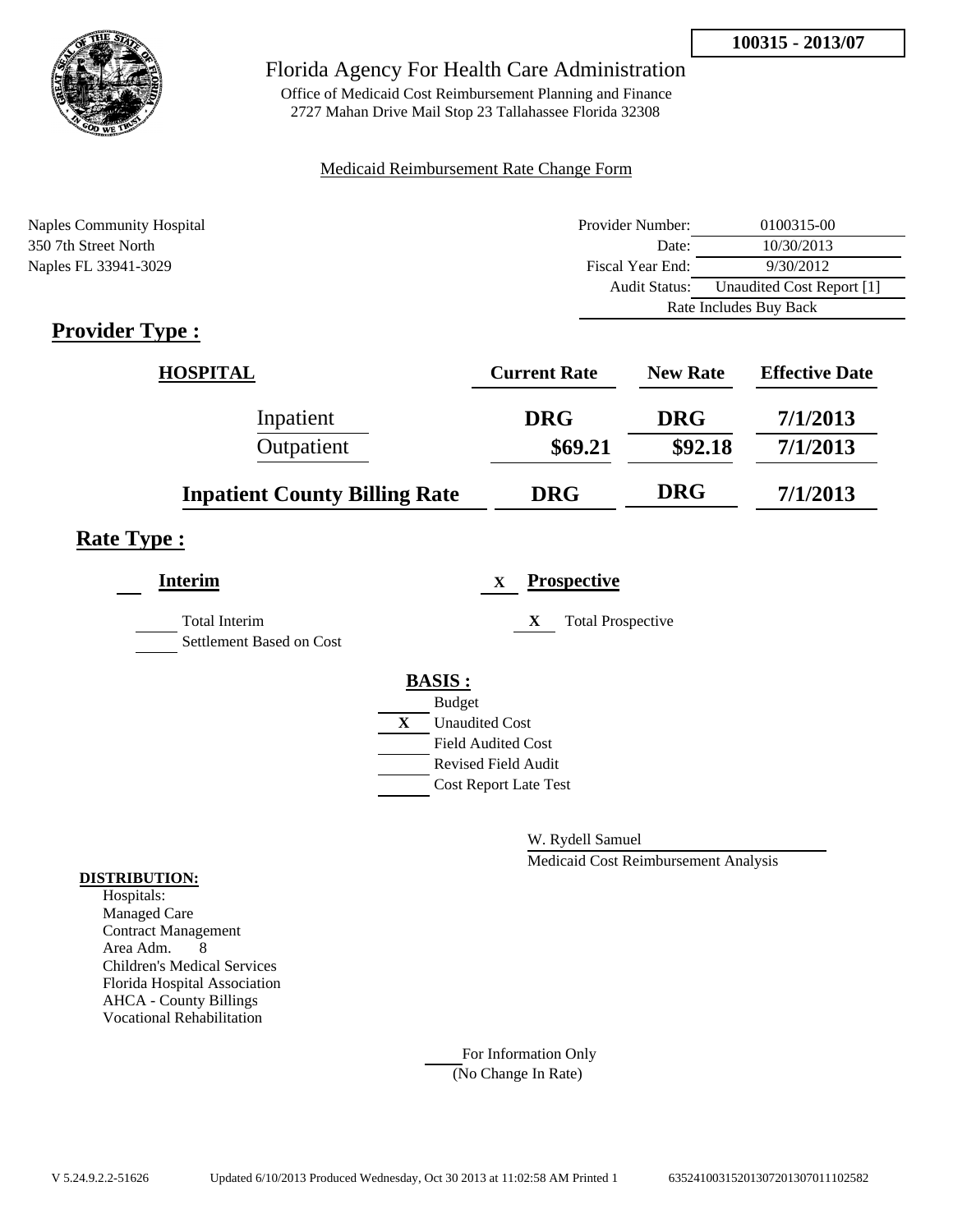

Office of Medicaid Cost Reimbursement Planning and Finance 2727 Mahan Drive Mail Stop 23 Tallahassee Florida 32308

#### Medicaid Reimbursement Rate Change Form

Shands At Lake Shore Post Office 100336 Gainesville FL 32610-0336

| Provider Number:                         | 0100331-00 |  |
|------------------------------------------|------------|--|
| Date:                                    | 10/30/2013 |  |
| Fiscal Year End:                         | 6/30/2012  |  |
| Amended Cost Report [2]<br>Audit Status: |            |  |
| Rate Includes Buy Back                   |            |  |

# **Provider Type :**

| <b>HOSPITAL</b> | <b>Current Rate</b> | <b>New Rate</b> | <b>Effective Date</b> |
|-----------------|---------------------|-----------------|-----------------------|
| Inpatient       | <b>DRG</b>          | <b>DRG</b>      | 7/1/2013              |
| Outpatient      | \$110.24            | \$112.11        | 7/1/2013              |

# **Rate Type :**

| <b>Interim</b>                                   |                    | <b>Prospective</b><br>X       |  |
|--------------------------------------------------|--------------------|-------------------------------|--|
| <b>Total Interim</b><br>Settlement Based on Cost |                    | <b>Total Prospective</b><br>X |  |
|                                                  | <b>BASIS:</b>      |                               |  |
|                                                  | <b>Budget</b><br>X | <b>Unaudited Cost</b>         |  |
|                                                  |                    | <b>Field Audited Cost</b>     |  |
|                                                  |                    | <b>Revised Field Audit</b>    |  |
|                                                  |                    | <b>Cost Report Late Test</b>  |  |
|                                                  |                    |                               |  |

W. Rydell Samuel

Medicaid Cost Reimbursement Analysis

#### **DISTRIBUTION:**

Hospitals: Managed Care Contract Management Area Adm. 3 Children's Medical Services Florida Hospital Association AHCA - County Billings Vocational Rehabilitation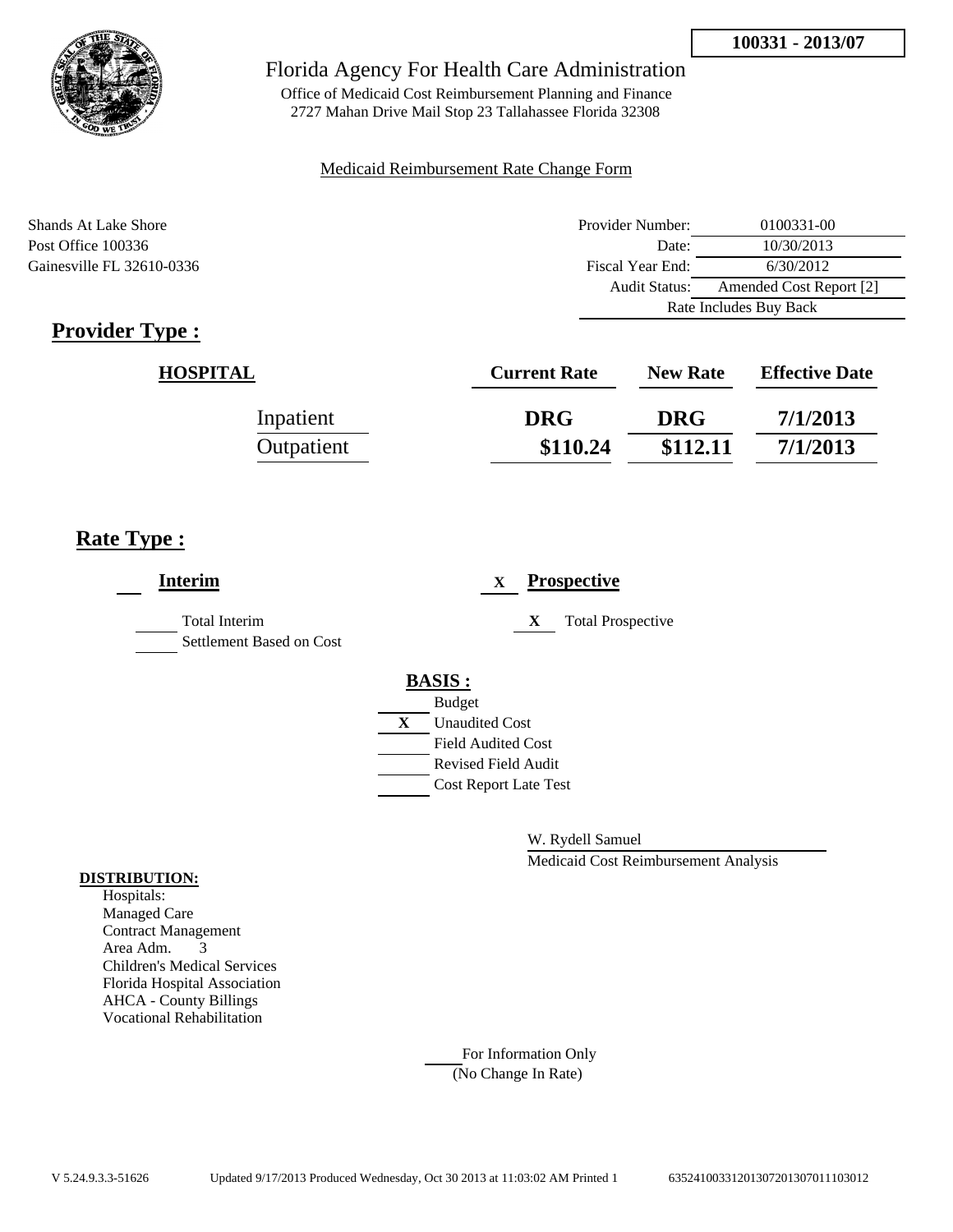

Office of Medicaid Cost Reimbursement Planning and Finance 2727 Mahan Drive Mail Stop 23 Tallahassee Florida 32308

#### Medicaid Reimbursement Rate Change Form

| Baptist Of Miami       | Provider Number:     | 0100358-00                |
|------------------------|----------------------|---------------------------|
| 8900 North Kendall Dr. | Date:                | 10/30/2013                |
| Miami FL 33176         | Fiscal Year End:     | 9/30/2012                 |
|                        | <b>Audit Status:</b> | Unaudited Cost Report [1] |

# **Provider Type :**

| <b>HOSPITAL</b>                      | <b>Current Rate</b> | <b>New Rate</b> | <b>Effective Date</b> |
|--------------------------------------|---------------------|-----------------|-----------------------|
| Inpatient                            | <b>DRG</b>          | <b>DRG</b>      | 7/1/2013              |
| Outpatient                           | \$158.05            | \$158.05        | 7/1/2013              |
| <b>Inpatient County Billing Rate</b> | <b>DRG</b>          | <b>DRG</b>      | 7/1/2013              |

# **Rate Type :**

| <b>Interim</b>                                   |   | <b>Prospective</b><br>$\mathbf{X}$ |
|--------------------------------------------------|---|------------------------------------|
| <b>Total Interim</b><br>Settlement Based on Cost |   | <b>Total Prospective</b><br>X      |
|                                                  |   | <b>BASIS:</b>                      |
|                                                  |   | <b>Budget</b>                      |
|                                                  | X | <b>Unaudited Cost</b>              |
|                                                  |   | <b>Field Audited Cost</b>          |
|                                                  |   | <b>Revised Field Audit</b>         |
|                                                  |   | <b>Cost Report Late Test</b>       |
|                                                  |   |                                    |

W. Rydell Samuel

Medicaid Cost Reimbursement Analysis

#### **DISTRIBUTION:**

Hospitals: Managed Care Contract Management Area Adm. 11 Children's Medical Services Florida Hospital Association AHCA - County Billings Vocational Rehabilitation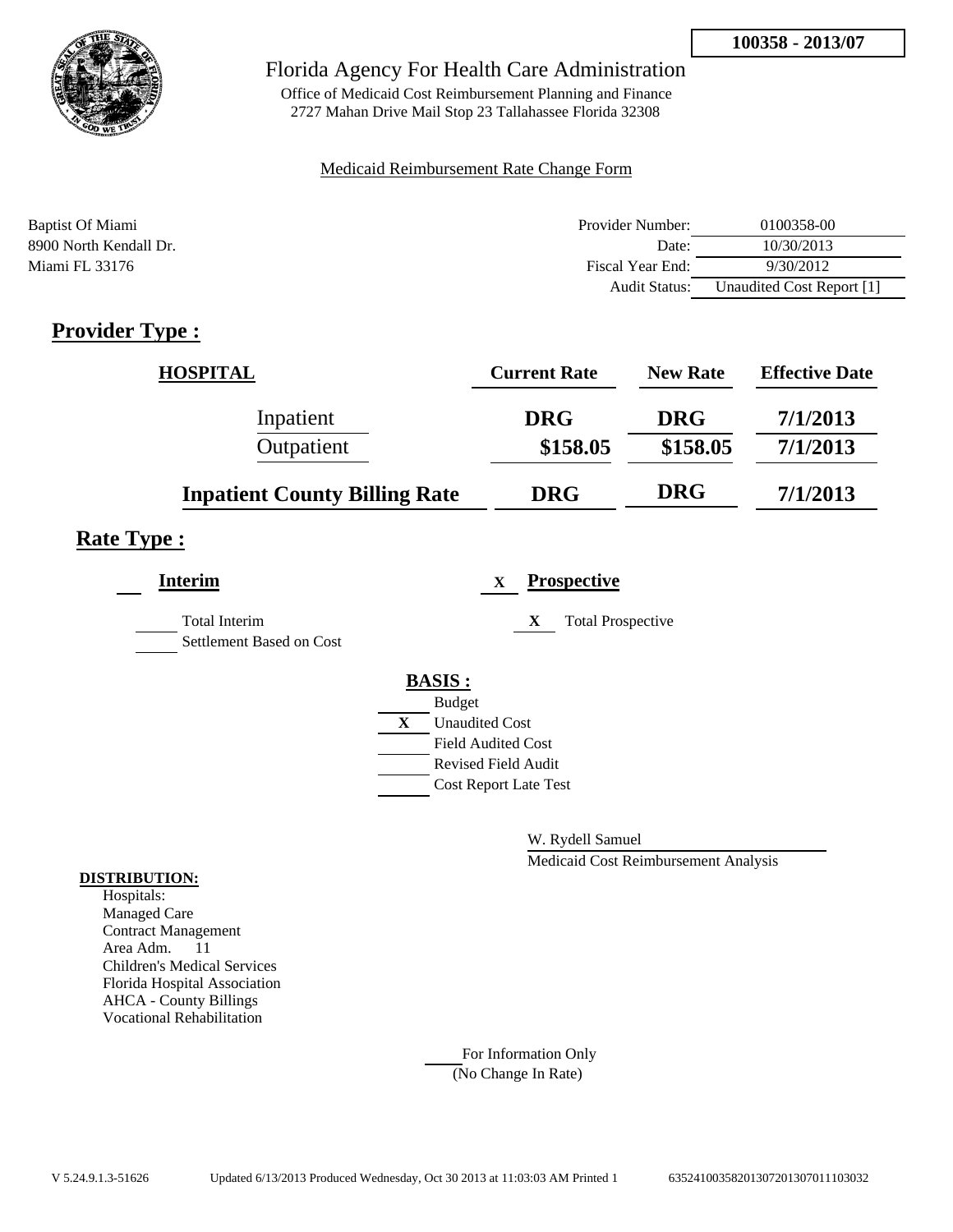

Office of Medicaid Cost Reimbursement Planning and Finance 2727 Mahan Drive Mail Stop 23 Tallahassee Florida 32308

#### Medicaid Reimbursement Rate Change Form

| Cedars Medical Center, Inc.                | Provider Number: | 0100366-00                |
|--------------------------------------------|------------------|---------------------------|
| 1475 NW 12th Avenue, Hope Lodge Suite #205 | Date:            | 10/30/2013                |
| Miami FL 33136                             | Fiscal Year End: | 5/31/2012                 |
|                                            | Audit Status:    | Unaudited Cost Report [1] |
|                                            |                  | Rate Includes Buy Back    |

# **Provider Type :**

| <b>HOSPITAL</b>                      | <b>Current Rate</b> | <b>New Rate</b> | <b>Effective Date</b> |
|--------------------------------------|---------------------|-----------------|-----------------------|
| Inpatient                            | <b>DRG</b>          | <b>DRG</b>      | 7/1/2013              |
| Outpatient                           | \$140.05            | \$204.73        | 7/1/2013              |
| <b>Inpatient County Billing Rate</b> | <b>DRG</b>          | <b>DRG</b>      | 7/1/2013              |

# **Rate Type :**

| <b>Interim</b>                            | <b>Prospective</b><br>$\mathbf x$ |  |
|-------------------------------------------|-----------------------------------|--|
| Total Interim<br>Settlement Based on Cost | <b>Total Prospective</b><br>X     |  |
|                                           | <b>BASIS:</b>                     |  |
|                                           | <b>Budget</b>                     |  |
|                                           | X<br><b>Unaudited Cost</b>        |  |
|                                           | <b>Field Audited Cost</b>         |  |
|                                           | <b>Revised Field Audit</b>        |  |
|                                           | <b>Cost Report Late Test</b>      |  |
|                                           |                                   |  |

W. Rydell Samuel

Medicaid Cost Reimbursement Analysis

#### **DISTRIBUTION:**

Hospitals: Managed Care Contract Management Area Adm. 11 Children's Medical Services Florida Hospital Association AHCA - County Billings Vocational Rehabilitation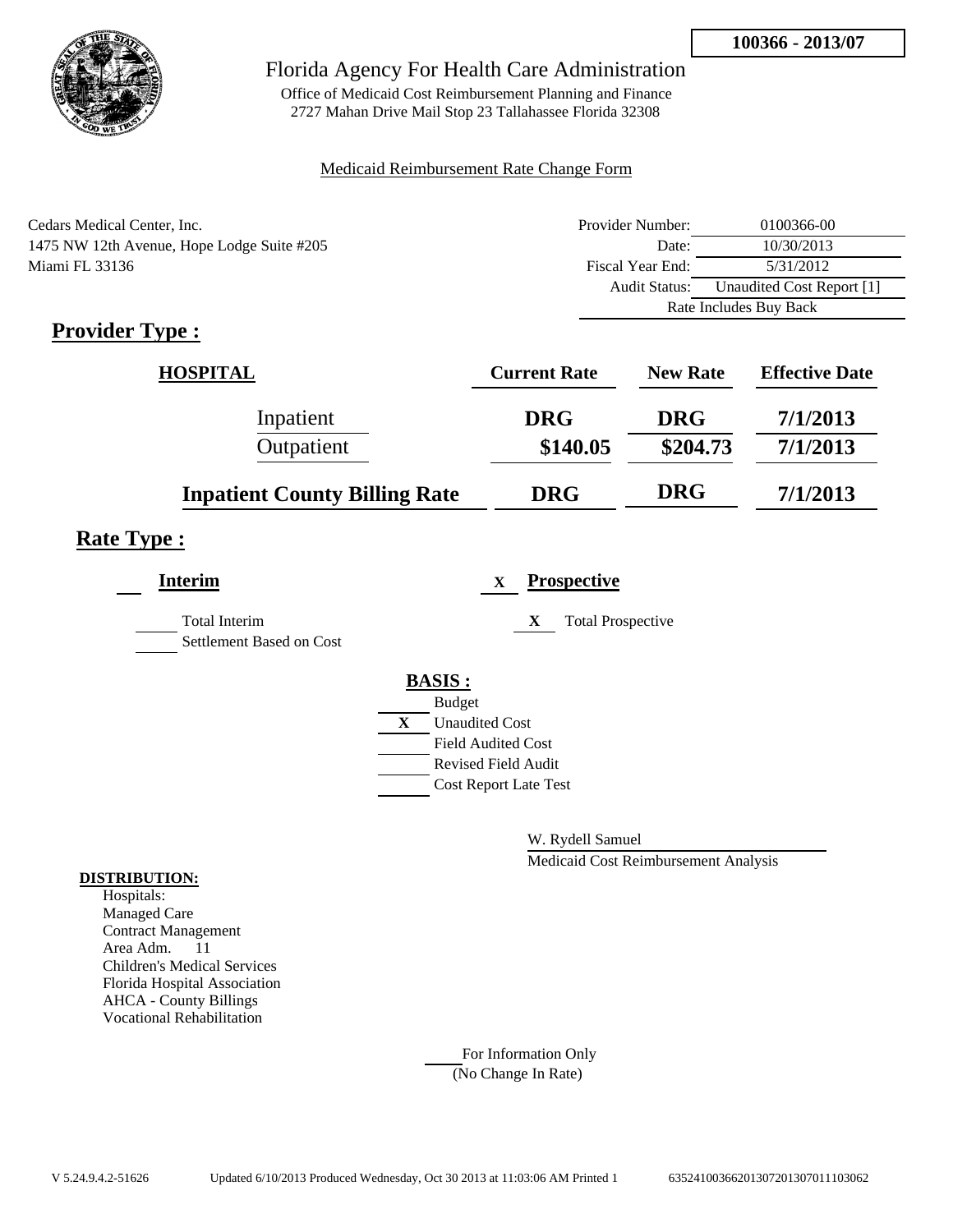

Office of Medicaid Cost Reimbursement Planning and Finance 2727 Mahan Drive Mail Stop 23 Tallahassee Florida 32308

#### Medicaid Reimbursement Rate Change Form

| Cedars Medical Center, Inc.                | Provider Number:     | 0100366-03                |
|--------------------------------------------|----------------------|---------------------------|
| 1475 NW 12th Avenue, Hope Lodge Suite #205 | Date:                | 10/30/2013                |
| Miami FL 33136                             | Fiscal Year End:     | 5/31/2012                 |
|                                            | <b>Audit Status:</b> | Unaudited Cost Report [1] |
|                                            |                      | Rate Includes Buy Back    |

# **Provider Type :**

| <b>HOSPITAL</b>                      | <b>Current Rate</b> | <b>New Rate</b> | <b>Effective Date</b> |
|--------------------------------------|---------------------|-----------------|-----------------------|
| Inpatient                            | <b>DRG</b>          | <b>DRG</b>      | 7/1/2013              |
| Outpatient                           | \$140.05            | \$204.73        | 7/1/2013              |
| <b>Inpatient County Billing Rate</b> | <b>DRG</b>          | <b>DRG</b>      | 7/1/2013              |

# **Rate Type :**

| <b>Interim</b>                                   | <b>Prospective</b><br>$\mathbf x$     |
|--------------------------------------------------|---------------------------------------|
| <b>Total Interim</b><br>Settlement Based on Cost | X<br><b>Total Prospective</b>         |
|                                                  | <b>BASIS:</b>                         |
|                                                  | <b>Budget</b>                         |
|                                                  | $\mathbf{X}$<br><b>Unaudited Cost</b> |
|                                                  | <b>Field Audited Cost</b>             |
|                                                  | <b>Revised Field Audit</b>            |
|                                                  | <b>Cost Report Late Test</b>          |
|                                                  |                                       |

W. Rydell Samuel

Medicaid Cost Reimbursement Analysis

#### **DISTRIBUTION:**

Hospitals: Managed Care Contract Management Area Adm. 11 Children's Medical Services Florida Hospital Association AHCA - County Billings Vocational Rehabilitation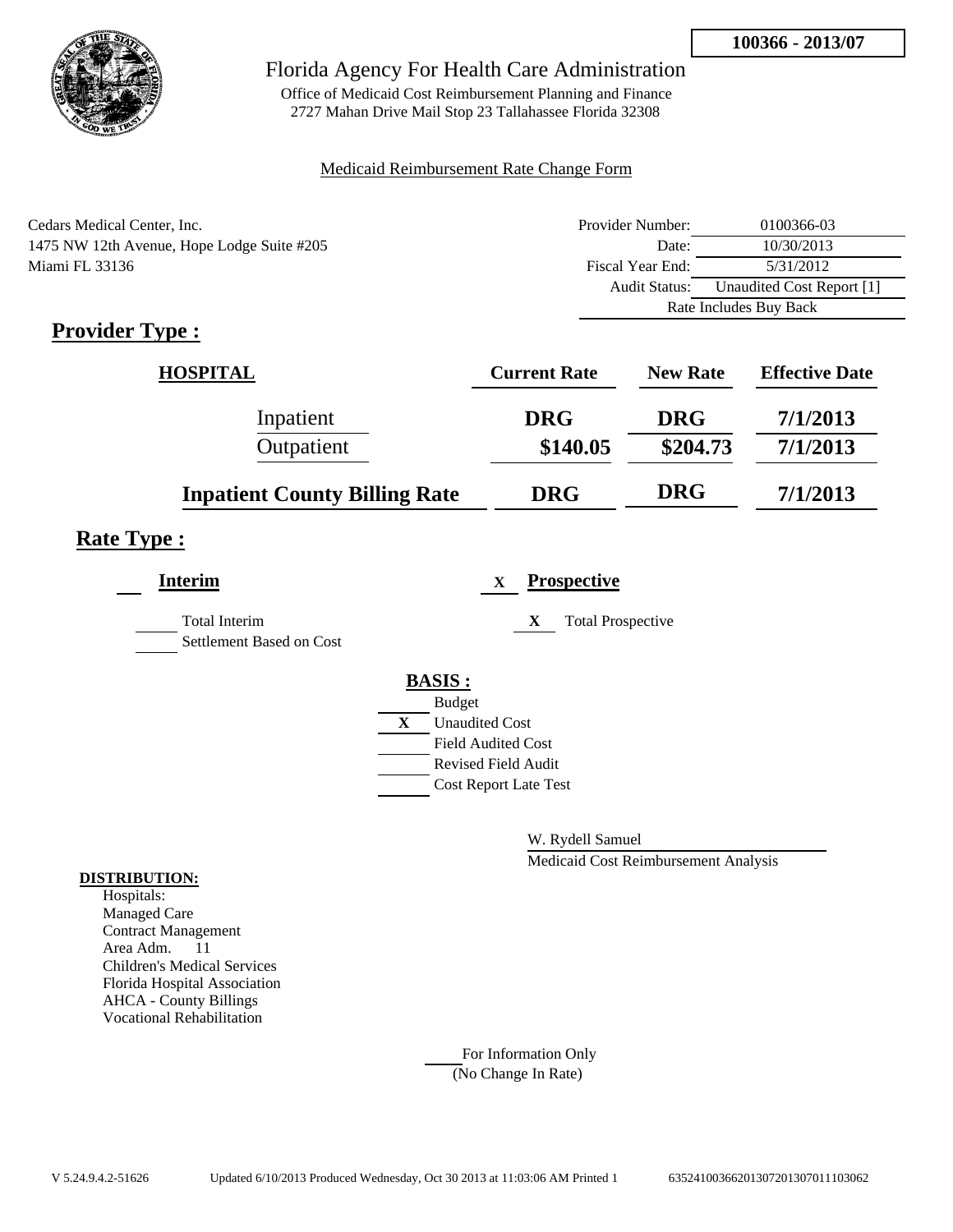

Office of Medicaid Cost Reimbursement Planning and Finance 2727 Mahan Drive Mail Stop 23 Tallahassee Florida 32308

#### Medicaid Reimbursement Rate Change Form

| Hialeah Hospital              | Provider Number: | 0100412-00                |
|-------------------------------|------------------|---------------------------|
| 651 E. 25th Street Dept. 7202 | Date:            | 10/30/2013                |
| Miami FL 33013-3878           | Fiscal Year End: | 5/31/2012                 |
|                               | Audit Status:    | Unaudited Cost Report [1] |

# **Provider Type :**

| <b>HOSPITAL</b>                      | <b>Current Rate</b> | <b>New Rate</b> | <b>Effective Date</b> |
|--------------------------------------|---------------------|-----------------|-----------------------|
| Inpatient                            | <b>DRG</b>          | <b>DRG</b>      | 7/1/2013              |
| Outpatient                           | \$78.87             | \$78.87         | 7/1/2013              |
| <b>Inpatient County Billing Rate</b> | <b>DRG</b>          | <b>DRG</b>      | 7/1/2013              |

# **Rate Type :**

| <b>Interim</b>                                   |   |                              | X | <b>Prospective</b>            |
|--------------------------------------------------|---|------------------------------|---|-------------------------------|
| <b>Total Interim</b><br>Settlement Based on Cost |   |                              |   | X<br><b>Total Prospective</b> |
|                                                  |   | <b>BASIS:</b>                |   |                               |
|                                                  |   | <b>Budget</b>                |   |                               |
|                                                  | X | <b>Unaudited Cost</b>        |   |                               |
|                                                  |   | <b>Field Audited Cost</b>    |   |                               |
|                                                  |   | <b>Revised Field Audit</b>   |   |                               |
|                                                  |   | <b>Cost Report Late Test</b> |   |                               |
|                                                  |   |                              |   |                               |

W. Rydell Samuel

Medicaid Cost Reimbursement Analysis

#### **DISTRIBUTION:**

Hospitals: Managed Care Contract Management Area Adm. 11 Children's Medical Services Florida Hospital Association AHCA - County Billings Vocational Rehabilitation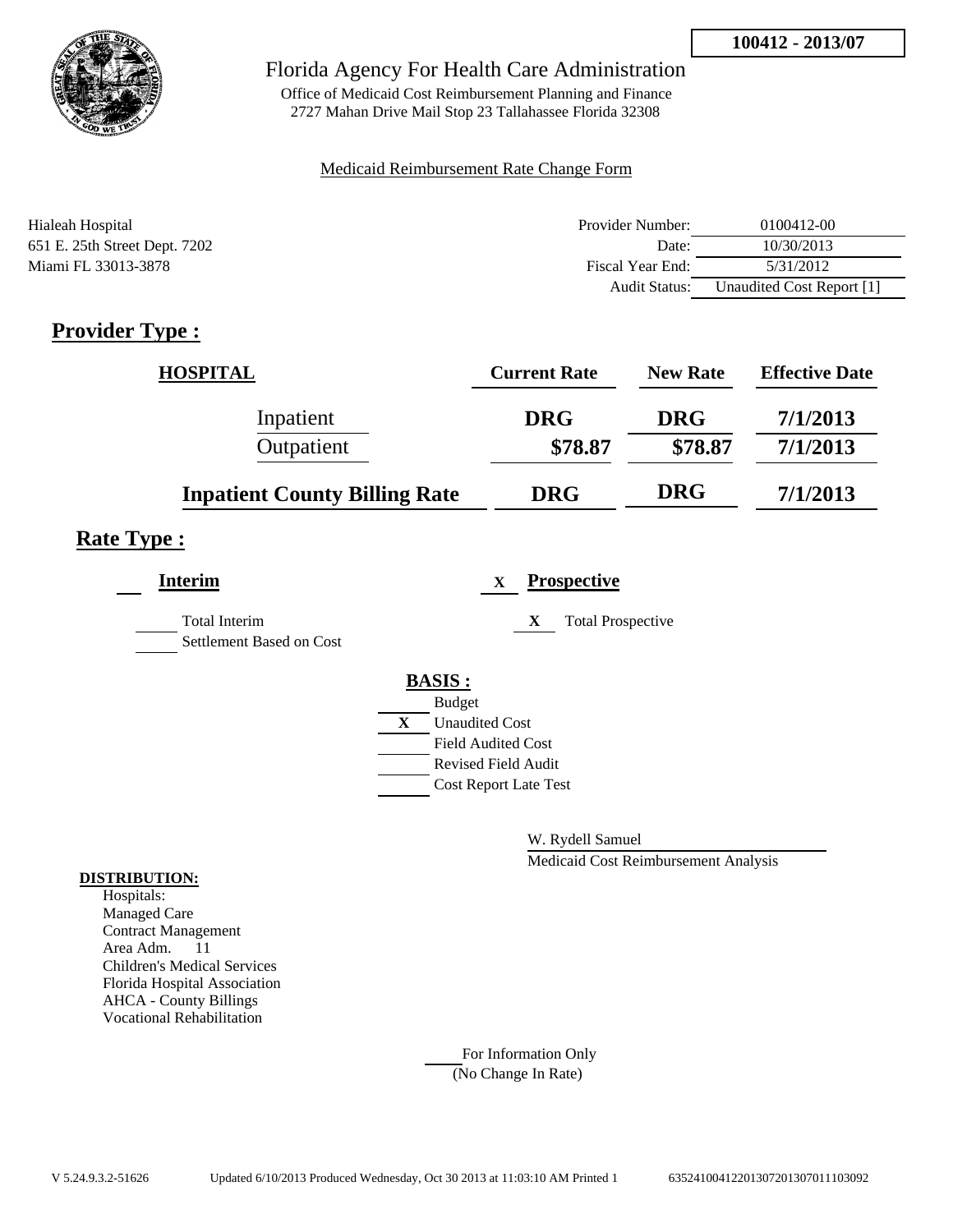

Office of Medicaid Cost Reimbursement Planning and Finance 2727 Mahan Drive Mail Stop 23 Tallahassee Florida 32308

#### Medicaid Reimbursement Rate Change Form

| Jackson Memorial Hospital | Provider Number:     | 0100421-00                |
|---------------------------|----------------------|---------------------------|
| 1611 N.W. 12th Avenue     | Date:                | 10/30/2013                |
| Miami FL 33136            | Fiscal Year End:     | 9/30/2011                 |
|                           | <b>Audit Status:</b> | Unaudited Cost Report [1] |
|                           |                      | Rate Includes Buy Back    |

# **Provider Type :**

| <b>HOSPITAL</b>                      | <b>Current Rate</b> | <b>New Rate</b> | <b>Effective Date</b> |
|--------------------------------------|---------------------|-----------------|-----------------------|
| Inpatient                            | <b>DRG</b>          | <b>DRG</b>      | 7/1/2013              |
| Outpatient                           | \$219.49            | \$291.08        | 7/1/2013              |
| <b>Inpatient County Billing Rate</b> | <b>DRG</b>          | <b>DRG</b>      | 7/1/2013              |

## **Rate Type :**

| <b>Interim</b>                                   | <b>Prospective</b><br>$\mathbf x$     |
|--------------------------------------------------|---------------------------------------|
| <b>Total Interim</b><br>Settlement Based on Cost | X<br><b>Total Prospective</b>         |
|                                                  | <b>BASIS:</b>                         |
|                                                  | <b>Budget</b>                         |
|                                                  | $\mathbf{X}$<br><b>Unaudited Cost</b> |
|                                                  | <b>Field Audited Cost</b>             |
|                                                  | <b>Revised Field Audit</b>            |
|                                                  | <b>Cost Report Late Test</b>          |
|                                                  |                                       |

W. Rydell Samuel

Medicaid Cost Reimbursement Analysis

#### **DISTRIBUTION:**

Hospitals: Managed Care Contract Management Area Adm. 11 Children's Medical Services Florida Hospital Association AHCA - County Billings Vocational Rehabilitation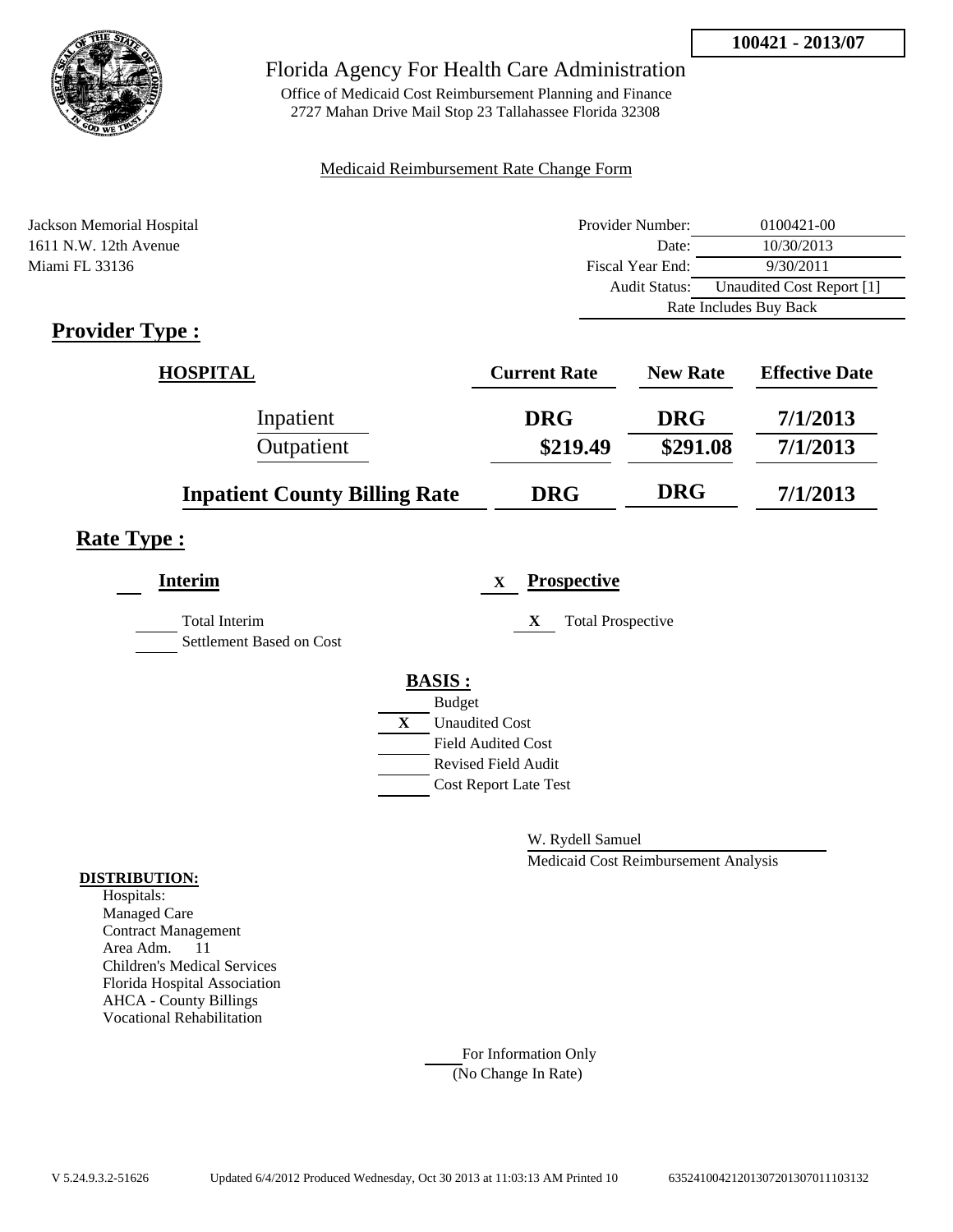

Office of Medicaid Cost Reimbursement Planning and Finance 2727 Mahan Drive Mail Stop 23 Tallahassee Florida 32308

#### Medicaid Reimbursement Rate Change Form

| Jackson Memorial Hospital | Provider Number:     | 0100421-01                |
|---------------------------|----------------------|---------------------------|
| 1611 N.W. 12th Avenue     | Date:                | 10/30/2013                |
| Miami FL 33136            | Fiscal Year End:     | 9/30/2011                 |
|                           | <b>Audit Status:</b> | Unaudited Cost Report [1] |
|                           |                      | Rate Includes Buy Back    |
|                           |                      |                           |

# **Provider Type :**

| <b>HOSPITAL</b>                      | <b>Current Rate</b> | <b>New Rate</b> | <b>Effective Date</b> |
|--------------------------------------|---------------------|-----------------|-----------------------|
| Inpatient                            | <b>DRG</b>          | <b>DRG</b>      | 7/1/2013              |
| Outpatient                           | \$219.49            | \$291.08        | 7/1/2013              |
| <b>Inpatient County Billing Rate</b> | <b>DRG</b>          | <b>DRG</b>      | 7/1/2013              |

## **Rate Type :**

| <b>Interim</b>                                   | <b>Prospective</b><br>$\mathbf x$ |
|--------------------------------------------------|-----------------------------------|
| <b>Total Interim</b><br>Settlement Based on Cost | X<br><b>Total Prospective</b>     |
|                                                  | <b>BASIS:</b>                     |
|                                                  | <b>Budget</b>                     |
|                                                  | X<br><b>Unaudited Cost</b>        |
|                                                  | <b>Field Audited Cost</b>         |
|                                                  | <b>Revised Field Audit</b>        |
|                                                  | <b>Cost Report Late Test</b>      |
|                                                  |                                   |

W. Rydell Samuel

Medicaid Cost Reimbursement Analysis

#### **DISTRIBUTION:**

Hospitals: Managed Care Contract Management Area Adm. 11 Children's Medical Services Florida Hospital Association AHCA - County Billings Vocational Rehabilitation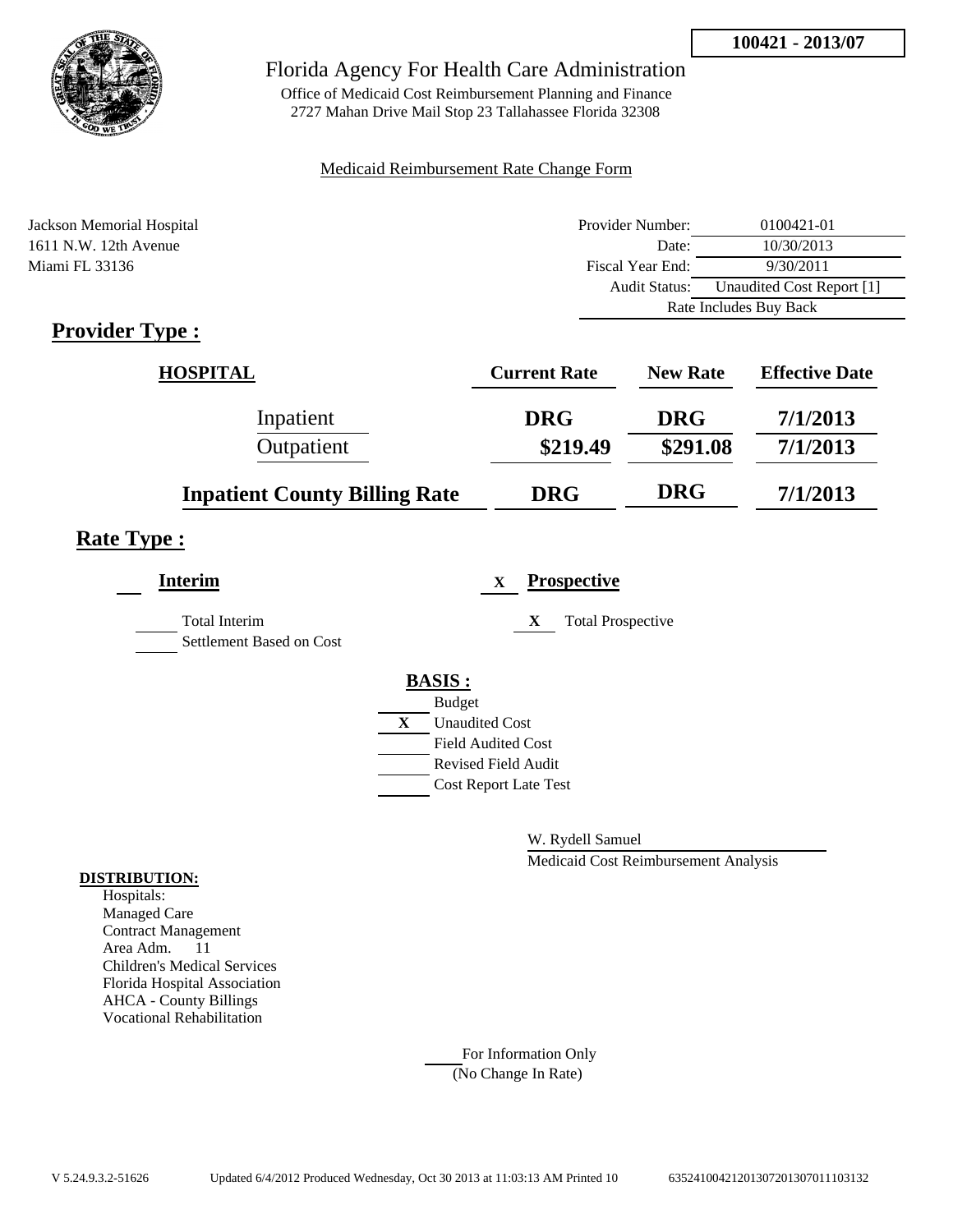

Office of Medicaid Cost Reimbursement Planning and Finance 2727 Mahan Drive Mail Stop 23 Tallahassee Florida 32308

#### Medicaid Reimbursement Rate Change Form

| Jackson Memorial Hospital | Provider Number:     | 0100421-02                |
|---------------------------|----------------------|---------------------------|
| 1611 N.W. 12th Avenue     | Date:                | 10/30/2013                |
| Miami FL 33136            | Fiscal Year End:     | 9/30/2011                 |
|                           | <b>Audit Status:</b> | Unaudited Cost Report [1] |
|                           |                      | Rate Includes Buy Back    |
|                           |                      |                           |

# **Provider Type :**

| <b>HOSPITAL</b>                      | <b>Current Rate</b> | <b>New Rate</b> | <b>Effective Date</b> |
|--------------------------------------|---------------------|-----------------|-----------------------|
| Inpatient                            | <b>DRG</b>          | <b>DRG</b>      | 7/1/2013              |
| Outpatient                           | \$219.49            | \$291.08        | 7/1/2013              |
| <b>Inpatient County Billing Rate</b> | <b>DRG</b>          | <b>DRG</b>      | 7/1/2013              |

## **Rate Type :**

| <b>Interim</b>                                   | <b>Prospective</b><br>X                     |
|--------------------------------------------------|---------------------------------------------|
| <b>Total Interim</b><br>Settlement Based on Cost | <b>Total Prospective</b><br>X               |
|                                                  | <b>BASIS:</b>                               |
|                                                  | <b>Budget</b><br>X<br><b>Unaudited Cost</b> |
|                                                  | <b>Field Audited Cost</b>                   |
|                                                  | <b>Revised Field Audit</b>                  |
|                                                  | <b>Cost Report Late Test</b>                |
|                                                  |                                             |

W. Rydell Samuel

Medicaid Cost Reimbursement Analysis

#### **DISTRIBUTION:**

Hospitals: Managed Care Contract Management Area Adm. 11 Children's Medical Services Florida Hospital Association AHCA - County Billings Vocational Rehabilitation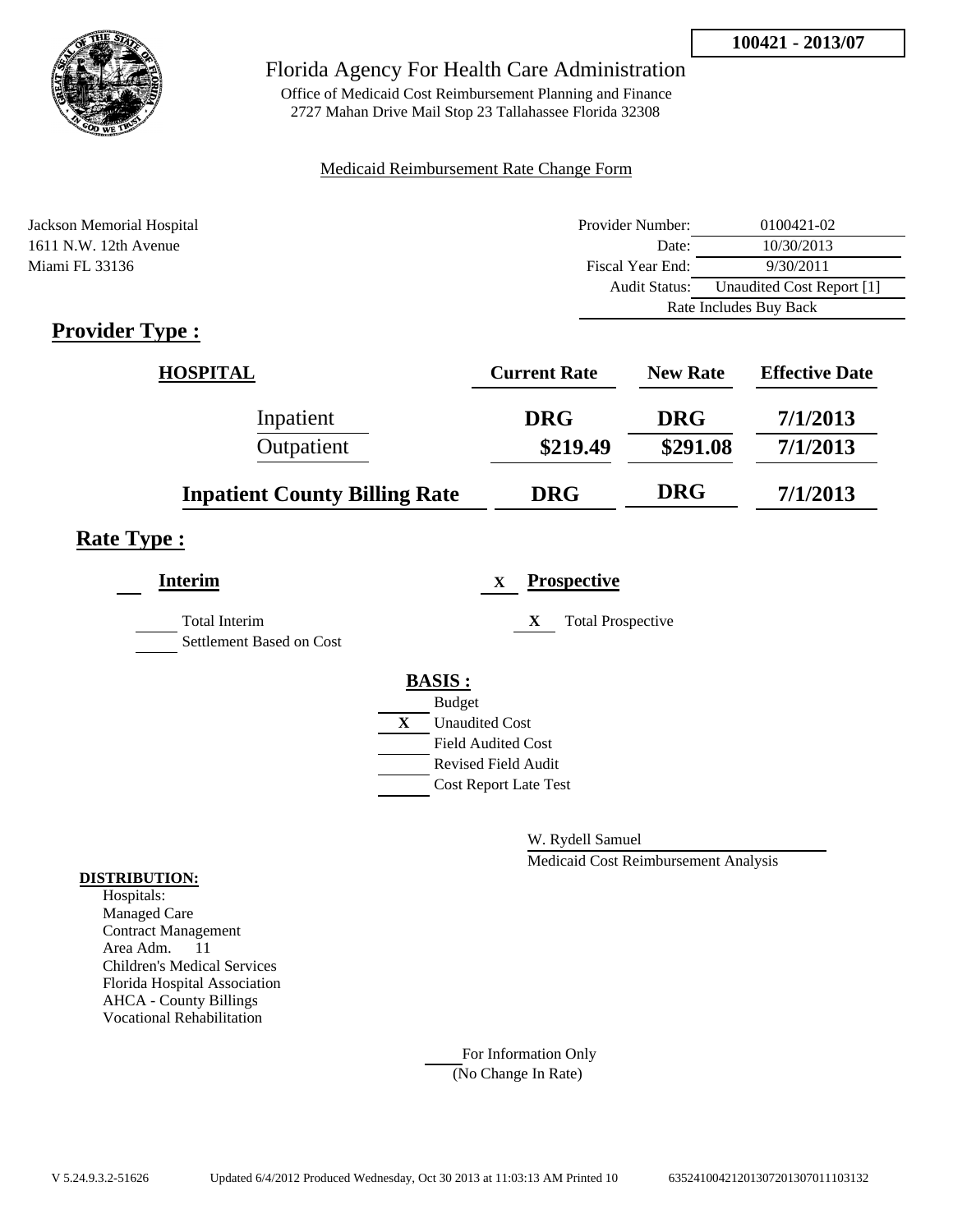

Office of Medicaid Cost Reimbursement Planning and Finance 2727 Mahan Drive Mail Stop 23 Tallahassee Florida 32308

#### Medicaid Reimbursement Rate Change Form

| Jackson Memorial Hospital | Provider Number:     | 0100421-07                |
|---------------------------|----------------------|---------------------------|
| 1611 N.W. 12th Avenue     | Date:                | 10/30/2013                |
| Miami FL 33136            | Fiscal Year End:     | 9/30/2011                 |
|                           | <b>Audit Status:</b> | Unaudited Cost Report [1] |
|                           |                      | Rate Includes Buy Back    |

# **Provider Type :**

| <b>HOSPITAL</b>                      | <b>Current Rate</b> | <b>New Rate</b> | <b>Effective Date</b> |
|--------------------------------------|---------------------|-----------------|-----------------------|
| Inpatient                            | <b>DRG</b>          | <b>DRG</b>      | 7/1/2013              |
| Outpatient                           | \$219.49            | \$291.08        | 7/1/2013              |
| <b>Inpatient County Billing Rate</b> | <b>DRG</b>          | <b>DRG</b>      | 7/1/2013              |

## **Rate Type :**

| <b>Interim</b>                                   | <b>Prospective</b><br>$\mathbf x$     |
|--------------------------------------------------|---------------------------------------|
| <b>Total Interim</b><br>Settlement Based on Cost | X<br><b>Total Prospective</b>         |
|                                                  | <b>BASIS:</b>                         |
|                                                  | <b>Budget</b>                         |
|                                                  | $\mathbf{X}$<br><b>Unaudited Cost</b> |
|                                                  | <b>Field Audited Cost</b>             |
|                                                  | <b>Revised Field Audit</b>            |
|                                                  | <b>Cost Report Late Test</b>          |
|                                                  |                                       |

W. Rydell Samuel

Medicaid Cost Reimbursement Analysis

#### **DISTRIBUTION:**

Hospitals: Managed Care Contract Management Area Adm. 11 Children's Medical Services Florida Hospital Association AHCA - County Billings Vocational Rehabilitation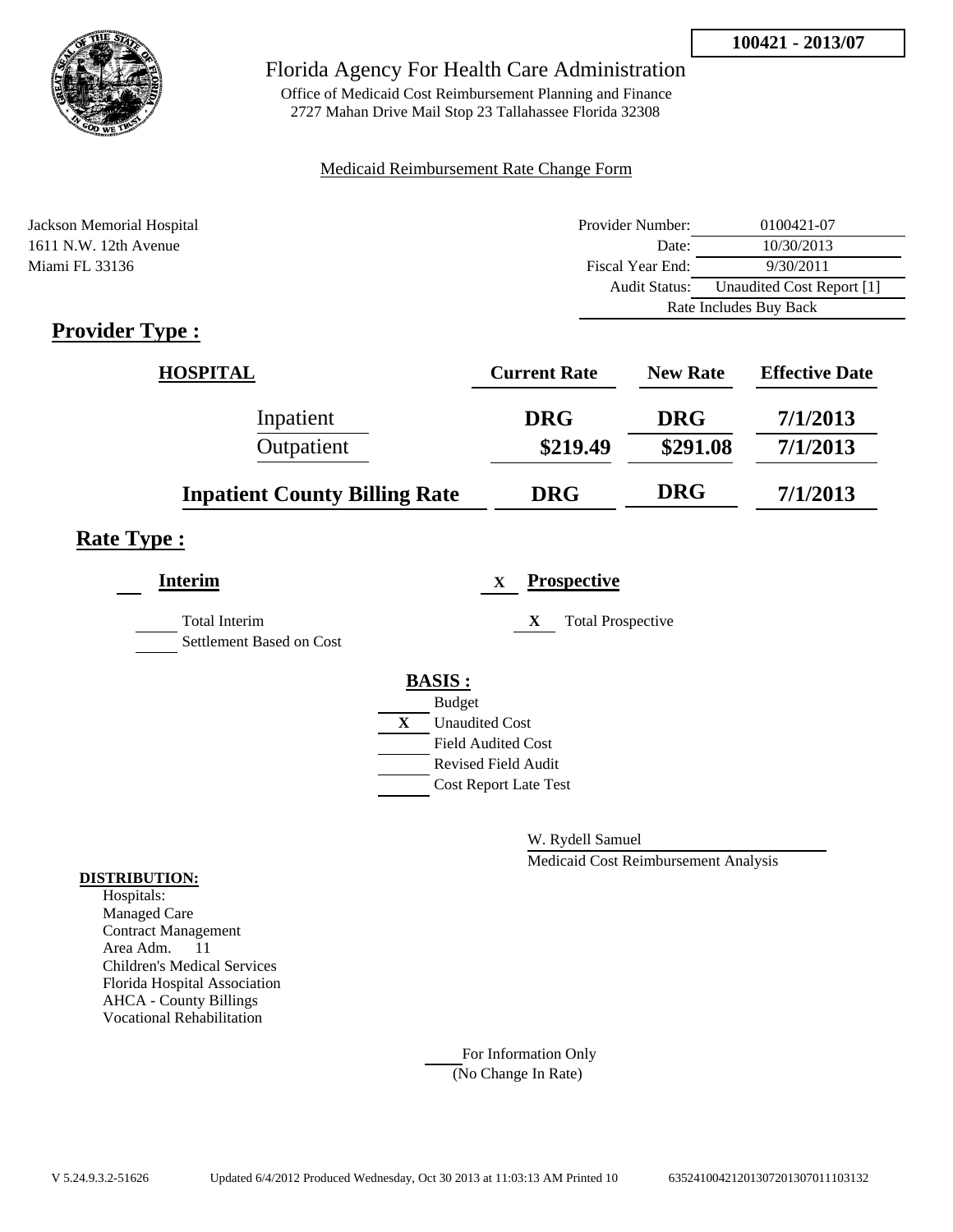

Office of Medicaid Cost Reimbursement Planning and Finance 2727 Mahan Drive Mail Stop 23 Tallahassee Florida 32308

#### Medicaid Reimbursement Rate Change Form

| Jackson Memorial Hospital | Provider Number: | 0100421-17                |
|---------------------------|------------------|---------------------------|
| 1611 N.W. 12th Avenue     | Date:            | 10/30/2013                |
| Miami FL 33136            | Fiscal Year End: | 9/30/2011                 |
|                           | Audit Status:    | Unaudited Cost Report [1] |
|                           |                  | Rate Includes Buy Back    |

# **Provider Type :**

| <b>HOSPITAL</b>                      | <b>Current Rate</b> | <b>New Rate</b> | <b>Effective Date</b> |
|--------------------------------------|---------------------|-----------------|-----------------------|
| Inpatient                            | <b>DRG</b>          | <b>DRG</b>      | 7/1/2013              |
| Outpatient                           | \$219.49            | \$291.08        | 7/1/2013              |
| <b>Inpatient County Billing Rate</b> | <b>DRG</b>          | <b>DRG</b>      | 7/1/2013              |

# **Rate Type :**

| <b>Interim</b>                            | <b>Prospective</b><br>$\mathbf X$ |
|-------------------------------------------|-----------------------------------|
| Total Interim<br>Settlement Based on Cost | X<br><b>Total Prospective</b>     |
|                                           | <b>BASIS:</b>                     |
|                                           | <b>Budget</b>                     |
|                                           | X<br><b>Unaudited Cost</b>        |
|                                           | <b>Field Audited Cost</b>         |
|                                           | <b>Revised Field Audit</b>        |
|                                           | <b>Cost Report Late Test</b>      |
|                                           |                                   |

W. Rydell Samuel

Medicaid Cost Reimbursement Analysis

#### **DISTRIBUTION:**

Hospitals: Managed Care Contract Management Area Adm. 11 Children's Medical Services Florida Hospital Association AHCA - County Billings Vocational Rehabilitation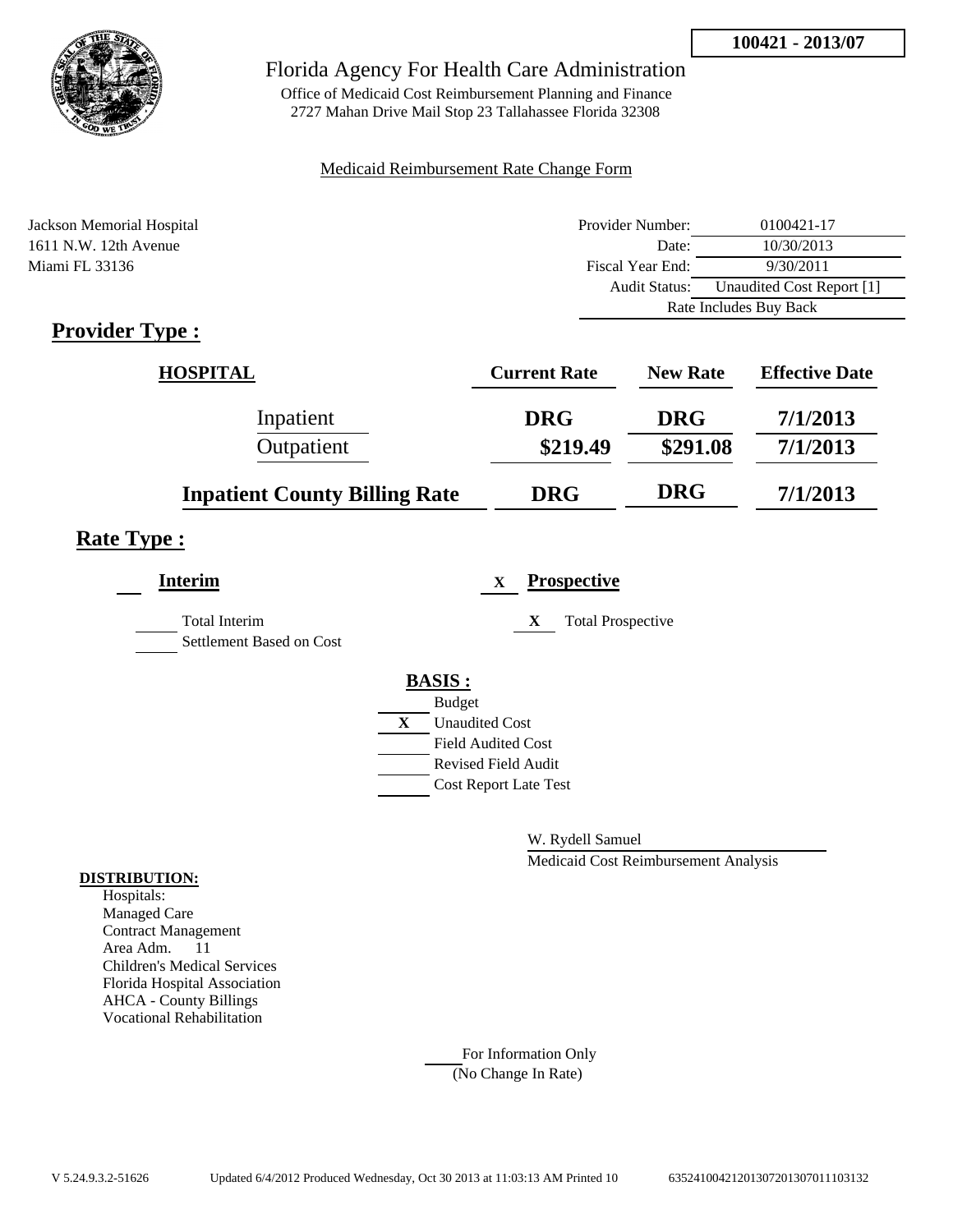

Office of Medicaid Cost Reimbursement Planning and Finance 2727 Mahan Drive Mail Stop 23 Tallahassee Florida 32308

#### Medicaid Reimbursement Rate Change Form

| Jackson Memorial Hospital | Provider Number:     | 0100421-18                |
|---------------------------|----------------------|---------------------------|
| 1611 N.W. 12th Avenue     | Date:                | 10/30/2013                |
| Miami FL 33136            | Fiscal Year End:     | 9/30/2011                 |
|                           | <b>Audit Status:</b> | Unaudited Cost Report [1] |
|                           |                      | Rate Includes Buy Back    |

# **Provider Type :**

| <b>HOSPITAL</b>                      | <b>Current Rate</b> | <b>New Rate</b> | <b>Effective Date</b> |
|--------------------------------------|---------------------|-----------------|-----------------------|
| Inpatient                            | <b>DRG</b>          | <b>DRG</b>      | 7/1/2013              |
| Outpatient                           | \$219.49            | \$291.08        | 7/1/2013              |
| <b>Inpatient County Billing Rate</b> | <b>DRG</b>          | <b>DRG</b>      | 7/1/2013              |

## **Rate Type :**

| <b>Interim</b>                                   | <b>Prospective</b><br>$\mathbf x$ |
|--------------------------------------------------|-----------------------------------|
| <b>Total Interim</b><br>Settlement Based on Cost | <b>Total Prospective</b><br>X     |
|                                                  | <b>BASIS:</b>                     |
|                                                  | <b>Budget</b>                     |
|                                                  | X<br><b>Unaudited Cost</b>        |
|                                                  | <b>Field Audited Cost</b>         |
|                                                  | <b>Revised Field Audit</b>        |
|                                                  | <b>Cost Report Late Test</b>      |
|                                                  |                                   |

W. Rydell Samuel

Medicaid Cost Reimbursement Analysis

#### **DISTRIBUTION:**

Hospitals: Managed Care Contract Management Area Adm. 11 Children's Medical Services Florida Hospital Association AHCA - County Billings Vocational Rehabilitation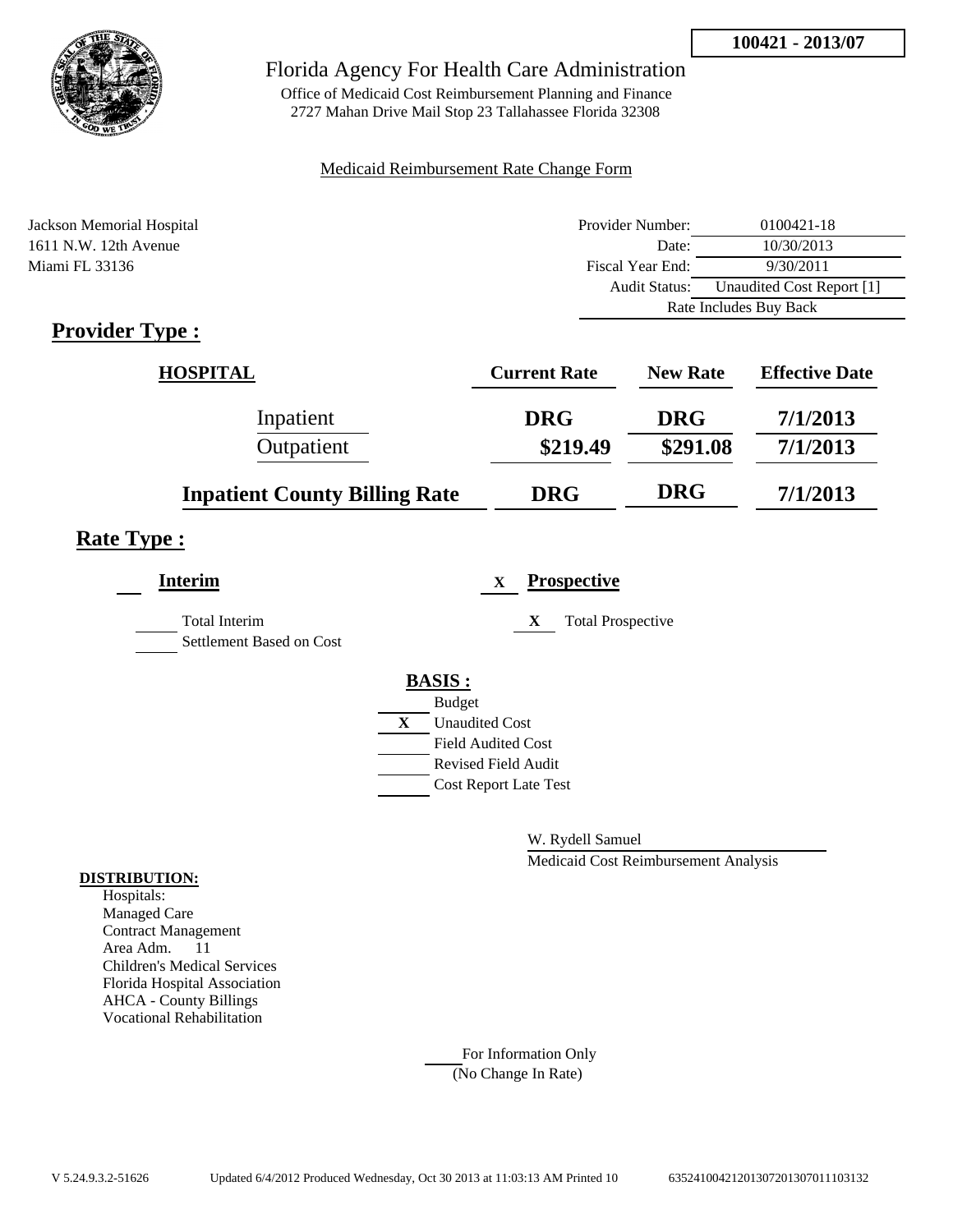

Office of Medicaid Cost Reimbursement Planning and Finance 2727 Mahan Drive Mail Stop 23 Tallahassee Florida 32308

#### Medicaid Reimbursement Rate Change Form

| Jackson Memorial Hospital | Provider Number: | 0100421-19                |
|---------------------------|------------------|---------------------------|
| 1611 N.W. 12th Avenue     | Date:            | 10/30/2013                |
| Miami FL 33136            | Fiscal Year End: | 9/30/2011                 |
|                           | Audit Status:    | Unaudited Cost Report [1] |
|                           |                  | Rate Includes Buy Back    |

# **Provider Type :**

| <b>HOSPITAL</b>                      | <b>Current Rate</b> | <b>New Rate</b> | <b>Effective Date</b> |
|--------------------------------------|---------------------|-----------------|-----------------------|
| Inpatient                            | <b>DRG</b>          | <b>DRG</b>      | 7/1/2013              |
| Outpatient                           | \$219.49            | \$291.08        | 7/1/2013              |
| <b>Inpatient County Billing Rate</b> | <b>DRG</b>          | <b>DRG</b>      | 7/1/2013              |

# **Rate Type :**

| <b>Interim</b>                                   | <b>Prospective</b><br>$\mathbf x$ |  |
|--------------------------------------------------|-----------------------------------|--|
| <b>Total Interim</b><br>Settlement Based on Cost | <b>Total Prospective</b><br>X     |  |
|                                                  | <b>BASIS:</b>                     |  |
|                                                  | <b>Budget</b>                     |  |
|                                                  | X<br><b>Unaudited Cost</b>        |  |
|                                                  | <b>Field Audited Cost</b>         |  |
|                                                  | <b>Revised Field Audit</b>        |  |
|                                                  | <b>Cost Report Late Test</b>      |  |
|                                                  |                                   |  |

W. Rydell Samuel

Medicaid Cost Reimbursement Analysis

#### **DISTRIBUTION:**

Hospitals: Managed Care Contract Management Area Adm. 11 Children's Medical Services Florida Hospital Association AHCA - County Billings Vocational Rehabilitation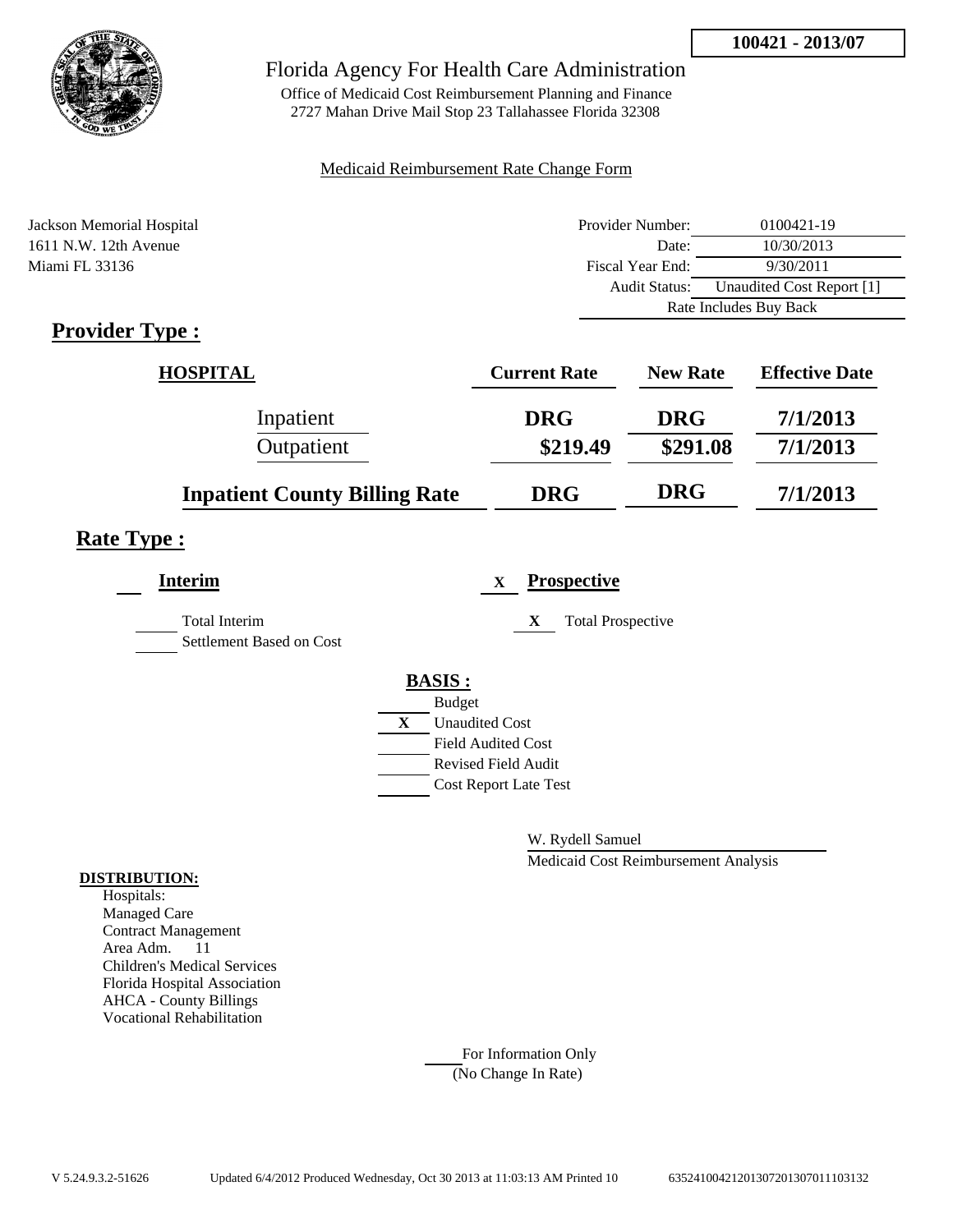

Office of Medicaid Cost Reimbursement Planning and Finance 2727 Mahan Drive Mail Stop 23 Tallahassee Florida 32308

#### Medicaid Reimbursement Rate Change Form

| Jackson Memorial Hospital | Provider Number:     | 0100421-27                |  |
|---------------------------|----------------------|---------------------------|--|
| 1611 N.W. 12th Avenue     | Date:                | 10/30/2013                |  |
| Miami FL 33136            | Fiscal Year End:     | 9/30/2011                 |  |
|                           | <b>Audit Status:</b> | Unaudited Cost Report [1] |  |
|                           |                      | Rate Includes Buy Back    |  |

# **Provider Type :**

| <b>HOSPITAL</b>                      | <b>Current Rate</b> | <b>New Rate</b> | <b>Effective Date</b> |
|--------------------------------------|---------------------|-----------------|-----------------------|
| Inpatient                            | <b>DRG</b>          | <b>DRG</b>      | 7/1/2013              |
| Outpatient                           | \$219.49            | \$291.08        | 7/1/2013              |
| <b>Inpatient County Billing Rate</b> | <b>DRG</b>          | <b>DRG</b>      | 7/1/2013              |

# **Rate Type :**

| <b>Interim</b>                            | <b>Prospective</b><br>$\mathbf X$ |
|-------------------------------------------|-----------------------------------|
| Total Interim<br>Settlement Based on Cost | X<br><b>Total Prospective</b>     |
|                                           | <b>BASIS:</b>                     |
|                                           | <b>Budget</b>                     |
|                                           | X<br><b>Unaudited Cost</b>        |
|                                           | <b>Field Audited Cost</b>         |
|                                           | <b>Revised Field Audit</b>        |
|                                           | <b>Cost Report Late Test</b>      |
|                                           |                                   |

W. Rydell Samuel

Medicaid Cost Reimbursement Analysis

#### **DISTRIBUTION:**

Hospitals: Managed Care Contract Management Area Adm. 11 Children's Medical Services Florida Hospital Association AHCA - County Billings Vocational Rehabilitation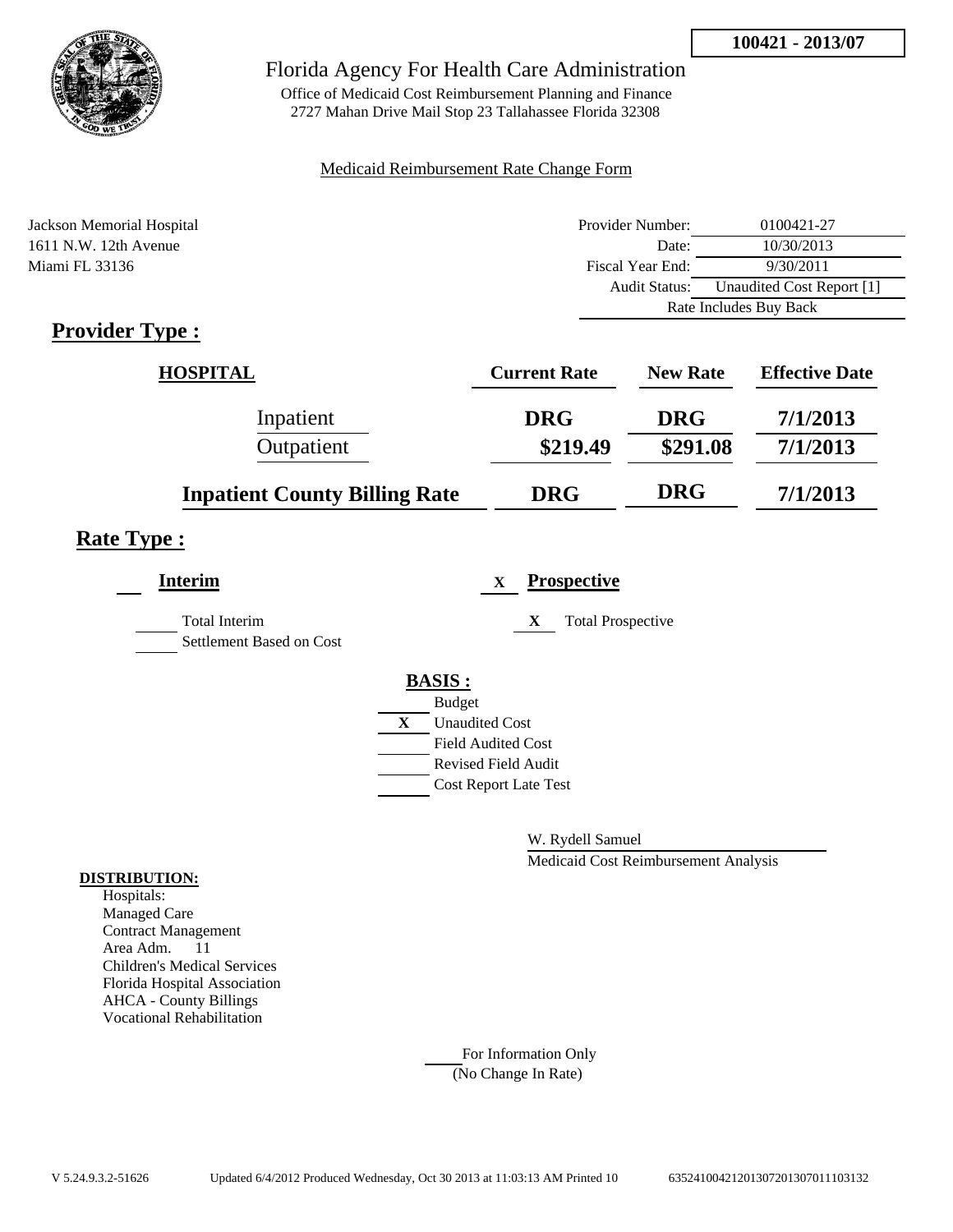

Office of Medicaid Cost Reimbursement Planning and Finance 2727 Mahan Drive Mail Stop 23 Tallahassee Florida 32308

#### Medicaid Reimbursement Rate Change Form

| Jackson Memorial Hospital | Provider Number:     | 0100421-34                |  |
|---------------------------|----------------------|---------------------------|--|
| 1611 N.W. 12th Avenue     | Date:                | 10/30/2013                |  |
| Miami FL 33136            | Fiscal Year End:     | 9/30/2011                 |  |
|                           | <b>Audit Status:</b> | Unaudited Cost Report [1] |  |
|                           |                      | Rate Includes Buy Back    |  |

# **Provider Type :**

| <b>HOSPITAL</b>                      | <b>Current Rate</b> | <b>New Rate</b> | <b>Effective Date</b> |
|--------------------------------------|---------------------|-----------------|-----------------------|
| Inpatient                            | <b>DRG</b>          | <b>DRG</b>      | 7/1/2013              |
| Outpatient                           | \$219.49            | \$291.08        | 7/1/2013              |
| <b>Inpatient County Billing Rate</b> | <b>DRG</b>          | <b>DRG</b>      | 7/1/2013              |

# **Rate Type :**

| <b>Interim</b>                            | <b>Prospective</b><br>$\mathbf x$ |
|-------------------------------------------|-----------------------------------|
| Total Interim<br>Settlement Based on Cost | <b>Total Prospective</b><br>X     |
|                                           | <b>BASIS:</b>                     |
|                                           | <b>Budget</b>                     |
|                                           | X<br><b>Unaudited Cost</b>        |
|                                           | <b>Field Audited Cost</b>         |
|                                           | <b>Revised Field Audit</b>        |
|                                           | <b>Cost Report Late Test</b>      |
|                                           |                                   |

W. Rydell Samuel

Medicaid Cost Reimbursement Analysis

#### **DISTRIBUTION:**

Hospitals: Managed Care Contract Management Area Adm. 11 Children's Medical Services Florida Hospital Association AHCA - County Billings Vocational Rehabilitation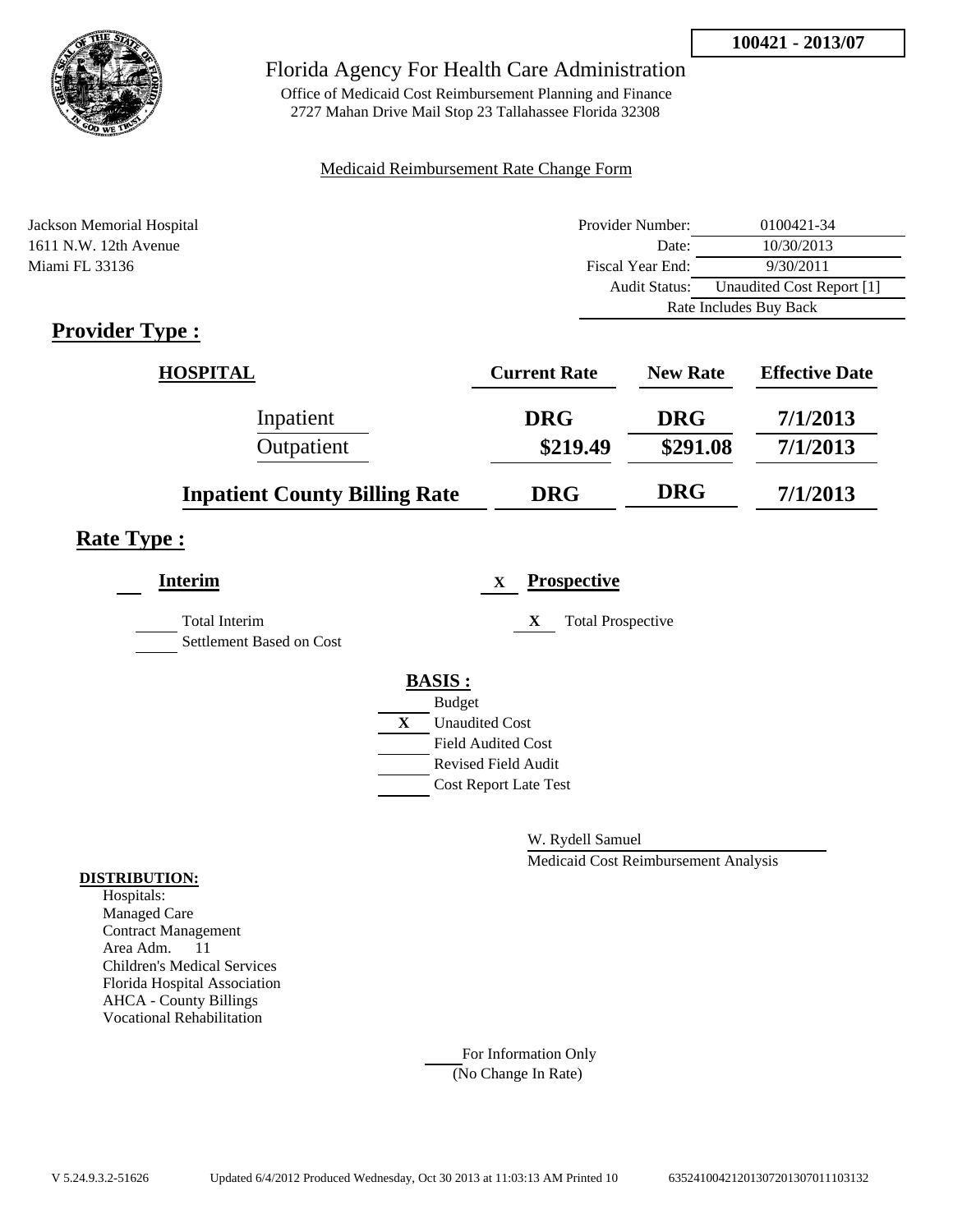

Office of Medicaid Cost Reimbursement Planning and Finance 2727 Mahan Drive Mail Stop 23 Tallahassee Florida 32308

#### Medicaid Reimbursement Rate Change Form

| Jackson Memorial Hospital | Provider Number:     | 0100421-35                |
|---------------------------|----------------------|---------------------------|
| 1611 N.W. 12th Avenue     | Date:                | 10/30/2013                |
| Miami FL 33136            | Fiscal Year End:     | 9/30/2011                 |
|                           | <b>Audit Status:</b> | Unaudited Cost Report [1] |
|                           |                      | Rate Includes Buy Back    |
|                           |                      |                           |

# **Provider Type :**

| <b>HOSPITAL</b>                      | <b>Current Rate</b> | <b>New Rate</b> | <b>Effective Date</b> |
|--------------------------------------|---------------------|-----------------|-----------------------|
| Inpatient                            | <b>DRG</b>          | <b>DRG</b>      | 7/1/2013              |
| Outpatient                           | \$219.49            | \$291.08        | 7/1/2013              |
| <b>Inpatient County Billing Rate</b> | <b>DRG</b>          | <b>DRG</b>      | 7/1/2013              |

## **Rate Type :**

| <b>Interim</b>                                   | <b>Prospective</b><br>$\mathbf x$ |
|--------------------------------------------------|-----------------------------------|
| <b>Total Interim</b><br>Settlement Based on Cost | X<br><b>Total Prospective</b>     |
|                                                  | <b>BASIS:</b>                     |
|                                                  | <b>Budget</b>                     |
|                                                  | X<br><b>Unaudited Cost</b>        |
|                                                  | <b>Field Audited Cost</b>         |
|                                                  | <b>Revised Field Audit</b>        |
|                                                  | <b>Cost Report Late Test</b>      |
|                                                  |                                   |

W. Rydell Samuel

Medicaid Cost Reimbursement Analysis

#### **DISTRIBUTION:**

Hospitals: Managed Care Contract Management Area Adm. 11 Children's Medical Services Florida Hospital Association AHCA - County Billings Vocational Rehabilitation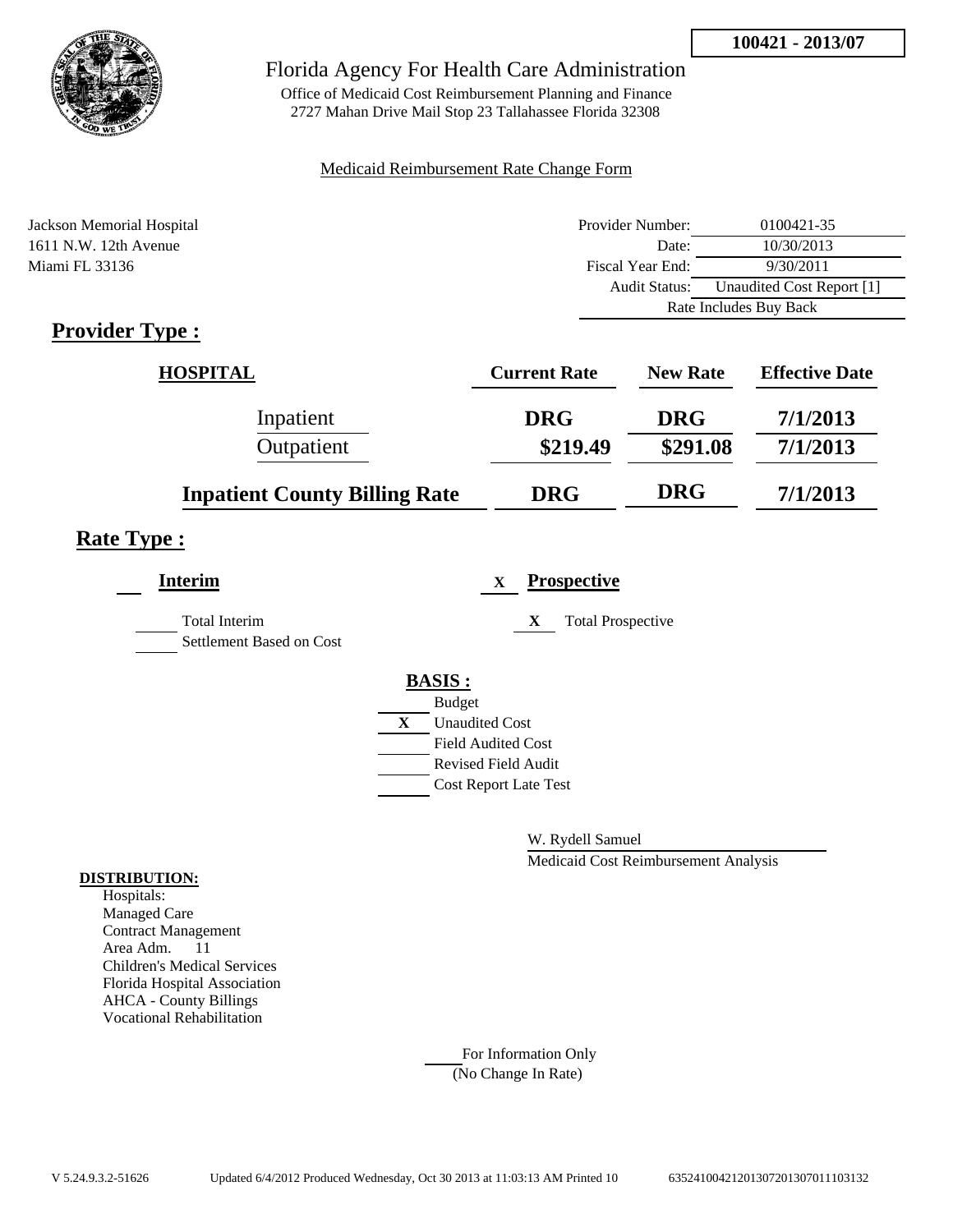

Office of Medicaid Cost Reimbursement Planning and Finance 2727 Mahan Drive Mail Stop 23 Tallahassee Florida 32308

#### Medicaid Reimbursement Rate Change Form

| Jackson Memorial Hospital | Provider Number: | 0100421-36                |
|---------------------------|------------------|---------------------------|
| 1611 N.W. 12th Avenue     | Date:            | 10/30/2013                |
| Miami FL 33136            | Fiscal Year End: | 9/30/2011                 |
|                           | Audit Status:    | Unaudited Cost Report [1] |
|                           |                  | Rate Includes Buy Back    |

# **Provider Type :**

| <b>HOSPITAL</b>                      | <b>Current Rate</b> | <b>New Rate</b> | <b>Effective Date</b> |
|--------------------------------------|---------------------|-----------------|-----------------------|
| Inpatient                            | <b>DRG</b>          | <b>DRG</b>      | 7/1/2013              |
| Outpatient                           | \$219.49            | \$291.08        | 7/1/2013              |
| <b>Inpatient County Billing Rate</b> | <b>DRG</b>          | <b>DRG</b>      | 7/1/2013              |

## **Rate Type :**

| <b>Interim</b>                                   | <b>Prospective</b><br>$\mathbf x$ |
|--------------------------------------------------|-----------------------------------|
| <b>Total Interim</b><br>Settlement Based on Cost | <b>Total Prospective</b><br>X     |
|                                                  | <b>BASIS:</b>                     |
|                                                  | <b>Budget</b>                     |
|                                                  | X<br><b>Unaudited Cost</b>        |
|                                                  | <b>Field Audited Cost</b>         |
|                                                  | <b>Revised Field Audit</b>        |
|                                                  | <b>Cost Report Late Test</b>      |
|                                                  |                                   |

W. Rydell Samuel

Medicaid Cost Reimbursement Analysis

#### **DISTRIBUTION:**

Hospitals: Managed Care Contract Management Area Adm. 11 Children's Medical Services Florida Hospital Association AHCA - County Billings Vocational Rehabilitation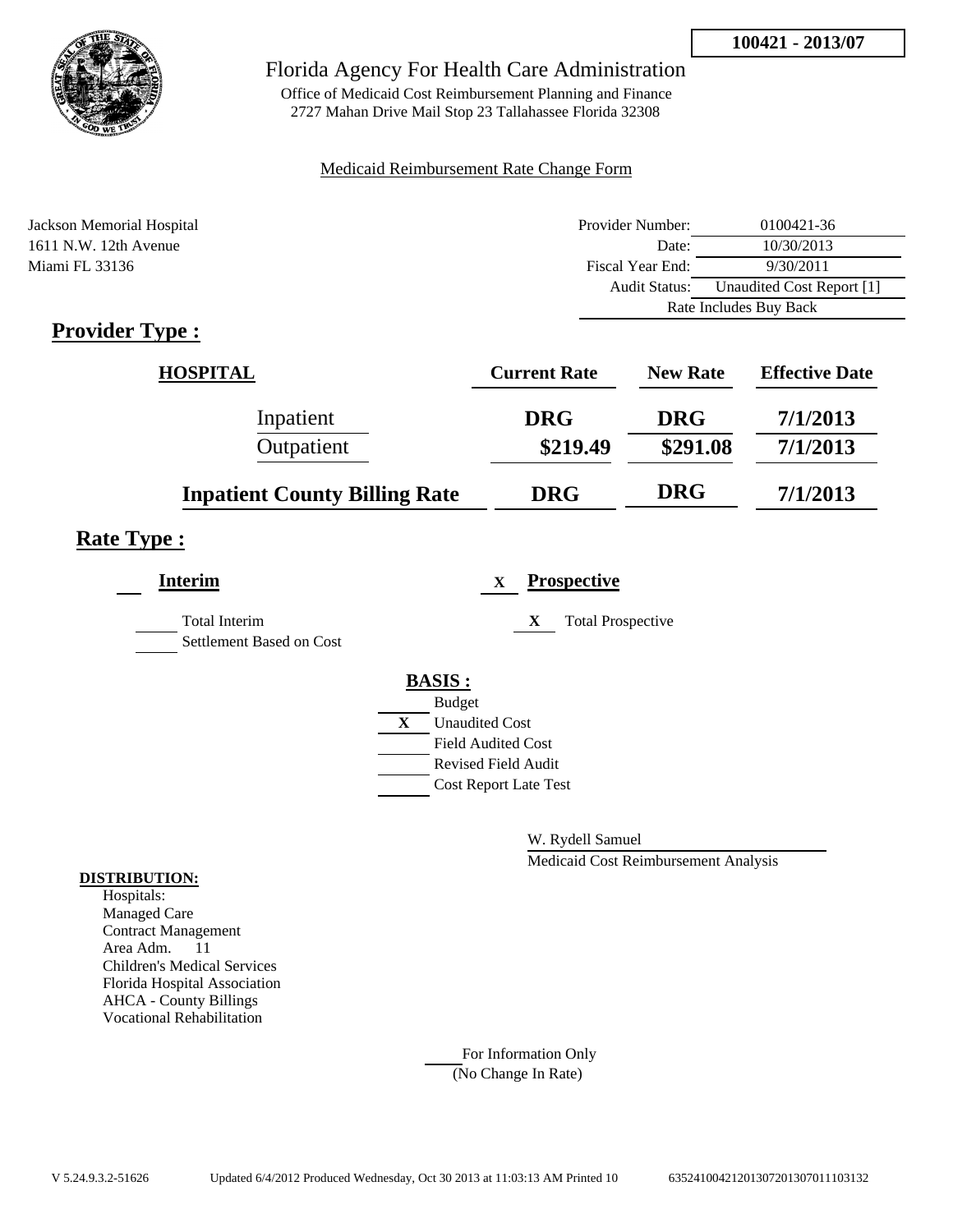

Office of Medicaid Cost Reimbursement Planning and Finance 2727 Mahan Drive Mail Stop 23 Tallahassee Florida 32308

#### Medicaid Reimbursement Rate Change Form

| Jackson Memorial Hospital | Provider Number:     | 0100421-42                |
|---------------------------|----------------------|---------------------------|
| 1611 N.W. 12th Avenue     | Date:                | 10/30/2013                |
| Miami FL 33136            | Fiscal Year End:     | 9/30/2011                 |
|                           | <b>Audit Status:</b> | Unaudited Cost Report [1] |
|                           |                      | Rate Includes Buy Back    |

# **Provider Type :**

| <b>HOSPITAL</b>                      | <b>Current Rate</b> | <b>New Rate</b> | <b>Effective Date</b> |
|--------------------------------------|---------------------|-----------------|-----------------------|
| Inpatient                            | <b>DRG</b>          | <b>DRG</b>      | 7/1/2013              |
| Outpatient                           | \$219.49            | \$291.08        | 7/1/2013              |
| <b>Inpatient County Billing Rate</b> | <b>DRG</b>          | <b>DRG</b>      | 7/1/2013              |

## **Rate Type :**

| <b>Interim</b>                                   | <b>Prospective</b><br>$\mathbf x$ |
|--------------------------------------------------|-----------------------------------|
| <b>Total Interim</b><br>Settlement Based on Cost | X<br><b>Total Prospective</b>     |
|                                                  | <b>BASIS:</b>                     |
|                                                  | <b>Budget</b>                     |
|                                                  | X<br><b>Unaudited Cost</b>        |
|                                                  | <b>Field Audited Cost</b>         |
|                                                  | <b>Revised Field Audit</b>        |
|                                                  | <b>Cost Report Late Test</b>      |
|                                                  |                                   |

W. Rydell Samuel

Medicaid Cost Reimbursement Analysis

#### **DISTRIBUTION:**

Hospitals: Managed Care Contract Management Area Adm. 11 Children's Medical Services Florida Hospital Association AHCA - County Billings Vocational Rehabilitation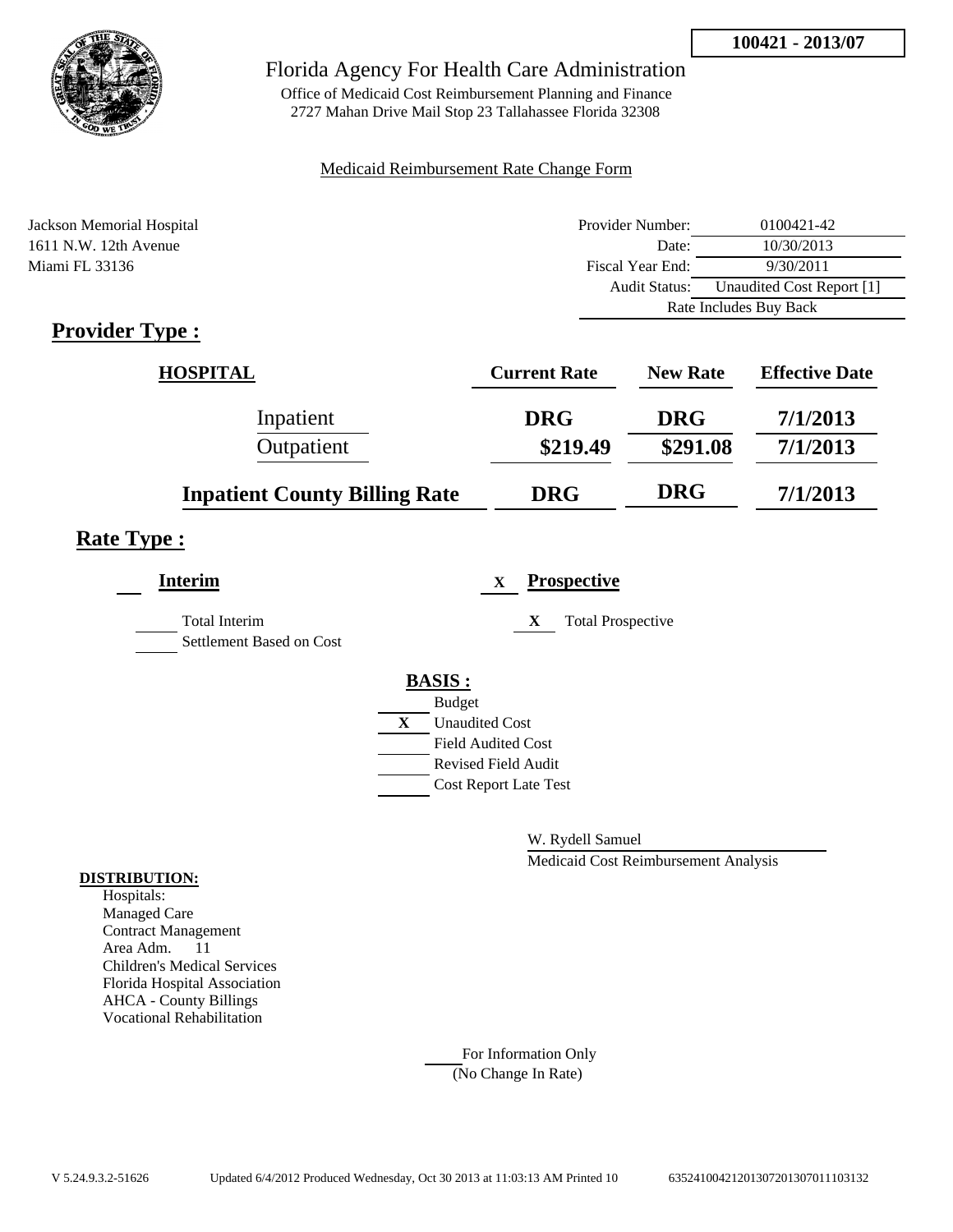

Office of Medicaid Cost Reimbursement Planning and Finance 2727 Mahan Drive Mail Stop 23 Tallahassee Florida 32308

#### Medicaid Reimbursement Rate Change Form

| Mercy Hospital, Inc. | Provider Number:     | 0100439-00                |
|----------------------|----------------------|---------------------------|
| 3663 S Miami Ave.    | Date:                | 10/30/2013                |
| Miami FL 33133       | Fiscal Year End:     | 12/31/2010                |
|                      | <b>Audit Status:</b> | Unaudited Cost Report [1] |

# **Provider Type :**

| <b>HOSPITAL</b> | <b>Current Rate</b> | <b>New Rate</b> | <b>Effective Date</b> |
|-----------------|---------------------|-----------------|-----------------------|
| Inpatient       | <b>DRG</b>          | <b>DRG</b>      | 7/1/2013              |
| Outpatient      | \$130.28            | \$130.28        | 7/1/2013              |

# **Rate Type :**

| <b>Interim</b>                                   |   | <b>Prospective</b><br>$\mathbf X$ |
|--------------------------------------------------|---|-----------------------------------|
| <b>Total Interim</b><br>Settlement Based on Cost |   | X<br><b>Total Prospective</b>     |
|                                                  |   | <b>BASIS:</b>                     |
|                                                  |   | <b>Budget</b>                     |
|                                                  | X | <b>Unaudited Cost</b>             |
|                                                  |   | <b>Field Audited Cost</b>         |
|                                                  |   | Revised Field Audit               |
|                                                  |   | <b>Cost Report Late Test</b>      |
|                                                  |   |                                   |

W. Rydell Samuel

Medicaid Cost Reimbursement Analysis

#### **DISTRIBUTION:**

Hospitals: Managed Care Contract Management Area Adm. 11 Children's Medical Services Florida Hospital Association AHCA - County Billings Vocational Rehabilitation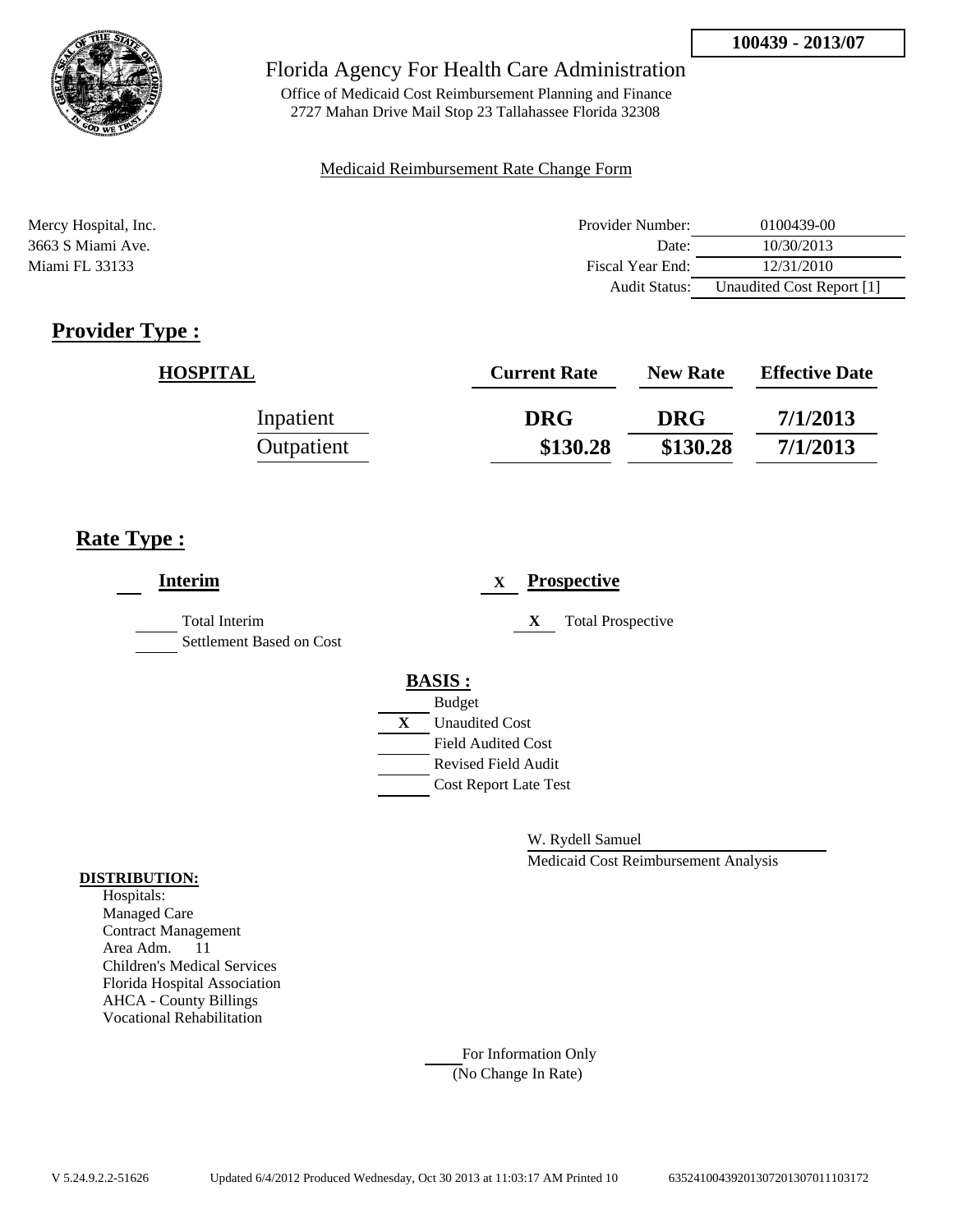

Office of Medicaid Cost Reimbursement Planning and Finance 2727 Mahan Drive Mail Stop 23 Tallahassee Florida 32308

#### Medicaid Reimbursement Rate Change Form

| Mercy Hospital, Inc. | Provider Number:     | 0100439-03                |
|----------------------|----------------------|---------------------------|
| 3663 S Miami Ave.    | Date:                | 10/30/2013                |
| Miami FL 33133       | Fiscal Year End:     | 12/31/2010                |
|                      | <b>Audit Status:</b> | Unaudited Cost Report [1] |

# **Provider Type :**

| <b>HOSPITAL</b> | <b>Current Rate</b> | <b>New Rate</b> | <b>Effective Date</b> |
|-----------------|---------------------|-----------------|-----------------------|
| Inpatient       | <b>DRG</b>          | <b>DRG</b>      | 7/1/2013              |
| Outpatient      | \$130.28            | \$130.28        | 7/1/2013              |

# **Rate Type :**

| <b>Interim</b>                                   |   | <b>Prospective</b><br>$\mathbf X$ |
|--------------------------------------------------|---|-----------------------------------|
| <b>Total Interim</b><br>Settlement Based on Cost |   | X<br><b>Total Prospective</b>     |
|                                                  |   | <b>BASIS:</b>                     |
|                                                  |   | <b>Budget</b>                     |
|                                                  | X | <b>Unaudited Cost</b>             |
|                                                  |   | <b>Field Audited Cost</b>         |
|                                                  |   | Revised Field Audit               |
|                                                  |   | <b>Cost Report Late Test</b>      |
|                                                  |   |                                   |

W. Rydell Samuel

Medicaid Cost Reimbursement Analysis

#### **DISTRIBUTION:**

Hospitals: Managed Care Contract Management Area Adm. 11 Children's Medical Services Florida Hospital Association AHCA - County Billings Vocational Rehabilitation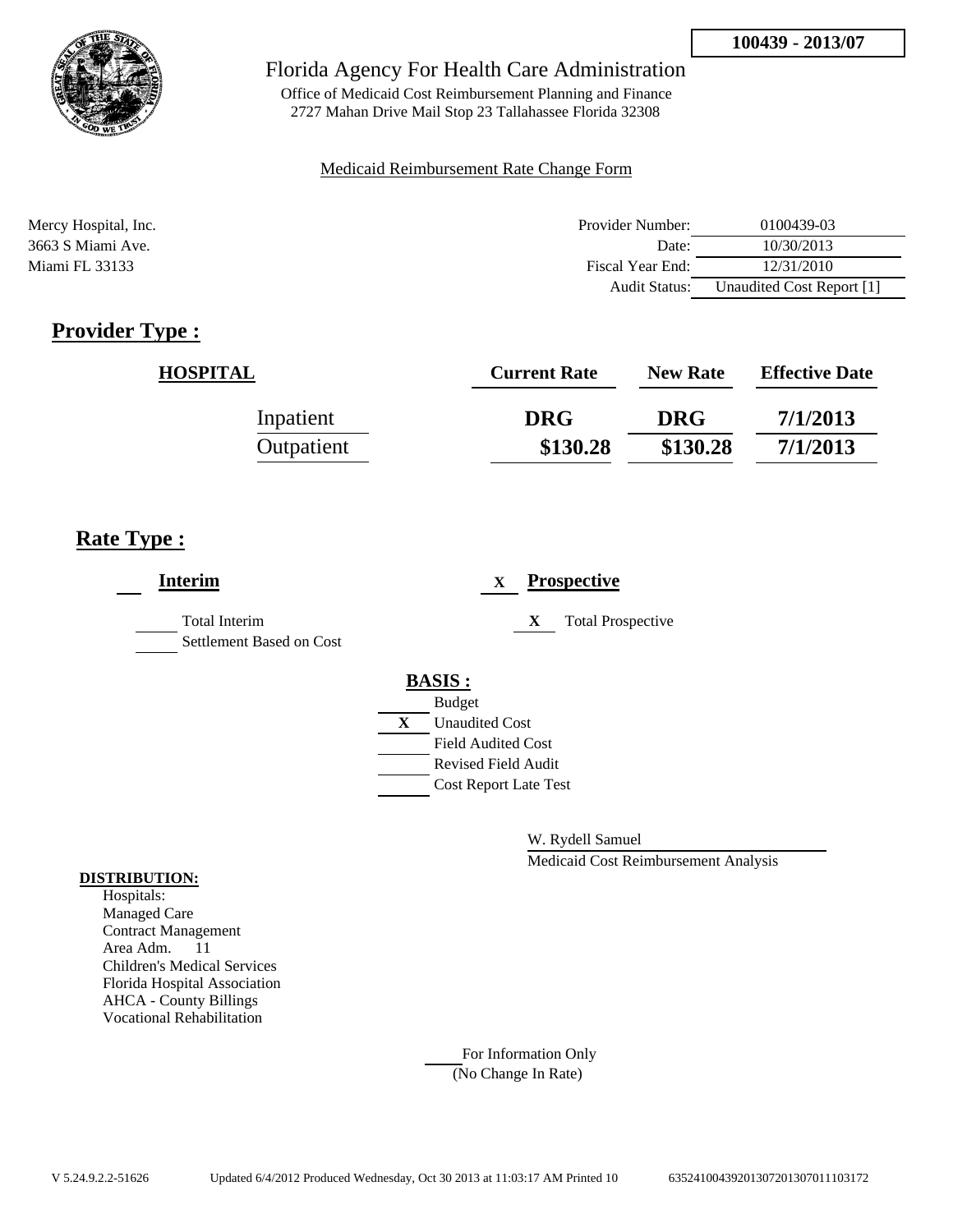

Office of Medicaid Cost Reimbursement Planning and Finance 2727 Mahan Drive Mail Stop 23 Tallahassee Florida 32308

#### Medicaid Reimbursement Rate Change Form

| Mercy Hospital, Inc. | Provider Number:     | 0100439-04                |
|----------------------|----------------------|---------------------------|
| 3663 S Miami Ave.    | Date:                | 10/30/2013                |
| Miami FL 33133       | Fiscal Year End:     | 12/31/2010                |
|                      | <b>Audit Status:</b> | Unaudited Cost Report [1] |

# **Provider Type :**

| <b>HOSPITAL</b> | <b>Current Rate</b> | <b>New Rate</b> | <b>Effective Date</b> |
|-----------------|---------------------|-----------------|-----------------------|
| Inpatient       | <b>DRG</b>          | <b>DRG</b>      | 7/1/2013              |
| Outpatient      | \$130.28            | \$130.28        | 7/1/2013              |

# **Rate Type :**

| <b>Interim</b>                                   |   | <b>Prospective</b><br>$\mathbf X$ |
|--------------------------------------------------|---|-----------------------------------|
| <b>Total Interim</b><br>Settlement Based on Cost |   | X<br><b>Total Prospective</b>     |
|                                                  |   | <b>BASIS:</b>                     |
|                                                  |   | <b>Budget</b>                     |
|                                                  | X | <b>Unaudited Cost</b>             |
|                                                  |   | <b>Field Audited Cost</b>         |
|                                                  |   | Revised Field Audit               |
|                                                  |   | <b>Cost Report Late Test</b>      |
|                                                  |   |                                   |

W. Rydell Samuel

Medicaid Cost Reimbursement Analysis

#### **DISTRIBUTION:**

Hospitals: Managed Care Contract Management Area Adm. 11 Children's Medical Services Florida Hospital Association AHCA - County Billings Vocational Rehabilitation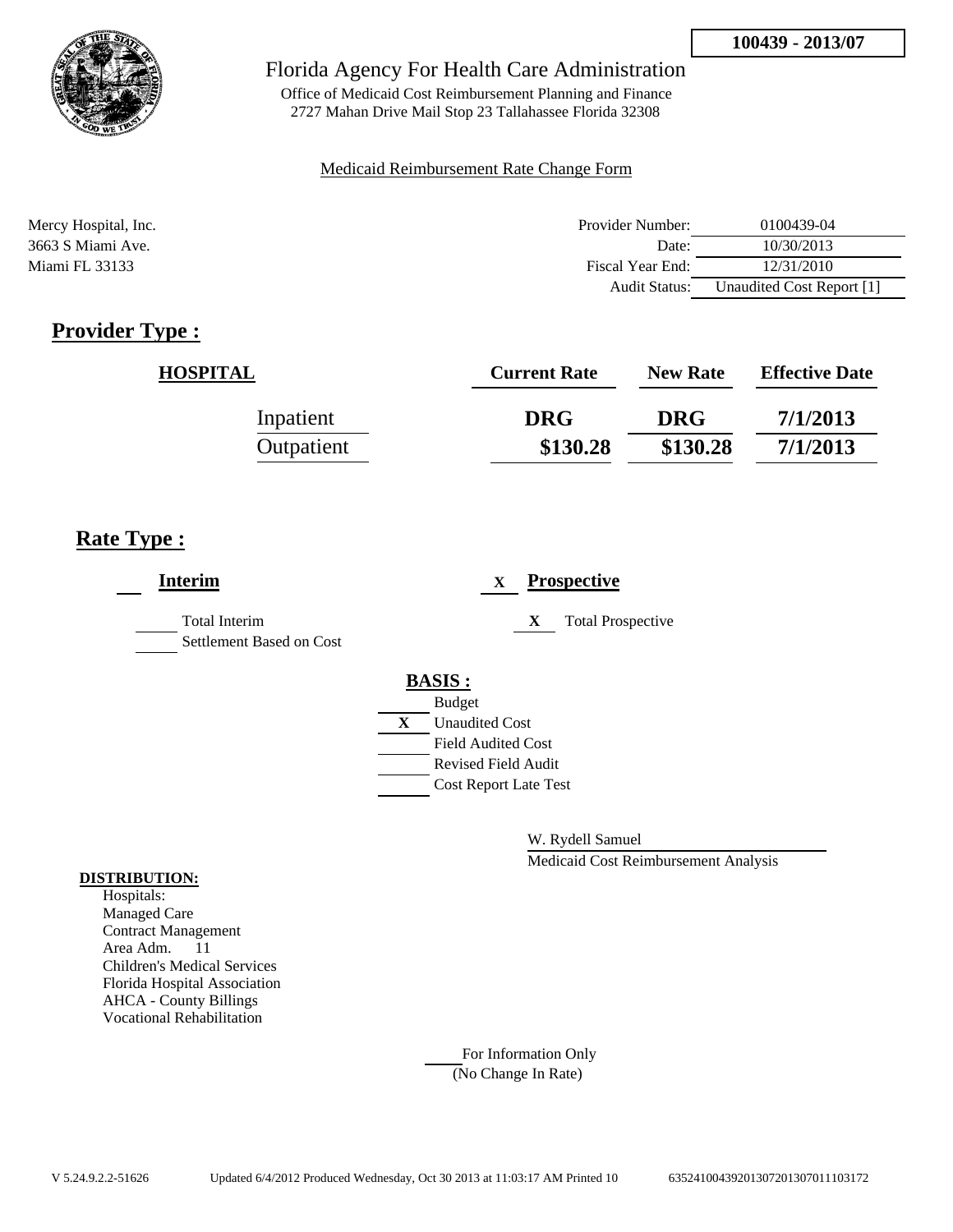

Office of Medicaid Cost Reimbursement Planning and Finance 2727 Mahan Drive Mail Stop 23 Tallahassee Florida 32308

#### Medicaid Reimbursement Rate Change Form

| Mt. Sinai Medical Center | Provider Number: | 0100463-00                |
|--------------------------|------------------|---------------------------|
| 4300 Alton Rd            | Date:            | 10/30/2013                |
| Miami Beach FL 33140     | Fiscal Year End: | 12/31/2011                |
|                          | Audit Status:    | Unaudited Cost Report [1] |
|                          |                  | Rate Includes Buy Back    |

# **Provider Type :**

| <b>HOSPITAL</b>                      | <b>Current Rate</b> | <b>New Rate</b> | <b>Effective Date</b> |
|--------------------------------------|---------------------|-----------------|-----------------------|
| Inpatient                            | <b>DRG</b>          | <b>DRG</b>      | 7/1/2013              |
| Outpatient                           | \$149.10            | \$193.65        | 7/1/2013              |
| <b>Inpatient County Billing Rate</b> | <b>DRG</b>          | <b>DRG</b>      | 7/1/2013              |

## **Rate Type :**

| <b>Interim</b>                                   |   | <b>Prospective</b><br>$\mathbf X$ |
|--------------------------------------------------|---|-----------------------------------|
| <b>Total Interim</b><br>Settlement Based on Cost |   | <b>Total Prospective</b><br>X     |
|                                                  |   | <b>BASIS:</b>                     |
|                                                  |   | <b>Budget</b>                     |
|                                                  | X | <b>Unaudited Cost</b>             |
|                                                  |   | <b>Field Audited Cost</b>         |
|                                                  |   | <b>Revised Field Audit</b>        |
|                                                  |   | <b>Cost Report Late Test</b>      |
|                                                  |   |                                   |

W. Rydell Samuel

Medicaid Cost Reimbursement Analysis

#### **DISTRIBUTION:**

Hospitals: Managed Care Contract Management Area Adm. 11 Children's Medical Services Florida Hospital Association AHCA - County Billings Vocational Rehabilitation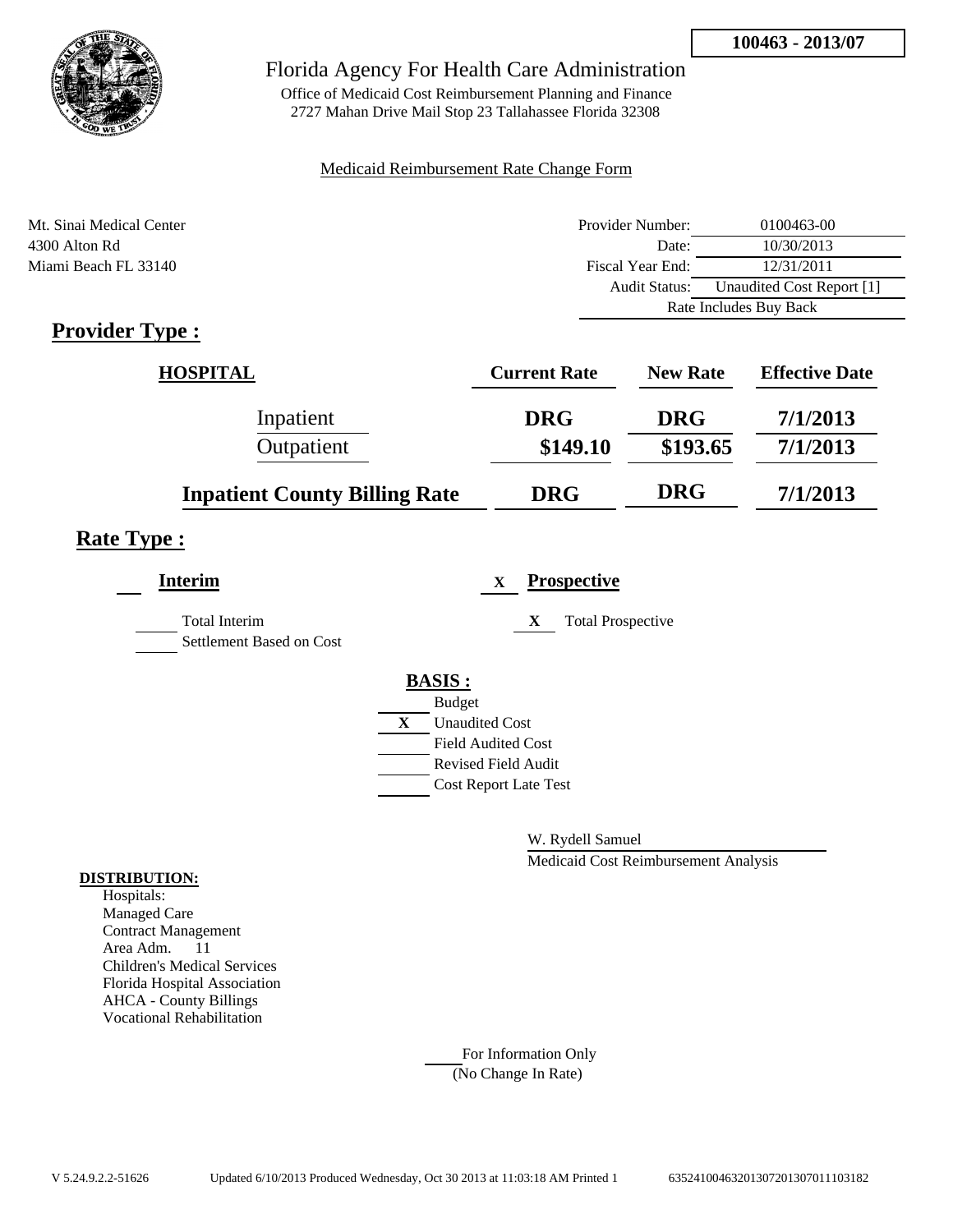

Office of Medicaid Cost Reimbursement Planning and Finance 2727 Mahan Drive Mail Stop 23 Tallahassee Florida 32308

#### Medicaid Reimbursement Rate Change Form

| Mt. Sinai Medical Center | Provider Number: | 0100463-22                |
|--------------------------|------------------|---------------------------|
| 4300 Alton Rd            | Date:            | 10/30/2013                |
| Miami Beach FL 33140     | Fiscal Year End: | 12/31/2011                |
|                          | Audit Status:    | Unaudited Cost Report [1] |
|                          |                  | Rate Includes Buy Back    |

# **Provider Type :**

| <b>HOSPITAL</b>                      | <b>Current Rate</b> | <b>New Rate</b> | <b>Effective Date</b> |
|--------------------------------------|---------------------|-----------------|-----------------------|
| Inpatient                            | <b>DRG</b>          | <b>DRG</b>      | 7/1/2013              |
| Outpatient                           | \$149.10            | \$193.65        | 7/1/2013              |
| <b>Inpatient County Billing Rate</b> | <b>DRG</b>          | <b>DRG</b>      | 7/1/2013              |

## **Rate Type :**

| <b>Interim</b>                            | <b>Prospective</b><br>$\mathbf X$ |
|-------------------------------------------|-----------------------------------|
| Total Interim<br>Settlement Based on Cost | X<br><b>Total Prospective</b>     |
|                                           | <b>BASIS:</b>                     |
|                                           | <b>Budget</b>                     |
|                                           | X<br><b>Unaudited Cost</b>        |
|                                           | <b>Field Audited Cost</b>         |
|                                           | <b>Revised Field Audit</b>        |
|                                           | <b>Cost Report Late Test</b>      |
|                                           |                                   |

W. Rydell Samuel

Medicaid Cost Reimbursement Analysis

#### **DISTRIBUTION:**

Hospitals: Managed Care Contract Management Area Adm. 11 Children's Medical Services Florida Hospital Association AHCA - County Billings Vocational Rehabilitation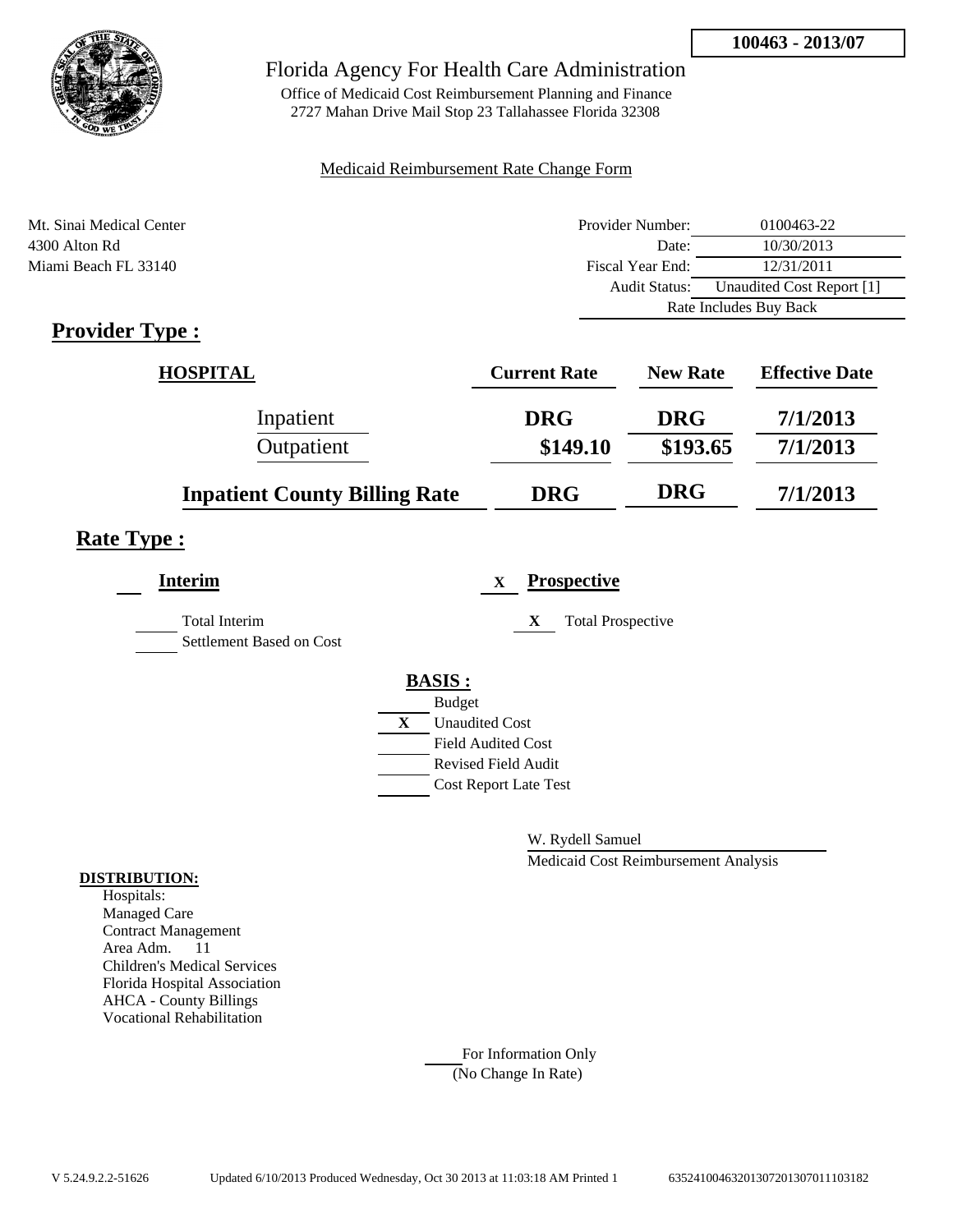

Office of Medicaid Cost Reimbursement Planning and Finance 2727 Mahan Drive Mail Stop 23 Tallahassee Florida 32308

#### Medicaid Reimbursement Rate Change Form

| University Of Miami Hospital and Clinics | Provider Number:     | 0100471-00                |  |
|------------------------------------------|----------------------|---------------------------|--|
| P.O. Box 016217                          | Date:                | 10/30/2013                |  |
| Miami FL 33101                           | Fiscal Year End:     | 5/31/2012                 |  |
|                                          | <b>Audit Status:</b> | Unaudited Cost Report [1] |  |
|                                          |                      | Rate Includes Buy Back    |  |

# **Provider Type :**

| <b>HOSPITAL</b>                      | <b>Current Rate</b> | <b>New Rate</b> | <b>Effective Date</b> |
|--------------------------------------|---------------------|-----------------|-----------------------|
| Inpatient                            | <b>DRG</b>          | <b>DRG</b>      | 7/1/2013              |
| Outpatient                           | \$217.34            | \$356.57        | 7/1/2013              |
| <b>Inpatient County Billing Rate</b> | <b>DRG</b>          | <b>DRG</b>      | 7/1/2013              |

# **Rate Type :**

| <b>Interim</b>                                   |   | <b>Prospective</b><br>$\mathbf X$ |
|--------------------------------------------------|---|-----------------------------------|
| <b>Total Interim</b><br>Settlement Based on Cost |   | <b>Total Prospective</b><br>X     |
|                                                  |   | <b>BASIS:</b>                     |
|                                                  |   | <b>Budget</b>                     |
|                                                  | X | <b>Unaudited Cost</b>             |
|                                                  |   | <b>Field Audited Cost</b>         |
|                                                  |   | <b>Revised Field Audit</b>        |
|                                                  |   | <b>Cost Report Late Test</b>      |
|                                                  |   |                                   |

W. Rydell Samuel

Medicaid Cost Reimbursement Analysis

#### **DISTRIBUTION:**

Hospitals: Managed Care Contract Management Area Adm. 11 Children's Medical Services Florida Hospital Association AHCA - County Billings Vocational Rehabilitation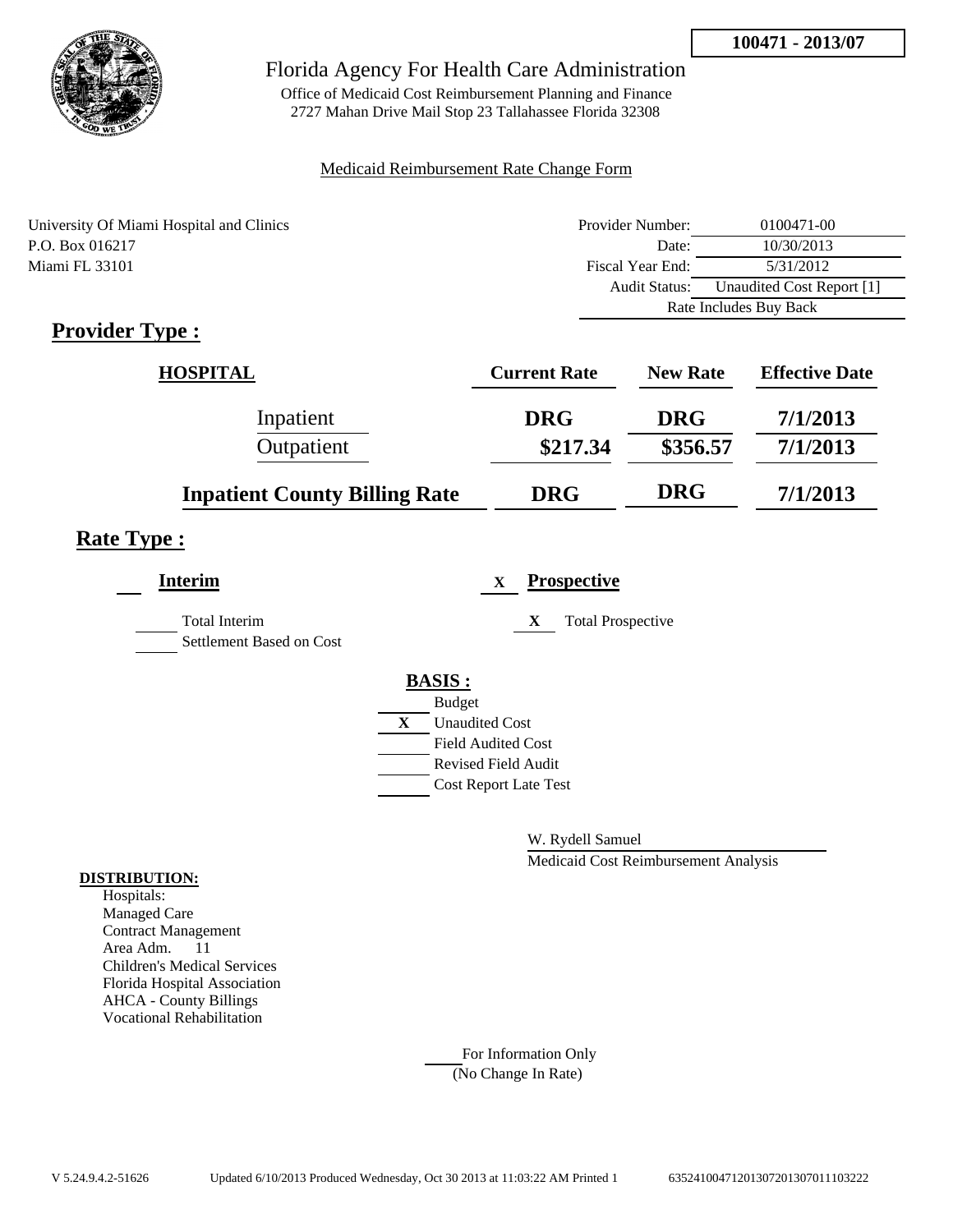

Office of Medicaid Cost Reimbursement Planning and Finance 2727 Mahan Drive Mail Stop 23 Tallahassee Florida 32308

#### Medicaid Reimbursement Rate Change Form

| Northshore Medical Center | Provider Number: | 0100498-00              |
|---------------------------|------------------|-------------------------|
| $1100$ N.W. 95th Street   | Date:            | 10/30/2013              |
| Miami FL 33150-2098       | Fiscal Year End: | 5/31/2012               |
|                           | Audit Status:    | Amended Cost Report [2] |

# **Provider Type :**

| <b>HOSPITAL</b>                      | <b>Current Rate</b> | <b>New Rate</b> | <b>Effective Date</b> |
|--------------------------------------|---------------------|-----------------|-----------------------|
| Inpatient                            | <b>DRG</b>          | <b>DRG</b>      | 7/1/2013              |
| Outpatient                           | \$51.04             | \$67.26         | 7/1/2013              |
| <b>Inpatient County Billing Rate</b> | <b>DRG</b>          | <b>DRG</b>      | 7/1/2013              |

# **Rate Type :**

| <b>Interim</b>                                   | <b>Prospective</b><br>X       |  |
|--------------------------------------------------|-------------------------------|--|
| <b>Total Interim</b><br>Settlement Based on Cost | X<br><b>Total Prospective</b> |  |
|                                                  | <b>BASIS:</b>                 |  |
|                                                  | <b>Budget</b>                 |  |
|                                                  | X<br><b>Unaudited Cost</b>    |  |
|                                                  | <b>Field Audited Cost</b>     |  |
|                                                  | Revised Field Audit           |  |
|                                                  | <b>Cost Report Late Test</b>  |  |
|                                                  |                               |  |

W. Rydell Samuel

Medicaid Cost Reimbursement Analysis

#### **DISTRIBUTION:**

Hospitals: Managed Care Contract Management Area Adm. 11 Children's Medical Services Florida Hospital Association AHCA - County Billings Vocational Rehabilitation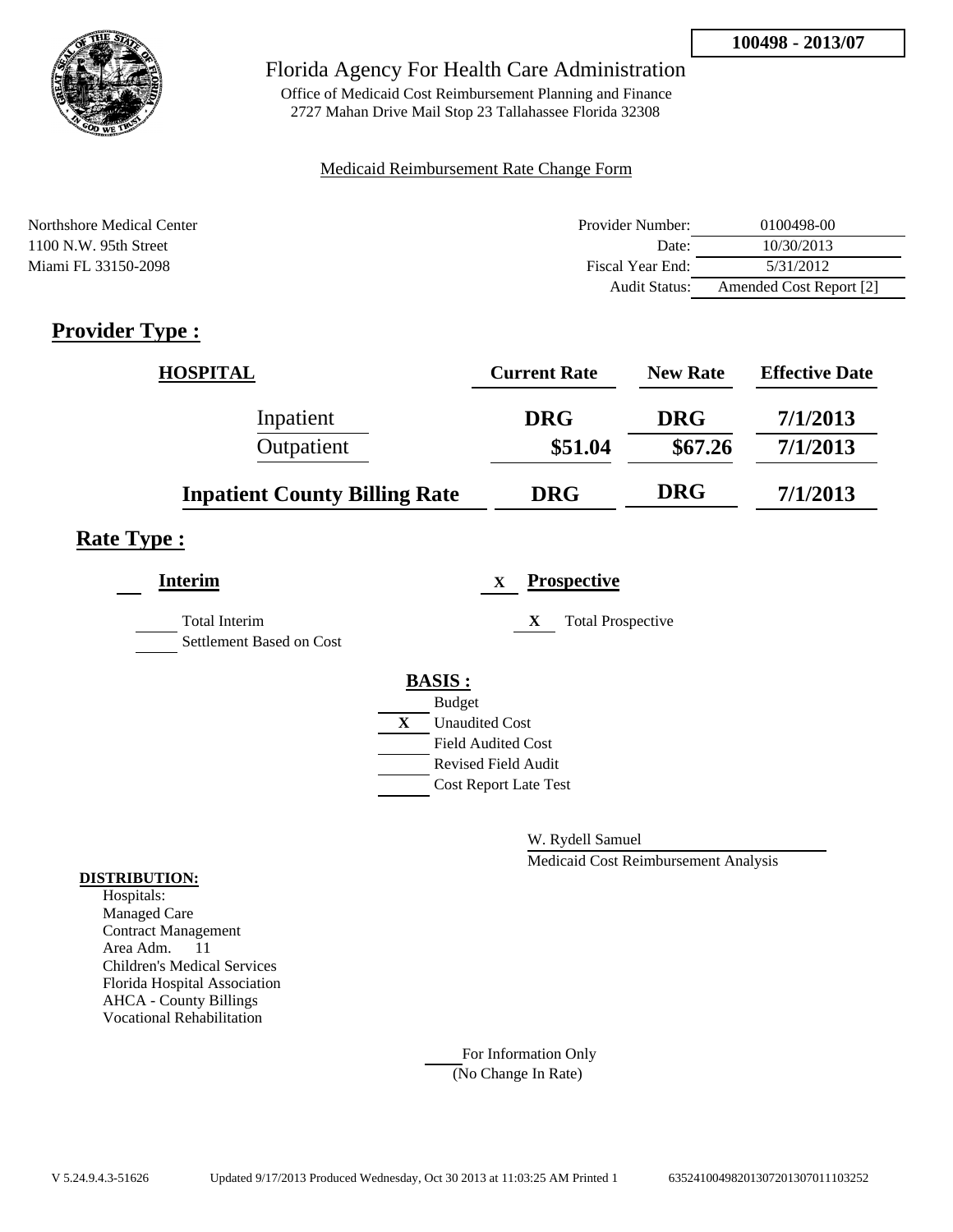

Office of Medicaid Cost Reimbursement Planning and Finance 2727 Mahan Drive Mail Stop 23 Tallahassee Florida 32308

#### Medicaid Reimbursement Rate Change Form

| Northshore Medical Center | Provider Number: | 0100498-07              |
|---------------------------|------------------|-------------------------|
| $1100$ N.W. 95th Street   | Date:            | 10/30/2013              |
| Miami FL 33150-2098       | Fiscal Year End: | 5/31/2012               |
|                           | Audit Status:    | Amended Cost Report [2] |

# **Provider Type :**

| <b>HOSPITAL</b>                      | <b>Current Rate</b> | <b>New Rate</b> | <b>Effective Date</b> |
|--------------------------------------|---------------------|-----------------|-----------------------|
| Inpatient                            | <b>DRG</b>          | <b>DRG</b>      | 7/1/2013              |
| Outpatient                           | \$51.04             | \$67.26         | 7/1/2013              |
| <b>Inpatient County Billing Rate</b> | <b>DRG</b>          | <b>DRG</b>      | 7/1/2013              |

# **Rate Type :**

| <b>Interim</b>                            |   | <b>Prospective</b><br>X       |
|-------------------------------------------|---|-------------------------------|
| Total Interim<br>Settlement Based on Cost |   | <b>Total Prospective</b><br>X |
|                                           |   | <b>BASIS:</b>                 |
|                                           |   | <b>Budget</b>                 |
|                                           | X | <b>Unaudited Cost</b>         |
|                                           |   | <b>Field Audited Cost</b>     |
|                                           |   | <b>Revised Field Audit</b>    |
|                                           |   | <b>Cost Report Late Test</b>  |
|                                           |   |                               |

W. Rydell Samuel

Medicaid Cost Reimbursement Analysis

#### **DISTRIBUTION:**

Hospitals: Managed Care Contract Management Area Adm. 11 Children's Medical Services Florida Hospital Association AHCA - County Billings Vocational Rehabilitation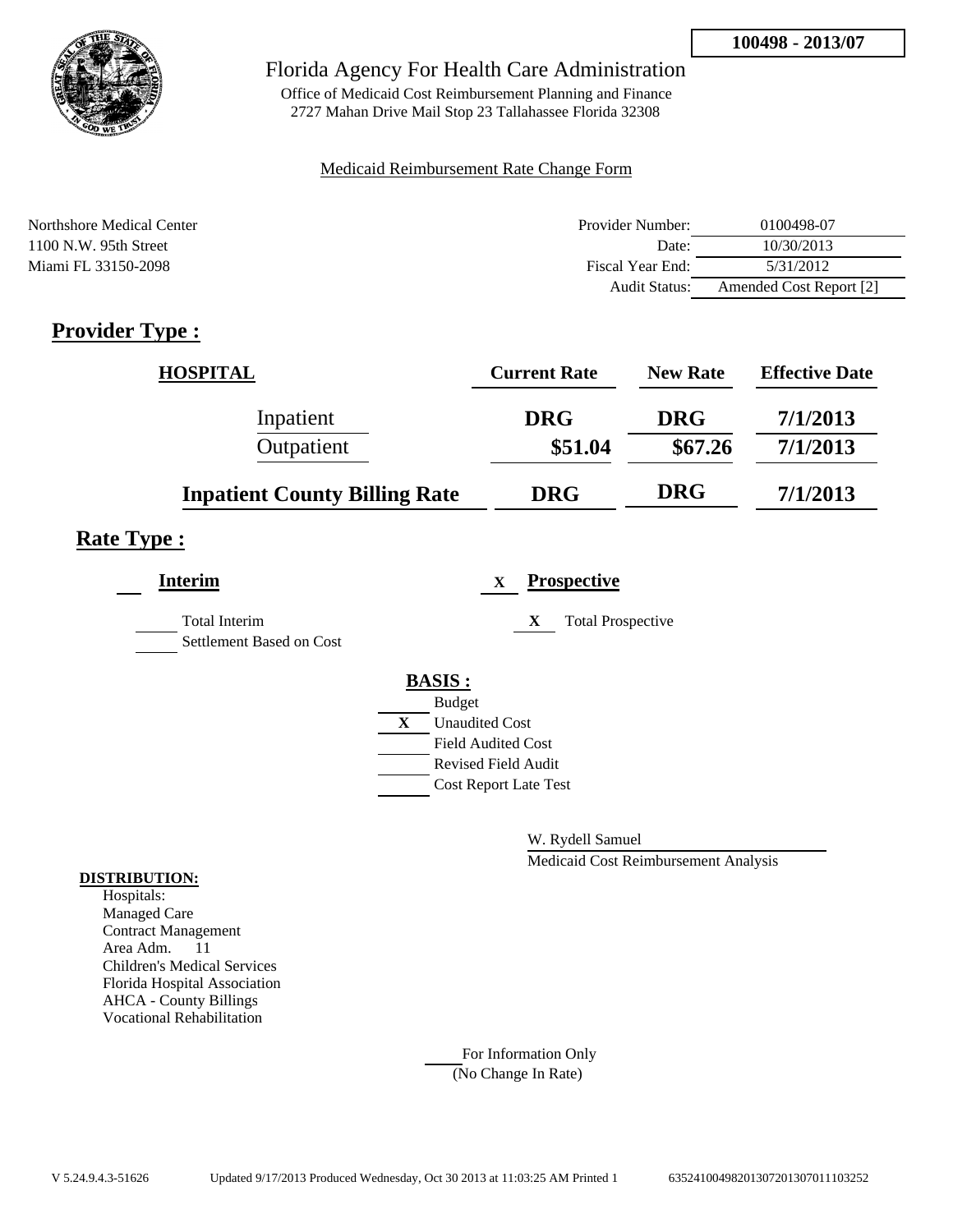

Office of Medicaid Cost Reimbursement Planning and Finance 2727 Mahan Drive Mail Stop 23 Tallahassee Florida 32308

#### Medicaid Reimbursement Rate Change Form

Palm Springs General Hospital 1475 West 49th Street Hialeah FL 33012

| Provider Number: | 0100536-00                |
|------------------|---------------------------|
| Date:            | 10/30/2013                |
| Fiscal Year End: | 12/31/2011                |
| Audit Status:    | Unaudited Cost Report [1] |

# **Provider Type :**

| <b>HOSPITAL</b> | <b>Current Rate</b> | <b>New Rate</b> | <b>Effective Date</b> |
|-----------------|---------------------|-----------------|-----------------------|
| Inpatient       | <b>DRG</b>          | <b>DRG</b>      | 7/1/2013              |
| Outpatient      | \$37.82             | \$37.82         | 7/1/2013              |

# **Rate Type :**

| <b>Interim</b>                                   |   | <b>Prospective</b><br>$\mathbf X$ |
|--------------------------------------------------|---|-----------------------------------|
| <b>Total Interim</b><br>Settlement Based on Cost |   | <b>Total Prospective</b><br>X     |
|                                                  |   | <b>BASIS:</b>                     |
|                                                  |   | <b>Budget</b>                     |
|                                                  | X | <b>Unaudited Cost</b>             |
|                                                  |   | <b>Field Audited Cost</b>         |
|                                                  |   | <b>Revised Field Audit</b>        |
|                                                  |   | <b>Cost Report Late Test</b>      |
|                                                  |   |                                   |

W. Rydell Samuel

Medicaid Cost Reimbursement Analysis

#### **DISTRIBUTION:**

Hospitals: Managed Care Contract Management Area Adm. 11 Children's Medical Services Florida Hospital Association AHCA - County Billings Vocational Rehabilitation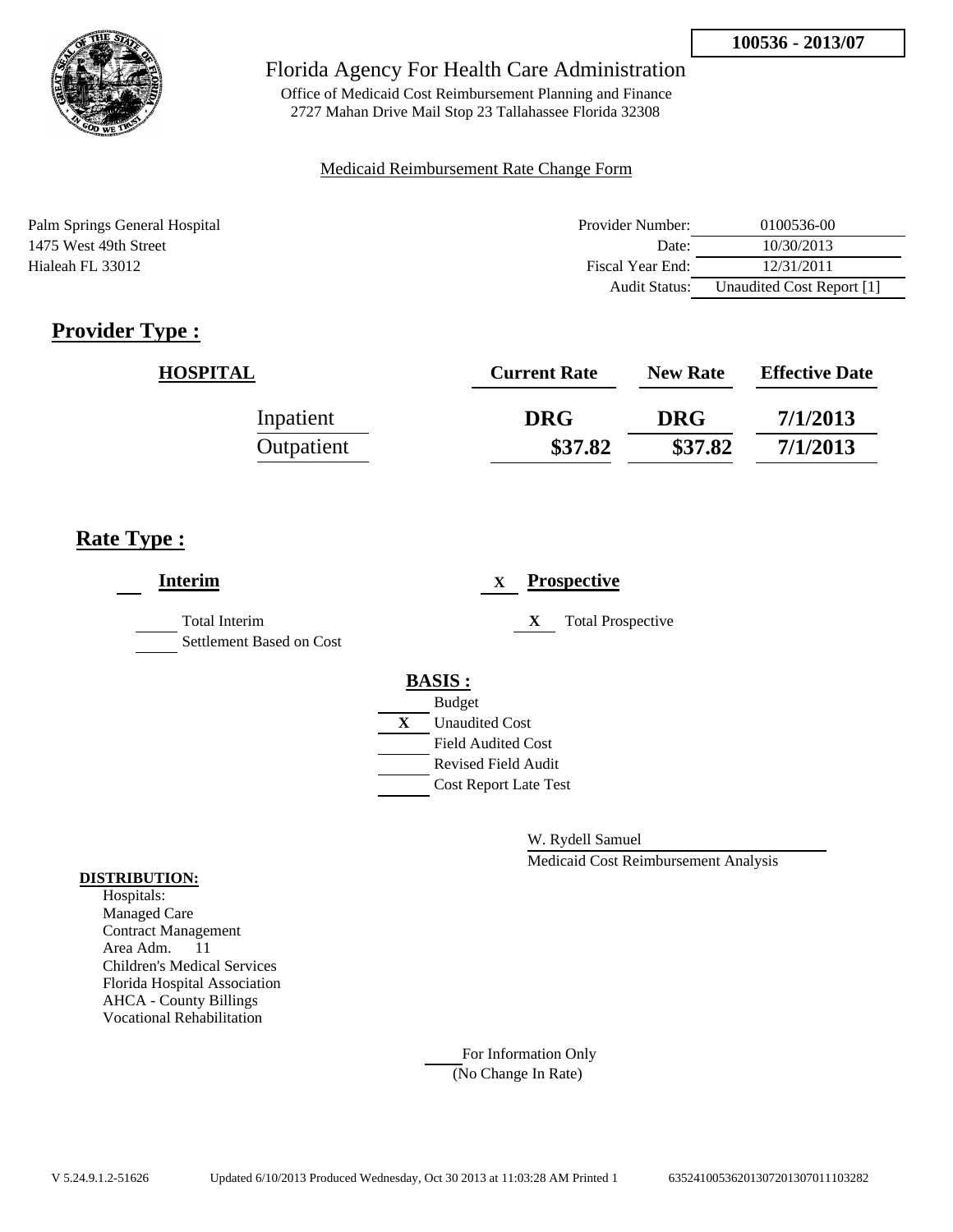

Office of Medicaid Cost Reimbursement Planning and Finance 2727 Mahan Drive Mail Stop 23 Tallahassee Florida 32308

#### Medicaid Reimbursement Rate Change Form

Metropolitan Hospital Miami 5959 NW 7th Street Miami FL 33126

| Provider Number: | 0100544-00                |
|------------------|---------------------------|
| Date:            | 10/30/2013                |
| Fiscal Year End: | 12/31/2011                |
| Audit Status:    | Unaudited Cost Report [1] |

# **Provider Type :**

| <b>HOSPITAL</b> | <b>Current Rate</b> | <b>New Rate</b> | <b>Effective Date</b> |
|-----------------|---------------------|-----------------|-----------------------|
| Inpatient       | <b>DRG</b>          | <b>DRG</b>      | 7/1/2013              |
| Outpatient      | \$95.77             | \$95.77         | 7/1/2013              |

# **Rate Type :**

| <b>Total Interim</b><br>X<br><b>Total Prospective</b><br>Settlement Based on Cost |  |
|-----------------------------------------------------------------------------------|--|
| <b>BASIS:</b>                                                                     |  |
| <b>Budget</b>                                                                     |  |
| <b>Unaudited Cost</b><br>X                                                        |  |
| <b>Field Audited Cost</b>                                                         |  |
| <b>Revised Field Audit</b>                                                        |  |
| <b>Cost Report Late Test</b>                                                      |  |
|                                                                                   |  |

W. Rydell Samuel

Medicaid Cost Reimbursement Analysis

#### **DISTRIBUTION:**

Hospitals: Managed Care Contract Management Area Adm. 11 Children's Medical Services Florida Hospital Association AHCA - County Billings Vocational Rehabilitation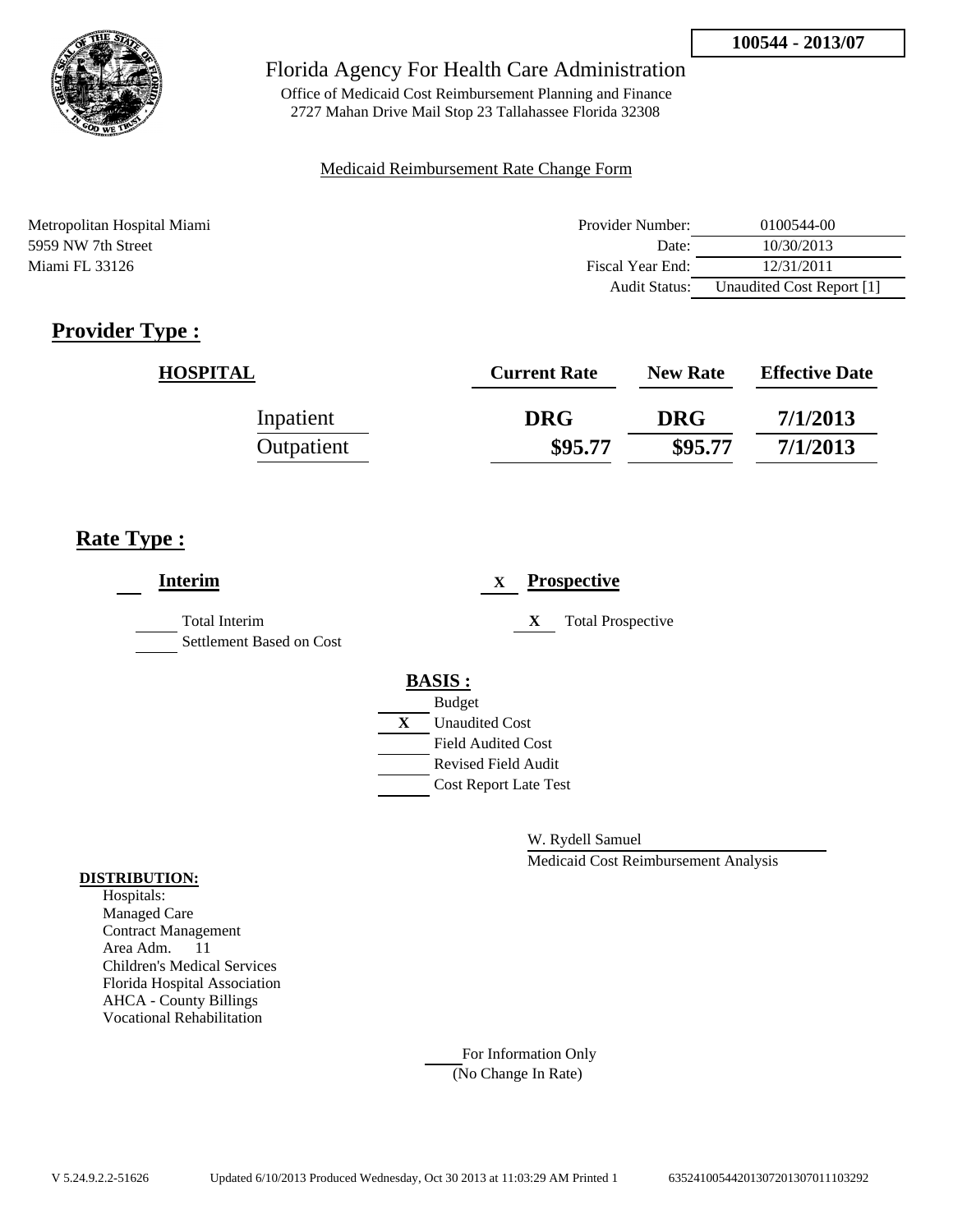

Office of Medicaid Cost Reimbursement Planning and Finance 2727 Mahan Drive Mail Stop 23 Tallahassee Florida 32308

#### Medicaid Reimbursement Rate Change Form

South Miami Hospital **Provider Number:** 0100587-00 6200 S.W. 73rd Street Date: 10/30/2013 Miami FL 33143 9/30/2012 Audit Status: Unaudited Cost Report [1]

# **Provider Type :**

| <b>HOSPITAL</b> | <b>Current Rate</b> | <b>New Rate</b> | <b>Effective Date</b> |
|-----------------|---------------------|-----------------|-----------------------|
| Inpatient       | <b>DRG</b>          | <b>DRG</b>      | 7/1/2013              |
| Outpatient      | \$105.16            | \$105.16        | 7/1/2013              |

# **Rate Type :**

| <b>Interim</b>                                   | <b>Prospective</b><br>X       |
|--------------------------------------------------|-------------------------------|
| <b>Total Interim</b><br>Settlement Based on Cost | X<br><b>Total Prospective</b> |
|                                                  | <b>BASIS:</b>                 |
|                                                  | <b>Budget</b>                 |
|                                                  | <b>Unaudited Cost</b><br>X    |
|                                                  | <b>Field Audited Cost</b>     |
|                                                  | <b>Revised Field Audit</b>    |
|                                                  | <b>Cost Report Late Test</b>  |
|                                                  |                               |

W. Rydell Samuel

Medicaid Cost Reimbursement Analysis

#### **DISTRIBUTION:**

Hospitals: Managed Care Contract Management Area Adm. 11 Children's Medical Services Florida Hospital Association AHCA - County Billings Vocational Rehabilitation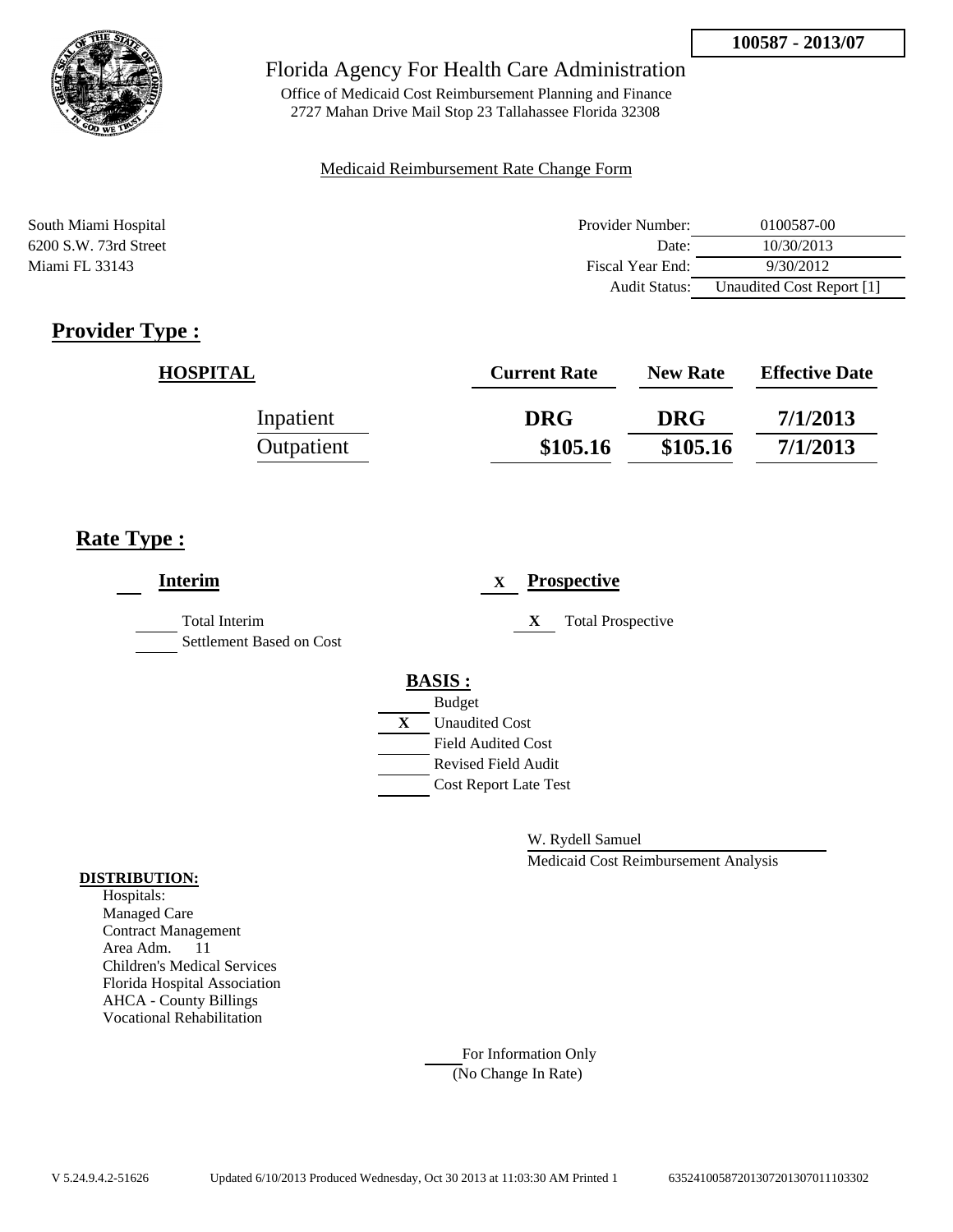

Office of Medicaid Cost Reimbursement Planning and Finance 2727 Mahan Drive Mail Stop 23 Tallahassee Florida 32308

#### Medicaid Reimbursement Rate Change Form

| Miami Childrens Hospital                                          | Provider Number:     | 0100609-00              |
|-------------------------------------------------------------------|----------------------|-------------------------|
| $3100$ S.W. 62nd Avenue                                           | Date:                | 10/30/2013              |
| Miami FL 33155-3009                                               | Fiscal Year End:     | 12/31/2011              |
|                                                                   | <b>Audit Status:</b> | Amended Cost Report [2] |
|                                                                   |                      | Rate Includes Buy Back  |
| $\bullet$ $\bullet$<br>$\blacksquare$<br>$\overline{\phantom{a}}$ |                      |                         |

## **Provider Type :**

| <b>HOSPITAL</b>                      | <b>Current Rate</b> | <b>New Rate</b> | <b>Effective Date</b> |
|--------------------------------------|---------------------|-----------------|-----------------------|
| Inpatient                            | <b>DRG</b>          | <b>DRG</b>      | 7/1/2013              |
| Outpatient                           | \$186.60            | \$186.60        | 7/1/2013              |
| <b>Inpatient County Billing Rate</b> | <b>DRG</b>          | <b>DRG</b>      | 7/1/2013              |

## **Rate Type :**

| <b>Interim</b>                                   |   | <b>Prospective</b><br>X       |
|--------------------------------------------------|---|-------------------------------|
| <b>Total Interim</b><br>Settlement Based on Cost |   | <b>Total Prospective</b><br>X |
|                                                  |   | <b>BASIS:</b>                 |
|                                                  |   | <b>Budget</b>                 |
|                                                  | X | <b>Unaudited Cost</b>         |
|                                                  |   | <b>Field Audited Cost</b>     |
|                                                  |   | <b>Revised Field Audit</b>    |
|                                                  |   | <b>Cost Report Late Test</b>  |
|                                                  |   |                               |

W. Rydell Samuel

Medicaid Cost Reimbursement Analysis

#### **DISTRIBUTION:**

Hospitals: Managed Care Contract Management Area Adm. 11 Children's Medical Services Florida Hospital Association AHCA - County Billings Vocational Rehabilitation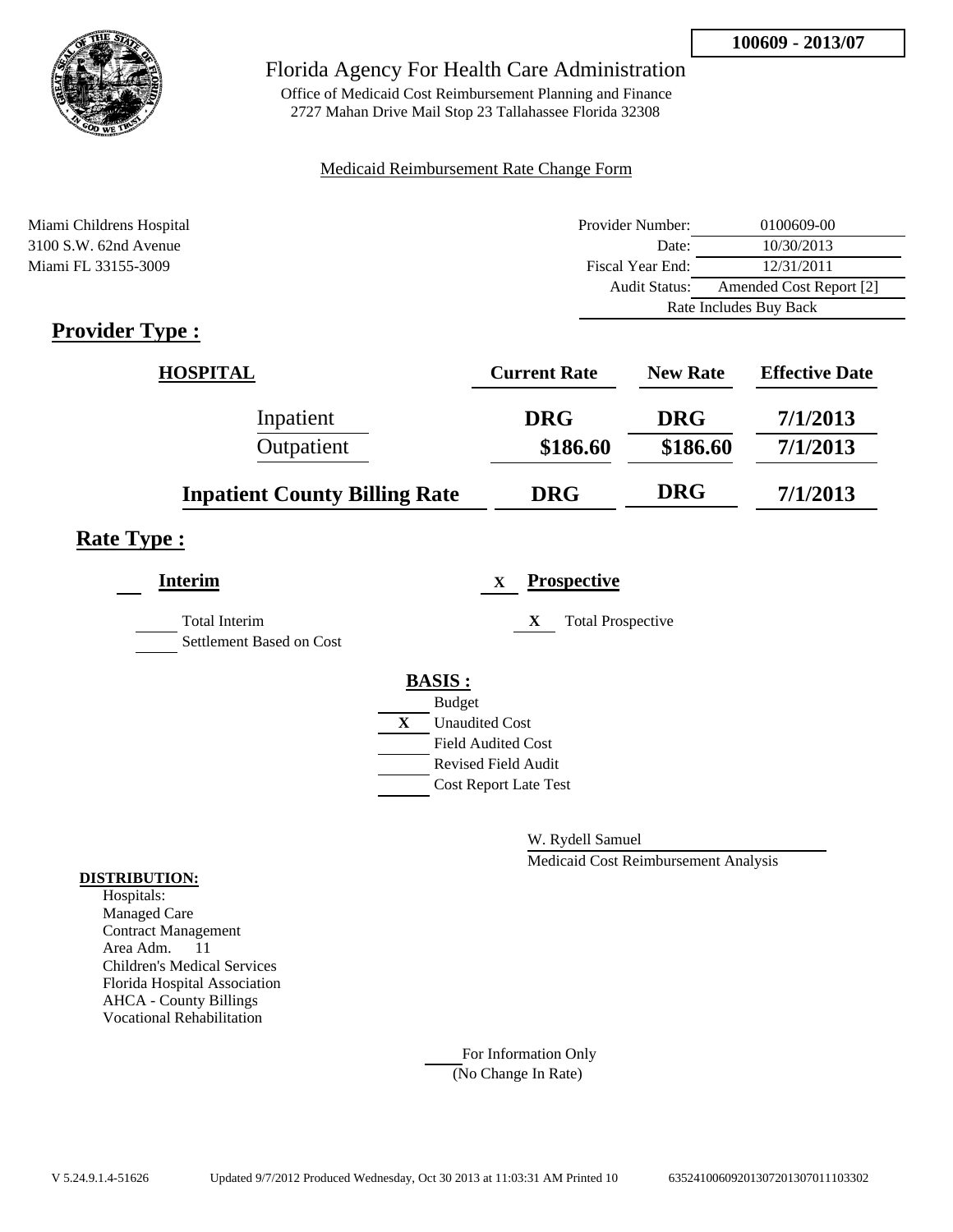

Office of Medicaid Cost Reimbursement Planning and Finance 2727 Mahan Drive Mail Stop 23 Tallahassee Florida 32308

#### Medicaid Reimbursement Rate Change Form

| Westchester General Hospital | Provider Number:     | 0100625-00                |
|------------------------------|----------------------|---------------------------|
| 2500 SW 75th Avenue          | Date:                | 10/30/2013                |
| Miami FL 33155               | Fiscal Year End:     | 12/31/2011                |
|                              | <b>Audit Status:</b> | Unaudited Cost Report [1] |

# **Provider Type :**

| <b>HOSPITAL</b>                      | <b>Current Rate</b> | <b>New Rate</b> | <b>Effective Date</b> |
|--------------------------------------|---------------------|-----------------|-----------------------|
| Inpatient                            | <b>DRG</b>          | <b>DRG</b>      | 7/1/2013              |
| Outpatient                           | \$117.77            | \$117.77        | 7/1/2013              |
| <b>Inpatient County Billing Rate</b> | <b>DRG</b>          | <b>DRG</b>      | 7/1/2013              |

# **Rate Type :**

| <b>Interim</b>                                   | <b>Prospective</b><br>$\mathbf{x}$ |
|--------------------------------------------------|------------------------------------|
| <b>Total Interim</b><br>Settlement Based on Cost | <b>Total Prospective</b><br>X      |
|                                                  | <b>BASIS:</b>                      |
|                                                  | <b>Budget</b>                      |
|                                                  | X<br><b>Unaudited Cost</b>         |
|                                                  | <b>Field Audited Cost</b>          |
|                                                  | <b>Revised Field Audit</b>         |
|                                                  | <b>Cost Report Late Test</b>       |
|                                                  |                                    |

W. Rydell Samuel

Medicaid Cost Reimbursement Analysis

#### **DISTRIBUTION:**

Hospitals: Managed Care Contract Management Area Adm. 11 Children's Medical Services Florida Hospital Association AHCA - County Billings Vocational Rehabilitation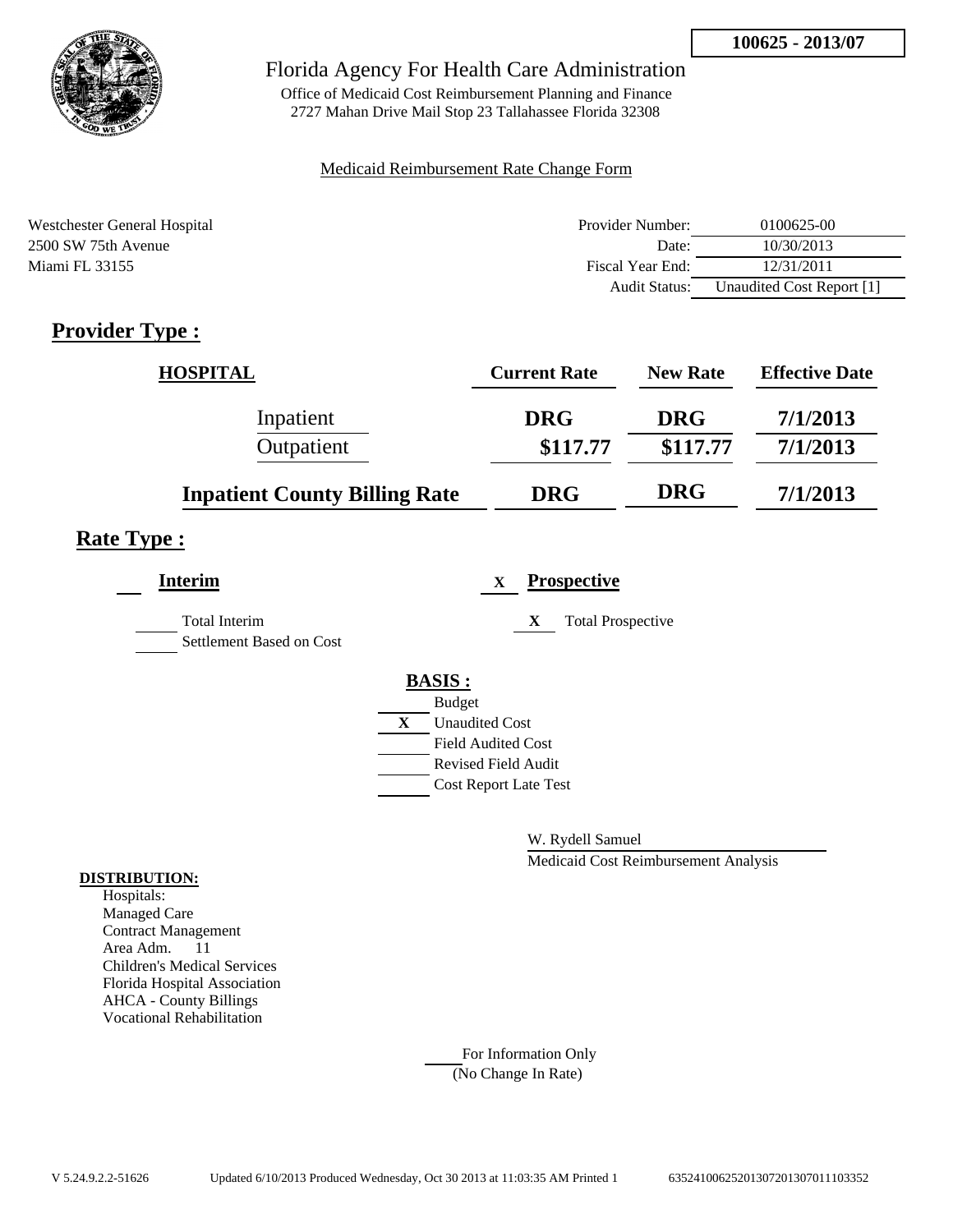

Office of Medicaid Cost Reimbursement Planning and Finance 2727 Mahan Drive Mail Stop 23 Tallahassee Florida 32308

#### Medicaid Reimbursement Rate Change Form

| <b>Baptist Medical Center</b> | Provider Number: | 0100641-00              |
|-------------------------------|------------------|-------------------------|
| 800 Prudential Drive          | Date:            | 10/30/2013              |
| Jacksonville FL 32207         | Fiscal Year End: | 9/30/2012               |
|                               | Audit Status:    | Amended Cost Report [2] |

# **Provider Type :**

| <b>HOSPITAL</b>                      | <b>Current Rate</b> | <b>New Rate</b> | <b>Effective Date</b> |
|--------------------------------------|---------------------|-----------------|-----------------------|
| Inpatient                            | <b>DRG</b>          | <b>DRG</b>      | 7/1/2013              |
| Outpatient                           | \$80.40             | \$90.04         | 7/1/2013              |
| <b>Inpatient County Billing Rate</b> | <b>DRG</b>          | <b>DRG</b>      | 7/1/2013              |

## **Rate Type :**

| <b>Interim</b>                                   | <b>Prospective</b><br>X       |  |
|--------------------------------------------------|-------------------------------|--|
| <b>Total Interim</b><br>Settlement Based on Cost | X<br><b>Total Prospective</b> |  |
|                                                  | <b>BASIS:</b>                 |  |
|                                                  | <b>Budget</b>                 |  |
|                                                  | <b>Unaudited Cost</b><br>X    |  |
|                                                  | <b>Field Audited Cost</b>     |  |
|                                                  | <b>Revised Field Audit</b>    |  |
|                                                  | <b>Cost Report Late Test</b>  |  |
|                                                  |                               |  |

W. Rydell Samuel

Medicaid Cost Reimbursement Analysis

#### **DISTRIBUTION:**

Hospitals: Managed Care Contract Management Area Adm. 4 Children's Medical Services Florida Hospital Association AHCA - County Billings Vocational Rehabilitation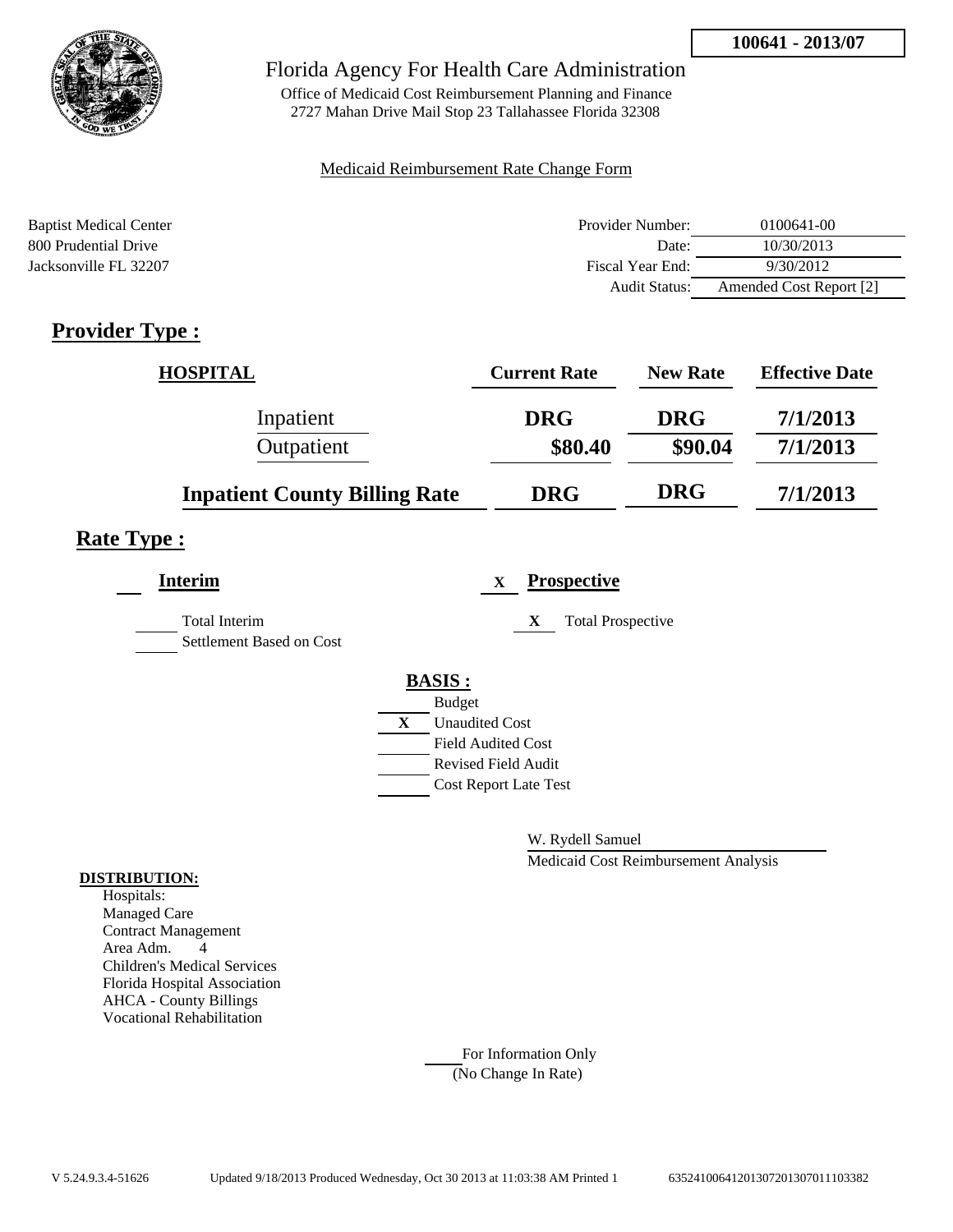

Office of Medicaid Cost Reimbursement Planning and Finance 2727 Mahan Drive Mail Stop 23 Tallahassee Florida 32308

#### Medicaid Reimbursement Rate Change Form

| <b>Baptist Medical Center</b> | Provider Number: | 0100641-02              |
|-------------------------------|------------------|-------------------------|
| 800 Prudential Drive          | Date:            | 10/30/2013              |
| Jacksonville FL 32207         | Fiscal Year End: | 9/30/2012               |
|                               | Audit Status:    | Amended Cost Report [2] |

# **Provider Type :**

| <b>HOSPITAL</b>                      | <b>Current Rate</b> | <b>New Rate</b> | <b>Effective Date</b> |
|--------------------------------------|---------------------|-----------------|-----------------------|
| Inpatient                            | <b>DRG</b>          | <b>DRG</b>      | 7/1/2013              |
| Outpatient                           | \$80.40             | \$90.04         | 7/1/2013              |
| <b>Inpatient County Billing Rate</b> | <b>DRG</b>          | <b>DRG</b>      | 7/1/2013              |

## **Rate Type :**

| <b>Interim</b>                                   | <b>Prospective</b><br>X       |  |
|--------------------------------------------------|-------------------------------|--|
| <b>Total Interim</b><br>Settlement Based on Cost | <b>Total Prospective</b><br>X |  |
|                                                  | <b>BASIS:</b>                 |  |
|                                                  | <b>Budget</b>                 |  |
|                                                  | <b>Unaudited Cost</b><br>X    |  |
|                                                  | <b>Field Audited Cost</b>     |  |
|                                                  | <b>Revised Field Audit</b>    |  |
|                                                  | <b>Cost Report Late Test</b>  |  |
|                                                  |                               |  |

W. Rydell Samuel

Medicaid Cost Reimbursement Analysis

#### **DISTRIBUTION:**

Hospitals: Managed Care Contract Management Area Adm. 4 Children's Medical Services Florida Hospital Association AHCA - County Billings Vocational Rehabilitation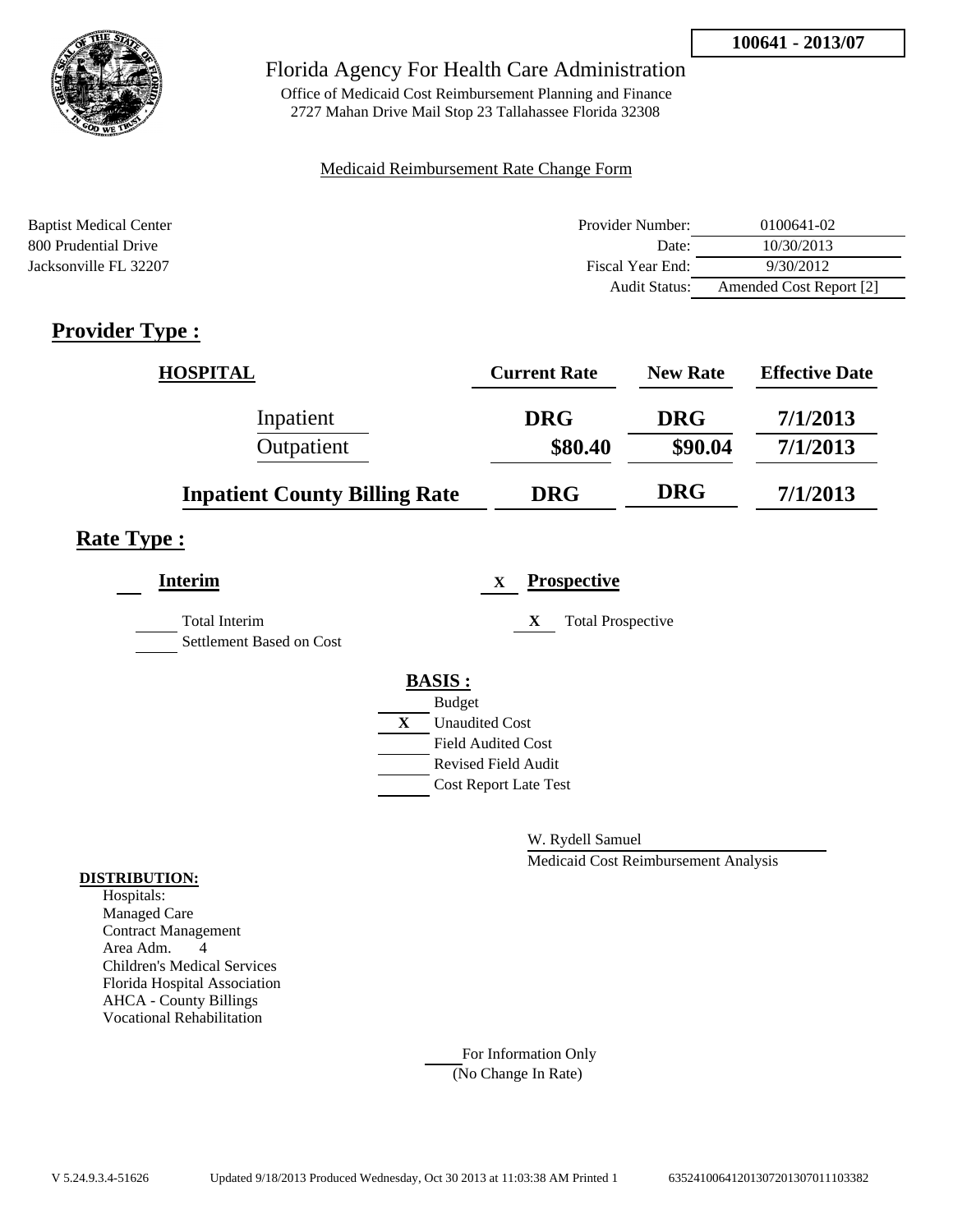

Office of Medicaid Cost Reimbursement Planning and Finance 2727 Mahan Drive Mail Stop 23 Tallahassee Florida 32308

#### Medicaid Reimbursement Rate Change Form

| Shands Jacksonville                | Provider Number:     | 0100676-00                |
|------------------------------------|----------------------|---------------------------|
| 580 West 8th Street                | Date:                | 10/30/2013                |
| Jacksonville FL 32209              | Fiscal Year End:     | 6/30/2012                 |
|                                    | <b>Audit Status:</b> | Unaudited Cost Report [1] |
|                                    |                      | Rate Includes Buy Back    |
| $\sim$<br>$\overline{\phantom{a}}$ |                      |                           |

# **Provider Type :**

| <b>HOSPITAL</b>                      | <b>Current Rate</b> | <b>New Rate</b> | <b>Effective Date</b> |
|--------------------------------------|---------------------|-----------------|-----------------------|
| Inpatient                            | <b>DRG</b>          | <b>DRG</b>      | 7/1/2013              |
| Outpatient                           | \$144.98            | \$194.30        | 7/1/2013              |
| <b>Inpatient County Billing Rate</b> | <b>DRG</b>          | <b>DRG</b>      | 7/1/2013              |

# **Rate Type :**

| <b>Interim</b>                            |   | $\mathbf X$                  | <b>Prospective</b>            |
|-------------------------------------------|---|------------------------------|-------------------------------|
| Total Interim<br>Settlement Based on Cost |   |                              | X<br><b>Total Prospective</b> |
|                                           |   | <b>BASIS:</b>                |                               |
|                                           |   | <b>Budget</b>                |                               |
|                                           | X | <b>Unaudited Cost</b>        |                               |
|                                           |   | <b>Field Audited Cost</b>    |                               |
|                                           |   | <b>Revised Field Audit</b>   |                               |
|                                           |   | <b>Cost Report Late Test</b> |                               |
|                                           |   |                              |                               |

W. Rydell Samuel

Medicaid Cost Reimbursement Analysis

#### **DISTRIBUTION:**

Hospitals: Managed Care Contract Management Area Adm. 4 Children's Medical Services Florida Hospital Association AHCA - County Billings Vocational Rehabilitation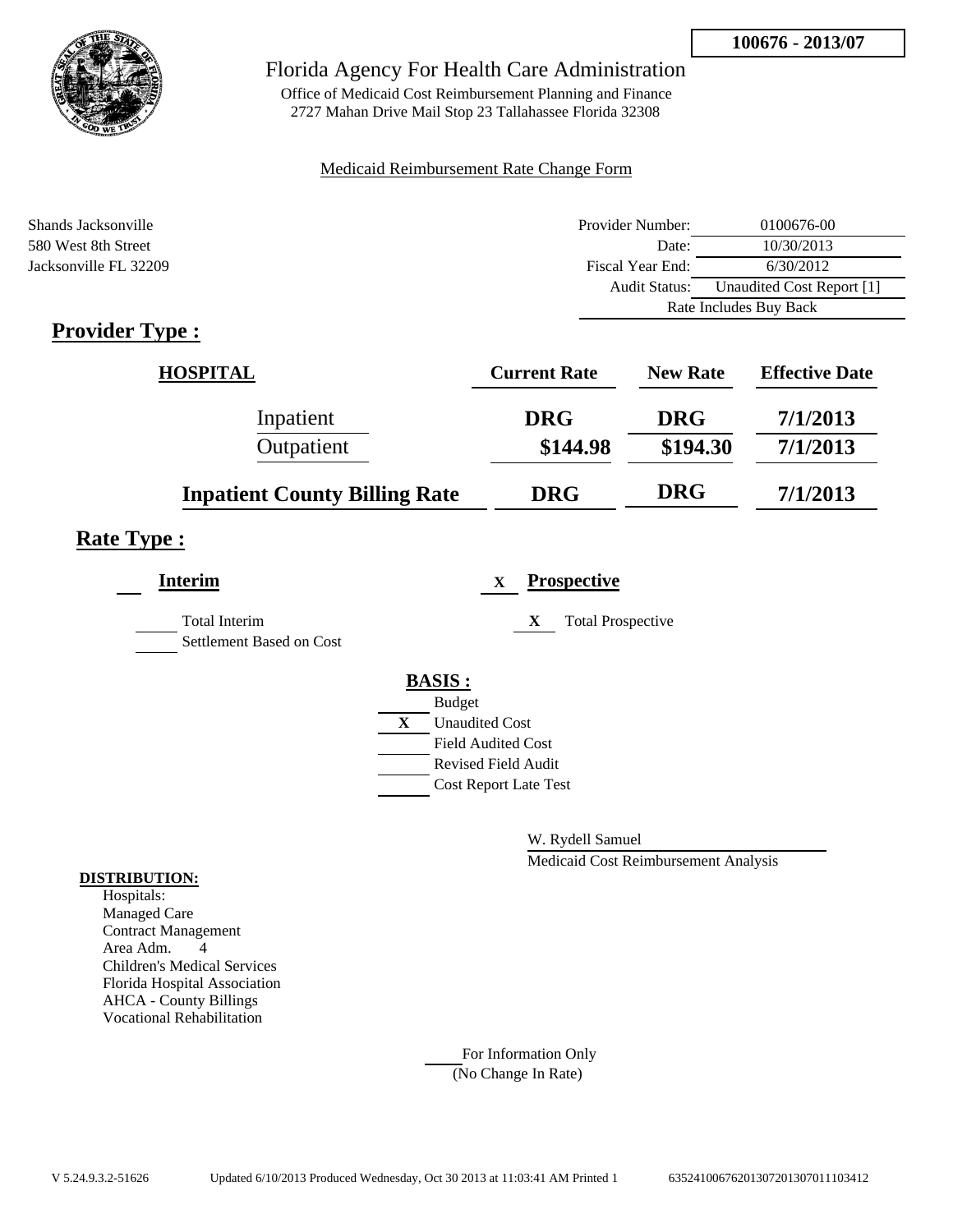

Office of Medicaid Cost Reimbursement Planning and Finance 2727 Mahan Drive Mail Stop 23 Tallahassee Florida 32308

#### Medicaid Reimbursement Rate Change Form

| Mayo Clinic           | Provider Number:     | 0100722-00                |
|-----------------------|----------------------|---------------------------|
| 4500 San Pablo Road   | Date:                | 10/30/2013                |
| Jacksonville FL 32216 | Fiscal Year End:     | 12/31/2011                |
|                       | <b>Audit Status:</b> | Unaudited Cost Report [1] |
|                       |                      | Rate Includes Buy Back    |

# **Provider Type :**

| <b>HOSPITAL</b>                      | <b>Current Rate</b> | <b>New Rate</b> | <b>Effective Date</b> |
|--------------------------------------|---------------------|-----------------|-----------------------|
| Inpatient                            | <b>DRG</b>          | <b>DRG</b>      | 7/1/2013              |
| Outpatient                           | \$113.36            | \$113.36        | 7/1/2013              |
| <b>Inpatient County Billing Rate</b> | <b>DRG</b>          | <b>DRG</b>      | 7/1/2013              |

# **Rate Type :**

| <b>Interim</b>                                   |   | <b>Prospective</b><br>$\mathbf X$ |
|--------------------------------------------------|---|-----------------------------------|
| <b>Total Interim</b><br>Settlement Based on Cost |   | <b>Total Prospective</b><br>X     |
|                                                  |   | <b>BASIS:</b>                     |
|                                                  |   | <b>Budget</b>                     |
|                                                  | X | <b>Unaudited Cost</b>             |
|                                                  |   | <b>Field Audited Cost</b>         |
|                                                  |   | Revised Field Audit               |
|                                                  |   | <b>Cost Report Late Test</b>      |
|                                                  |   |                                   |

W. Rydell Samuel

Medicaid Cost Reimbursement Analysis

#### **DISTRIBUTION:**

Hospitals: Managed Care Contract Management Area Adm. 4 Children's Medical Services Florida Hospital Association AHCA - County Billings Vocational Rehabilitation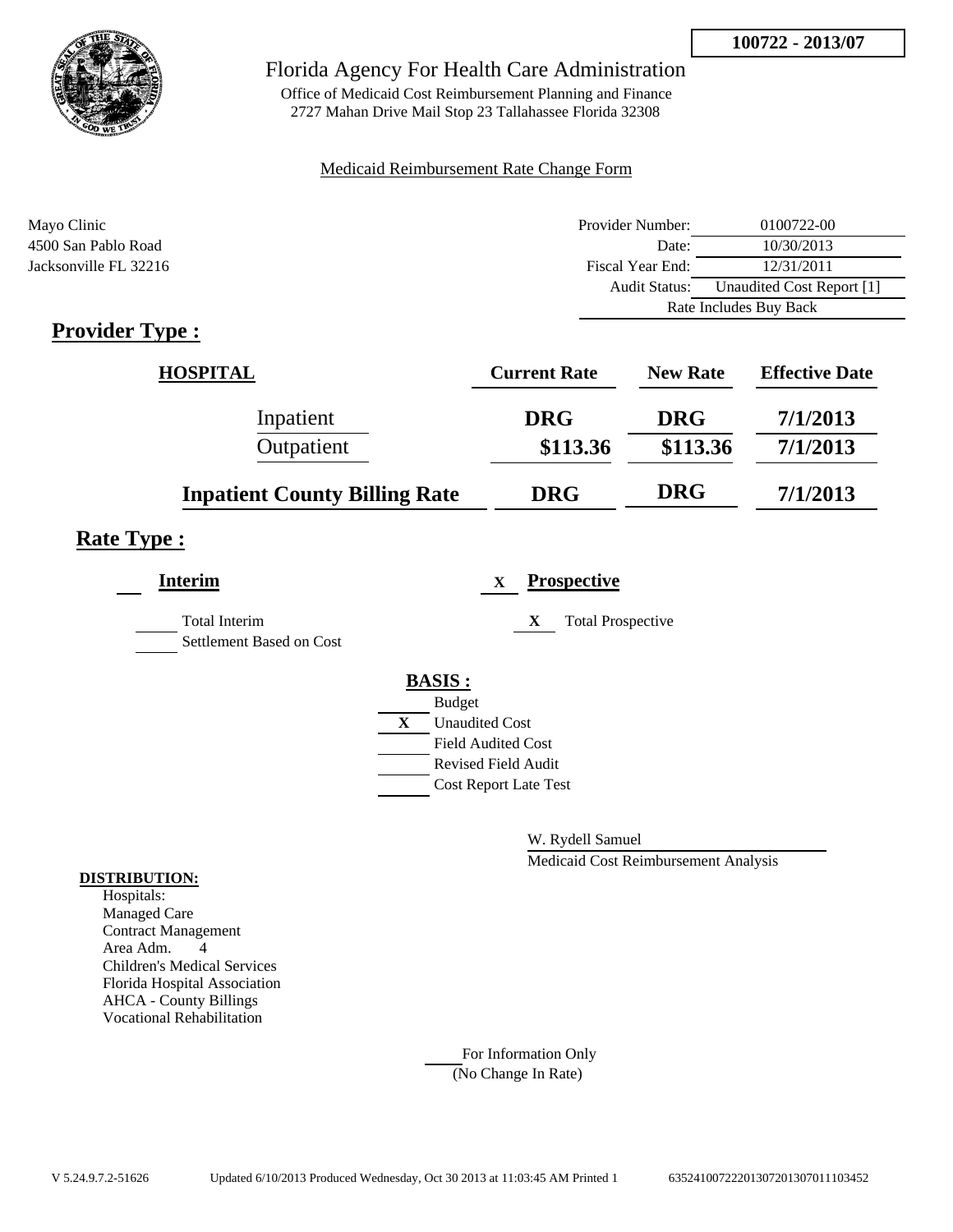

Office of Medicaid Cost Reimbursement Planning and Finance 2727 Mahan Drive Mail Stop 23 Tallahassee Florida 32308

### Medicaid Reimbursement Rate Change Form

| St. Vincent's Hospital                  | Provider Number:     | 0100731-00                |
|-----------------------------------------|----------------------|---------------------------|
| 1800 Barrs Street 3rd Floor, Seton Hall | Date:                | 10/30/2013                |
| Jacksonville FL 32204                   | Fiscal Year End:     | 6/30/2012                 |
|                                         | <b>Audit Status:</b> | Unaudited Cost Report [1] |

# **Provider Type :**

| <b>HOSPITAL</b>                      | <b>Current Rate</b> | <b>New Rate</b> | <b>Effective Date</b> |
|--------------------------------------|---------------------|-----------------|-----------------------|
| Inpatient                            | <b>DRG</b>          | <b>DRG</b>      | 7/1/2013              |
| Outpatient                           | \$76.04             | \$76.04         | 7/1/2013              |
| <b>Inpatient County Billing Rate</b> | <b>DRG</b>          | <b>DRG</b>      | 7/1/2013              |

## **Rate Type :**

| <b>Interim</b>                                   | <b>Prospective</b><br>$\mathbf x$ |                          |
|--------------------------------------------------|-----------------------------------|--------------------------|
| <b>Total Interim</b><br>Settlement Based on Cost | X                                 | <b>Total Prospective</b> |
|                                                  | <b>BASIS:</b>                     |                          |
|                                                  | <b>Budget</b>                     |                          |
|                                                  | <b>Unaudited Cost</b><br>X        |                          |
|                                                  | <b>Field Audited Cost</b>         |                          |
|                                                  | Revised Field Audit               |                          |
|                                                  | <b>Cost Report Late Test</b>      |                          |
|                                                  |                                   |                          |

W. Rydell Samuel

Medicaid Cost Reimbursement Analysis

### **DISTRIBUTION:**

Hospitals: Managed Care Contract Management Area Adm. 4 Children's Medical Services Florida Hospital Association AHCA - County Billings Vocational Rehabilitation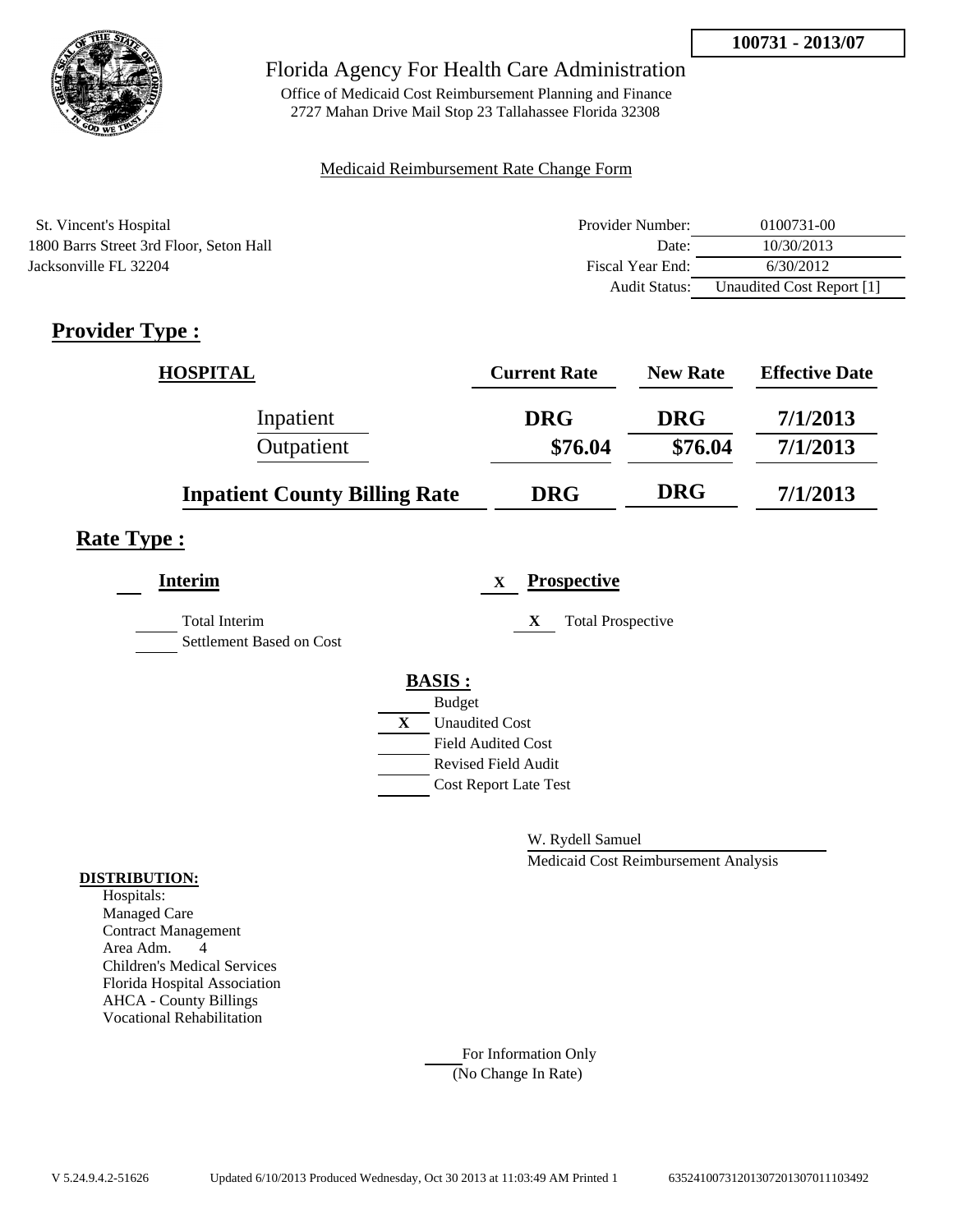

Office of Medicaid Cost Reimbursement Planning and Finance 2727 Mahan Drive Mail Stop 23 Tallahassee Florida 32308

### Medicaid Reimbursement Rate Change Form

| Baptist Hospital (Pensacola) | Provider Number:     | 0100749-00                |  |
|------------------------------|----------------------|---------------------------|--|
| P.O. Box 17500               | Date:                | 10/30/2013                |  |
| Pensacola FL 32522-7500      | Fiscal Year End:     | 9/30/2012                 |  |
|                              | <b>Audit Status:</b> | Unaudited Cost Report [1] |  |
|                              |                      | Rate Includes Buy Back    |  |

# **Provider Type :**

| <b>HOSPITAL</b>                      | <b>Current Rate</b> | <b>New Rate</b> | <b>Effective Date</b> |
|--------------------------------------|---------------------|-----------------|-----------------------|
| Inpatient                            | <b>DRG</b>          | <b>DRG</b>      | 7/1/2013              |
| Outpatient                           | \$106.00            | \$106.00        | 7/1/2013              |
| <b>Inpatient County Billing Rate</b> | <b>DRG</b>          | <b>DRG</b>      | 7/1/2013              |

## **Rate Type :**

| <b>Interim</b>                                   |   | <b>Prospective</b><br>X       |
|--------------------------------------------------|---|-------------------------------|
| <b>Total Interim</b><br>Settlement Based on Cost |   | <b>Total Prospective</b><br>X |
|                                                  |   | <b>BASIS:</b>                 |
|                                                  |   | <b>Budget</b>                 |
|                                                  | X | <b>Unaudited Cost</b>         |
|                                                  |   | <b>Field Audited Cost</b>     |
|                                                  |   | <b>Revised Field Audit</b>    |
|                                                  |   | <b>Cost Report Late Test</b>  |
|                                                  |   |                               |

W. Rydell Samuel

Medicaid Cost Reimbursement Analysis

#### **DISTRIBUTION:**

Hospitals: Managed Care Contract Management Area Adm. 1 Children's Medical Services Florida Hospital Association AHCA - County Billings Vocational Rehabilitation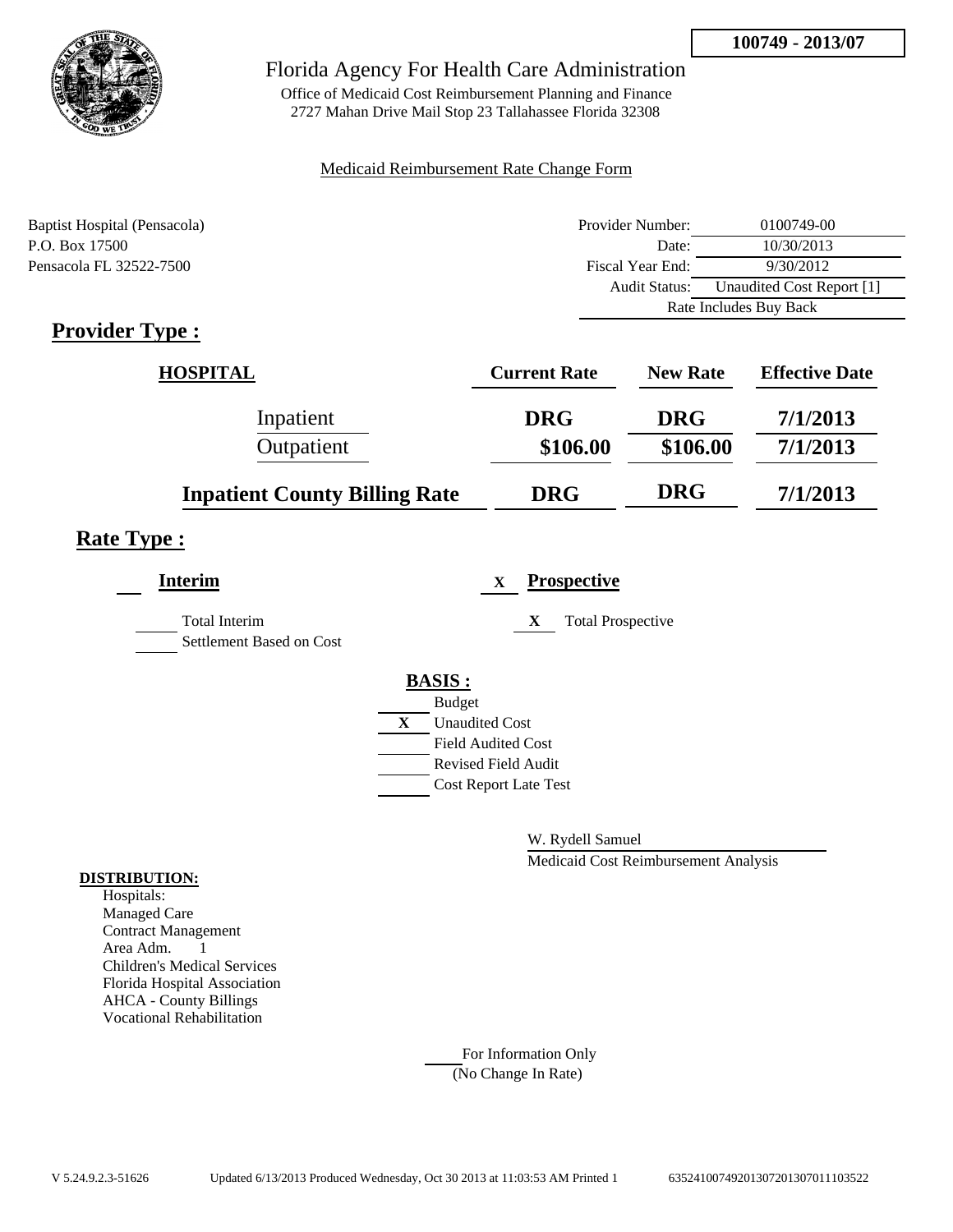

Office of Medicaid Cost Reimbursement Planning and Finance 2727 Mahan Drive Mail Stop 23 Tallahassee Florida 32308

### Medicaid Reimbursement Rate Change Form

| Baptist Hospital (Pensacola) | Provider Number:     | 0100749-02                |  |
|------------------------------|----------------------|---------------------------|--|
| P.O. Box 17500               | Date:                | 10/30/2013                |  |
| Pensacola FL 32522-7500      | Fiscal Year End:     | 9/30/2012                 |  |
|                              | <b>Audit Status:</b> | Unaudited Cost Report [1] |  |
|                              |                      | Rate Includes Buy Back    |  |

# **Provider Type :**

| <b>HOSPITAL</b>                      | <b>Current Rate</b> | <b>New Rate</b> | <b>Effective Date</b> |
|--------------------------------------|---------------------|-----------------|-----------------------|
| Inpatient                            | <b>DRG</b>          | <b>DRG</b>      | 7/1/2013              |
| Outpatient                           | \$106.00            | \$106.00        | 7/1/2013              |
| <b>Inpatient County Billing Rate</b> | <b>DRG</b>          | <b>DRG</b>      | 7/1/2013              |

## **Rate Type :**

| <b>Interim</b>                                   |   | $\mathbf{X}$                 | <b>Prospective</b>            |
|--------------------------------------------------|---|------------------------------|-------------------------------|
| <b>Total Interim</b><br>Settlement Based on Cost |   |                              | <b>Total Prospective</b><br>X |
|                                                  |   | <b>BASIS:</b>                |                               |
|                                                  |   | <b>Budget</b>                |                               |
|                                                  | X | <b>Unaudited Cost</b>        |                               |
|                                                  |   | <b>Field Audited Cost</b>    |                               |
|                                                  |   | <b>Revised Field Audit</b>   |                               |
|                                                  |   | <b>Cost Report Late Test</b> |                               |
|                                                  |   |                              |                               |

W. Rydell Samuel

Medicaid Cost Reimbursement Analysis

#### **DISTRIBUTION:**

Hospitals: Managed Care Contract Management Area Adm. 1 Children's Medical Services Florida Hospital Association AHCA - County Billings Vocational Rehabilitation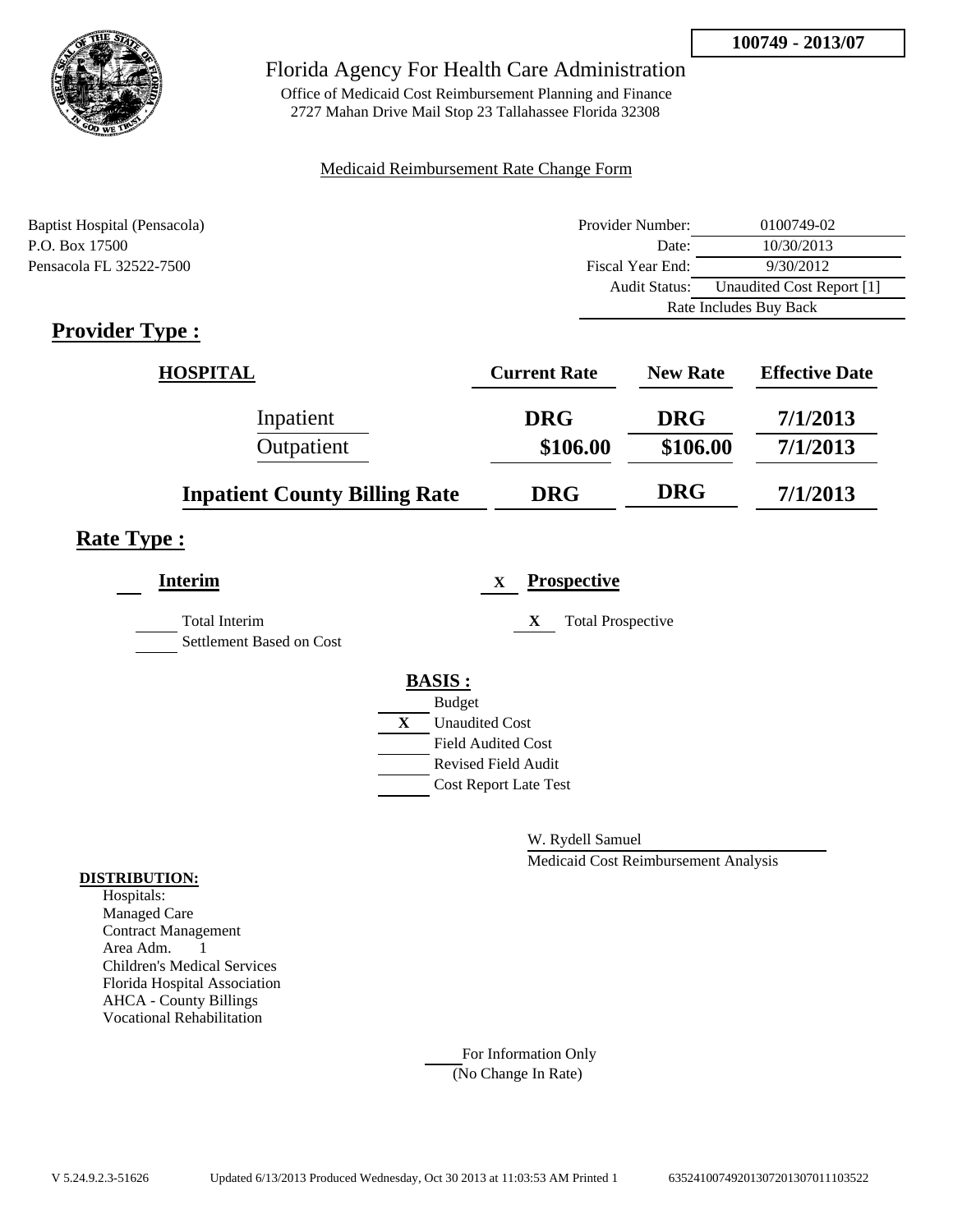

Office of Medicaid Cost Reimbursement Planning and Finance 2727 Mahan Drive Mail Stop 23 Tallahassee Florida 32308

### Medicaid Reimbursement Rate Change Form

| Baptist Hospital (Pensacola) | Provider Number:     | 0100749-03                |  |
|------------------------------|----------------------|---------------------------|--|
| P.O. Box 17500               | Date:                | 10/30/2013                |  |
| Pensacola FL 32522-7500      | Fiscal Year End:     | 9/30/2012                 |  |
|                              | <b>Audit Status:</b> | Unaudited Cost Report [1] |  |
|                              |                      | Rate Includes Buy Back    |  |

# **Provider Type :**

| <b>HOSPITAL</b>                      | <b>Current Rate</b> | <b>New Rate</b> | <b>Effective Date</b> |
|--------------------------------------|---------------------|-----------------|-----------------------|
| Inpatient                            | <b>DRG</b>          | <b>DRG</b>      | 7/1/2013              |
| Outpatient                           | \$106.00            | \$106.00        | 7/1/2013              |
| <b>Inpatient County Billing Rate</b> | <b>DRG</b>          | <b>DRG</b>      | 7/1/2013              |

## **Rate Type :**

| <b>Interim</b>                                   | <b>Prospective</b><br>X       |
|--------------------------------------------------|-------------------------------|
| <b>Total Interim</b><br>Settlement Based on Cost | <b>Total Prospective</b><br>X |
|                                                  | <b>BASIS:</b>                 |
|                                                  | <b>Budget</b>                 |
|                                                  | X<br><b>Unaudited Cost</b>    |
|                                                  | <b>Field Audited Cost</b>     |
|                                                  | <b>Revised Field Audit</b>    |
|                                                  | <b>Cost Report Late Test</b>  |
|                                                  |                               |

W. Rydell Samuel

Medicaid Cost Reimbursement Analysis

#### **DISTRIBUTION:**

Hospitals: Managed Care Contract Management Area Adm. 1 Children's Medical Services Florida Hospital Association AHCA - County Billings Vocational Rehabilitation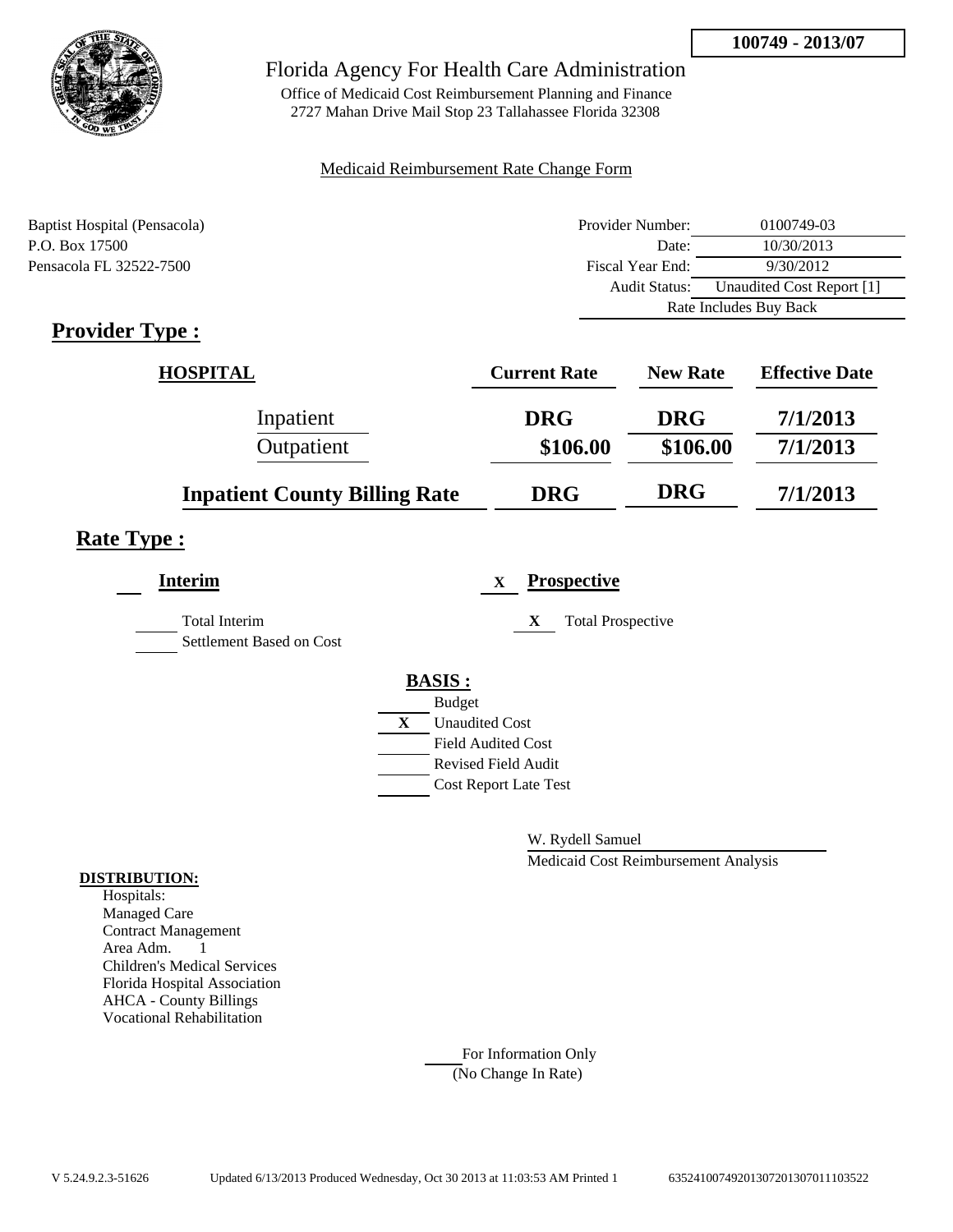

Office of Medicaid Cost Reimbursement Planning and Finance 2727 Mahan Drive Mail Stop 23 Tallahassee Florida 32308

### Medicaid Reimbursement Rate Change Form

| Sacred Heart Hospital   | Provider Number:     | 0100765-00                |  |
|-------------------------|----------------------|---------------------------|--|
| Post Office Box 2728    | Date:                | 10/30/2013                |  |
| Pensacola FL 32513-2728 | Fiscal Year End:     | 6/30/2012                 |  |
|                         | <b>Audit Status:</b> | Unaudited Cost Report [1] |  |
|                         |                      | Rate Includes Buy Back    |  |

# **Provider Type :**

| <b>HOSPITAL</b>                      | <b>Current Rate</b> | <b>New Rate</b> | <b>Effective Date</b> |
|--------------------------------------|---------------------|-----------------|-----------------------|
| Inpatient                            | <b>DRG</b>          | <b>DRG</b>      | 7/1/2013              |
| Outpatient                           | \$110.87            | \$110.87        | 7/1/2013              |
| <b>Inpatient County Billing Rate</b> | <b>DRG</b>          | <b>DRG</b>      | 7/1/2013              |

## **Rate Type :**

| <b>Interim</b>                            |              |                              | X | <b>Prospective</b>            |
|-------------------------------------------|--------------|------------------------------|---|-------------------------------|
| Total Interim<br>Settlement Based on Cost |              |                              |   | <b>Total Prospective</b><br>X |
|                                           |              | <b>BASIS:</b>                |   |                               |
|                                           |              | <b>Budget</b>                |   |                               |
|                                           | $\mathbf{X}$ | <b>Unaudited Cost</b>        |   |                               |
|                                           |              | <b>Field Audited Cost</b>    |   |                               |
|                                           |              | <b>Revised Field Audit</b>   |   |                               |
|                                           |              | <b>Cost Report Late Test</b> |   |                               |
|                                           |              |                              |   |                               |

W. Rydell Samuel

Medicaid Cost Reimbursement Analysis

#### **DISTRIBUTION:**

Hospitals: Managed Care Contract Management Area Adm. 1 Children's Medical Services Florida Hospital Association AHCA - County Billings Vocational Rehabilitation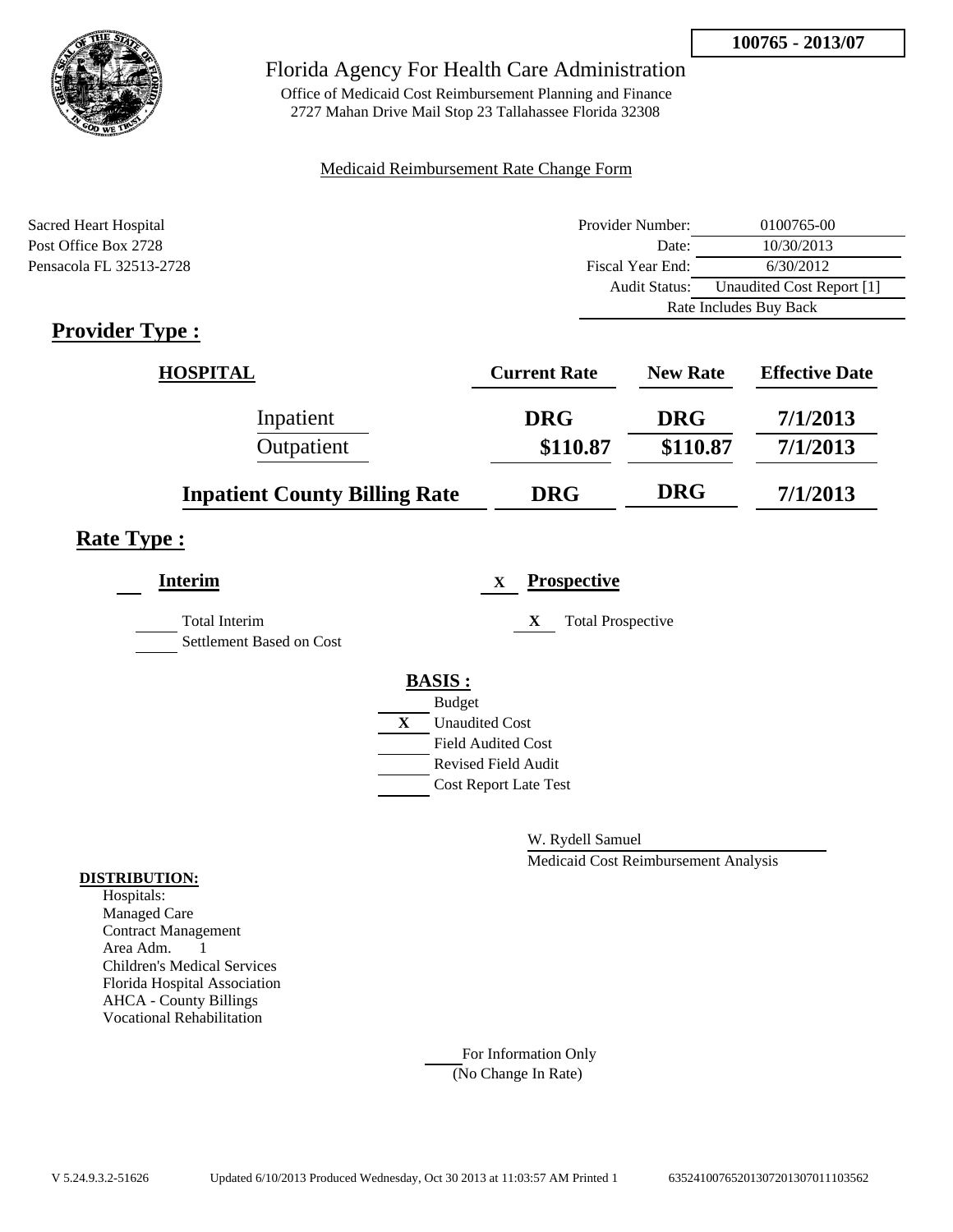

Office of Medicaid Cost Reimbursement Planning and Finance 2727 Mahan Drive Mail Stop 23 Tallahassee Florida 32308

### Medicaid Reimbursement Rate Change Form

George E. Weems Memorial Hospital P.O. Drawer 610 Apalachicola FL 32320

| Provider Number:                                  | 0100803-00 |  |
|---------------------------------------------------|------------|--|
| Date:                                             | 10/30/2013 |  |
| Fiscal Year End:                                  | 9/30/2012  |  |
| Unaudited Cost Report [1]<br><b>Audit Status:</b> |            |  |
| Rate Includes Buy Back                            |            |  |

# **Provider Type :**

| <b>HOSPITAL</b> | <b>Current Rate</b> | <b>New Rate</b> | <b>Effective Date</b> |
|-----------------|---------------------|-----------------|-----------------------|
| Inpatient       | <b>DRG</b>          | <b>DRG</b>      | 7/1/2013              |
| Outpatient      | \$99.28             | \$99.28         | 7/1/2013              |

# **Rate Type :**

| <b>Interim</b>                                   | <b>Prospective</b><br>$\mathbf{X}$ |
|--------------------------------------------------|------------------------------------|
| <b>Total Interim</b><br>Settlement Based on Cost | X<br><b>Total Prospective</b>      |
|                                                  | <b>BASIS:</b><br><b>Budget</b>     |
|                                                  | X<br><b>Unaudited Cost</b>         |
|                                                  | <b>Field Audited Cost</b>          |
|                                                  | <b>Revised Field Audit</b>         |
|                                                  | <b>Cost Report Late Test</b>       |
|                                                  |                                    |

W. Rydell Samuel

Medicaid Cost Reimbursement Analysis

#### **DISTRIBUTION:**

Hospitals: Managed Care Contract Management Area Adm. 2 Children's Medical Services Florida Hospital Association AHCA - County Billings Vocational Rehabilitation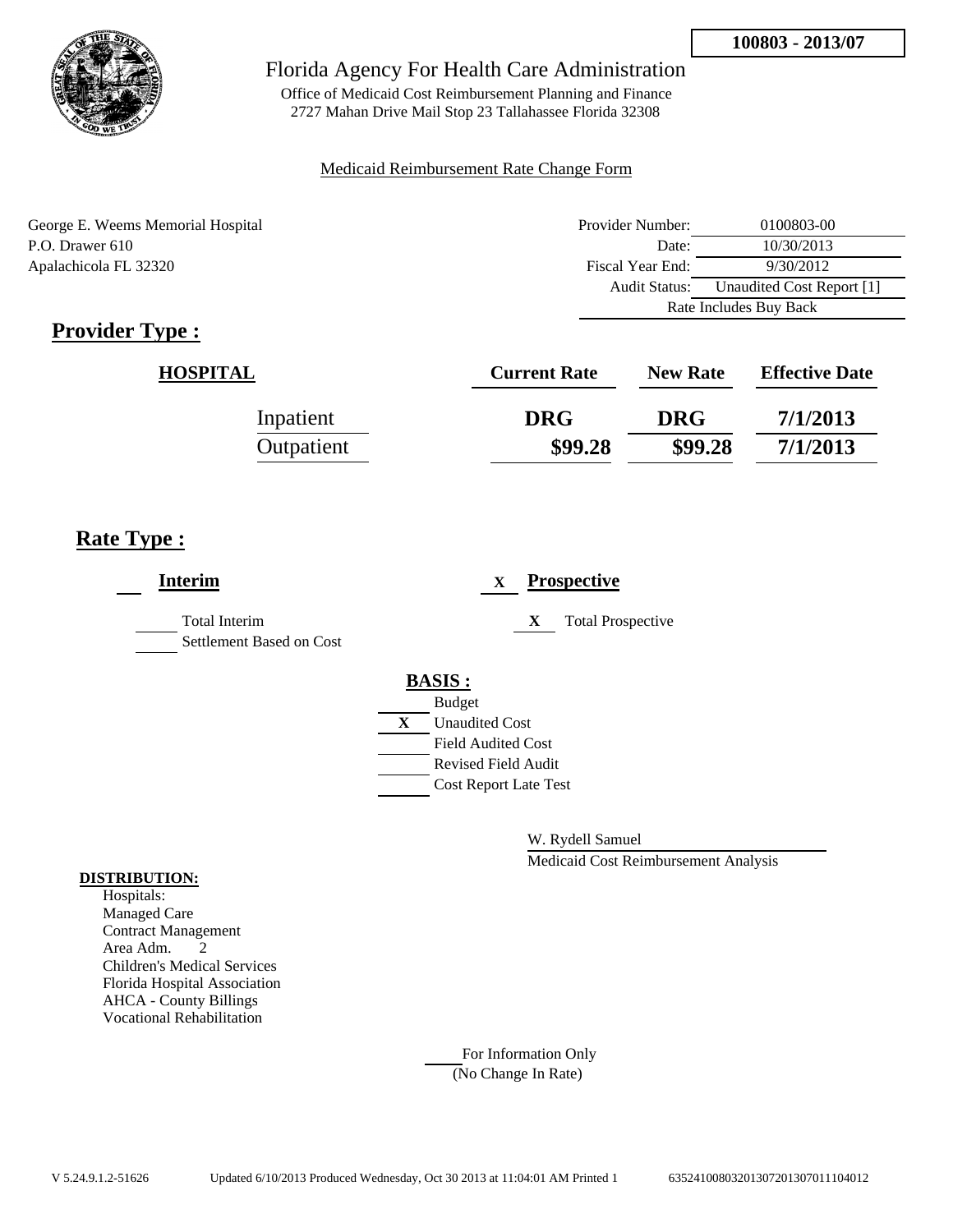

Office of Medicaid Cost Reimbursement Planning and Finance 2727 Mahan Drive Mail Stop 23 Tallahassee Florida 32308

### Medicaid Reimbursement Rate Change Form

Hendry Regional Medical Center 524 W Sagamore Street Clewiston FL 33440

| Provider Number:                           | 0100862-00 |  |
|--------------------------------------------|------------|--|
| Date:                                      | 10/30/2013 |  |
| Fiscal Year End:                           | 9/30/2012  |  |
| Unaudited Cost Report [1]<br>Audit Status: |            |  |
| Rate Includes Buy Back                     |            |  |

# **Provider Type :**

| <b>HOSPITAL</b> | <b>Current Rate</b> | <b>New Rate</b> | <b>Effective Date</b> |
|-----------------|---------------------|-----------------|-----------------------|
| Inpatient       | <b>DRG</b>          | <b>DRG</b>      | 7/1/2013              |
| Outpatient      | \$130.40            | \$130.40        | 7/1/2013              |

# **Rate Type :**

| <b>Interim</b>                                   | <b>Prospective</b><br>X        |
|--------------------------------------------------|--------------------------------|
| <b>Total Interim</b><br>Settlement Based on Cost | <b>Total Prospective</b><br>X  |
|                                                  | <b>BASIS:</b><br><b>Budget</b> |
|                                                  | <b>Unaudited Cost</b><br>X     |
|                                                  | <b>Field Audited Cost</b>      |
|                                                  | <b>Revised Field Audit</b>     |
|                                                  | <b>Cost Report Late Test</b>   |
|                                                  |                                |

W. Rydell Samuel

Medicaid Cost Reimbursement Analysis

### **DISTRIBUTION:**

Hospitals: Managed Care Contract Management Area Adm. 8 Children's Medical Services Florida Hospital Association AHCA - County Billings Vocational Rehabilitation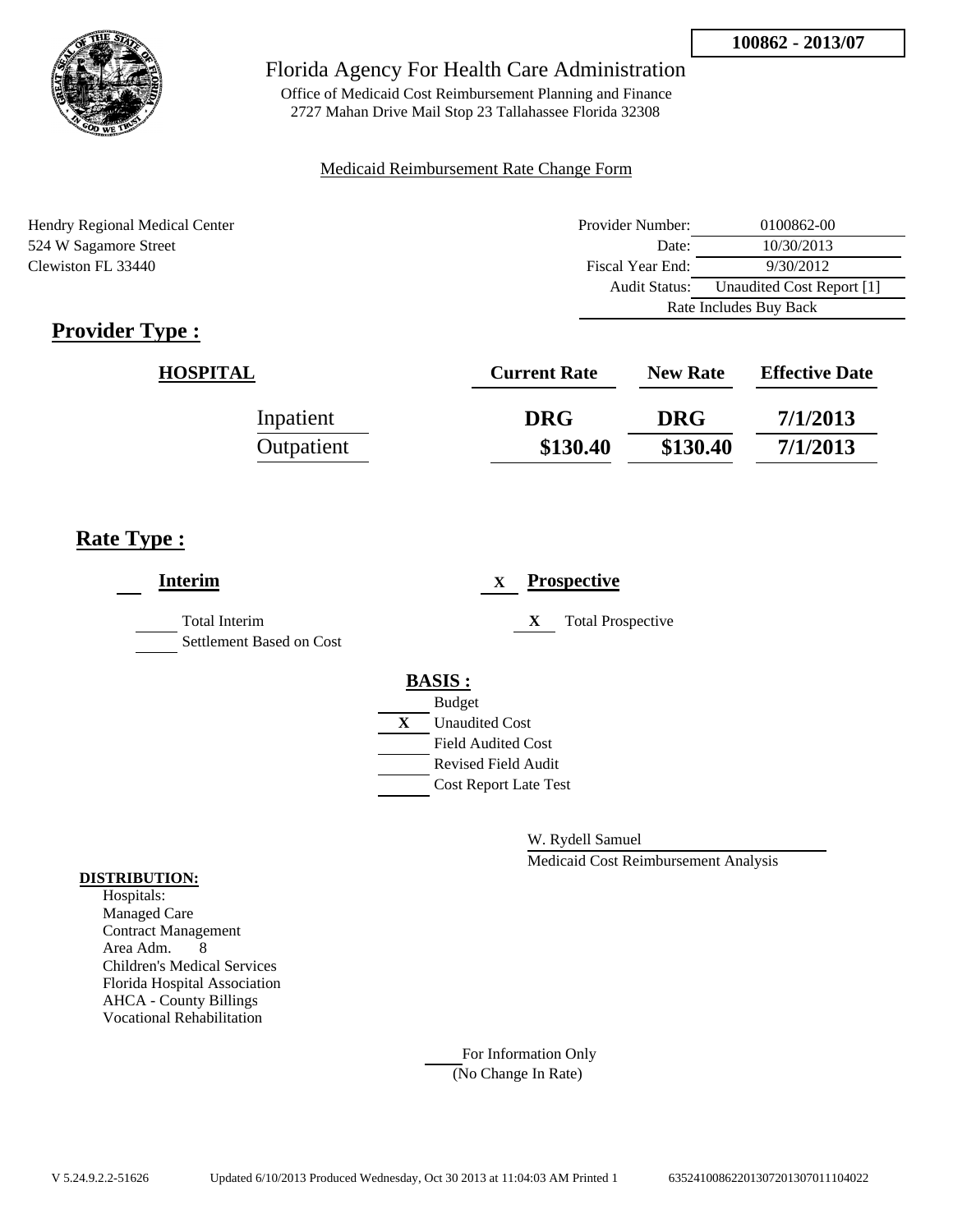

Office of Medicaid Cost Reimbursement Planning and Finance 2727 Mahan Drive Mail Stop 23 Tallahassee Florida 32308

### Medicaid Reimbursement Rate Change Form

| Brooksville Regional Hospital | Provider Number:     | 0100871-00              |  |
|-------------------------------|----------------------|-------------------------|--|
| Post Office Box 37            | Date:                | 10/30/2013              |  |
| Brooksville FL 34605-0037     | Fiscal Year End:     | 9/30/2012               |  |
|                               | <b>Audit Status:</b> | Amended Cost Report [2] |  |
|                               |                      | Rate Includes Buy Back  |  |

# **Provider Type :**

| <b>HOSPITAL</b>                      | <b>Current Rate</b> | <b>New Rate</b> | <b>Effective Date</b> |
|--------------------------------------|---------------------|-----------------|-----------------------|
| Inpatient                            | <b>DRG</b>          | <b>DRG</b>      | 7/1/2013              |
| Outpatient                           | \$59.56             | \$81.63         | 7/1/2013              |
| <b>Inpatient County Billing Rate</b> | <b>DRG</b>          | <b>DRG</b>      | 7/1/2013              |

# **Rate Type :**

| <b>Interim</b>                                   |              | X                            | <b>Prospective</b>            |
|--------------------------------------------------|--------------|------------------------------|-------------------------------|
| <b>Total Interim</b><br>Settlement Based on Cost |              |                              | <b>Total Prospective</b><br>X |
|                                                  |              | <b>BASIS:</b>                |                               |
|                                                  |              | <b>Budget</b>                |                               |
|                                                  | $\mathbf{X}$ | <b>Unaudited Cost</b>        |                               |
|                                                  |              | <b>Field Audited Cost</b>    |                               |
|                                                  |              | <b>Revised Field Audit</b>   |                               |
|                                                  |              | <b>Cost Report Late Test</b> |                               |
|                                                  |              |                              |                               |

W. Rydell Samuel

Medicaid Cost Reimbursement Analysis

#### **DISTRIBUTION:**

Hospitals: Managed Care Contract Management Area Adm. 3 Children's Medical Services Florida Hospital Association AHCA - County Billings Vocational Rehabilitation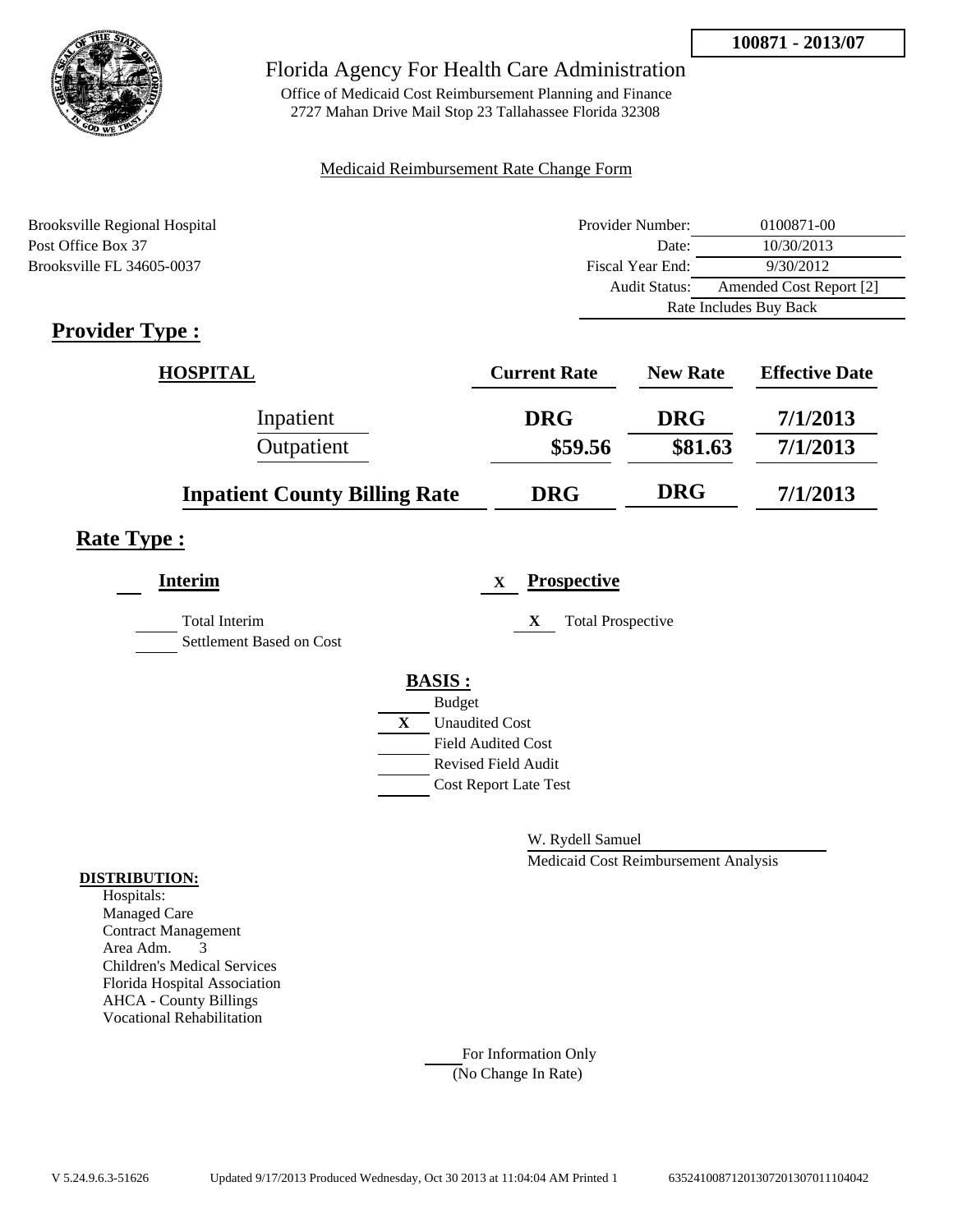

Office of Medicaid Cost Reimbursement Planning and Finance 2727 Mahan Drive Mail Stop 23 Tallahassee Florida 32308

### Medicaid Reimbursement Rate Change Form

| Brooksville Regional Hospital | Provider Number:       | 0100871-01              |  |
|-------------------------------|------------------------|-------------------------|--|
| Post Office Box 37            | Date:                  | 10/30/2013              |  |
| Brooksville FL 34605-0037     | Fiscal Year End:       | 9/30/2012               |  |
|                               | Audit Status:          | Amended Cost Report [2] |  |
|                               | Rate Includes Buy Back |                         |  |

# **Provider Type :**

| <b>HOSPITAL</b>                      | <b>Current Rate</b> | <b>New Rate</b> | <b>Effective Date</b> |
|--------------------------------------|---------------------|-----------------|-----------------------|
| Inpatient                            | <b>DRG</b>          | <b>DRG</b>      | 7/1/2013              |
| Outpatient                           | \$59.56             | \$81.63         | 7/1/2013              |
| <b>Inpatient County Billing Rate</b> | <b>DRG</b>          | <b>DRG</b>      | 7/1/2013              |

# **Rate Type :**

| <b>Interim</b>                                   |              | X                            | <b>Prospective</b>            |
|--------------------------------------------------|--------------|------------------------------|-------------------------------|
| <b>Total Interim</b><br>Settlement Based on Cost |              |                              | <b>Total Prospective</b><br>X |
|                                                  |              | <b>BASIS:</b>                |                               |
|                                                  |              | <b>Budget</b>                |                               |
|                                                  | $\mathbf{X}$ | <b>Unaudited Cost</b>        |                               |
|                                                  |              | <b>Field Audited Cost</b>    |                               |
|                                                  |              | <b>Revised Field Audit</b>   |                               |
|                                                  |              | <b>Cost Report Late Test</b> |                               |
|                                                  |              |                              |                               |

W. Rydell Samuel

Medicaid Cost Reimbursement Analysis

#### **DISTRIBUTION:**

Hospitals: Managed Care Contract Management Area Adm. 3 Children's Medical Services Florida Hospital Association AHCA - County Billings Vocational Rehabilitation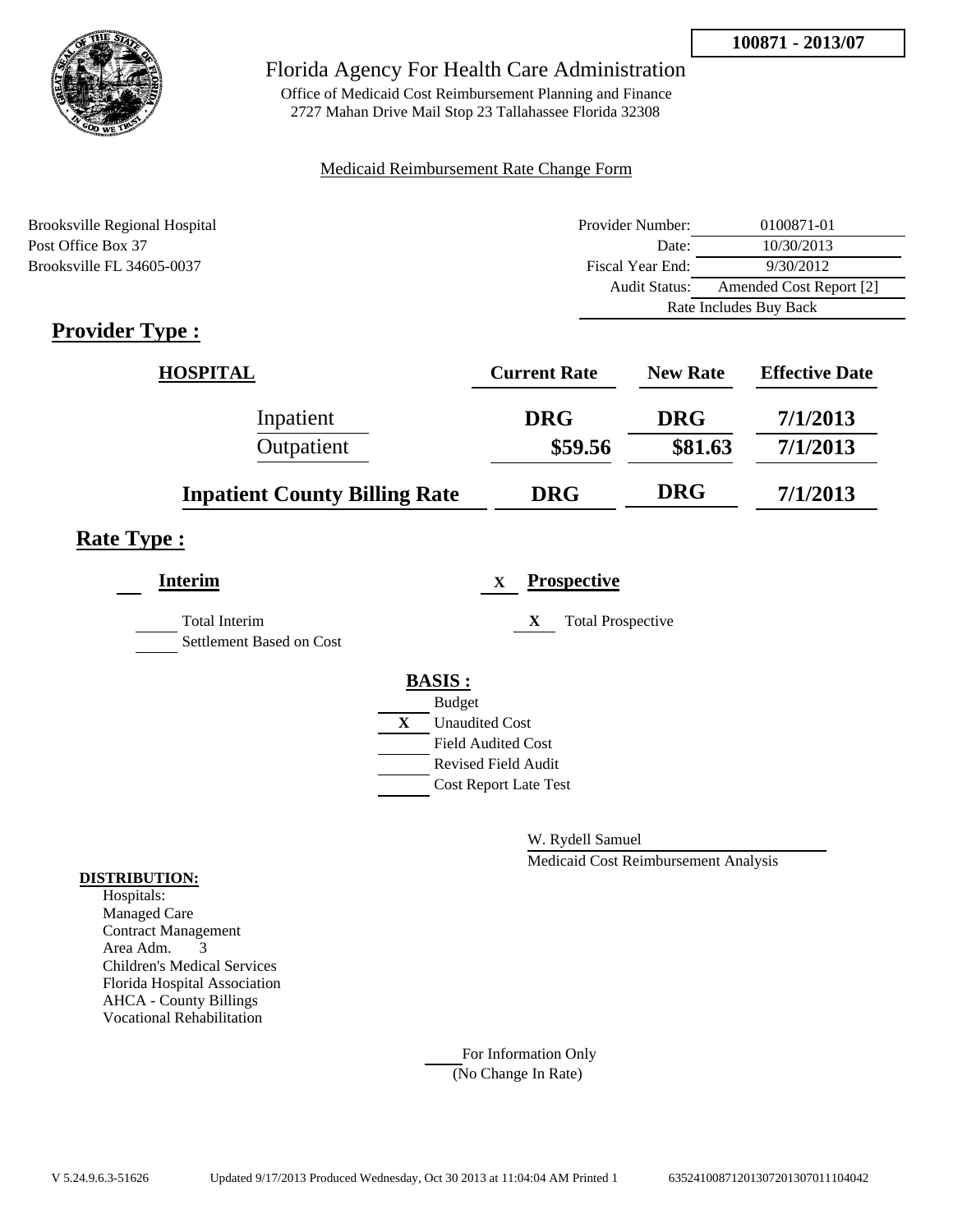

Office of Medicaid Cost Reimbursement Planning and Finance 2727 Mahan Drive Mail Stop 23 Tallahassee Florida 32308

### Medicaid Reimbursement Rate Change Form

Highlands Regional Medical Center P.O. Drawer 2066 Sebring FL 33870

| Provider Number:                               | 0100897-00              |  |  |
|------------------------------------------------|-------------------------|--|--|
| Date:                                          | 10/30/2013              |  |  |
| Fiscal Year End:                               | 9/30/2012               |  |  |
| Audit Status:                                  | Amended Cost Report [2] |  |  |
| Rate Includes Buy Back and 100% Self Exemption |                         |  |  |

# **Provider Type :**

| <b>HOSPITAL</b>                      | <b>Current Rate</b> | <b>New Rate</b> | <b>Effective Date</b> |
|--------------------------------------|---------------------|-----------------|-----------------------|
| Inpatient                            | <b>DRG</b>          | <b>DRG</b>      | 7/1/2013              |
| Outpatient                           | \$64.69             | \$95.17         | 7/1/2013              |
| <b>Inpatient County Billing Rate</b> | <b>DRG</b>          | <b>DRG</b>      | 7/1/2013              |

## **Rate Type :**

| <b>Interim</b>                                   | <b>Prospective</b><br>$\mathbf{X}$    |  |
|--------------------------------------------------|---------------------------------------|--|
| <b>Total Interim</b><br>Settlement Based on Cost | <b>Total Prospective</b><br>X         |  |
|                                                  | <b>BASIS:</b>                         |  |
|                                                  | <b>Budget</b>                         |  |
|                                                  | $\mathbf{X}$<br><b>Unaudited Cost</b> |  |
|                                                  | <b>Field Audited Cost</b>             |  |
|                                                  | <b>Revised Field Audit</b>            |  |
|                                                  | <b>Cost Report Late Test</b>          |  |
|                                                  |                                       |  |

W. Rydell Samuel

Medicaid Cost Reimbursement Analysis

### **DISTRIBUTION:**

Hospitals: Managed Care Contract Management Area Adm. 6 Children's Medical Services Florida Hospital Association AHCA - County Billings Vocational Rehabilitation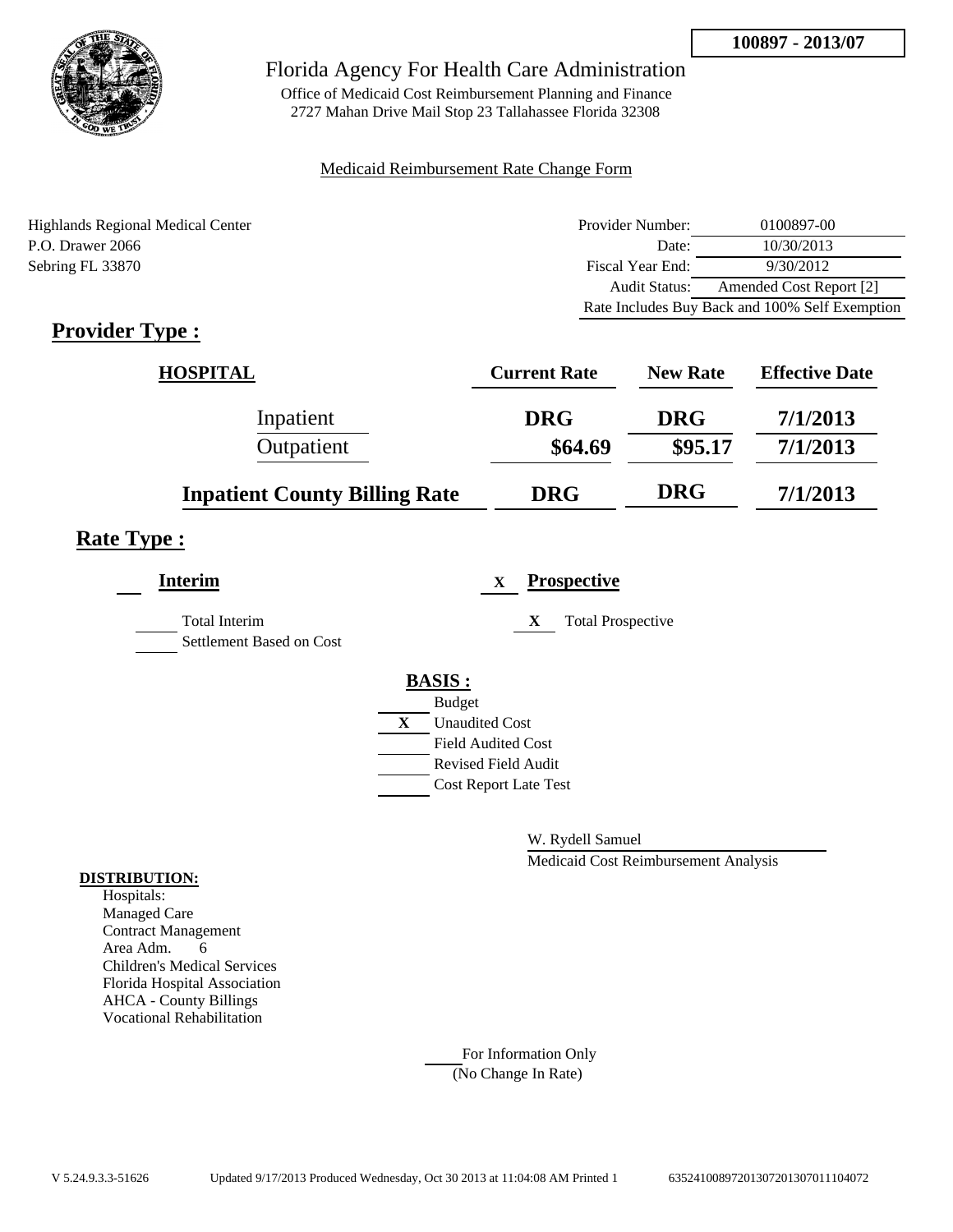

Office of Medicaid Cost Reimbursement Planning and Finance 2727 Mahan Drive Mail Stop 23 Tallahassee Florida 32308

### Medicaid Reimbursement Rate Change Form

Florida Hospital Heartland Medical Center Highway 27 North Avon Park FL 33825

| Provider Number: | 0100901-00                |  |  |
|------------------|---------------------------|--|--|
| Date:            | 10/30/2013                |  |  |
| Fiscal Year End: | 12/31/2011                |  |  |
| Audit Status:    | Unaudited Cost Report [1] |  |  |

# **Provider Type :**

| <b>HOSPITAL</b> | <b>Current Rate</b> | <b>New Rate</b> | <b>Effective Date</b> |
|-----------------|---------------------|-----------------|-----------------------|
| Inpatient       | <b>DRG</b>          | <b>DRG</b>      | 7/1/2013              |
| Outpatient      | \$93.16             | \$93.16         | 7/1/2013              |

# **Rate Type :**

| <b>Interim</b>                                   |   |                              | X |   | <b>Prospective</b>       |
|--------------------------------------------------|---|------------------------------|---|---|--------------------------|
| <b>Total Interim</b><br>Settlement Based on Cost |   |                              |   | X | <b>Total Prospective</b> |
|                                                  |   | <b>BASIS:</b>                |   |   |                          |
|                                                  |   | <b>Budget</b>                |   |   |                          |
|                                                  | X | <b>Unaudited Cost</b>        |   |   |                          |
|                                                  |   | <b>Field Audited Cost</b>    |   |   |                          |
|                                                  |   | <b>Revised Field Audit</b>   |   |   |                          |
|                                                  |   | <b>Cost Report Late Test</b> |   |   |                          |
|                                                  |   |                              |   |   |                          |

W. Rydell Samuel

Medicaid Cost Reimbursement Analysis

### **DISTRIBUTION:**

Hospitals: Managed Care Contract Management Area Adm. 6 Children's Medical Services Florida Hospital Association AHCA - County Billings Vocational Rehabilitation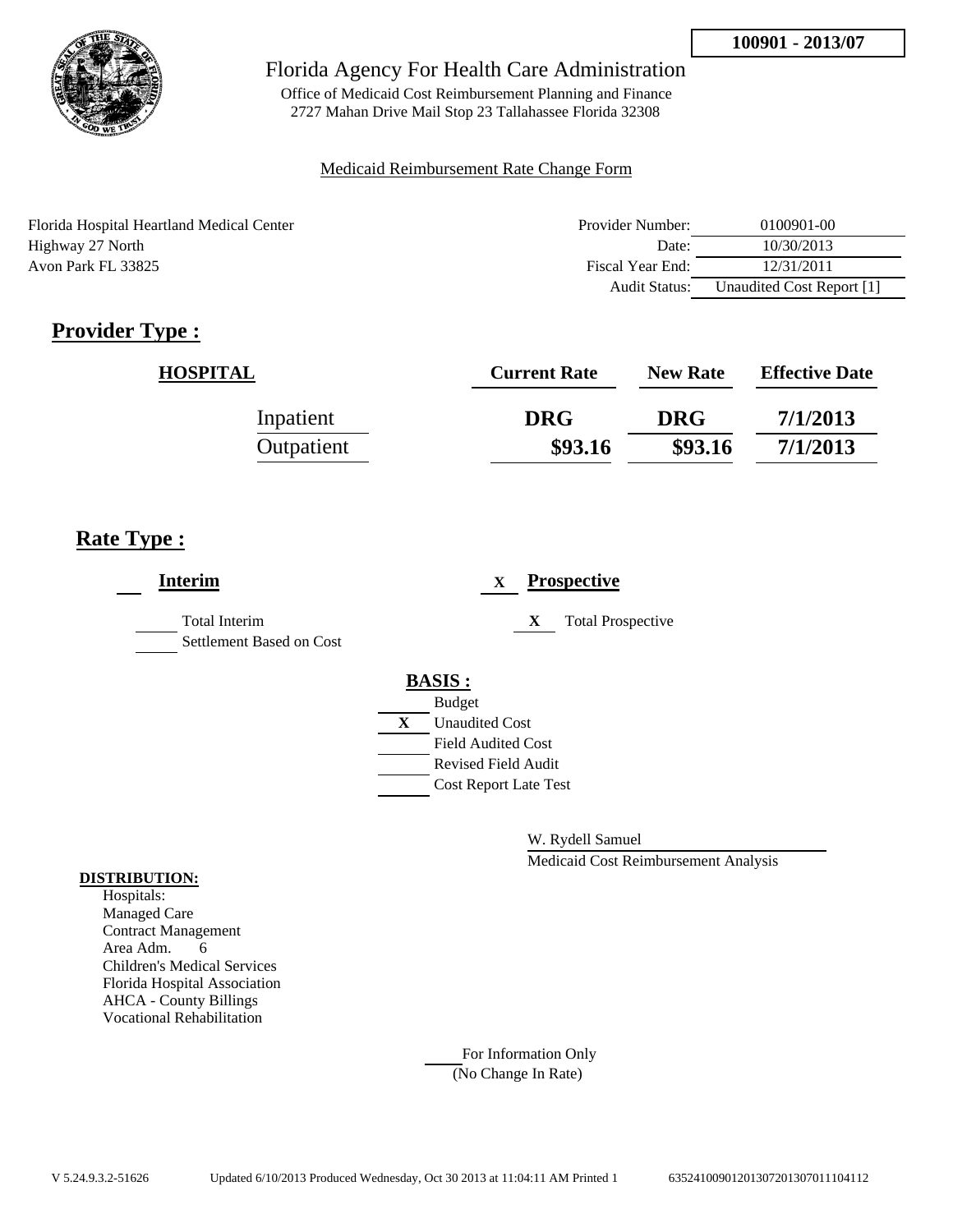

Office of Medicaid Cost Reimbursement Planning and Finance 2727 Mahan Drive Mail Stop 23 Tallahassee Florida 32308

### Medicaid Reimbursement Rate Change Form

Florida Hospital Heartland Medical Center Highway 27 North Avon Park FL 33825

| Provider Number: | 0100901-02                |  |  |  |
|------------------|---------------------------|--|--|--|
| Date:            | 10/30/2013                |  |  |  |
| Fiscal Year End: | 12/31/2011                |  |  |  |
| Audit Status:    | Unaudited Cost Report [1] |  |  |  |

# **Provider Type :**

| <b>HOSPITAL</b> | <b>Current Rate</b> | <b>New Rate</b> | <b>Effective Date</b> |
|-----------------|---------------------|-----------------|-----------------------|
| Inpatient       | <b>DRG</b>          | <b>DRG</b>      | 7/1/2013              |
| Outpatient      | \$93.16             | \$93.16         | 7/1/2013              |

# **Rate Type :**

| <b>Interim</b>                            |   |                              | X |   | <b>Prospective</b>       |
|-------------------------------------------|---|------------------------------|---|---|--------------------------|
| Total Interim<br>Settlement Based on Cost |   |                              |   | X | <b>Total Prospective</b> |
|                                           |   | <b>BASIS:</b>                |   |   |                          |
|                                           |   | <b>Budget</b>                |   |   |                          |
|                                           | X | <b>Unaudited Cost</b>        |   |   |                          |
|                                           |   | <b>Field Audited Cost</b>    |   |   |                          |
|                                           |   | <b>Revised Field Audit</b>   |   |   |                          |
|                                           |   | <b>Cost Report Late Test</b> |   |   |                          |
|                                           |   |                              |   |   |                          |

W. Rydell Samuel

Medicaid Cost Reimbursement Analysis

### **DISTRIBUTION:**

Hospitals: Managed Care Contract Management Area Adm. 6 Children's Medical Services Florida Hospital Association AHCA - County Billings Vocational Rehabilitation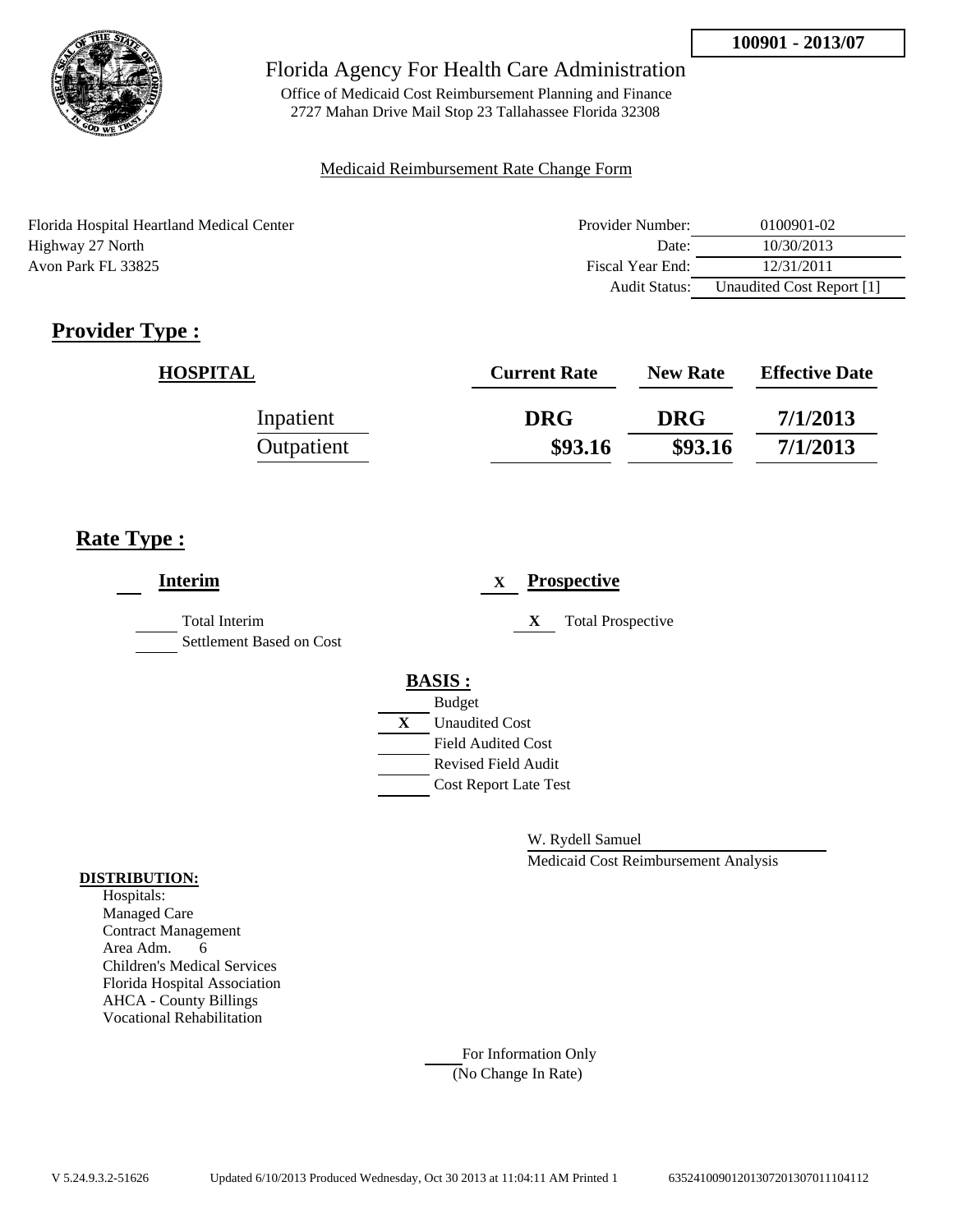

Office of Medicaid Cost Reimbursement Planning and Finance 2727 Mahan Drive Mail Stop 23 Tallahassee Florida 32308

### Medicaid Reimbursement Rate Change Form

University Community Hospital Carrollwood 3100 East Fletcher Avenue Tampa FL 33613

| Provider Number:     | 0100943-00                                        |
|----------------------|---------------------------------------------------|
| Date:                | 10/30/2013                                        |
| Fiscal Year End:     | 12/31/2011                                        |
| <b>Audit Status:</b> | Unaudited Cost Report [1]                         |
|                      | Rate Includes Buy Back and Partial Self Exemption |

# **Provider Type :**

| <b>HOSPITAL</b>                      | <b>Current Rate</b> | <b>New Rate</b> | <b>Effective Date</b> |
|--------------------------------------|---------------------|-----------------|-----------------------|
| Inpatient                            | <b>DRG</b>          | <b>DRG</b>      | 7/1/2013              |
| Outpatient                           | \$79.76             | \$91.31         | 7/1/2013              |
| <b>Inpatient County Billing Rate</b> | <b>DRG</b>          | <b>DRG</b>      | 7/1/2013              |

## **Rate Type :**

| <b>Interim</b>                            | <b>Prospective</b><br>X       |
|-------------------------------------------|-------------------------------|
| Total Interim<br>Settlement Based on Cost | X<br><b>Total Prospective</b> |
|                                           | <b>BASIS:</b>                 |
|                                           | <b>Budget</b>                 |
|                                           | <b>Unaudited Cost</b><br>X    |
|                                           | <b>Field Audited Cost</b>     |
|                                           | <b>Revised Field Audit</b>    |
|                                           | <b>Cost Report Late Test</b>  |
|                                           |                               |

W. Rydell Samuel

Medicaid Cost Reimbursement Analysis

### **DISTRIBUTION:**

Hospitals: Managed Care Contract Management Area Adm. 6 Children's Medical Services Florida Hospital Association AHCA - County Billings Vocational Rehabilitation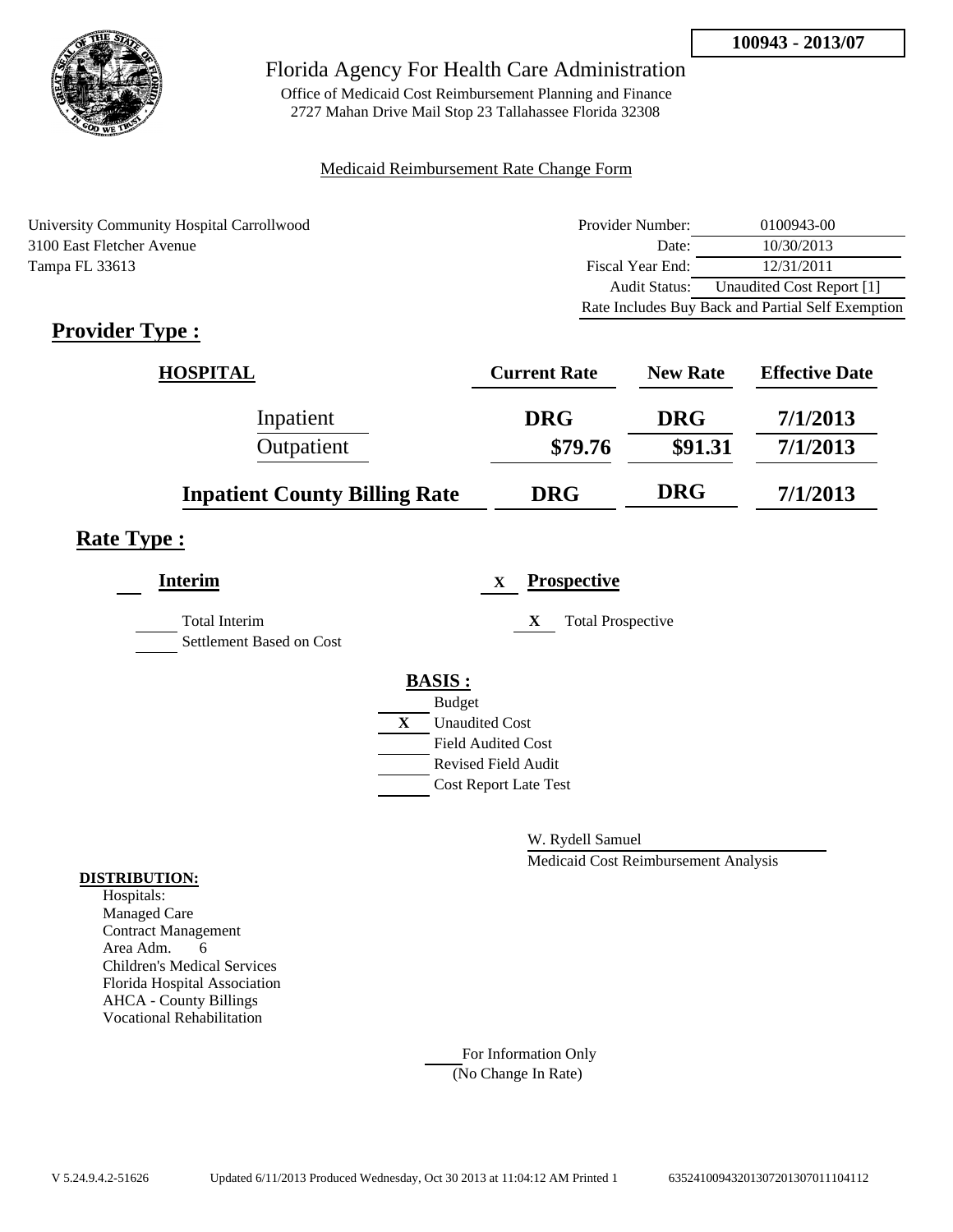

Office of Medicaid Cost Reimbursement Planning and Finance 2727 Mahan Drive Mail Stop 23 Tallahassee Florida 32308

### Medicaid Reimbursement Rate Change Form

| St. Joseph's Hospital                      | Provider Number:     | 0100978-00                |
|--------------------------------------------|----------------------|---------------------------|
| 3001 W. ML King Blvd. Post Office Box 4227 | Date:                | 10/30/2013                |
| Tampa FL 33677-4227                        | Fiscal Year End:     | 12/31/2011                |
|                                            | <b>Audit Status:</b> | Unaudited Cost Report [1] |
|                                            |                      | Rate Includes Buy Back    |

# **Provider Type :**

| <b>HOSPITAL</b>                      | <b>Current Rate</b> | <b>New Rate</b> | <b>Effective Date</b> |
|--------------------------------------|---------------------|-----------------|-----------------------|
| Inpatient                            | <b>DRG</b>          | <b>DRG</b>      | 7/1/2013              |
| Outpatient                           | \$137.97            | \$152.31        | 7/1/2013              |
| <b>Inpatient County Billing Rate</b> | <b>DRG</b>          | <b>DRG</b>      | 7/1/2013              |

## **Rate Type :**

| <b>Interim</b>                                   | <b>Prospective</b><br>$\mathbf x$ |
|--------------------------------------------------|-----------------------------------|
| <b>Total Interim</b><br>Settlement Based on Cost | <b>Total Prospective</b><br>X     |
|                                                  | <b>BASIS:</b>                     |
|                                                  | <b>Budget</b>                     |
|                                                  | X<br><b>Unaudited Cost</b>        |
|                                                  | <b>Field Audited Cost</b>         |
|                                                  | <b>Revised Field Audit</b>        |
|                                                  | <b>Cost Report Late Test</b>      |
|                                                  |                                   |

W. Rydell Samuel

Medicaid Cost Reimbursement Analysis

### **DISTRIBUTION:**

Hospitals: Managed Care Contract Management Area Adm. 6 Children's Medical Services Florida Hospital Association AHCA - County Billings Vocational Rehabilitation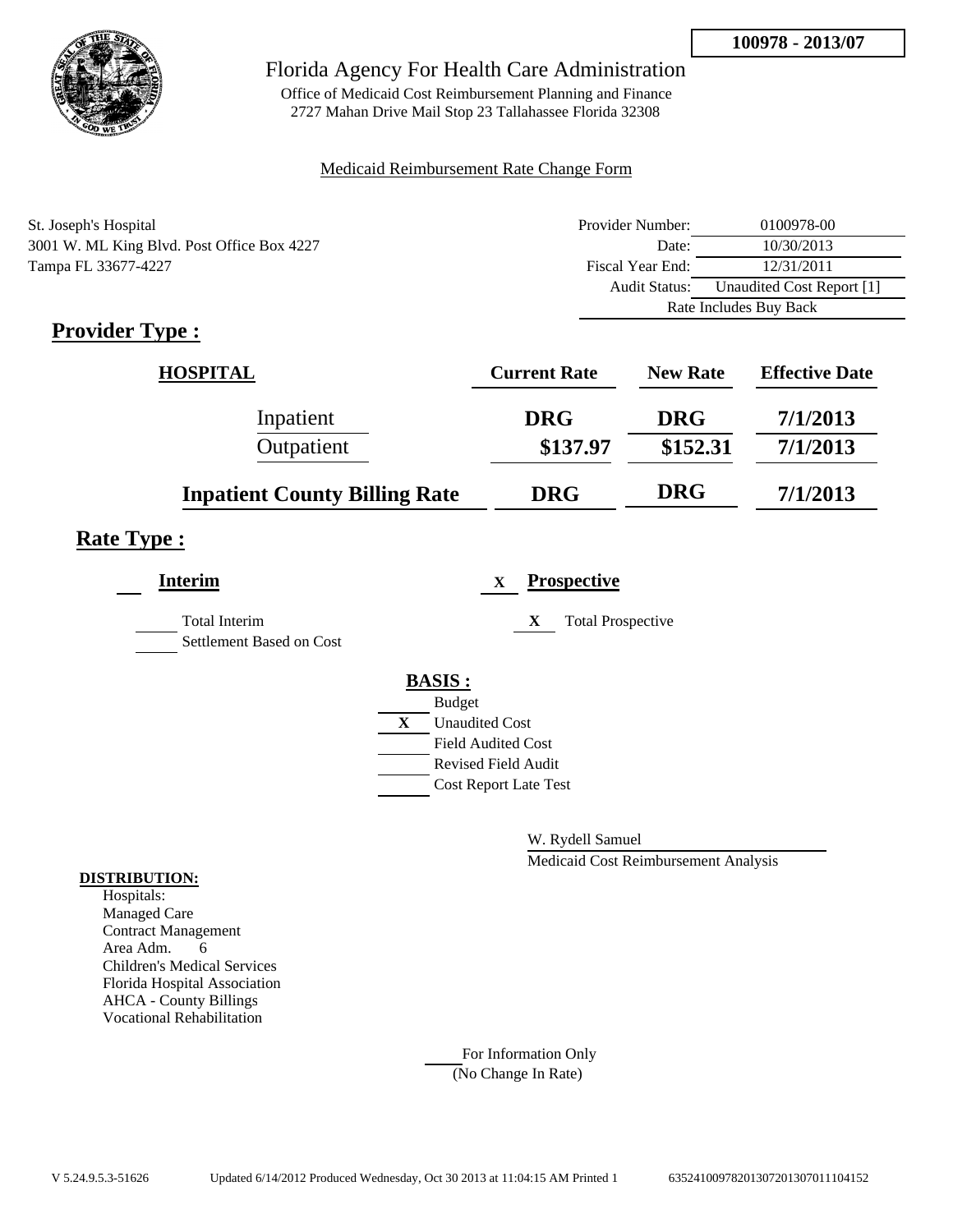

Office of Medicaid Cost Reimbursement Planning and Finance 2727 Mahan Drive Mail Stop 23 Tallahassee Florida 32308

### Medicaid Reimbursement Rate Change Form

| St. Joseph's Hospital                      | Provider Number:     | 0100978-02                |
|--------------------------------------------|----------------------|---------------------------|
| 3001 W. ML King Blvd. Post Office Box 4227 | Date:                | 10/30/2013                |
| Tampa FL 33677-4227                        | Fiscal Year End:     | 12/31/2011                |
|                                            | <b>Audit Status:</b> | Unaudited Cost Report [1] |
|                                            |                      | Rate Includes Buy Back    |

# **Provider Type :**

| <b>HOSPITAL</b>                      | <b>Current Rate</b> | <b>New Rate</b> | <b>Effective Date</b> |
|--------------------------------------|---------------------|-----------------|-----------------------|
| Inpatient                            | <b>DRG</b>          | <b>DRG</b>      | 7/1/2013              |
| Outpatient                           | \$137.97            | \$152.31        | 7/1/2013              |
| <b>Inpatient County Billing Rate</b> | <b>DRG</b>          | <b>DRG</b>      | 7/1/2013              |

## **Rate Type :**

| <b>Interim</b>                                   | <b>Prospective</b><br>$\mathbf x$     |  |
|--------------------------------------------------|---------------------------------------|--|
| <b>Total Interim</b><br>Settlement Based on Cost | <b>Total Prospective</b><br>X         |  |
|                                                  | <b>BASIS:</b>                         |  |
|                                                  | <b>Budget</b>                         |  |
|                                                  | $\mathbf{X}$<br><b>Unaudited Cost</b> |  |
|                                                  | <b>Field Audited Cost</b>             |  |
|                                                  | <b>Revised Field Audit</b>            |  |
|                                                  | <b>Cost Report Late Test</b>          |  |
|                                                  |                                       |  |

W. Rydell Samuel

Medicaid Cost Reimbursement Analysis

### **DISTRIBUTION:**

Hospitals: Managed Care Contract Management Area Adm. 6 Children's Medical Services Florida Hospital Association AHCA - County Billings Vocational Rehabilitation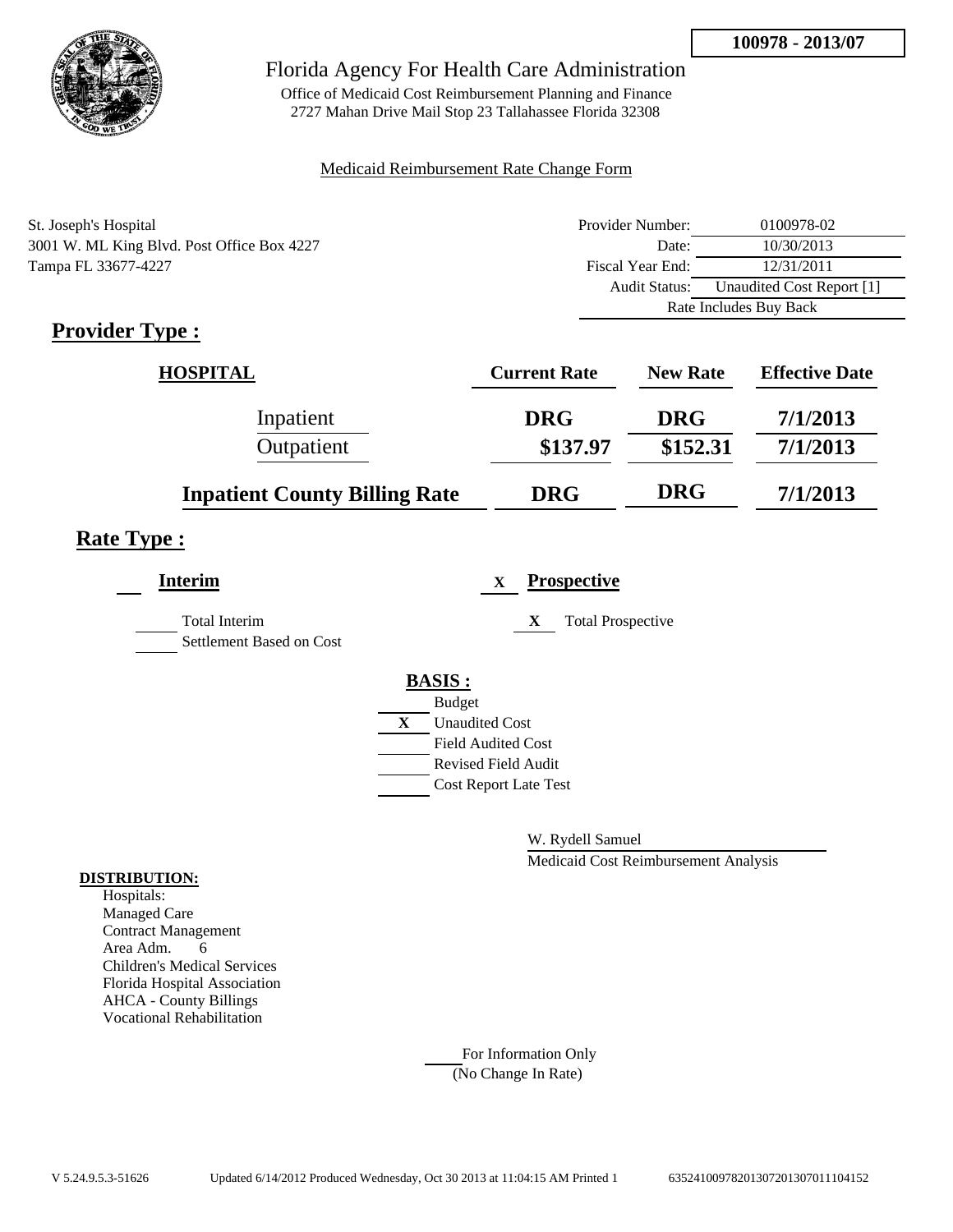

Office of Medicaid Cost Reimbursement Planning and Finance 2727 Mahan Drive Mail Stop 23 Tallahassee Florida 32308

### Medicaid Reimbursement Rate Change Form

| St. Joseph's Hospital                      | Provider Number:     | 0100978-03                |
|--------------------------------------------|----------------------|---------------------------|
| 3001 W. ML King Blvd. Post Office Box 4227 | Date:                | 10/30/2013                |
| Tampa FL 33677-4227                        | Fiscal Year End:     | 12/31/2011                |
|                                            | <b>Audit Status:</b> | Unaudited Cost Report [1] |
|                                            |                      | Rate Includes Buy Back    |

# **Provider Type :**

| <b>HOSPITAL</b>                      | <b>Current Rate</b> | <b>New Rate</b> | <b>Effective Date</b> |
|--------------------------------------|---------------------|-----------------|-----------------------|
| Inpatient                            | <b>DRG</b>          | <b>DRG</b>      | 7/1/2013              |
| Outpatient                           | \$137.97            | \$152.31        | 7/1/2013              |
| <b>Inpatient County Billing Rate</b> | <b>DRG</b>          | <b>DRG</b>      | 7/1/2013              |

## **Rate Type :**

| <b>Interim</b>                                   | <b>Prospective</b><br>$\mathbf x$     |
|--------------------------------------------------|---------------------------------------|
| <b>Total Interim</b><br>Settlement Based on Cost | X<br><b>Total Prospective</b>         |
|                                                  | <b>BASIS:</b>                         |
|                                                  | <b>Budget</b>                         |
|                                                  | $\mathbf{X}$<br><b>Unaudited Cost</b> |
|                                                  | <b>Field Audited Cost</b>             |
|                                                  | <b>Revised Field Audit</b>            |
|                                                  | <b>Cost Report Late Test</b>          |
|                                                  |                                       |

W. Rydell Samuel

Medicaid Cost Reimbursement Analysis

### **DISTRIBUTION:**

Hospitals: Managed Care Contract Management Area Adm. 6 Children's Medical Services Florida Hospital Association AHCA - County Billings Vocational Rehabilitation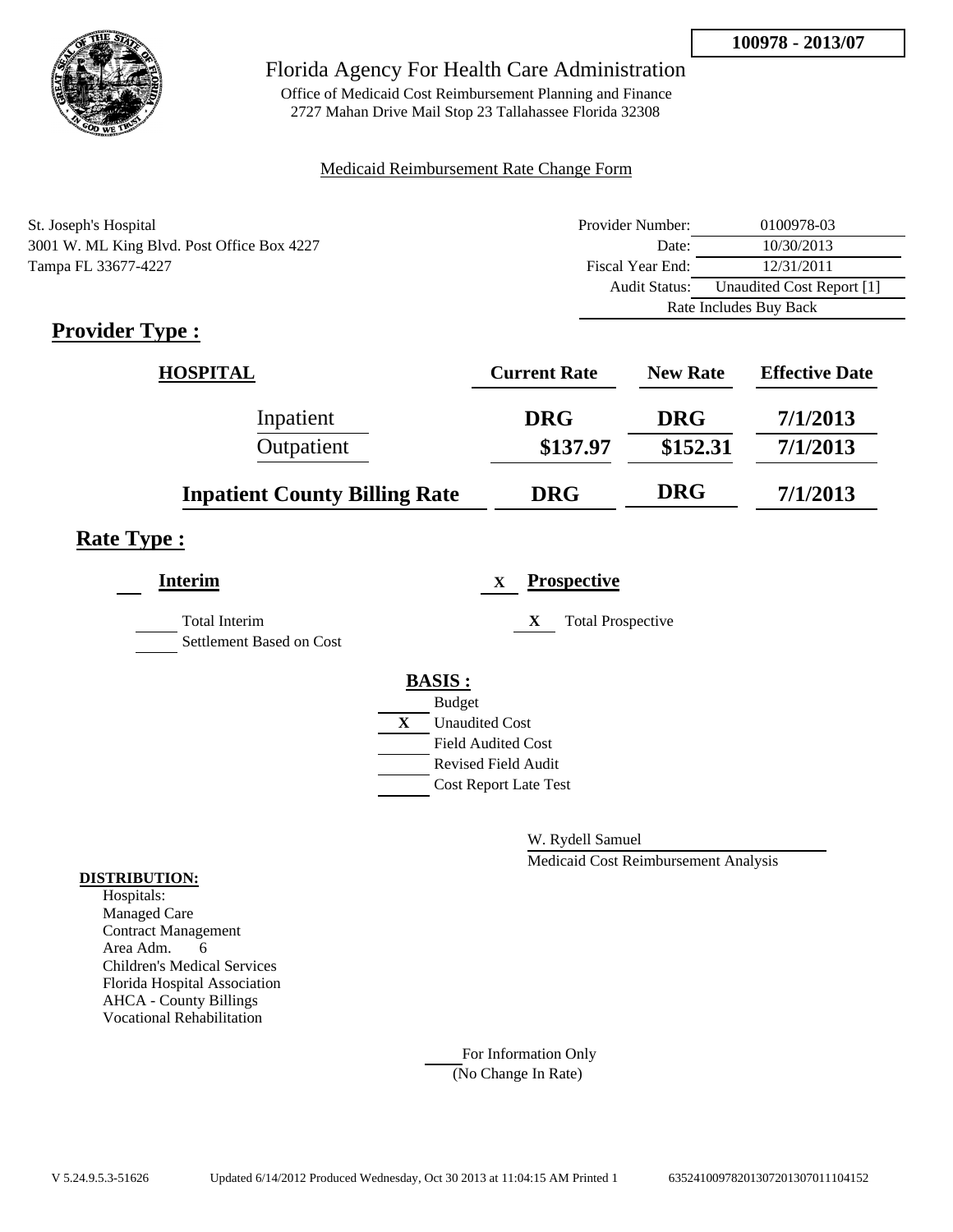

Office of Medicaid Cost Reimbursement Planning and Finance 2727 Mahan Drive Mail Stop 23 Tallahassee Florida 32308

### Medicaid Reimbursement Rate Change Form

| St. Joseph's Hospital                      | Provider Number:     | 0100978-06                |
|--------------------------------------------|----------------------|---------------------------|
| 3001 W. ML King Blvd. Post Office Box 4227 | Date:                | 10/30/2013                |
| Tampa FL 33677-4227                        | Fiscal Year End:     | 12/31/2011                |
|                                            | <b>Audit Status:</b> | Unaudited Cost Report [1] |
|                                            |                      | Rate Includes Buy Back    |

# **Provider Type :**

| <b>HOSPITAL</b>                      | <b>Current Rate</b> | <b>New Rate</b> | <b>Effective Date</b> |
|--------------------------------------|---------------------|-----------------|-----------------------|
| Inpatient                            | <b>DRG</b>          | <b>DRG</b>      | 7/1/2013              |
| Outpatient                           | \$137.97            | \$152.31        | 7/1/2013              |
| <b>Inpatient County Billing Rate</b> | <b>DRG</b>          | <b>DRG</b>      | 7/1/2013              |

## **Rate Type :**

| <b>Interim</b>                                   | <b>Prospective</b><br>$\mathbf x$     |  |
|--------------------------------------------------|---------------------------------------|--|
| <b>Total Interim</b><br>Settlement Based on Cost | <b>Total Prospective</b><br>X         |  |
|                                                  | <b>BASIS:</b>                         |  |
|                                                  | <b>Budget</b>                         |  |
|                                                  | $\mathbf{X}$<br><b>Unaudited Cost</b> |  |
|                                                  | <b>Field Audited Cost</b>             |  |
|                                                  | <b>Revised Field Audit</b>            |  |
|                                                  | <b>Cost Report Late Test</b>          |  |
|                                                  |                                       |  |

W. Rydell Samuel

Medicaid Cost Reimbursement Analysis

### **DISTRIBUTION:**

Hospitals: Managed Care Contract Management Area Adm. 6 Children's Medical Services Florida Hospital Association AHCA - County Billings Vocational Rehabilitation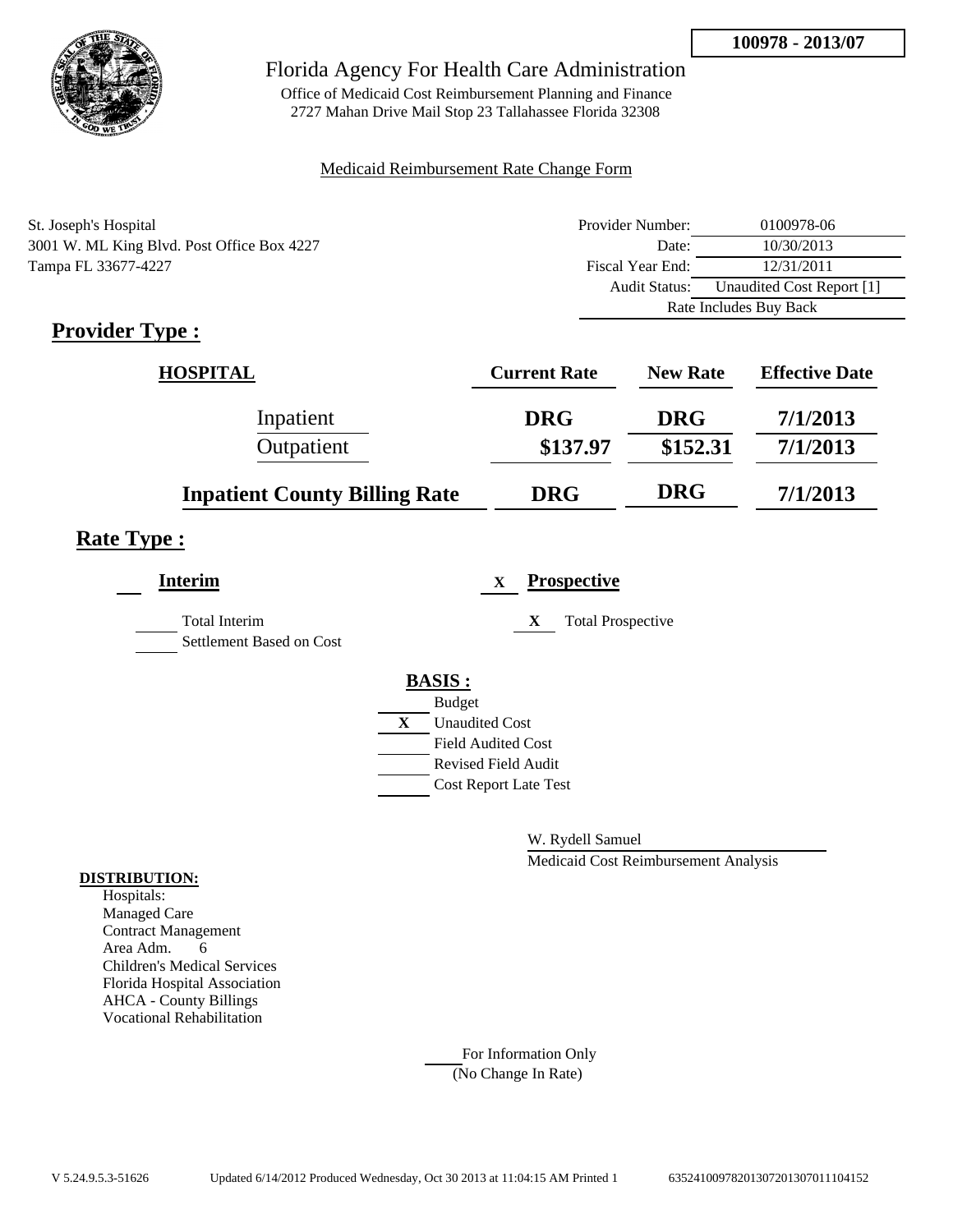

Office of Medicaid Cost Reimbursement Planning and Finance 2727 Mahan Drive Mail Stop 23 Tallahassee Florida 32308

### Medicaid Reimbursement Rate Change Form

| South Florida Baptist                 | Provider Number: | 0100986-00                |
|---------------------------------------|------------------|---------------------------|
| 301 N Alexander Street                | Date:            | 10/30/2013                |
| Plant City FL 33566                   | Fiscal Year End: | 12/31/2012                |
|                                       | Audit Status:    | Unaudited Cost Report [1] |
|                                       |                  | Rate Includes Buy Back    |
| . .<br>--<br>$\overline{\phantom{a}}$ |                  |                           |

## **Provider Type :**

| <b>HOSPITAL</b>                      | <b>Current Rate</b> | <b>New Rate</b> | <b>Effective Date</b> |
|--------------------------------------|---------------------|-----------------|-----------------------|
| Inpatient                            | <b>DRG</b>          | <b>DRG</b>      | 7/1/2013              |
| Outpatient                           | \$85.05             | \$95.67         | 7/1/2013              |
| <b>Inpatient County Billing Rate</b> | <b>DRG</b>          | <b>DRG</b>      | 7/1/2013              |

## **Rate Type :**

| <b>Interim</b>                                   |   | <b>Prospective</b><br>X       |
|--------------------------------------------------|---|-------------------------------|
| <b>Total Interim</b><br>Settlement Based on Cost |   | <b>Total Prospective</b><br>X |
|                                                  |   | <b>BASIS:</b>                 |
|                                                  |   | <b>Budget</b>                 |
|                                                  | X | <b>Unaudited Cost</b>         |
|                                                  |   | <b>Field Audited Cost</b>     |
|                                                  |   | <b>Revised Field Audit</b>    |
|                                                  |   | <b>Cost Report Late Test</b>  |
|                                                  |   |                               |

W. Rydell Samuel

Medicaid Cost Reimbursement Analysis

#### **DISTRIBUTION:**

Hospitals: Managed Care Contract Management Area Adm. 6 Children's Medical Services Florida Hospital Association AHCA - County Billings Vocational Rehabilitation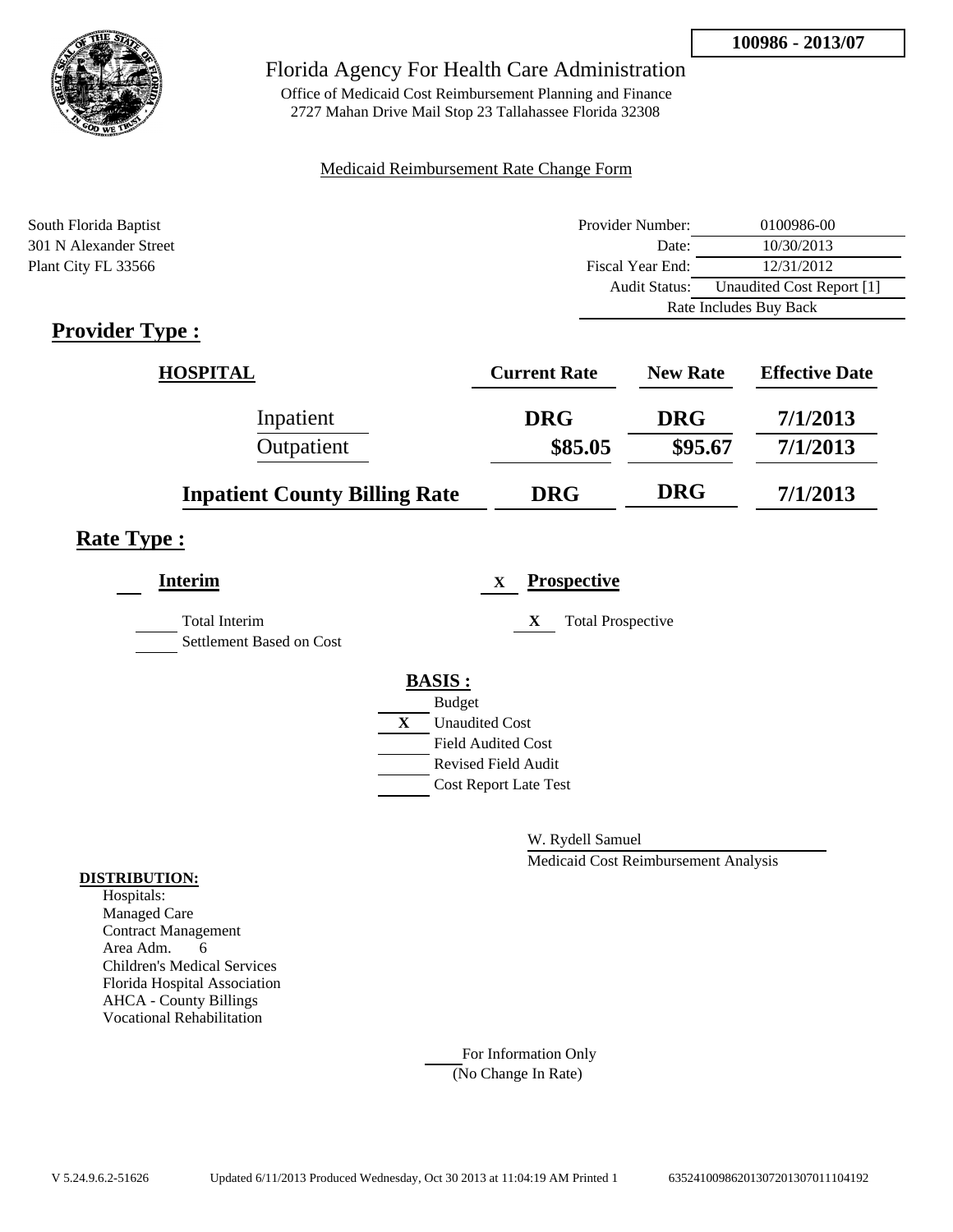

Office of Medicaid Cost Reimbursement Planning and Finance 2727 Mahan Drive Mail Stop 23 Tallahassee Florida 32308

### Medicaid Reimbursement Rate Change Form

| Tampa General Hospital | Provider Number: | 0100994-00                |  |
|------------------------|------------------|---------------------------|--|
| P.O. Box 1289          | Date:            | 10/30/2013                |  |
| Tampa FL 33601         | Fiscal Year End: | 9/30/2012                 |  |
|                        | Audit Status:    | Unaudited Cost Report [1] |  |
|                        |                  | Rate Includes Buy Back    |  |

# **Provider Type :**

| <b>HOSPITAL</b>                      | <b>Current Rate</b> | <b>New Rate</b> | <b>Effective Date</b> |
|--------------------------------------|---------------------|-----------------|-----------------------|
| Inpatient                            | <b>DRG</b>          | <b>DRG</b>      | 7/1/2013              |
| Outpatient                           | \$187.72            | \$263.56        | 7/1/2013              |
| <b>Inpatient County Billing Rate</b> | <b>DRG</b>          | <b>DRG</b>      | 7/1/2013              |

## **Rate Type :**

| <b>Interim</b>                                   | <b>Prospective</b><br>$\mathbf x$ |
|--------------------------------------------------|-----------------------------------|
| <b>Total Interim</b><br>Settlement Based on Cost | <b>Total Prospective</b><br>X     |
|                                                  | <b>BASIS:</b>                     |
|                                                  | <b>Budget</b>                     |
|                                                  | X<br><b>Unaudited Cost</b>        |
|                                                  | <b>Field Audited Cost</b>         |
|                                                  | <b>Revised Field Audit</b>        |
|                                                  | <b>Cost Report Late Test</b>      |
|                                                  |                                   |

W. Rydell Samuel

Medicaid Cost Reimbursement Analysis

### **DISTRIBUTION:**

Hospitals: Managed Care Contract Management Area Adm. 6 Children's Medical Services Florida Hospital Association AHCA - County Billings Vocational Rehabilitation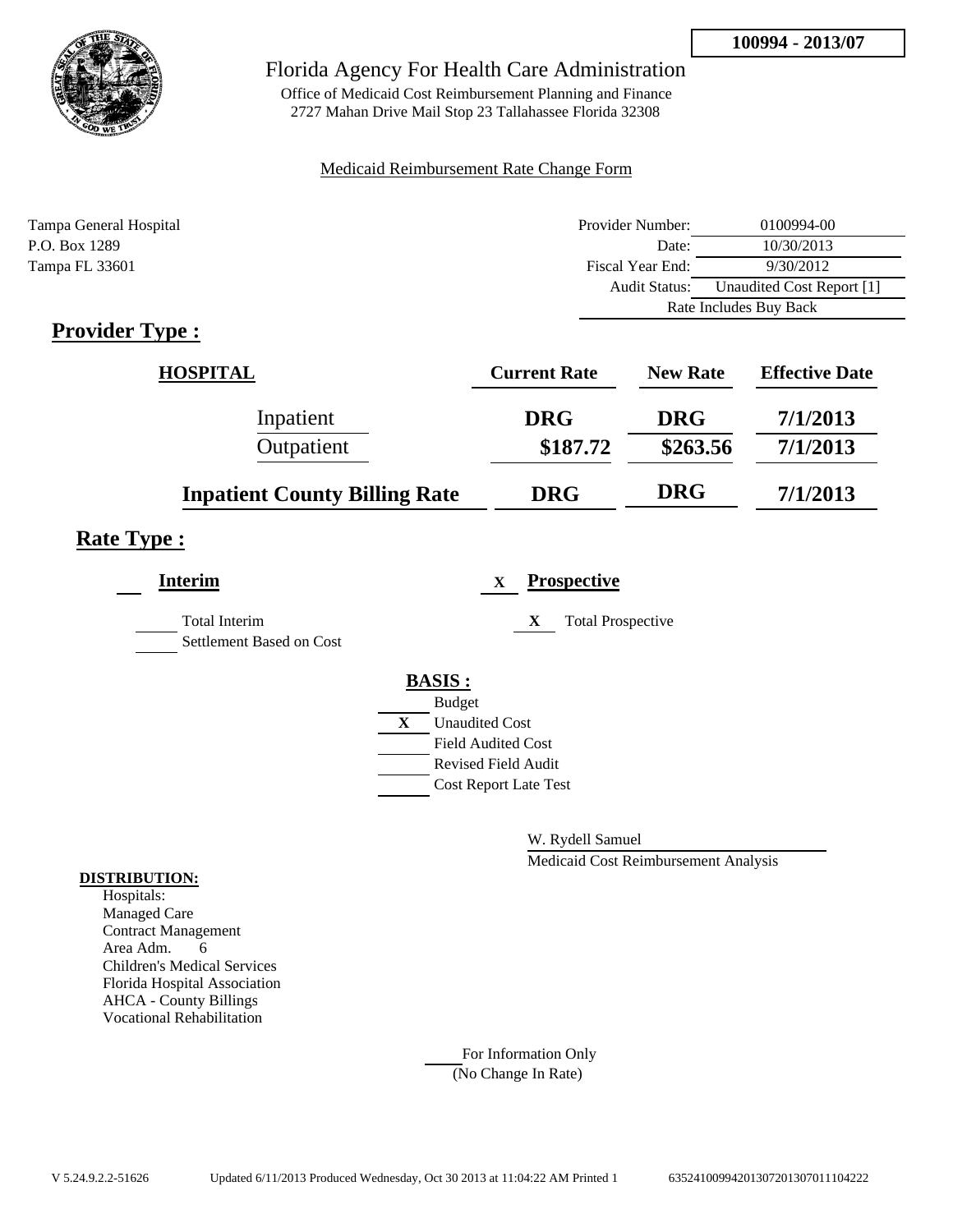

Office of Medicaid Cost Reimbursement Planning and Finance 2727 Mahan Drive Mail Stop 23 Tallahassee Florida 32308

### Medicaid Reimbursement Rate Change Form

| Tampa General Hospital | Provider Number: | 0100994-01                |
|------------------------|------------------|---------------------------|
| P.O. Box 1289          | Date:            | 10/30/2013                |
| Tampa FL 33601         | Fiscal Year End: | 9/30/2012                 |
|                        | Audit Status:    | Unaudited Cost Report [1] |
|                        |                  | Rate Includes Buy Back    |

## **Provider Type :**

| <b>HOSPITAL</b>                      | <b>Current Rate</b> | <b>New Rate</b> | <b>Effective Date</b> |
|--------------------------------------|---------------------|-----------------|-----------------------|
| Inpatient                            | <b>DRG</b>          | <b>DRG</b>      | 7/1/2013              |
| Outpatient                           | \$187.72            | \$263.56        | 7/1/2013              |
| <b>Inpatient County Billing Rate</b> | <b>DRG</b>          | <b>DRG</b>      | 7/1/2013              |

## **Rate Type :**

| <b>Interim</b>                                   |   | <b>Prospective</b><br>X       |
|--------------------------------------------------|---|-------------------------------|
| <b>Total Interim</b><br>Settlement Based on Cost |   | <b>Total Prospective</b><br>X |
|                                                  |   | <b>BASIS:</b>                 |
|                                                  |   | <b>Budget</b>                 |
|                                                  | X | <b>Unaudited Cost</b>         |
|                                                  |   | <b>Field Audited Cost</b>     |
|                                                  |   | <b>Revised Field Audit</b>    |
|                                                  |   | <b>Cost Report Late Test</b>  |
|                                                  |   |                               |

W. Rydell Samuel

Medicaid Cost Reimbursement Analysis

#### **DISTRIBUTION:**

Hospitals: Managed Care Contract Management Area Adm. 6 Children's Medical Services Florida Hospital Association AHCA - County Billings Vocational Rehabilitation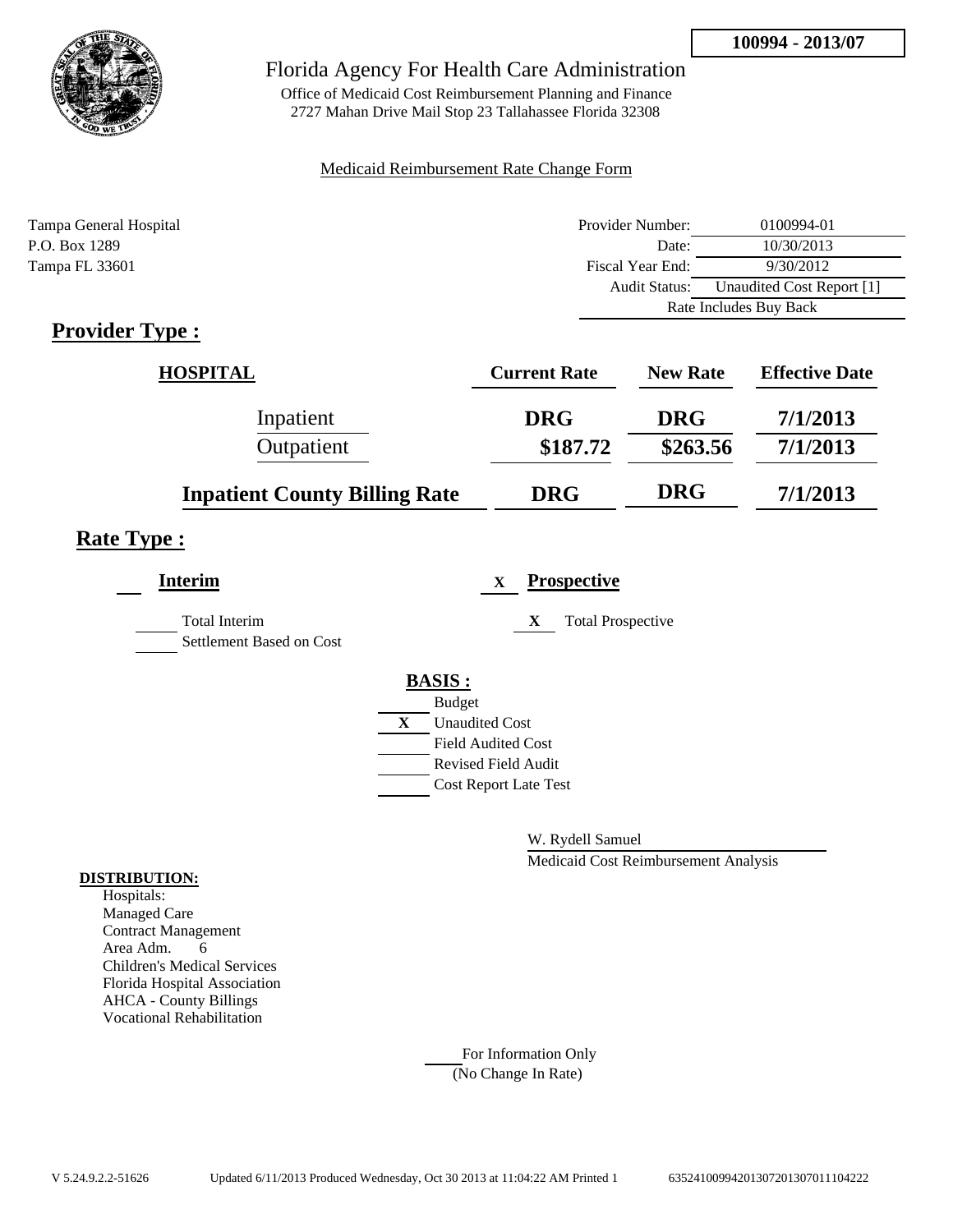

Office of Medicaid Cost Reimbursement Planning and Finance 2727 Mahan Drive Mail Stop 23 Tallahassee Florida 32308

### Medicaid Reimbursement Rate Change Form

| Tampa General Hospital | Provider Number: | 0100994-12                |
|------------------------|------------------|---------------------------|
| P.O. Box 1289          | Date:            | 10/30/2013                |
| Tampa FL 33601         | Fiscal Year End: | 9/30/2012                 |
|                        | Audit Status:    | Unaudited Cost Report [1] |
|                        |                  | Rate Includes Buy Back    |

# **Provider Type :**

| <b>HOSPITAL</b>                      | <b>Current Rate</b> | <b>New Rate</b> | <b>Effective Date</b> |
|--------------------------------------|---------------------|-----------------|-----------------------|
| Inpatient                            | <b>DRG</b>          | <b>DRG</b>      | 7/1/2013              |
| Outpatient                           | \$187.72            | \$263.56        | 7/1/2013              |
| <b>Inpatient County Billing Rate</b> | <b>DRG</b>          | <b>DRG</b>      | 7/1/2013              |

## **Rate Type :**

| <b>Interim</b>                                   | <b>Prospective</b><br>X               |
|--------------------------------------------------|---------------------------------------|
| <b>Total Interim</b><br>Settlement Based on Cost | <b>Total Prospective</b><br>X         |
|                                                  | <b>BASIS:</b>                         |
|                                                  | <b>Budget</b>                         |
|                                                  | $\mathbf{X}$<br><b>Unaudited Cost</b> |
|                                                  | <b>Field Audited Cost</b>             |
|                                                  | <b>Revised Field Audit</b>            |
|                                                  | <b>Cost Report Late Test</b>          |
|                                                  |                                       |

W. Rydell Samuel

Medicaid Cost Reimbursement Analysis

#### **DISTRIBUTION:**

Hospitals: Managed Care Contract Management Area Adm. 6 Children's Medical Services Florida Hospital Association AHCA - County Billings Vocational Rehabilitation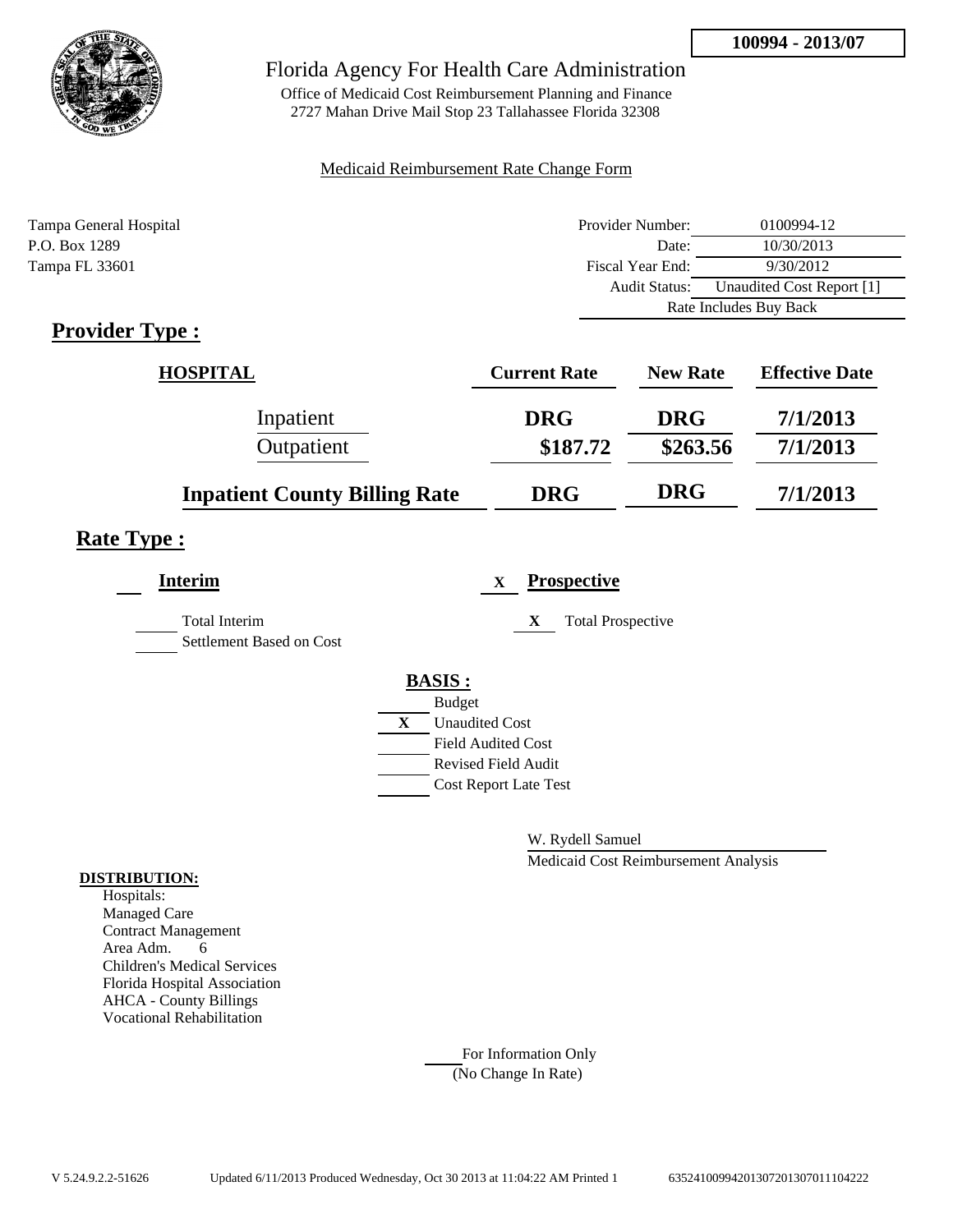

Office of Medicaid Cost Reimbursement Planning and Finance 2727 Mahan Drive Mail Stop 23 Tallahassee Florida 32308

### Medicaid Reimbursement Rate Change Form

| Tampa General Hospital | Provider Number: | 0100994-13                |
|------------------------|------------------|---------------------------|
| P.O. Box 1289          | Date:            | 10/30/2013                |
| Tampa FL 33601         | Fiscal Year End: | 9/30/2012                 |
|                        | Audit Status:    | Unaudited Cost Report [1] |
|                        |                  | Rate Includes Buy Back    |

# **Provider Type :**

| <b>HOSPITAL</b>                      | <b>Current Rate</b> | <b>New Rate</b> | <b>Effective Date</b> |
|--------------------------------------|---------------------|-----------------|-----------------------|
| Inpatient                            | <b>DRG</b>          | <b>DRG</b>      | 7/1/2013              |
| Outpatient                           | \$187.72            | \$263.56        | 7/1/2013              |
| <b>Inpatient County Billing Rate</b> | <b>DRG</b>          | <b>DRG</b>      | 7/1/2013              |

## **Rate Type :**

| <b>Interim</b>                                   | <b>Prospective</b><br>X       |
|--------------------------------------------------|-------------------------------|
| <b>Total Interim</b><br>Settlement Based on Cost | <b>Total Prospective</b><br>X |
|                                                  | <b>BASIS:</b>                 |
|                                                  | <b>Budget</b>                 |
|                                                  | X<br><b>Unaudited Cost</b>    |
|                                                  | <b>Field Audited Cost</b>     |
|                                                  | <b>Revised Field Audit</b>    |
|                                                  | <b>Cost Report Late Test</b>  |
|                                                  |                               |

W. Rydell Samuel

Medicaid Cost Reimbursement Analysis

### **DISTRIBUTION:**

Hospitals: Managed Care Contract Management Area Adm. 6 Children's Medical Services Florida Hospital Association AHCA - County Billings Vocational Rehabilitation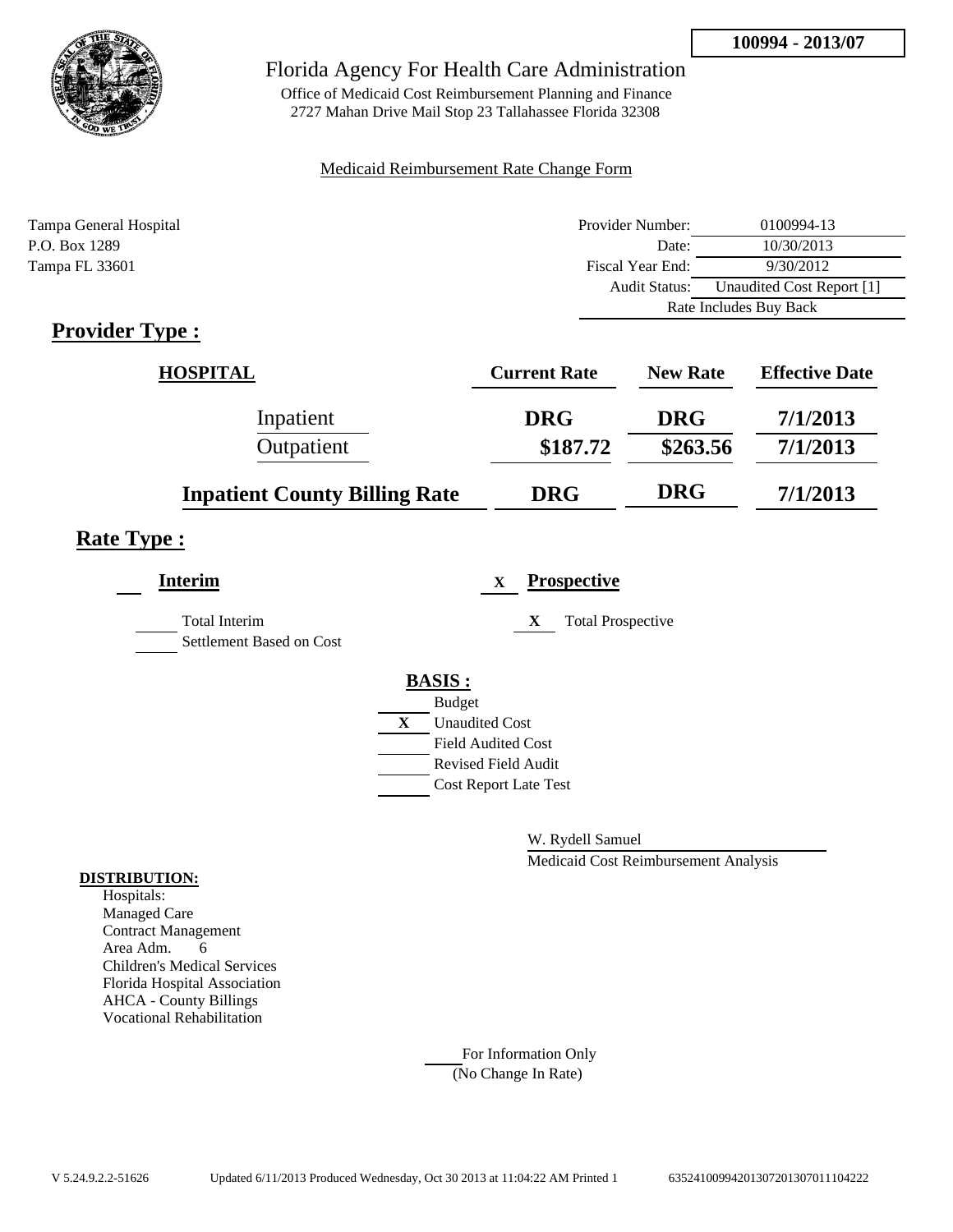

Office of Medicaid Cost Reimbursement Planning and Finance 2727 Mahan Drive Mail Stop 23 Tallahassee Florida 32308

### Medicaid Reimbursement Rate Change Form

| Tampa General Hospital | Provider Number: | 0100994-14                |
|------------------------|------------------|---------------------------|
| P.O. Box 1289          | Date:            | 10/30/2013                |
| Tampa FL 33601         | Fiscal Year End: | 9/30/2012                 |
|                        | Audit Status:    | Unaudited Cost Report [1] |
|                        |                  | Rate Includes Buy Back    |

# **Provider Type :**

| <b>HOSPITAL</b>                      | <b>Current Rate</b> | <b>New Rate</b> | <b>Effective Date</b> |
|--------------------------------------|---------------------|-----------------|-----------------------|
| Inpatient                            | <b>DRG</b>          | <b>DRG</b>      | 7/1/2013              |
| Outpatient                           | \$187.72            | \$263.56        | 7/1/2013              |
| <b>Inpatient County Billing Rate</b> | <b>DRG</b>          | <b>DRG</b>      | 7/1/2013              |

## **Rate Type :**

| <b>Interim</b>                                   | <b>Prospective</b><br>X               |
|--------------------------------------------------|---------------------------------------|
| <b>Total Interim</b><br>Settlement Based on Cost | <b>Total Prospective</b><br>X         |
|                                                  | <b>BASIS:</b>                         |
|                                                  | <b>Budget</b>                         |
|                                                  | $\mathbf{X}$<br><b>Unaudited Cost</b> |
|                                                  | <b>Field Audited Cost</b>             |
|                                                  | <b>Revised Field Audit</b>            |
|                                                  | <b>Cost Report Late Test</b>          |
|                                                  |                                       |

W. Rydell Samuel

Medicaid Cost Reimbursement Analysis

#### **DISTRIBUTION:**

Hospitals: Managed Care Contract Management Area Adm. 6 Children's Medical Services Florida Hospital Association AHCA - County Billings Vocational Rehabilitation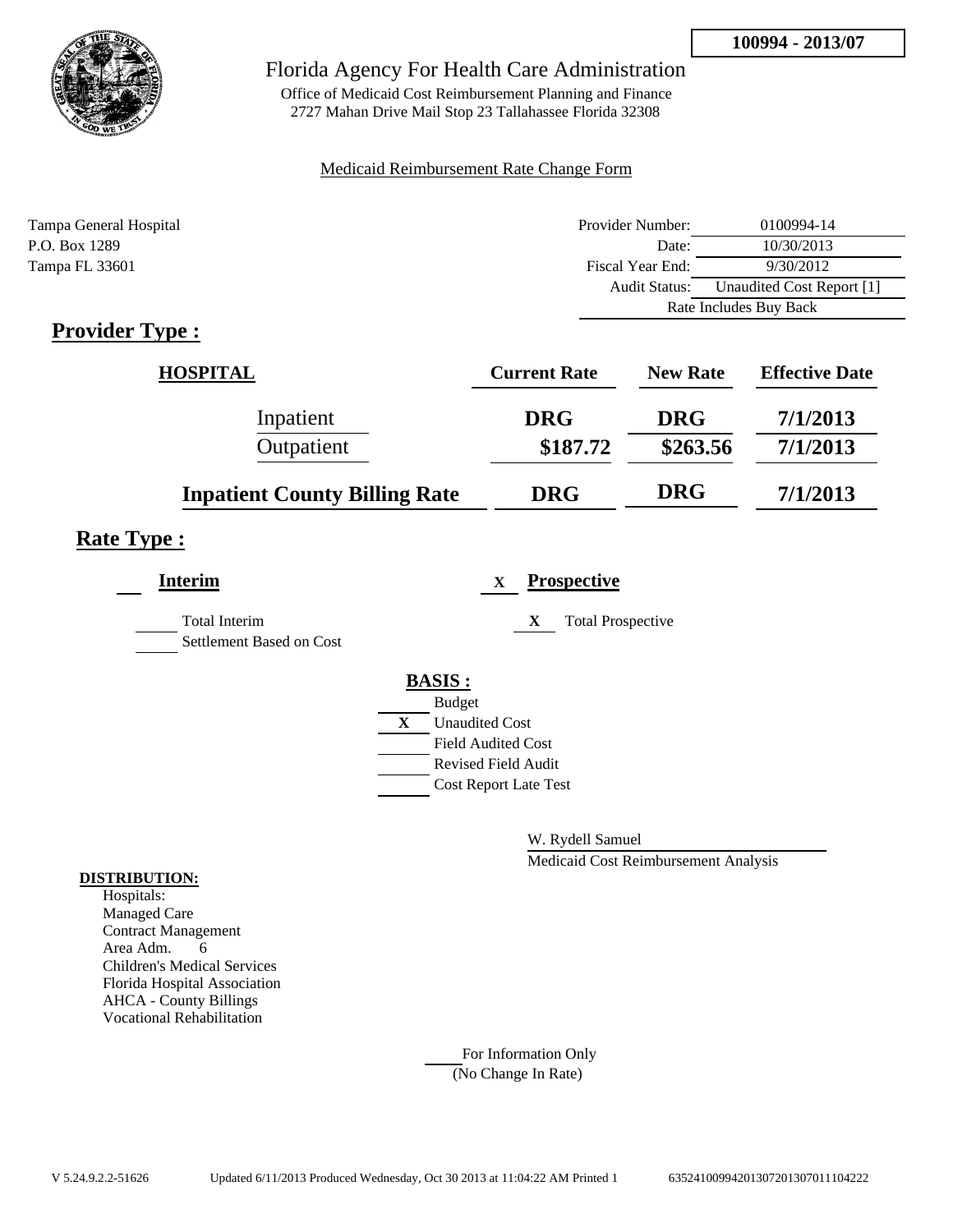

Office of Medicaid Cost Reimbursement Planning and Finance 2727 Mahan Drive Mail Stop 23 Tallahassee Florida 32308

### Medicaid Reimbursement Rate Change Form

University Community Hospital-Tampa 3100 East Fletcher Avenue Tampa FL 33613

| Provider Number:       | 0101028-00                |
|------------------------|---------------------------|
| Date:                  | 10/30/2013                |
| Fiscal Year End:       | 12/31/2011                |
| <b>Audit Status:</b>   | Unaudited Cost Report [1] |
| Rate Includes Buy Back |                           |

# **Provider Type :**

| <b>HOSPITAL</b> | <b>Current Rate</b> | <b>New Rate</b> | <b>Effective Date</b> |
|-----------------|---------------------|-----------------|-----------------------|
| Inpatient       | <b>DRG</b>          | <b>DRG</b>      | 7/1/2013              |
| Outpatient      | \$70.70             | \$81.77         | 7/1/2013              |

# **Rate Type :**

| <b>Interim</b>                                   | <b>Prospective</b><br>X        |
|--------------------------------------------------|--------------------------------|
| <b>Total Interim</b><br>Settlement Based on Cost | <b>Total Prospective</b><br>X  |
|                                                  | <b>BASIS:</b><br><b>Budget</b> |
|                                                  | X<br><b>Unaudited Cost</b>     |
|                                                  | <b>Field Audited Cost</b>      |
|                                                  | Revised Field Audit            |
|                                                  | <b>Cost Report Late Test</b>   |
|                                                  |                                |

W. Rydell Samuel

Medicaid Cost Reimbursement Analysis

### **DISTRIBUTION:**

Hospitals: Managed Care Contract Management Area Adm. 6 Children's Medical Services Florida Hospital Association AHCA - County Billings Vocational Rehabilitation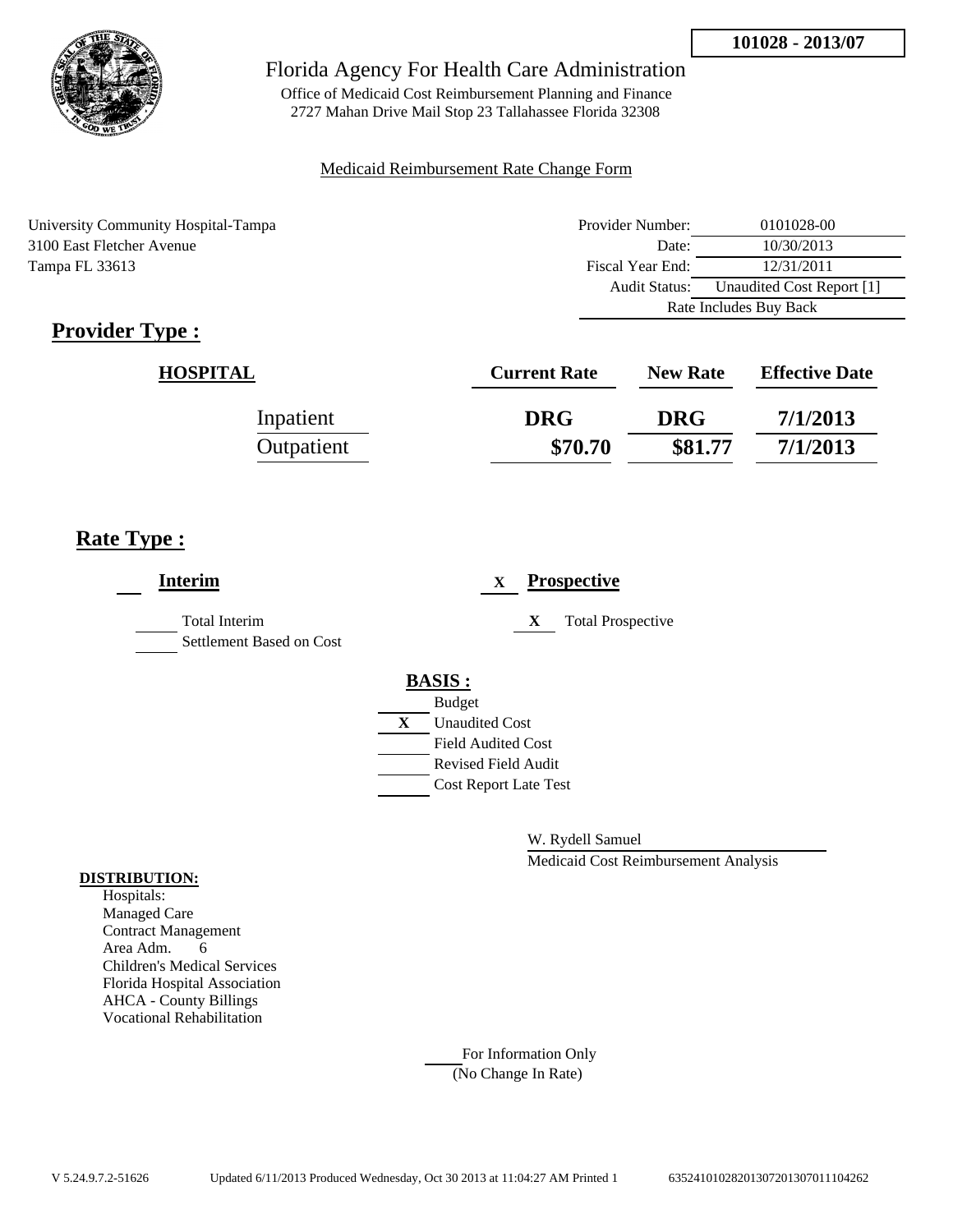

Office of Medicaid Cost Reimbursement Planning and Finance 2727 Mahan Drive Mail Stop 23 Tallahassee Florida 32308

### Medicaid Reimbursement Rate Change Form

University Community Hospital-Tampa 3100 East Fletcher Avenue Tampa FL 33613

| Provider Number:                                  | 0101028-09 |  |
|---------------------------------------------------|------------|--|
| Date:                                             | 10/30/2013 |  |
| Fiscal Year End:                                  | 12/31/2011 |  |
| Unaudited Cost Report [1]<br><b>Audit Status:</b> |            |  |
| Rate Includes Buy Back                            |            |  |

# **Provider Type :**

| <b>HOSPITAL</b> | <b>Current Rate</b> | <b>New Rate</b> | <b>Effective Date</b> |
|-----------------|---------------------|-----------------|-----------------------|
| Inpatient       | <b>DRG</b>          | <b>DRG</b>      | 7/1/2013              |
| Outpatient      | \$70.70             | \$81.77         | 7/1/2013              |

# **Rate Type :**

| <b>Interim</b>                                   |                    | X                                                |   | <b>Prospective</b>       |
|--------------------------------------------------|--------------------|--------------------------------------------------|---|--------------------------|
| <b>Total Interim</b><br>Settlement Based on Cost |                    |                                                  | X | <b>Total Prospective</b> |
|                                                  | <b>BASIS:</b>      |                                                  |   |                          |
|                                                  | <b>Budget</b><br>X | <b>Unaudited Cost</b>                            |   |                          |
|                                                  |                    | <b>Field Audited Cost</b><br>Revised Field Audit |   |                          |
|                                                  |                    | <b>Cost Report Late Test</b>                     |   |                          |
|                                                  |                    |                                                  |   |                          |

W. Rydell Samuel

Medicaid Cost Reimbursement Analysis

#### **DISTRIBUTION:**

Hospitals: Managed Care Contract Management Area Adm. 6 Children's Medical Services Florida Hospital Association AHCA - County Billings Vocational Rehabilitation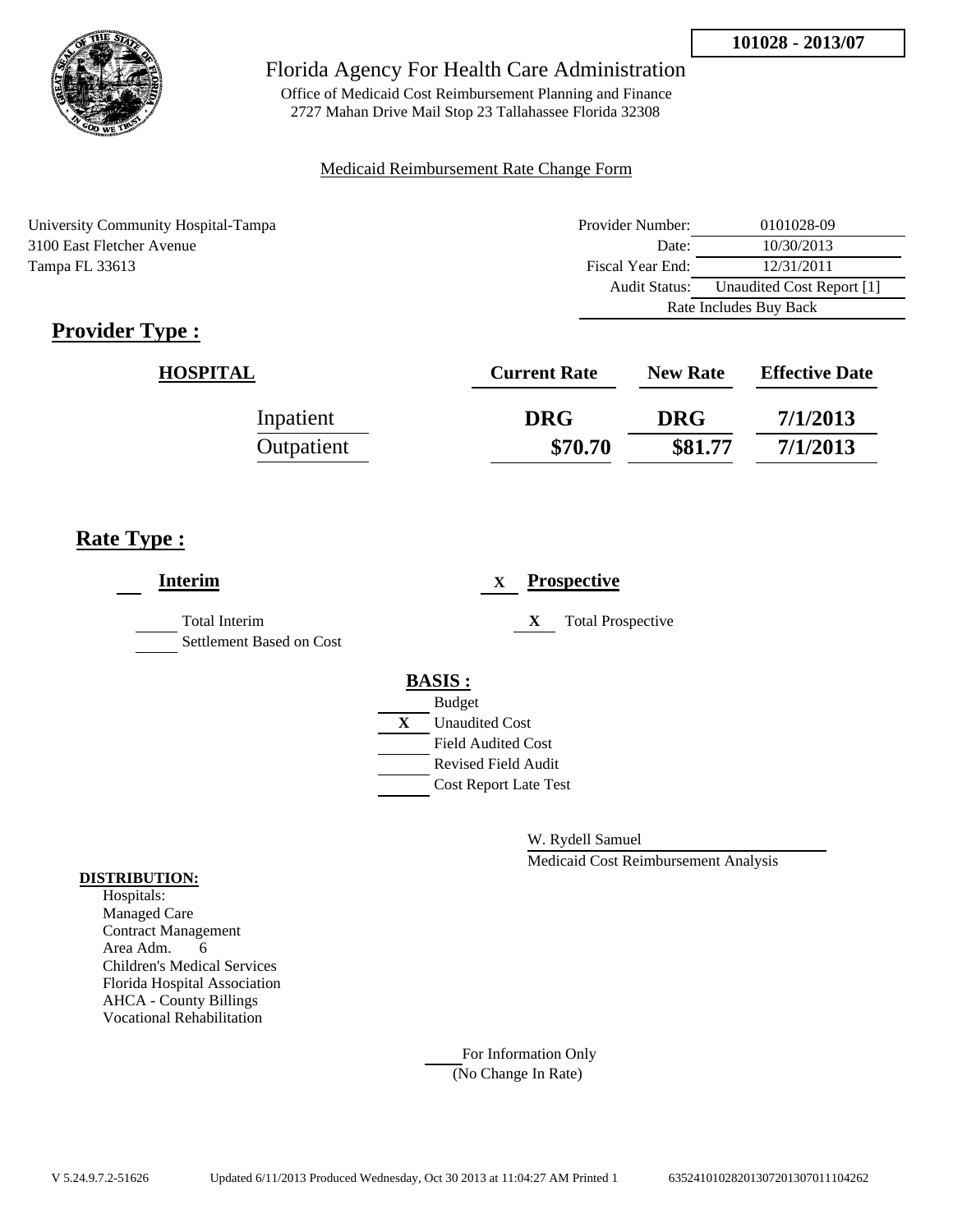

Office of Medicaid Cost Reimbursement Planning and Finance 2727 Mahan Drive Mail Stop 23 Tallahassee Florida 32308

### Medicaid Reimbursement Rate Change Form

| Doctors Memorial Hospital | Provider Number: | 0101036-00                |
|---------------------------|------------------|---------------------------|
| P.O. Box 188              | Date:            | 10/30/2013                |
| Bonifay FL 32425          | Fiscal Year End: | 9/30/2012                 |
|                           | Audit Status:    | Unaudited Cost Report [1] |
|                           |                  | Rate Includes Buy Back    |

# **Provider Type :**

| <b>HOSPITAL</b> | <b>Current Rate</b> | <b>New Rate</b> | <b>Effective Date</b> |
|-----------------|---------------------|-----------------|-----------------------|
| Inpatient       | <b>DRG</b>          | <b>DRG</b>      | 7/1/2013              |
| Outpatient      | \$147.84            | \$147.84        | 7/1/2013              |

## **Rate Type :**

| <b>Interim</b>                                   |   |                              | X |   | <b>Prospective</b>       |
|--------------------------------------------------|---|------------------------------|---|---|--------------------------|
| <b>Total Interim</b><br>Settlement Based on Cost |   |                              |   | X | <b>Total Prospective</b> |
|                                                  |   | <b>BASIS:</b>                |   |   |                          |
|                                                  |   | <b>Budget</b>                |   |   |                          |
|                                                  | X | <b>Unaudited Cost</b>        |   |   |                          |
|                                                  |   | Field Audited Cost           |   |   |                          |
|                                                  |   | <b>Revised Field Audit</b>   |   |   |                          |
|                                                  |   | <b>Cost Report Late Test</b> |   |   |                          |
|                                                  |   |                              |   |   |                          |
|                                                  |   |                              |   |   |                          |

W. Rydell Samuel

Medicaid Cost Reimbursement Analysis

#### **DISTRIBUTION:**

Hospitals: Managed Care Contract Management Area Adm. 2 Children's Medical Services Florida Hospital Association AHCA - County Billings Vocational Rehabilitation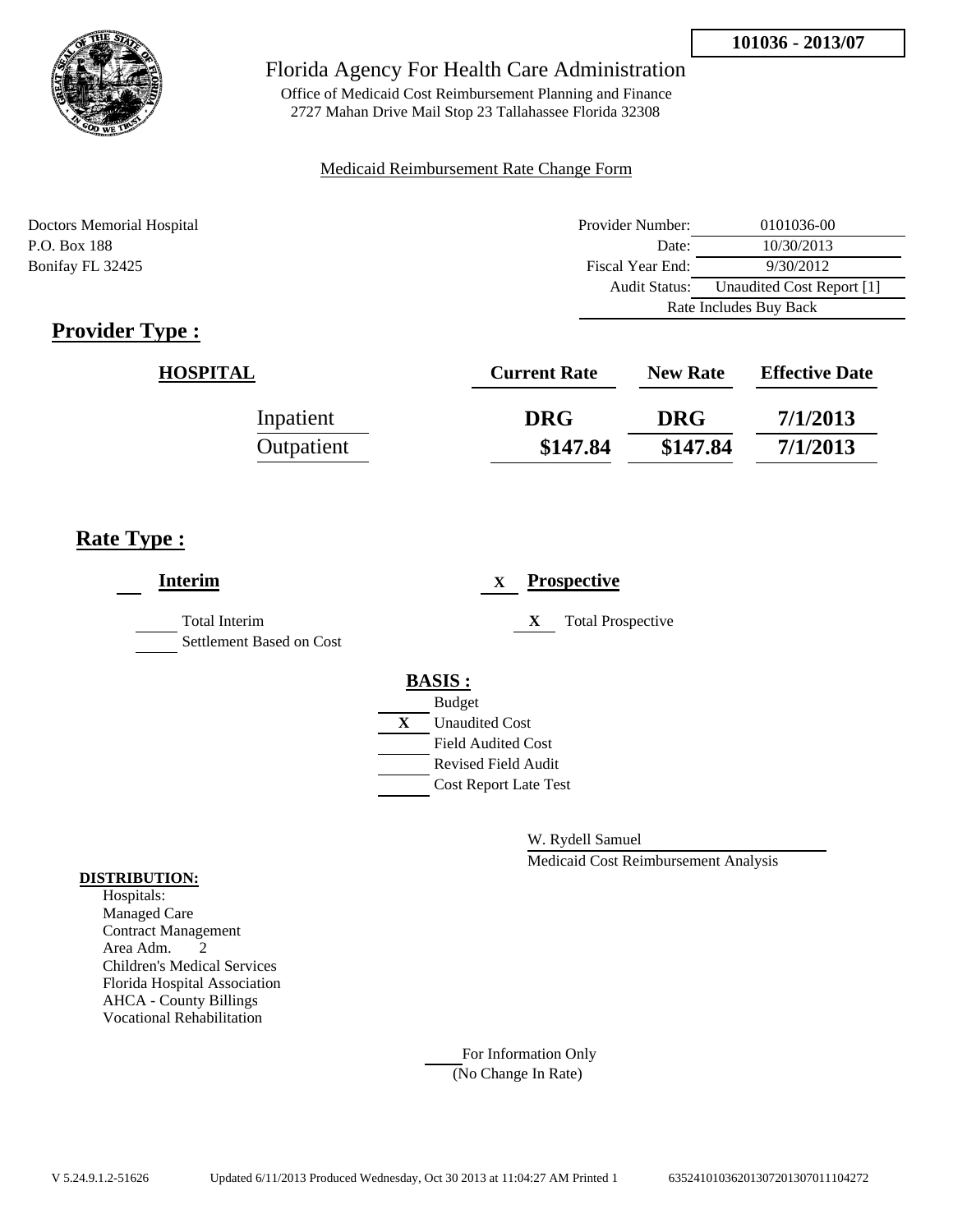

Office of Medicaid Cost Reimbursement Planning and Finance 2727 Mahan Drive Mail Stop 23 Tallahassee Florida 32308

### Medicaid Reimbursement Rate Change Form

Indian River Memorial Hospital 1000 36th Street Vero Beach FL 32960

| Provider Number:                           | 0101044-00 |  |
|--------------------------------------------|------------|--|
| Date:                                      | 10/30/2013 |  |
| Fiscal Year End:                           | 9/30/2012  |  |
| Unaudited Cost Report [1]<br>Audit Status: |            |  |
| Rate Includes Buy Back                     |            |  |

# **Provider Type :**

| <b>HOSPITAL</b> | <b>Current Rate</b> | <b>New Rate</b> | <b>Effective Date</b> |
|-----------------|---------------------|-----------------|-----------------------|
| Inpatient       | <b>DRG</b>          | <b>DRG</b>      | 7/1/2013              |
| Outpatient      | \$87.93             | \$117.11        | 7/1/2013              |

# **Rate Type :**

| <b>Interim</b>                                   | <b>Prospective</b><br>$\mathbf X$ |
|--------------------------------------------------|-----------------------------------|
| <b>Total Interim</b><br>Settlement Based on Cost | X<br><b>Total Prospective</b>     |
|                                                  | <b>BASIS:</b>                     |
|                                                  | <b>Budget</b>                     |
|                                                  | X<br><b>Unaudited Cost</b>        |
|                                                  | <b>Field Audited Cost</b>         |
|                                                  | <b>Revised Field Audit</b>        |
|                                                  | <b>Cost Report Late Test</b>      |
|                                                  |                                   |

W. Rydell Samuel

Medicaid Cost Reimbursement Analysis

### **DISTRIBUTION:**

Hospitals: Managed Care Contract Management Area Adm. 9 Children's Medical Services Florida Hospital Association AHCA - County Billings Vocational Rehabilitation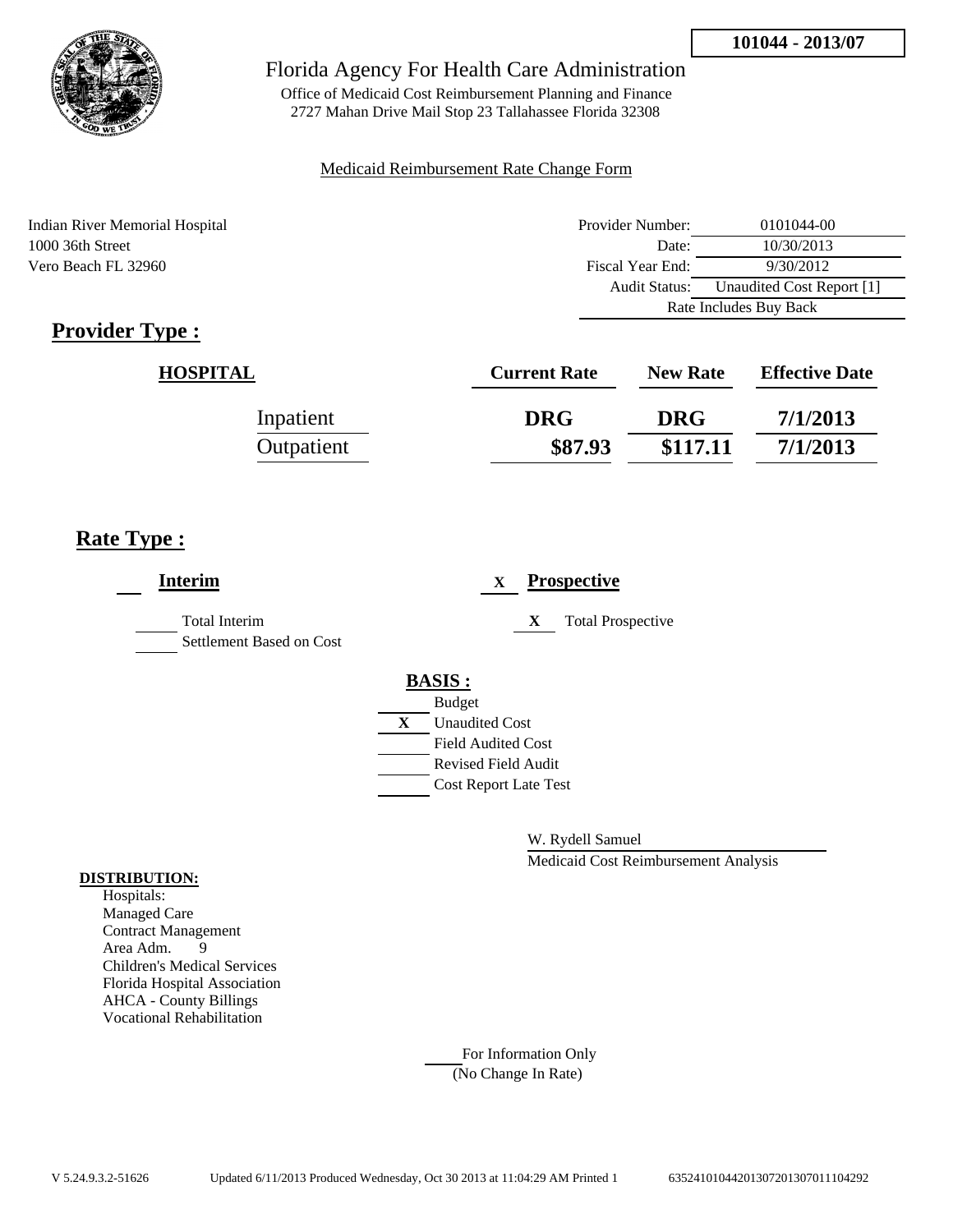

Office of Medicaid Cost Reimbursement Planning and Finance 2727 Mahan Drive Mail Stop 23 Tallahassee Florida 32308

### Medicaid Reimbursement Rate Change Form

| Jackson Hospital    | Provider Number:     | 0101061-00                |  |
|---------------------|----------------------|---------------------------|--|
| 4250 Hospital Drive | Date:                | 10/30/2013                |  |
| Marianna FL 32446   | Fiscal Year End:     | 9/30/2012                 |  |
|                     | <b>Audit Status:</b> | Unaudited Cost Report [1] |  |
|                     |                      | Rate Includes Buy Back    |  |

# **Provider Type :**

| <b>HOSPITAL</b> | <b>Current Rate</b> | <b>New Rate</b> | <b>Effective Date</b> |
|-----------------|---------------------|-----------------|-----------------------|
| Inpatient       | <b>DRG</b>          | <b>DRG</b>      | 7/1/2013              |
| Outpatient      | \$96.54             | \$96.54         | 7/1/2013              |

# **Rate Type :**

| <b>Interim</b>                                   | <b>Prospective</b><br>$\mathbf{X}$ |
|--------------------------------------------------|------------------------------------|
| <b>Total Interim</b><br>Settlement Based on Cost | <b>Total Prospective</b><br>X      |
|                                                  | <b>BASIS:</b>                      |
|                                                  | <b>Budget</b>                      |
|                                                  | X<br><b>Unaudited Cost</b>         |
|                                                  | <b>Field Audited Cost</b>          |
|                                                  | <b>Revised Field Audit</b>         |
|                                                  | <b>Cost Report Late Test</b>       |
|                                                  |                                    |
|                                                  |                                    |

W. Rydell Samuel

Medicaid Cost Reimbursement Analysis

#### **DISTRIBUTION:**

Hospitals: Managed Care Contract Management Area Adm. 2 Children's Medical Services Florida Hospital Association AHCA - County Billings Vocational Rehabilitation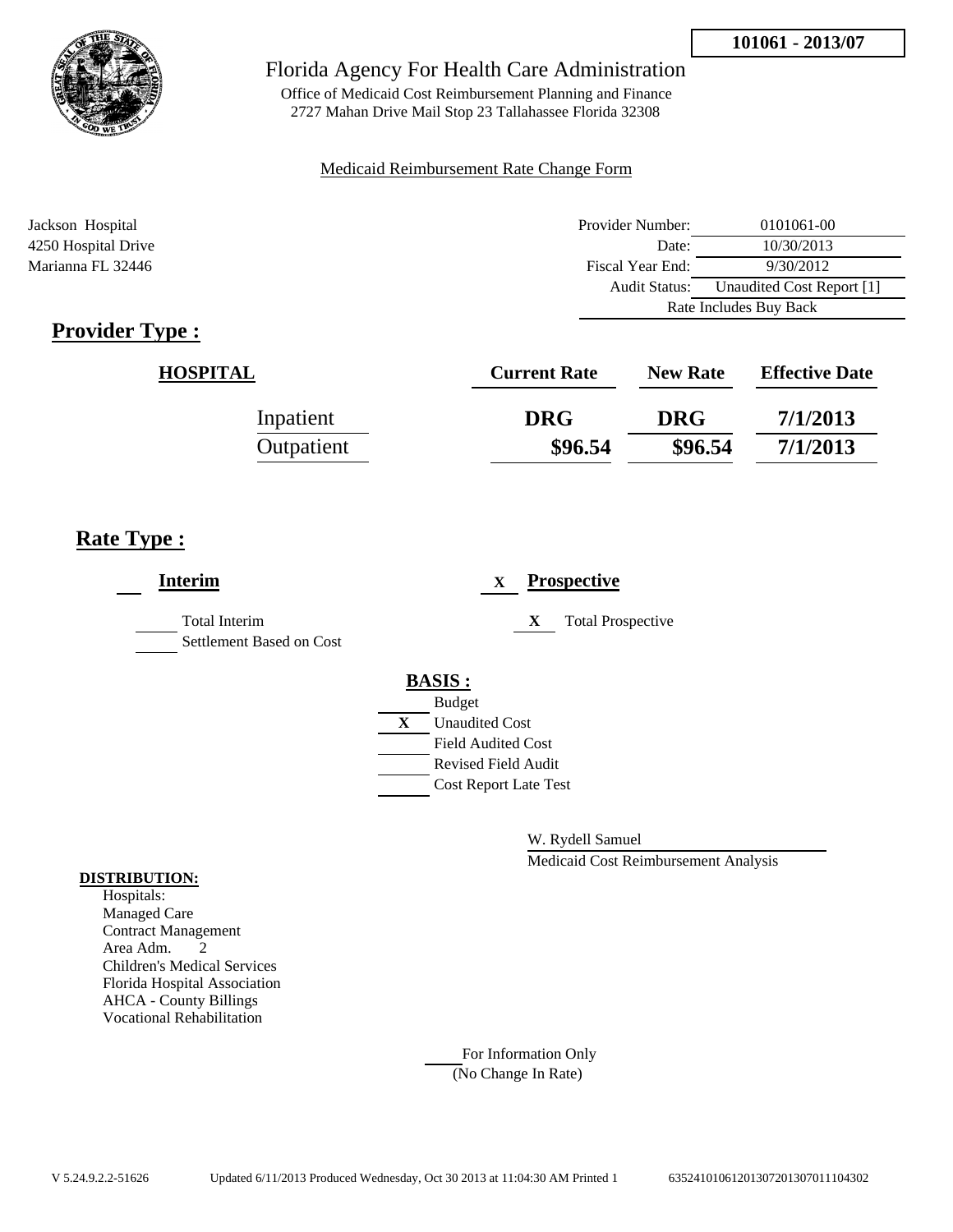

Office of Medicaid Cost Reimbursement Planning and Finance 2727 Mahan Drive Mail Stop 23 Tallahassee Florida 32308

### Medicaid Reimbursement Rate Change Form

Leesburg Regional Medical Center 600 E Dixie Ave Leesburg FL 32748

| Provider Number:                           | 0101079-00 |
|--------------------------------------------|------------|
| Date:                                      | 10/30/2013 |
| Fiscal Year End:                           | 6/30/2012  |
| Unaudited Cost Report [1]<br>Audit Status: |            |
| Rate Includes Buy Back                     |            |

# **Provider Type :**

| <b>HOSPITAL</b> | <b>Current Rate</b> | <b>New Rate</b> | <b>Effective Date</b> |
|-----------------|---------------------|-----------------|-----------------------|
| Inpatient       | <b>DRG</b>          | <b>DRG</b>      | 7/1/2013              |
| Outpatient      | \$78.48             | \$104.52        | 7/1/2013              |

# **Rate Type :**

| <b>Interim</b>                                   |               | X                            |   | <b>Prospective</b>       |
|--------------------------------------------------|---------------|------------------------------|---|--------------------------|
| <b>Total Interim</b><br>Settlement Based on Cost |               |                              | X | <b>Total Prospective</b> |
|                                                  | <b>BASIS:</b> | <b>Budget</b>                |   |                          |
|                                                  | X             | <b>Unaudited Cost</b>        |   |                          |
|                                                  |               | Field Audited Cost           |   |                          |
|                                                  |               | <b>Revised Field Audit</b>   |   |                          |
|                                                  |               | <b>Cost Report Late Test</b> |   |                          |
|                                                  |               |                              |   |                          |

W. Rydell Samuel

Medicaid Cost Reimbursement Analysis

#### **DISTRIBUTION:**

Hospitals: Managed Care Contract Management Area Adm. 3 Children's Medical Services Florida Hospital Association AHCA - County Billings Vocational Rehabilitation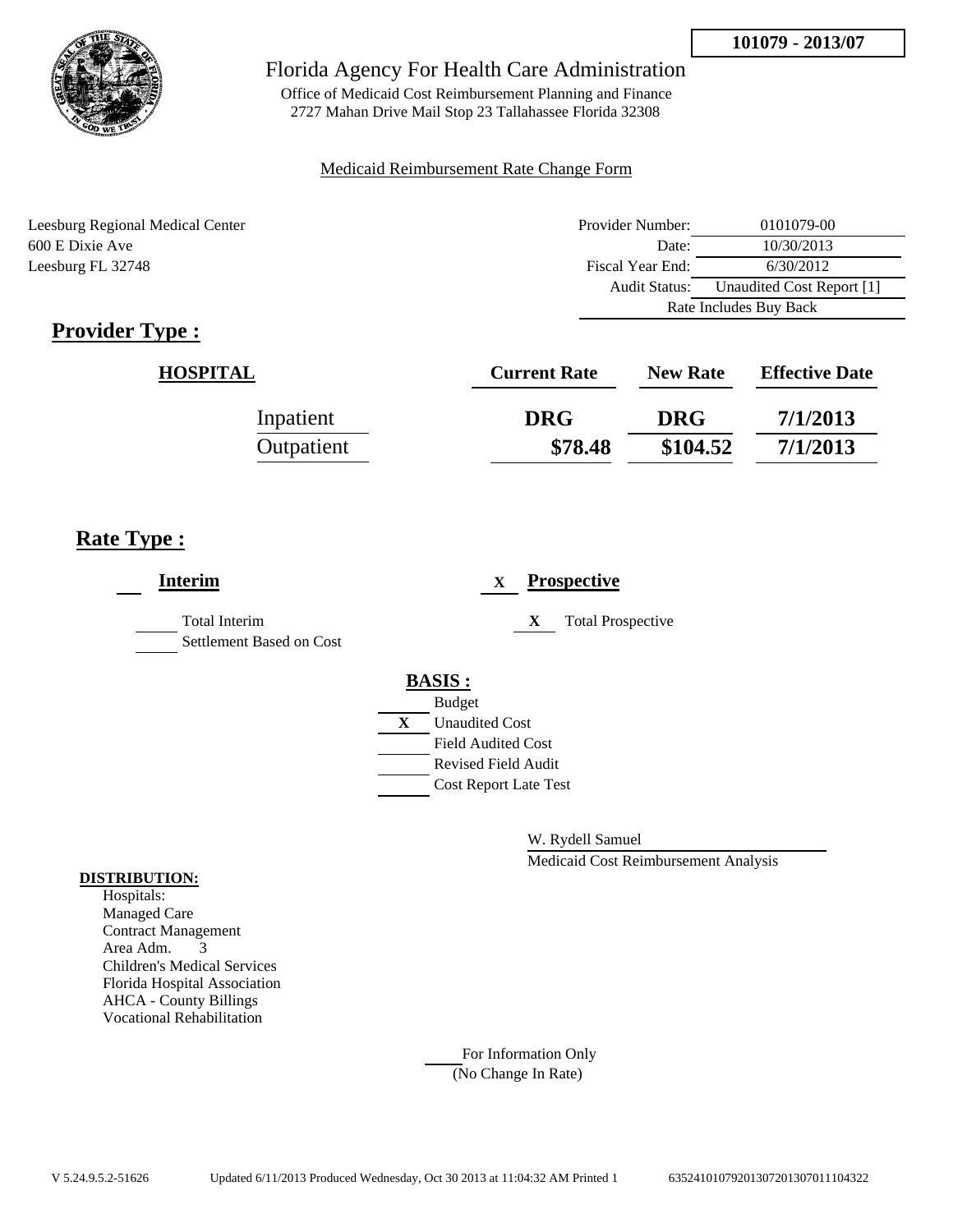

Office of Medicaid Cost Reimbursement Planning and Finance 2727 Mahan Drive Mail Stop 23 Tallahassee Florida 32308

### Medicaid Reimbursement Rate Change Form

| South Lake Memorial Hospital | Provider Number: | 0101087-00                                     |
|------------------------------|------------------|------------------------------------------------|
| 847 8th Street               | Date:            | 10/30/2013                                     |
| Clermont FL 32711            | Fiscal Year End: | 9/30/2012                                      |
|                              | Audit Status:    | Unaudited Cost Report [1]                      |
|                              |                  | Rate Includes Buy Back and 100% Self Exemption |

# **Provider Type :**

| <b>HOSPITAL</b>                      | <b>Current Rate</b> | <b>New Rate</b> | <b>Effective Date</b> |
|--------------------------------------|---------------------|-----------------|-----------------------|
| Inpatient                            | <b>DRG</b>          | <b>DRG</b>      | 7/1/2013              |
| Outpatient                           | \$75.12             | \$120.14        | 7/1/2013              |
| <b>Inpatient County Billing Rate</b> | <b>DRG</b>          | <b>DRG</b>      | 7/1/2013              |

## **Rate Type :**

| <b>Interim</b>                            | <b>Prospective</b><br>X               |
|-------------------------------------------|---------------------------------------|
| Total Interim<br>Settlement Based on Cost | <b>Total Prospective</b><br>X         |
|                                           | <b>BASIS:</b>                         |
|                                           | <b>Budget</b>                         |
|                                           | $\mathbf{X}$<br><b>Unaudited Cost</b> |
|                                           | <b>Field Audited Cost</b>             |
|                                           | <b>Revised Field Audit</b>            |
|                                           | <b>Cost Report Late Test</b>          |
|                                           |                                       |

W. Rydell Samuel

Medicaid Cost Reimbursement Analysis

### **DISTRIBUTION:**

Hospitals: Managed Care Contract Management Area Adm. 3 Children's Medical Services Florida Hospital Association AHCA - County Billings Vocational Rehabilitation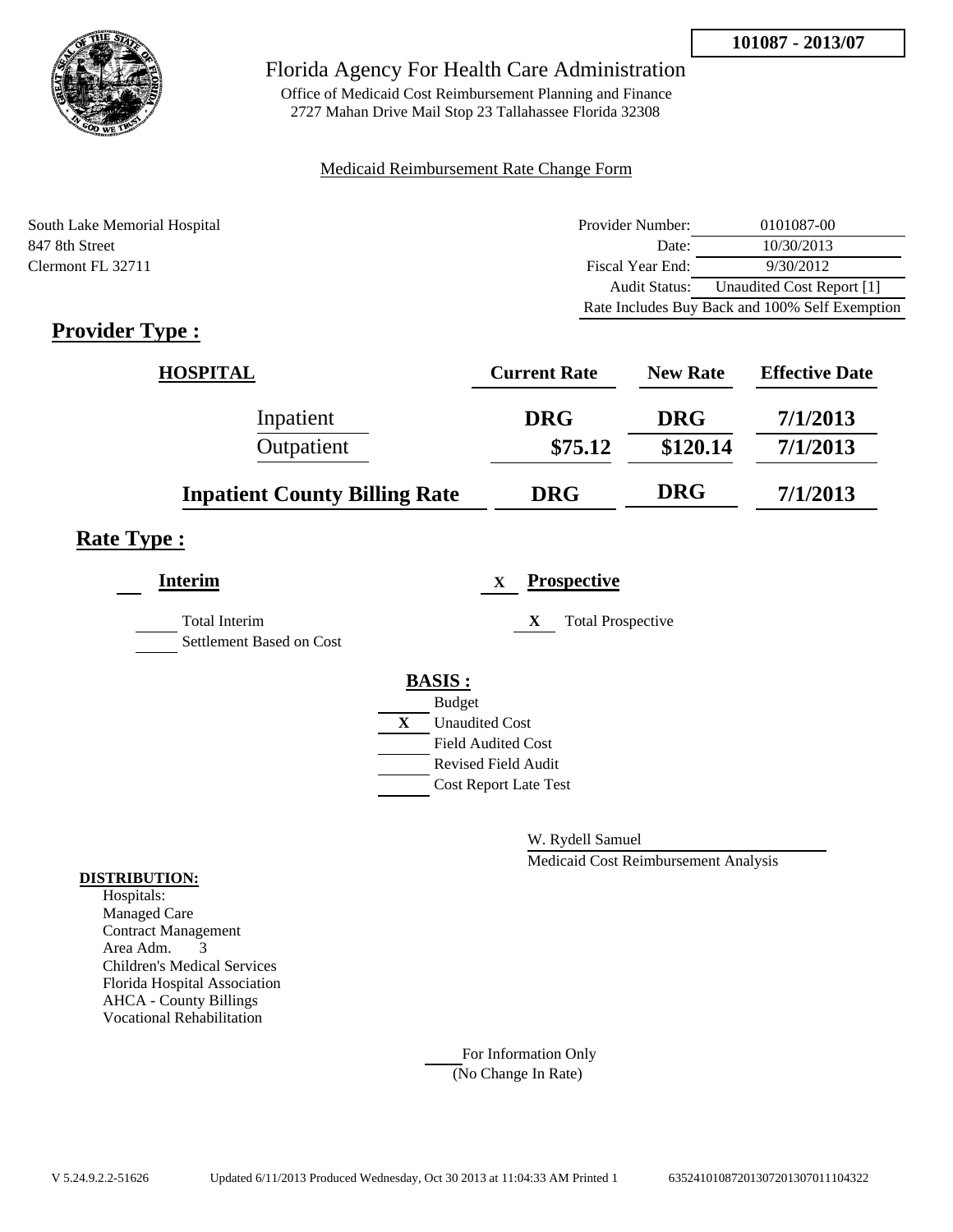

Office of Medicaid Cost Reimbursement Planning and Finance 2727 Mahan Drive Mail Stop 23 Tallahassee Florida 32308

### Medicaid Reimbursement Rate Change Form

| Florida Hospital Waterman | Provider Number:     | 0101095-00                                     |
|---------------------------|----------------------|------------------------------------------------|
| P.O. Box 333              | Date:                | 10/30/2013                                     |
| Eustis FL 32727-0333      | Fiscal Year End:     | 12/31/2011                                     |
|                           | <b>Audit Status:</b> | Unaudited Cost Report [1]                      |
|                           |                      | Rate Includes Buy Back and 100% Self Exemption |

# **Provider Type :**

| <b>HOSPITAL</b>                      | <b>Current Rate</b> | <b>New Rate</b> | <b>Effective Date</b> |
|--------------------------------------|---------------------|-----------------|-----------------------|
| Inpatient                            | <b>DRG</b>          | <b>DRG</b>      | 7/1/2013              |
| Outpatient                           | \$81.16             | \$148.06        | 7/1/2013              |
| <b>Inpatient County Billing Rate</b> | <b>DRG</b>          | <b>DRG</b>      | 7/1/2013              |

## **Rate Type :**

| <b>Interim</b>                                   | <b>Prospective</b><br>$\mathbf x$ |
|--------------------------------------------------|-----------------------------------|
| <b>Total Interim</b><br>Settlement Based on Cost | <b>Total Prospective</b><br>X     |
|                                                  | <b>BASIS:</b>                     |
|                                                  | <b>Budget</b>                     |
|                                                  | X<br><b>Unaudited Cost</b>        |
|                                                  | <b>Field Audited Cost</b>         |
|                                                  | <b>Revised Field Audit</b>        |
|                                                  | <b>Cost Report Late Test</b>      |
|                                                  |                                   |

W. Rydell Samuel

Medicaid Cost Reimbursement Analysis

#### **DISTRIBUTION:**

Hospitals: Managed Care Contract Management Area Adm. 3 Children's Medical Services Florida Hospital Association AHCA - County Billings Vocational Rehabilitation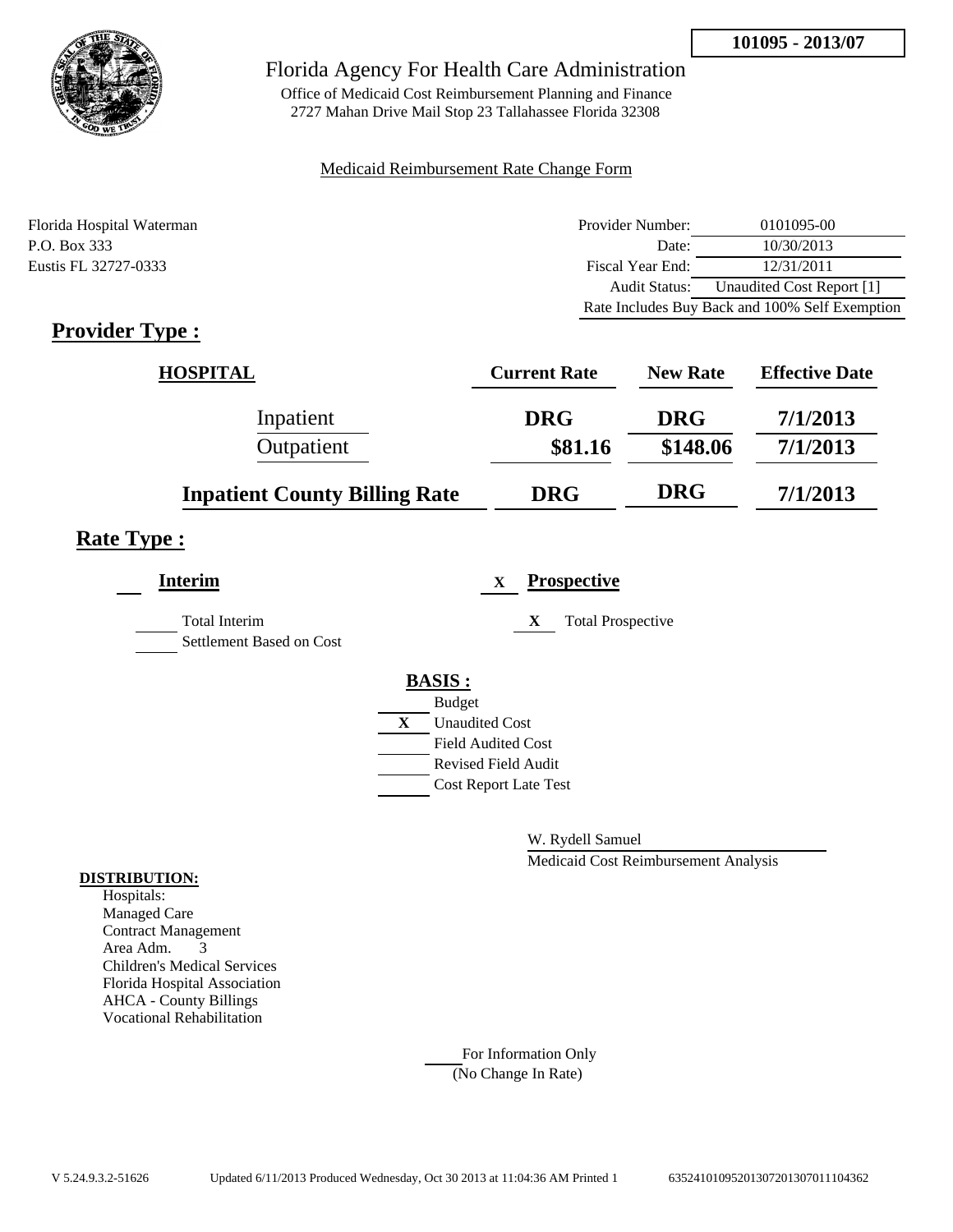

Office of Medicaid Cost Reimbursement Planning and Finance 2727 Mahan Drive Mail Stop 23 Tallahassee Florida 32308

### Medicaid Reimbursement Rate Change Form

| Lee Memorial Hospital | Provider Number:     | 0101109-00                |
|-----------------------|----------------------|---------------------------|
| PO Box 151247         | Date:                | 10/30/2013                |
| Cape Coral FL 33915   | Fiscal Year End:     | 9/30/2012                 |
|                       | <b>Audit Status:</b> | Unaudited Cost Report [1] |
|                       |                      | Rate Includes Buy Back    |

# **Provider Type :**

| <b>HOSPITAL</b>                      | <b>Current Rate</b> | <b>New Rate</b> | <b>Effective Date</b> |
|--------------------------------------|---------------------|-----------------|-----------------------|
| Inpatient                            | <b>DRG</b>          | <b>DRG</b>      | 7/1/2013              |
| Outpatient                           | \$112.22            | \$150.65        | 7/1/2013              |
| <b>Inpatient County Billing Rate</b> | <b>DRG</b>          | <b>DRG</b>      | 7/1/2013              |

## **Rate Type :**

| <b>Interim</b>                                   | <b>Prospective</b><br>X               |
|--------------------------------------------------|---------------------------------------|
| <b>Total Interim</b><br>Settlement Based on Cost | X<br><b>Total Prospective</b>         |
|                                                  | <b>BASIS:</b>                         |
|                                                  | <b>Budget</b>                         |
|                                                  | $\mathbf{X}$<br><b>Unaudited Cost</b> |
|                                                  | <b>Field Audited Cost</b>             |
|                                                  | <b>Revised Field Audit</b>            |
|                                                  | <b>Cost Report Late Test</b>          |
|                                                  |                                       |

W. Rydell Samuel

Medicaid Cost Reimbursement Analysis

### **DISTRIBUTION:**

Hospitals: Managed Care Contract Management Area Adm. 8 Children's Medical Services Florida Hospital Association AHCA - County Billings Vocational Rehabilitation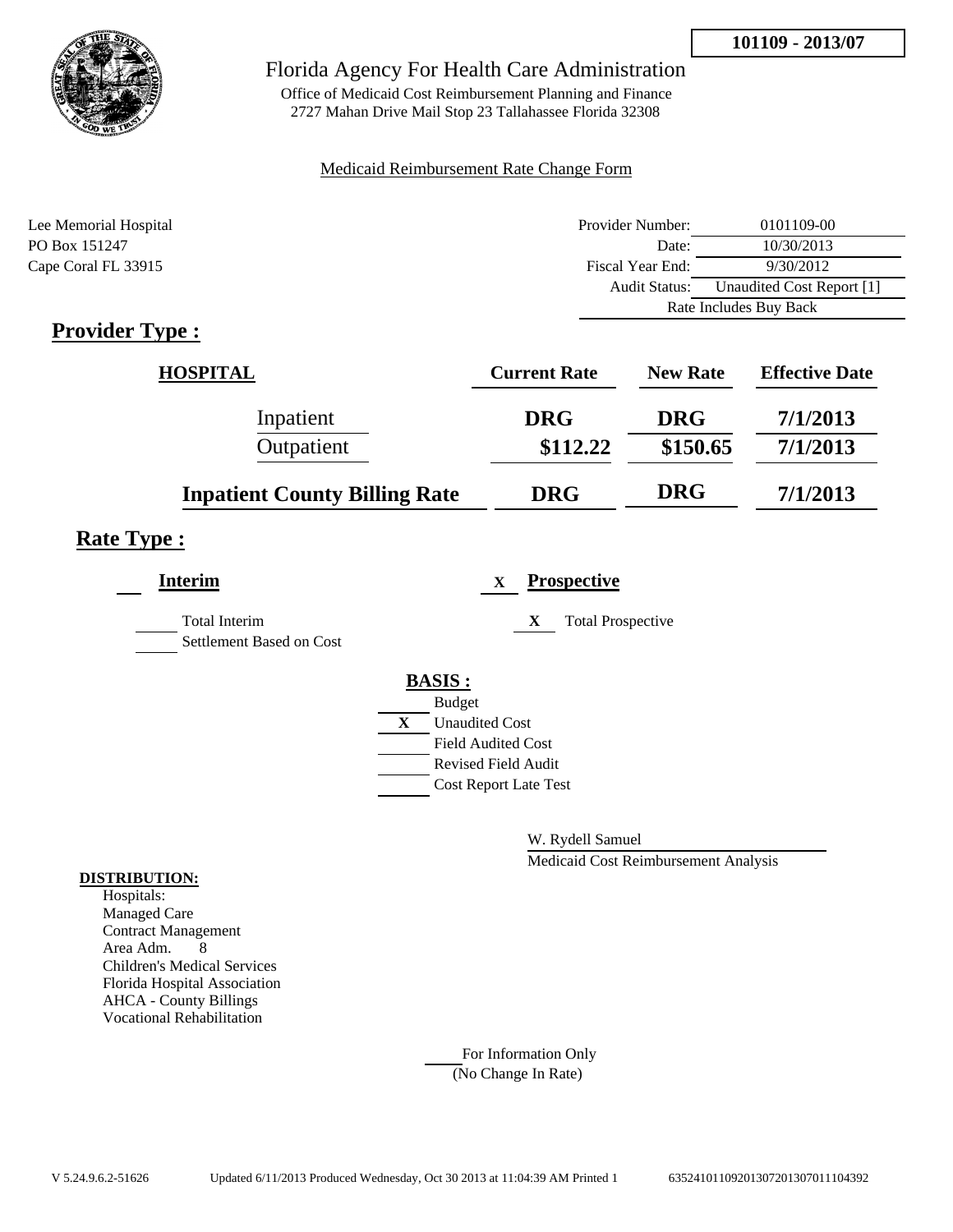

Office of Medicaid Cost Reimbursement Planning and Finance 2727 Mahan Drive Mail Stop 23 Tallahassee Florida 32308

### Medicaid Reimbursement Rate Change Form

| Lee Memorial Hospital | Provider Number:     | 0101109-11                |  |
|-----------------------|----------------------|---------------------------|--|
| PO Box 151247         | Date:                | 10/30/2013                |  |
| Cape Coral FL 33915   | Fiscal Year End:     | 9/30/2012                 |  |
|                       | <b>Audit Status:</b> | Unaudited Cost Report [1] |  |
|                       |                      | Rate Includes Buy Back    |  |

# **Provider Type :**

| <b>HOSPITAL</b>                      | <b>Current Rate</b> | <b>New Rate</b> | <b>Effective Date</b> |
|--------------------------------------|---------------------|-----------------|-----------------------|
| Inpatient                            | <b>DRG</b>          | <b>DRG</b>      | 7/1/2013              |
| Outpatient                           | \$112.22            | \$150.65        | 7/1/2013              |
| <b>Inpatient County Billing Rate</b> | <b>DRG</b>          | <b>DRG</b>      | 7/1/2013              |

## **Rate Type :**

| <b>Interim</b>                                   | <b>Prospective</b><br>X       |
|--------------------------------------------------|-------------------------------|
| <b>Total Interim</b><br>Settlement Based on Cost | <b>Total Prospective</b><br>X |
|                                                  | <b>BASIS:</b>                 |
|                                                  | <b>Budget</b>                 |
|                                                  | X<br><b>Unaudited Cost</b>    |
|                                                  | <b>Field Audited Cost</b>     |
|                                                  | <b>Revised Field Audit</b>    |
|                                                  | <b>Cost Report Late Test</b>  |
|                                                  |                               |

W. Rydell Samuel

Medicaid Cost Reimbursement Analysis

### **DISTRIBUTION:**

Hospitals: Managed Care Contract Management Area Adm. 8 Children's Medical Services Florida Hospital Association AHCA - County Billings Vocational Rehabilitation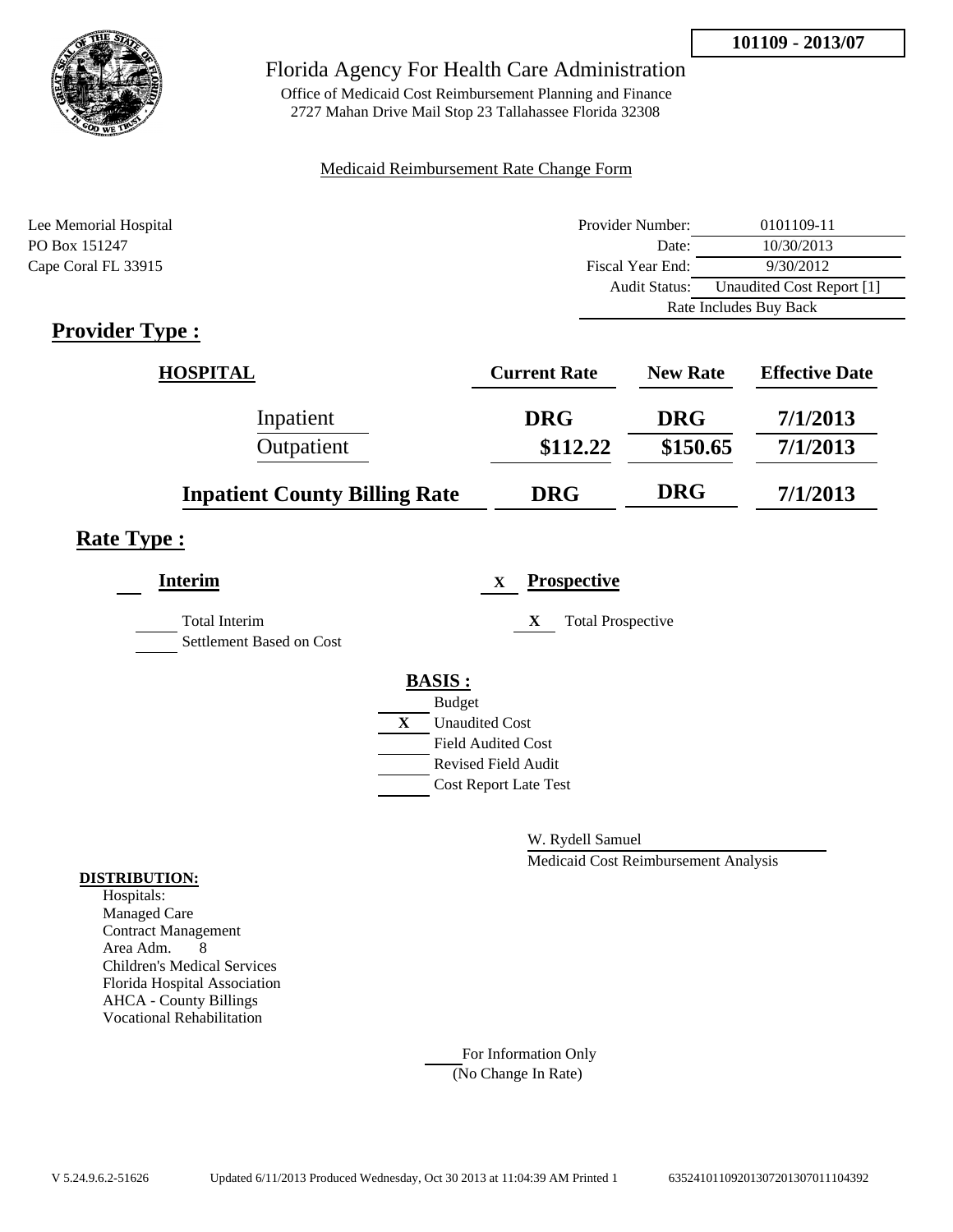

Office of Medicaid Cost Reimbursement Planning and Finance 2727 Mahan Drive Mail Stop 23 Tallahassee Florida 32308

### Medicaid Reimbursement Rate Change Form

| Lee Memorial Hospital | Provider Number:     | 0101109-17                |  |
|-----------------------|----------------------|---------------------------|--|
| PO Box 151247         | Date:                | 10/30/2013                |  |
| Cape Coral FL 33915   | Fiscal Year End:     | 9/30/2012                 |  |
|                       | <b>Audit Status:</b> | Unaudited Cost Report [1] |  |
|                       |                      | Rate Includes Buy Back    |  |

# **Provider Type :**

| <b>HOSPITAL</b>                      | <b>Current Rate</b> | <b>New Rate</b> | <b>Effective Date</b> |
|--------------------------------------|---------------------|-----------------|-----------------------|
| Inpatient                            | <b>DRG</b>          | <b>DRG</b>      | 7/1/2013              |
| Outpatient                           | \$112.22            | \$150.65        | 7/1/2013              |
| <b>Inpatient County Billing Rate</b> | <b>DRG</b>          | <b>DRG</b>      | 7/1/2013              |

## **Rate Type :**

| <b>Interim</b>                                   |              | <b>Prospective</b><br>$\mathbf X$ |
|--------------------------------------------------|--------------|-----------------------------------|
| <b>Total Interim</b><br>Settlement Based on Cost |              | <b>Total Prospective</b><br>X     |
|                                                  |              | <b>BASIS:</b>                     |
|                                                  |              | <b>Budget</b>                     |
|                                                  | $\mathbf{X}$ | <b>Unaudited Cost</b>             |
|                                                  |              | <b>Field Audited Cost</b>         |
|                                                  |              | <b>Revised Field Audit</b>        |
|                                                  |              | <b>Cost Report Late Test</b>      |
|                                                  |              |                                   |

W. Rydell Samuel

Medicaid Cost Reimbursement Analysis

### **DISTRIBUTION:**

Hospitals: Managed Care Contract Management Area Adm. 8 Children's Medical Services Florida Hospital Association AHCA - County Billings Vocational Rehabilitation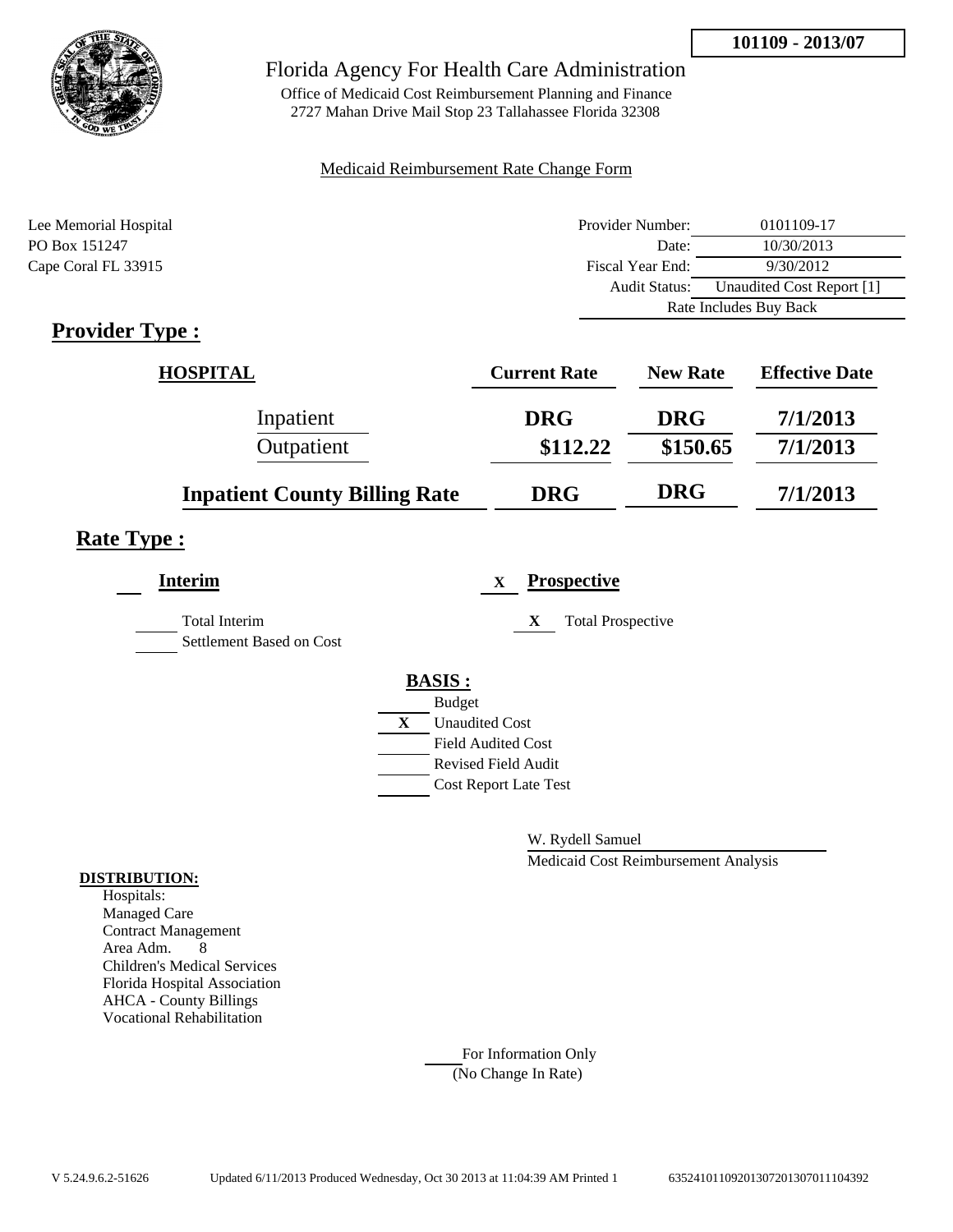

Office of Medicaid Cost Reimbursement Planning and Finance 2727 Mahan Drive Mail Stop 23 Tallahassee Florida 32308

### Medicaid Reimbursement Rate Change Form

| Lee Memorial Hospital | Provider Number:     | 0101109-18                |  |
|-----------------------|----------------------|---------------------------|--|
| PO Box 151247         | Date:                | 10/30/2013                |  |
| Cape Coral FL 33915   | Fiscal Year End:     | 9/30/2012                 |  |
|                       | <b>Audit Status:</b> | Unaudited Cost Report [1] |  |
|                       |                      | Rate Includes Buy Back    |  |

# **Provider Type :**

| <b>HOSPITAL</b>                      | <b>Current Rate</b> | <b>New Rate</b> | <b>Effective Date</b> |
|--------------------------------------|---------------------|-----------------|-----------------------|
| Inpatient                            | <b>DRG</b>          | <b>DRG</b>      | 7/1/2013              |
| Outpatient                           | \$112.22            | \$150.65        | 7/1/2013              |
| <b>Inpatient County Billing Rate</b> | <b>DRG</b>          | <b>DRG</b>      | 7/1/2013              |

## **Rate Type :**

| <b>Interim</b>                                   | <b>Prospective</b><br>X               |
|--------------------------------------------------|---------------------------------------|
| <b>Total Interim</b><br>Settlement Based on Cost | X<br><b>Total Prospective</b>         |
|                                                  | <b>BASIS:</b>                         |
|                                                  | <b>Budget</b>                         |
|                                                  | $\mathbf{X}$<br><b>Unaudited Cost</b> |
|                                                  | <b>Field Audited Cost</b>             |
|                                                  | <b>Revised Field Audit</b>            |
|                                                  | <b>Cost Report Late Test</b>          |
|                                                  |                                       |

W. Rydell Samuel

Medicaid Cost Reimbursement Analysis

### **DISTRIBUTION:**

Hospitals: Managed Care Contract Management Area Adm. 8 Children's Medical Services Florida Hospital Association AHCA - County Billings Vocational Rehabilitation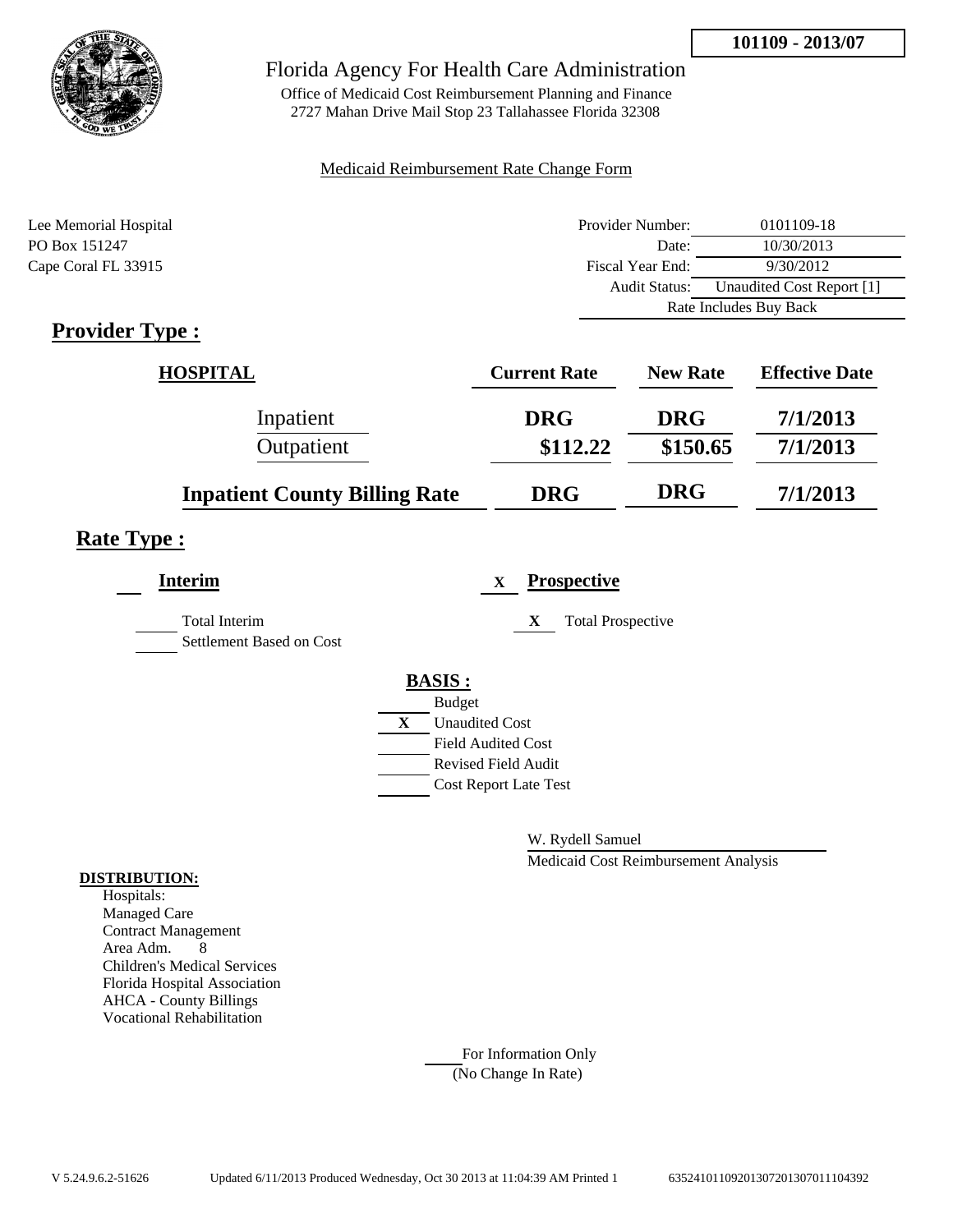

Office of Medicaid Cost Reimbursement Planning and Finance 2727 Mahan Drive Mail Stop 23 Tallahassee Florida 32308

### Medicaid Reimbursement Rate Change Form

Lehigh Regional Medical Center 1500 Lee Blvd. Lehigh Acres FL 33936

| Provider Number: | 0101117-00              |
|------------------|-------------------------|
| Date:            | 10/30/2013              |
| Fiscal Year End: | 12/31/2011              |
| Audit Status:    | Amended Cost Report [2] |

# **Provider Type :**

| <b>HOSPITAL</b> | <b>Current Rate</b> | <b>New Rate</b> | <b>Effective Date</b> |
|-----------------|---------------------|-----------------|-----------------------|
| Inpatient       | <b>DRG</b>          | <b>DRG</b>      | 7/1/2013              |
| Outpatient      | \$38.02             | \$53.01         | 7/1/2013              |

# **Rate Type :**

| <b>Interim</b>                                   | X                                                                                                                       | <b>Prospective</b>       |
|--------------------------------------------------|-------------------------------------------------------------------------------------------------------------------------|--------------------------|
| <b>Total Interim</b><br>Settlement Based on Cost | X                                                                                                                       | <b>Total Prospective</b> |
|                                                  | <b>BASIS:</b><br><b>Budget</b><br><b>Unaudited Cost</b><br>X<br><b>Field Audited Cost</b><br><b>Revised Field Audit</b> |                          |
|                                                  | <b>Cost Report Late Test</b>                                                                                            |                          |

W. Rydell Samuel

Medicaid Cost Reimbursement Analysis

#### **DISTRIBUTION:**

Hospitals: Managed Care Contract Management Area Adm. 8 Children's Medical Services Florida Hospital Association AHCA - County Billings Vocational Rehabilitation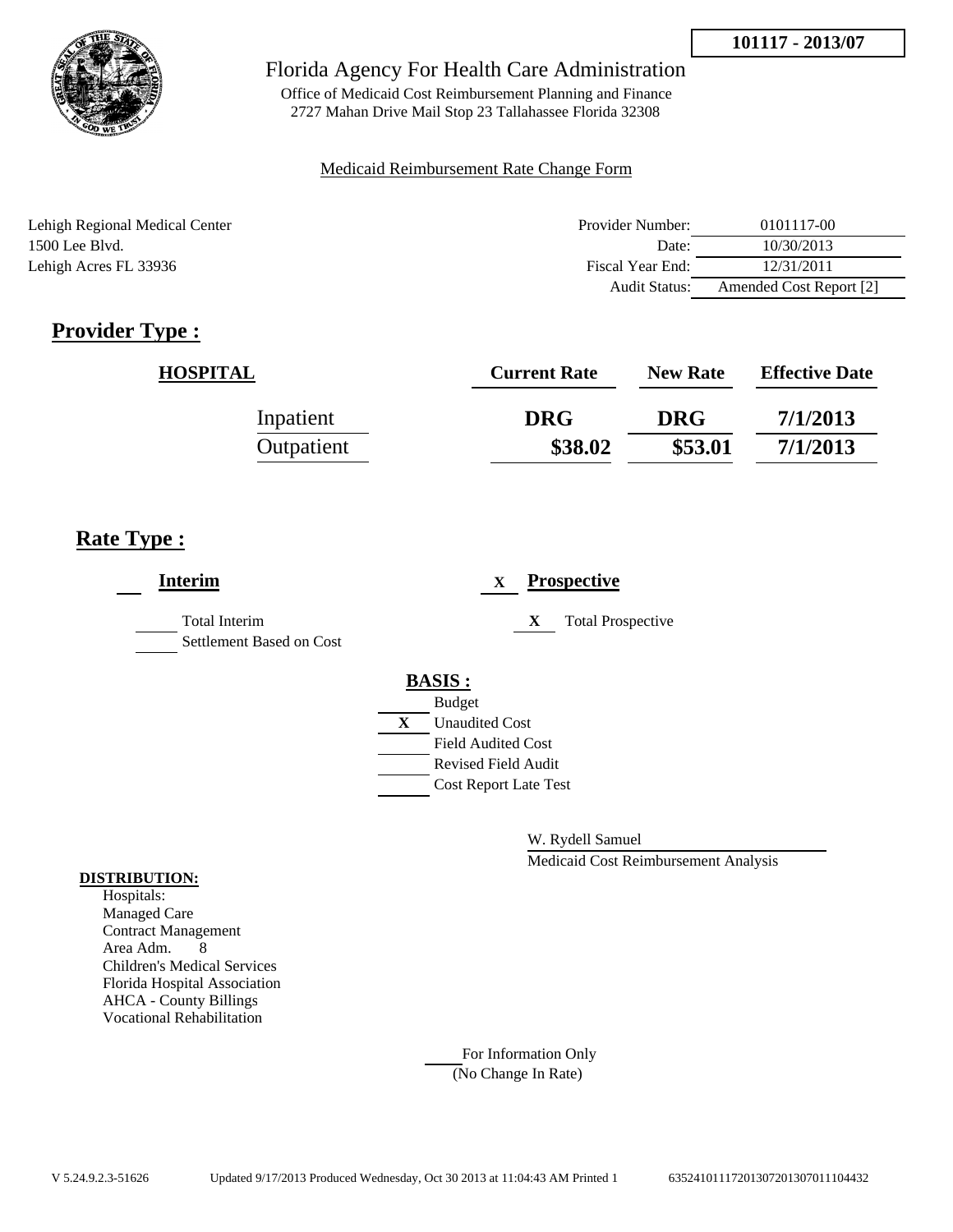

Office of Medicaid Cost Reimbursement Planning and Finance 2727 Mahan Drive Mail Stop 23 Tallahassee Florida 32308

### Medicaid Reimbursement Rate Change Form

| Tallahassee Memorial Regional M.C. | Provider Number:     | 0101133-00                |  |
|------------------------------------|----------------------|---------------------------|--|
| 1300 Miccousukee                   | Date:                | 10/30/2013                |  |
| Tallahassee FL 32308               | Fiscal Year End:     | 9/30/2012                 |  |
|                                    | <b>Audit Status:</b> | Unaudited Cost Report [1] |  |
|                                    |                      | Rate Includes Buy Back    |  |

# **Provider Type :**

| <b>HOSPITAL</b>                      | <b>Current Rate</b> | <b>New Rate</b> | <b>Effective Date</b> |
|--------------------------------------|---------------------|-----------------|-----------------------|
| Inpatient                            | <b>DRG</b>          | <b>DRG</b>      | 7/1/2013              |
| Outpatient                           | \$123.98            | \$123.98        | 7/1/2013              |
| <b>Inpatient County Billing Rate</b> | <b>DRG</b>          | <b>DRG</b>      | 7/1/2013              |

## **Rate Type :**

| <b>Interim</b>                                   |   | <b>Prospective</b><br>$\mathbf X$ |
|--------------------------------------------------|---|-----------------------------------|
| <b>Total Interim</b><br>Settlement Based on Cost |   | <b>Total Prospective</b><br>X     |
|                                                  |   | <b>BASIS:</b>                     |
|                                                  |   | <b>Budget</b>                     |
|                                                  | X | <b>Unaudited Cost</b>             |
|                                                  |   | <b>Field Audited Cost</b>         |
|                                                  |   | <b>Revised Field Audit</b>        |
|                                                  |   | <b>Cost Report Late Test</b>      |
|                                                  |   |                                   |

W. Rydell Samuel

Medicaid Cost Reimbursement Analysis

#### **DISTRIBUTION:**

Hospitals: Managed Care Contract Management Area Adm. 2 Children's Medical Services Florida Hospital Association AHCA - County Billings Vocational Rehabilitation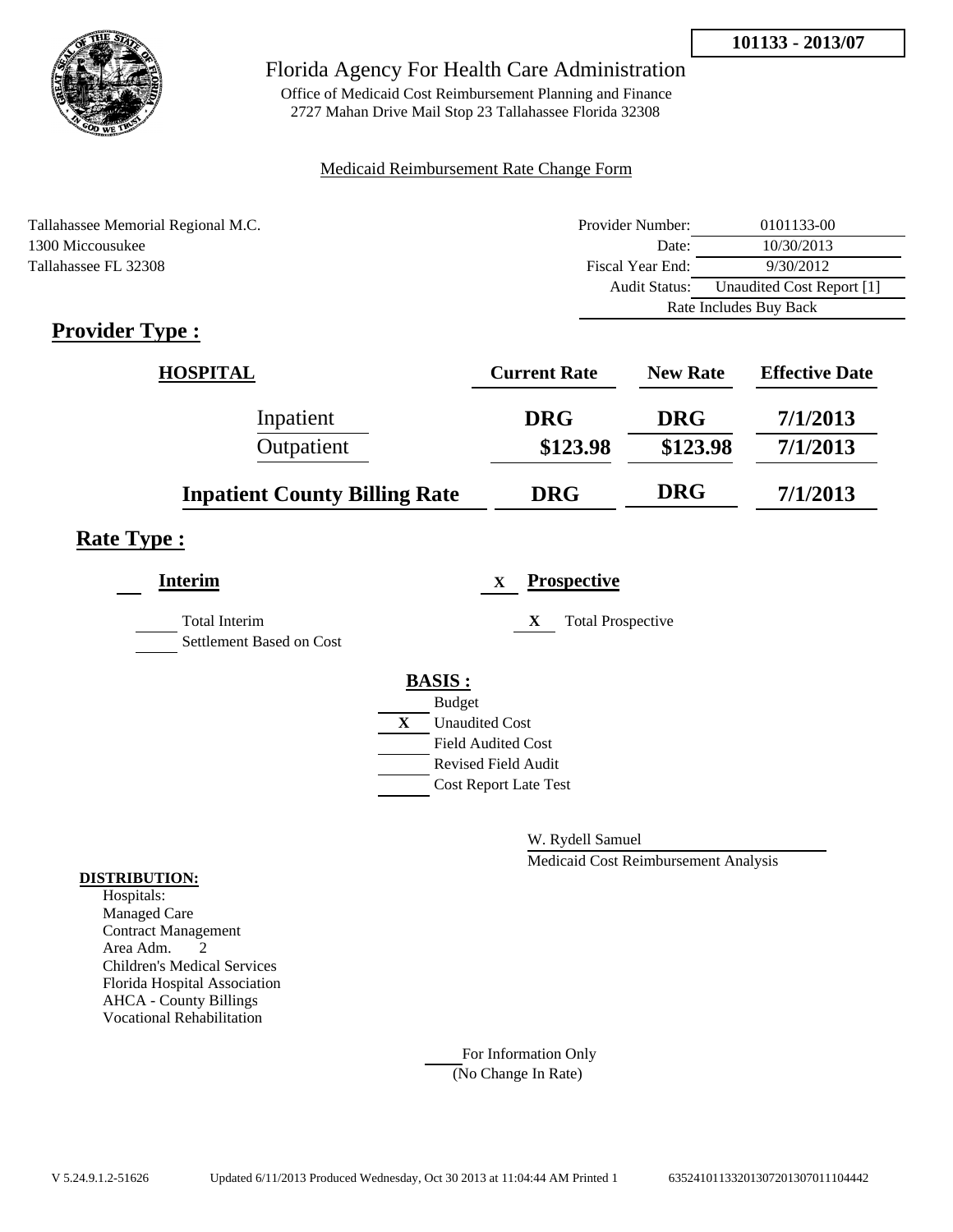

Office of Medicaid Cost Reimbursement Planning and Finance 2727 Mahan Drive Mail Stop 23 Tallahassee Florida 32308

### Medicaid Reimbursement Rate Change Form

Tri-County Hospital Williston P.O. Drawer 460 Williston FL 32696

| Provider Number:       | 0101141-00                |  |
|------------------------|---------------------------|--|
| Date:                  | 10/30/2013                |  |
| Fiscal Year End:       | 9/30/2010                 |  |
| Audit Status:          | Unaudited Cost Report [1] |  |
| Rate Includes Buy Back |                           |  |

# **Provider Type :**

| <b>HOSPITAL</b> | <b>Current Rate</b> | <b>New Rate</b> | <b>Effective Date</b> |
|-----------------|---------------------|-----------------|-----------------------|
| Inpatient       | <b>DRG</b>          | <b>DRG</b>      | 7/1/2013              |
| Outpatient      | \$38.41             | \$38.41         | 7/1/2013              |

## **Rate Type :**

| <b>Interim</b>                                   | <b>Prospective</b><br>$\mathbf{X}$                                                        |
|--------------------------------------------------|-------------------------------------------------------------------------------------------|
| <b>Total Interim</b><br>Settlement Based on Cost | <b>Total Prospective</b><br>X                                                             |
|                                                  | <b>BASIS:</b><br><b>Budget</b><br><b>Unaudited Cost</b><br>X<br><b>Field Audited Cost</b> |
|                                                  | Revised Field Audit<br><b>Cost Report Late Test</b>                                       |

W. Rydell Samuel

Medicaid Cost Reimbursement Analysis

#### **DISTRIBUTION:**

Hospitals: Managed Care Contract Management Area Adm. 3 Children's Medical Services Florida Hospital Association AHCA - County Billings Vocational Rehabilitation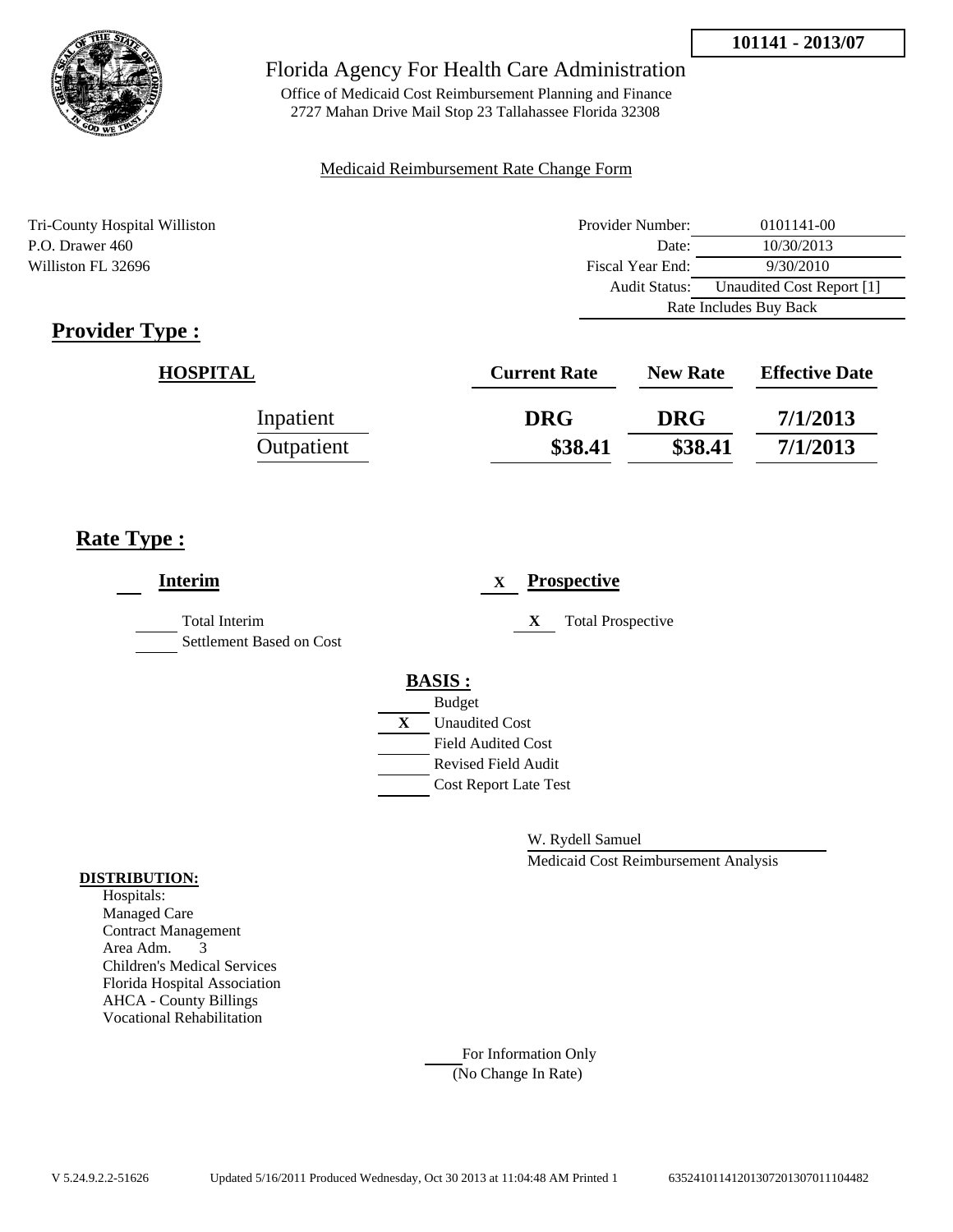

Office of Medicaid Cost Reimbursement Planning and Finance 2727 Mahan Drive Mail Stop 23 Tallahassee Florida 32308

### Medicaid Reimbursement Rate Change Form

Madison County Memorial Hospital 201 East Marion Street Madison FL 32340

| Provider Number:       | 0101150-00                |  |
|------------------------|---------------------------|--|
| Date:                  | 10/30/2013                |  |
| Fiscal Year End:       | 9/30/2012                 |  |
| Audit Status:          | Unaudited Cost Report [1] |  |
| Rate Includes Buy Back |                           |  |

# **Provider Type :**

| <b>HOSPITAL</b> | <b>Current Rate</b> | <b>New Rate</b> | <b>Effective Date</b> |
|-----------------|---------------------|-----------------|-----------------------|
| Inpatient       | <b>DRG</b>          | <b>DRG</b>      | 7/1/2013              |
| Outpatient      | \$58.91             | \$58.91         | 7/1/2013              |

# **Rate Type :**

| <b>Prospective</b><br>$\mathbf{X}$                                                                                                                      |
|---------------------------------------------------------------------------------------------------------------------------------------------------------|
| <b>Total Prospective</b><br>X                                                                                                                           |
| <b>BASIS:</b><br><b>Budget</b><br>X<br><b>Unaudited Cost</b><br><b>Field Audited Cost</b><br><b>Revised Field Audit</b><br><b>Cost Report Late Test</b> |
|                                                                                                                                                         |

W. Rydell Samuel

Medicaid Cost Reimbursement Analysis

#### **DISTRIBUTION:**

Hospitals: Managed Care Contract Management Area Adm. 2 Children's Medical Services Florida Hospital Association AHCA - County Billings Vocational Rehabilitation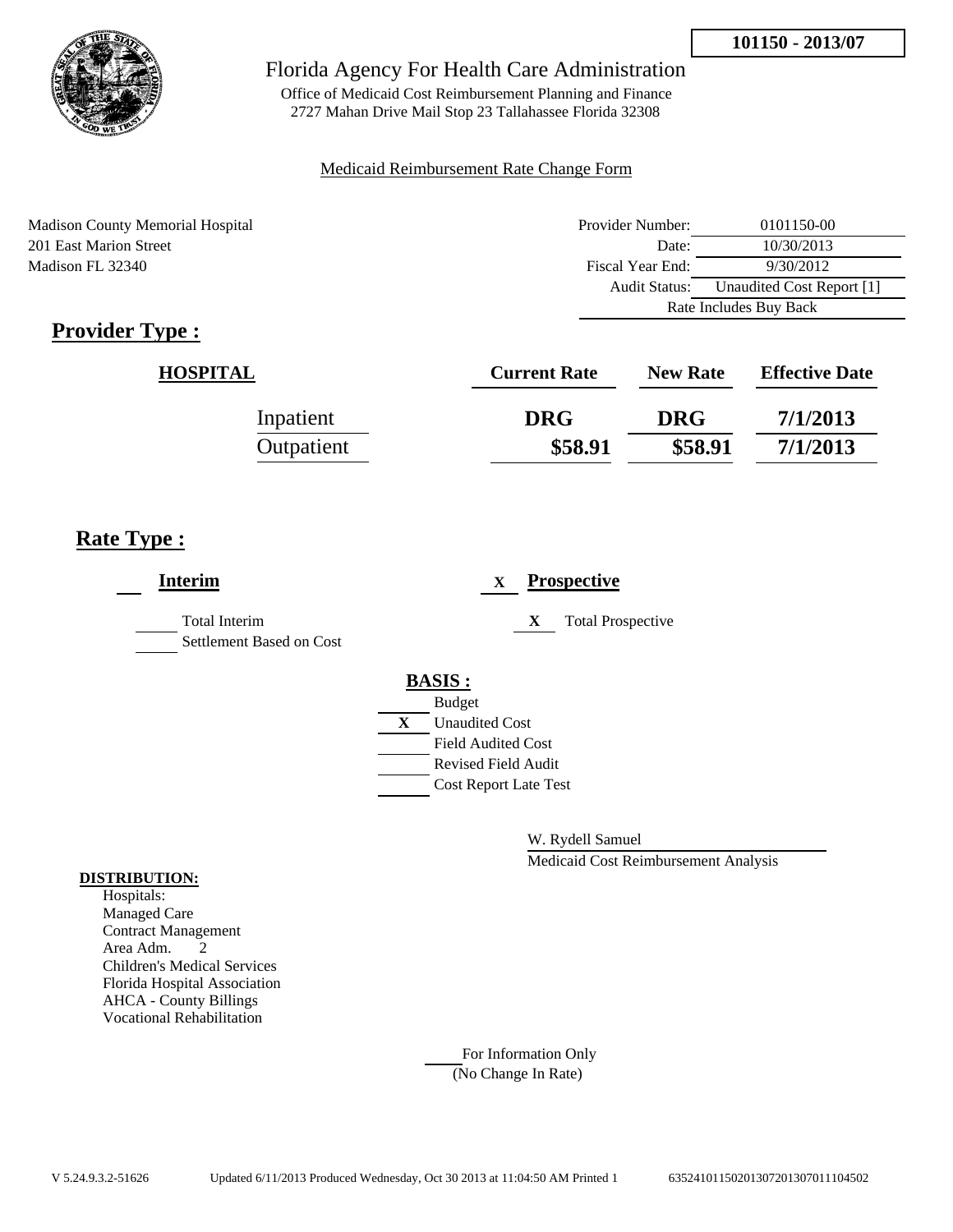

Office of Medicaid Cost Reimbursement Planning and Finance 2727 Mahan Drive Mail Stop 23 Tallahassee Florida 32308

### Medicaid Reimbursement Rate Change Form

| Manatee Memorial Hospital | Provider Number:     | 0101168-00                |  |
|---------------------------|----------------------|---------------------------|--|
| 206 Second Street East    | Date:                | 10/30/2013                |  |
| Bradenton FL 34208        | Fiscal Year End:     | 12/31/2011                |  |
|                           | <b>Audit Status:</b> | Unaudited Cost Report [1] |  |
|                           |                      | Rate Includes Buy Back    |  |
|                           |                      |                           |  |

# **Provider Type :**

| <b>HOSPITAL</b>                      | <b>Current Rate</b> | <b>New Rate</b> | <b>Effective Date</b> |
|--------------------------------------|---------------------|-----------------|-----------------------|
| Inpatient                            | <b>DRG</b>          | <b>DRG</b>      | 7/1/2013              |
| Outpatient                           | \$86.83             | \$119.16        | 7/1/2013              |
| <b>Inpatient County Billing Rate</b> | <b>DRG</b>          | <b>DRG</b>      | 7/1/2013              |

## **Rate Type :**

| <b>Interim</b>                                   |   | $\mathbf x$                  | <b>Prospective</b>            |
|--------------------------------------------------|---|------------------------------|-------------------------------|
| <b>Total Interim</b><br>Settlement Based on Cost |   |                              | <b>Total Prospective</b><br>X |
|                                                  |   | <b>BASIS:</b>                |                               |
|                                                  |   | <b>Budget</b>                |                               |
|                                                  | X | <b>Unaudited Cost</b>        |                               |
|                                                  |   | <b>Field Audited Cost</b>    |                               |
|                                                  |   | Revised Field Audit          |                               |
|                                                  |   | <b>Cost Report Late Test</b> |                               |
|                                                  |   |                              |                               |

W. Rydell Samuel

Medicaid Cost Reimbursement Analysis

#### **DISTRIBUTION:**

Hospitals: Managed Care Contract Management Area Adm. 6 Children's Medical Services Florida Hospital Association AHCA - County Billings Vocational Rehabilitation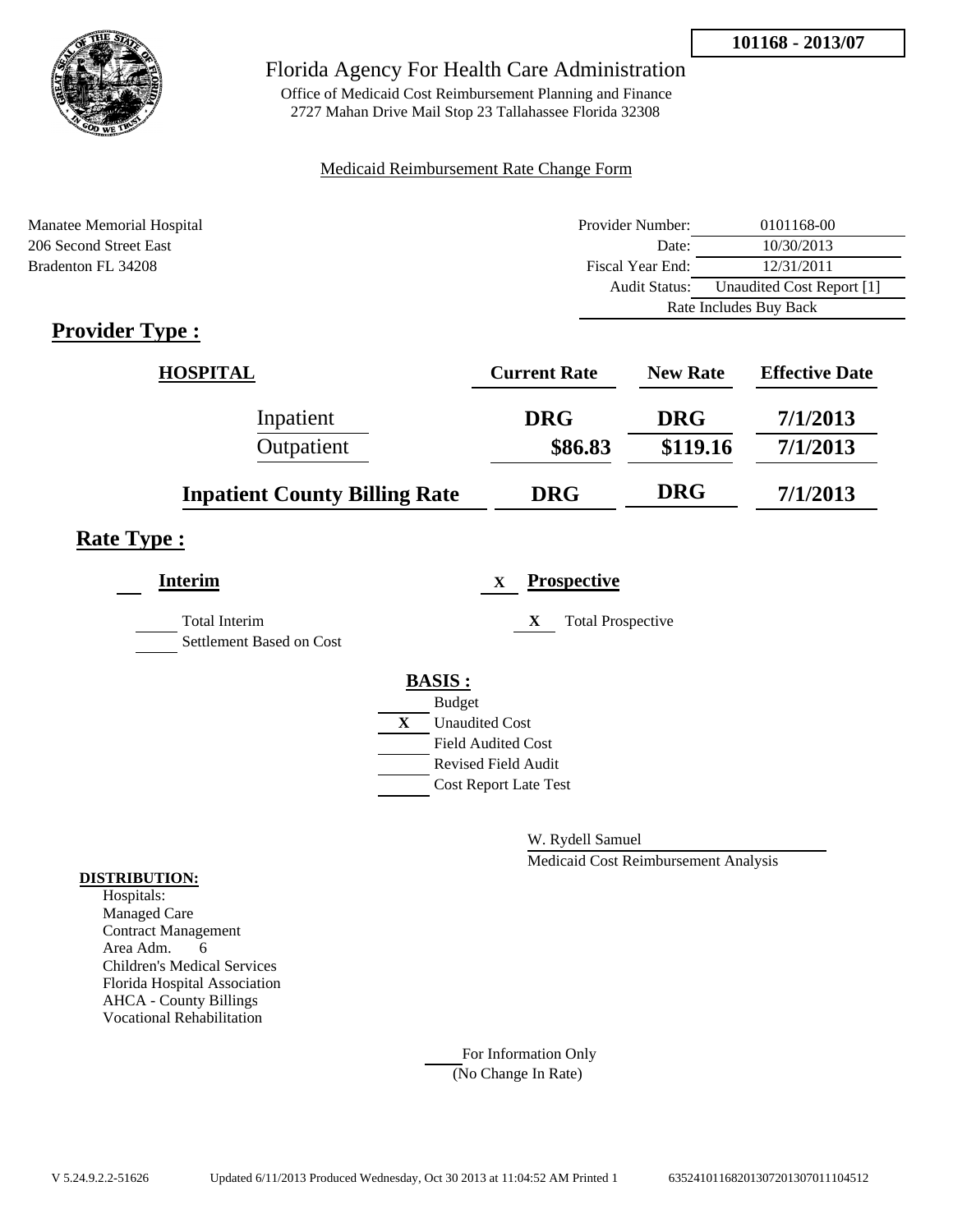

Office of Medicaid Cost Reimbursement Planning and Finance 2727 Mahan Drive Mail Stop 23 Tallahassee Florida 32308

### Medicaid Reimbursement Rate Change Form

Munroe Regional Medical Center Post Office Box 6000 Ocala FL 34478

| Provider Number:       | 0101176-00                |
|------------------------|---------------------------|
| Date:                  | 10/30/2013                |
| Fiscal Year End:       | 9/30/2012                 |
| <b>Audit Status:</b>   | Unaudited Cost Report [1] |
| Rate Includes Buy Back |                           |

# **Provider Type :**

| <b>HOSPITAL</b> | <b>Current Rate</b> | <b>New Rate</b> | <b>Effective Date</b> |
|-----------------|---------------------|-----------------|-----------------------|
| Inpatient       | <b>DRG</b>          | <b>DRG</b>      | 7/1/2013              |
| Outpatient      | \$61.76             | \$82.25         | 7/1/2013              |

# **Rate Type :**

| <b>Interim</b>                                   | <b>Prospective</b><br>$\mathbf{X}$          |
|--------------------------------------------------|---------------------------------------------|
| <b>Total Interim</b><br>Settlement Based on Cost | X<br><b>Total Prospective</b>               |
|                                                  | <b>BASIS:</b>                               |
|                                                  | <b>Budget</b><br>X<br><b>Unaudited Cost</b> |
|                                                  | <b>Field Audited Cost</b>                   |
|                                                  | <b>Revised Field Audit</b>                  |
|                                                  | <b>Cost Report Late Test</b>                |
|                                                  |                                             |

W. Rydell Samuel

Medicaid Cost Reimbursement Analysis

#### **DISTRIBUTION:**

Hospitals: Managed Care Contract Management Area Adm. 3 Children's Medical Services Florida Hospital Association AHCA - County Billings Vocational Rehabilitation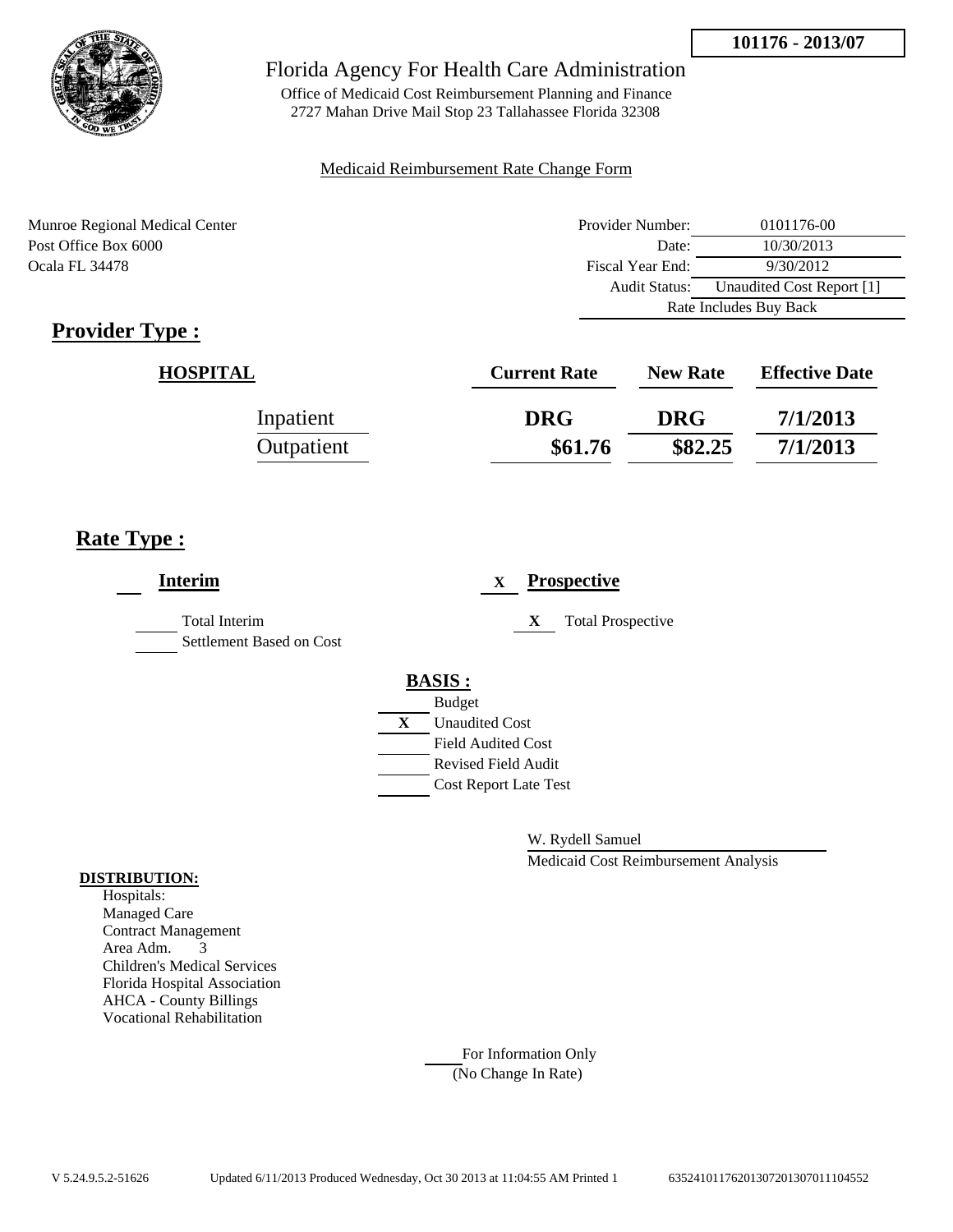

Office of Medicaid Cost Reimbursement Planning and Finance 2727 Mahan Drive Mail Stop 23 Tallahassee Florida 32308

### Medicaid Reimbursement Rate Change Form

Martin Memorial Hospital P.O. Box 9033 Stuart FL 34995-9033

| Provider Number:       | 0101184-00                |  |
|------------------------|---------------------------|--|
| Date:                  | 10/30/2013                |  |
| Fiscal Year End:       | 9/30/2012                 |  |
| <b>Audit Status:</b>   | Unaudited Cost Report [1] |  |
| Rate Includes Buy Back |                           |  |

# **Provider Type :**

| <b>HOSPITAL</b> | <b>Current Rate</b> | <b>New Rate</b> | <b>Effective Date</b> |
|-----------------|---------------------|-----------------|-----------------------|
| Inpatient       | <b>DRG</b>          | <b>DRG</b>      | 7/1/2013              |
| Outpatient      | \$88.35             | \$117.67        | 7/1/2013              |

## **Rate Type :**

| <b>Interim</b>                                   | <b>Prospective</b><br>X       |
|--------------------------------------------------|-------------------------------|
| <b>Total Interim</b><br>Settlement Based on Cost | <b>Total Prospective</b><br>X |
|                                                  | <b>BASIS:</b>                 |
|                                                  | <b>Budget</b>                 |
|                                                  | X<br><b>Unaudited Cost</b>    |
|                                                  | <b>Field Audited Cost</b>     |
|                                                  | <b>Revised Field Audit</b>    |
|                                                  | <b>Cost Report Late Test</b>  |
|                                                  |                               |
|                                                  |                               |

W. Rydell Samuel

Medicaid Cost Reimbursement Analysis

#### **DISTRIBUTION:**

Hospitals: Managed Care Contract Management Area Adm. 9 Children's Medical Services Florida Hospital Association AHCA - County Billings Vocational Rehabilitation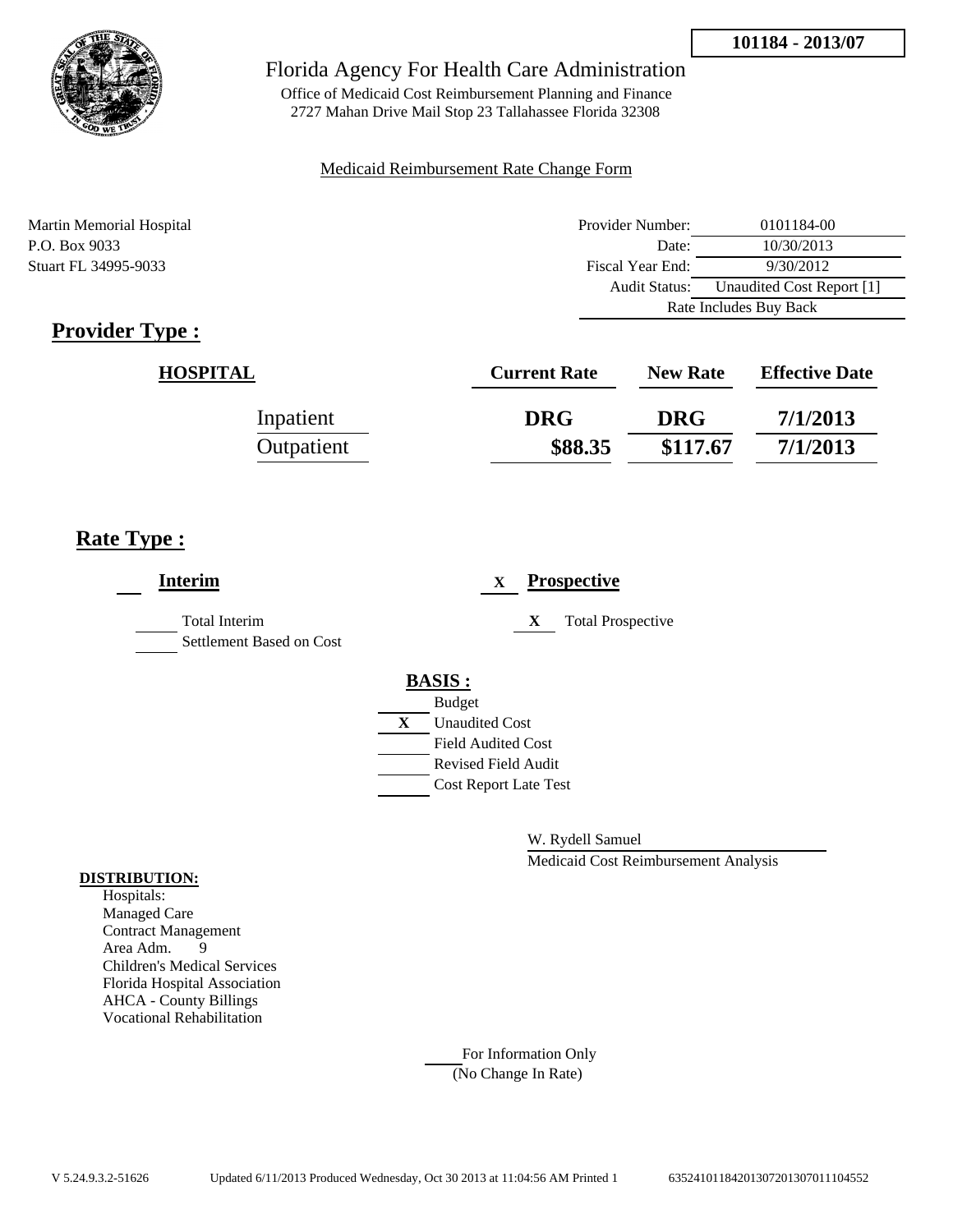

Office of Medicaid Cost Reimbursement Planning and Finance 2727 Mahan Drive Mail Stop 23 Tallahassee Florida 32308

### Medicaid Reimbursement Rate Change Form

| Lower Florida Keys Hospital | Provider Number: | 0101192-00              |
|-----------------------------|------------------|-------------------------|
| P.O. Box 9107               | Date:            | 10/30/2013              |
| Key West FL 33401           | Fiscal Year End: | 9/30/2012               |
|                             | Audit Status:    | Amended Cost Report [2] |

# **Provider Type :**

| <b>HOSPITAL</b>                      | <b>Current Rate</b> | <b>New Rate</b> | <b>Effective Date</b> |
|--------------------------------------|---------------------|-----------------|-----------------------|
| Inpatient                            | <b>DRG</b>          | <b>DRG</b>      | 7/1/2013              |
| Outpatient                           | \$85.78             | \$86.16         | 7/1/2013              |
| <b>Inpatient County Billing Rate</b> | <b>DRG</b>          | <b>DRG</b>      | 7/1/2013              |

## **Rate Type :**

| <b>Interim</b>                                   |              | <b>Prospective</b><br>X       |
|--------------------------------------------------|--------------|-------------------------------|
| <b>Total Interim</b><br>Settlement Based on Cost |              | <b>Total Prospective</b><br>X |
|                                                  |              | <b>BASIS:</b>                 |
|                                                  |              | <b>Budget</b>                 |
|                                                  | $\mathbf{X}$ | <b>Unaudited Cost</b>         |
|                                                  |              | <b>Field Audited Cost</b>     |
|                                                  |              | <b>Revised Field Audit</b>    |
|                                                  |              | <b>Cost Report Late Test</b>  |
|                                                  |              |                               |

W. Rydell Samuel

Medicaid Cost Reimbursement Analysis

### **DISTRIBUTION:**

Hospitals: Managed Care Contract Management Area Adm. 11 Children's Medical Services Florida Hospital Association AHCA - County Billings Vocational Rehabilitation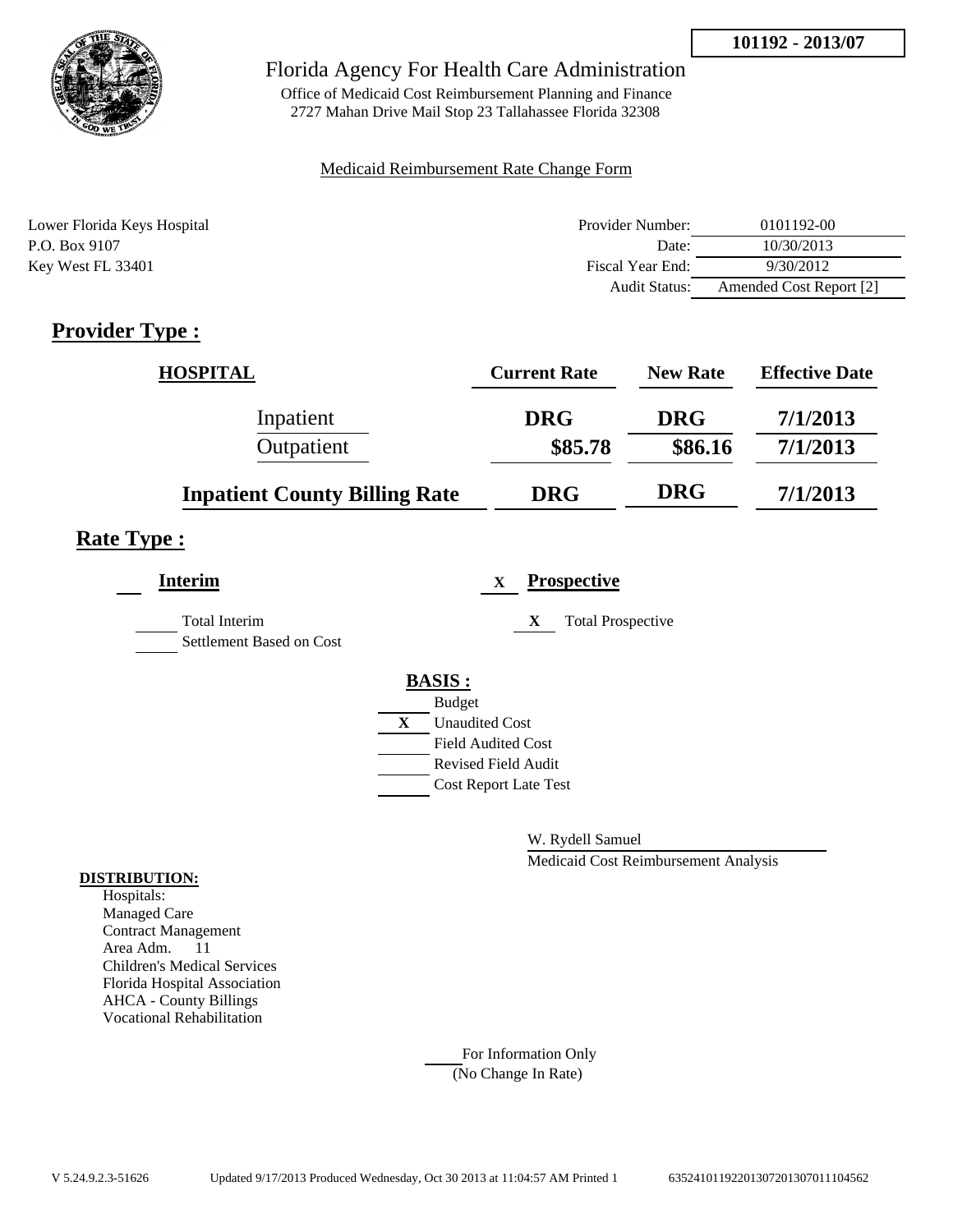

Office of Medicaid Cost Reimbursement Planning and Finance 2727 Mahan Drive Mail Stop 23 Tallahassee Florida 32308

### Medicaid Reimbursement Rate Change Form

| Lower Florida Keys Hospital | Provider Number:     | 0101192-01              |
|-----------------------------|----------------------|-------------------------|
| P.O. Box 9107               | Date:                | 10/30/2013              |
| Key West FL 33401           | Fiscal Year End:     | 9/30/2012               |
|                             | <b>Audit Status:</b> | Amended Cost Report [2] |

# **Provider Type :**

| <b>HOSPITAL</b>                      | <b>Current Rate</b> | <b>New Rate</b> | <b>Effective Date</b> |
|--------------------------------------|---------------------|-----------------|-----------------------|
| Inpatient                            | <b>DRG</b>          | <b>DRG</b>      | 7/1/2013              |
| Outpatient                           | \$85.78             | \$86.16         | 7/1/2013              |
| <b>Inpatient County Billing Rate</b> | <b>DRG</b>          | <b>DRG</b>      | 7/1/2013              |

## **Rate Type :**

| <b>Interim</b>                                   | <b>Prospective</b><br>X               |
|--------------------------------------------------|---------------------------------------|
| <b>Total Interim</b><br>Settlement Based on Cost | <b>Total Prospective</b><br>X         |
|                                                  | <b>BASIS:</b>                         |
|                                                  | <b>Budget</b>                         |
|                                                  | $\mathbf{X}$<br><b>Unaudited Cost</b> |
|                                                  | <b>Field Audited Cost</b>             |
|                                                  | <b>Revised Field Audit</b>            |
|                                                  | <b>Cost Report Late Test</b>          |
|                                                  |                                       |

W. Rydell Samuel

Medicaid Cost Reimbursement Analysis

### **DISTRIBUTION:**

Hospitals: Managed Care Contract Management Area Adm. 11 Children's Medical Services Florida Hospital Association AHCA - County Billings Vocational Rehabilitation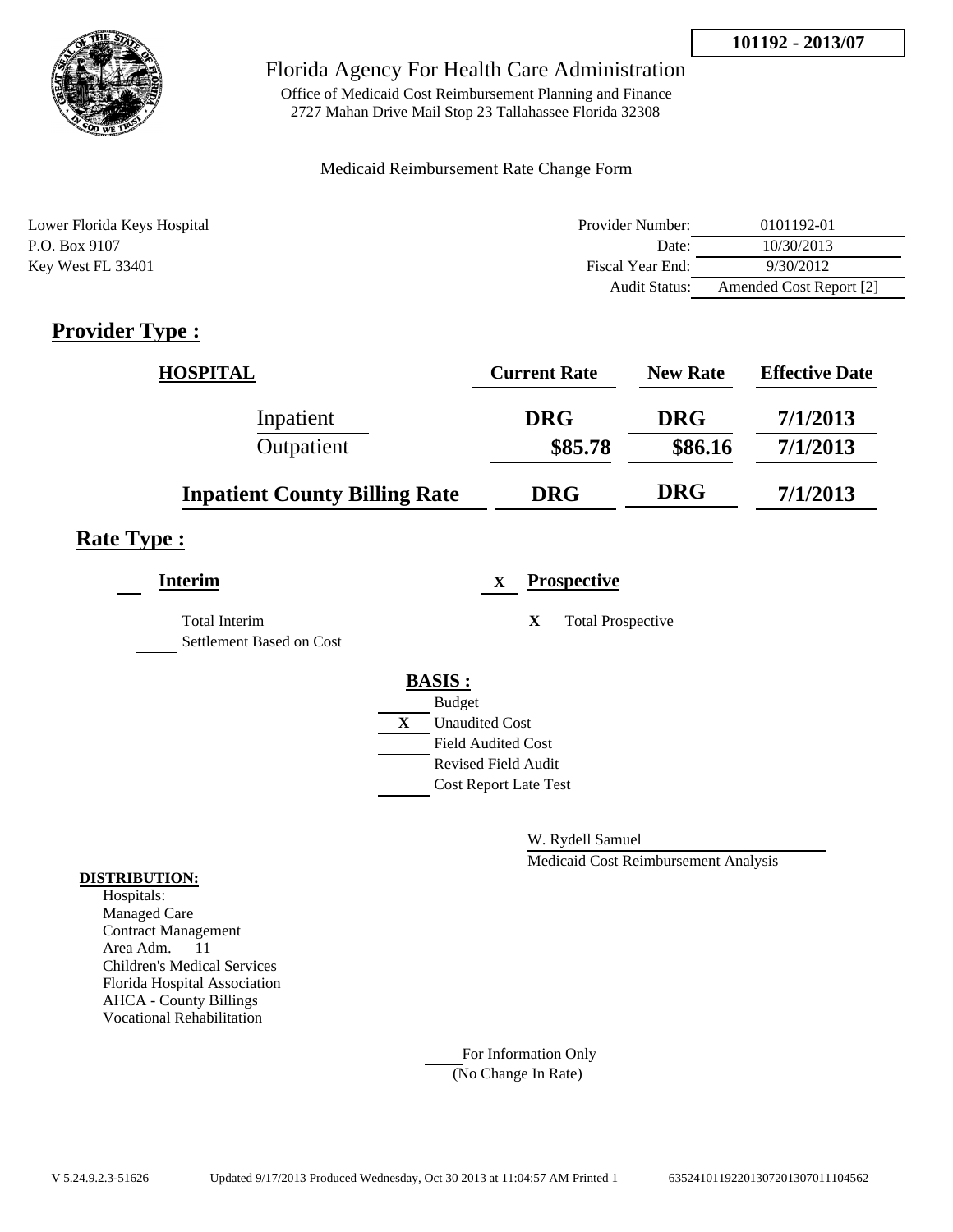

Office of Medicaid Cost Reimbursement Planning and Finance 2727 Mahan Drive Mail Stop 23 Tallahassee Florida 32308

### Medicaid Reimbursement Rate Change Form

Fishermen's Hospital Provider Number: 0101206-00 3301 Overseas Highway Marathon FL 33050

| <b>Provider Type</b> |  |
|----------------------|--|
|----------------------|--|

| Provider indifficient. | <u>0101200-00</u>         |  |
|------------------------|---------------------------|--|
| Date:                  | 10/30/2013                |  |
| Fiscal Year End:       | 6/30/2012                 |  |
| Audit Status:          | Unaudited Cost Report [1] |  |
| Rate Includes Buy Back |                           |  |
|                        |                           |  |

| <b>HOSPITAL</b> | <b>Current Rate</b> | <b>New Rate</b> | <b>Effective Date</b> |
|-----------------|---------------------|-----------------|-----------------------|
| Inpatient       | <b>DRG</b>          | <b>DRG</b>      | 7/1/2013              |
| Outpatient      | \$140.31            | \$140.31        | 7/1/2013              |

## **Rate Type :**

| <b>Interim</b>                                   |                                                  | X |   | <b>Prospective</b>       |
|--------------------------------------------------|--------------------------------------------------|---|---|--------------------------|
| <b>Total Interim</b><br>Settlement Based on Cost |                                                  |   | X | <b>Total Prospective</b> |
|                                                  | <b>BASIS:</b><br><b>Budget</b>                   |   |   |                          |
|                                                  | X<br><b>Unaudited Cost</b>                       |   |   |                          |
|                                                  | <b>Field Audited Cost</b><br>Revised Field Audit |   |   |                          |
|                                                  | <b>Cost Report Late Test</b>                     |   |   |                          |
|                                                  |                                                  |   |   |                          |

W. Rydell Samuel

Medicaid Cost Reimbursement Analysis

#### **DISTRIBUTION:**

Hospitals: Managed Care Contract Management Area Adm. 11 Children's Medical Services Florida Hospital Association AHCA - County Billings Vocational Rehabilitation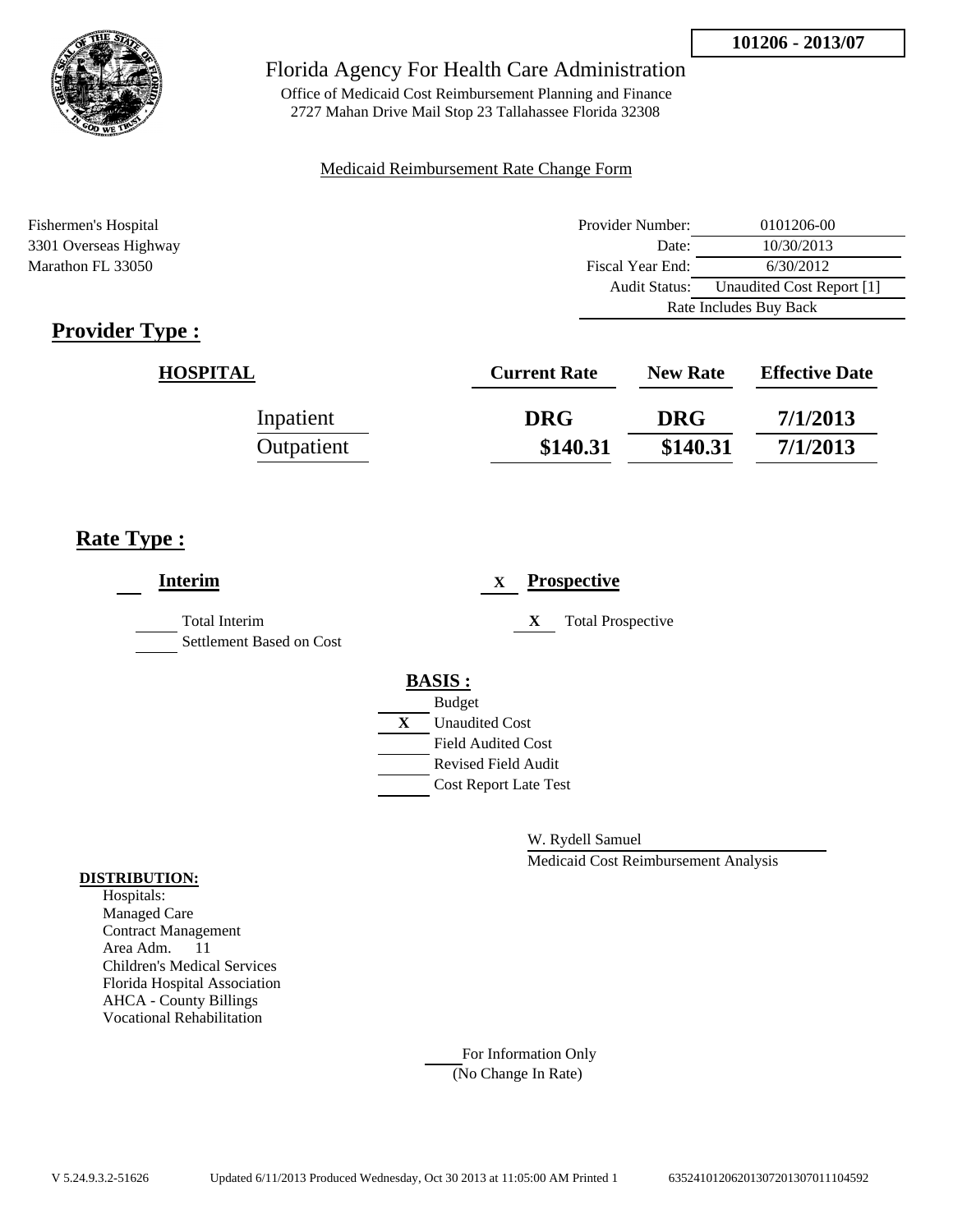

Office of Medicaid Cost Reimbursement Planning and Finance 2727 Mahan Drive Mail Stop 23 Tallahassee Florida 32308

### Medicaid Reimbursement Rate Change Form

Mariners Hospital 91500 Overseas Highway Tavernier FL 33070

| Provider Number:       | 0101214-00                |  |
|------------------------|---------------------------|--|
| Date:                  | 10/30/2013                |  |
| Fiscal Year End:       | 9/30/2012                 |  |
| Audit Status:          | Unaudited Cost Report [1] |  |
| Rate Includes Buy Back |                           |  |

# **Provider Type :**

| <b>HOSPITAL</b> | <b>Current Rate</b> | <b>New Rate</b> | <b>Effective Date</b> |
|-----------------|---------------------|-----------------|-----------------------|
| Inpatient       | <b>DRG</b>          | <b>DRG</b>      | 7/1/2013              |
| Outpatient      | \$345.67            | \$345.67        | 7/1/2013              |

# **Rate Type :**

| <b>Interim</b>                                   | <b>Prospective</b><br>X                                                                                                                                 |
|--------------------------------------------------|---------------------------------------------------------------------------------------------------------------------------------------------------------|
| <b>Total Interim</b><br>Settlement Based on Cost | <b>Total Prospective</b><br>X                                                                                                                           |
|                                                  | <b>BASIS:</b><br><b>Budget</b><br>X<br><b>Unaudited Cost</b><br><b>Field Audited Cost</b><br><b>Revised Field Audit</b><br><b>Cost Report Late Test</b> |

W. Rydell Samuel

Medicaid Cost Reimbursement Analysis

#### **DISTRIBUTION:**

Hospitals: Managed Care Contract Management Area Adm. 11 Children's Medical Services Florida Hospital Association AHCA - County Billings Vocational Rehabilitation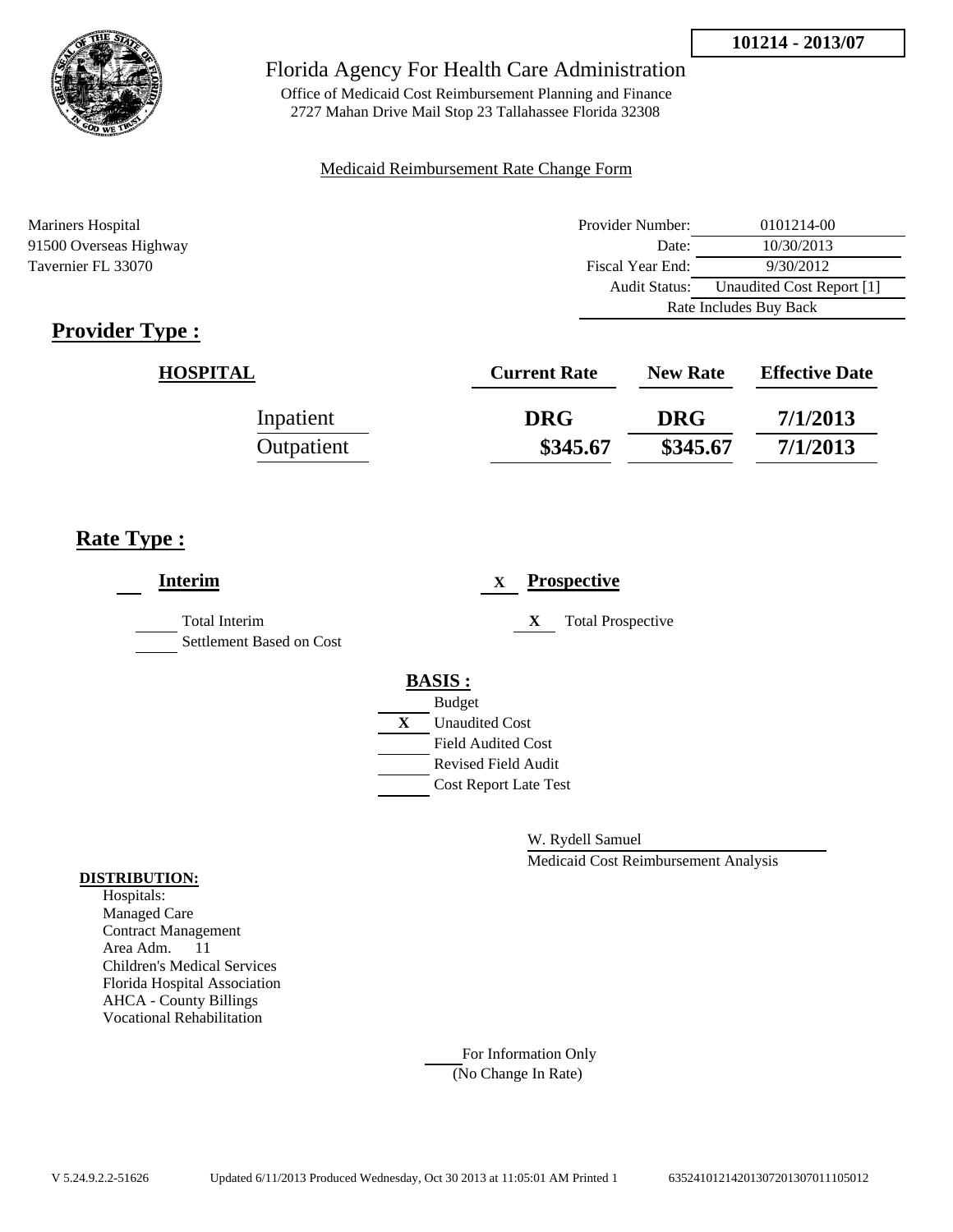

Office of Medicaid Cost Reimbursement Planning and Finance 2727 Mahan Drive Mail Stop 23 Tallahassee Florida 32308

### Medicaid Reimbursement Rate Change Form

Baptist Medical Center - Nassau 1250 South 18th Street Fernandina Beach FL 32034

| Provider Number:       | 0101231-00              |  |
|------------------------|-------------------------|--|
| Date:                  | 10/30/2013              |  |
| Fiscal Year End:       | 9/30/2012               |  |
| Audit Status:          | Amended Cost Report [2] |  |
| Rate Includes Buy Back |                         |  |

# **Provider Type :**

| <b>HOSPITAL</b> | <b>Current Rate</b> | <b>New Rate</b> | <b>Effective Date</b> |
|-----------------|---------------------|-----------------|-----------------------|
| Inpatient       | <b>DRG</b>          | <b>DRG</b>      | 7/1/2013              |
| Outpatient      | \$89.42             | \$101.62        | 7/1/2013              |

# **Rate Type :**

| <b>Interim</b>                            | <b>Prospective</b><br>X       |
|-------------------------------------------|-------------------------------|
| Total Interim<br>Settlement Based on Cost | X<br><b>Total Prospective</b> |
|                                           | <b>BASIS:</b>                 |
|                                           | <b>Budget</b>                 |
|                                           | <b>Unaudited Cost</b><br>X    |
|                                           | <b>Field Audited Cost</b>     |
|                                           | <b>Revised Field Audit</b>    |
|                                           | <b>Cost Report Late Test</b>  |
|                                           |                               |

W. Rydell Samuel

Medicaid Cost Reimbursement Analysis

#### **DISTRIBUTION:**

Hospitals: Managed Care Contract Management Area Adm. 4 Children's Medical Services Florida Hospital Association AHCA - County Billings Vocational Rehabilitation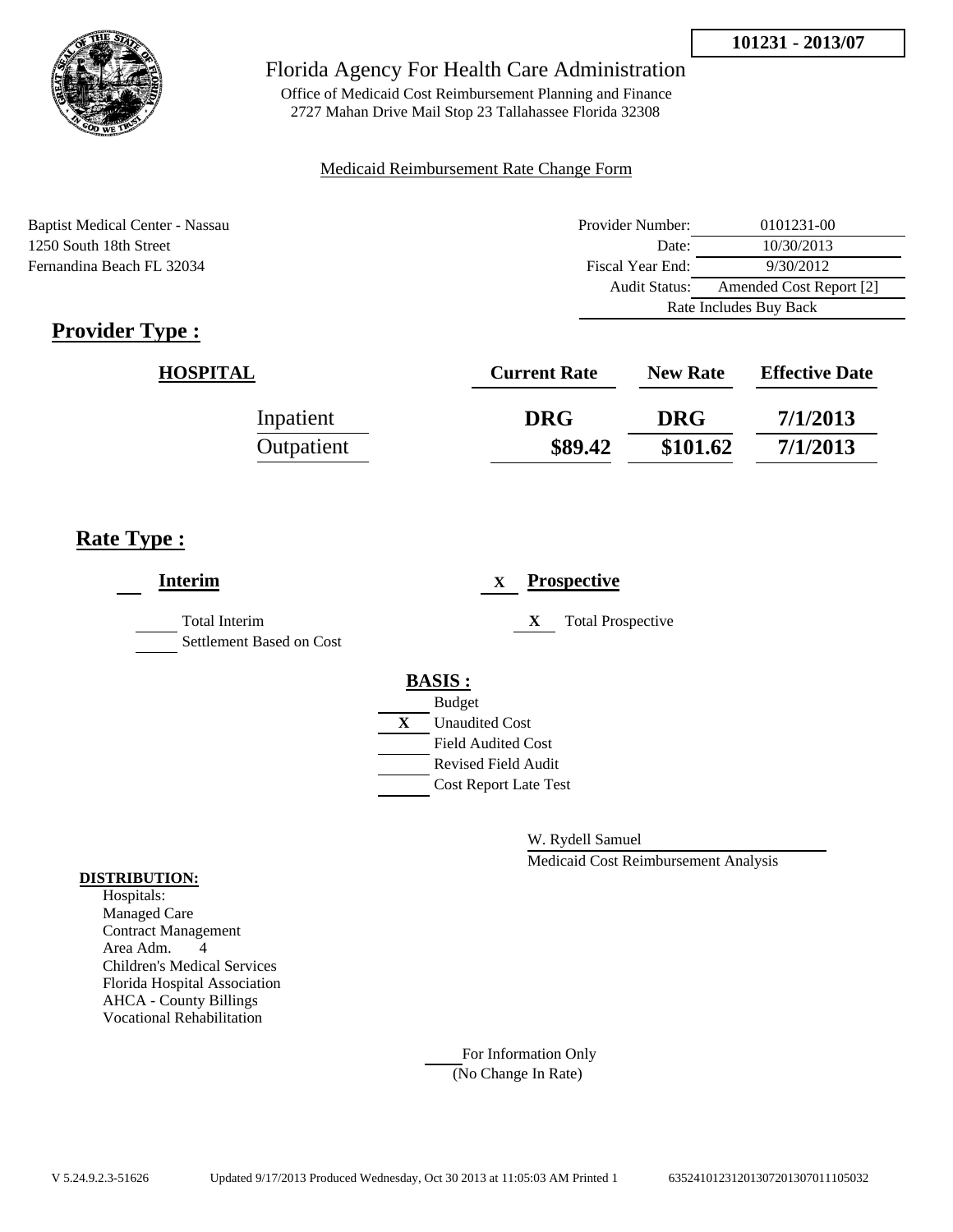

Office of Medicaid Cost Reimbursement Planning and Finance 2727 Mahan Drive Mail Stop 23 Tallahassee Florida 32308

#### Medicaid Reimbursement Rate Change Form

| <b>Twin Cities Hospital</b> | Provider Number: | 0101257-00                |
|-----------------------------|------------------|---------------------------|
| 2190 Hwy 85 North           | Date:            | 10/30/2013                |
| Niceville FL 32578          | Fiscal Year End: | 5/31/2012                 |
|                             | Audit Status:    | Unaudited Cost Report [1] |

# **Provider Type :**

| <b>HOSPITAL</b> | <b>Current Rate</b> | <b>New Rate</b> | <b>Effective Date</b> |
|-----------------|---------------------|-----------------|-----------------------|
| Inpatient       | <b>DRG</b>          | <b>DRG</b>      | 7/1/2013              |
| Outpatient      | \$71.17             | \$71.17         | 7/1/2013              |

## **Rate Type :**

| <b>Interim</b>                                   |   |                              | $\mathbf x$ |   | <b>Prospective</b>       |
|--------------------------------------------------|---|------------------------------|-------------|---|--------------------------|
| <b>Total Interim</b><br>Settlement Based on Cost |   |                              |             | X | <b>Total Prospective</b> |
|                                                  |   | <b>BASIS:</b>                |             |   |                          |
|                                                  |   | <b>Budget</b>                |             |   |                          |
|                                                  | X | <b>Unaudited Cost</b>        |             |   |                          |
|                                                  |   | <b>Field Audited Cost</b>    |             |   |                          |
|                                                  |   | <b>Revised Field Audit</b>   |             |   |                          |
|                                                  |   | <b>Cost Report Late Test</b> |             |   |                          |
|                                                  |   |                              |             |   |                          |

W. Rydell Samuel

Medicaid Cost Reimbursement Analysis

#### **DISTRIBUTION:**

Hospitals: Managed Care Contract Management Area Adm. 1 Children's Medical Services Florida Hospital Association AHCA - County Billings Vocational Rehabilitation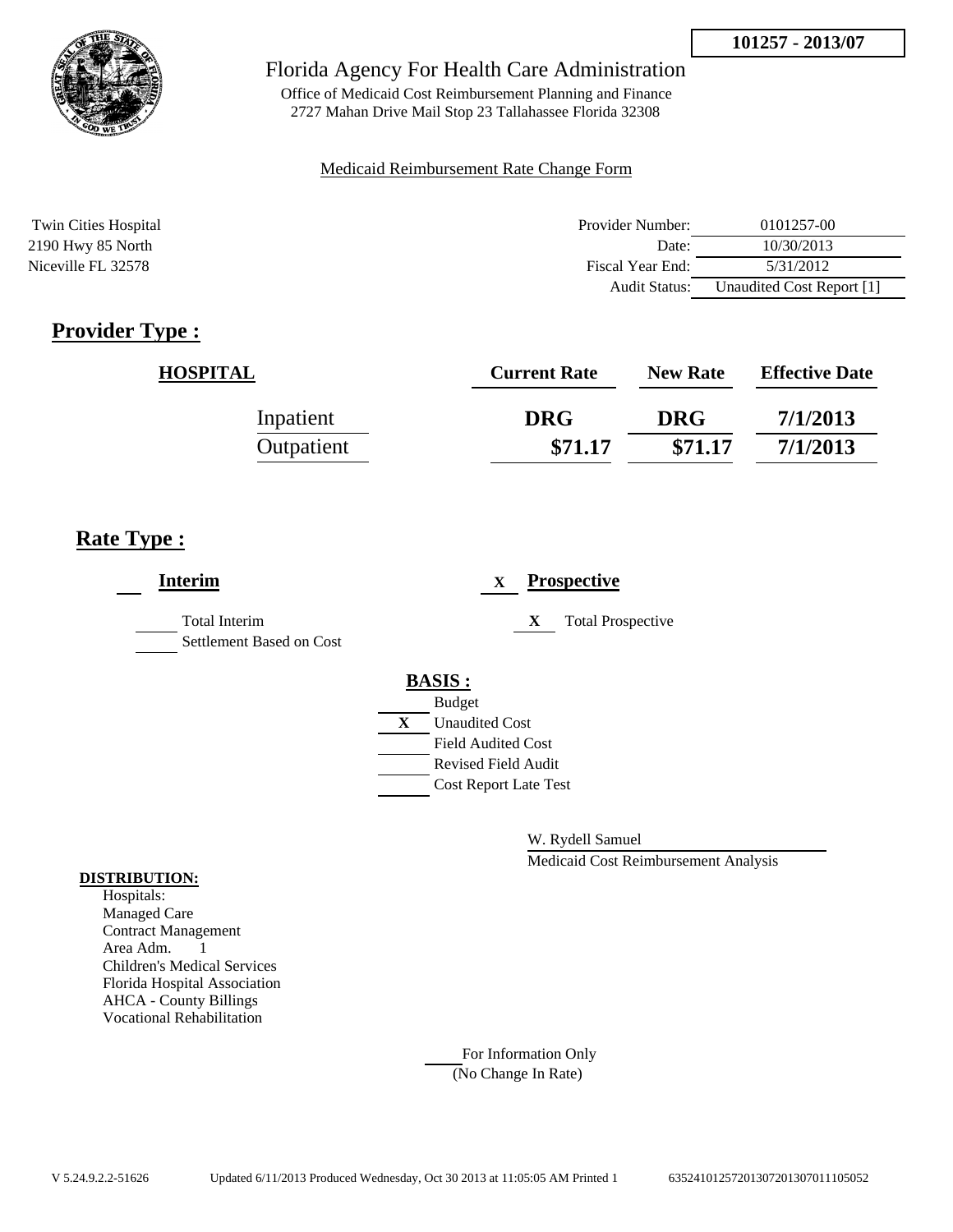

Office of Medicaid Cost Reimbursement Planning and Finance 2727 Mahan Drive Mail Stop 23 Tallahassee Florida 32308

### Medicaid Reimbursement Rate Change Form

North Okaloosa Medical Center 151 Redstone Ave. Crestview FL 32536

| Provider Number: | 0101265-00                |
|------------------|---------------------------|
| Date:            | 10/30/2013                |
| Fiscal Year End: | 3/31/2012                 |
| Audit Status:    | Unaudited Cost Report [1] |

# **Provider Type :**

| <b>HOSPITAL</b> | <b>Current Rate</b> | <b>New Rate</b> | <b>Effective Date</b> |
|-----------------|---------------------|-----------------|-----------------------|
| Inpatient       | <b>DRG</b>          | <b>DRG</b>      | 7/1/2013              |
| Outpatient      | \$90.55             | \$90.55         | 7/1/2013              |

# **Rate Type :**

| <b>Interim</b>                                   | <b>Prospective</b><br>X        |
|--------------------------------------------------|--------------------------------|
| <b>Total Interim</b><br>Settlement Based on Cost | <b>Total Prospective</b><br>X  |
|                                                  | <b>BASIS:</b><br><b>Budget</b> |
|                                                  | <b>Unaudited Cost</b><br>X     |
|                                                  | <b>Field Audited Cost</b>      |
|                                                  | <b>Revised Field Audit</b>     |
|                                                  | <b>Cost Report Late Test</b>   |
|                                                  |                                |

W. Rydell Samuel

Medicaid Cost Reimbursement Analysis

### **DISTRIBUTION:**

Hospitals: Managed Care Contract Management Area Adm. 1 Children's Medical Services Florida Hospital Association AHCA - County Billings Vocational Rehabilitation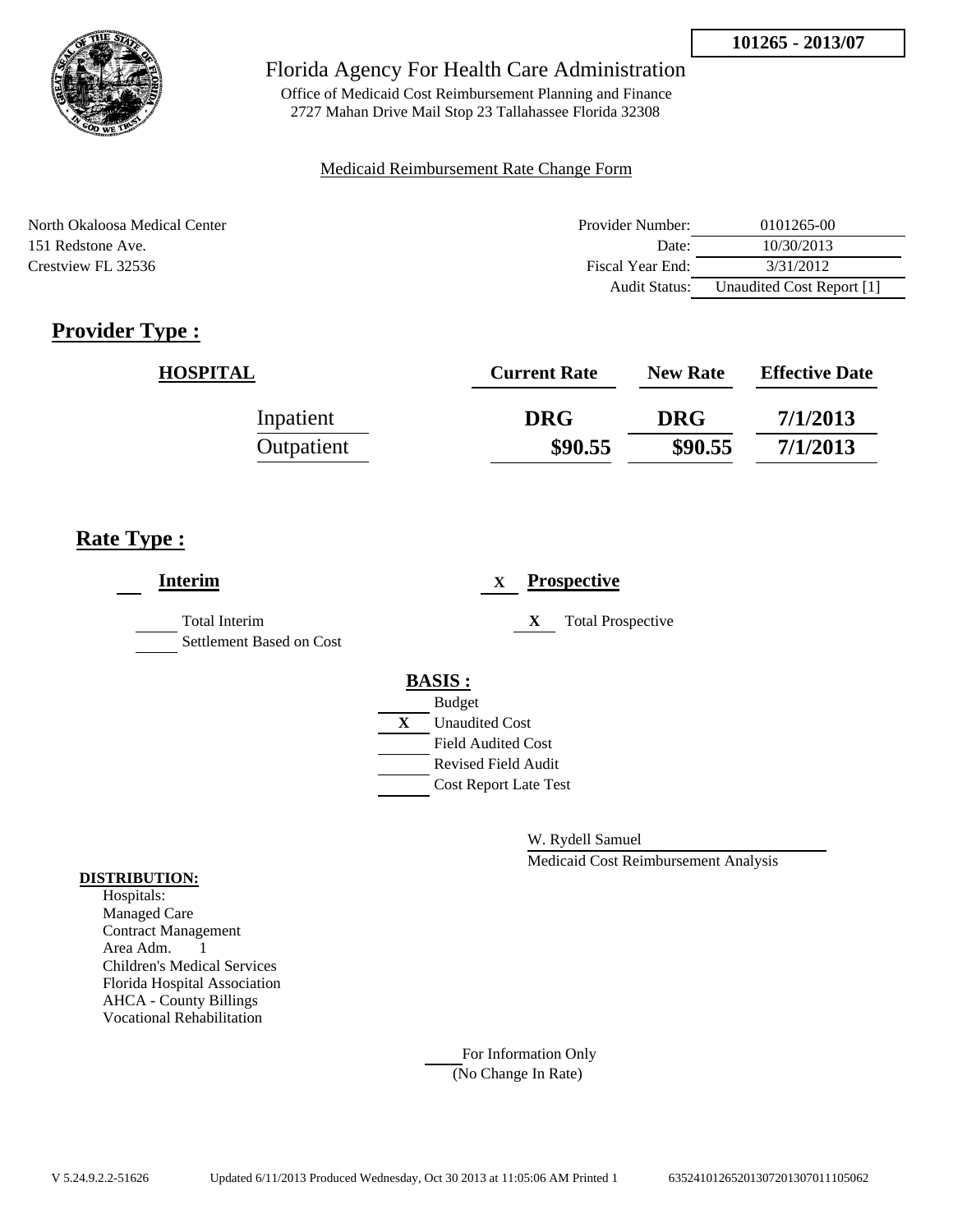

Office of Medicaid Cost Reimbursement Planning and Finance 2727 Mahan Drive Mail Stop 23 Tallahassee Florida 32308

### Medicaid Reimbursement Rate Change Form

| Florida Hospital                                      | Provider Number:     | 0101290-00                |  |
|-------------------------------------------------------|----------------------|---------------------------|--|
| 500 East Rollins Street                               | Date:                | 10/30/2013                |  |
| Orlando FL 32803                                      | Fiscal Year End:     | 12/31/2011                |  |
|                                                       | <b>Audit Status:</b> | Unaudited Cost Report [1] |  |
|                                                       |                      | Rate Includes Buy Back    |  |
| $\bullet$ $\bullet$<br>--<br>$\overline{\phantom{a}}$ |                      |                           |  |

## **Provider Type :**

| <b>HOSPITAL</b>                      | <b>Current Rate</b> | <b>New Rate</b> | <b>Effective Date</b> |
|--------------------------------------|---------------------|-----------------|-----------------------|
| Inpatient                            | <b>DRG</b>          | <b>DRG</b>      | 7/1/2013              |
| Outpatient                           | \$123.68            | \$135.83        | 7/1/2013              |
| <b>Inpatient County Billing Rate</b> | <b>DRG</b>          | <b>DRG</b>      | 7/1/2013              |

## **Rate Type :**

| <b>Interim</b>                                   | <b>Prospective</b><br>X       |
|--------------------------------------------------|-------------------------------|
| <b>Total Interim</b><br>Settlement Based on Cost | <b>Total Prospective</b><br>X |
|                                                  | <b>BASIS:</b>                 |
|                                                  | <b>Budget</b>                 |
|                                                  | X<br><b>Unaudited Cost</b>    |
|                                                  | <b>Field Audited Cost</b>     |
|                                                  | <b>Revised Field Audit</b>    |
|                                                  | <b>Cost Report Late Test</b>  |
|                                                  |                               |

W. Rydell Samuel

Medicaid Cost Reimbursement Analysis

#### **DISTRIBUTION:**

Hospitals: Managed Care Contract Management Area Adm. 7 Children's Medical Services Florida Hospital Association AHCA - County Billings Vocational Rehabilitation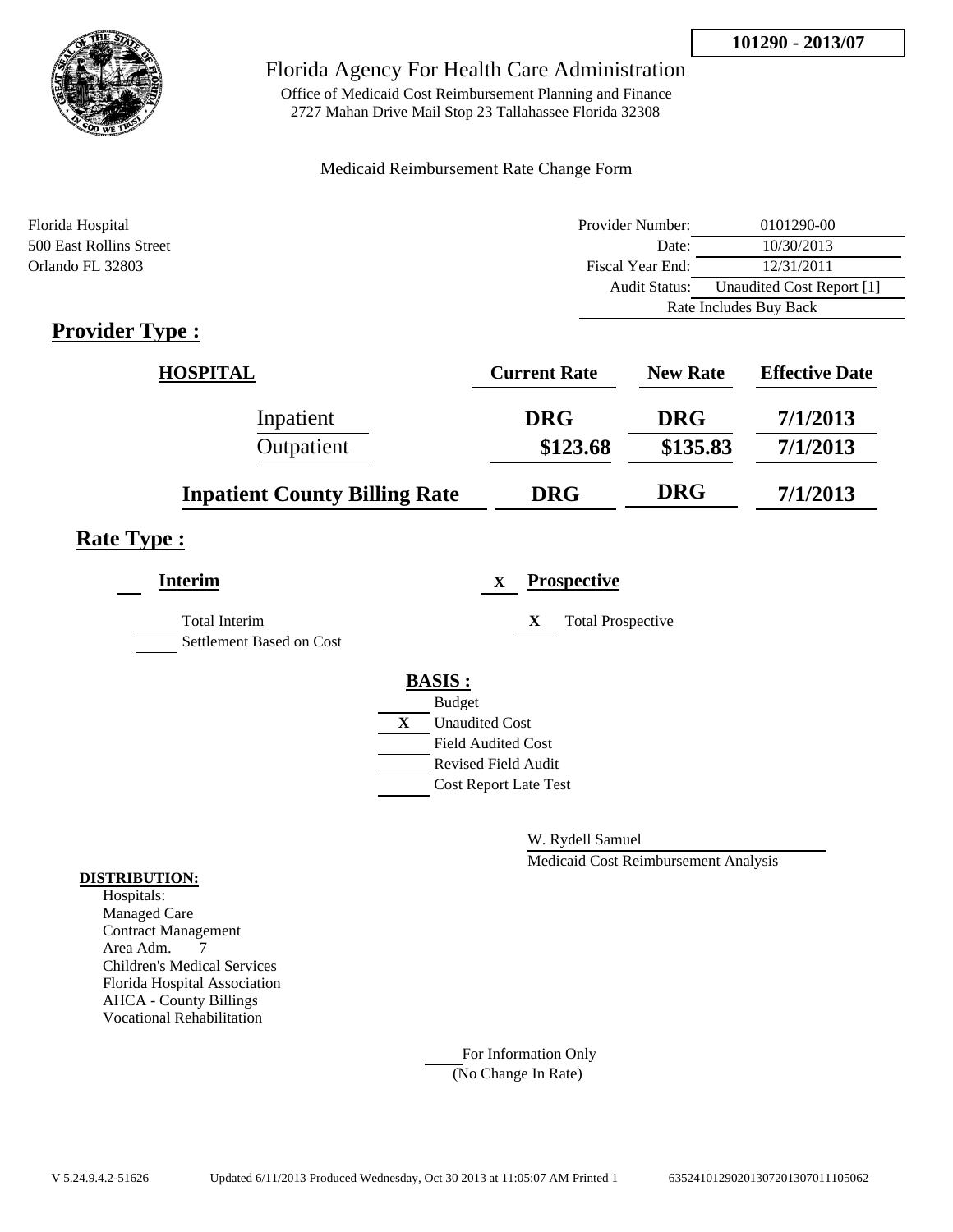

Office of Medicaid Cost Reimbursement Planning and Finance 2727 Mahan Drive Mail Stop 23 Tallahassee Florida 32308

### Medicaid Reimbursement Rate Change Form

| Florida Hospital                                      | Provider Number:     | 0101290-01                |  |
|-------------------------------------------------------|----------------------|---------------------------|--|
| 500 East Rollins Street                               | Date:                | 10/30/2013                |  |
| Orlando FL 32803                                      | Fiscal Year End:     | 12/31/2011                |  |
|                                                       | <b>Audit Status:</b> | Unaudited Cost Report [1] |  |
|                                                       |                      | Rate Includes Buy Back    |  |
| $\bullet$ $\bullet$<br>--<br>$\overline{\phantom{a}}$ |                      |                           |  |

## **Provider Type :**

| <b>HOSPITAL</b>                      | <b>Current Rate</b> | <b>New Rate</b> | <b>Effective Date</b> |
|--------------------------------------|---------------------|-----------------|-----------------------|
| Inpatient                            | <b>DRG</b>          | <b>DRG</b>      | 7/1/2013              |
| Outpatient                           | \$123.68            | \$135.83        | 7/1/2013              |
| <b>Inpatient County Billing Rate</b> | <b>DRG</b>          | <b>DRG</b>      | 7/1/2013              |

## **Rate Type :**

| <b>Interim</b>                                   | <b>Prospective</b><br>$\mathbf x$ |
|--------------------------------------------------|-----------------------------------|
| <b>Total Interim</b><br>Settlement Based on Cost | <b>Total Prospective</b><br>X     |
|                                                  | <b>BASIS:</b>                     |
|                                                  | <b>Budget</b>                     |
|                                                  | X<br><b>Unaudited Cost</b>        |
|                                                  | <b>Field Audited Cost</b>         |
|                                                  | <b>Revised Field Audit</b>        |
|                                                  | <b>Cost Report Late Test</b>      |
|                                                  |                                   |

W. Rydell Samuel

Medicaid Cost Reimbursement Analysis

#### **DISTRIBUTION:**

Hospitals: Managed Care Contract Management Area Adm. 7 Children's Medical Services Florida Hospital Association AHCA - County Billings Vocational Rehabilitation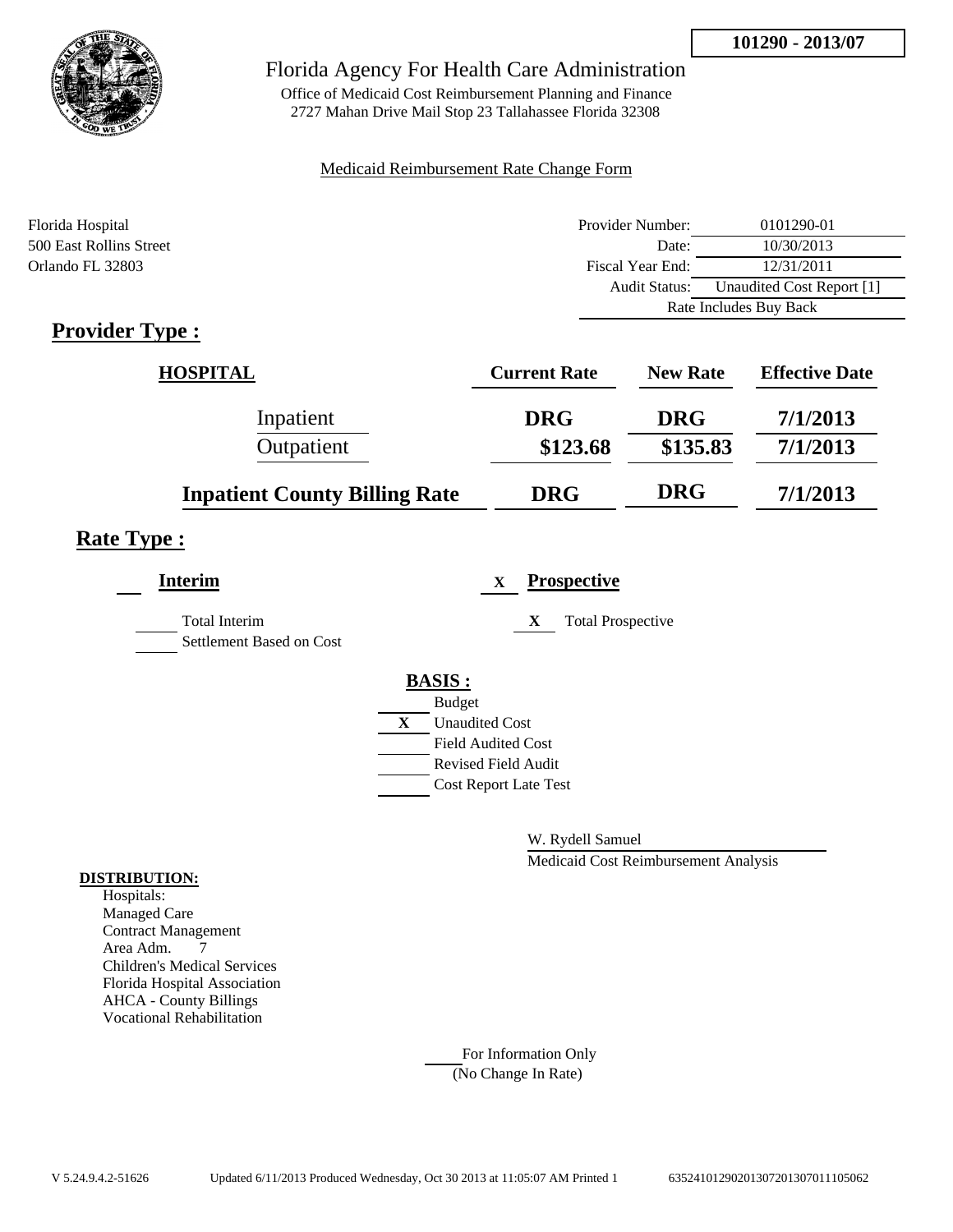

Office of Medicaid Cost Reimbursement Planning and Finance 2727 Mahan Drive Mail Stop 23 Tallahassee Florida 32308

### Medicaid Reimbursement Rate Change Form

| Florida Hospital                   | Provider Number:     | 0101290-04                |  |
|------------------------------------|----------------------|---------------------------|--|
| 500 East Rollins Street            | Date:                | 10/30/2013                |  |
| Orlando FL 32803                   | Fiscal Year End:     | 12/31/2011                |  |
|                                    | <b>Audit Status:</b> | Unaudited Cost Report [1] |  |
|                                    |                      | Rate Includes Buy Back    |  |
| $\sim$<br>$\overline{\phantom{a}}$ |                      |                           |  |

## **Provider Type :**

| <b>HOSPITAL</b>                      | <b>Current Rate</b> | <b>New Rate</b> | <b>Effective Date</b> |
|--------------------------------------|---------------------|-----------------|-----------------------|
| Inpatient                            | <b>DRG</b>          | <b>DRG</b>      | 7/1/2013              |
| Outpatient                           | \$123.68            | \$135.83        | 7/1/2013              |
| <b>Inpatient County Billing Rate</b> | <b>DRG</b>          | <b>DRG</b>      | 7/1/2013              |

## **Rate Type :**

| <b>Interim</b>                                   | <b>Prospective</b><br>X       |
|--------------------------------------------------|-------------------------------|
| <b>Total Interim</b><br>Settlement Based on Cost | <b>Total Prospective</b><br>X |
|                                                  | <b>BASIS:</b>                 |
|                                                  | <b>Budget</b>                 |
|                                                  | X<br><b>Unaudited Cost</b>    |
|                                                  | <b>Field Audited Cost</b>     |
|                                                  | <b>Revised Field Audit</b>    |
|                                                  | <b>Cost Report Late Test</b>  |
|                                                  |                               |

W. Rydell Samuel

Medicaid Cost Reimbursement Analysis

### **DISTRIBUTION:**

Hospitals: Managed Care Contract Management Area Adm. 7 Children's Medical Services Florida Hospital Association AHCA - County Billings Vocational Rehabilitation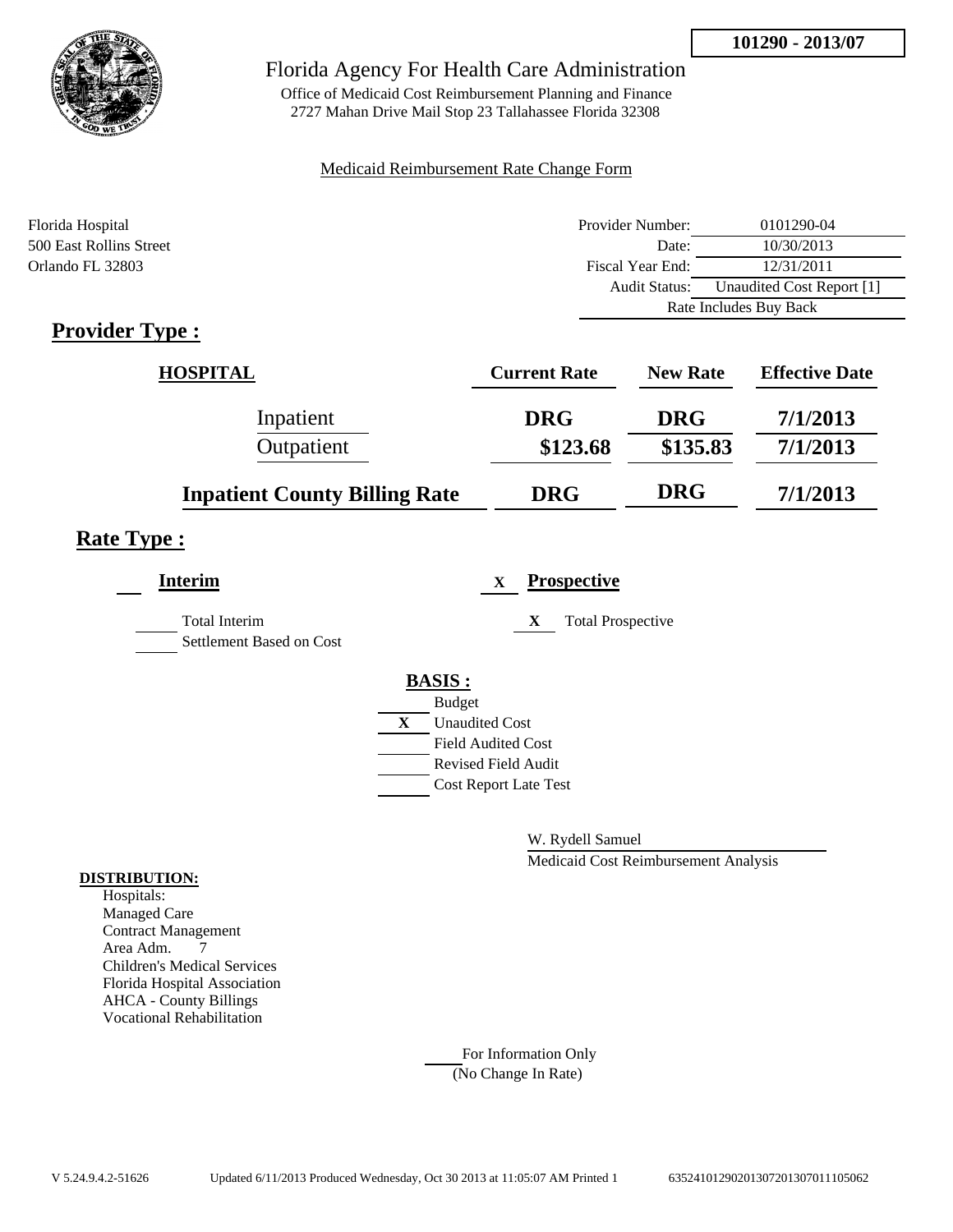

Office of Medicaid Cost Reimbursement Planning and Finance 2727 Mahan Drive Mail Stop 23 Tallahassee Florida 32308

### Medicaid Reimbursement Rate Change Form

| Orlando Health                                                        | Provider Number:     | 0101338-00                |  |
|-----------------------------------------------------------------------|----------------------|---------------------------|--|
| 1414 S. Kuhl Avenue                                                   | Date:                | 10/30/2013                |  |
| Orlando FL 32806                                                      | Fiscal Year End:     | 9/30/2012                 |  |
|                                                                       | <b>Audit Status:</b> | Unaudited Cost Report [1] |  |
|                                                                       |                      | Rate Includes Buy Back    |  |
| $\sim$ $\sim$<br>$\overline{\phantom{a}}$<br>$\overline{\phantom{a}}$ |                      |                           |  |

## **Provider Type :**

| <b>HOSPITAL</b>                      | <b>Current Rate</b> | <b>New Rate</b> | <b>Effective Date</b> |
|--------------------------------------|---------------------|-----------------|-----------------------|
| Inpatient                            | <b>DRG</b>          | <b>DRG</b>      | 7/1/2013              |
| Outpatient                           | \$150.41            | \$169.62        | 7/1/2013              |
| <b>Inpatient County Billing Rate</b> | <b>DRG</b>          | <b>DRG</b>      | 7/1/2013              |

## **Rate Type :**

| <b>Interim</b>                                   | <b>Prospective</b><br>$\mathbf x$ |
|--------------------------------------------------|-----------------------------------|
| <b>Total Interim</b><br>Settlement Based on Cost | <b>Total Prospective</b><br>X     |
|                                                  | <b>BASIS:</b>                     |
|                                                  | <b>Budget</b>                     |
|                                                  | X<br><b>Unaudited Cost</b>        |
|                                                  | <b>Field Audited Cost</b>         |
|                                                  | <b>Revised Field Audit</b>        |
|                                                  | <b>Cost Report Late Test</b>      |
|                                                  |                                   |

W. Rydell Samuel

Medicaid Cost Reimbursement Analysis

#### **DISTRIBUTION:**

Hospitals: Managed Care Contract Management Area Adm. 7 Children's Medical Services Florida Hospital Association AHCA - County Billings Vocational Rehabilitation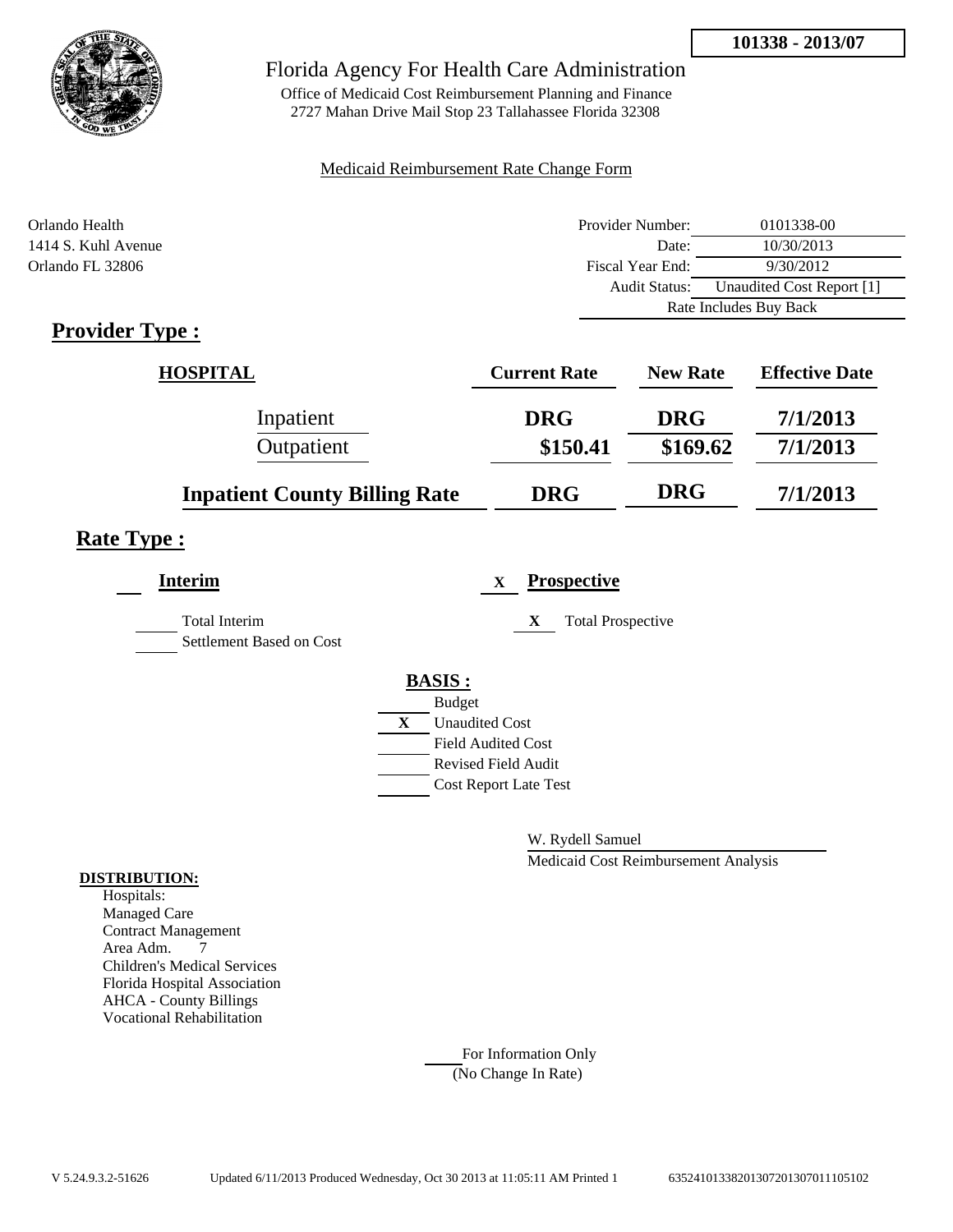

Office of Medicaid Cost Reimbursement Planning and Finance 2727 Mahan Drive Mail Stop 23 Tallahassee Florida 32308

### Medicaid Reimbursement Rate Change Form

| Health Central          | Provider Number: | 0101354-00                |  |
|-------------------------|------------------|---------------------------|--|
| 10000 West Colonial Dr. | Date:            | 10/30/2013                |  |
| Ocoee FL 34761          | Fiscal Year End: | 9/30/2012                 |  |
|                         | Audit Status:    | Unaudited Cost Report [1] |  |
|                         |                  | Rate Includes Buy Back    |  |

## **Provider Type :**

| <b>HOSPITAL</b>                      | <b>Current Rate</b> | <b>New Rate</b> | <b>Effective Date</b> |
|--------------------------------------|---------------------|-----------------|-----------------------|
| Inpatient                            | <b>DRG</b>          | <b>DRG</b>      | 7/1/2013              |
| Outpatient                           | \$103.65            | \$154.61        | 7/1/2013              |
| <b>Inpatient County Billing Rate</b> | <b>DRG</b>          | <b>DRG</b>      | 7/1/2013              |

# **Rate Type :**

| <b>Interim</b>                            | <b>Prospective</b><br>$\mathbf x$ |  |
|-------------------------------------------|-----------------------------------|--|
| Total Interim<br>Settlement Based on Cost | <b>Total Prospective</b><br>X     |  |
|                                           | <b>BASIS:</b>                     |  |
|                                           | <b>Budget</b>                     |  |
|                                           | X<br><b>Unaudited Cost</b>        |  |
|                                           | <b>Field Audited Cost</b>         |  |
|                                           | <b>Revised Field Audit</b>        |  |
|                                           | <b>Cost Report Late Test</b>      |  |
|                                           |                                   |  |

W. Rydell Samuel

Medicaid Cost Reimbursement Analysis

#### **DISTRIBUTION:**

Hospitals: Managed Care Contract Management Area Adm. 7 Children's Medical Services Florida Hospital Association AHCA - County Billings Vocational Rehabilitation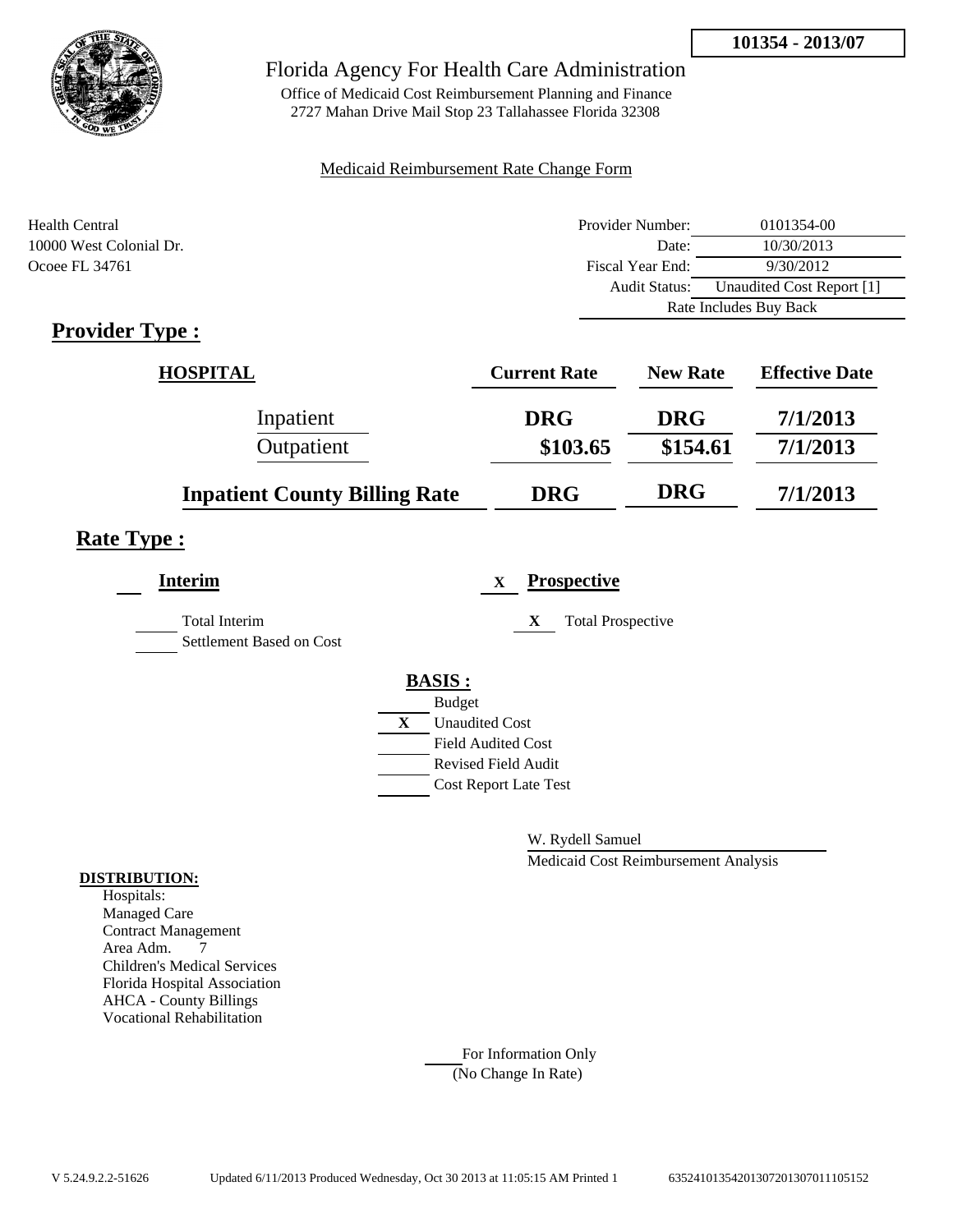

Office of Medicaid Cost Reimbursement Planning and Finance 2727 Mahan Drive Mail Stop 23 Tallahassee Florida 32308

### Medicaid Reimbursement Rate Change Form

| Osceola Regional Medical Center | Provider Number: | 0101389-00                |
|---------------------------------|------------------|---------------------------|
| 700 West Oak St.                | Date:            | 10/30/2013                |
| Kissimmee FL 32742-2589         | Fiscal Year End: | 12/31/2011                |
|                                 | Audit Status:    | Unaudited Cost Report [1] |

# **Provider Type :**

| <b>HOSPITAL</b>                      | <b>Current Rate</b> | <b>New Rate</b> | <b>Effective Date</b> |
|--------------------------------------|---------------------|-----------------|-----------------------|
| Inpatient                            | <b>DRG</b>          | <b>DRG</b>      | 7/1/2013              |
| Outpatient                           | \$91.95             | \$91.95         | 7/1/2013              |
| <b>Inpatient County Billing Rate</b> | <b>DRG</b>          | <b>DRG</b>      | 7/1/2013              |

# **Rate Type :**

| <b>Interim</b>                                   | <b>Prospective</b><br>$\mathbf{x}$    |
|--------------------------------------------------|---------------------------------------|
| <b>Total Interim</b><br>Settlement Based on Cost | <b>Total Prospective</b><br>X         |
|                                                  | <b>BASIS:</b>                         |
|                                                  | <b>Budget</b>                         |
|                                                  | $\mathbf{X}$<br><b>Unaudited Cost</b> |
|                                                  | Field Audited Cost                    |
|                                                  | <b>Revised Field Audit</b>            |
|                                                  | <b>Cost Report Late Test</b>          |
|                                                  |                                       |

W. Rydell Samuel

Medicaid Cost Reimbursement Analysis

### **DISTRIBUTION:**

Hospitals: Managed Care Contract Management Area Adm. 7 Children's Medical Services Florida Hospital Association AHCA - County Billings Vocational Rehabilitation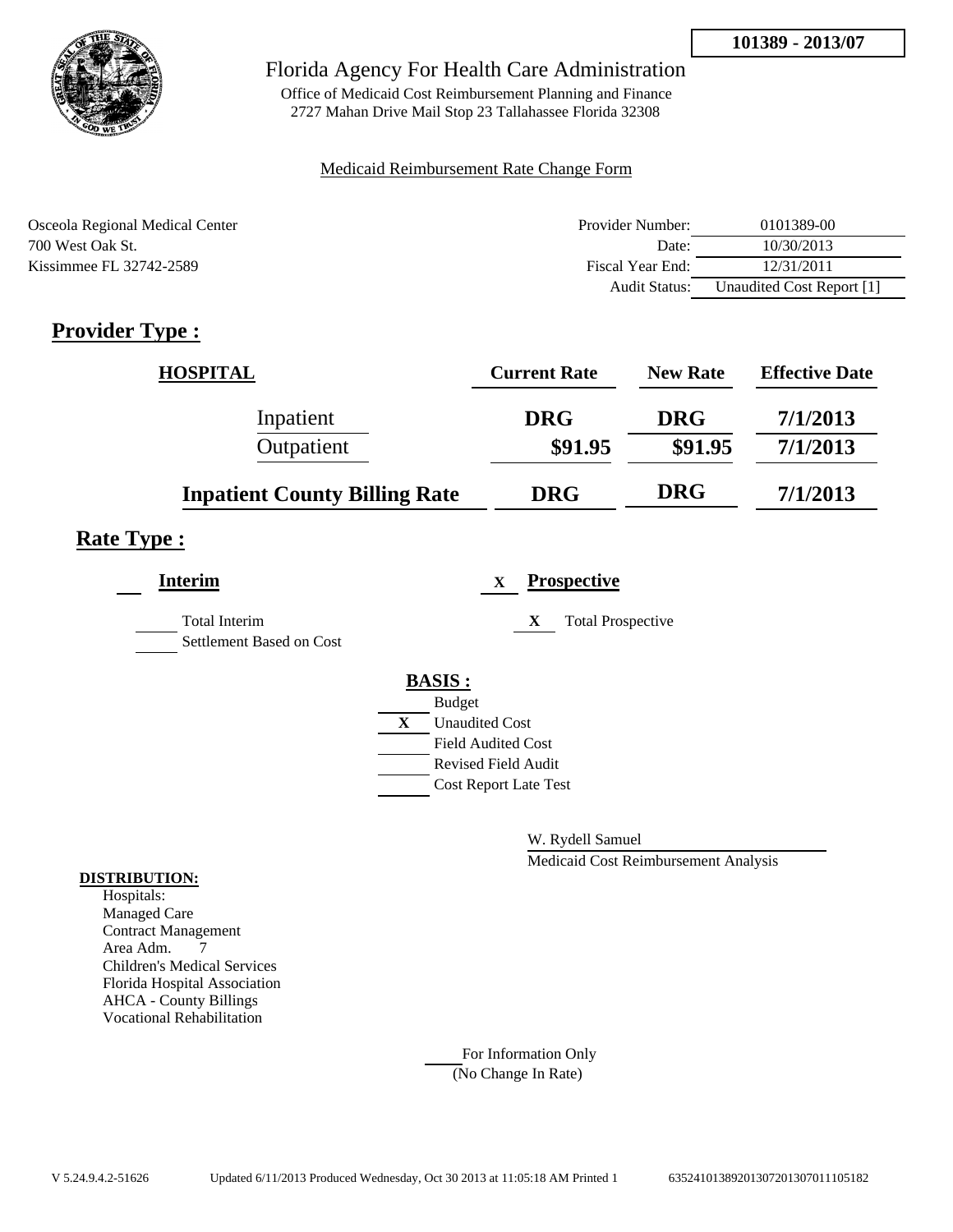

Office of Medicaid Cost Reimbursement Planning and Finance 2727 Mahan Drive Mail Stop 23 Tallahassee Florida 32308

### Medicaid Reimbursement Rate Change Form

| Bethesda Mem. Hosp.    | Provider Number:     | 0101401-00                |
|------------------------|----------------------|---------------------------|
| 2815 S Seacrest Blvd.  | Date:                | 10/30/2013                |
| Boynton Beach FL 33435 | Fiscal Year End:     | 9/30/2012                 |
|                        | <b>Audit Status:</b> | Unaudited Cost Report [1] |

# **Provider Type :**

| <b>HOSPITAL</b>                      | <b>Current Rate</b> | <b>New Rate</b> | <b>Effective Date</b> |
|--------------------------------------|---------------------|-----------------|-----------------------|
| Inpatient                            | <b>DRG</b>          | <b>DRG</b>      | 7/1/2013              |
| Outpatient                           | \$88.80             | \$88.80         | 7/1/2013              |
| <b>Inpatient County Billing Rate</b> | <b>DRG</b>          | <b>DRG</b>      | 7/1/2013              |

## **Rate Type :**

| <b>Interim</b>                            |   | <b>Prospective</b><br>$\mathbf x$ |
|-------------------------------------------|---|-----------------------------------|
| Total Interim<br>Settlement Based on Cost |   | <b>Total Prospective</b><br>X     |
|                                           |   | <b>BASIS:</b>                     |
|                                           |   | <b>Budget</b>                     |
|                                           | X | <b>Unaudited Cost</b>             |
|                                           |   | <b>Field Audited Cost</b>         |
|                                           |   | <b>Revised Field Audit</b>        |
|                                           |   | <b>Cost Report Late Test</b>      |
|                                           |   |                                   |

W. Rydell Samuel

Medicaid Cost Reimbursement Analysis

#### **DISTRIBUTION:**

Hospitals: Managed Care Contract Management Area Adm. 9 Children's Medical Services Florida Hospital Association AHCA - County Billings Vocational Rehabilitation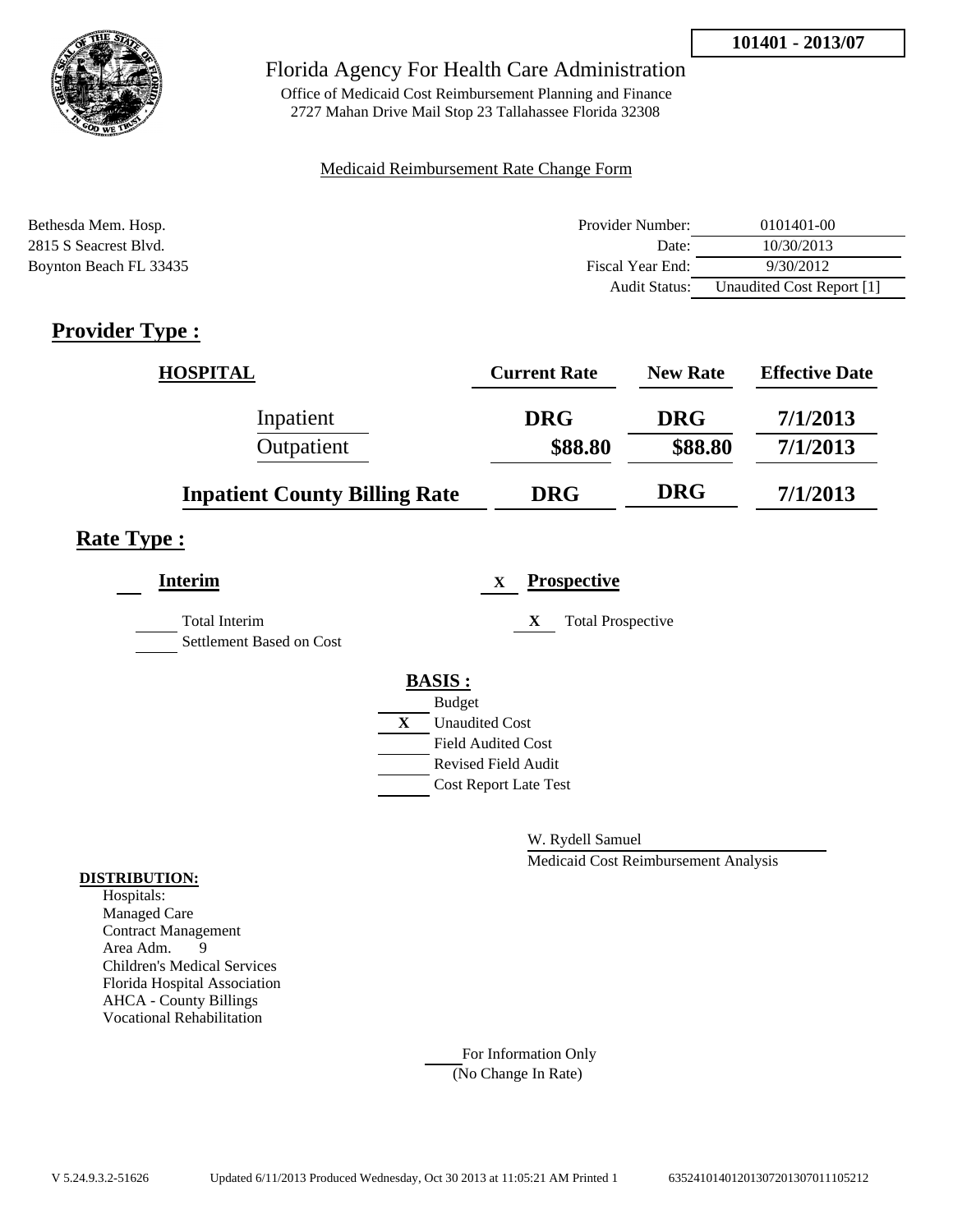

Office of Medicaid Cost Reimbursement Planning and Finance 2727 Mahan Drive Mail Stop 23 Tallahassee Florida 32308

### Medicaid Reimbursement Rate Change Form

Boca Raton Community Hospital 800 Meadows Rd. Boca Raton FL 33486

| Provider Number: | 0101419-00                                     |
|------------------|------------------------------------------------|
| Date:            | 10/30/2013                                     |
| Fiscal Year End: | 6/30/2012                                      |
| Audit Status:    | Unaudited Cost Report [1]                      |
|                  | Rate Includes Buy Back and 100% Self Exemption |

# **Provider Type :**

| <b>HOSPITAL</b>                      | <b>Current Rate</b> | <b>New Rate</b> | <b>Effective Date</b> |
|--------------------------------------|---------------------|-----------------|-----------------------|
| Inpatient                            | <b>DRG</b>          | <b>DRG</b>      | 7/1/2013              |
| Outpatient                           | \$86.10             | \$174.31        | 7/1/2013              |
| <b>Inpatient County Billing Rate</b> | <b>DRG</b>          | <b>DRG</b>      | 7/1/2013              |

## **Rate Type :**

| <b>Interim</b>                                   | <b>Prospective</b><br>$\mathbf x$     |  |
|--------------------------------------------------|---------------------------------------|--|
| <b>Total Interim</b><br>Settlement Based on Cost | <b>Total Prospective</b><br>X         |  |
|                                                  | <b>BASIS:</b>                         |  |
|                                                  | <b>Budget</b>                         |  |
|                                                  | $\mathbf{X}$<br><b>Unaudited Cost</b> |  |
|                                                  | <b>Field Audited Cost</b>             |  |
|                                                  | <b>Revised Field Audit</b>            |  |
|                                                  | <b>Cost Report Late Test</b>          |  |
|                                                  |                                       |  |

W. Rydell Samuel

Medicaid Cost Reimbursement Analysis

#### **DISTRIBUTION:**

Hospitals: Managed Care Contract Management Area Adm. 9 Children's Medical Services Florida Hospital Association AHCA - County Billings Vocational Rehabilitation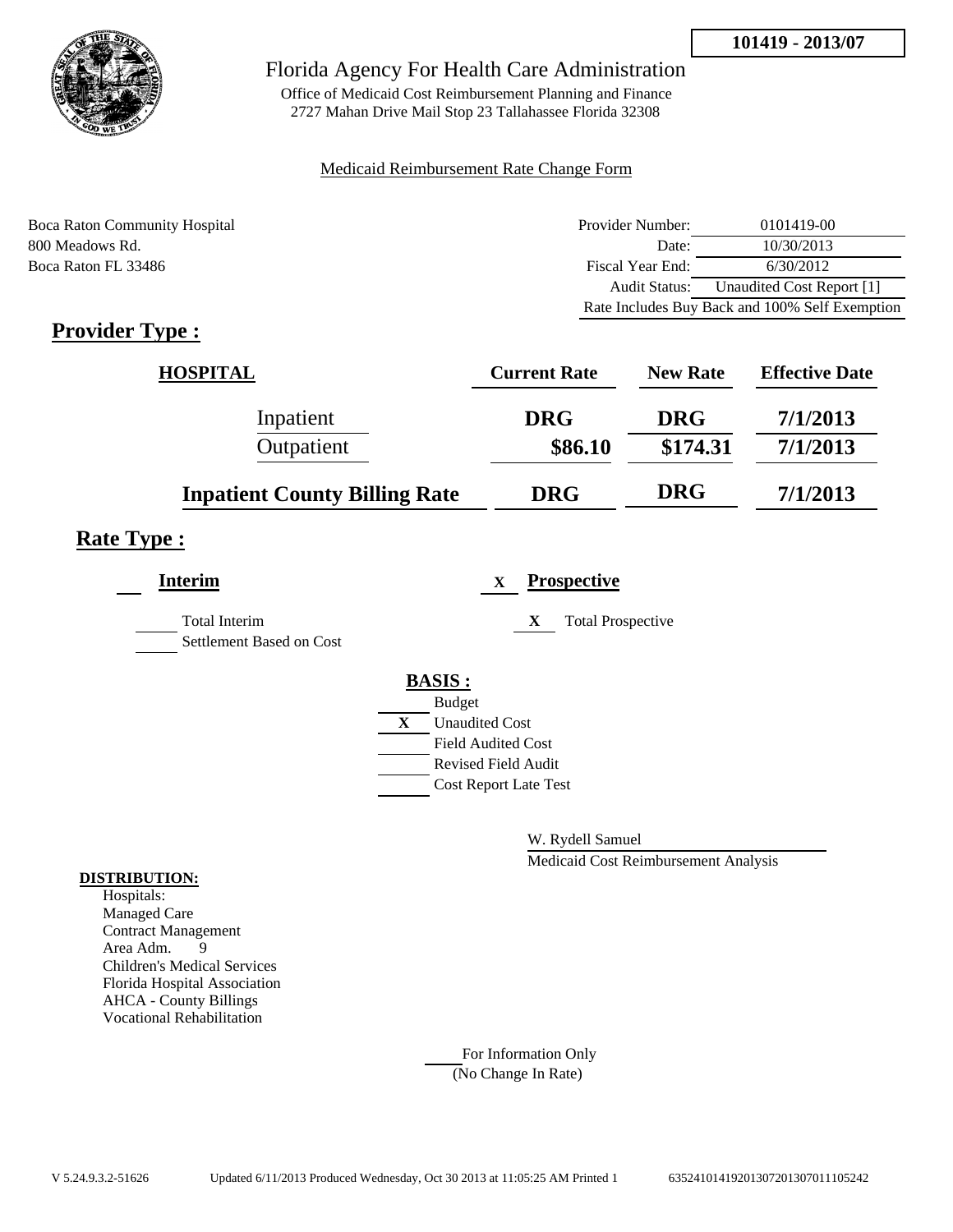

Office of Medicaid Cost Reimbursement Planning and Finance 2727 Mahan Drive Mail Stop 23 Tallahassee Florida 32308

### Medicaid Reimbursement Rate Change Form

Lakeside Medical Center **Provider Number:** 0101443-00 39200 Hooker Highway Belle Glade FL 33430

| Provider Number:       | 0101443-00                |  |  |
|------------------------|---------------------------|--|--|
| Date:                  | 10/30/2013                |  |  |
| Fiscal Year End:       | 9/30/2012                 |  |  |
| Audit Status:          | Unaudited Cost Report [1] |  |  |
| Rate Includes Buy Back |                           |  |  |
|                        |                           |  |  |

| <b>HOSPITAL</b> | <b>Current Rate</b> | <b>New Rate</b> | <b>Effective Date</b> |
|-----------------|---------------------|-----------------|-----------------------|
| Inpatient       | <b>DRG</b>          | <b>DRG</b>      | 7/1/2013              |
| Outpatient      | \$71.10             | \$71.10         | 7/1/2013              |

## **Rate Type :**

| <b>Interim</b>                                   |   |                              | X |   | <b>Prospective</b>       |
|--------------------------------------------------|---|------------------------------|---|---|--------------------------|
| <b>Total Interim</b><br>Settlement Based on Cost |   |                              |   | X | <b>Total Prospective</b> |
|                                                  |   | <b>BASIS:</b>                |   |   |                          |
|                                                  |   | <b>Budget</b>                |   |   |                          |
|                                                  | X | <b>Unaudited Cost</b>        |   |   |                          |
|                                                  |   | Field Audited Cost           |   |   |                          |
|                                                  |   | <b>Revised Field Audit</b>   |   |   |                          |
|                                                  |   | <b>Cost Report Late Test</b> |   |   |                          |
|                                                  |   |                              |   |   |                          |
|                                                  |   |                              |   |   |                          |

W. Rydell Samuel

Medicaid Cost Reimbursement Analysis

#### **DISTRIBUTION:**

Hospitals: Managed Care Contract Management Area Adm. 9 Children's Medical Services Florida Hospital Association AHCA - County Billings Vocational Rehabilitation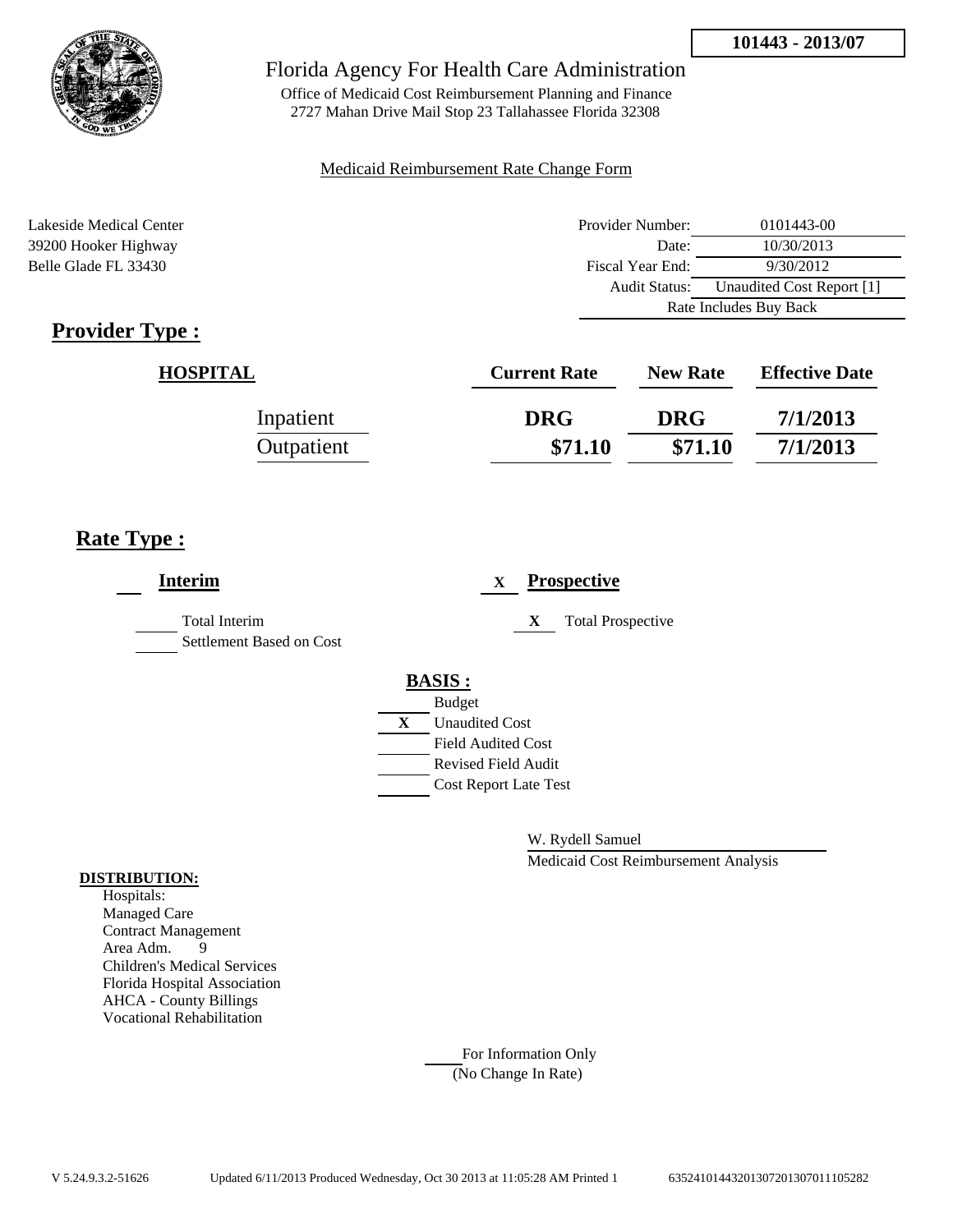

Office of Medicaid Cost Reimbursement Planning and Finance 2727 Mahan Drive Mail Stop 23 Tallahassee Florida 32308

### Medicaid Reimbursement Rate Change Form

| JFK Medical Center       | Provider Number:     | 0101460-00                |
|--------------------------|----------------------|---------------------------|
| 5301 S. Congress Ave.    | Date:                | 10/30/2013                |
| Lake Worth FL 33462-1149 | Fiscal Year End:     | 6/30/2012                 |
|                          | <b>Audit Status:</b> | Unaudited Cost Report [1] |
|                          |                      | Rate Includes Buy Back    |

# **Provider Type :**

| <b>HOSPITAL</b>                      | <b>Current Rate</b> | <b>New Rate</b> | <b>Effective Date</b> |
|--------------------------------------|---------------------|-----------------|-----------------------|
| Inpatient                            | <b>DRG</b>          | <b>DRG</b>      | 7/1/2013              |
| Outpatient                           | \$102.81            | \$136.93        | 7/1/2013              |
| <b>Inpatient County Billing Rate</b> | <b>DRG</b>          | <b>DRG</b>      | 7/1/2013              |

## **Rate Type :**

| <b>Interim</b>                                   |              | <b>Prospective</b><br>$\mathbf X$ |
|--------------------------------------------------|--------------|-----------------------------------|
| <b>Total Interim</b><br>Settlement Based on Cost |              | X<br><b>Total Prospective</b>     |
|                                                  |              | <b>BASIS:</b>                     |
|                                                  |              | <b>Budget</b>                     |
|                                                  | $\mathbf{X}$ | <b>Unaudited Cost</b>             |
|                                                  |              | <b>Field Audited Cost</b>         |
|                                                  |              | <b>Revised Field Audit</b>        |
|                                                  |              | <b>Cost Report Late Test</b>      |
|                                                  |              |                                   |

W. Rydell Samuel

Medicaid Cost Reimbursement Analysis

### **DISTRIBUTION:**

Hospitals: Managed Care Contract Management Area Adm. 9 Children's Medical Services Florida Hospital Association AHCA - County Billings Vocational Rehabilitation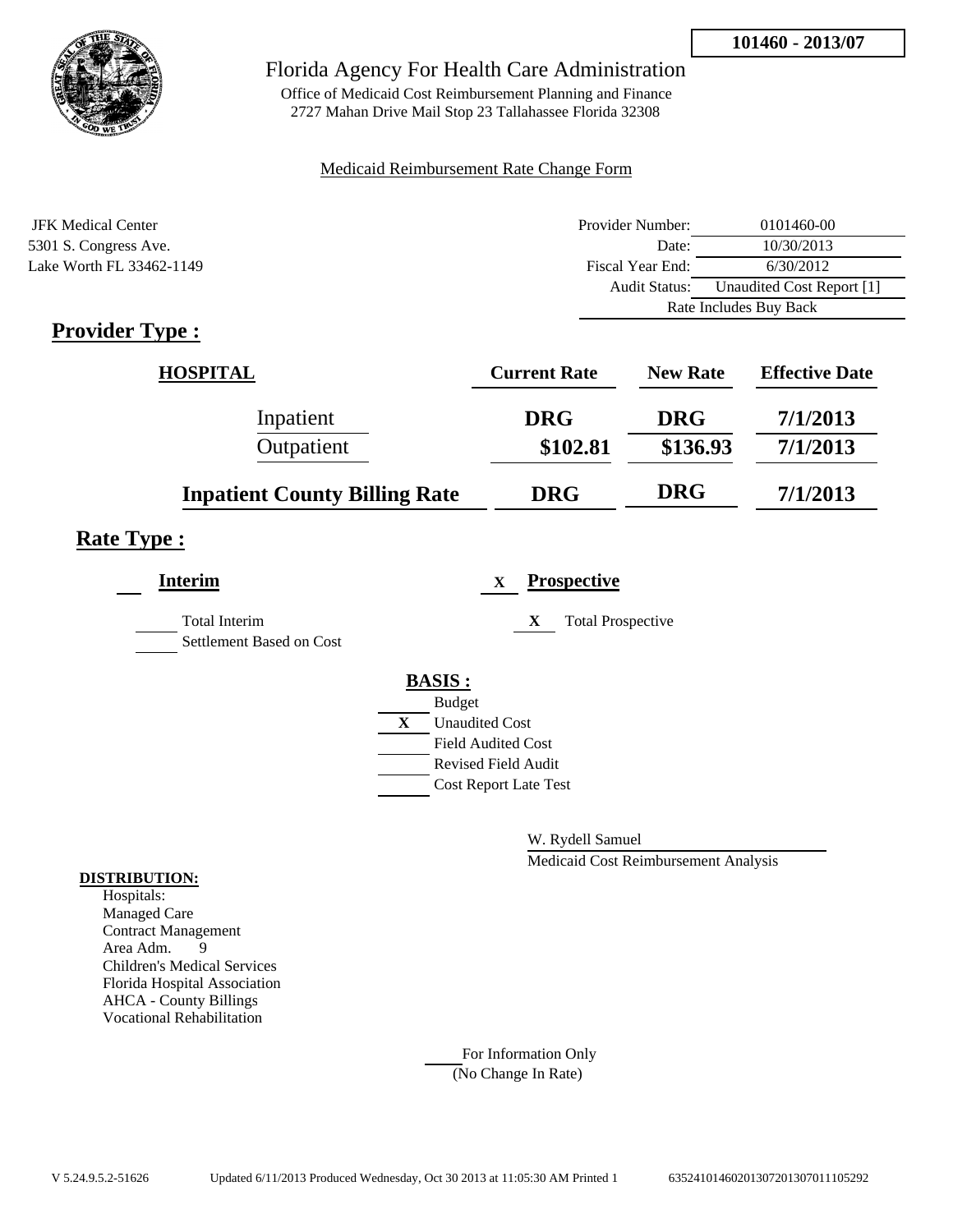

Office of Medicaid Cost Reimbursement Planning and Finance 2727 Mahan Drive Mail Stop 23 Tallahassee Florida 32308

### Medicaid Reimbursement Rate Change Form

| St. Mary's Hospital      | Provider Number:     | 0101486-00                |  |
|--------------------------|----------------------|---------------------------|--|
| 1300 N. Flagler Drive    | Date:                | 10/30/2013                |  |
| West Palm Beach FL 33401 | Fiscal Year End:     | 5/31/2012                 |  |
|                          | <b>Audit Status:</b> | Unaudited Cost Report [1] |  |
|                          |                      | Rate Includes Buy Back    |  |

# **Provider Type :**

| <b>HOSPITAL</b>                      | <b>Current Rate</b> | <b>New Rate</b> | <b>Effective Date</b> |
|--------------------------------------|---------------------|-----------------|-----------------------|
| Inpatient                            | <b>DRG</b>          | <b>DRG</b>      | 7/1/2013              |
| Outpatient                           | \$93.26             | \$126.68        | 7/1/2013              |
| <b>Inpatient County Billing Rate</b> | <b>DRG</b>          | <b>DRG</b>      | 7/1/2013              |

## **Rate Type :**

| <b>Interim</b>                                   |   | $\mathbf x$                  | <b>Prospective</b>            |
|--------------------------------------------------|---|------------------------------|-------------------------------|
| <b>Total Interim</b><br>Settlement Based on Cost |   |                              | <b>Total Prospective</b><br>X |
|                                                  |   | <b>BASIS:</b>                |                               |
|                                                  |   | <b>Budget</b>                |                               |
|                                                  | X | <b>Unaudited Cost</b>        |                               |
|                                                  |   | <b>Field Audited Cost</b>    |                               |
|                                                  |   | <b>Revised Field Audit</b>   |                               |
|                                                  |   | <b>Cost Report Late Test</b> |                               |
|                                                  |   |                              |                               |

W. Rydell Samuel

Medicaid Cost Reimbursement Analysis

### **DISTRIBUTION:**

Hospitals: Managed Care Contract Management<br>Area Adm. 9 Area Adm. 9 Children's Medical Services Florida Hospital Association AHCA - County Billings Vocational Rehabilitation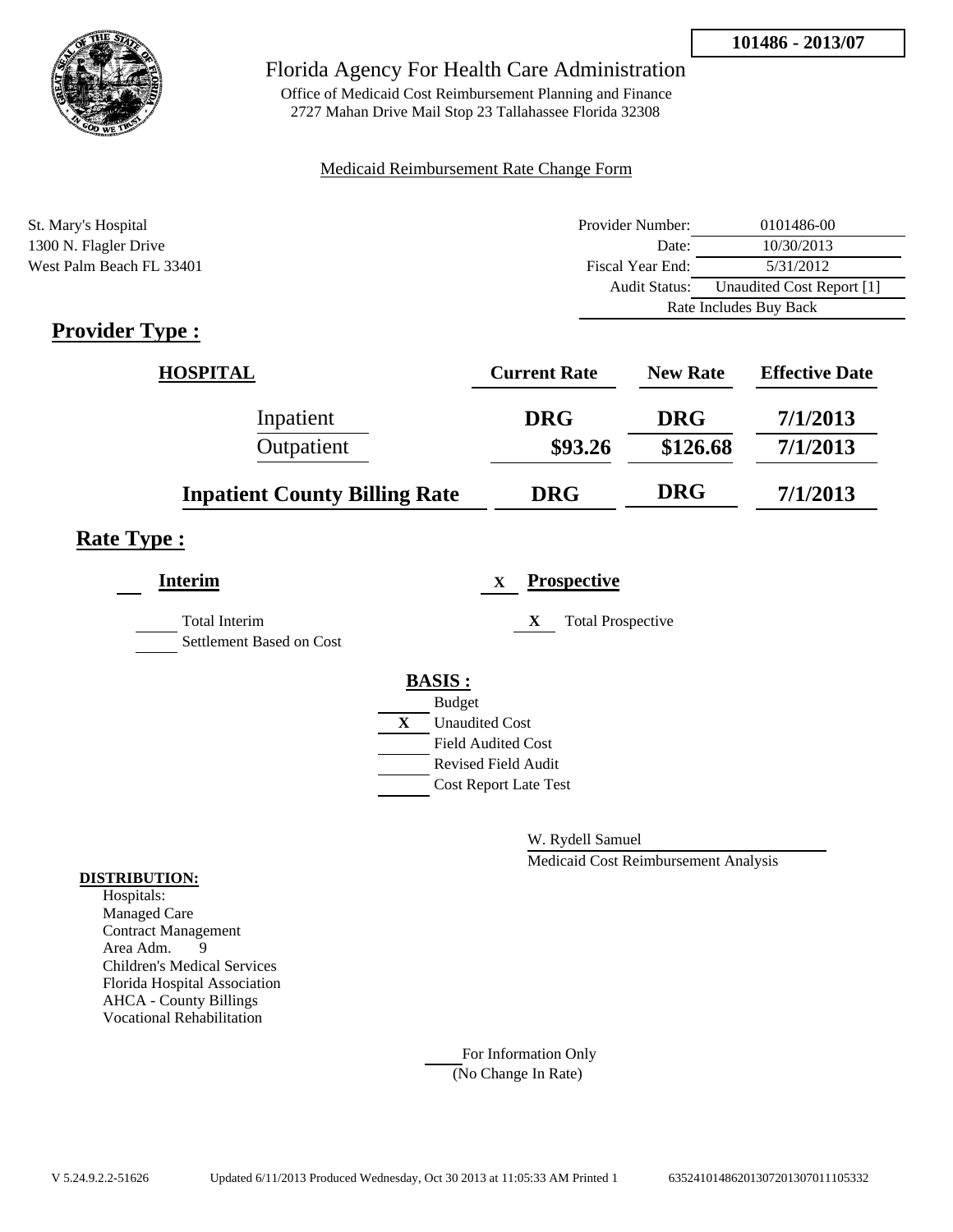

Office of Medicaid Cost Reimbursement Planning and Finance 2727 Mahan Drive Mail Stop 23 Tallahassee Florida 32308

### Medicaid Reimbursement Rate Change Form

| St. Mary's Hospital      | Provider Number:     | 0101486-01                |  |
|--------------------------|----------------------|---------------------------|--|
| 1300 N. Flagler Drive    | Date:                | 10/30/2013                |  |
| West Palm Beach FL 33401 | Fiscal Year End:     | 5/31/2012                 |  |
|                          | <b>Audit Status:</b> | Unaudited Cost Report [1] |  |
|                          |                      | Rate Includes Buy Back    |  |

# **Provider Type :**

| <b>HOSPITAL</b>                      | <b>Current Rate</b> | <b>New Rate</b> | <b>Effective Date</b> |
|--------------------------------------|---------------------|-----------------|-----------------------|
| Inpatient                            | <b>DRG</b>          | <b>DRG</b>      | 7/1/2013              |
| Outpatient                           | \$93.26             | \$126.68        | 7/1/2013              |
| <b>Inpatient County Billing Rate</b> | <b>DRG</b>          | <b>DRG</b>      | 7/1/2013              |

## **Rate Type :**

| <b>Interim</b>                                   |   | $\mathbf X$                  | <b>Prospective</b>            |
|--------------------------------------------------|---|------------------------------|-------------------------------|
| <b>Total Interim</b><br>Settlement Based on Cost |   |                              | <b>Total Prospective</b><br>X |
|                                                  |   | <b>BASIS:</b>                |                               |
|                                                  |   | <b>Budget</b>                |                               |
|                                                  | X | <b>Unaudited Cost</b>        |                               |
|                                                  |   | <b>Field Audited Cost</b>    |                               |
|                                                  |   | <b>Revised Field Audit</b>   |                               |
|                                                  |   | <b>Cost Report Late Test</b> |                               |
|                                                  |   |                              |                               |

W. Rydell Samuel

Medicaid Cost Reimbursement Analysis

#### **DISTRIBUTION:**

Hospitals: Managed Care Contract Management<br>Area Adm. 9 Area Adm. 9 Children's Medical Services Florida Hospital Association AHCA - County Billings Vocational Rehabilitation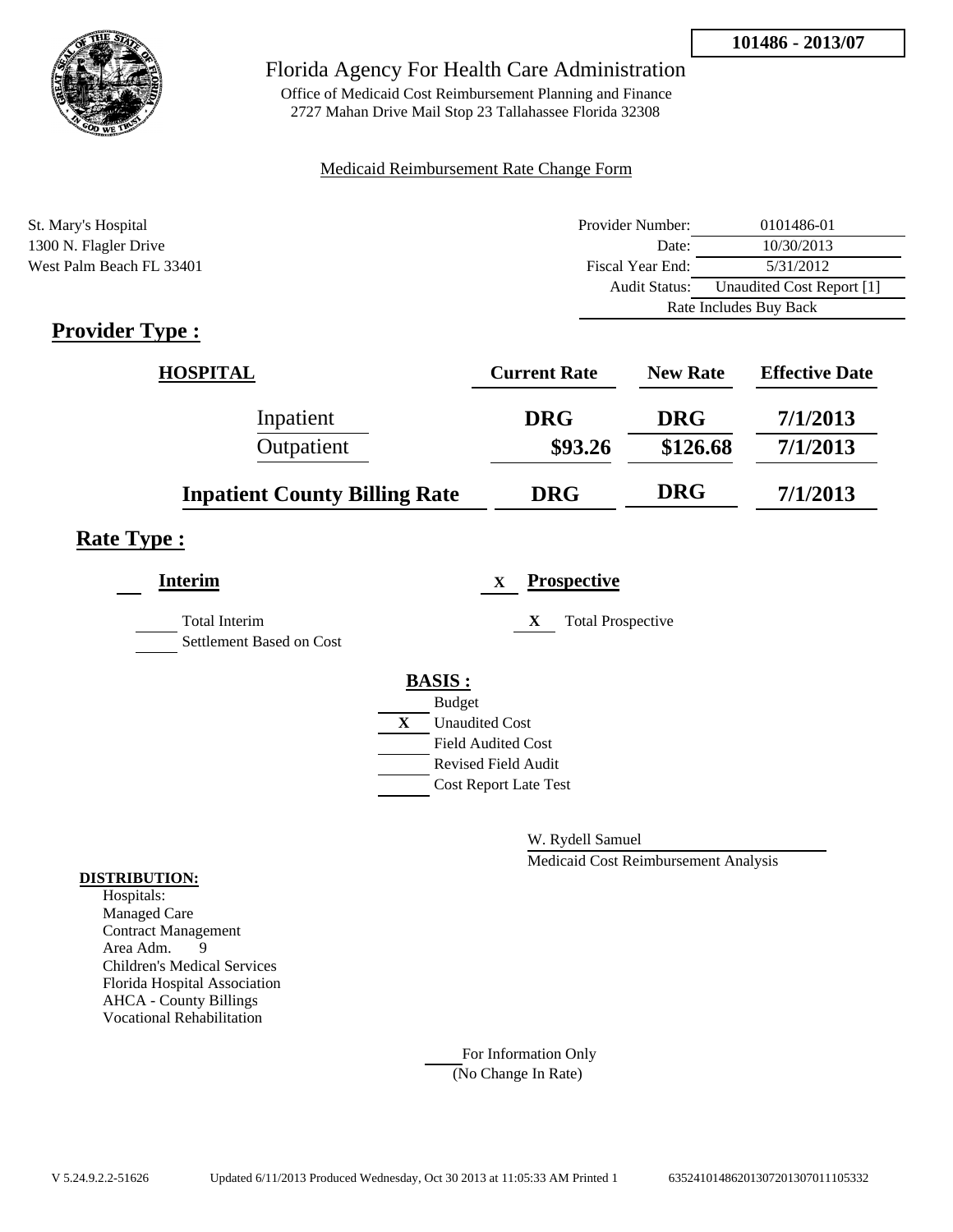

Office of Medicaid Cost Reimbursement Planning and Finance 2727 Mahan Drive Mail Stop 23 Tallahassee Florida 32308

### Medicaid Reimbursement Rate Change Form

Florida Hospital Zephyrhills Provider Number: 0101494-00 7050 Gall Blvd Date: 10/30/2013 Zephyrhills FL 33541 **Fiscal Year End:** 12/31/2011 **Fiscal Year End:** 12/31/2011 Audit Status: Unaudited Cost Report [1]

# **Provider Type :**

| <b>HOSPITAL</b> | <b>Current Rate</b> | <b>New Rate</b> | <b>Effective Date</b> |
|-----------------|---------------------|-----------------|-----------------------|
| Inpatient       | <b>DRG</b>          | <b>DRG</b>      | 7/1/2013              |
| Outpatient      | \$72.74             | \$72.74         | 7/1/2013              |

# **Rate Type :**

| <b>Interim</b>                            | <b>Prospective</b><br>$\mathbf x$ |
|-------------------------------------------|-----------------------------------|
| Total Interim<br>Settlement Based on Cost | X<br><b>Total Prospective</b>     |
|                                           | <b>BASIS:</b>                     |
|                                           | <b>Budget</b>                     |
|                                           | X<br><b>Unaudited Cost</b>        |
|                                           | <b>Field Audited Cost</b>         |
|                                           | <b>Revised Field Audit</b>        |
|                                           | <b>Cost Report Late Test</b>      |
|                                           |                                   |

W. Rydell Samuel

Medicaid Cost Reimbursement Analysis

### **DISTRIBUTION:**

Hospitals: Managed Care Contract Management Area Adm. 5 Children's Medical Services Florida Hospital Association AHCA - County Billings Vocational Rehabilitation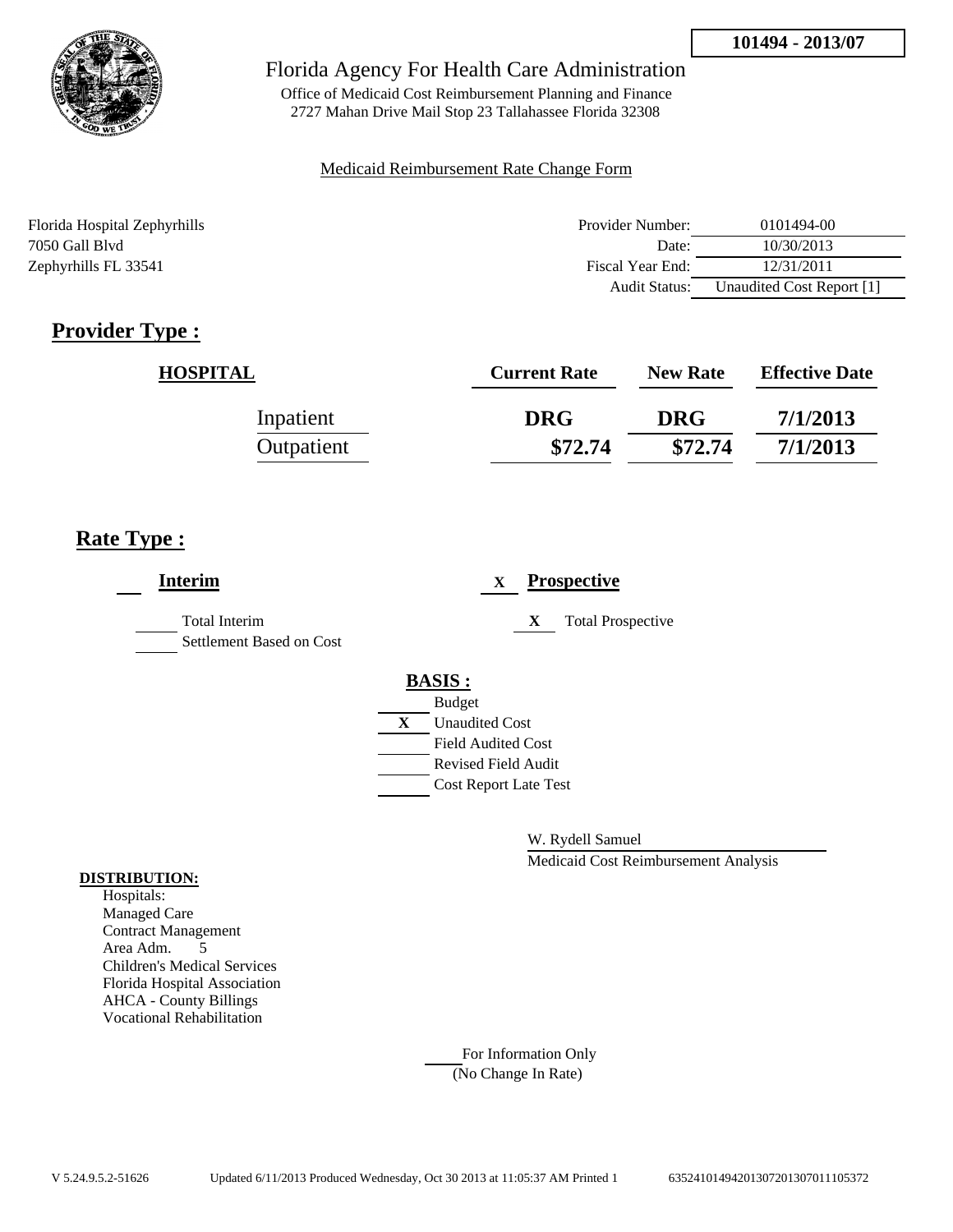

Office of Medicaid Cost Reimbursement Planning and Finance 2727 Mahan Drive Mail Stop 23 Tallahassee Florida 32308

### Medicaid Reimbursement Rate Change Form

Florida Hospital Zephyrhills Provider Number: 0101494-01 7050 Gall Blvd Date: 10/30/2013 Zephyrhills FL 33541 **Fiscal Year End:** 12/31/2011 **Fiscal Year End:** 12/31/2011 Audit Status: Unaudited Cost Report [1]

# **Provider Type :**

| <b>HOSPITAL</b> | <b>Current Rate</b> | <b>New Rate</b> | <b>Effective Date</b> |
|-----------------|---------------------|-----------------|-----------------------|
| Inpatient       | <b>DRG</b>          | <b>DRG</b>      | 7/1/2013              |
| Outpatient      | \$72.74             | \$72.74         | 7/1/2013              |

# **Rate Type :**

| <b>Interim</b>                                   | <b>Prospective</b><br>$\mathbf X$ |
|--------------------------------------------------|-----------------------------------|
| <b>Total Interim</b><br>Settlement Based on Cost | X<br><b>Total Prospective</b>     |
|                                                  | <b>BASIS:</b>                     |
|                                                  | <b>Budget</b>                     |
|                                                  | X<br><b>Unaudited Cost</b>        |
|                                                  | <b>Field Audited Cost</b>         |
|                                                  | <b>Revised Field Audit</b>        |
|                                                  | <b>Cost Report Late Test</b>      |
|                                                  |                                   |

W. Rydell Samuel

Medicaid Cost Reimbursement Analysis

### **DISTRIBUTION:**

Hospitals: Managed Care Contract Management Area Adm. 5 Children's Medical Services Florida Hospital Association AHCA - County Billings Vocational Rehabilitation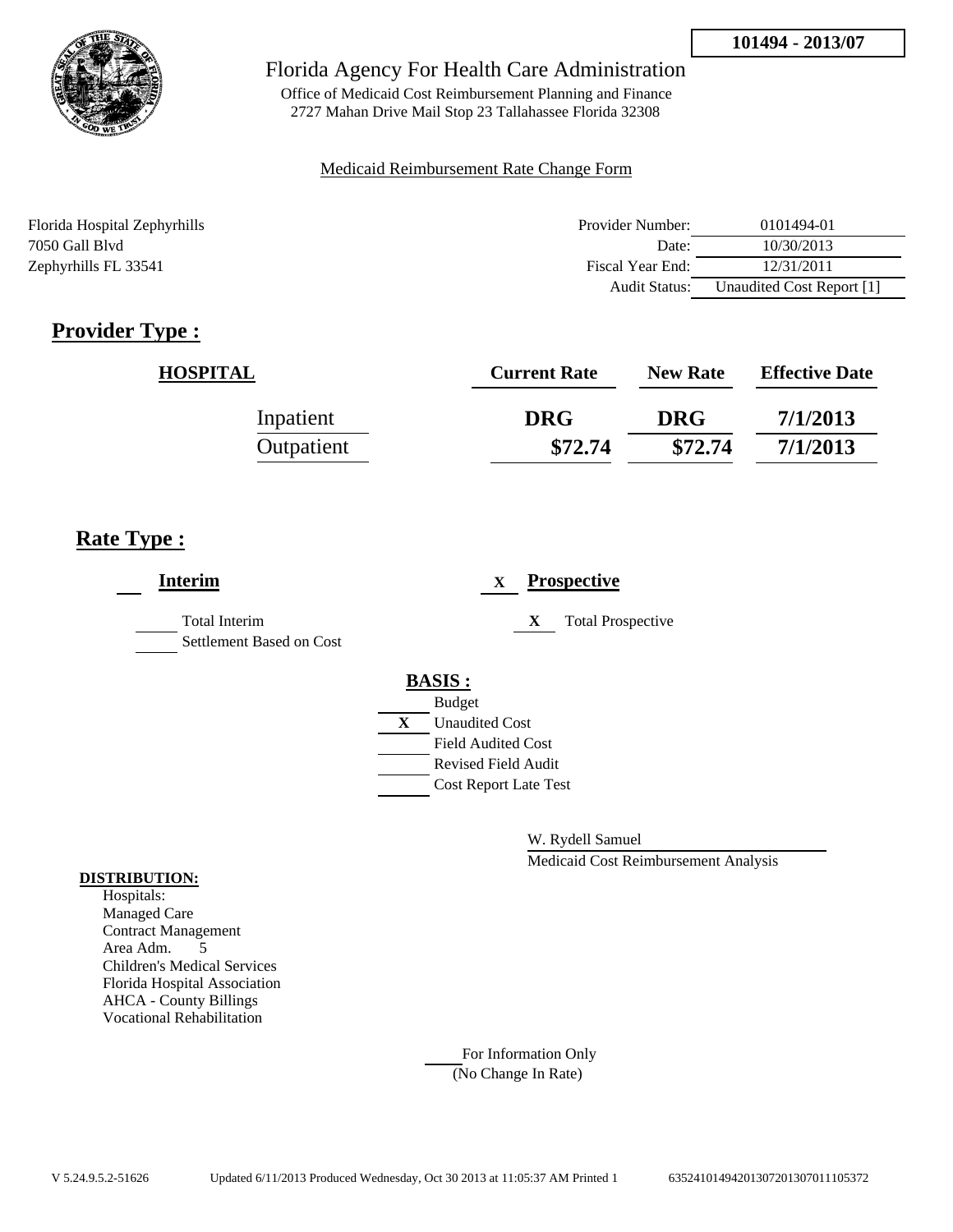

Office of Medicaid Cost Reimbursement Planning and Finance 2727 Mahan Drive Mail Stop 23 Tallahassee Florida 32308

### Medicaid Reimbursement Rate Change Form

North Bay Medical Center **Provider Number:** 0101508-00 16255 Bay Vista Drive 2012 16255 Bay Vista Drive 2013 Clearwater FL 33760 Fiscal Year End: 12/31/2011 Audit Status: Unaudited Cost Report [1]

# **Provider Type :**

| <b>HOSPITAL</b> | <b>Current Rate</b> | <b>New Rate</b> | <b>Effective Date</b> |
|-----------------|---------------------|-----------------|-----------------------|
| Inpatient       | <b>DRG</b>          | <b>DRG</b>      | 7/1/2013              |
| Outpatient      | \$79.52             | \$79.52         | 7/1/2013              |

# **Rate Type :**

| <b>Interim</b>                                   | <b>Prospective</b><br>X        |
|--------------------------------------------------|--------------------------------|
| <b>Total Interim</b><br>Settlement Based on Cost | X.<br><b>Total Prospective</b> |
|                                                  | <b>BASIS:</b><br><b>Budget</b> |
|                                                  | <b>Unaudited Cost</b><br>X     |
|                                                  | <b>Field Audited Cost</b>      |
|                                                  | <b>Revised Field Audit</b>     |
|                                                  | <b>Cost Report Late Test</b>   |
|                                                  |                                |

W. Rydell Samuel

Medicaid Cost Reimbursement Analysis

### **DISTRIBUTION:**

Hospitals: Managed Care Contract Management Area Adm. 5 Children's Medical Services Florida Hospital Association AHCA - County Billings Vocational Rehabilitation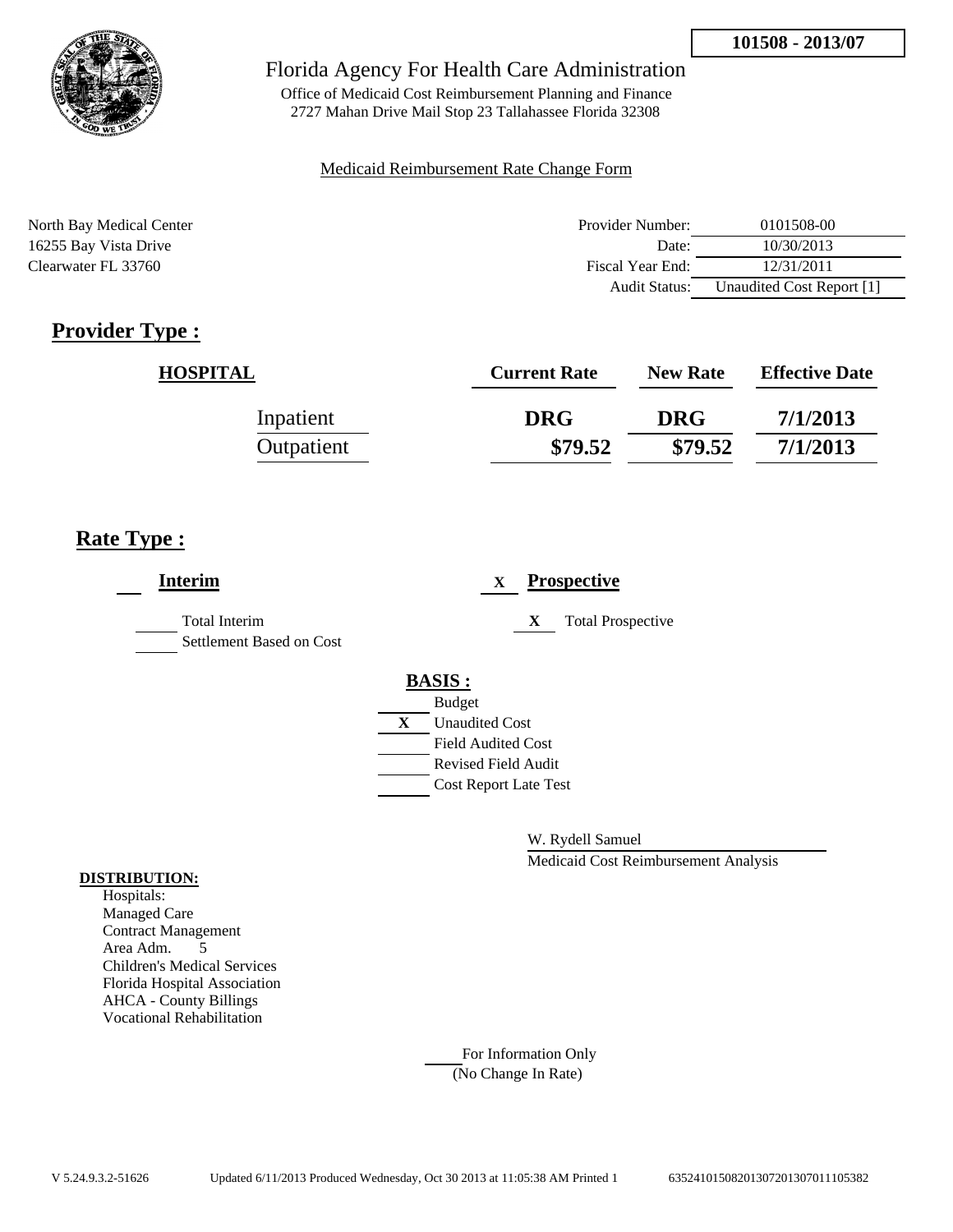



Office of Medicaid Cost Reimbursement Planning and Finance 2727 Mahan Drive Mail Stop 23 Tallahassee Florida 32308

### Medicaid Reimbursement Rate Change Form

| All Children's Hospital | Provider Number:     | 0101516-00                |  |
|-------------------------|----------------------|---------------------------|--|
| 801 6th St. South       | Date:                | 10/30/2013                |  |
| St. Petersburg FL 33701 | Fiscal Year End:     | 6/30/2012                 |  |
|                         | <b>Audit Status:</b> | Unaudited Cost Report [1] |  |
|                         |                      | Rate Includes Buy Back    |  |

# **Provider Type :**

| <b>HOSPITAL</b>                      | <b>Current Rate</b> | <b>New Rate</b> | <b>Effective Date</b> |
|--------------------------------------|---------------------|-----------------|-----------------------|
| Inpatient                            | <b>DRG</b>          | <b>DRG</b>      | 7/1/2013              |
| Outpatient                           | \$242.30            | \$252.15        | 7/1/2013              |
| <b>Inpatient County Billing Rate</b> | <b>DRG</b>          | <b>DRG</b>      | 7/1/2013              |

# **Rate Type :**

| <b>Interim</b>                                   | <b>Prospective</b><br>$\mathbf{x}$    |
|--------------------------------------------------|---------------------------------------|
| <b>Total Interim</b><br>Settlement Based on Cost | <b>Total Prospective</b><br>X         |
|                                                  | <b>BASIS:</b>                         |
|                                                  | <b>Budget</b>                         |
|                                                  | $\mathbf{X}$<br><b>Unaudited Cost</b> |
|                                                  | <b>Field Audited Cost</b>             |
|                                                  | <b>Revised Field Audit</b>            |
|                                                  | <b>Cost Report Late Test</b>          |
|                                                  |                                       |

W. Rydell Samuel

Medicaid Cost Reimbursement Analysis

#### **DISTRIBUTION:**

Hospitals: Managed Care Contract Management Area Adm. 5 Children's Medical Services Florida Hospital Association AHCA - County Billings Vocational Rehabilitation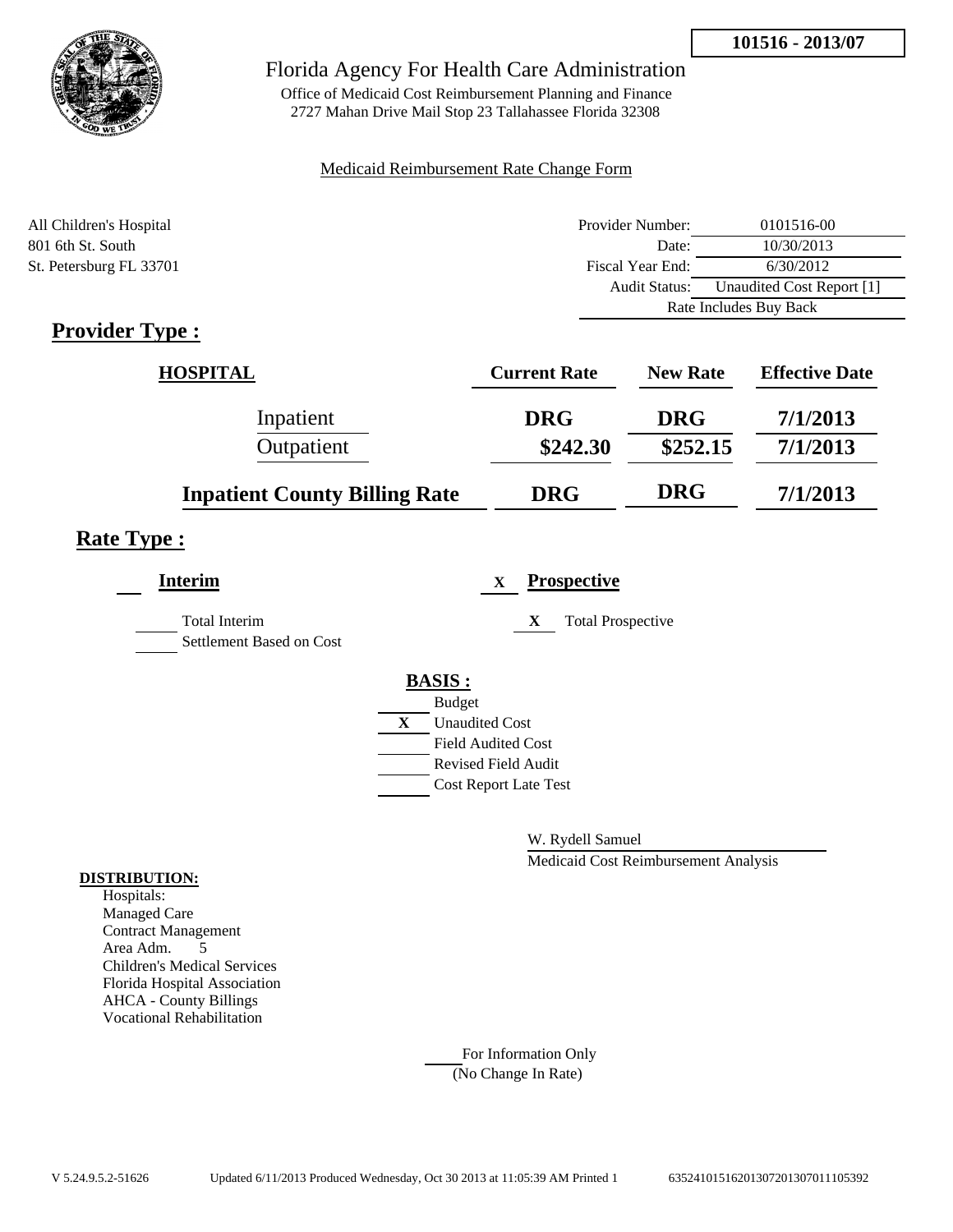

Office of Medicaid Cost Reimbursement Planning and Finance 2727 Mahan Drive Mail Stop 23 Tallahassee Florida 32308

### Medicaid Reimbursement Rate Change Form

| Good Samaritan Hospital  | Provider Number: | 0101524-00                                     |
|--------------------------|------------------|------------------------------------------------|
| 1300 N. Flagler Drive    | Date:            | 10/30/2013                                     |
| West Palm Beach FL 33401 | Fiscal Year End: | 5/31/2012                                      |
|                          | Audit Status:    | Unaudited Cost Report [1]                      |
|                          |                  | Rate Includes Buy Back and 100% Self Exemption |

# **Provider Type :**

| <b>HOSPITAL</b>                      | <b>Current Rate</b> | <b>New Rate</b> | <b>Effective Date</b> |
|--------------------------------------|---------------------|-----------------|-----------------------|
| Inpatient                            | <b>DRG</b>          | <b>DRG</b>      | 7/1/2013              |
| Outpatient                           | \$91.27             | \$135.83        | 7/1/2013              |
| <b>Inpatient County Billing Rate</b> | <b>DRG</b>          | <b>DRG</b>      | 7/1/2013              |

## **Rate Type :**

| <b>Interim</b>                                   |   | <b>Prospective</b><br>$\mathbf X$ |
|--------------------------------------------------|---|-----------------------------------|
| <b>Total Interim</b><br>Settlement Based on Cost |   | <b>Total Prospective</b><br>X     |
|                                                  |   | <b>BASIS:</b>                     |
|                                                  |   | <b>Budget</b>                     |
|                                                  | X | <b>Unaudited Cost</b>             |
|                                                  |   | <b>Field Audited Cost</b>         |
|                                                  |   | <b>Revised Field Audit</b>        |
|                                                  |   | <b>Cost Report Late Test</b>      |
|                                                  |   |                                   |

W. Rydell Samuel

Medicaid Cost Reimbursement Analysis

#### **DISTRIBUTION:**

Hospitals: Managed Care Contract Management Area Adm. 9 Children's Medical Services Florida Hospital Association AHCA - County Billings Vocational Rehabilitation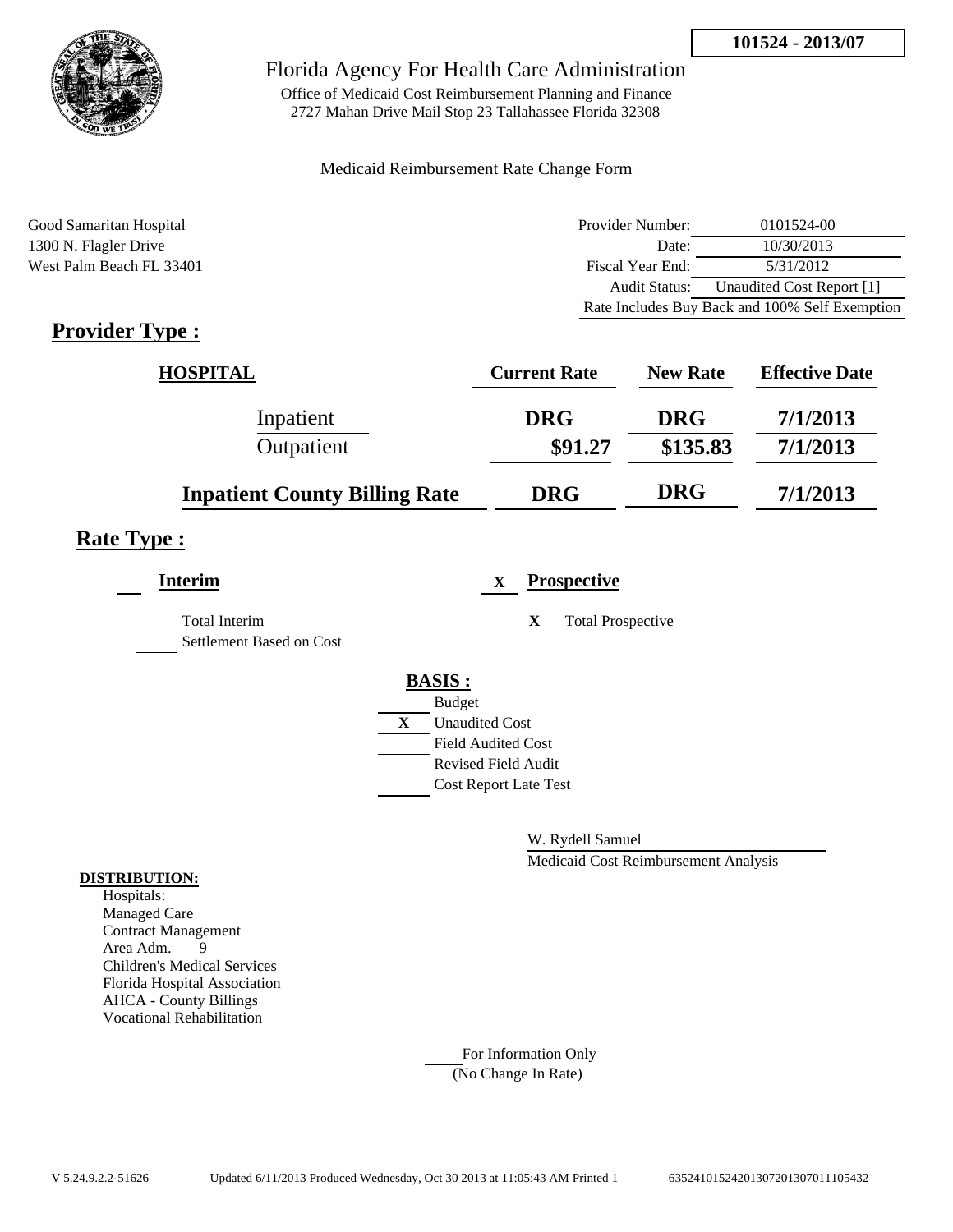

Office of Medicaid Cost Reimbursement Planning and Finance 2727 Mahan Drive Mail Stop 23 Tallahassee Florida 32308

### Medicaid Reimbursement Rate Change Form

Mease Hospital Clinic Post Box 210 Mailstation 102 Clearwater FL 33517

| Provider Number: | 0101541-00                |
|------------------|---------------------------|
| Date:            | 10/30/2013                |
| Fiscal Year End: | 12/31/2012                |
| Audit Status:    | Unaudited Cost Report [1] |

# **Provider Type :**

| <b>HOSPITAL</b> | <b>Current Rate</b> | <b>New Rate</b> | <b>Effective Date</b> |
|-----------------|---------------------|-----------------|-----------------------|
| Inpatient       | <b>DRG</b>          | <b>DRG</b>      | 7/1/2013              |
| Outpatient      | \$85.83             | \$68.78         | 7/1/2013              |

# **Rate Type :**

| <b>Interim</b>                                   | <b>Prospective</b><br>$\mathbf{X}$    |
|--------------------------------------------------|---------------------------------------|
| <b>Total Interim</b><br>Settlement Based on Cost | <b>Total Prospective</b><br>X         |
|                                                  | <b>BASIS:</b>                         |
|                                                  | <b>Budget</b>                         |
|                                                  | $\mathbf{X}$<br><b>Unaudited Cost</b> |
|                                                  | <b>Field Audited Cost</b>             |
|                                                  | <b>Revised Field Audit</b>            |
|                                                  | <b>Cost Report Late Test</b>          |
|                                                  |                                       |
|                                                  |                                       |

W. Rydell Samuel

Medicaid Cost Reimbursement Analysis

#### **DISTRIBUTION:**

Hospitals: Managed Care Contract Management Area Adm. 5 Children's Medical Services Florida Hospital Association AHCA - County Billings Vocational Rehabilitation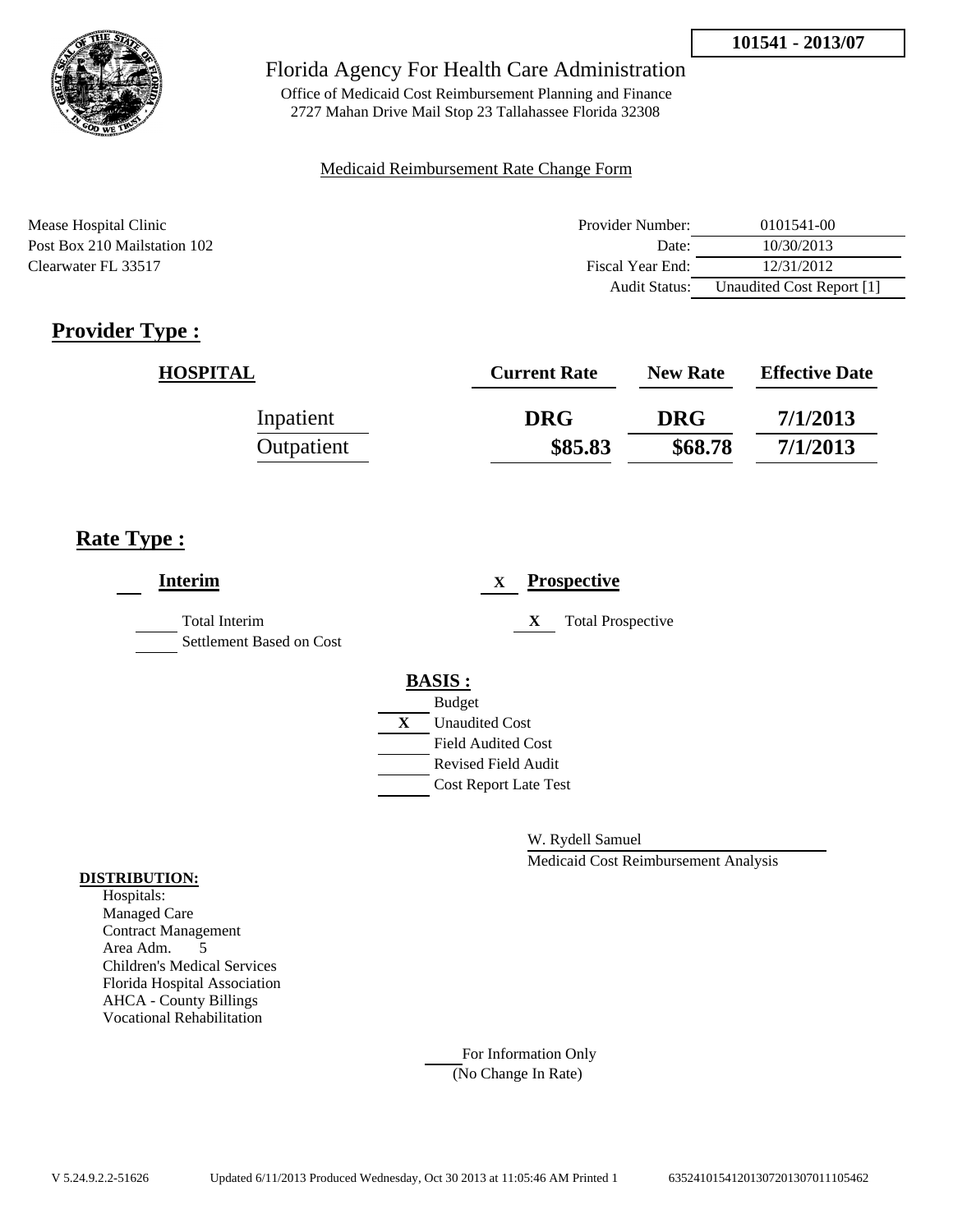

Office of Medicaid Cost Reimbursement Planning and Finance 2727 Mahan Drive Mail Stop 23 Tallahassee Florida 32308

### Medicaid Reimbursement Rate Change Form

| <b>Bayfront Medical Center</b> | Provider Number:     | 0101567-00              |  |
|--------------------------------|----------------------|-------------------------|--|
| 701 6th St. South              | Date:                | 10/30/2013              |  |
| St. Petersburg FL 33701        | Fiscal Year End:     | 12/31/2011              |  |
|                                | <b>Audit Status:</b> | Amended Cost Report [2] |  |
|                                |                      | Rate Includes Buy Back  |  |

# **Provider Type :**

| <b>HOSPITAL</b>                      | <b>Current Rate</b> | <b>New Rate</b> | <b>Effective Date</b> |
|--------------------------------------|---------------------|-----------------|-----------------------|
| Inpatient                            | <b>DRG</b>          | <b>DRG</b>      | 7/1/2013              |
| Outpatient                           | \$76.62             | \$102.57        | 7/1/2013              |
| <b>Inpatient County Billing Rate</b> | <b>DRG</b>          | <b>DRG</b>      | 7/1/2013              |

# **Rate Type :**

| <b>Interim</b>                                   |              | <b>Prospective</b><br>X       |
|--------------------------------------------------|--------------|-------------------------------|
| <b>Total Interim</b><br>Settlement Based on Cost |              | <b>Total Prospective</b><br>X |
|                                                  |              | <b>BASIS:</b>                 |
|                                                  |              | <b>Budget</b>                 |
|                                                  | $\mathbf{X}$ | <b>Unaudited Cost</b>         |
|                                                  |              | Field Audited Cost            |
|                                                  |              | <b>Revised Field Audit</b>    |
|                                                  |              | <b>Cost Report Late Test</b>  |
|                                                  |              |                               |

W. Rydell Samuel

Medicaid Cost Reimbursement Analysis

#### **DISTRIBUTION:**

Hospitals: Managed Care Contract Management Area Adm. 5 Children's Medical Services Florida Hospital Association AHCA - County Billings Vocational Rehabilitation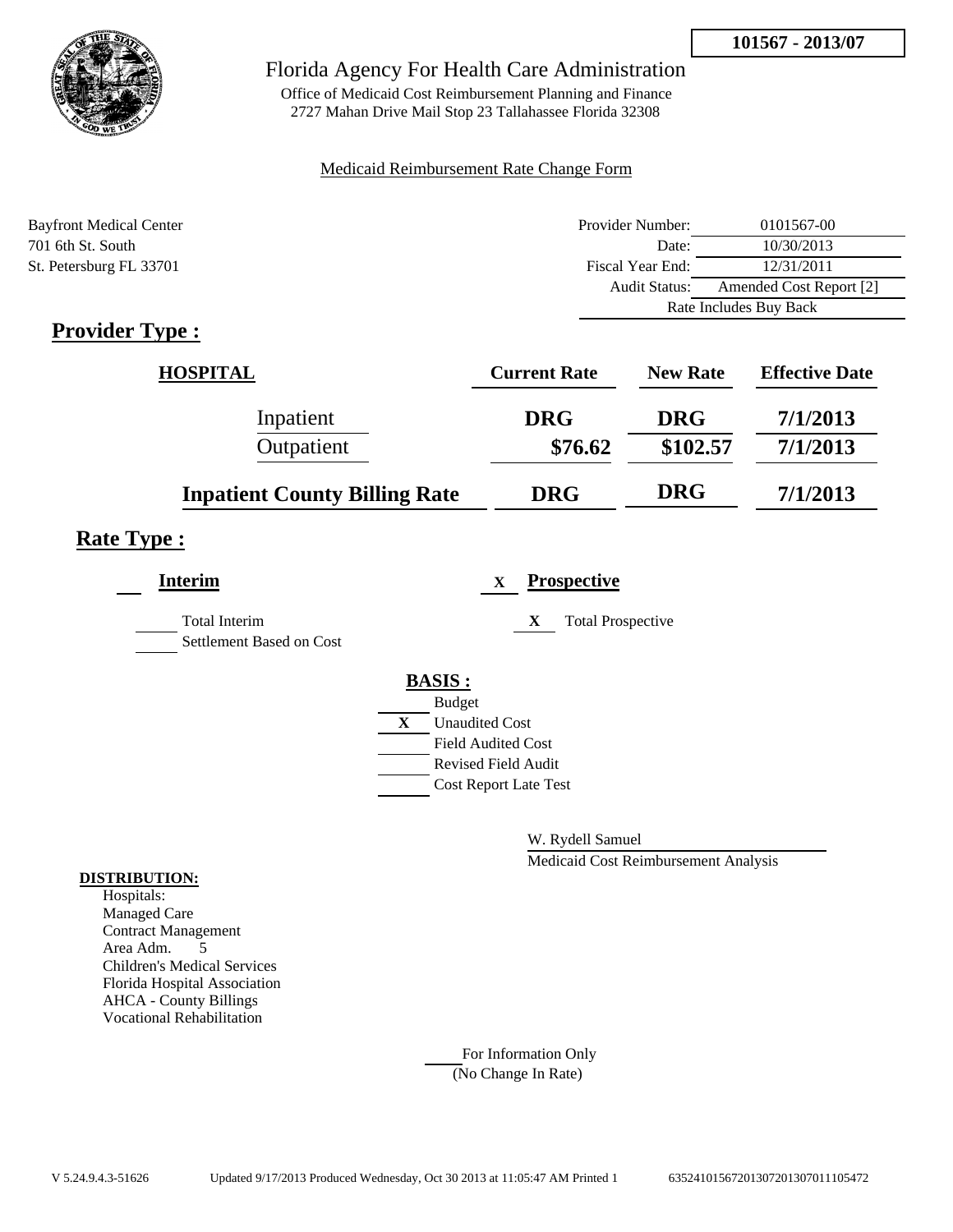

Office of Medicaid Cost Reimbursement Planning and Finance 2727 Mahan Drive Mail Stop 23 Tallahassee Florida 32308

### Medicaid Reimbursement Rate Change Form

| <b>Bayfront Medical Center</b> | Provider Number:     | 0101567-07              |  |
|--------------------------------|----------------------|-------------------------|--|
| 701 6th St. South              | Date:                | 10/30/2013              |  |
| St. Petersburg FL 33701        | Fiscal Year End:     | 12/31/2011              |  |
|                                | <b>Audit Status:</b> | Amended Cost Report [2] |  |
|                                |                      | Rate Includes Buy Back  |  |

# **Provider Type :**

| <b>HOSPITAL</b>                      | <b>Current Rate</b> | <b>New Rate</b> | <b>Effective Date</b> |
|--------------------------------------|---------------------|-----------------|-----------------------|
| Inpatient                            | <b>DRG</b>          | <b>DRG</b>      | 7/1/2013              |
| Outpatient                           | \$76.62             | \$102.57        | 7/1/2013              |
| <b>Inpatient County Billing Rate</b> | <b>DRG</b>          | <b>DRG</b>      | 7/1/2013              |

# **Rate Type :**

| <b>Interim</b>                                   |   | <b>Prospective</b><br>X       |
|--------------------------------------------------|---|-------------------------------|
| <b>Total Interim</b><br>Settlement Based on Cost |   | <b>Total Prospective</b><br>X |
|                                                  |   | <b>BASIS:</b>                 |
|                                                  |   | <b>Budget</b>                 |
|                                                  | X | <b>Unaudited Cost</b>         |
|                                                  |   | <b>Field Audited Cost</b>     |
|                                                  |   | <b>Revised Field Audit</b>    |
|                                                  |   | <b>Cost Report Late Test</b>  |
|                                                  |   |                               |

W. Rydell Samuel

Medicaid Cost Reimbursement Analysis

#### **DISTRIBUTION:**

Hospitals: Managed Care Contract Management Area Adm. 5 Children's Medical Services Florida Hospital Association AHCA - County Billings Vocational Rehabilitation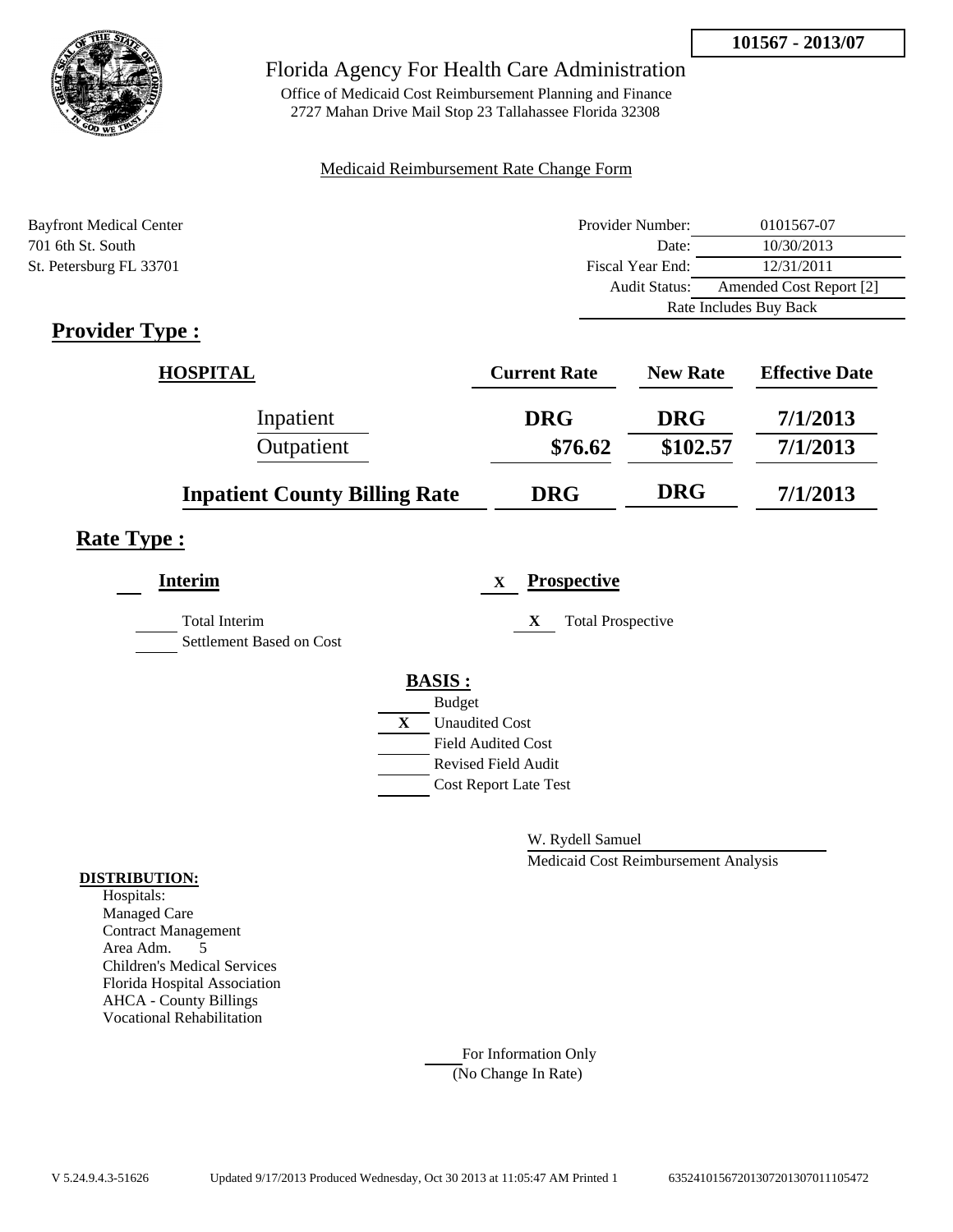

Office of Medicaid Cost Reimbursement Planning and Finance 2727 Mahan Drive Mail Stop 23 Tallahassee Florida 32308

### Medicaid Reimbursement Rate Change Form

| Morton F. Plant Hospital   | Provider Number: | 0101583-00                |
|----------------------------|------------------|---------------------------|
| 16255 Bay Vista Dr, MS 100 | Date:            | 10/30/2013                |
| Clearwater FL 33760        | Fiscal Year End: | 12/31/2011                |
|                            | Audit Status:    | Unaudited Cost Report [1] |

# **Provider Type :**

| <b>HOSPITAL</b>                      | <b>Current Rate</b> | <b>New Rate</b> | <b>Effective Date</b> |
|--------------------------------------|---------------------|-----------------|-----------------------|
| Inpatient                            | <b>DRG</b>          | <b>DRG</b>      | 7/1/2013              |
| Outpatient                           | \$121.09            | \$121.09        | 7/1/2013              |
| <b>Inpatient County Billing Rate</b> | <b>DRG</b>          | <b>DRG</b>      | 7/1/2013              |

## **Rate Type :**

| <b>Interim</b>                                   | <b>Prospective</b><br>$\mathbf{x}$    |
|--------------------------------------------------|---------------------------------------|
| <b>Total Interim</b><br>Settlement Based on Cost | <b>Total Prospective</b><br>X         |
|                                                  | <b>BASIS:</b>                         |
|                                                  | <b>Budget</b>                         |
|                                                  | $\mathbf{X}$<br><b>Unaudited Cost</b> |
|                                                  | <b>Field Audited Cost</b>             |
|                                                  | <b>Revised Field Audit</b>            |
|                                                  | <b>Cost Report Late Test</b>          |
|                                                  |                                       |

W. Rydell Samuel

Medicaid Cost Reimbursement Analysis

#### **DISTRIBUTION:**

Hospitals: Managed Care Contract Management Area Adm. 5 Children's Medical Services Florida Hospital Association AHCA - County Billings Vocational Rehabilitation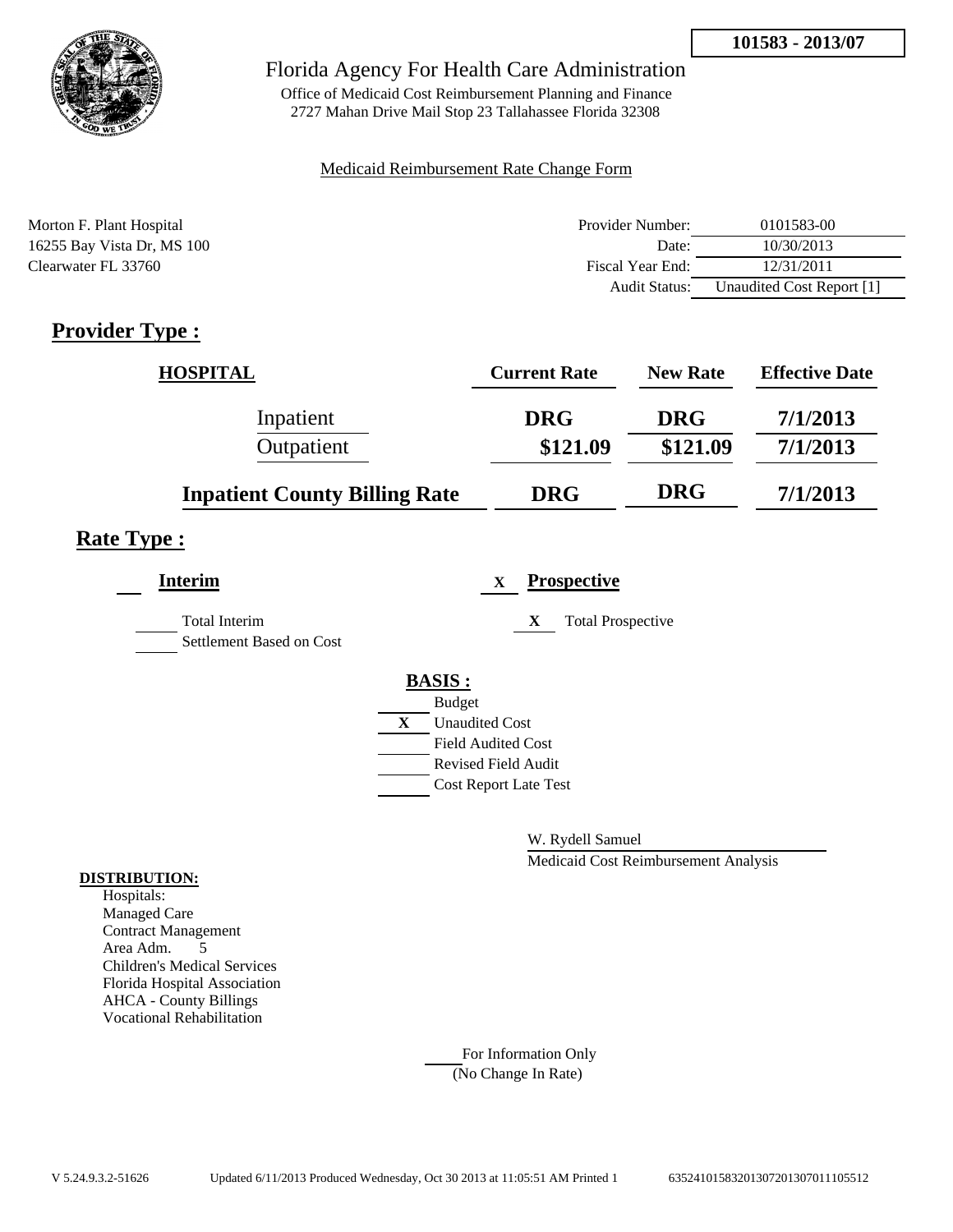

Office of Medicaid Cost Reimbursement Planning and Finance 2727 Mahan Drive Mail Stop 23 Tallahassee Florida 32308

### Medicaid Reimbursement Rate Change Form

| Morton F. Plant Hospital   | Provider Number: | 0101583-01                |
|----------------------------|------------------|---------------------------|
| 16255 Bay Vista Dr, MS 100 | Date:            | 10/30/2013                |
| Clearwater FL 33760        | Fiscal Year End: | 12/31/2011                |
|                            | Audit Status:    | Unaudited Cost Report [1] |

# **Provider Type :**

| <b>HOSPITAL</b>                      | <b>Current Rate</b> | <b>New Rate</b> | <b>Effective Date</b> |
|--------------------------------------|---------------------|-----------------|-----------------------|
| Inpatient                            | <b>DRG</b>          | <b>DRG</b>      | 7/1/2013              |
| Outpatient                           | \$121.09            | \$121.09        | 7/1/2013              |
| <b>Inpatient County Billing Rate</b> | <b>DRG</b>          | <b>DRG</b>      | 7/1/2013              |

## **Rate Type :**

| <b>Interim</b>                                   | <b>Prospective</b><br>$\mathbf{x}$    |
|--------------------------------------------------|---------------------------------------|
| <b>Total Interim</b><br>Settlement Based on Cost | <b>Total Prospective</b><br>X         |
|                                                  | <b>BASIS:</b>                         |
|                                                  | <b>Budget</b>                         |
|                                                  | $\mathbf{X}$<br><b>Unaudited Cost</b> |
|                                                  | <b>Field Audited Cost</b>             |
|                                                  | <b>Revised Field Audit</b>            |
|                                                  | <b>Cost Report Late Test</b>          |
|                                                  |                                       |

W. Rydell Samuel

Medicaid Cost Reimbursement Analysis

#### **DISTRIBUTION:**

Hospitals: Managed Care Contract Management Area Adm. 5 Children's Medical Services Florida Hospital Association AHCA - County Billings Vocational Rehabilitation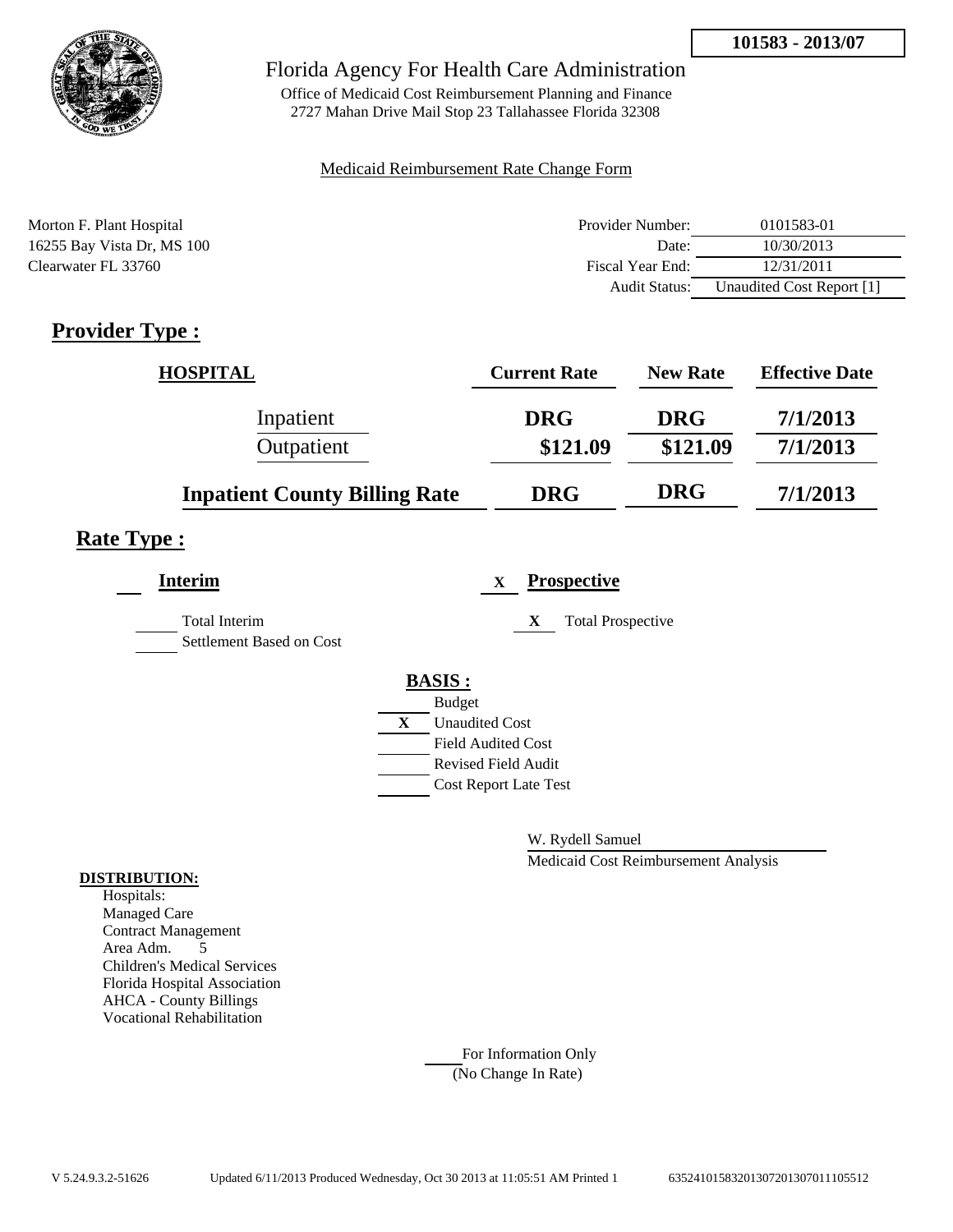

Office of Medicaid Cost Reimbursement Planning and Finance 2727 Mahan Drive Mail Stop 23 Tallahassee Florida 32308

### Medicaid Reimbursement Rate Change Form

Helen Ellis Memorial Hospital 1395 South Pinellas Ave. Tarpon Springs FL 34689-1487

| Provider Number: | 0101613-00                |
|------------------|---------------------------|
| Date:            | 10/30/2013                |
| Fiscal Year End: | 12/31/2011                |
| Audit Status:    | Unaudited Cost Report [1] |

# **Provider Type :**

| <b>HOSPITAL</b> | <b>Current Rate</b> | <b>New Rate</b> | <b>Effective Date</b> |
|-----------------|---------------------|-----------------|-----------------------|
| Inpatient       | <b>DRG</b>          | <b>DRG</b>      | 7/1/2013              |
| Outpatient      | \$98.65             | \$98.65         | 7/1/2013              |

# **Rate Type :**

| <b>Interim</b>                            | <b>Prospective</b><br>$\mathbf{X}$                                                                                                 |
|-------------------------------------------|------------------------------------------------------------------------------------------------------------------------------------|
| Total Interim<br>Settlement Based on Cost | <b>Total Prospective</b><br>X                                                                                                      |
|                                           | <b>BASIS:</b><br><b>Budget</b><br>$\mathbf{X}$<br><b>Unaudited Cost</b><br><b>Field Audited Cost</b><br><b>Revised Field Audit</b> |
|                                           | <b>Cost Report Late Test</b>                                                                                                       |

W. Rydell Samuel

Medicaid Cost Reimbursement Analysis

#### **DISTRIBUTION:**

Hospitals: Managed Care Contract Management Area Adm. 5 Children's Medical Services Florida Hospital Association AHCA - County Billings Vocational Rehabilitation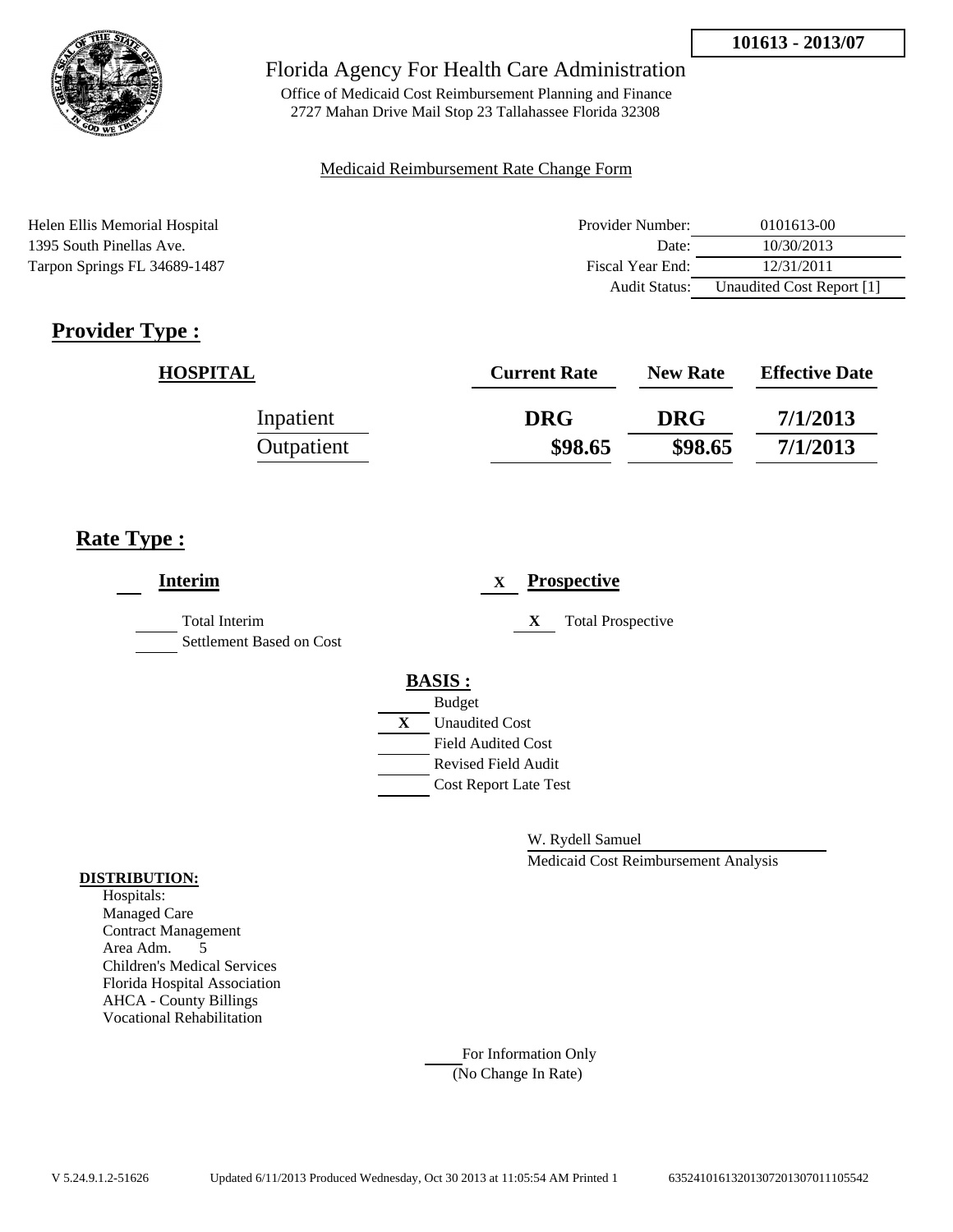

Office of Medicaid Cost Reimbursement Planning and Finance 2727 Mahan Drive Mail Stop 23 Tallahassee Florida 32308

#### Medicaid Reimbursement Rate Change Form

| Lakeland Regional Medical Center            | Provider Number:     | 0101648-00                |
|---------------------------------------------|----------------------|---------------------------|
| 230 South Florida Ave, Reimb Dept 4th Floor | Date:                | 10/30/2013                |
| Lakeland FL 33801                           | Fiscal Year End:     | 9/30/2012                 |
|                                             | <b>Audit Status:</b> | Unaudited Cost Report [1] |
|                                             |                      | Rate Includes Buy Back    |

# **Provider Type :**

| <b>HOSPITAL</b>                      | <b>Current Rate</b> | <b>New Rate</b> | <b>Effective Date</b> |
|--------------------------------------|---------------------|-----------------|-----------------------|
| Inpatient                            | <b>DRG</b>          | <b>DRG</b>      | 7/1/2013              |
| Outpatient                           | \$98.11             | \$130.30        | 7/1/2013              |
| <b>Inpatient County Billing Rate</b> | <b>DRG</b>          | <b>DRG</b>      | 7/1/2013              |

## **Rate Type :**

| <b>Interim</b>                                   |   | <b>Prospective</b><br>$\mathbf{X}$ |
|--------------------------------------------------|---|------------------------------------|
| <b>Total Interim</b><br>Settlement Based on Cost |   | <b>Total Prospective</b><br>X      |
|                                                  |   | <b>BASIS:</b>                      |
|                                                  |   | <b>Budget</b>                      |
|                                                  | X | <b>Unaudited Cost</b>              |
|                                                  |   | <b>Field Audited Cost</b>          |
|                                                  |   | <b>Revised Field Audit</b>         |
|                                                  |   | <b>Cost Report Late Test</b>       |
|                                                  |   |                                    |

W. Rydell Samuel

Medicaid Cost Reimbursement Analysis

#### **DISTRIBUTION:**

Hospitals: Managed Care Contract Management Area Adm. 6 Children's Medical Services Florida Hospital Association AHCA - County Billings Vocational Rehabilitation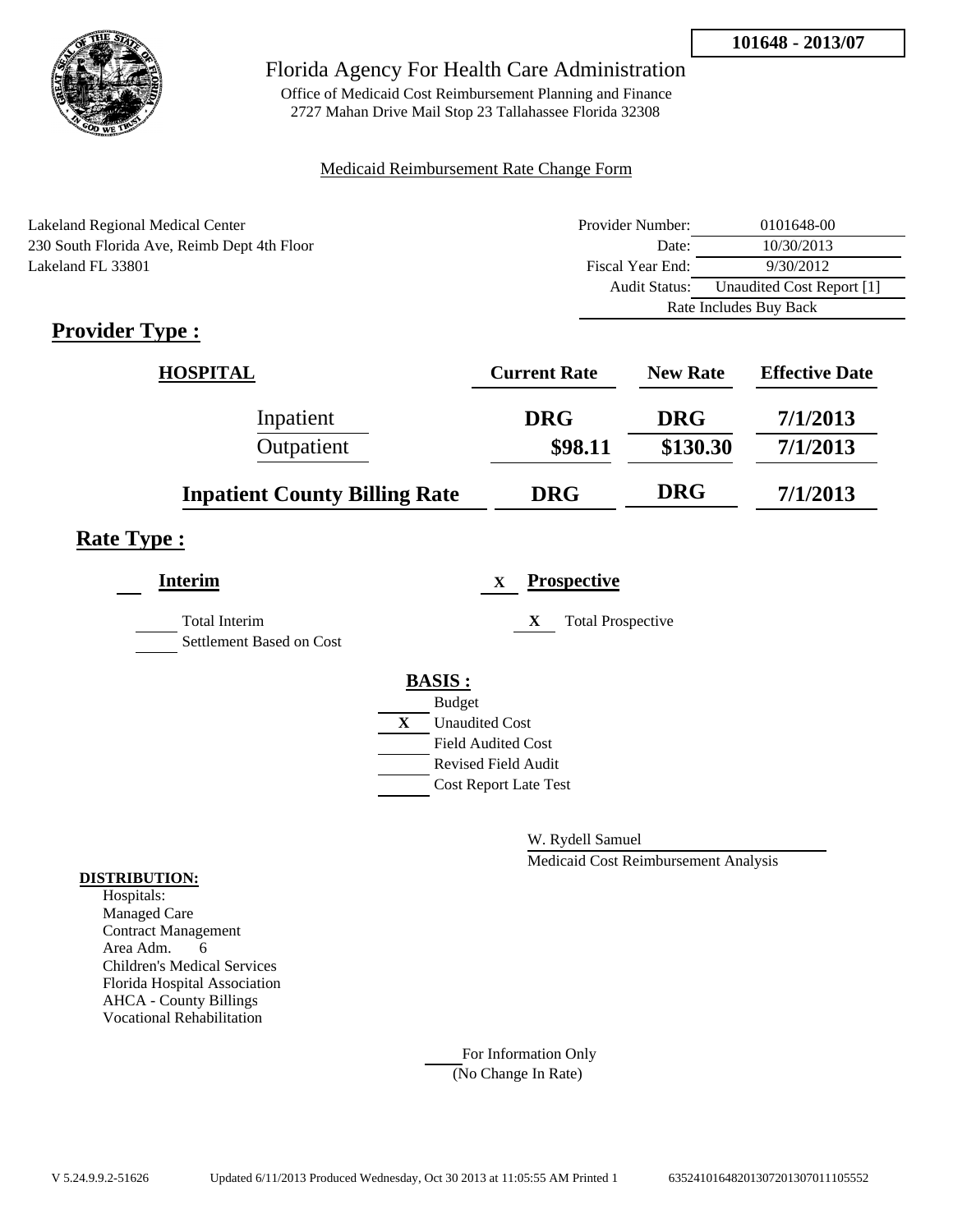

Office of Medicaid Cost Reimbursement Planning and Finance 2727 Mahan Drive Mail Stop 23 Tallahassee Florida 32308

#### Medicaid Reimbursement Rate Change Form

Lake Wales Hospital Association 410 South 11th St. Lake Wales FL 33853

| Provider Number: | 0101664-00                                     |
|------------------|------------------------------------------------|
| Date:            | 10/30/2013                                     |
| Fiscal Year End: | 12/31/2011                                     |
| Audit Status:    | Unaudited Cost Report [1]                      |
|                  | Rate Includes Buy Back and 100% Self Exemption |

# **Provider Type :**

| <b>HOSPITAL</b>                      | <b>Current Rate</b> | <b>New Rate</b> | <b>Effective Date</b> |
|--------------------------------------|---------------------|-----------------|-----------------------|
| Inpatient                            | <b>DRG</b>          | <b>DRG</b>      | 7/1/2013              |
| Outpatient                           | \$60.43             | \$94.48         | 7/1/2013              |
| <b>Inpatient County Billing Rate</b> | <b>DRG</b>          | <b>DRG</b>      | 7/1/2013              |

## **Rate Type :**

| <b>Interim</b>                                   | <b>Prospective</b><br>$\mathbf{X}$    |  |
|--------------------------------------------------|---------------------------------------|--|
| <b>Total Interim</b><br>Settlement Based on Cost | <b>Total Prospective</b><br>X         |  |
|                                                  | <b>BASIS:</b>                         |  |
|                                                  | <b>Budget</b>                         |  |
|                                                  | $\mathbf{X}$<br><b>Unaudited Cost</b> |  |
|                                                  | <b>Field Audited Cost</b>             |  |
|                                                  | <b>Revised Field Audit</b>            |  |
|                                                  | <b>Cost Report Late Test</b>          |  |
|                                                  |                                       |  |

W. Rydell Samuel

Medicaid Cost Reimbursement Analysis

#### **DISTRIBUTION:**

Hospitals: Managed Care Contract Management Area Adm. 6 Children's Medical Services Florida Hospital Association AHCA - County Billings Vocational Rehabilitation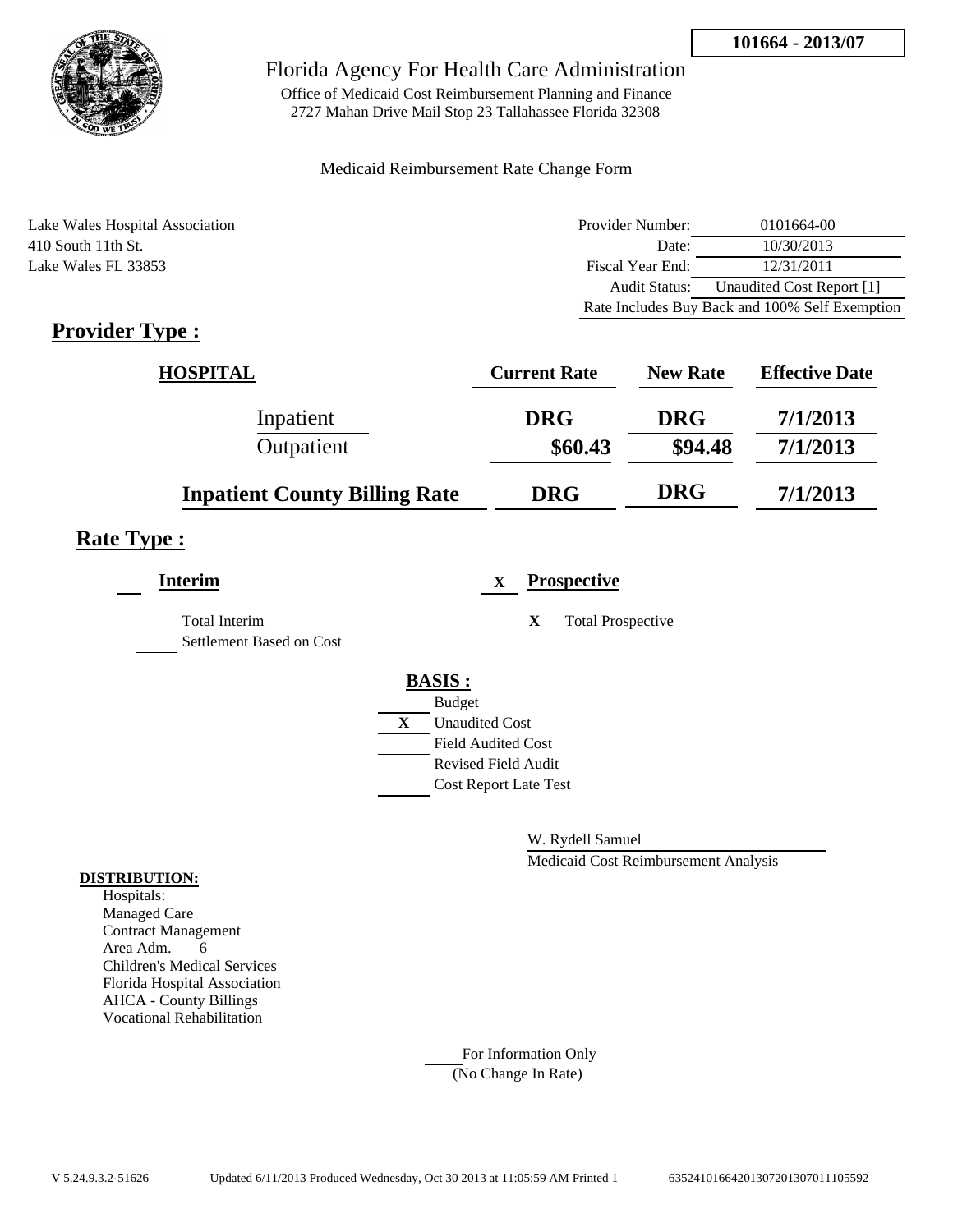

Office of Medicaid Cost Reimbursement Planning and Finance 2727 Mahan Drive Mail Stop 23 Tallahassee Florida 32308

#### Medicaid Reimbursement Rate Change Form

| Winter Haven Hospital    | Provider Number:     | 0101699-00                |
|--------------------------|----------------------|---------------------------|
| 200 Avenue "F" Northeast | Date:                | 10/30/2013                |
| Winter Haven FL 33880    | Fiscal Year End:     | 9/30/2012                 |
|                          | <b>Audit Status:</b> | Unaudited Cost Report [1] |
|                          |                      | Rate Includes Buy Back    |
| $Pravidar Tvna$          |                      |                           |

## **Provider Type :**

| <b>HOSPITAL</b>                      | <b>Current Rate</b> | <b>New Rate</b> | <b>Effective Date</b> |
|--------------------------------------|---------------------|-----------------|-----------------------|
| Inpatient                            | <b>DRG</b>          | <b>DRG</b>      | 7/1/2013              |
| Outpatient                           | \$84.04             | \$124.94        | 7/1/2013              |
| <b>Inpatient County Billing Rate</b> | <b>DRG</b>          | <b>DRG</b>      | 7/1/2013              |

### **Rate Type :**

| <b>Interim</b>                                   |   | <b>Prospective</b><br>X       |
|--------------------------------------------------|---|-------------------------------|
| <b>Total Interim</b><br>Settlement Based on Cost |   | <b>Total Prospective</b><br>X |
|                                                  |   | <b>BASIS:</b>                 |
|                                                  |   | <b>Budget</b>                 |
|                                                  | X | <b>Unaudited Cost</b>         |
|                                                  |   | <b>Field Audited Cost</b>     |
|                                                  |   | <b>Revised Field Audit</b>    |
|                                                  |   | <b>Cost Report Late Test</b>  |
|                                                  |   |                               |

W. Rydell Samuel

Medicaid Cost Reimbursement Analysis

#### **DISTRIBUTION:**

Hospitals: Managed Care Contract Management Area Adm. 6 Children's Medical Services Florida Hospital Association AHCA - County Billings Vocational Rehabilitation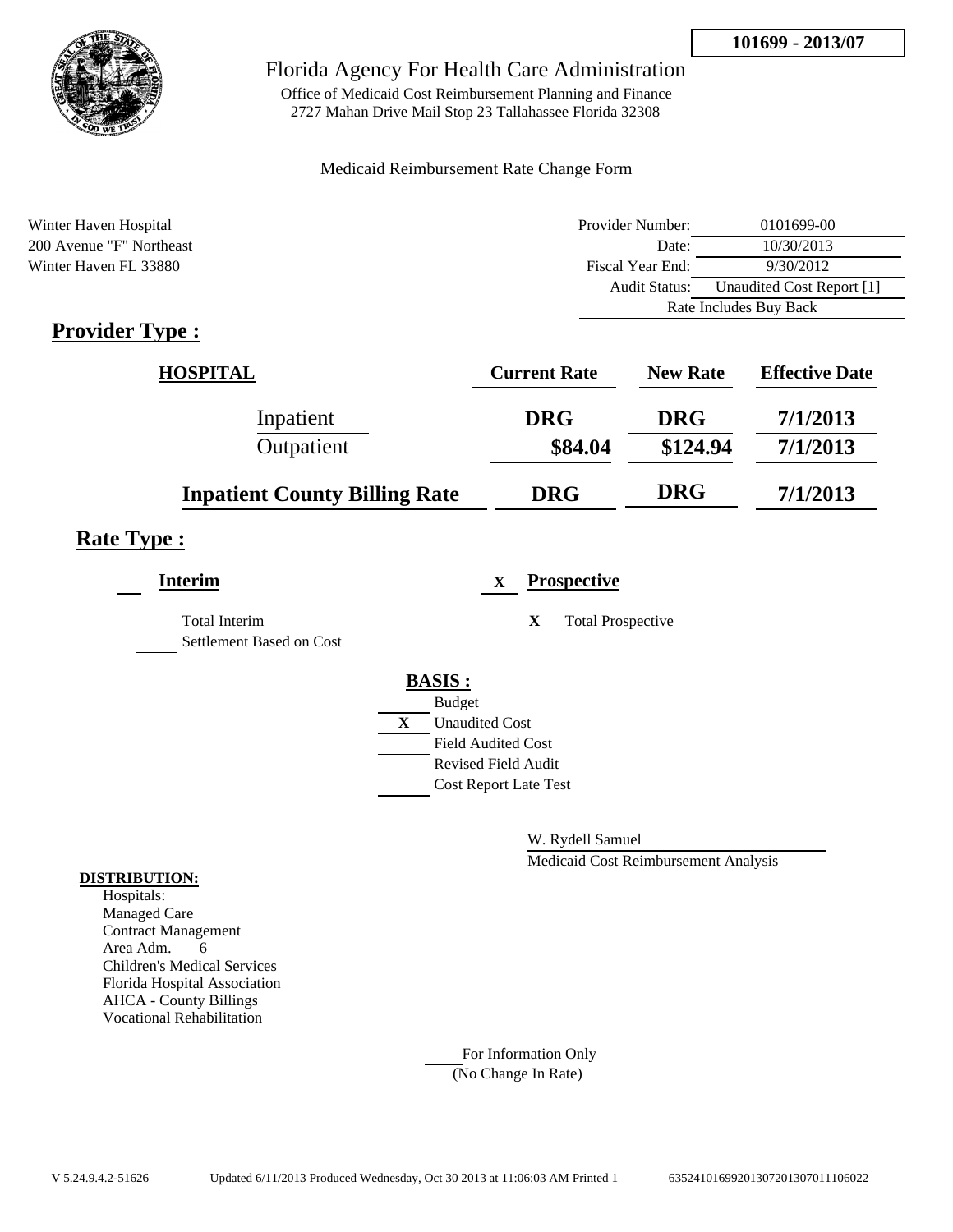

Office of Medicaid Cost Reimbursement Planning and Finance 2727 Mahan Drive Mail Stop 23 Tallahassee Florida 32308

#### Medicaid Reimbursement Rate Change Form

West Gables Rehabilitation 2525 Southwest 75th Av. Miami FL 33155

| Provider Number: | 0101702-00                |
|------------------|---------------------------|
| Date:            | 10/30/2013                |
| Fiscal Year End: | 12/31/2011                |
| Audit Status:    | Unaudited Cost Report [1] |

# **Provider Type :**

| <b>HOSPITAL</b> | <b>Current Rate</b> | <b>New Rate</b> | <b>Effective Date</b> |
|-----------------|---------------------|-----------------|-----------------------|
| Inpatient       | <b>DRG</b>          | <b>DRG</b>      | 7/1/2013              |
| Outpatient      | \$14.66             | \$14.66         | 7/1/2013              |

## **Rate Type :**

| <b>Interim</b>                                   | <b>Prospective</b><br>X       |
|--------------------------------------------------|-------------------------------|
| <b>Total Interim</b><br>Settlement Based on Cost | <b>Total Prospective</b><br>X |
|                                                  | <b>BASIS:</b>                 |
|                                                  | <b>Budget</b>                 |
|                                                  | X<br><b>Unaudited Cost</b>    |
|                                                  | <b>Field Audited Cost</b>     |
|                                                  | <b>Revised Field Audit</b>    |
|                                                  | <b>Cost Report Late Test</b>  |
|                                                  |                               |

W. Rydell Samuel

Medicaid Cost Reimbursement Analysis

#### **DISTRIBUTION:**

Hospitals: Managed Care Contract Management Area Adm. 11 Children's Medical Services Florida Hospital Association AHCA - County Billings Vocational Rehabilitation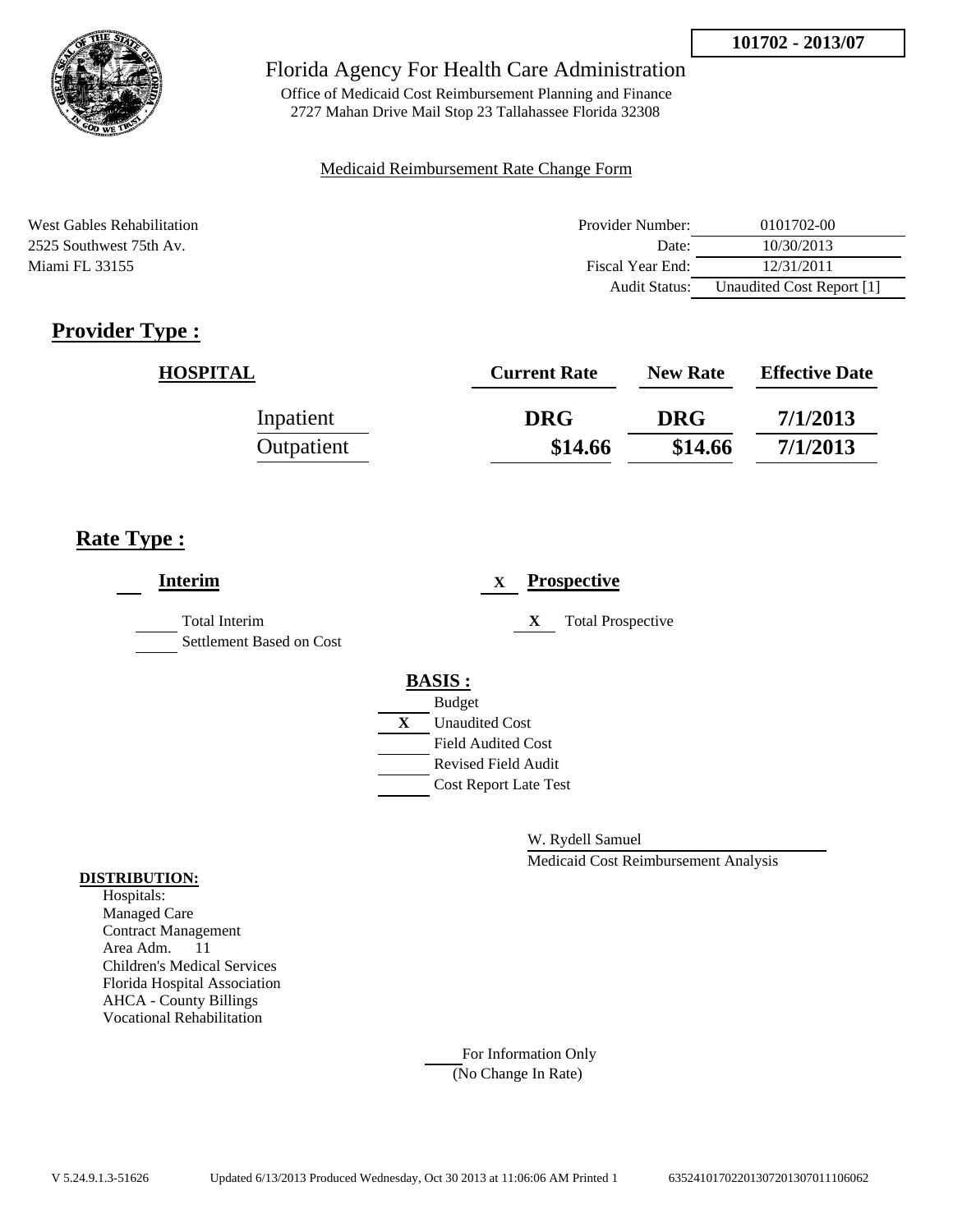



Office of Medicaid Cost Reimbursement Planning and Finance 2727 Mahan Drive Mail Stop 23 Tallahassee Florida 32308

#### Medicaid Reimbursement Rate Change Form

| <b>Flagler Hospital</b> | Provider Number:     | 0101711-00                |
|-------------------------|----------------------|---------------------------|
| 400 Health Park Blyd.   | Date:                | 10/30/2013                |
| St. Augustine FL 32086  | Fiscal Year End:     | 9/30/2012                 |
|                         | <b>Audit Status:</b> | Unaudited Cost Report [1] |
|                         |                      | Rate Includes Buy Back    |

## **Provider Type :**

| <b>HOSPITAL</b>                      | <b>Current Rate</b> | <b>New Rate</b> | <b>Effective Date</b> |
|--------------------------------------|---------------------|-----------------|-----------------------|
| Inpatient                            | <b>DRG</b>          | <b>DRG</b>      | 7/1/2013              |
| Outpatient                           | \$68.56             | \$77.81         | 7/1/2013              |
| <b>Inpatient County Billing Rate</b> | <b>DRG</b>          | <b>DRG</b>      | 7/1/2013              |

## **Rate Type :**

| <b>Interim</b>                                   |   | <b>Prospective</b><br>X       |
|--------------------------------------------------|---|-------------------------------|
| <b>Total Interim</b><br>Settlement Based on Cost |   | <b>Total Prospective</b><br>X |
|                                                  |   | <b>BASIS:</b>                 |
|                                                  |   | <b>Budget</b>                 |
|                                                  | X | <b>Unaudited Cost</b>         |
|                                                  |   | <b>Field Audited Cost</b>     |
|                                                  |   | <b>Revised Field Audit</b>    |
|                                                  |   | <b>Cost Report Late Test</b>  |
|                                                  |   |                               |

W. Rydell Samuel

Medicaid Cost Reimbursement Analysis

#### **DISTRIBUTION:**

Hospitals: Managed Care Contract Management Area Adm. 4 Children's Medical Services Florida Hospital Association AHCA - County Billings Vocational Rehabilitation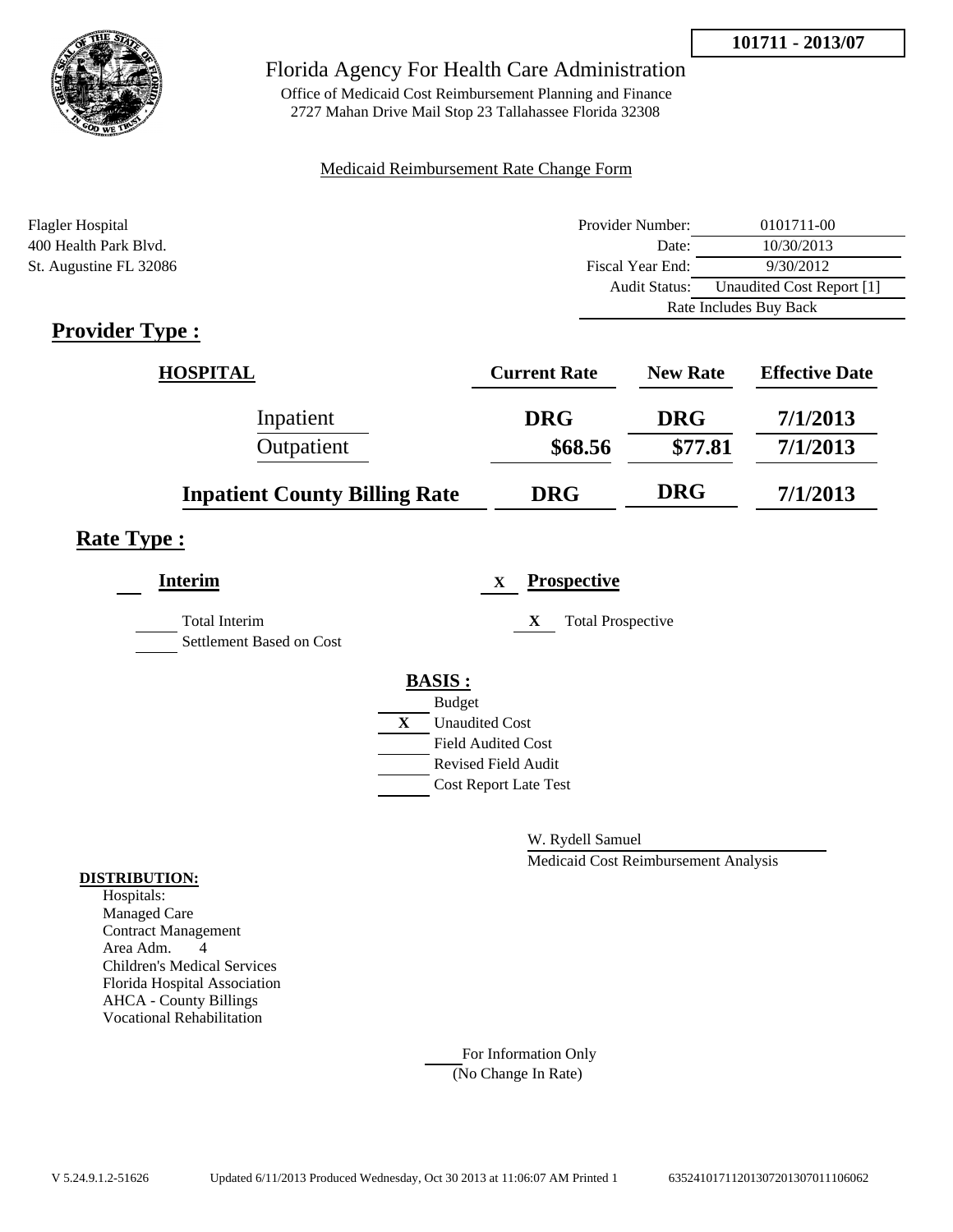Audit Status: Unaudited Cost Report [1]

Rate Includes Buy Back



### Florida Agency For Health Care Administration

Office of Medicaid Cost Reimbursement Planning and Finance 2727 Mahan Drive Mail Stop 23 Tallahassee Florida 32308

#### Medicaid Reimbursement Rate Change Form

Jay Hospital Provider Number: 0101737-00 221 South Alabama Street Date: 10/30/2013 Jay FL 32565 **Fiscal Year End:** 9/30/2012

| <b>Provider Type:</b> |  |
|-----------------------|--|
|                       |  |

| <u>ype :</u>    |                     |                 |                       |
|-----------------|---------------------|-----------------|-----------------------|
| <b>HOSPITAL</b> | <b>Current Rate</b> | <b>New Rate</b> | <b>Effective Date</b> |
| Inpatient       | <b>DRG</b>          | <b>DRG</b>      | 7/1/2013              |
| Outpatient      | \$79.28             | \$79.28         | 7/1/2013              |

## **Rate Type :**

| <b>Interim</b>                                   |   |                              | X |   | <b>Prospective</b>       |
|--------------------------------------------------|---|------------------------------|---|---|--------------------------|
| <b>Total Interim</b><br>Settlement Based on Cost |   |                              |   | X | <b>Total Prospective</b> |
|                                                  |   | <b>BASIS:</b>                |   |   |                          |
|                                                  |   | <b>Budget</b>                |   |   |                          |
|                                                  | X | <b>Unaudited Cost</b>        |   |   |                          |
|                                                  |   | Field Audited Cost           |   |   |                          |
|                                                  |   | Revised Field Audit          |   |   |                          |
|                                                  |   | <b>Cost Report Late Test</b> |   |   |                          |
|                                                  |   |                              |   |   |                          |
|                                                  |   |                              |   |   |                          |

W. Rydell Samuel

Medicaid Cost Reimbursement Analysis

#### **DISTRIBUTION:**

Hospitals: Managed Care Contract Management Area Adm. 1 Children's Medical Services Florida Hospital Association AHCA - County Billings Vocational Rehabilitation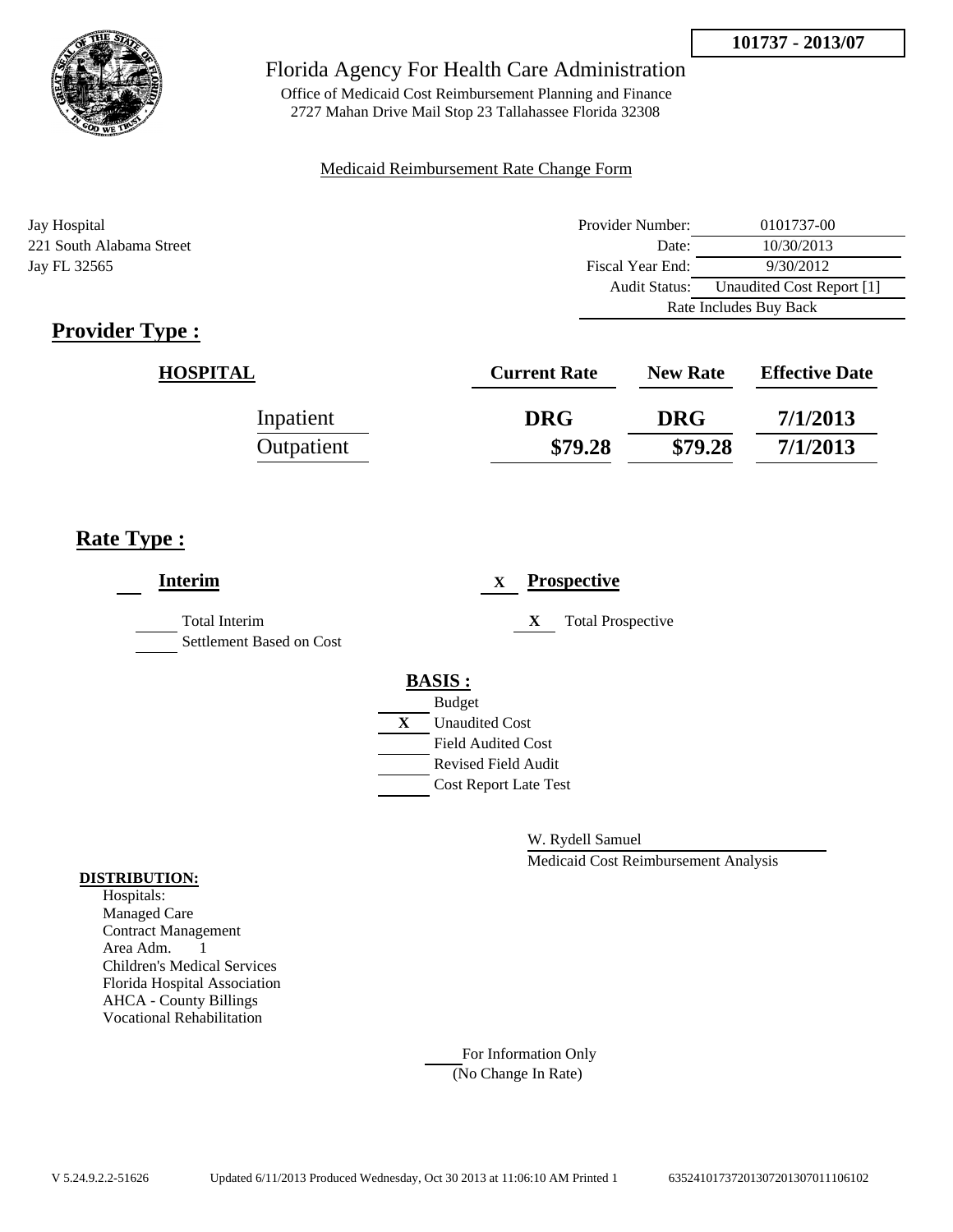

Office of Medicaid Cost Reimbursement Planning and Finance 2727 Mahan Drive Mail Stop 23 Tallahassee Florida 32308

#### Medicaid Reimbursement Rate Change Form

| Santa Rosa Hospital | Provider Number: | 0101745-00                                     |
|---------------------|------------------|------------------------------------------------|
| P.O. BOX 648        | Date:            | 10/30/2013                                     |
| Milton FL 32570     | Fiscal Year End: | 5/31/2012                                      |
|                     | Audit Status:    | Amended Cost Report [2]                        |
|                     |                  | Rate Includes Buy Back and 100% Self Exemption |

## **Provider Type :**

| <b>HOSPITAL</b>                      | <b>Current Rate</b> | <b>New Rate</b> | <b>Effective Date</b> |
|--------------------------------------|---------------------|-----------------|-----------------------|
| Inpatient                            | <b>DRG</b>          | <b>DRG</b>      | 7/1/2013              |
| Outpatient                           | \$59.80             | \$96.17         | 7/1/2013              |
| <b>Inpatient County Billing Rate</b> | <b>DRG</b>          | <b>DRG</b>      | 7/1/2013              |

### **Rate Type :**

| <b>Interim</b>                            |   | X                            | <b>Prospective</b>            |
|-------------------------------------------|---|------------------------------|-------------------------------|
| Total Interim<br>Settlement Based on Cost |   |                              | X<br><b>Total Prospective</b> |
|                                           |   | <b>BASIS:</b>                |                               |
|                                           |   | <b>Budget</b>                |                               |
|                                           | X | <b>Unaudited Cost</b>        |                               |
|                                           |   | <b>Field Audited Cost</b>    |                               |
|                                           |   | <b>Revised Field Audit</b>   |                               |
|                                           |   | <b>Cost Report Late Test</b> |                               |
|                                           |   |                              |                               |

W. Rydell Samuel

Medicaid Cost Reimbursement Analysis

#### **DISTRIBUTION:**

Hospitals: Managed Care Contract Management Area Adm. 1 Children's Medical Services Florida Hospital Association AHCA - County Billings Vocational Rehabilitation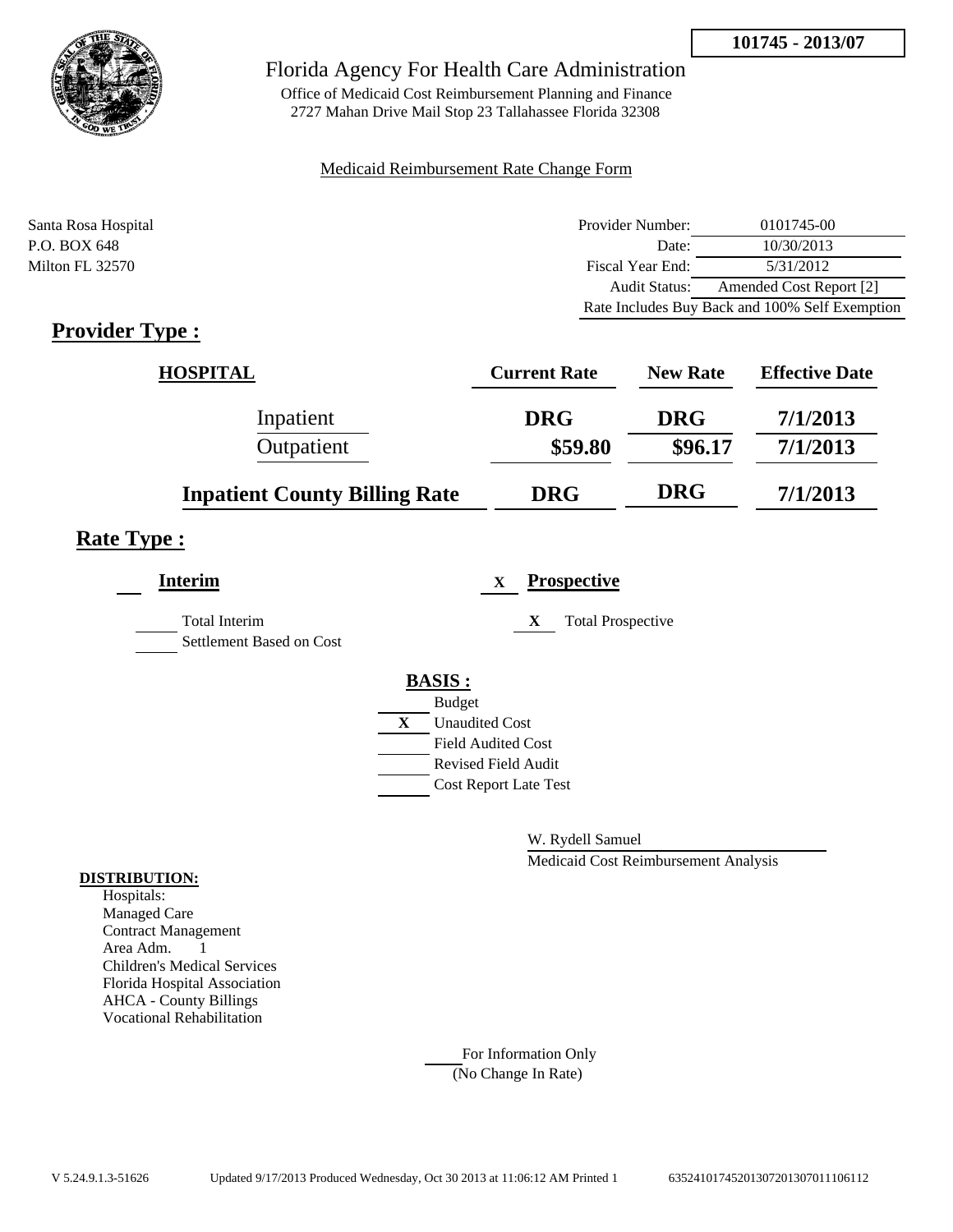

Office of Medicaid Cost Reimbursement Planning and Finance 2727 Mahan Drive Mail Stop 23 Tallahassee Florida 32308

#### Medicaid Reimbursement Rate Change Form

HealthSouth Rehabilitation Hospital-Largo 901 Clearwater Largo Rd. Largo FL 34640

| Provider Number: | 0101753-00                |
|------------------|---------------------------|
| Date:            | 10/30/2013                |
| Fiscal Year End: | 12/31/2011                |
| Audit Status:    | Unaudited Cost Report [1] |

# **Provider Type :**

| <b>HOSPITAL</b> | <b>Current Rate</b> | <b>New Rate</b> | <b>Effective Date</b> |
|-----------------|---------------------|-----------------|-----------------------|
| Inpatient       | <b>DRG</b>          | <b>DRG</b>      | 7/1/2013              |
| Outpatient      | \$14.66             | \$14.66         | 7/1/2013              |

## **Rate Type :**

| <b>Interim</b>                                   |                                                        | X |   | <b>Prospective</b>       |
|--------------------------------------------------|--------------------------------------------------------|---|---|--------------------------|
| <b>Total Interim</b><br>Settlement Based on Cost |                                                        |   | X | <b>Total Prospective</b> |
|                                                  | <b>BASIS:</b>                                          |   |   |                          |
|                                                  | <b>Budget</b><br>$\mathbf{X}$<br><b>Unaudited Cost</b> |   |   |                          |
|                                                  | <b>Field Audited Cost</b>                              |   |   |                          |
|                                                  | <b>Revised Field Audit</b>                             |   |   |                          |
|                                                  | <b>Cost Report Late Test</b>                           |   |   |                          |
|                                                  |                                                        |   |   |                          |

W. Rydell Samuel

Medicaid Cost Reimbursement Analysis

#### **DISTRIBUTION:**

Hospitals: Managed Care Contract Management Area Adm. 5 Children's Medical Services Florida Hospital Association AHCA - County Billings Vocational Rehabilitation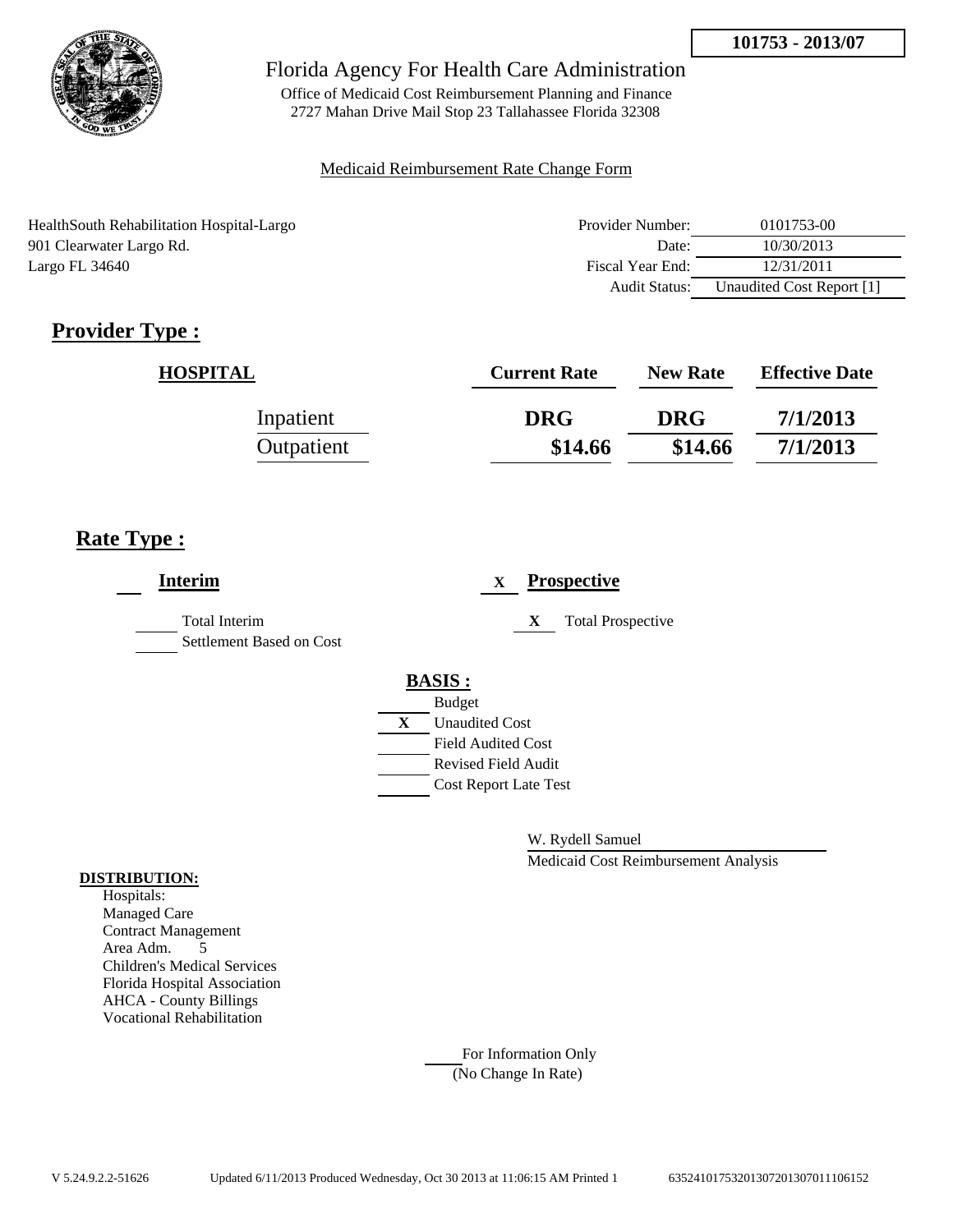

Office of Medicaid Cost Reimbursement Planning and Finance 2727 Mahan Drive Mail Stop 23 Tallahassee Florida 32308

#### Medicaid Reimbursement Rate Change Form

| Memorial Hospital  | Provider Number:     | 0101761-00                                     |
|--------------------|----------------------|------------------------------------------------|
| 1901 Arlington St. | Date:                | 10/30/2013                                     |
| Sarasota FL 33579  | Fiscal Year End:     | 9/30/2012                                      |
|                    | <b>Audit Status:</b> | Unaudited Cost Report [1]                      |
|                    |                      | Rate Includes Buy Back and 100% Self Exemption |

## **Provider Type :**

| <b>HOSPITAL</b>                      | <b>Current Rate</b> | <b>New Rate</b> | <b>Effective Date</b> |
|--------------------------------------|---------------------|-----------------|-----------------------|
| Inpatient                            | <b>DRG</b>          | <b>DRG</b>      | 7/1/2013              |
| Outpatient                           | \$96.06             | \$133.96        | 7/1/2013              |
| <b>Inpatient County Billing Rate</b> | <b>DRG</b>          | <b>DRG</b>      | 7/1/2013              |

### **Rate Type :**

| <b>Interim</b>                            |   | <b>Prospective</b><br>$\mathbf{X}$ |
|-------------------------------------------|---|------------------------------------|
| Total Interim<br>Settlement Based on Cost |   | <b>Total Prospective</b><br>X      |
|                                           |   | <b>BASIS:</b>                      |
|                                           |   | <b>Budget</b>                      |
|                                           | X | <b>Unaudited Cost</b>              |
|                                           |   | <b>Field Audited Cost</b>          |
|                                           |   | <b>Revised Field Audit</b>         |
|                                           |   | <b>Cost Report Late Test</b>       |
|                                           |   |                                    |

W. Rydell Samuel

Medicaid Cost Reimbursement Analysis

#### **DISTRIBUTION:**

Hospitals: Managed Care Contract Management Area Adm. 8 Children's Medical Services Florida Hospital Association AHCA - County Billings Vocational Rehabilitation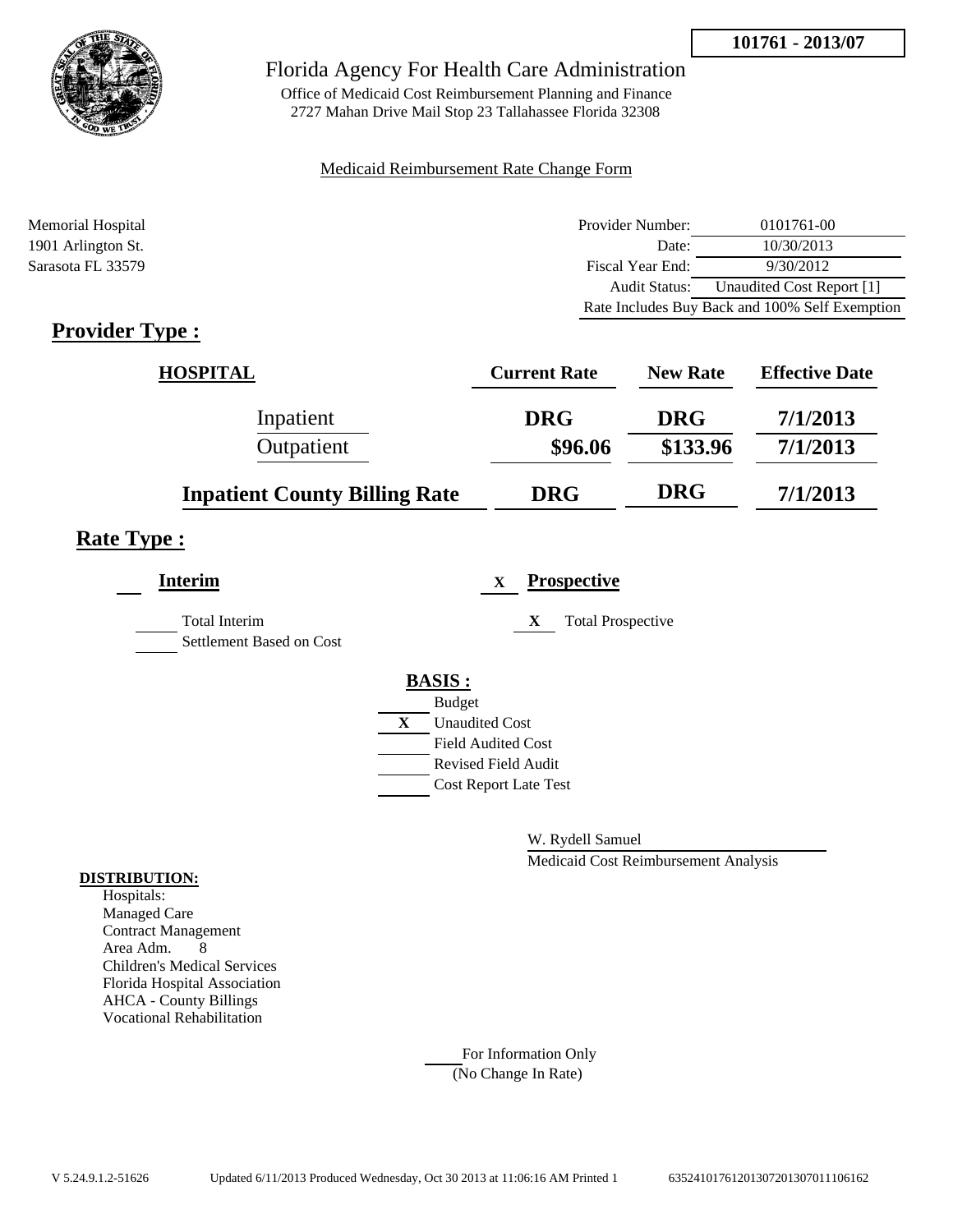

Office of Medicaid Cost Reimbursement Planning and Finance 2727 Mahan Drive Mail Stop 23 Tallahassee Florida 32308

#### Medicaid Reimbursement Rate Change Form

Central Florida Regional Hospital 1401 West Seminole Blvd. Sanford FL 32771

| Provider Number: | 0101788-00                |
|------------------|---------------------------|
| Date:            | 10/30/2013                |
| Fiscal Year End: | 5/31/2012                 |
| Audit Status:    | Unaudited Cost Report [1] |

# **Provider Type :**

| <b>HOSPITAL</b> | <b>Current Rate</b> | <b>New Rate</b> | <b>Effective Date</b> |
|-----------------|---------------------|-----------------|-----------------------|
| Inpatient       | <b>DRG</b>          | <b>DRG</b>      | 7/1/2013              |
| Outpatient      | \$82.72             | \$82.72         | 7/1/2013              |

## **Rate Type :**

| <b>Interim</b>                            |   | <b>Prospective</b><br>X       |
|-------------------------------------------|---|-------------------------------|
| Total Interim<br>Settlement Based on Cost |   | <b>Total Prospective</b><br>X |
|                                           |   | <b>BASIS:</b>                 |
|                                           |   | <b>Budget</b>                 |
|                                           | X | <b>Unaudited Cost</b>         |
|                                           |   | <b>Field Audited Cost</b>     |
|                                           |   | <b>Revised Field Audit</b>    |
|                                           |   | <b>Cost Report Late Test</b>  |
|                                           |   |                               |

W. Rydell Samuel

Medicaid Cost Reimbursement Analysis

#### **DISTRIBUTION:**

Hospitals: Managed Care Contract Management Area Adm. 7 Children's Medical Services Florida Hospital Association AHCA - County Billings Vocational Rehabilitation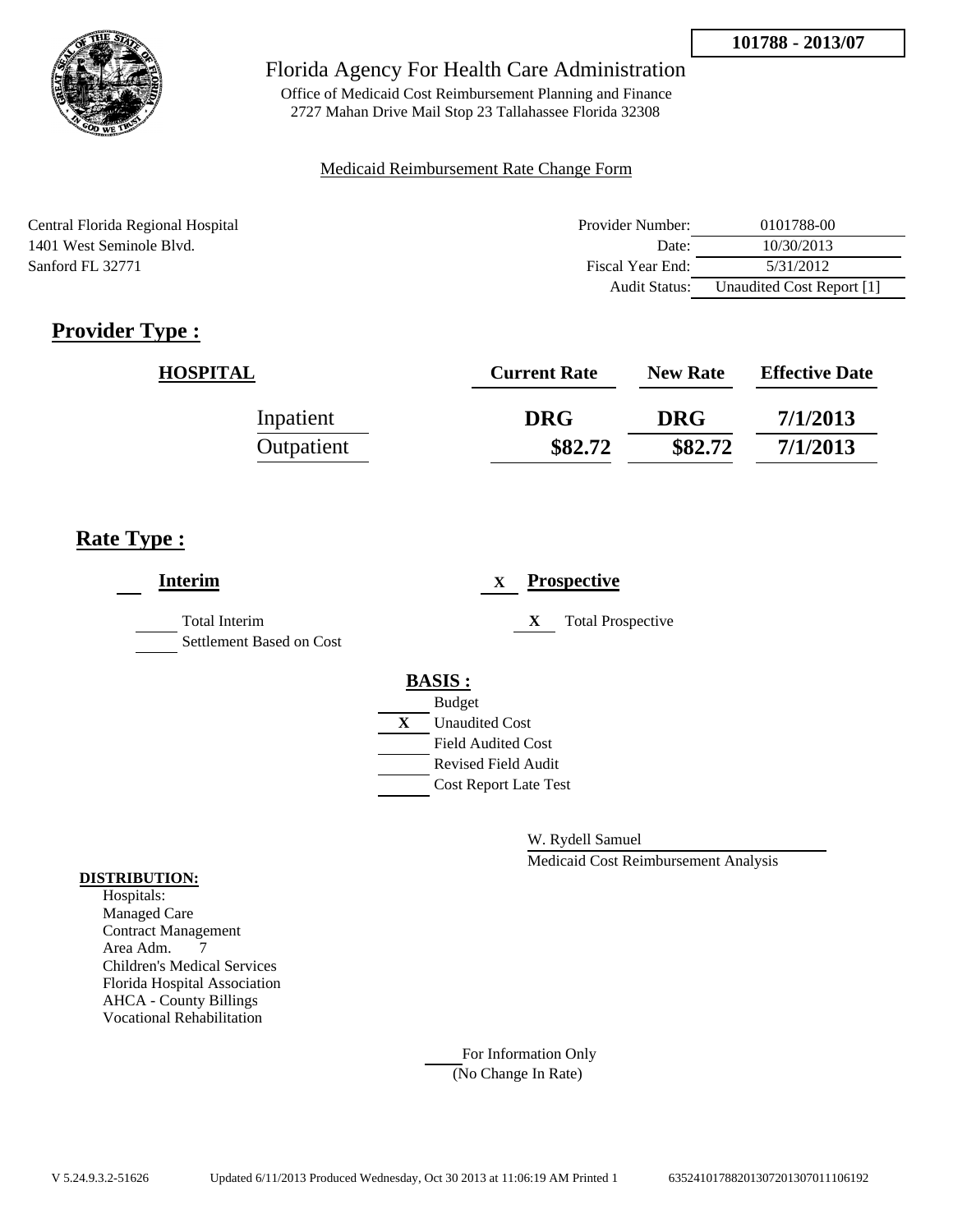

Office of Medicaid Cost Reimbursement Planning and Finance 2727 Mahan Drive Mail Stop 23 Tallahassee Florida 32308

#### Medicaid Reimbursement Rate Change Form

Shands at Live Oak Post Office Box 100336 Gainesville FL 32610-0336

| Provider Number:                         | 0101796-00 |  |
|------------------------------------------|------------|--|
| Date:                                    | 10/30/2013 |  |
| Fiscal Year End:                         | 6/30/2012  |  |
| Amended Cost Report [2]<br>Audit Status: |            |  |
| Rate Includes Buy Back                   |            |  |

# **Provider Type :**

| <b>HOSPITAL</b> | <b>Current Rate</b> | <b>New Rate</b> | <b>Effective Date</b> |
|-----------------|---------------------|-----------------|-----------------------|
| Inpatient       | <b>DRG</b>          | <b>DRG</b>      | 7/1/2013              |
| Outpatient      | \$101.00            | \$103.64        | 7/1/2013              |

## **Rate Type :**

| <b>Interim</b>                                   | <b>Prospective</b><br>$\mathbf{X}$    |
|--------------------------------------------------|---------------------------------------|
| <b>Total Interim</b><br>Settlement Based on Cost | <b>Total Prospective</b><br>X         |
|                                                  | <b>BASIS:</b>                         |
|                                                  | <b>Budget</b>                         |
|                                                  | $\mathbf{X}$<br><b>Unaudited Cost</b> |
|                                                  | <b>Field Audited Cost</b>             |
|                                                  | Revised Field Audit                   |
|                                                  | <b>Cost Report Late Test</b>          |
|                                                  |                                       |

W. Rydell Samuel

Medicaid Cost Reimbursement Analysis

#### **DISTRIBUTION:**

Hospitals: Managed Care Contract Management Area Adm. 3 Children's Medical Services Florida Hospital Association AHCA - County Billings Vocational Rehabilitation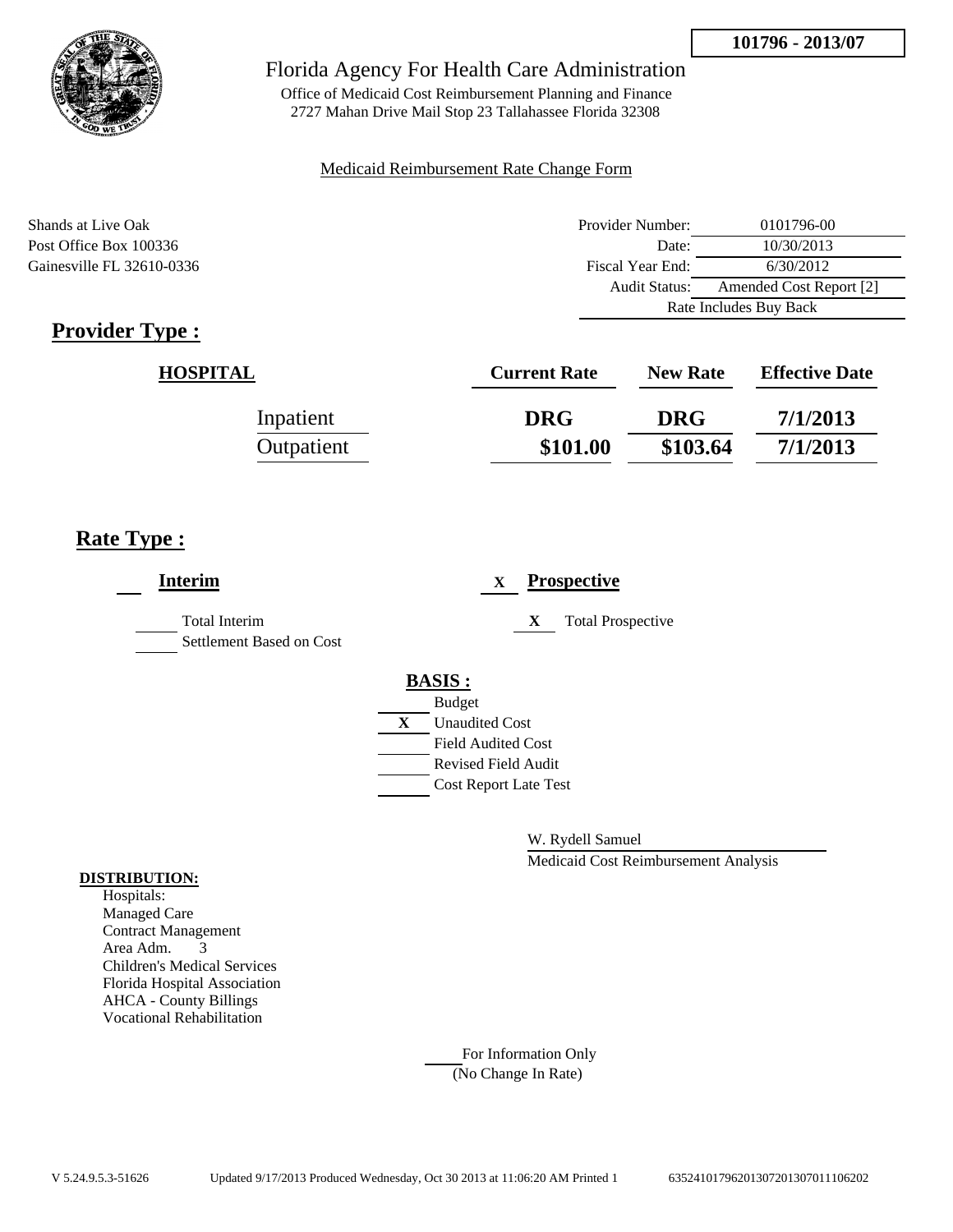

Office of Medicaid Cost Reimbursement Planning and Finance 2727 Mahan Drive Mail Stop 23 Tallahassee Florida 32308

#### Medicaid Reimbursement Rate Change Form

Doctor's Memorial Hospital 407 East Ash Street Perry FL 32347

| Provider Number:                                  | 0101800-00 |  |
|---------------------------------------------------|------------|--|
| Date:                                             | 10/30/2013 |  |
| Fiscal Year End:                                  | 5/31/2012  |  |
| Unaudited Cost Report [1]<br><b>Audit Status:</b> |            |  |
| Rate Includes Buy Back                            |            |  |

# **Provider Type :**

| <b>HOSPITAL</b> | <b>Current Rate</b> | <b>New Rate</b> | <b>Effective Date</b> |
|-----------------|---------------------|-----------------|-----------------------|
| Inpatient       | <b>DRG</b>          | <b>DRG</b>      | 7/1/2013              |
| Outpatient      | \$113.73            | \$113.73        | 7/1/2013              |

## **Rate Type :**

| <b>Interim</b>                                   |   |                              | $\mathbf X$ |   | <b>Prospective</b>       |
|--------------------------------------------------|---|------------------------------|-------------|---|--------------------------|
| <b>Total Interim</b><br>Settlement Based on Cost |   |                              |             | X | <b>Total Prospective</b> |
|                                                  |   | <b>BASIS:</b>                |             |   |                          |
|                                                  |   | <b>Budget</b>                |             |   |                          |
|                                                  | X | <b>Unaudited Cost</b>        |             |   |                          |
|                                                  |   | Field Audited Cost           |             |   |                          |
|                                                  |   | <b>Revised Field Audit</b>   |             |   |                          |
|                                                  |   | <b>Cost Report Late Test</b> |             |   |                          |
|                                                  |   |                              |             |   |                          |
|                                                  |   |                              |             |   |                          |

W. Rydell Samuel

Medicaid Cost Reimbursement Analysis

#### **DISTRIBUTION:**

Hospitals: Managed Care Contract Management Area Adm. 2 Children's Medical Services Florida Hospital Association AHCA - County Billings Vocational Rehabilitation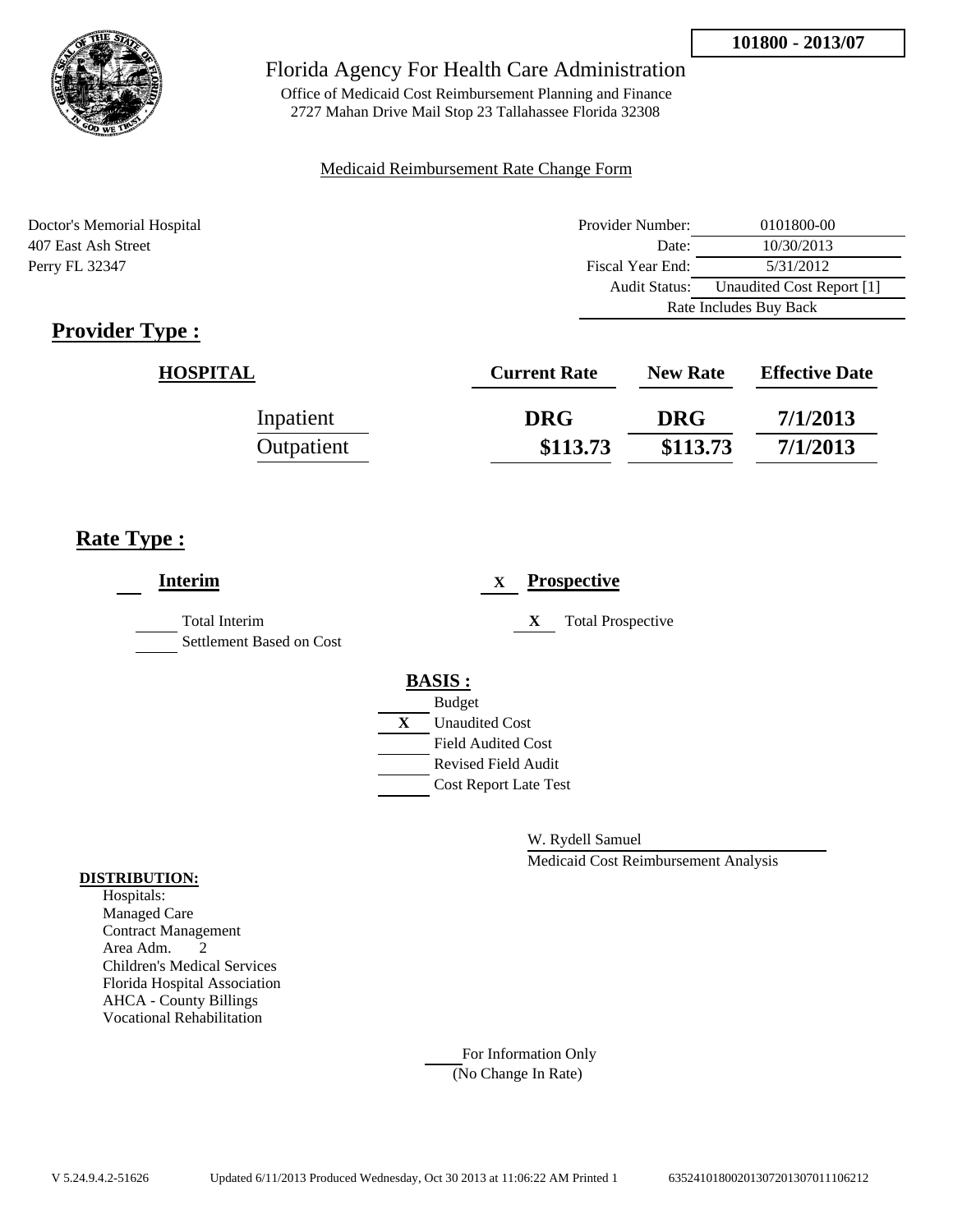

Office of Medicaid Cost Reimbursement Planning and Finance 2727 Mahan Drive Mail Stop 23 Tallahassee Florida 32308

#### Medicaid Reimbursement Rate Change Form

Florida Hospital - Fish Memorial 1055 Sax Boulevard Orange City FL 32763

| Provider Number:     | 0101826-00                                     |
|----------------------|------------------------------------------------|
| Date:                | 10/30/2013                                     |
| Fiscal Year End:     | 12/31/2011                                     |
| <b>Audit Status:</b> | Unaudited Cost Report [1]                      |
|                      | Rate Includes Buy Back and 100% Self Exemption |

# **Provider Type :**

| <b>HOSPITAL</b>                      | <b>Current Rate</b> | <b>New Rate</b> | <b>Effective Date</b> |
|--------------------------------------|---------------------|-----------------|-----------------------|
| Inpatient                            | <b>DRG</b>          | <b>DRG</b>      | 7/1/2013              |
| Outpatient                           | \$82.87             | \$136.63        | 7/1/2013              |
| <b>Inpatient County Billing Rate</b> | <b>DRG</b>          | <b>DRG</b>      | 7/1/2013              |

## **Rate Type :**

| <b>Interim</b>                                   | <b>Prospective</b><br>$\mathbf x$ |
|--------------------------------------------------|-----------------------------------|
| <b>Total Interim</b><br>Settlement Based on Cost | <b>Total Prospective</b><br>X     |
|                                                  | <b>BASIS:</b>                     |
|                                                  | <b>Budget</b>                     |
|                                                  | X<br><b>Unaudited Cost</b>        |
|                                                  | <b>Field Audited Cost</b>         |
|                                                  | <b>Revised Field Audit</b>        |
|                                                  | <b>Cost Report Late Test</b>      |
|                                                  |                                   |

W. Rydell Samuel

Medicaid Cost Reimbursement Analysis

#### **DISTRIBUTION:**

Hospitals: Managed Care Contract Management Area Adm. 4 Children's Medical Services Florida Hospital Association AHCA - County Billings Vocational Rehabilitation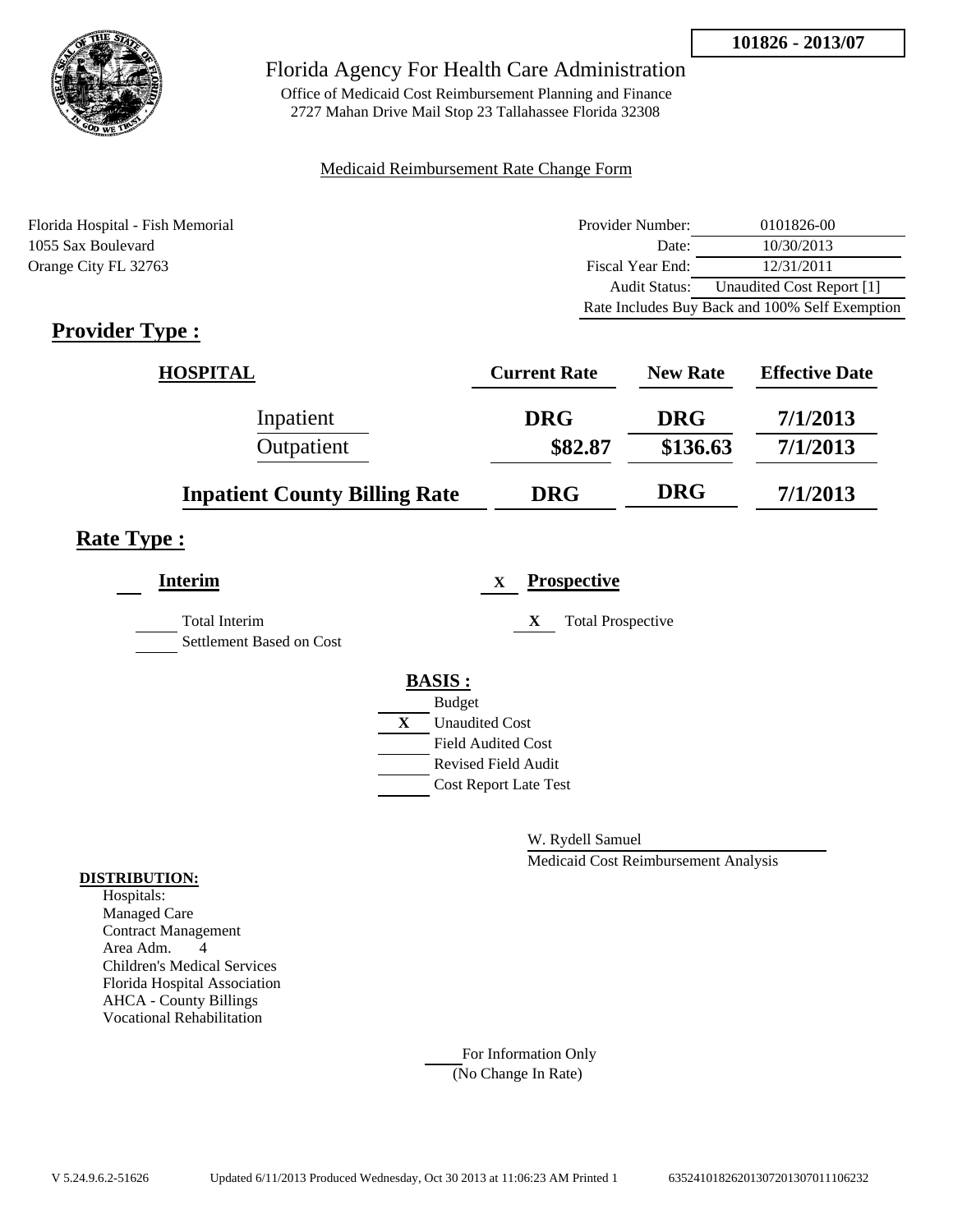

Office of Medicaid Cost Reimbursement Planning and Finance 2727 Mahan Drive Mail Stop 23 Tallahassee Florida 32308

#### Medicaid Reimbursement Rate Change Form

Bert Fish Memorial Hospital 401 Palmetto Street New Smyrna Beach FL 32170

| Provider Number:     | 0101834-00                                     |
|----------------------|------------------------------------------------|
| Date:                | 10/30/2013                                     |
| Fiscal Year End:     | 9/30/2012                                      |
| <b>Audit Status:</b> | Unaudited Cost Report [1]                      |
|                      | Rate Includes Buy Back and 100% Self Exemption |

# **Provider Type :**

| <b>HOSPITAL</b>                      | <b>Current Rate</b> | <b>New Rate</b> | <b>Effective Date</b> |
|--------------------------------------|---------------------|-----------------|-----------------------|
| Inpatient                            | <b>DRG</b>          | <b>DRG</b>      | 7/1/2013              |
| Outpatient                           | \$78.88             | \$174.64        | 7/1/2013              |
| <b>Inpatient County Billing Rate</b> | <b>DRG</b>          | <b>DRG</b>      | 7/1/2013              |

## **Rate Type :**

| <b>Interim</b>                            | <b>Prospective</b><br>$\mathbf{X}$ |
|-------------------------------------------|------------------------------------|
| Total Interim<br>Settlement Based on Cost | <b>Total Prospective</b><br>X      |
|                                           | <b>BASIS:</b>                      |
|                                           | <b>Budget</b>                      |
|                                           | X<br><b>Unaudited Cost</b>         |
|                                           | <b>Field Audited Cost</b>          |
|                                           | <b>Revised Field Audit</b>         |
|                                           | <b>Cost Report Late Test</b>       |
|                                           |                                    |

W. Rydell Samuel

Medicaid Cost Reimbursement Analysis

#### **DISTRIBUTION:**

Hospitals: Managed Care Contract Management Area Adm. 4 Children's Medical Services Florida Hospital Association AHCA - County Billings Vocational Rehabilitation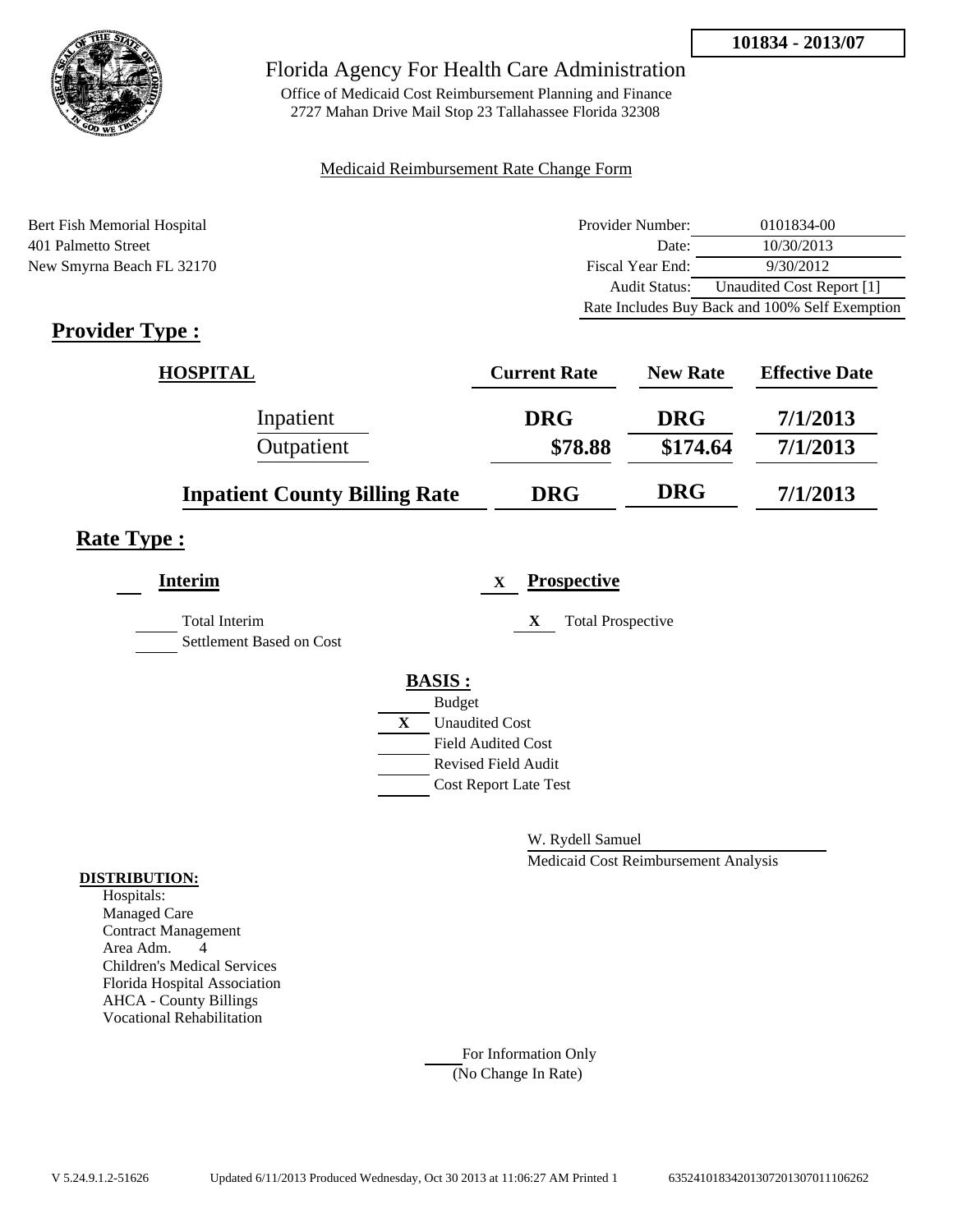

Office of Medicaid Cost Reimbursement Planning and Finance 2727 Mahan Drive Mail Stop 23 Tallahassee Florida 32308

#### Medicaid Reimbursement Rate Change Form

| Halifax Medical Center      | Provider Number: | 0101842-00                |  |
|-----------------------------|------------------|---------------------------|--|
| P.O. Box 2830               | Date:            | 10/30/2013                |  |
| Daytona Beach FL 32115-2830 | Fiscal Year End: | 9/30/2012                 |  |
|                             | Audit Status:    | Unaudited Cost Report [1] |  |
|                             |                  | Rate Includes Buy Back    |  |

## **Provider Type :**

| <b>HOSPITAL</b>                      | <b>Current Rate</b> | <b>New Rate</b> | <b>Effective Date</b> |  |
|--------------------------------------|---------------------|-----------------|-----------------------|--|
| Inpatient                            | <b>DRG</b>          | <b>DRG</b>      | 7/1/2013              |  |
| Outpatient                           | \$130.54            | \$181.90        | 7/1/2013              |  |
| <b>Inpatient County Billing Rate</b> | <b>DRG</b>          | <b>DRG</b>      | 7/1/2013              |  |

### **Rate Type :**

| <b>Interim</b>                            | <b>Prospective</b><br>$\mathbf X$ |
|-------------------------------------------|-----------------------------------|
| Total Interim<br>Settlement Based on Cost | X<br><b>Total Prospective</b>     |
|                                           | <b>BASIS:</b>                     |
|                                           | <b>Budget</b>                     |
|                                           | X<br><b>Unaudited Cost</b>        |
|                                           | <b>Field Audited Cost</b>         |
|                                           | <b>Revised Field Audit</b>        |
|                                           | <b>Cost Report Late Test</b>      |
|                                           |                                   |

W. Rydell Samuel

Medicaid Cost Reimbursement Analysis

#### **DISTRIBUTION:**

Hospitals: Managed Care Contract Management Area Adm. 4 Children's Medical Services Florida Hospital Association AHCA - County Billings Vocational Rehabilitation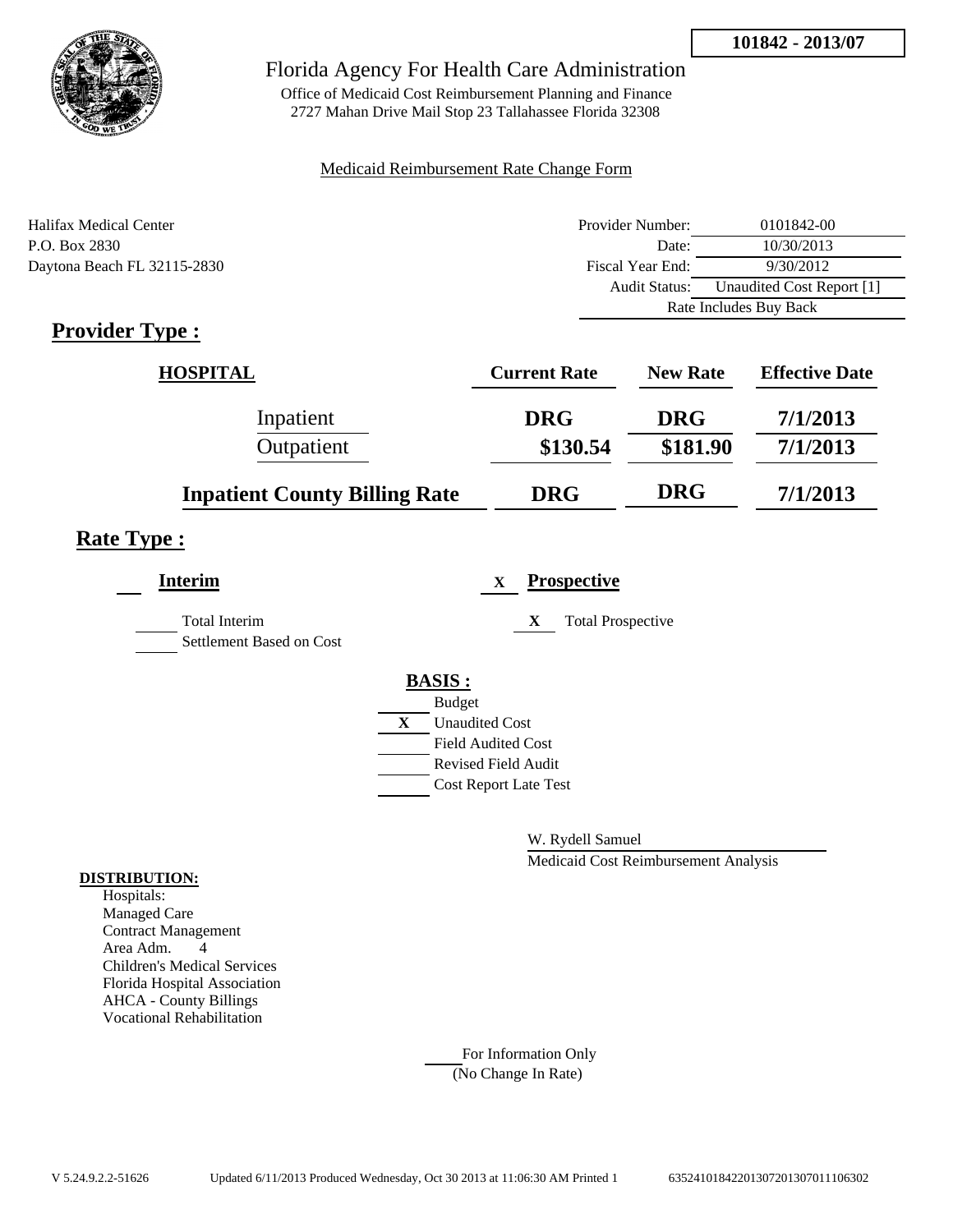

Office of Medicaid Cost Reimbursement Planning and Finance 2727 Mahan Drive Mail Stop 23 Tallahassee Florida 32308

#### Medicaid Reimbursement Rate Change Form

Ormond Beach Memorial Hospital 875 Sterthaus Avenue Ormond Beach FL 32174

| Provider Number: | 0101869-00                |  |  |
|------------------|---------------------------|--|--|
| Date:            | 10/30/2013                |  |  |
| Fiscal Year End: | 12/31/2011                |  |  |
| Audit Status:    | Unaudited Cost Report [1] |  |  |

# **Provider Type :**

| <b>HOSPITAL</b> | <b>Current Rate</b> | <b>New Rate</b> | <b>Effective Date</b> |
|-----------------|---------------------|-----------------|-----------------------|
| Inpatient       | <b>DRG</b>          | <b>DRG</b>      | 7/1/2013              |
| Outpatient      | \$85.77             | \$85.77         | 7/1/2013              |

## **Rate Type :**

| <b>Interim</b>                            |   |                              | X |   | <b>Prospective</b>       |
|-------------------------------------------|---|------------------------------|---|---|--------------------------|
| Total Interim<br>Settlement Based on Cost |   |                              |   | X | <b>Total Prospective</b> |
|                                           |   | <b>BASIS:</b>                |   |   |                          |
|                                           |   | <b>Budget</b>                |   |   |                          |
|                                           | X | <b>Unaudited Cost</b>        |   |   |                          |
|                                           |   | <b>Field Audited Cost</b>    |   |   |                          |
|                                           |   | <b>Revised Field Audit</b>   |   |   |                          |
|                                           |   | <b>Cost Report Late Test</b> |   |   |                          |
|                                           |   |                              |   |   |                          |
|                                           |   |                              |   |   |                          |

W. Rydell Samuel

Medicaid Cost Reimbursement Analysis

#### **DISTRIBUTION:**

Hospitals: Managed Care Contract Management Area Adm. 4 Children's Medical Services Florida Hospital Association AHCA - County Billings Vocational Rehabilitation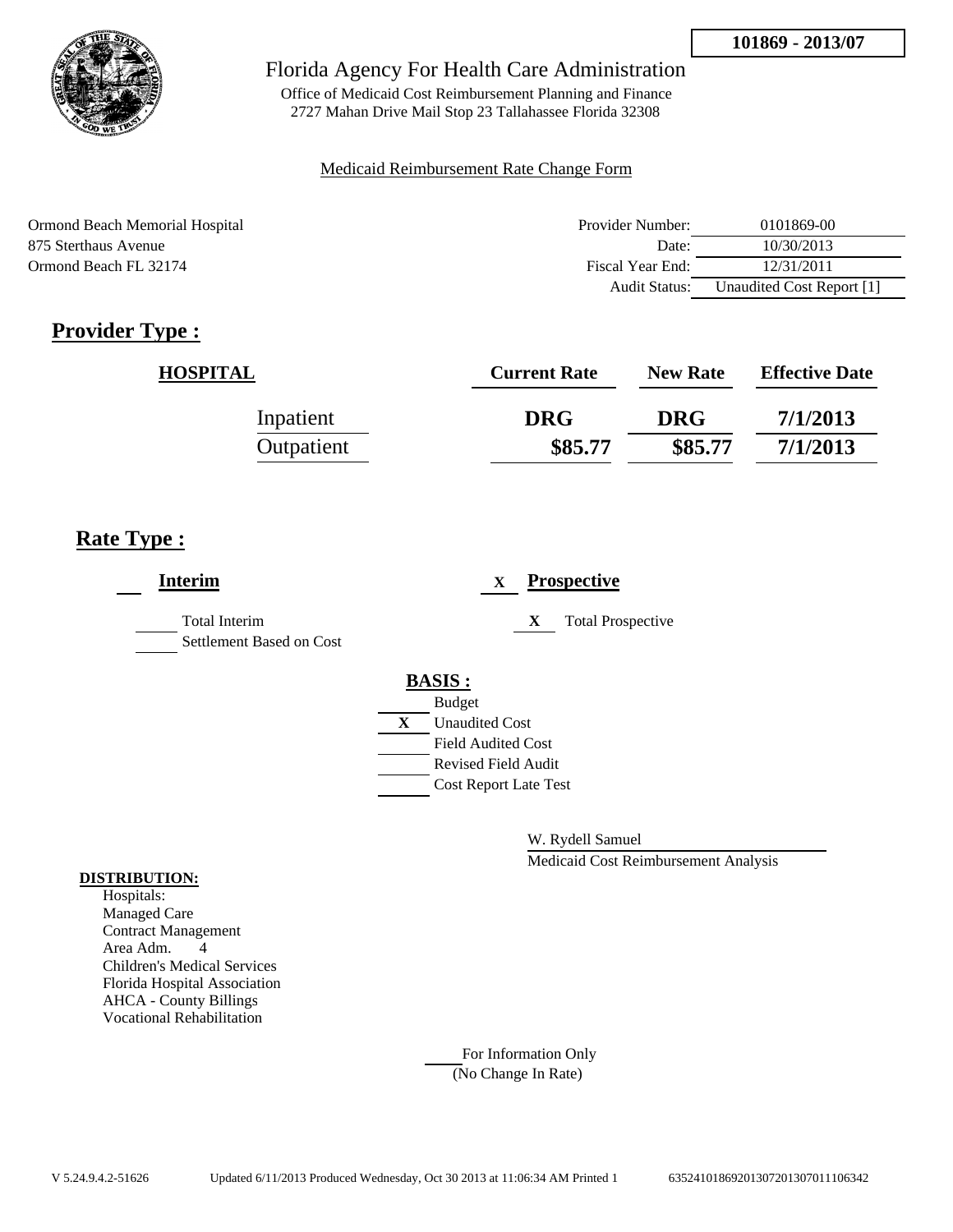

Office of Medicaid Cost Reimbursement Planning and Finance 2727 Mahan Drive Mail Stop 23 Tallahassee Florida 32308

#### Medicaid Reimbursement Rate Change Form

Memorial Hospital - West Volusia 701 West Plymouth Avenue Deland FL 32720

| Provider Number: | 0101877-00                                     |
|------------------|------------------------------------------------|
| Date:            | 10/30/2013                                     |
| Fiscal Year End: | 12/31/2011                                     |
| Audit Status:    | Unaudited Cost Report [1]                      |
|                  | Rate Includes Buy Back and 100% Self Exemption |

# **Provider Type :**

| <b>HOSPITAL</b>                      | <b>Current Rate</b> | <b>New Rate</b> | <b>Effective Date</b> |
|--------------------------------------|---------------------|-----------------|-----------------------|
| Inpatient                            | <b>DRG</b>          | <b>DRG</b>      | 7/1/2013              |
| Outpatient                           | \$69.06             | \$112.01        | 7/1/2013              |
| <b>Inpatient County Billing Rate</b> | <b>DRG</b>          | <b>DRG</b>      | 7/1/2013              |

## **Rate Type :**

| <b>Interim</b>                                   | <b>Prospective</b><br>$\mathbf{X}$ |
|--------------------------------------------------|------------------------------------|
| <b>Total Interim</b><br>Settlement Based on Cost | <b>Total Prospective</b><br>X      |
|                                                  | <b>BASIS:</b>                      |
|                                                  | <b>Budget</b>                      |
|                                                  | X<br><b>Unaudited Cost</b>         |
|                                                  | <b>Field Audited Cost</b>          |
|                                                  | <b>Revised Field Audit</b>         |
|                                                  | <b>Cost Report Late Test</b>       |
|                                                  |                                    |

W. Rydell Samuel

Medicaid Cost Reimbursement Analysis

#### **DISTRIBUTION:**

Hospitals: Managed Care Contract Management Area Adm. 4 Children's Medical Services Florida Hospital Association AHCA - County Billings Vocational Rehabilitation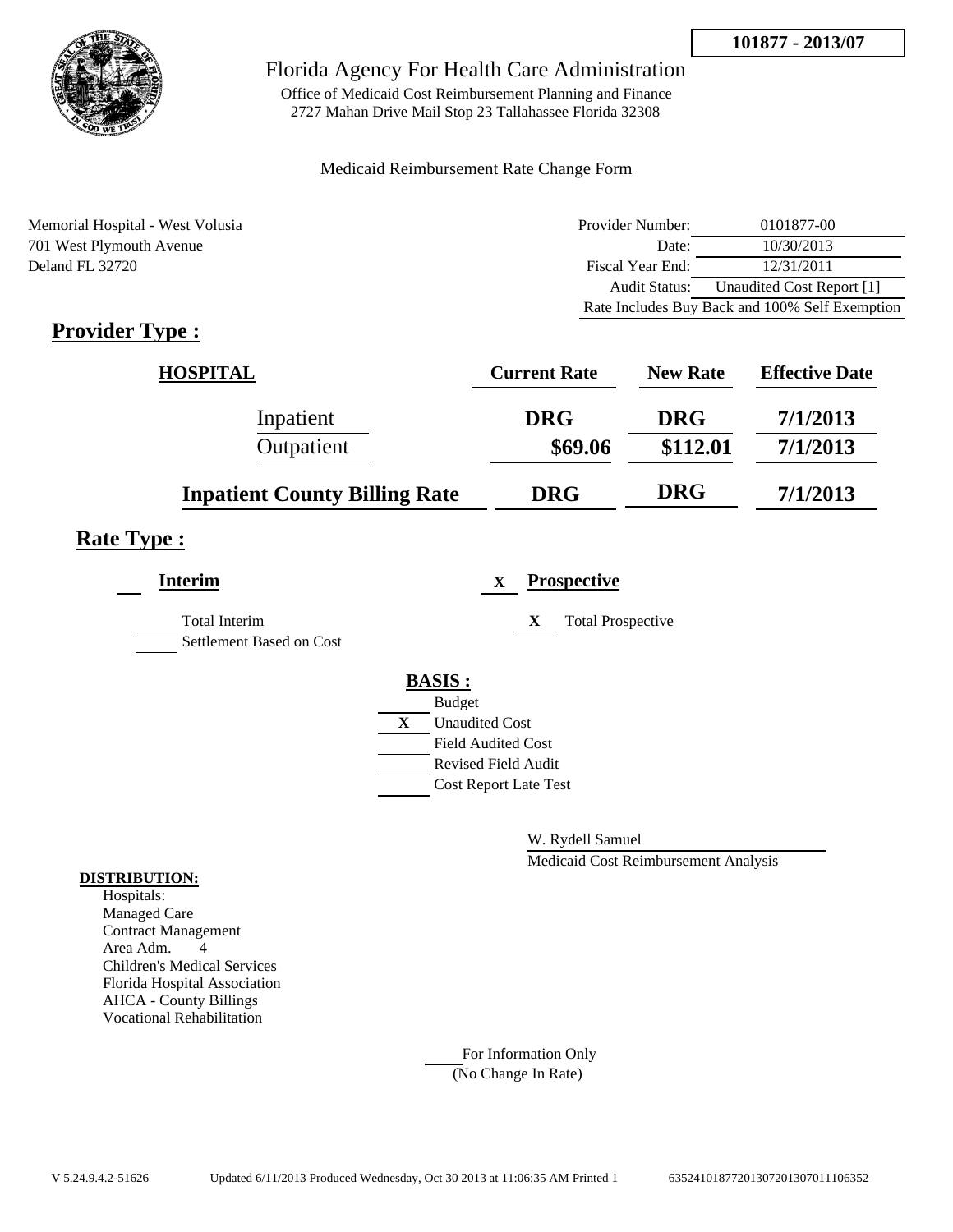

Office of Medicaid Cost Reimbursement Planning and Finance 2727 Mahan Drive Mail Stop 23 Tallahassee Florida 32308

#### Medicaid Reimbursement Rate Change Form

| <b>Healthmark Regional Medical Center</b> | Provider Number: | 0101885-00                |
|-------------------------------------------|------------------|---------------------------|
| PO Box 1326                               | Date:            | 10/30/2013                |
| Defuniak Springs FL 32433                 | Fiscal Year End: | 9/30/2011                 |
|                                           | Audit Status:    | Unaudited Cost Report [1] |
|                                           |                  | Rate Includes Buy Back    |

# **Provider Type :**

| <b>HOSPITAL</b> | <b>Current Rate</b> | <b>New Rate</b> | <b>Effective Date</b> |
|-----------------|---------------------|-----------------|-----------------------|
| Inpatient       | <b>DRG</b>          | <b>DRG</b>      | 7/1/2013              |
| Outpatient      | \$61.71             | \$61.71         | 7/1/2013              |

## **Rate Type :**

| <b>Interim</b>                                   |               | X                            |   | <b>Prospective</b>       |
|--------------------------------------------------|---------------|------------------------------|---|--------------------------|
| <b>Total Interim</b><br>Settlement Based on Cost |               |                              | X | <b>Total Prospective</b> |
|                                                  | <b>BASIS:</b> |                              |   |                          |
|                                                  | <b>Budget</b> |                              |   |                          |
|                                                  | X             | <b>Unaudited Cost</b>        |   |                          |
|                                                  |               | <b>Field Audited Cost</b>    |   |                          |
|                                                  |               | <b>Revised Field Audit</b>   |   |                          |
|                                                  |               |                              |   |                          |
|                                                  |               |                              |   |                          |
|                                                  |               | <b>Cost Report Late Test</b> |   |                          |

W. Rydell Samuel

Medicaid Cost Reimbursement Analysis

#### **DISTRIBUTION:**

Hospitals: Managed Care Contract Management Area Adm. 1 Children's Medical Services Florida Hospital Association AHCA - County Billings Vocational Rehabilitation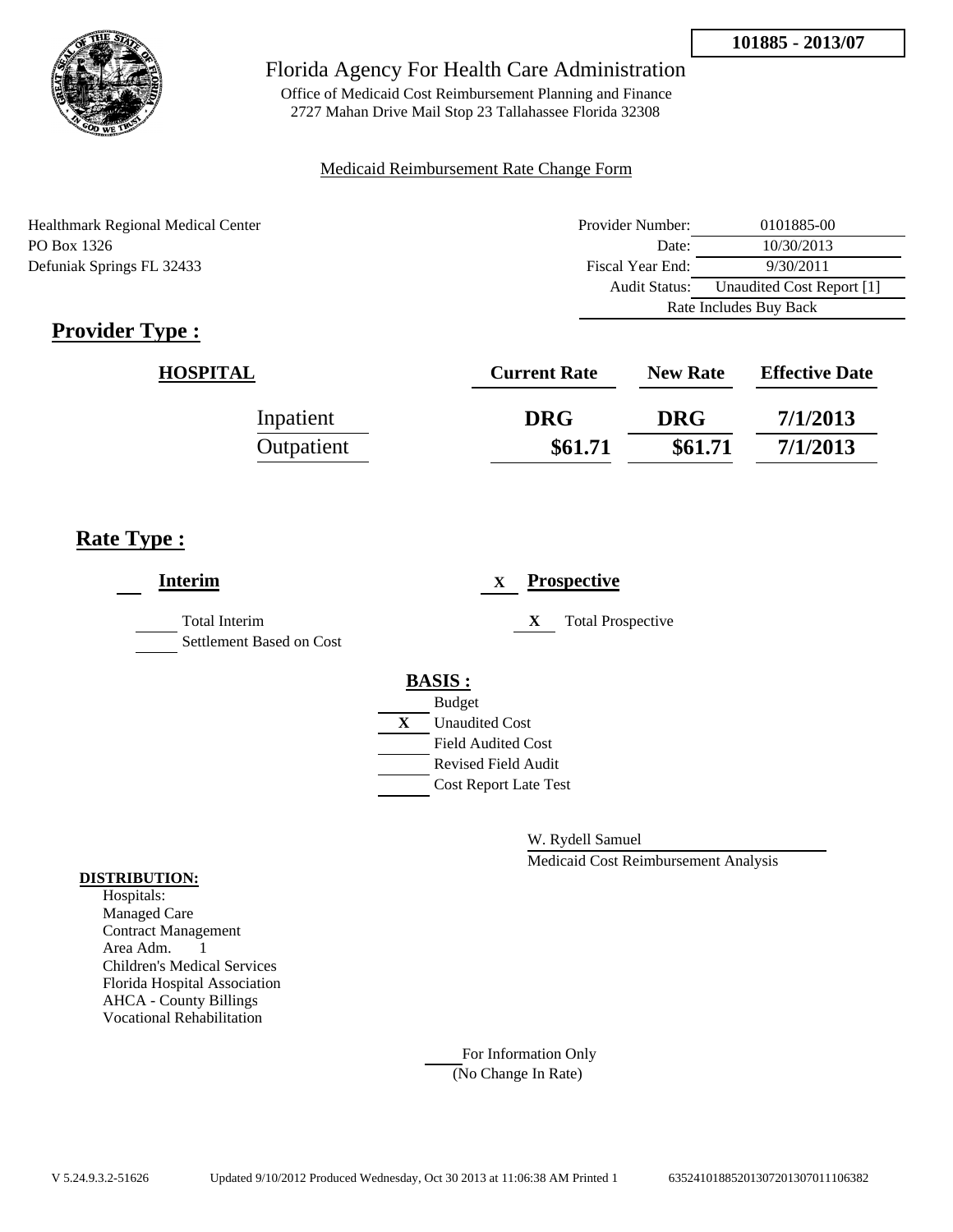

Office of Medicaid Cost Reimbursement Planning and Finance 2727 Mahan Drive Mail Stop 23 Tallahassee Florida 32308

#### Medicaid Reimbursement Rate Change Form

Florida Hospital - Flagler 60 Memorial Medical Pkwy Palm Coast FL 32164

| Provider Number:       | 0101893-00                |  |
|------------------------|---------------------------|--|
| Date:                  | 10/30/2013                |  |
| Fiscal Year End:       | 12/31/2011                |  |
| <b>Audit Status:</b>   | Unaudited Cost Report [1] |  |
| Rate Includes Buy Back |                           |  |

# **Provider Type :**

| <b>HOSPITAL</b> | <b>Current Rate</b> | <b>New Rate</b> | <b>Effective Date</b> |
|-----------------|---------------------|-----------------|-----------------------|
| Inpatient       | <b>DRG</b>          | <b>DRG</b>      | 7/1/2013              |
| Outpatient      | \$86.32             | \$86.32         | 7/1/2013              |

## **Rate Type :**

| <b>Interim</b>                                   | <b>Prospective</b><br>$\mathbf{X}$ |
|--------------------------------------------------|------------------------------------|
| <b>Total Interim</b><br>Settlement Based on Cost | <b>Total Prospective</b><br>X      |
|                                                  | <b>BASIS:</b>                      |
|                                                  | <b>Budget</b>                      |
|                                                  | X<br><b>Unaudited Cost</b>         |
|                                                  | <b>Field Audited Cost</b>          |
|                                                  | <b>Revised Field Audit</b>         |
|                                                  | <b>Cost Report Late Test</b>       |
|                                                  |                                    |
|                                                  |                                    |

W. Rydell Samuel

Medicaid Cost Reimbursement Analysis

#### **DISTRIBUTION:**

Hospitals: Managed Care Contract Management Area Adm. 4 Children's Medical Services Florida Hospital Association AHCA - County Billings Vocational Rehabilitation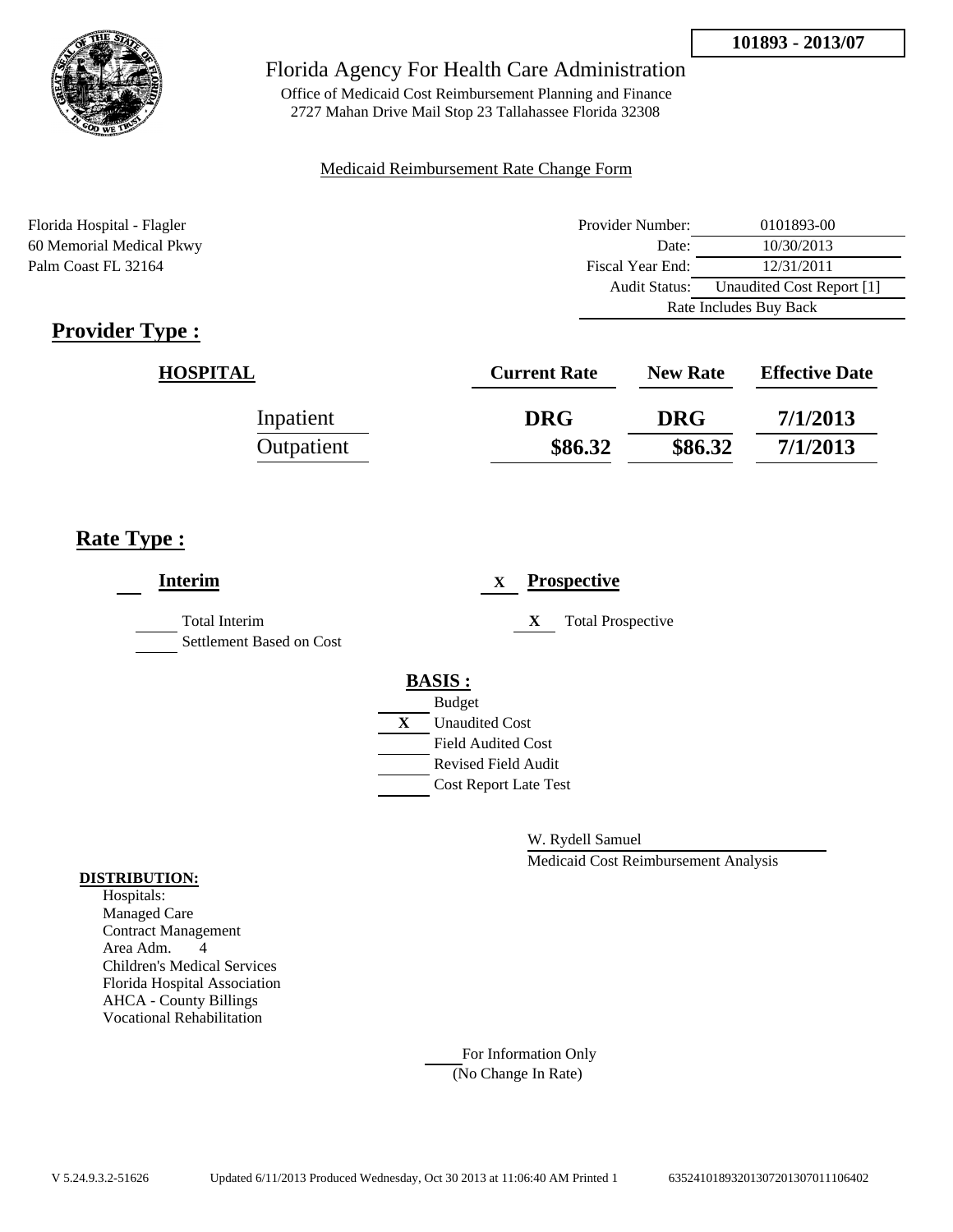

Office of Medicaid Cost Reimbursement Planning and Finance 2727 Mahan Drive Mail Stop 23 Tallahassee Florida 32308

#### Medicaid Reimbursement Rate Change Form

Northwest Community Hospital Post Office Box 889 Chipley FL 32428

| Provider Number:       | 0101907-00                |  |
|------------------------|---------------------------|--|
| Date:                  | 10/30/2013                |  |
| Fiscal Year End:       | 9/30/2012                 |  |
| <b>Audit Status:</b>   | Unaudited Cost Report [1] |  |
| Rate Includes Buy Back |                           |  |

# **Provider Type :**

| <b>HOSPITAL</b> | <b>Current Rate</b> | <b>New Rate</b> | <b>Effective Date</b> |
|-----------------|---------------------|-----------------|-----------------------|
| Inpatient       | <b>DRG</b>          | <b>DRG</b>      | 7/1/2013              |
| Outpatient      | \$123.12            | \$123.12        | 7/1/2013              |

## **Rate Type :**

| <b>Interim</b>                                   | <b>Prospective</b><br>X       |
|--------------------------------------------------|-------------------------------|
| <b>Total Interim</b><br>Settlement Based on Cost | <b>Total Prospective</b><br>X |
|                                                  | <b>BASIS:</b>                 |
|                                                  | <b>Budget</b>                 |
|                                                  | X<br><b>Unaudited Cost</b>    |
|                                                  | Field Audited Cost            |
|                                                  | Revised Field Audit           |
|                                                  | <b>Cost Report Late Test</b>  |
|                                                  |                               |

W. Rydell Samuel

Medicaid Cost Reimbursement Analysis

#### **DISTRIBUTION:**

Hospitals: Managed Care Contract Management Area Adm. 2 Children's Medical Services Florida Hospital Association AHCA - County Billings Vocational Rehabilitation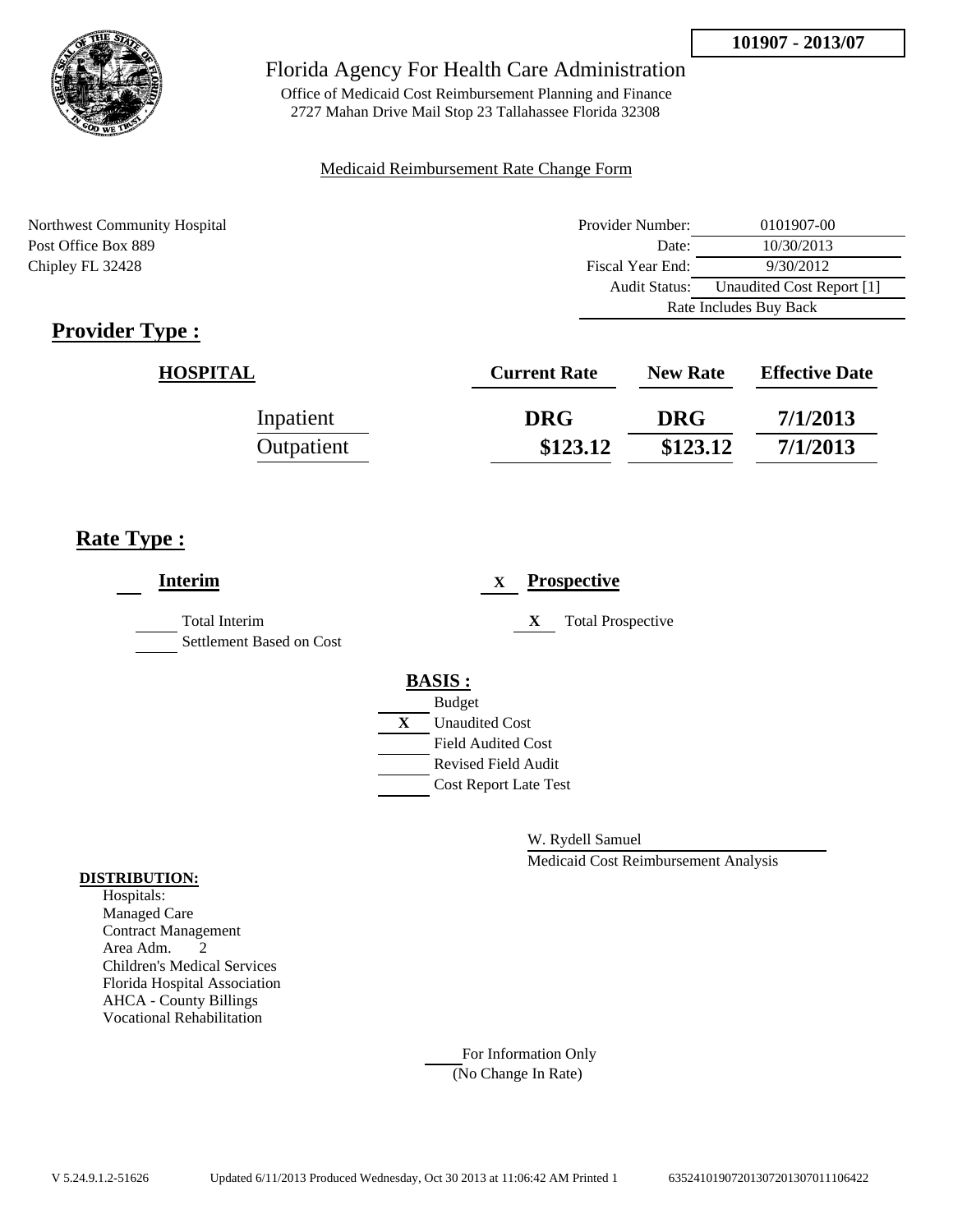

Office of Medicaid Cost Reimbursement Planning and Finance 2727 Mahan Drive Mail Stop 23 Tallahassee Florida 32308

#### Medicaid Reimbursement Rate Change Form

Kindred Hospital-Hollywood 1859 Van Buren St. Hollywood FL 33022

| Provider Number: | 0101915-00                |
|------------------|---------------------------|
| Date:            | 10/30/2013                |
| Fiscal Year End: | 8/31/2012                 |
| Audit Status:    | Unaudited Cost Report [1] |

# **Provider Type :**

| <b>HOSPITAL</b> | <b>Current Rate</b> | <b>New Rate</b> | <b>Effective Date</b> |
|-----------------|---------------------|-----------------|-----------------------|
| Inpatient       | <b>DRG</b>          | <b>DRG</b>      | 7/1/2013              |
| Outpatient      | \$14.66             | \$14.66         | 7/1/2013              |

## **Rate Type :**

| <b>Interim</b>                                   | <b>Prospective</b><br>X       |
|--------------------------------------------------|-------------------------------|
| <b>Total Interim</b><br>Settlement Based on Cost | X<br><b>Total Prospective</b> |
|                                                  | <b>BASIS:</b>                 |
|                                                  | <b>Budget</b>                 |
|                                                  | X<br><b>Unaudited Cost</b>    |
|                                                  | <b>Field Audited Cost</b>     |
|                                                  | <b>Revised Field Audit</b>    |
|                                                  | <b>Cost Report Late Test</b>  |
|                                                  |                               |

W. Rydell Samuel

Medicaid Cost Reimbursement Analysis

#### **DISTRIBUTION:**

Hospitals: Managed Care Contract Management Area Adm. 10 Children's Medical Services Florida Hospital Association AHCA - County Billings Vocational Rehabilitation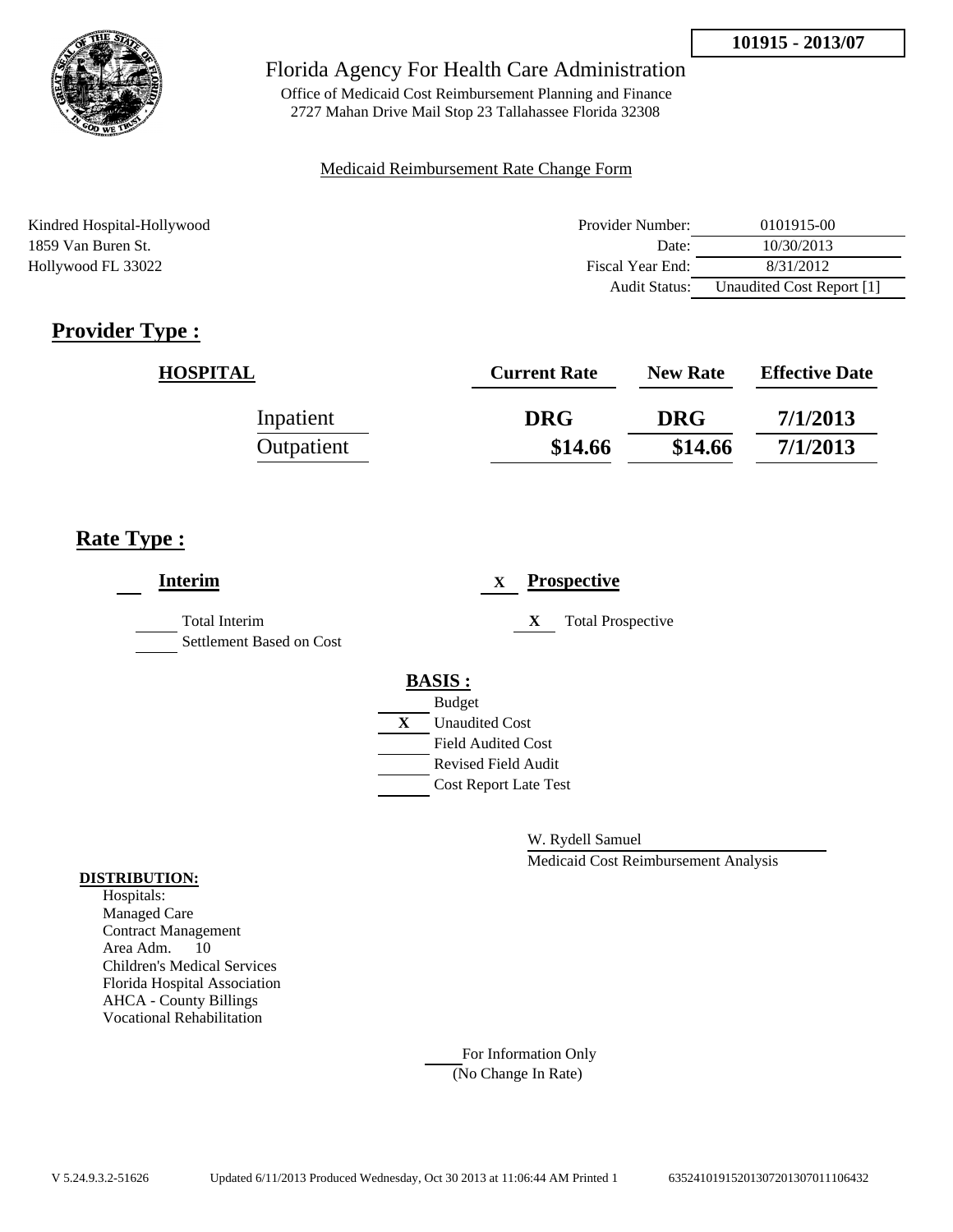

Office of Medicaid Cost Reimbursement Planning and Finance 2727 Mahan Drive Mail Stop 23 Tallahassee Florida 32308

#### Medicaid Reimbursement Rate Change Form

| Desoto Memorial Hospital | Provider Number: | 0101923-00                |
|--------------------------|------------------|---------------------------|
| PO Box 2180              | Date:            | 10/30/2013                |
| Arcadia FL 33821         | Fiscal Year End: | 9/30/2012                 |
|                          | Audit Status:    | Unaudited Cost Report [1] |
|                          |                  | Rate Includes Buy Back    |

## **Provider Type :**

| <b>HOSPITAL</b> | <b>Current Rate</b> | <b>New Rate</b> | <b>Effective Date</b> |
|-----------------|---------------------|-----------------|-----------------------|
| Inpatient       | <b>DRG</b>          | <b>DRG</b>      | 7/1/2013              |
| Outpatient      | \$119.07            | \$119.07        | 7/1/2013              |

## **Rate Type :**

| <b>Interim</b>                                   | <b>Prospective</b><br>$\mathbf{X}$                                                                                                                          |
|--------------------------------------------------|-------------------------------------------------------------------------------------------------------------------------------------------------------------|
| <b>Total Interim</b><br>Settlement Based on Cost | <b>Total Prospective</b><br>X                                                                                                                               |
|                                                  | <b>BASIS:</b><br><b>Budget</b><br>$\mathbf{X}$<br><b>Unaudited Cost</b><br><b>Field Audited Cost</b><br>Revised Field Audit<br><b>Cost Report Late Test</b> |

W. Rydell Samuel

Medicaid Cost Reimbursement Analysis

#### **DISTRIBUTION:**

Hospitals: Managed Care Contract Management Area Adm. 8 Children's Medical Services Florida Hospital Association AHCA - County Billings Vocational Rehabilitation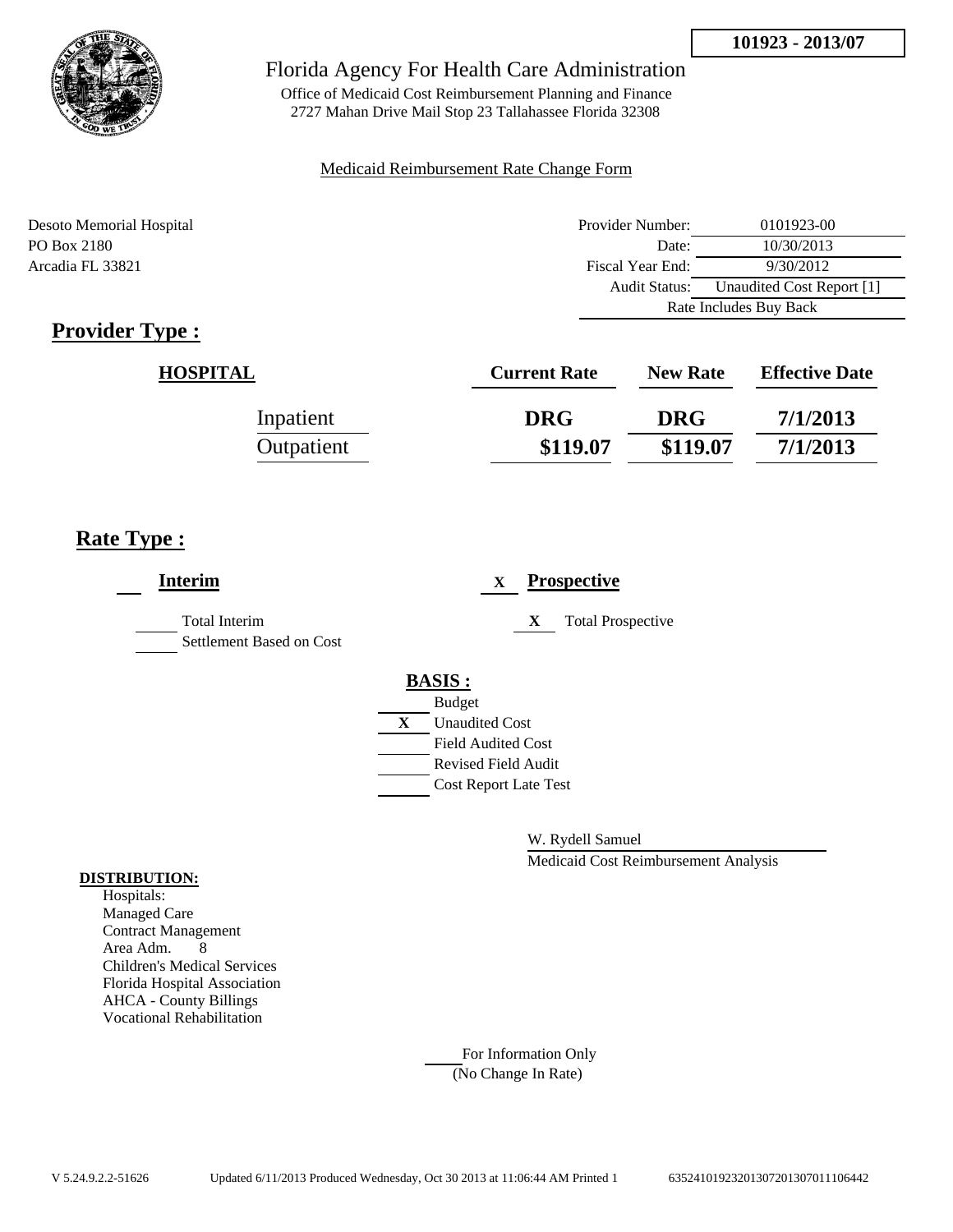

Office of Medicaid Cost Reimbursement Planning and Finance 2727 Mahan Drive Mail Stop 23 Tallahassee Florida 32308

#### Medicaid Reimbursement Rate Change Form

| Memorial Hospital of Jacksonville | Provider Number: | 0101931-00                |
|-----------------------------------|------------------|---------------------------|
| PO Box 16325                      | Date:            | 10/30/2013                |
| Jacksonville FL 32216             | Fiscal Year End: | 12/31/2011                |
|                                   | Audit Status:    | Unaudited Cost Report [1] |

# **Provider Type :**

| <b>HOSPITAL</b> | <b>Current Rate</b> | <b>New Rate</b> | <b>Effective Date</b> |
|-----------------|---------------------|-----------------|-----------------------|
| Inpatient       | <b>DRG</b>          | <b>DRG</b>      | 7/1/2013              |
| Outpatient      | \$72.03             | \$72.03         | 7/1/2013              |

## **Rate Type :**

| <b>Interim</b>                            |   |                              | X |   | <b>Prospective</b>       |
|-------------------------------------------|---|------------------------------|---|---|--------------------------|
| Total Interim<br>Settlement Based on Cost |   |                              |   | X | <b>Total Prospective</b> |
|                                           |   | <b>BASIS:</b>                |   |   |                          |
|                                           |   | <b>Budget</b>                |   |   |                          |
|                                           | X | <b>Unaudited Cost</b>        |   |   |                          |
|                                           |   | <b>Field Audited Cost</b>    |   |   |                          |
|                                           |   | <b>Revised Field Audit</b>   |   |   |                          |
|                                           |   | <b>Cost Report Late Test</b> |   |   |                          |
|                                           |   |                              |   |   |                          |

W. Rydell Samuel

Medicaid Cost Reimbursement Analysis

#### **DISTRIBUTION:**

Hospitals: Managed Care Contract Management Area Adm. 4 Children's Medical Services Florida Hospital Association AHCA - County Billings Vocational Rehabilitation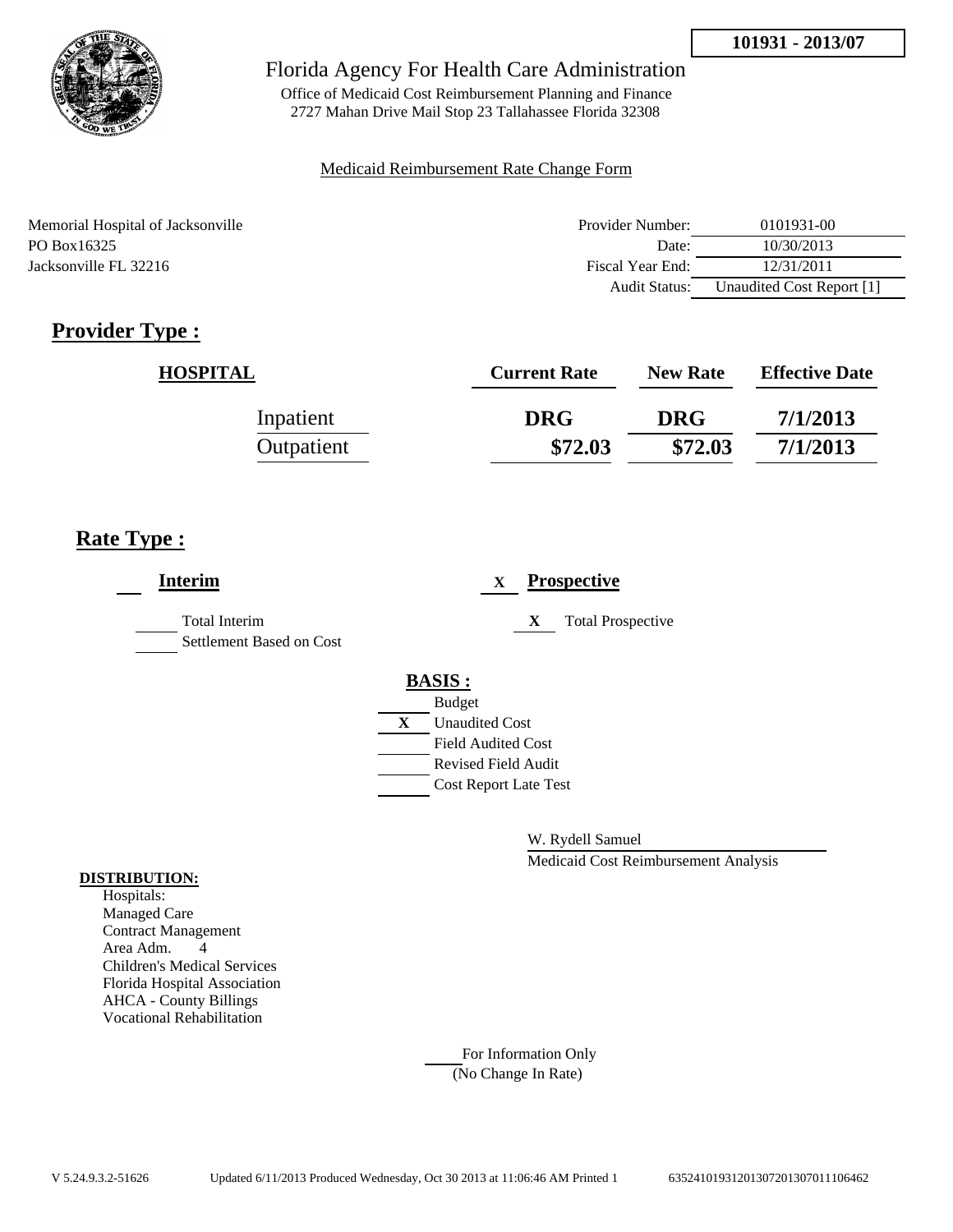

Office of Medicaid Cost Reimbursement Planning and Finance 2727 Mahan Drive Mail Stop 23 Tallahassee Florida 32308

#### Medicaid Reimbursement Rate Change Form

Campbellton-Graceville Hospital 5429 College Dr. Graceville FL 32240

| Provider Number:                                  | 0101940-00 |  |
|---------------------------------------------------|------------|--|
| Date:                                             | 10/30/2013 |  |
| Fiscal Year End:                                  | 9/30/2009  |  |
| Unaudited Cost Report [1]<br><b>Audit Status:</b> |            |  |
| Rate Includes Buy Back                            |            |  |

# **Provider Type :**

| <b>HOSPITAL</b> | <b>Current Rate</b> | <b>New Rate</b> | <b>Effective Date</b> |
|-----------------|---------------------|-----------------|-----------------------|
| Inpatient       | <b>DRG</b>          | <b>DRG</b>      | 7/1/2013              |
| Outpatient      | \$111.94            | \$111.94        | 7/1/2013              |

## **Rate Type :**

| <b>Interim</b>                                   | <b>Prospective</b><br>X                                            |
|--------------------------------------------------|--------------------------------------------------------------------|
| <b>Total Interim</b><br>Settlement Based on Cost | <b>Total Prospective</b><br>X                                      |
|                                                  | <b>BASIS:</b><br><b>Budget</b>                                     |
|                                                  | $\mathbf{X}$<br><b>Unaudited Cost</b><br><b>Field Audited Cost</b> |
|                                                  | <b>Revised Field Audit</b><br><b>Cost Report Late Test</b>         |
|                                                  |                                                                    |

W. Rydell Samuel

Medicaid Cost Reimbursement Analysis

#### **DISTRIBUTION:**

Hospitals: Managed Care Contract Management Area Adm. 2 Children's Medical Services Florida Hospital Association AHCA - County Billings Vocational Rehabilitation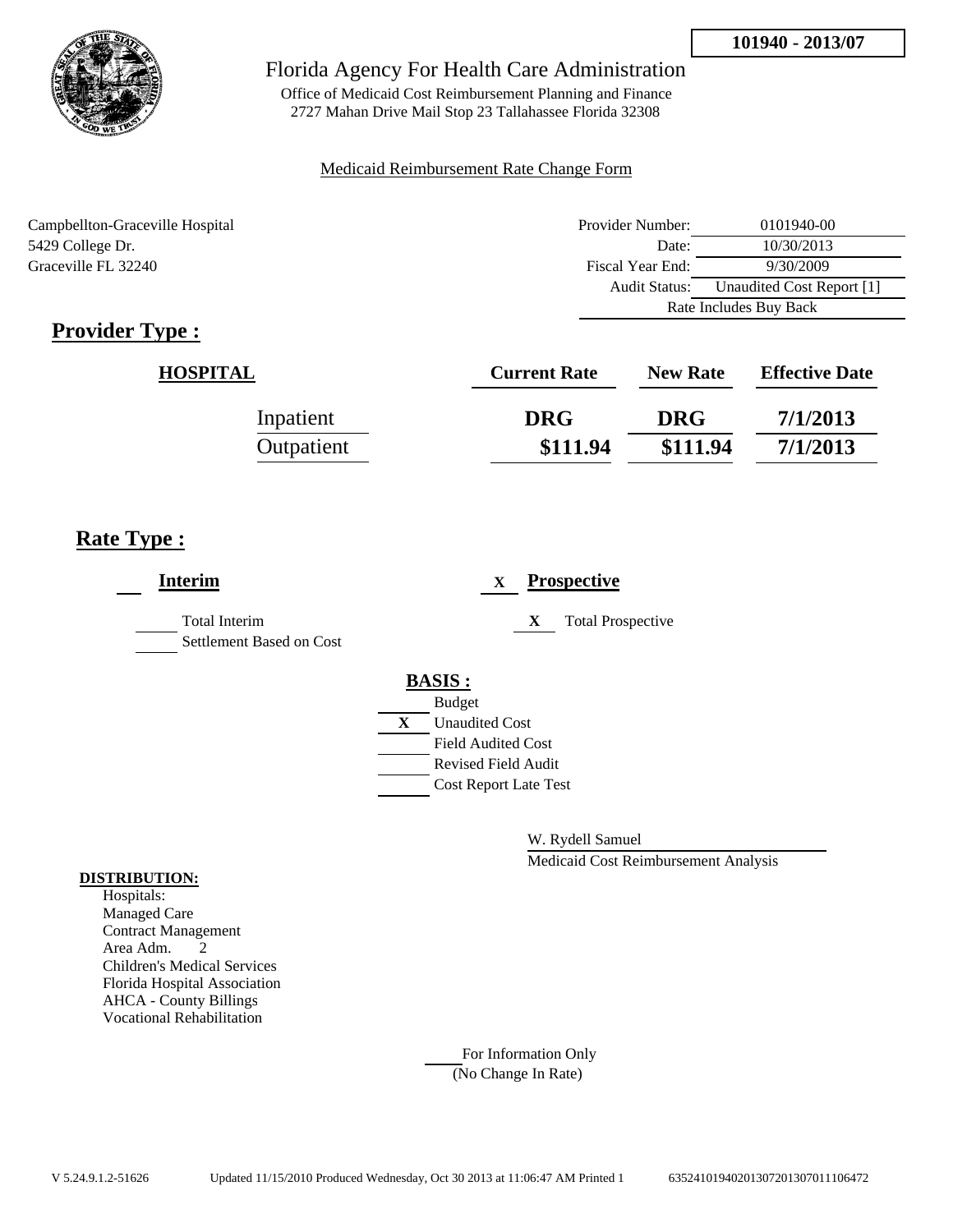

Office of Medicaid Cost Reimbursement Planning and Finance 2727 Mahan Drive Mail Stop 23 Tallahassee Florida 32308

#### Medicaid Reimbursement Rate Change Form

| Wiregrass Hospital | Provider Number:     | 0101991-00                |
|--------------------|----------------------|---------------------------|
| 1200 Maple Av.     | Date:                | 10/30/2013                |
| Geneva AL 36340    | Fiscal Year End:     | 9/30/2012                 |
|                    | <b>Audit Status:</b> | Unaudited Cost Report [1] |

# **Provider Type :**

| <b>HOSPITAL</b> | <b>Current Rate</b> | <b>New Rate</b> | <b>Effective Date</b> |
|-----------------|---------------------|-----------------|-----------------------|
| Inpatient       | <b>DRG</b>          | <b>DRG</b>      | 7/1/2013              |
| Outpatient      | \$86.83             | \$86.83         | 7/1/2013              |

## **Rate Type :**

| Interim                                          | <b>Prospective</b><br>$\mathbf{X}$                                                                                                                          |
|--------------------------------------------------|-------------------------------------------------------------------------------------------------------------------------------------------------------------|
| <b>Total Interim</b><br>Settlement Based on Cost | <b>Total Prospective</b><br>X                                                                                                                               |
|                                                  | <b>BASIS:</b><br><b>Budget</b><br>$\mathbf{X}$<br><b>Unaudited Cost</b><br>Field Audited Cost<br><b>Revised Field Audit</b><br><b>Cost Report Late Test</b> |

W. Rydell Samuel

Medicaid Cost Reimbursement Analysis

#### **DISTRIBUTION:**

Hospitals: Managed Care Contract Management Area Adm. Children's Medical Services Florida Hospital Association AHCA - County Billings Vocational Rehabilitation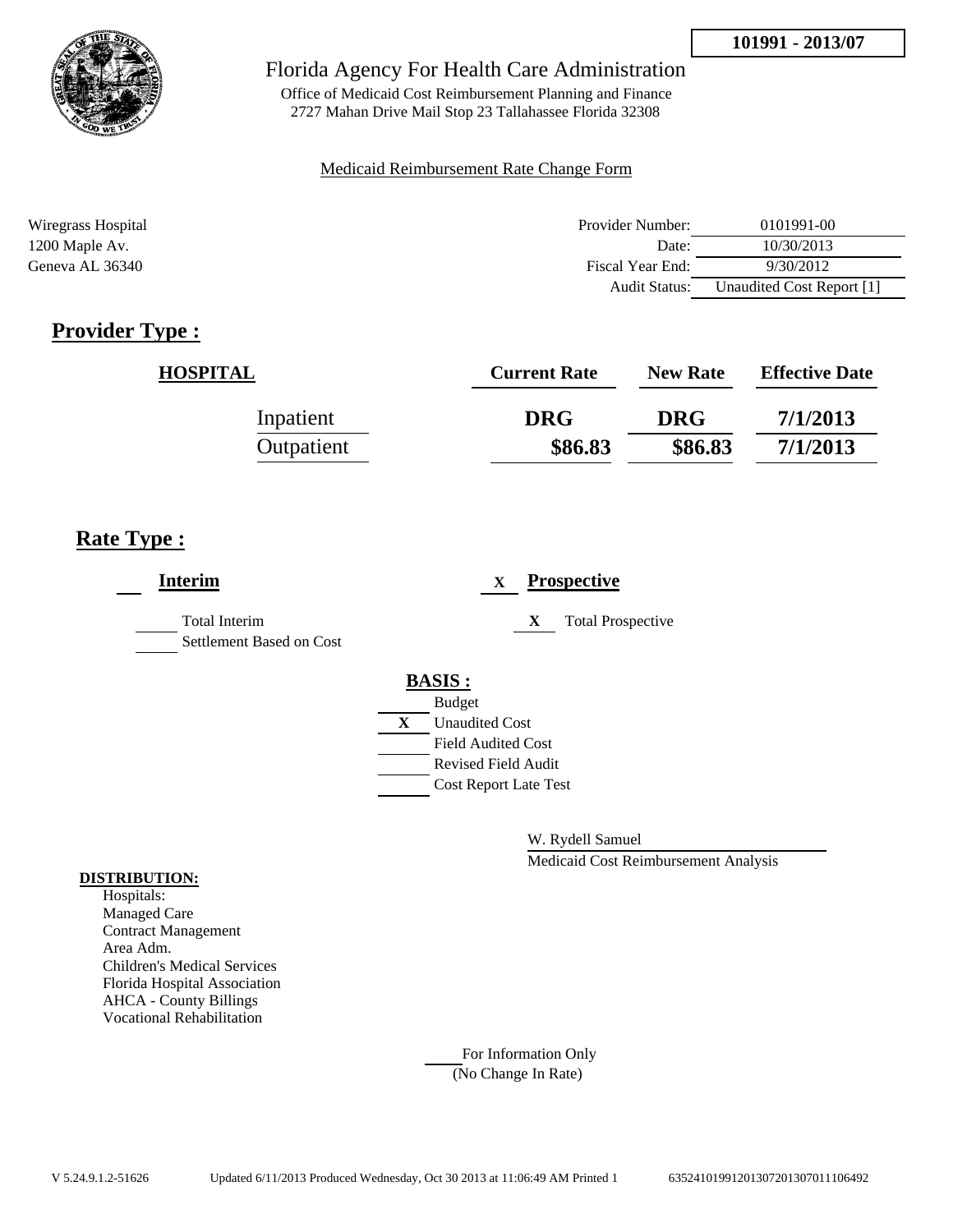

Office of Medicaid Cost Reimbursement Planning and Finance 2727 Mahan Drive Mail Stop 23 Tallahassee Florida 32308

#### Medicaid Reimbursement Rate Change Form

| Florala Memorial Hospital | Provider Number:     | 0102016-00                |
|---------------------------|----------------------|---------------------------|
| PO BOX 206                | Date:                | 10/30/2013                |
| Florala AL 36442          | Fiscal Year End:     | 6/30/2012                 |
|                           | <b>Audit Status:</b> | Unaudited Cost Report [1] |

## **Provider Type :**

| <b>HOSPITAL</b> | <b>Current Rate</b> | <b>New Rate</b> | <b>Effective Date</b> |
|-----------------|---------------------|-----------------|-----------------------|
| Inpatient       | <b>DRG</b>          | <b>DRG</b>      | 7/1/2013              |
| Outpatient      | \$12.85             | \$12.85         | 7/1/2013              |

## **Rate Type :**

| <b>Interim</b>                                   | <b>Prospective</b><br>X       |
|--------------------------------------------------|-------------------------------|
| <b>Total Interim</b><br>Settlement Based on Cost | X<br><b>Total Prospective</b> |
|                                                  | <b>BASIS:</b>                 |
|                                                  | <b>Budget</b>                 |
|                                                  | <b>Unaudited Cost</b><br>X    |
|                                                  | <b>Field Audited Cost</b>     |
|                                                  | <b>Revised Field Audit</b>    |
|                                                  | <b>Cost Report Late Test</b>  |
|                                                  |                               |
|                                                  |                               |

W. Rydell Samuel

Medicaid Cost Reimbursement Analysis

#### **DISTRIBUTION:**

Hospitals: Managed Care Contract Management Area Adm. Children's Medical Services Florida Hospital Association AHCA - County Billings Vocational Rehabilitation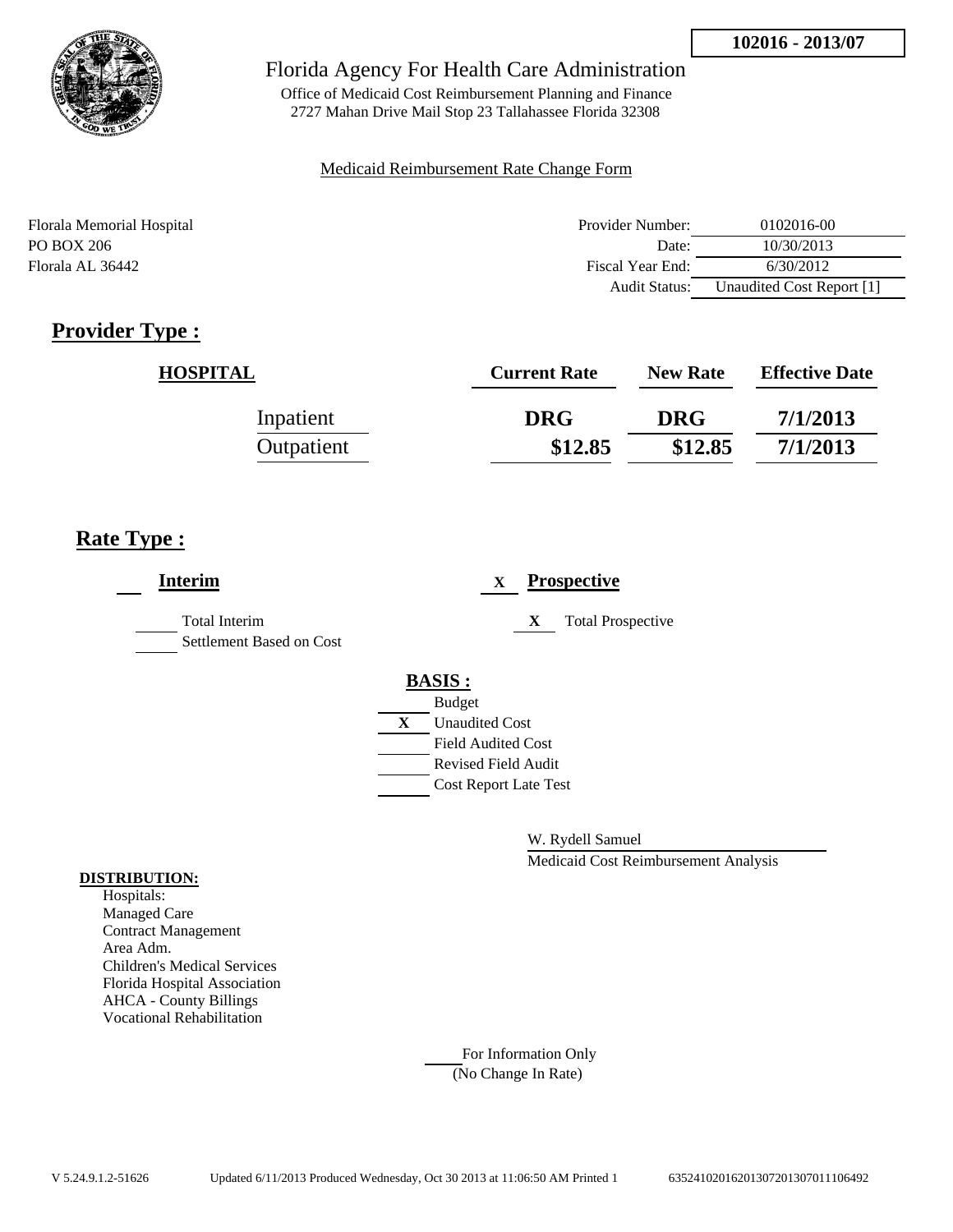

Office of Medicaid Cost Reimbursement Planning and Finance 2727 Mahan Drive Mail Stop 23 Tallahassee Florida 32308

#### Medicaid Reimbursement Rate Change Form

D.W.Mcmillan Memorial Provider Number: 0102024-00 PO BOX 908 Date: 10/30/2013 Brewton AL 36427 Fiscal Year End: 9/30/2004 Audit Status: Unaudited Cost Report [1]

## **Provider Type :**

| <b>HOSPITAL</b> | <b>Current Rate</b> | <b>New Rate</b> | <b>Effective Date</b> |
|-----------------|---------------------|-----------------|-----------------------|
| Inpatient       | <b>DRG</b>          | <b>DRG</b>      | 7/1/2013              |
| Outpatient      | \$145.01            | \$145.01        | 7/1/2013              |

## **Rate Type :**

| <b>Interim</b>                            | <b>Prospective</b><br>X                     |
|-------------------------------------------|---------------------------------------------|
| Total Interim<br>Settlement Based on Cost | <b>Total Prospective</b><br>X               |
|                                           | <b>BASIS:</b>                               |
|                                           | <b>Budget</b><br>X<br><b>Unaudited Cost</b> |
|                                           | <b>Field Audited Cost</b>                   |
|                                           | <b>Revised Field Audit</b>                  |
|                                           | <b>Cost Report Late Test</b>                |
|                                           |                                             |

W. Rydell Samuel

Medicaid Cost Reimbursement Analysis

#### **DISTRIBUTION:**

Hospitals: Managed Care Contract Management Area Adm. Children's Medical Services Florida Hospital Association AHCA - County Billings Vocational Rehabilitation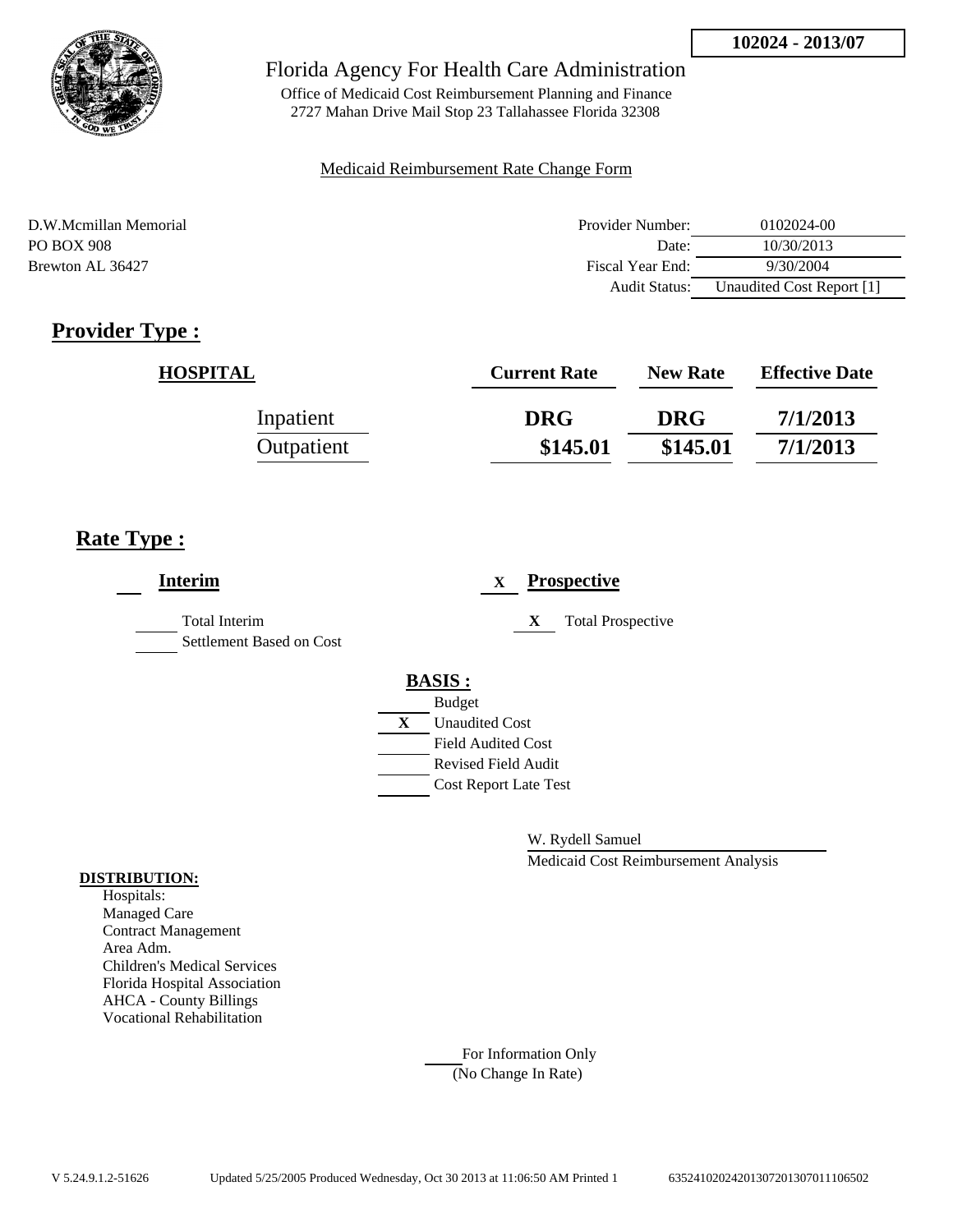

Office of Medicaid Cost Reimbursement Planning and Finance 2727 Mahan Drive Mail Stop 23 Tallahassee Florida 32308

#### Medicaid Reimbursement Rate Change Form

Archbold Memorial Hospital Post Office Box 1018 Thomasville GA 31799-1018

| Provider Number:     | 0102041-00                |
|----------------------|---------------------------|
| Date:                | 10/30/2013                |
| Fiscal Year End:     | 9/30/2009                 |
| <b>Audit Status:</b> | Unaudited Cost Report [1] |

# **Provider Type :**

| <b>HOSPITAL</b> | <b>Current Rate</b> | <b>New Rate</b> | <b>Effective Date</b> |
|-----------------|---------------------|-----------------|-----------------------|
| Inpatient       | <b>DRG</b>          | <b>DRG</b>      | 7/1/2013              |
| Outpatient      | \$85.96             | \$85.96         | 7/1/2013              |

## **Rate Type :**

| <b>Interim</b>                                   |   |                                        | X |   | <b>Prospective</b>       |
|--------------------------------------------------|---|----------------------------------------|---|---|--------------------------|
| <b>Total Interim</b><br>Settlement Based on Cost |   |                                        |   | X | <b>Total Prospective</b> |
|                                                  |   | <b>BASIS:</b>                          |   |   |                          |
|                                                  | X | <b>Budget</b><br><b>Unaudited Cost</b> |   |   |                          |
|                                                  |   | <b>Field Audited Cost</b>              |   |   |                          |
|                                                  |   | <b>Revised Field Audit</b>             |   |   |                          |
|                                                  |   | <b>Cost Report Late Test</b>           |   |   |                          |
|                                                  |   |                                        |   |   |                          |

W. Rydell Samuel

Medicaid Cost Reimbursement Analysis

#### **DISTRIBUTION:**

Hospitals: Managed Care Contract Management Area Adm. Children's Medical Services Florida Hospital Association AHCA - County Billings Vocational Rehabilitation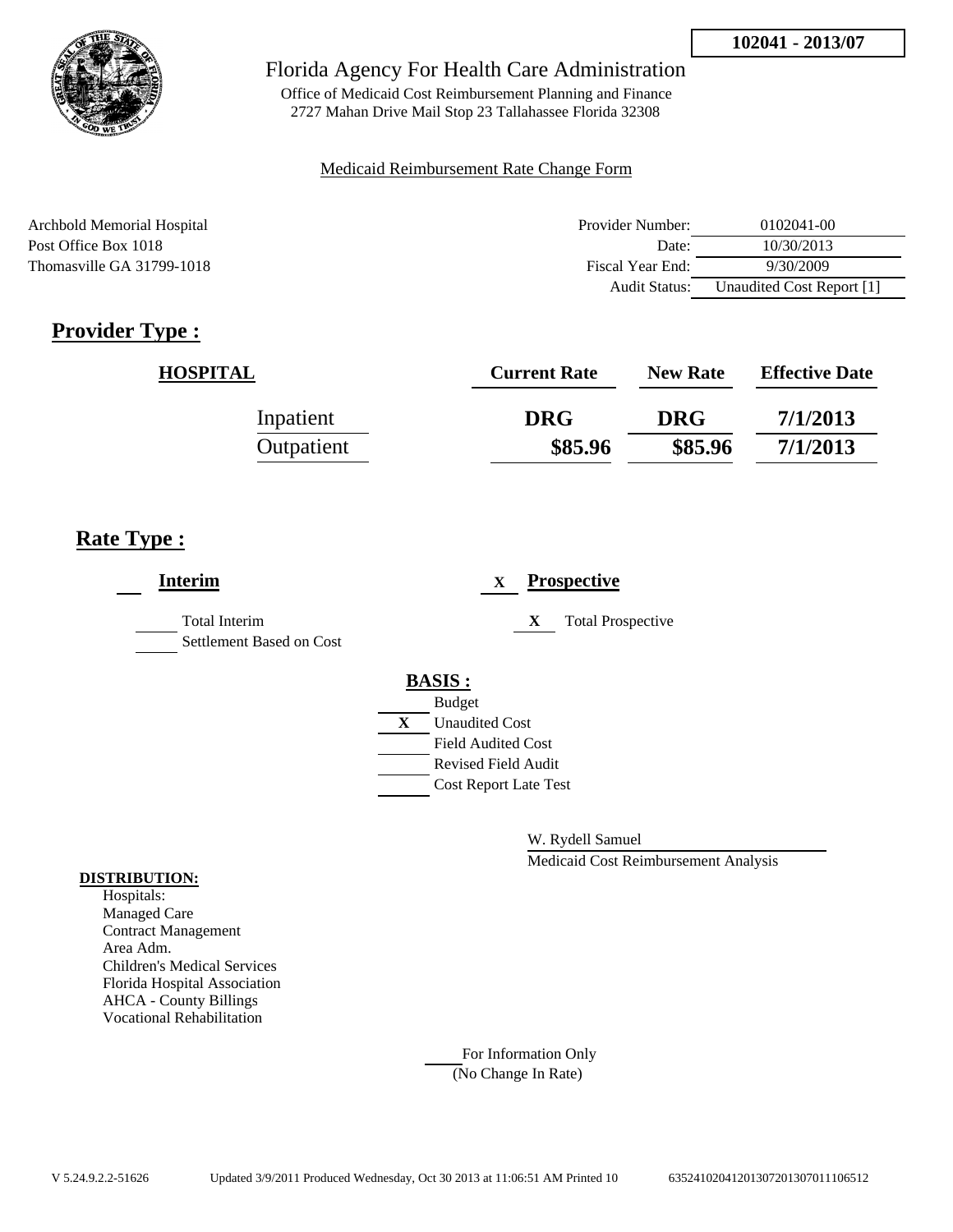

Office of Medicaid Cost Reimbursement Planning and Finance 2727 Mahan Drive Mail Stop 23 Tallahassee Florida 32308

#### Medicaid Reimbursement Rate Change Form

Southeast Alabama General **Provider Number:** 0102067-00 PO BOX 6987 Date: 10/30/2013 Dothan AL 36301 **Fiscal Year End:** 9/30/2012 Audit Status: Unaudited Cost Report [1]

## **Provider Type :**

| <b>HOSPITAL</b> | <b>Current Rate</b> | <b>New Rate</b> | <b>Effective Date</b> |
|-----------------|---------------------|-----------------|-----------------------|
| Inpatient       | <b>DRG</b>          | <b>DRG</b>      | 7/1/2013              |
| Outpatient      | \$125.34            | \$125.34        | 7/1/2013              |

## **Rate Type :**

| <b>Interim</b>                                   | <b>Prospective</b><br>X                                 |
|--------------------------------------------------|---------------------------------------------------------|
| <b>Total Interim</b><br>Settlement Based on Cost | X<br><b>Total Prospective</b>                           |
|                                                  | <b>BASIS:</b><br><b>Budget</b>                          |
|                                                  | <b>Unaudited Cost</b><br>X                              |
|                                                  | <b>Field Audited Cost</b><br><b>Revised Field Audit</b> |
|                                                  | <b>Cost Report Late Test</b>                            |
|                                                  |                                                         |

W. Rydell Samuel

Medicaid Cost Reimbursement Analysis

#### **DISTRIBUTION:**

Hospitals: Managed Care Contract Management Area Adm. Children's Medical Services Florida Hospital Association AHCA - County Billings Vocational Rehabilitation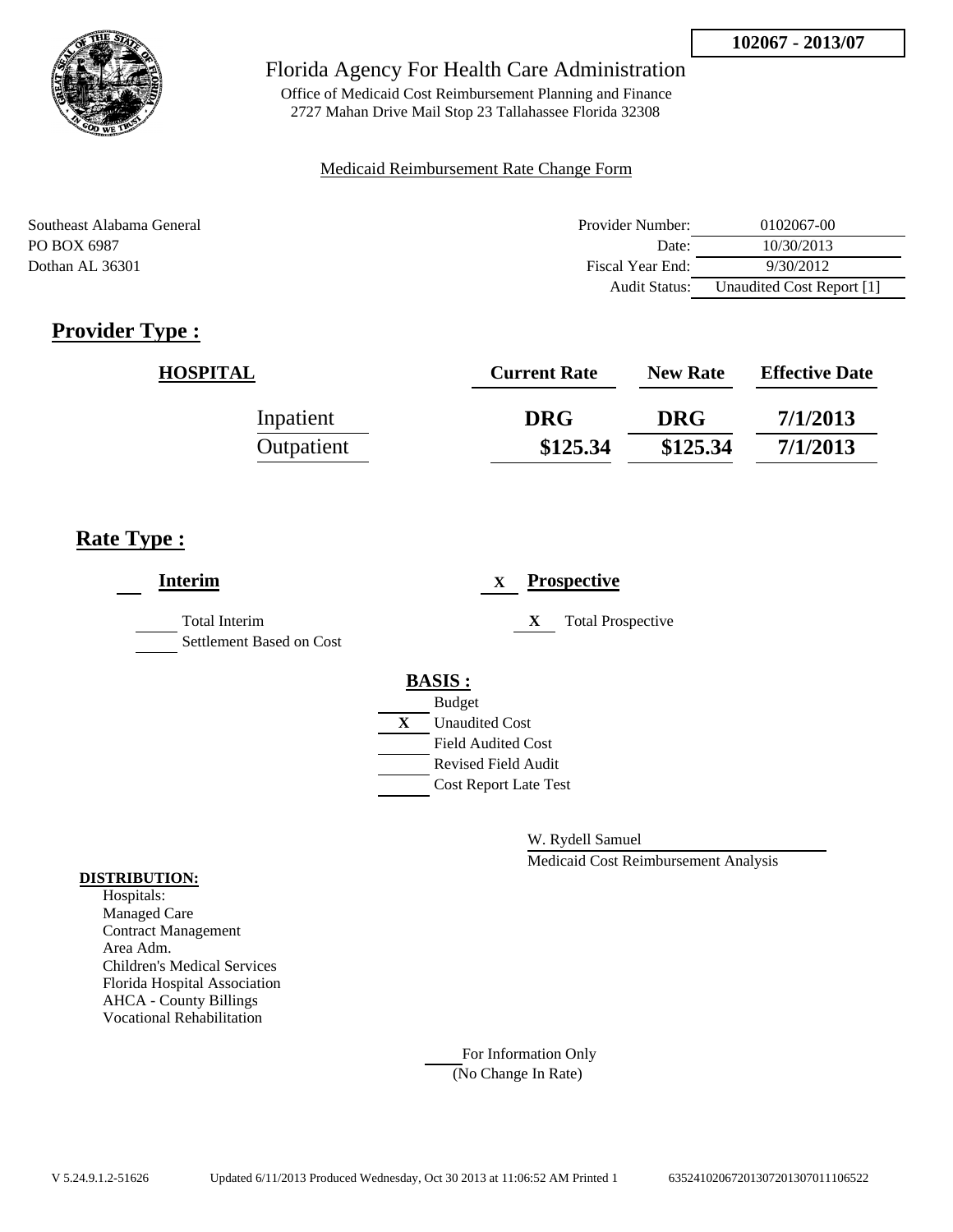

Office of Medicaid Cost Reimbursement Planning and Finance 2727 Mahan Drive Mail Stop 23 Tallahassee Florida 32308

#### Medicaid Reimbursement Rate Change Form

South Georgia Medical Center PO BOX 1727 Valdosta GA 31601

| Provider Number: | 0102075-00                |
|------------------|---------------------------|
| Date:            | 10/30/2013                |
| Fiscal Year End: | 9/30/2012                 |
| Audit Status:    | Unaudited Cost Report [1] |

# **Provider Type :**

| <b>HOSPITAL</b> | <b>Current Rate</b> | <b>New Rate</b> | <b>Effective Date</b> |
|-----------------|---------------------|-----------------|-----------------------|
| Inpatient       | <b>DRG</b>          | <b>DRG</b>      | 7/1/2013              |
| Outpatient      | \$76.61             | \$76.61         | 7/1/2013              |

## **Rate Type :**

| <b>Interim</b>                                   | <b>Prospective</b><br>$\mathbf X$                                                                                                                       |
|--------------------------------------------------|---------------------------------------------------------------------------------------------------------------------------------------------------------|
| <b>Total Interim</b><br>Settlement Based on Cost | X<br><b>Total Prospective</b>                                                                                                                           |
|                                                  | <b>BASIS:</b><br><b>Budget</b><br>X<br><b>Unaudited Cost</b><br><b>Field Audited Cost</b><br><b>Revised Field Audit</b><br><b>Cost Report Late Test</b> |

W. Rydell Samuel

Medicaid Cost Reimbursement Analysis

#### **DISTRIBUTION:**

Hospitals: Managed Care Contract Management Area Adm. Children's Medical Services Florida Hospital Association AHCA - County Billings Vocational Rehabilitation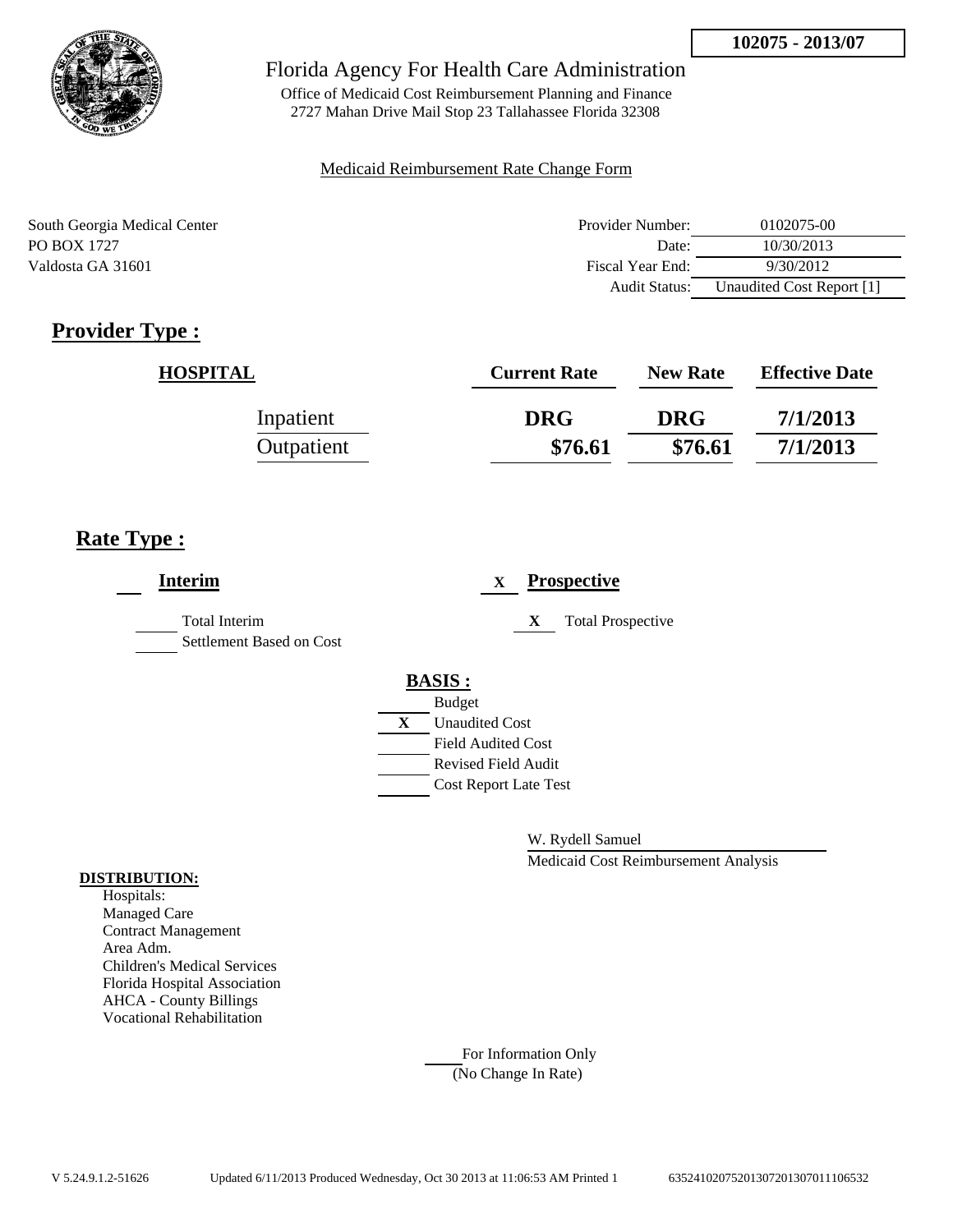

Office of Medicaid Cost Reimbursement Planning and Finance 2727 Mahan Drive Mail Stop 23 Tallahassee Florida 32308

#### Medicaid Reimbursement Rate Change Form

| <b>Flowers Hospital</b> | Provider Number:     | 0102091-00                |
|-------------------------|----------------------|---------------------------|
| PO BOX 6907             | Date:                | 10/30/2013                |
| Dothan AL 36302         | Fiscal Year End:     | 6/30/2012                 |
|                         | <b>Audit Status:</b> | Unaudited Cost Report [1] |

## **Provider Type :**

| <b>HOSPITAL</b> | <b>Current Rate</b> | <b>New Rate</b> | <b>Effective Date</b> |
|-----------------|---------------------|-----------------|-----------------------|
| Inpatient       | <b>DRG</b>          | <b>DRG</b>      | 7/1/2013              |
| Outpatient      | \$67.05             | \$67.05         | 7/1/2013              |

## **Rate Type :**

| <b>Interim</b>                                   |   |                              | X |   | <b>Prospective</b>       |
|--------------------------------------------------|---|------------------------------|---|---|--------------------------|
| <b>Total Interim</b><br>Settlement Based on Cost |   |                              |   | X | <b>Total Prospective</b> |
|                                                  |   | <b>BASIS:</b>                |   |   |                          |
|                                                  |   | <b>Budget</b>                |   |   |                          |
|                                                  | X | <b>Unaudited Cost</b>        |   |   |                          |
|                                                  |   | Field Audited Cost           |   |   |                          |
|                                                  |   | <b>Revised Field Audit</b>   |   |   |                          |
|                                                  |   | <b>Cost Report Late Test</b> |   |   |                          |
|                                                  |   |                              |   |   |                          |
|                                                  |   |                              |   |   |                          |

W. Rydell Samuel

Medicaid Cost Reimbursement Analysis

#### **DISTRIBUTION:**

Hospitals: Managed Care Contract Management Area Adm. Children's Medical Services Florida Hospital Association AHCA - County Billings Vocational Rehabilitation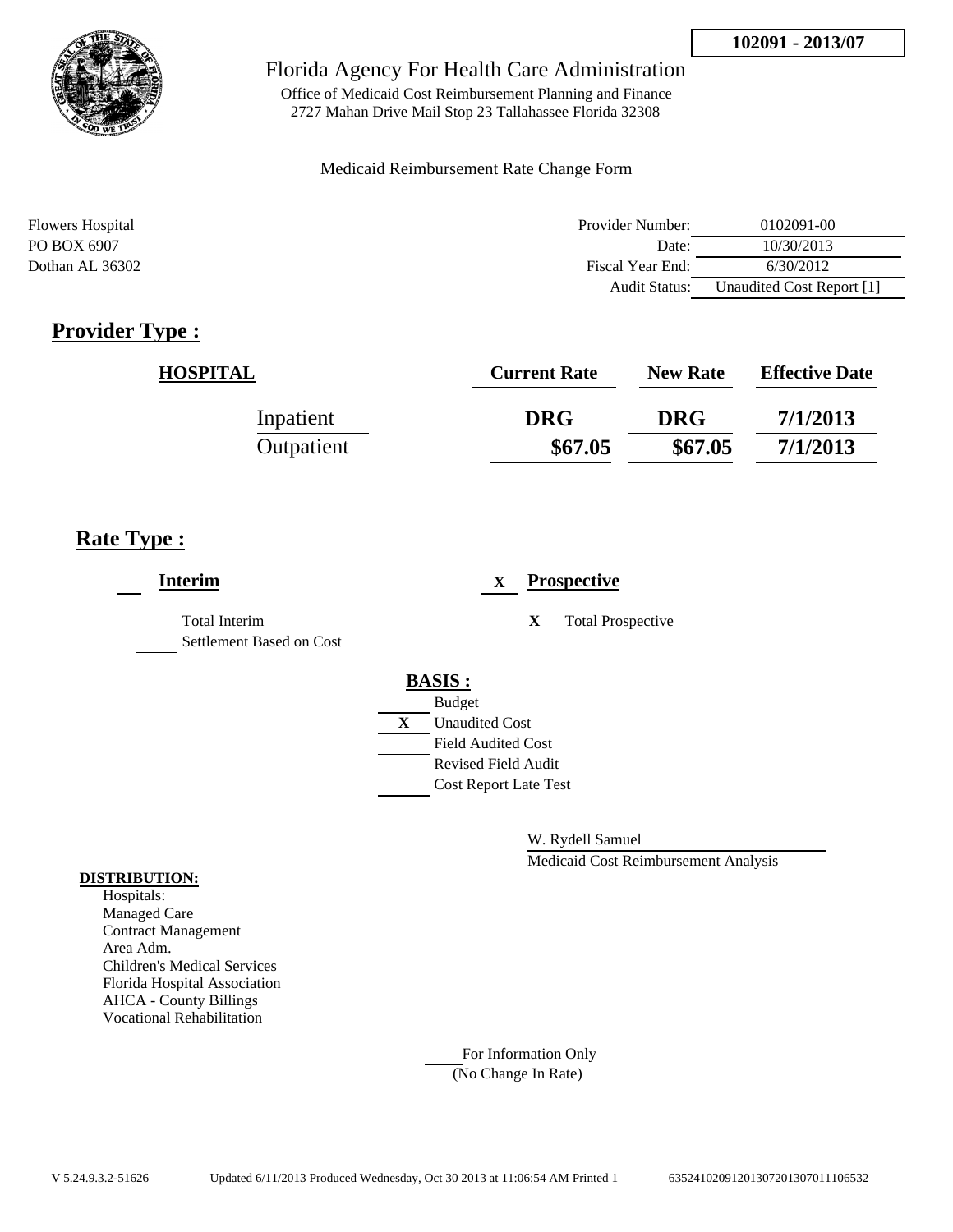

Office of Medicaid Cost Reimbursement Planning and Finance 2727 Mahan Drive Mail Stop 23 Tallahassee Florida 32308

#### Medicaid Reimbursement Rate Change Form

Palm Beach Gardens Medical Center 3360 Burns Rd. Palm Beach Gardens FL 33410

| Provider Number: | 0102105-00                                     |
|------------------|------------------------------------------------|
| Date:            | 10/30/2013                                     |
| Fiscal Year End: | 12/31/2011                                     |
| Audit Status:    | Unaudited Cost Report [1]                      |
|                  | Rate Includes Buy Back and 100% Self Exemption |

# **Provider Type :**

| <b>HOSPITAL</b>                      | <b>Current Rate</b> | <b>New Rate</b> | <b>Effective Date</b> |
|--------------------------------------|---------------------|-----------------|-----------------------|
| Inpatient                            | <b>DRG</b>          | <b>DRG</b>      | 7/1/2013              |
| Outpatient                           | \$80.18             | \$137.09        | 7/1/2013              |
| <b>Inpatient County Billing Rate</b> | <b>DRG</b>          | <b>DRG</b>      | 7/1/2013              |

## **Rate Type :**

| <b>Interim</b>                                   | <b>Prospective</b><br>$\mathbf{X}$ |  |
|--------------------------------------------------|------------------------------------|--|
| <b>Total Interim</b><br>Settlement Based on Cost | <b>Total Prospective</b><br>X      |  |
|                                                  | <b>BASIS:</b>                      |  |
|                                                  | <b>Budget</b>                      |  |
|                                                  | X<br><b>Unaudited Cost</b>         |  |
|                                                  | <b>Field Audited Cost</b>          |  |
|                                                  | <b>Revised Field Audit</b>         |  |
|                                                  | <b>Cost Report Late Test</b>       |  |
|                                                  |                                    |  |

W. Rydell Samuel

Medicaid Cost Reimbursement Analysis

#### **DISTRIBUTION:**

Hospitals: Managed Care Contract Management Area Adm. 9 Children's Medical Services Florida Hospital Association AHCA - County Billings Vocational Rehabilitation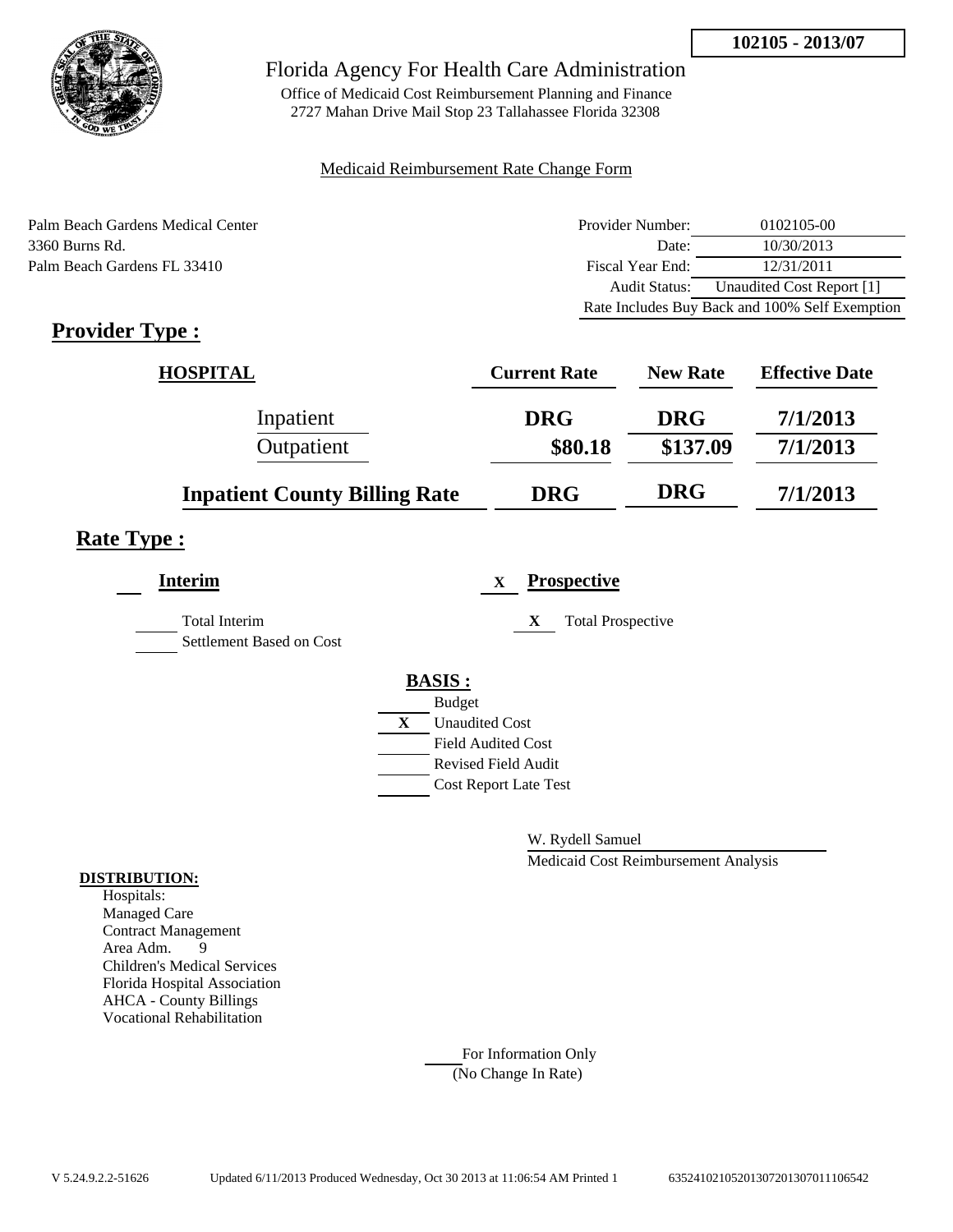

Office of Medicaid Cost Reimbursement Planning and Finance 2727 Mahan Drive Mail Stop 23 Tallahassee Florida 32308

#### Medicaid Reimbursement Rate Change Form

| Grady General Hospital | Provider Number:     | 0102121-00                |
|------------------------|----------------------|---------------------------|
| 1155 5th St.           | Date:                | 10/30/2013                |
| Cairo GA 31728         | Fiscal Year End:     | 9/30/2009                 |
|                        | <b>Audit Status:</b> | Unaudited Cost Report [1] |

## **Provider Type :**

| <b>HOSPITAL</b> | <b>Current Rate</b> | <b>New Rate</b> | <b>Effective Date</b> |
|-----------------|---------------------|-----------------|-----------------------|
| Inpatient       | <b>DRG</b>          | <b>DRG</b>      | 7/1/2013              |
| Outpatient      | \$51.24             | \$51.24         | 7/1/2013              |

## **Rate Type :**

| <b>Interim</b>                            | <b>Prospective</b><br>X       |
|-------------------------------------------|-------------------------------|
| Total Interim<br>Settlement Based on Cost | X<br><b>Total Prospective</b> |
|                                           | <b>BASIS:</b>                 |
|                                           | <b>Budget</b>                 |
|                                           | X<br><b>Unaudited Cost</b>    |
|                                           | <b>Field Audited Cost</b>     |
|                                           | <b>Revised Field Audit</b>    |
|                                           | <b>Cost Report Late Test</b>  |
|                                           |                               |

W. Rydell Samuel

Medicaid Cost Reimbursement Analysis

#### **DISTRIBUTION:**

Hospitals: Managed Care Contract Management Area Adm. Children's Medical Services Florida Hospital Association AHCA - County Billings Vocational Rehabilitation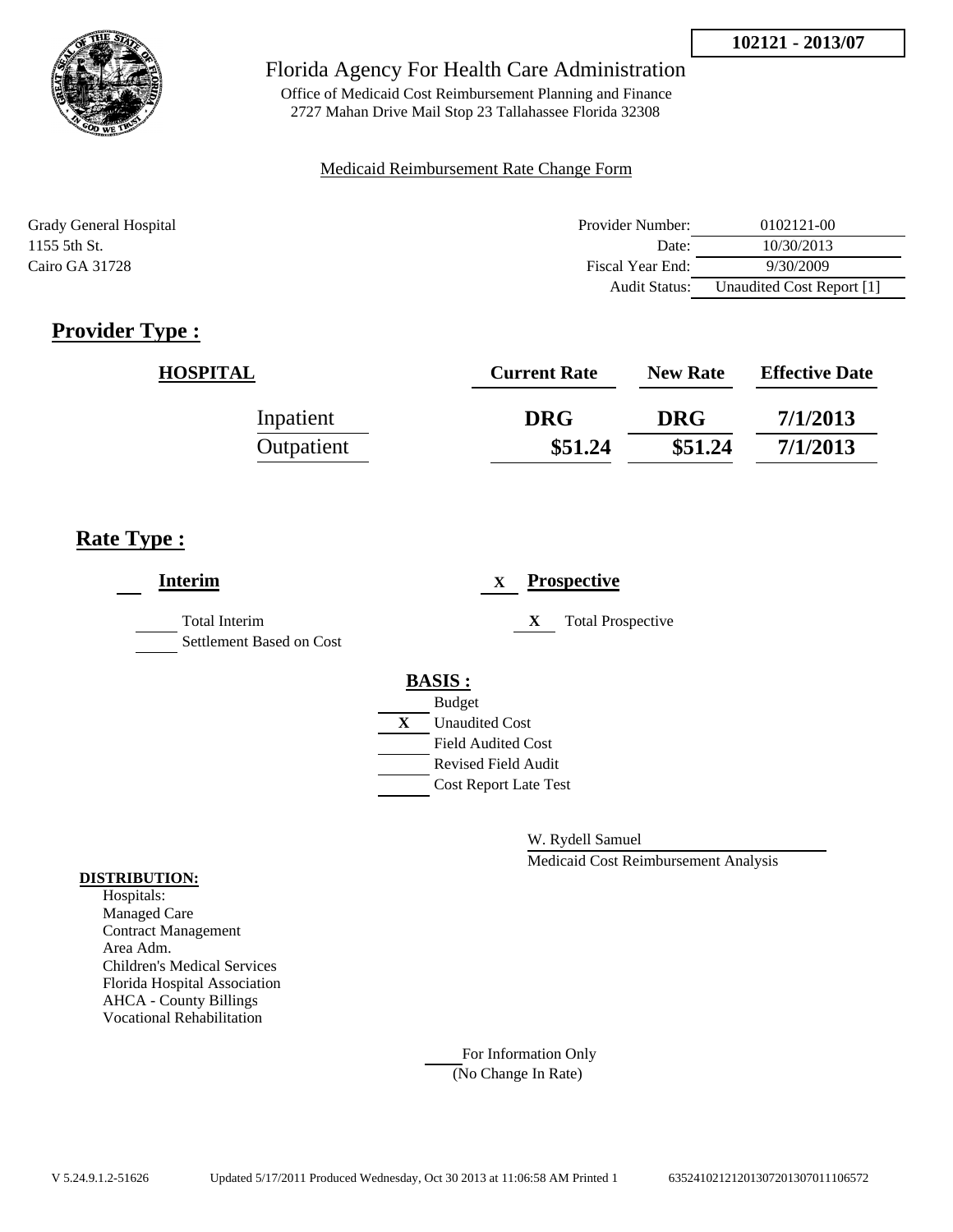

Office of Medicaid Cost Reimbursement Planning and Finance 2727 Mahan Drive Mail Stop 23 Tallahassee Florida 32308

#### Medicaid Reimbursement Rate Change Form

| <b>Wellington Regional Medical Center</b> | Provider Number: | 0102130-00                |  |
|-------------------------------------------|------------------|---------------------------|--|
| 10101 Forest Hill Blyd.                   | Date:            | 10/30/2013                |  |
| West Palm Beach FL 33414                  | Fiscal Year End: | 12/31/2011                |  |
|                                           | Audit Status:    | Unaudited Cost Report [1] |  |
|                                           |                  | Rate Includes Buy Back    |  |

## **Provider Type :**

| <b>HOSPITAL</b>                      | <b>Current Rate</b> | <b>New Rate</b> | <b>Effective Date</b> |
|--------------------------------------|---------------------|-----------------|-----------------------|
| Inpatient                            | <b>DRG</b>          | <b>DRG</b>      | 7/1/2013              |
| Outpatient                           | \$101.88            | \$109.99        | 7/1/2013              |
| <b>Inpatient County Billing Rate</b> | <b>DRG</b>          | <b>DRG</b>      | 7/1/2013              |

## **Rate Type :**

| <b>Interim</b>                            |               | X                            | <b>Prospective</b>            |
|-------------------------------------------|---------------|------------------------------|-------------------------------|
| Total Interim<br>Settlement Based on Cost |               |                              | <b>Total Prospective</b><br>X |
|                                           | <b>BASIS:</b> |                              |                               |
|                                           |               | <b>Budget</b>                |                               |
|                                           | X             | <b>Unaudited Cost</b>        |                               |
|                                           |               | <b>Field Audited Cost</b>    |                               |
|                                           |               | <b>Revised Field Audit</b>   |                               |
|                                           |               | <b>Cost Report Late Test</b> |                               |
|                                           |               |                              |                               |

W. Rydell Samuel

Medicaid Cost Reimbursement Analysis

#### **DISTRIBUTION:**

Hospitals: Managed Care Contract Management Area Adm. 9 Children's Medical Services Florida Hospital Association AHCA - County Billings Vocational Rehabilitation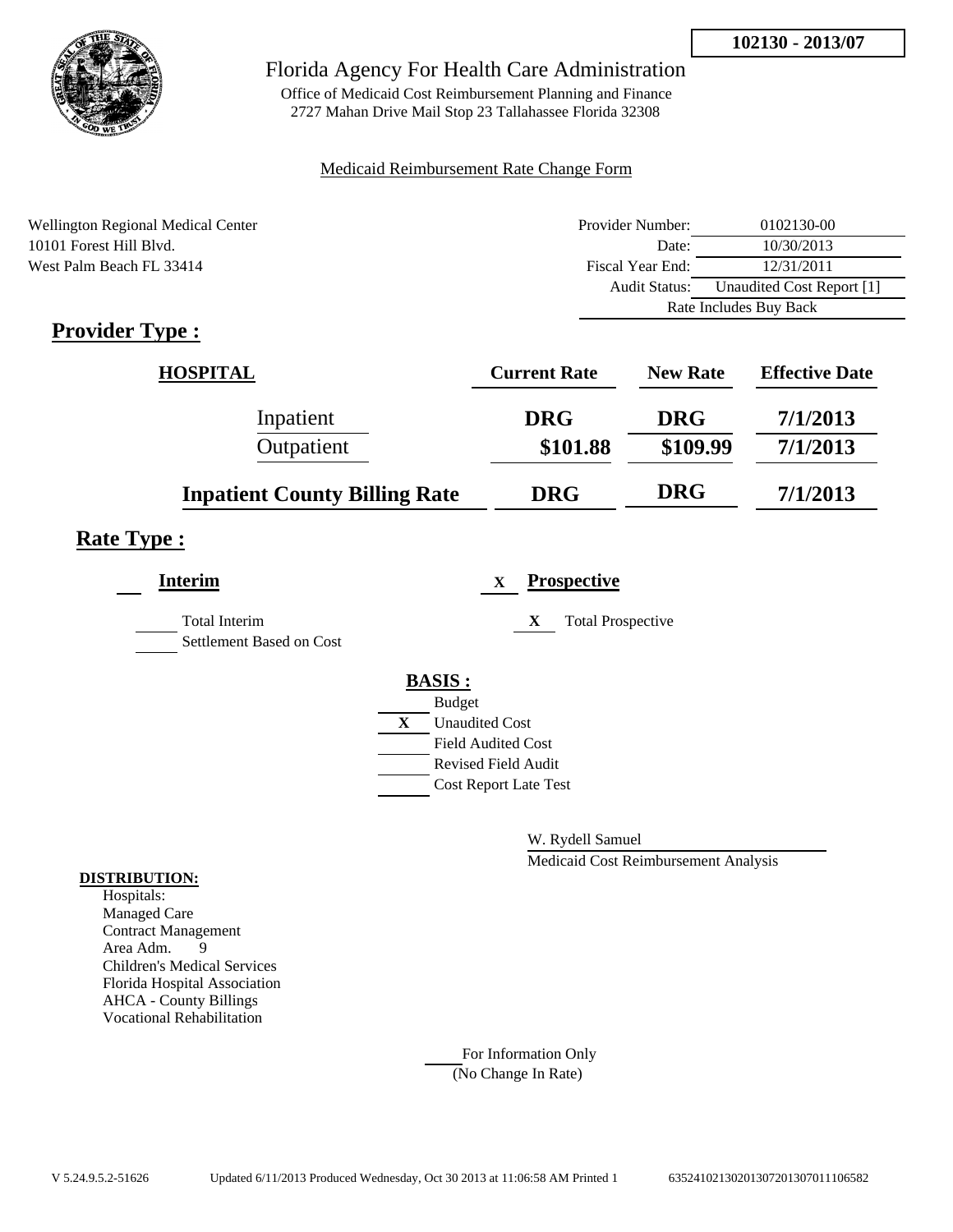

Office of Medicaid Cost Reimbursement Planning and Finance 2727 Mahan Drive Mail Stop 23 Tallahassee Florida 32308

#### Medicaid Reimbursement Rate Change Form

Mizell Memorial Hospital Provider Number: 0102164-00 PO BOX 429 Date: 10/30/2013 Opp AL 36467 **Fiscal Year End:** 9/30/1992 Audit Status: Unaudited Cost Report [1]

## **Provider Type :**

| <b>HOSPITAL</b> | <b>Current Rate</b> | <b>New Rate</b> | <b>Effective Date</b> |
|-----------------|---------------------|-----------------|-----------------------|
| Inpatient       | <b>DRG</b>          | <b>DRG</b>      | 7/1/2013              |
| Outpatient      | \$14.66             | \$14.66         | 7/1/2013              |

## **Rate Type :**

| <b>Interim</b>                            | <b>Prospective</b><br>X                                                                                                                                 |
|-------------------------------------------|---------------------------------------------------------------------------------------------------------------------------------------------------------|
| Total Interim<br>Settlement Based on Cost | <b>Total Prospective</b><br>X                                                                                                                           |
|                                           | <b>BASIS:</b><br><b>Budget</b><br>X<br><b>Unaudited Cost</b><br><b>Field Audited Cost</b><br><b>Revised Field Audit</b><br><b>Cost Report Late Test</b> |

W. Rydell Samuel

Medicaid Cost Reimbursement Analysis

#### **DISTRIBUTION:**

Hospitals: Managed Care Contract Management Area Adm. Children's Medical Services Florida Hospital Association AHCA - County Billings Vocational Rehabilitation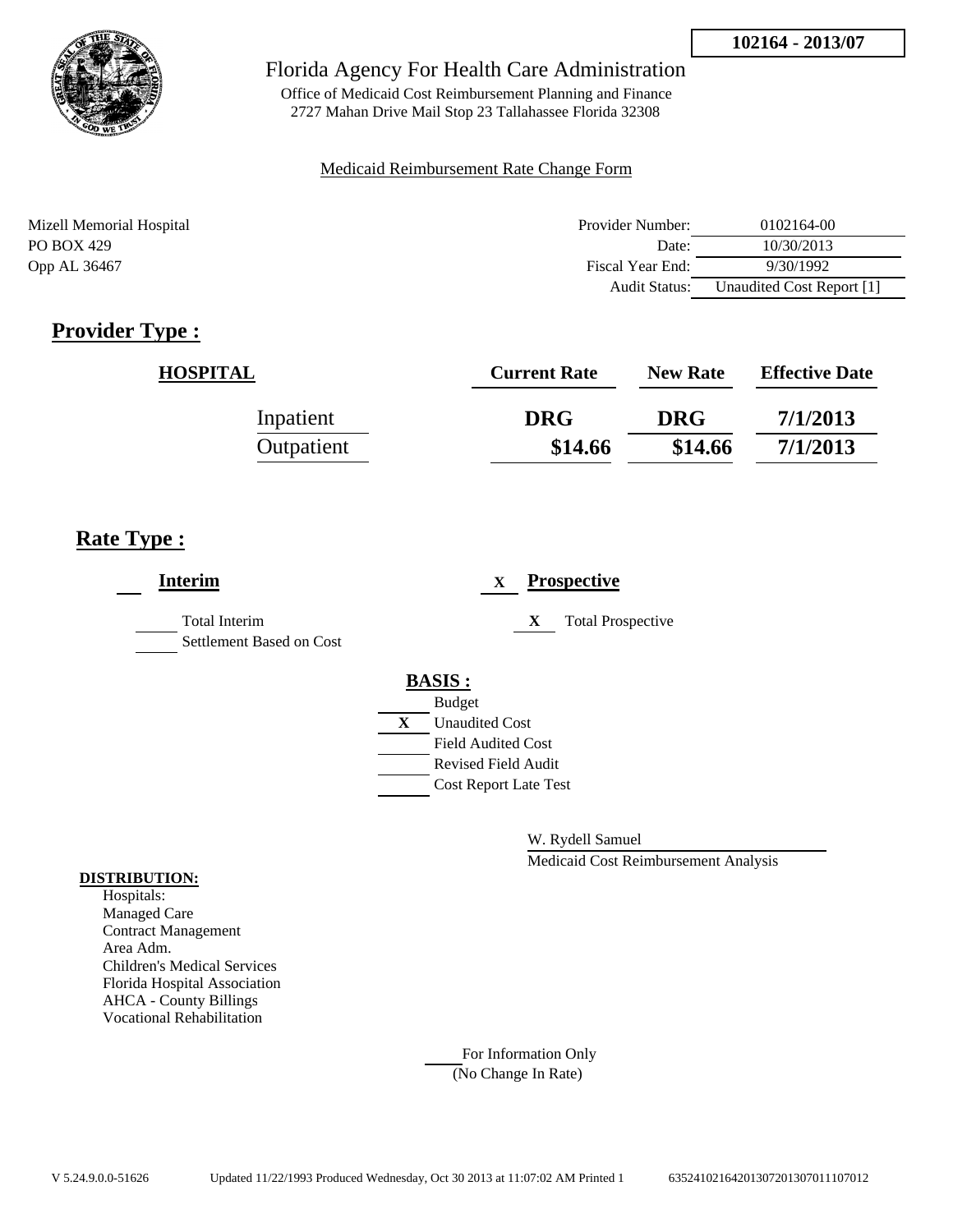

Office of Medicaid Cost Reimbursement Planning and Finance 2727 Mahan Drive Mail Stop 23 Tallahassee Florida 32308

#### Medicaid Reimbursement Rate Change Form

Citrus Memorial Hospital 502 Highland Blvd. Iverness FL 32652

| Provider Number:                                  | 0102199-00 |  |
|---------------------------------------------------|------------|--|
| Date:                                             | 10/30/2013 |  |
| Fiscal Year End:                                  | 9/30/2012  |  |
| Unaudited Cost Report [1]<br><b>Audit Status:</b> |            |  |
| Rate Includes Buy Back                            |            |  |

# **Provider Type :**

| <b>HOSPITAL</b> | <b>Current Rate</b> | <b>New Rate</b> | <b>Effective Date</b> |
|-----------------|---------------------|-----------------|-----------------------|
| Inpatient       | <b>DRG</b>          | <b>DRG</b>      | 7/1/2013              |
| Outpatient      | \$54.27             | \$72.28         | 7/1/2013              |

## **Rate Type :**

| <b>Interim</b>                                   | <b>Prospective</b><br>$\mathbf{X}$ |
|--------------------------------------------------|------------------------------------|
| <b>Total Interim</b><br>Settlement Based on Cost | X<br><b>Total Prospective</b>      |
|                                                  | <b>BASIS:</b>                      |
|                                                  | <b>Budget</b>                      |
|                                                  | <b>Unaudited Cost</b><br>X         |
|                                                  | <b>Field Audited Cost</b>          |
|                                                  | <b>Revised Field Audit</b>         |
|                                                  | <b>Cost Report Late Test</b>       |
|                                                  |                                    |
|                                                  |                                    |

W. Rydell Samuel

Medicaid Cost Reimbursement Analysis

#### **DISTRIBUTION:**

Hospitals: Managed Care Contract Management Area Adm. 3 Children's Medical Services Florida Hospital Association AHCA - County Billings Vocational Rehabilitation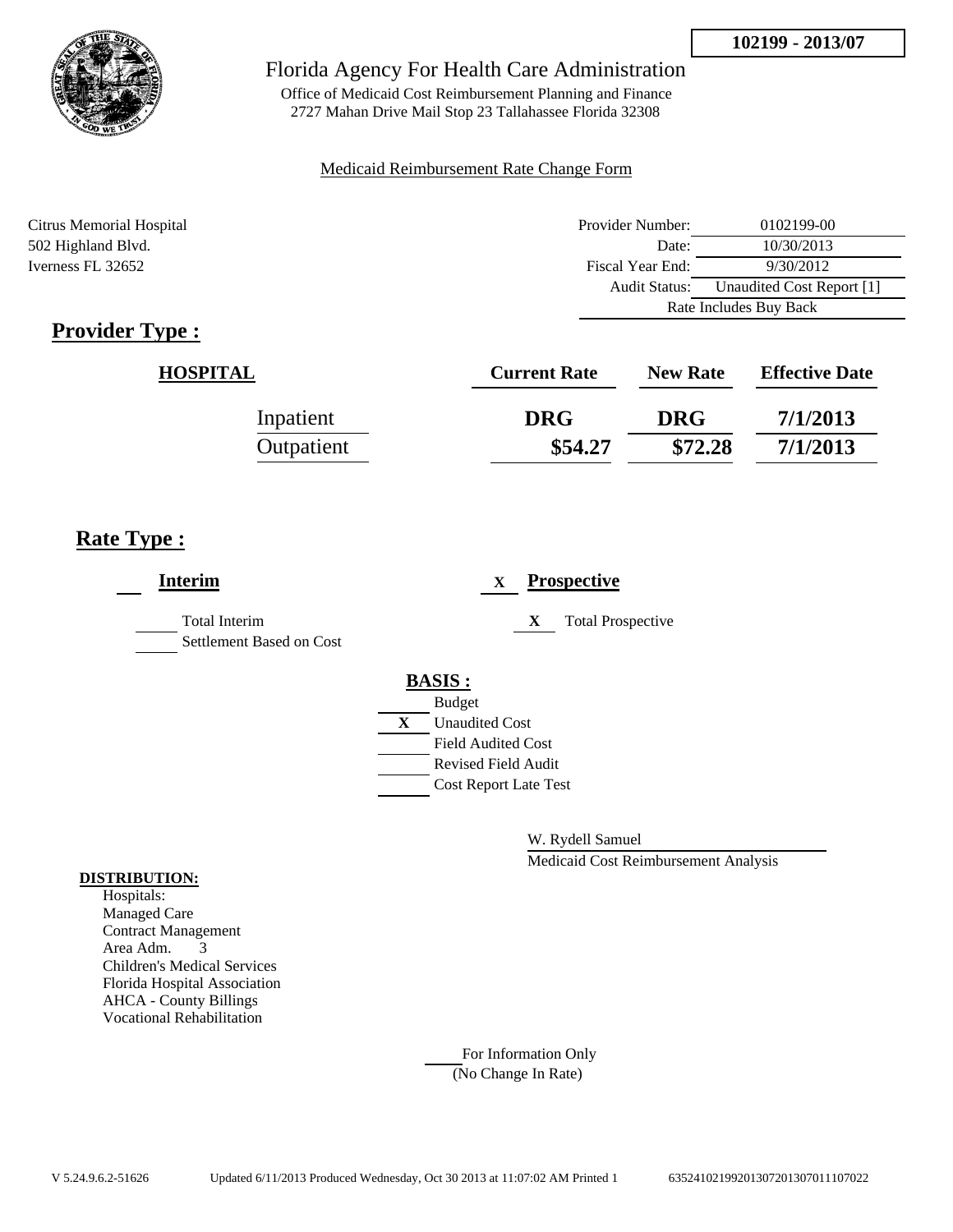

Office of Medicaid Cost Reimbursement Planning and Finance 2727 Mahan Drive Mail Stop 23 Tallahassee Florida 32308

### Medicaid Reimbursement Rate Change Form

Cleveland Clinic Hospital-Weston 3100 Weston Rd Weston FL 33331

| Provider Number: | 0102202-00                |
|------------------|---------------------------|
| Date:            | 10/30/2013                |
| Fiscal Year End: | 12/31/2011                |
| Audit Status:    | Unaudited Cost Report [1] |

# **Provider Type :**

| <b>HOSPITAL</b> | <b>Current Rate</b> | <b>New Rate</b> | <b>Effective Date</b> |
|-----------------|---------------------|-----------------|-----------------------|
| Inpatient       | <b>DRG</b>          | <b>DRG</b>      | 7/1/2013              |
| Outpatient      | \$58.85             | \$58.85         | 7/1/2013              |

## **Rate Type :**

| <b>Interim</b>                            | <b>Prospective</b><br>X       |
|-------------------------------------------|-------------------------------|
| Total Interim<br>Settlement Based on Cost | <b>Total Prospective</b><br>X |
|                                           | <b>BASIS:</b>                 |
|                                           | <b>Budget</b>                 |
|                                           | X<br><b>Unaudited Cost</b>    |
|                                           | <b>Field Audited Cost</b>     |
|                                           | <b>Revised Field Audit</b>    |
|                                           | <b>Cost Report Late Test</b>  |
|                                           |                               |
|                                           |                               |

W. Rydell Samuel

Medicaid Cost Reimbursement Analysis

#### **DISTRIBUTION:**

Hospitals: Managed Care Contract Management Area Adm. 10 Children's Medical Services Florida Hospital Association AHCA - County Billings Vocational Rehabilitation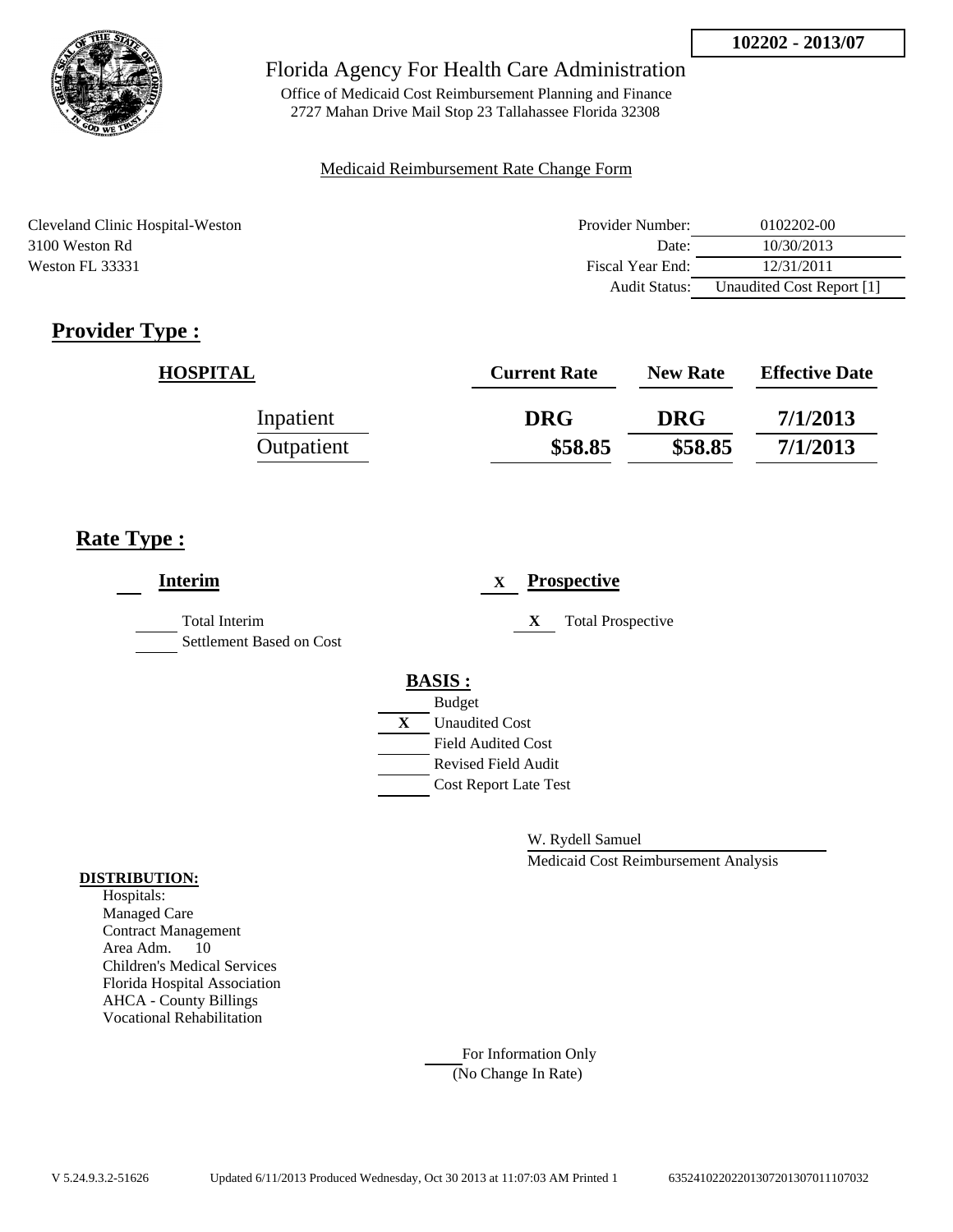

Office of Medicaid Cost Reimbursement Planning and Finance 2727 Mahan Drive Mail Stop 23 Tallahassee Florida 32308

### Medicaid Reimbursement Rate Change Form

| Pembroke Pines Hospital | Provider Number:     | 0102229-00                |
|-------------------------|----------------------|---------------------------|
| 2301 University Dr.     | Date:                | 10/30/2013                |
| Pembroke Pines FL 33024 | Fiscal Year End:     | 4/30/2012                 |
|                         | <b>Audit Status:</b> | Unaudited Cost Report [1] |
|                         |                      | Rate Includes Buy Back    |

## **Provider Type :**

| <b>HOSPITAL</b>                      | <b>Current Rate</b> | <b>New Rate</b> | <b>Effective Date</b> |
|--------------------------------------|---------------------|-----------------|-----------------------|
| Inpatient                            | <b>DRG</b>          | <b>DRG</b>      | 7/1/2013              |
| Outpatient                           | \$120.03            | \$175.66        | 7/1/2013              |
| <b>Inpatient County Billing Rate</b> | <b>DRG</b>          | <b>DRG</b>      | 7/1/2013              |

## **Rate Type :**

| <b>Interim</b>                                   |              | $\mathbf X$                  | <b>Prospective</b>            |
|--------------------------------------------------|--------------|------------------------------|-------------------------------|
| <b>Total Interim</b><br>Settlement Based on Cost |              |                              | <b>Total Prospective</b><br>X |
|                                                  |              | <b>BASIS:</b>                |                               |
|                                                  |              | <b>Budget</b>                |                               |
|                                                  | $\mathbf{X}$ | <b>Unaudited Cost</b>        |                               |
|                                                  |              | <b>Field Audited Cost</b>    |                               |
|                                                  |              | <b>Revised Field Audit</b>   |                               |
|                                                  |              | <b>Cost Report Late Test</b> |                               |
|                                                  |              |                              |                               |

W. Rydell Samuel

Medicaid Cost Reimbursement Analysis

### **DISTRIBUTION:**

Hospitals: Managed Care Contract Management Area Adm. 10 Children's Medical Services Florida Hospital Association AHCA - County Billings Vocational Rehabilitation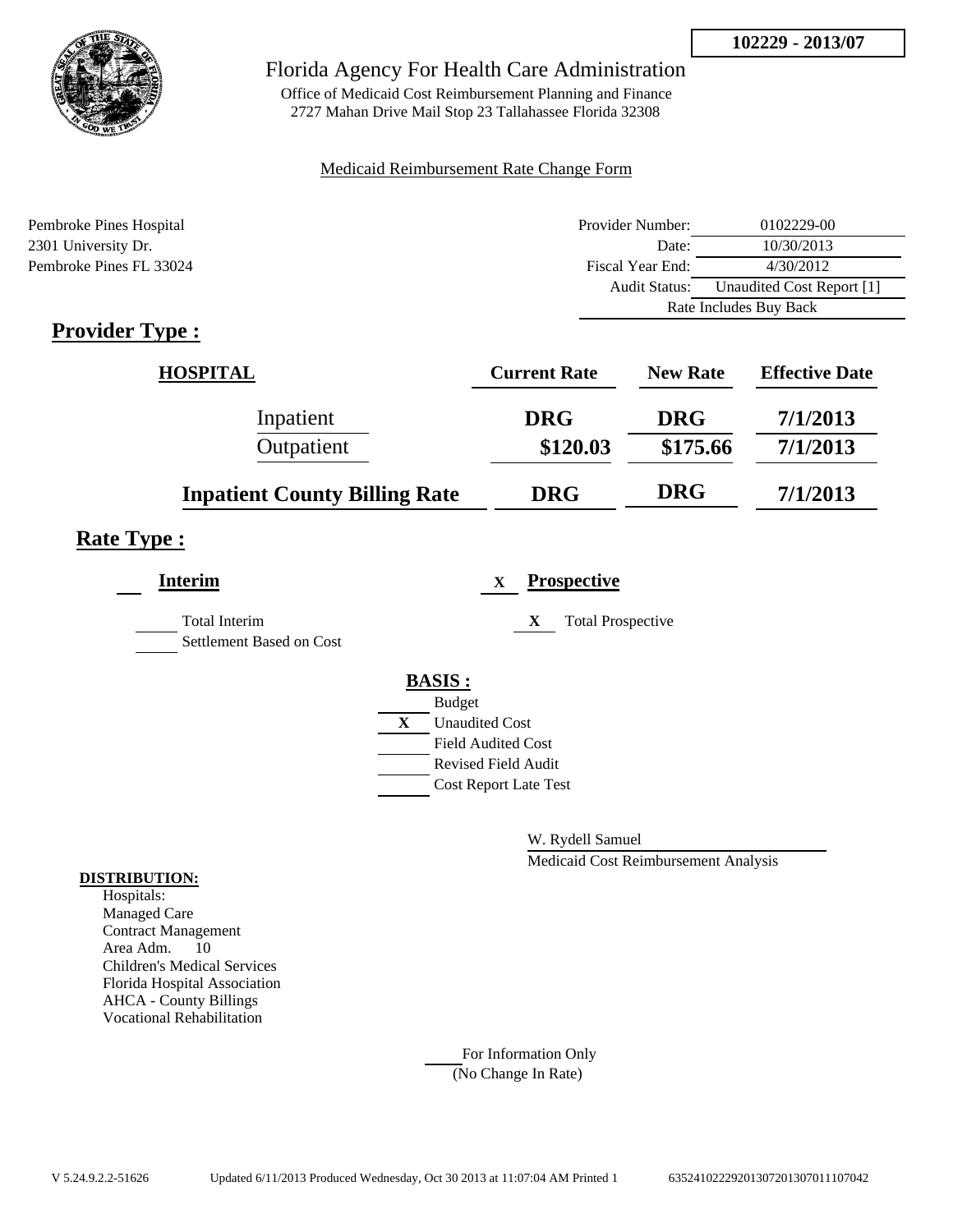

Office of Medicaid Cost Reimbursement Planning and Finance 2727 Mahan Drive Mail Stop 23 Tallahassee Florida 32308

### Medicaid Reimbursement Rate Change Form

| Homestead Hospital     | Provider Number: | 0102261-00                |
|------------------------|------------------|---------------------------|
| $160$ N.W. 13th Street | Date:            | 10/30/2013                |
| Homestead FL 33030     | Fiscal Year End: | 9/30/2012                 |
|                        | Audit Status:    | Unaudited Cost Report [1] |

## **Provider Type :**

| <b>HOSPITAL</b>                      | <b>Current Rate</b> | <b>New Rate</b> | <b>Effective Date</b> |
|--------------------------------------|---------------------|-----------------|-----------------------|
| Inpatient                            | <b>DRG</b>          | <b>DRG</b>      | 7/1/2013              |
| Outpatient                           | \$145.15            | \$145.15        | 7/1/2013              |
| <b>Inpatient County Billing Rate</b> | <b>DRG</b>          | <b>DRG</b>      | 7/1/2013              |

### **Rate Type :**

| <b>Interim</b>                                   |   | <b>Prospective</b><br>X       |
|--------------------------------------------------|---|-------------------------------|
| <b>Total Interim</b><br>Settlement Based on Cost |   | X<br><b>Total Prospective</b> |
|                                                  |   | <b>BASIS:</b>                 |
|                                                  |   | <b>Budget</b>                 |
|                                                  | X | <b>Unaudited Cost</b>         |
|                                                  |   | <b>Field Audited Cost</b>     |
|                                                  |   | <b>Revised Field Audit</b>    |
|                                                  |   | <b>Cost Report Late Test</b>  |
|                                                  |   |                               |

W. Rydell Samuel

Medicaid Cost Reimbursement Analysis

#### **DISTRIBUTION:**

Hospitals: Managed Care Contract Management Area Adm. 11 Children's Medical Services Florida Hospital Association AHCA - County Billings Vocational Rehabilitation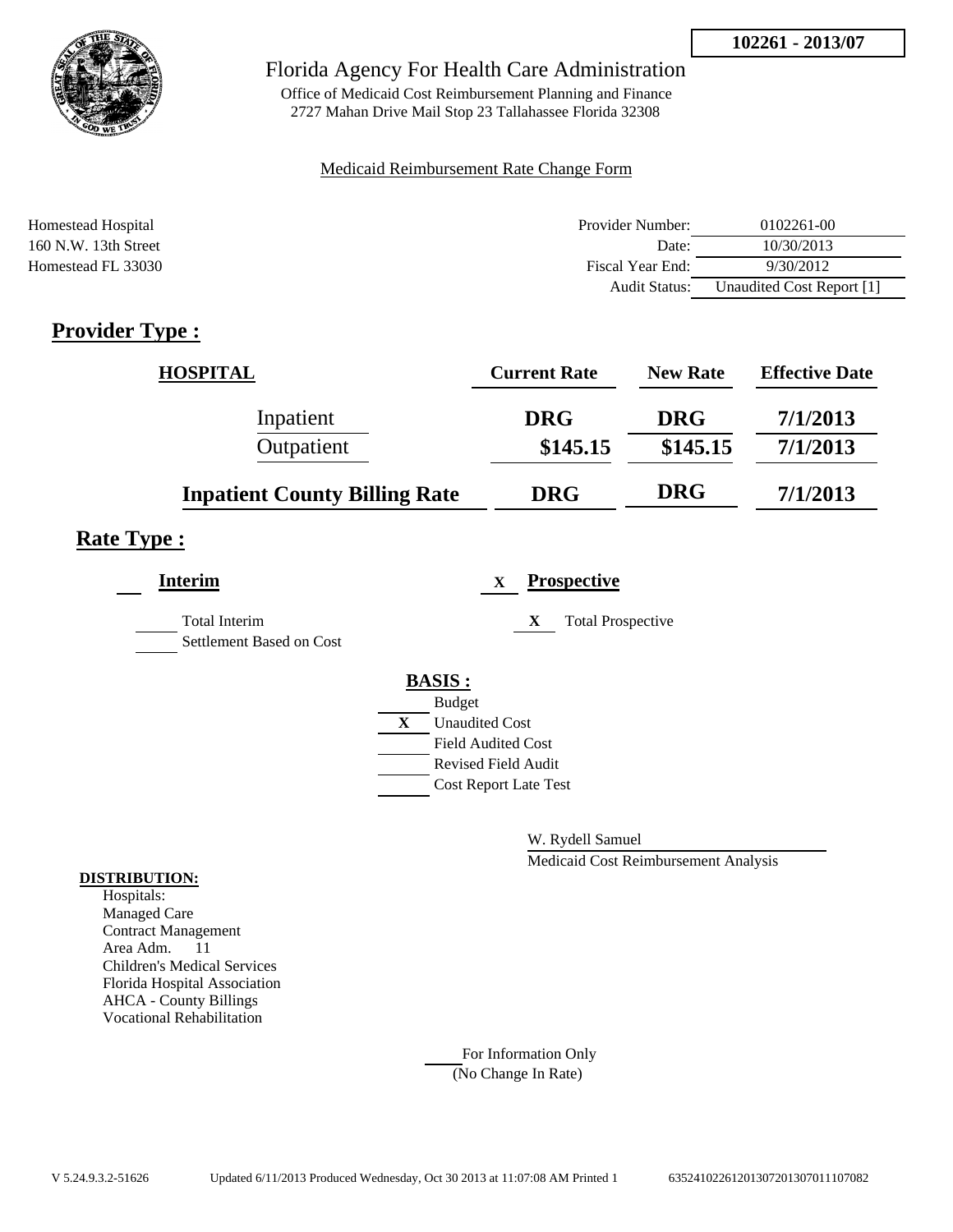

Office of Medicaid Cost Reimbursement Planning and Finance 2727 Mahan Drive Mail Stop 23 Tallahassee Florida 32308

### Medicaid Reimbursement Rate Change Form

| Heart Of Florida Hospital | Provider Number:       | 0102288-00              |
|---------------------------|------------------------|-------------------------|
| P.O. Box 67               | Date:                  | 10/30/2013              |
| Haines City FL 33845      | Fiscal Year End:       | 6/30/2012               |
|                           | <b>Audit Status:</b>   | Amended Cost Report [2] |
|                           | Rate Includes Buy Back |                         |

## **Provider Type :**

| <b>HOSPITAL</b>                      | <b>Current Rate</b> | <b>New Rate</b> | <b>Effective Date</b> |
|--------------------------------------|---------------------|-----------------|-----------------------|
| Inpatient                            | <b>DRG</b>          | <b>DRG</b>      | 7/1/2013              |
| Outpatient                           | \$61.79             | \$86.52         | 7/1/2013              |
| <b>Inpatient County Billing Rate</b> | <b>DRG</b>          | <b>DRG</b>      | 7/1/2013              |

### **Rate Type :**

| <b>Interim</b>                            |   | <b>Prospective</b><br>$\mathbf X$ |
|-------------------------------------------|---|-----------------------------------|
| Total Interim<br>Settlement Based on Cost |   | <b>Total Prospective</b><br>X     |
|                                           |   | <b>BASIS:</b>                     |
|                                           |   | <b>Budget</b>                     |
|                                           | X | <b>Unaudited Cost</b>             |
|                                           |   | <b>Field Audited Cost</b>         |
|                                           |   | <b>Revised Field Audit</b>        |
|                                           |   | <b>Cost Report Late Test</b>      |
|                                           |   |                                   |

W. Rydell Samuel

Medicaid Cost Reimbursement Analysis

#### **DISTRIBUTION:**

Hospitals: Managed Care Contract Management Area Adm. 6 Children's Medical Services Florida Hospital Association AHCA - County Billings Vocational Rehabilitation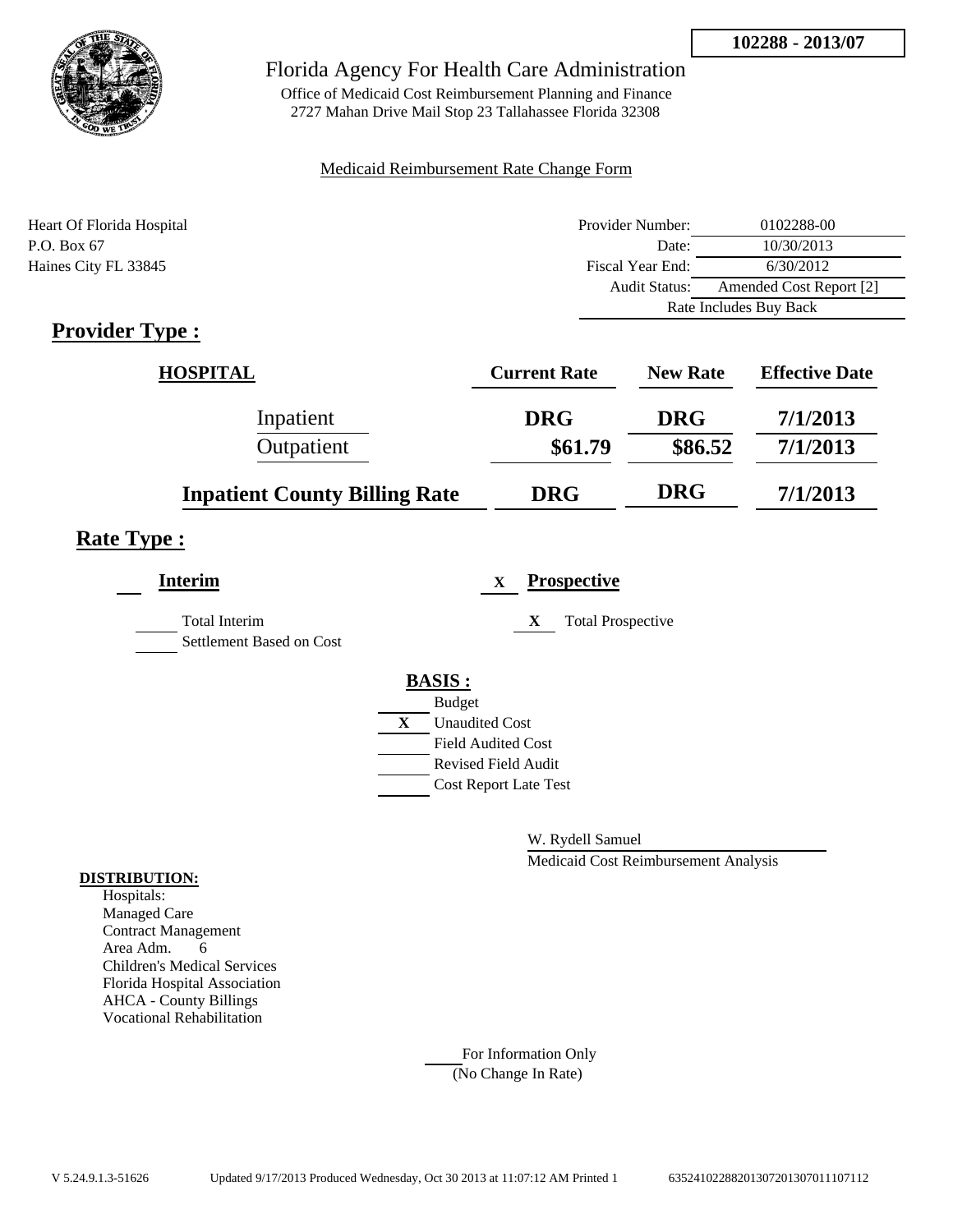

Office of Medicaid Cost Reimbursement Planning and Finance 2727 Mahan Drive Mail Stop 23 Tallahassee Florida 32308

### Medicaid Reimbursement Rate Change Form

Kindred Hospital Central Tampa 4801 N HOWARD AVE. Tampa FL 33604

| Provider Number: | 0102300-00                |
|------------------|---------------------------|
| Date:            | 10/30/2013                |
| Fiscal Year End: | 8/31/2012                 |
| Audit Status:    | Unaudited Cost Report [1] |

# **Provider Type :**

| <b>HOSPITAL</b> | <b>Current Rate</b> | <b>New Rate</b> | <b>Effective Date</b> |
|-----------------|---------------------|-----------------|-----------------------|
| Inpatient       | <b>DRG</b>          | <b>DRG</b>      | 7/1/2013              |
| Outpatient      | \$14.66             | \$14.66         | 7/1/2013              |

## **Rate Type :**

| <b>Interim</b>                                   | <b>Prospective</b><br>$\mathbf{X}$ |
|--------------------------------------------------|------------------------------------|
| <b>Total Interim</b><br>Settlement Based on Cost | <b>Total Prospective</b><br>X      |
|                                                  | <b>BASIS:</b>                      |
|                                                  | <b>Budget</b>                      |
|                                                  | X<br><b>Unaudited Cost</b>         |
|                                                  | <b>Field Audited Cost</b>          |
|                                                  | <b>Revised Field Audit</b>         |
|                                                  | <b>Cost Report Late Test</b>       |
|                                                  |                                    |

W. Rydell Samuel

Medicaid Cost Reimbursement Analysis

#### **DISTRIBUTION:**

Hospitals: Managed Care Contract Management Area Adm. 6 Children's Medical Services Florida Hospital Association AHCA - County Billings Vocational Rehabilitation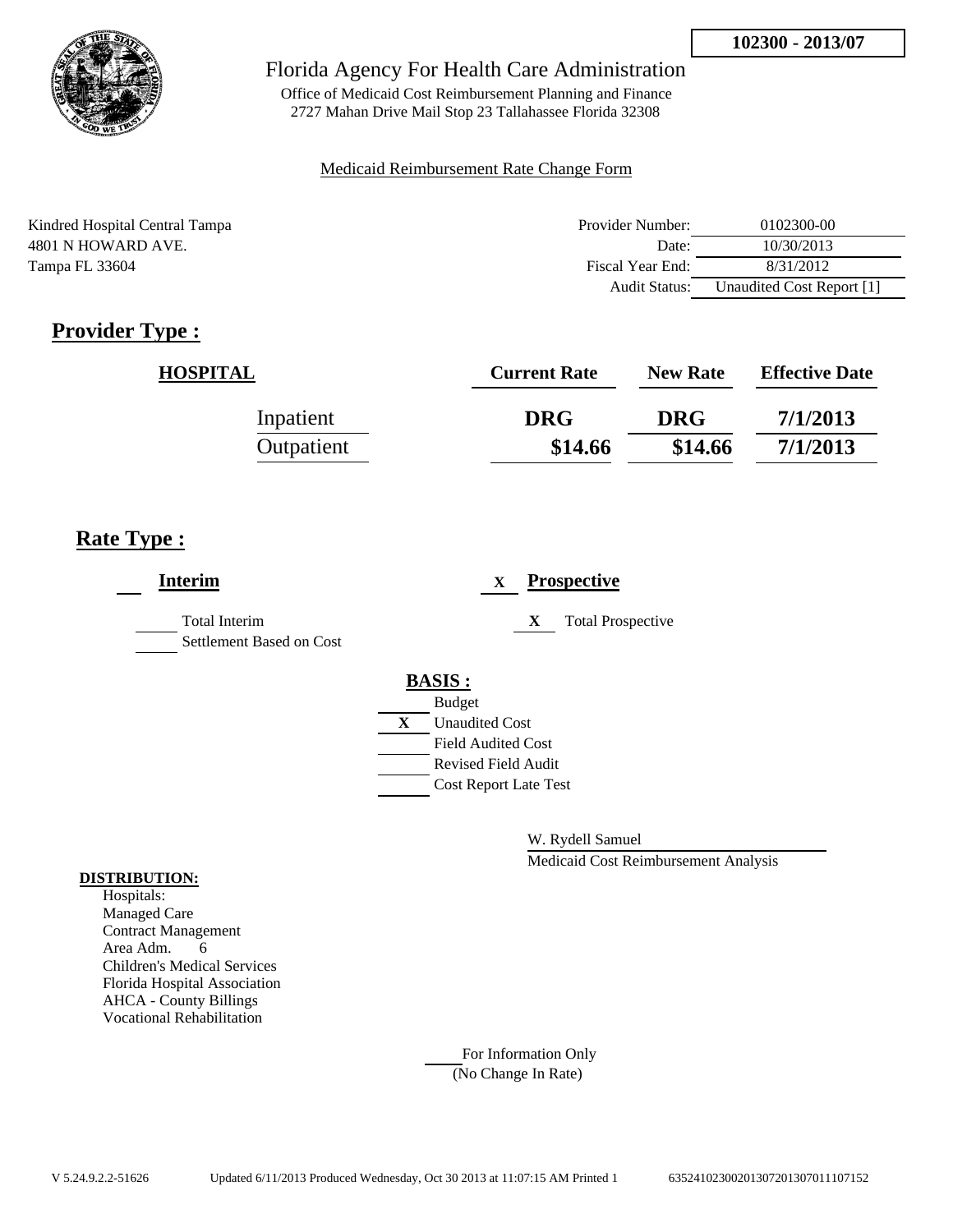

Office of Medicaid Cost Reimbursement Planning and Finance 2727 Mahan Drive Mail Stop 23 Tallahassee Florida 32308

### Medicaid Reimbursement Rate Change Form

Baptist Hospital Of Beaches 1350 13th AVE., SOUTH Jacksonville FL 32250

| Provider Number: | 0102326-00              |
|------------------|-------------------------|
| Date:            | 10/30/2013              |
| Fiscal Year End: | 9/30/2012               |
| Audit Status:    | Amended Cost Report [2] |

# **Provider Type :**

| <b>HOSPITAL</b> | <b>Current Rate</b> | <b>New Rate</b> | <b>Effective Date</b> |
|-----------------|---------------------|-----------------|-----------------------|
| Inpatient       | <b>DRG</b>          | <b>DRG</b>      | 7/1/2013              |
| Outpatient      | \$64.98             | \$64.98         | 7/1/2013              |

## **Rate Type :**

| <b>Interim</b>                                   |                                                         | $\mathbf{X}$ |   | <b>Prospective</b>       |
|--------------------------------------------------|---------------------------------------------------------|--------------|---|--------------------------|
| <b>Total Interim</b><br>Settlement Based on Cost |                                                         |              | X | <b>Total Prospective</b> |
|                                                  | <b>BASIS:</b>                                           |              |   |                          |
|                                                  | <b>Budget</b><br>X<br><b>Unaudited Cost</b>             |              |   |                          |
|                                                  | <b>Field Audited Cost</b><br><b>Revised Field Audit</b> |              |   |                          |
|                                                  | <b>Cost Report Late Test</b>                            |              |   |                          |

W. Rydell Samuel

Medicaid Cost Reimbursement Analysis

#### **DISTRIBUTION:**

Hospitals: Managed Care Contract Management Area Adm. 4 Children's Medical Services Florida Hospital Association AHCA - County Billings Vocational Rehabilitation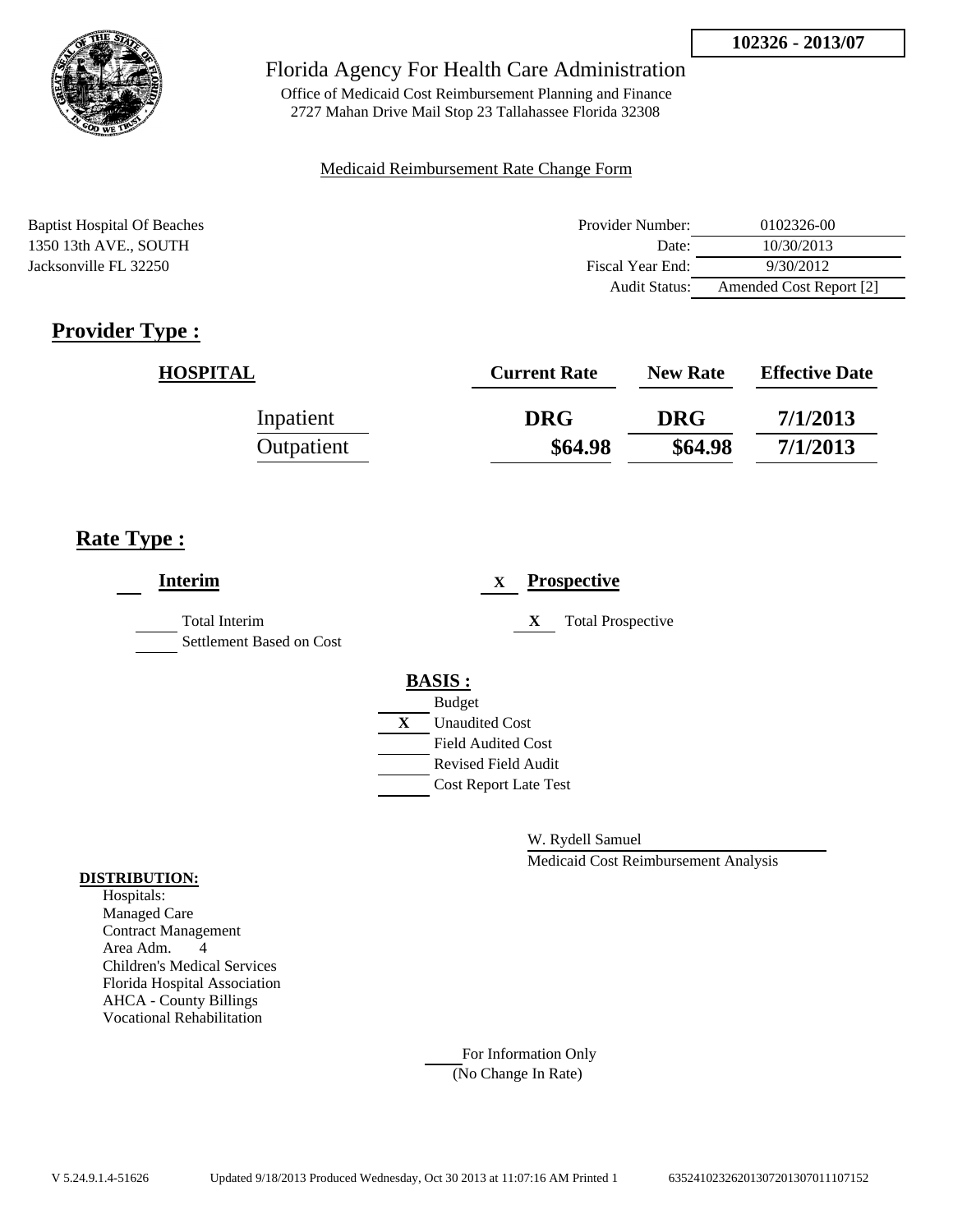

Office of Medicaid Cost Reimbursement Planning and Finance 2727 Mahan Drive Mail Stop 23 Tallahassee Florida 32308

### Medicaid Reimbursement Rate Change Form

Atmore Community Hospital 401 Medical Park Dr. Atmore AL 36502

| Provider Number: | 0102334-00                |
|------------------|---------------------------|
| Date:            | 10/30/2013                |
| Fiscal Year End: | 9/30/2012                 |
| Audit Status:    | Unaudited Cost Report [1] |

# **Provider Type :**

| <b>HOSPITAL</b> | <b>Current Rate</b> | <b>New Rate</b> | <b>Effective Date</b> |
|-----------------|---------------------|-----------------|-----------------------|
| Inpatient       | <b>DRG</b>          | <b>DRG</b>      | 7/1/2013              |
| Outpatient      | \$40.91             | \$40.91         | 7/1/2013              |

## **Rate Type :**

| <b>Interim</b>                                   | <b>Prospective</b><br>$\mathbf{X}$                     |
|--------------------------------------------------|--------------------------------------------------------|
| <b>Total Interim</b><br>Settlement Based on Cost | <b>Total Prospective</b><br>X                          |
|                                                  | <b>BASIS:</b>                                          |
|                                                  | <b>Budget</b><br>$\mathbf{X}$<br><b>Unaudited Cost</b> |
|                                                  | <b>Field Audited Cost</b>                              |
|                                                  | <b>Revised Field Audit</b>                             |
|                                                  | <b>Cost Report Late Test</b>                           |
|                                                  |                                                        |

W. Rydell Samuel

Medicaid Cost Reimbursement Analysis

### **DISTRIBUTION:**

Hospitals: Managed Care Contract Management Area Adm. Children's Medical Services Florida Hospital Association AHCA - County Billings Vocational Rehabilitation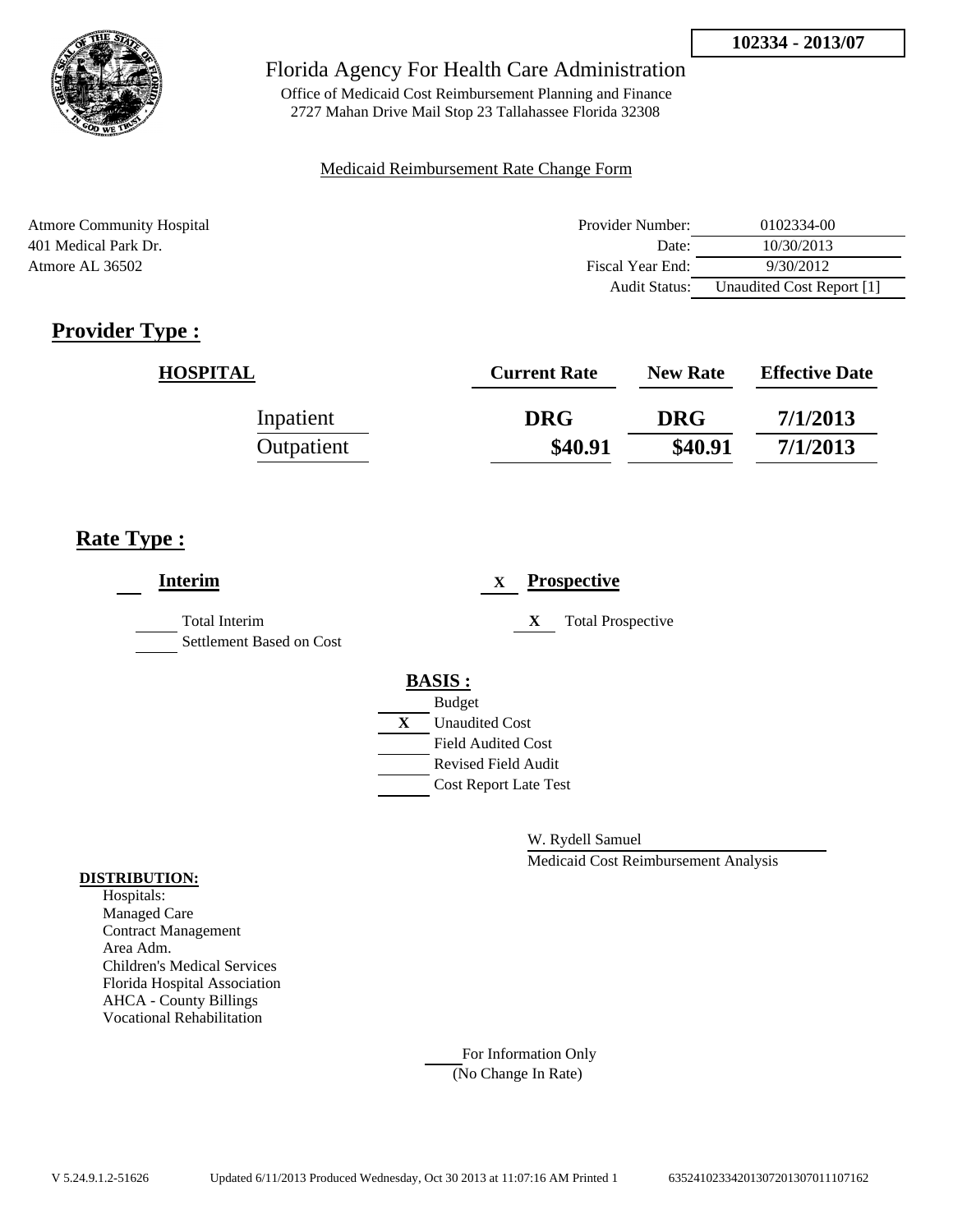

Office of Medicaid Cost Reimbursement Planning and Finance 2727 Mahan Drive Mail Stop 23 Tallahassee Florida 32308

### Medicaid Reimbursement Rate Change Form

Kindred Hospital (Tampa) 4555 SOUTH MANHATTAN AVE. Tampa FL 33611

| Provider Number: | 0102342-00                |
|------------------|---------------------------|
| Date:            | 10/30/2013                |
| Fiscal Year End: | 8/31/2012                 |
| Audit Status:    | Unaudited Cost Report [1] |

# **Provider Type :**

| <b>HOSPITAL</b> | <b>Current Rate</b> | <b>New Rate</b> | <b>Effective Date</b> |
|-----------------|---------------------|-----------------|-----------------------|
| Inpatient       | <b>DRG</b>          | <b>DRG</b>      | 7/1/2013              |
| Outpatient      | \$14.66             | \$14.66         | 7/1/2013              |

## **Rate Type :**

| <b>Interim</b>                            |   |                              | X |   | <b>Prospective</b>       |
|-------------------------------------------|---|------------------------------|---|---|--------------------------|
| Total Interim<br>Settlement Based on Cost |   |                              |   | X | <b>Total Prospective</b> |
|                                           |   | <b>BASIS:</b>                |   |   |                          |
|                                           |   | <b>Budget</b>                |   |   |                          |
|                                           | X | <b>Unaudited Cost</b>        |   |   |                          |
|                                           |   | <b>Field Audited Cost</b>    |   |   |                          |
|                                           |   | <b>Revised Field Audit</b>   |   |   |                          |
|                                           |   | <b>Cost Report Late Test</b> |   |   |                          |
|                                           |   |                              |   |   |                          |

W. Rydell Samuel

Medicaid Cost Reimbursement Analysis

### **DISTRIBUTION:**

Hospitals: Managed Care Contract Management Area Adm. 6 Children's Medical Services Florida Hospital Association AHCA - County Billings Vocational Rehabilitation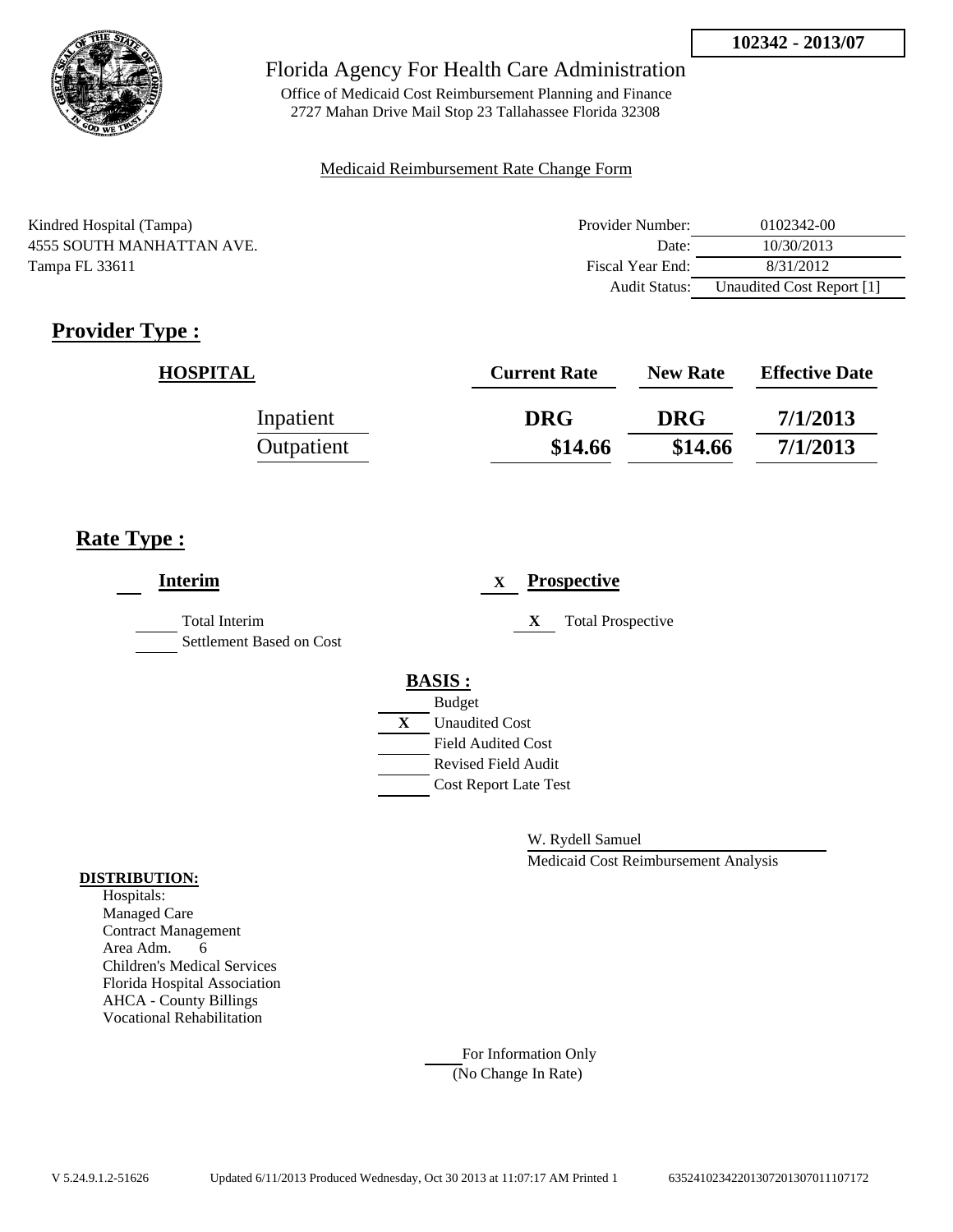

Office of Medicaid Cost Reimbursement Planning and Finance 2727 Mahan Drive Mail Stop 23 Tallahassee Florida 32308

### Medicaid Reimbursement Rate Change Form

| Smith Hospital    | Provider Number:     | 0102369-00                |
|-------------------|----------------------|---------------------------|
| P.O. Box 10010    | Date:                | 10/30/2013                |
| Valdosta GA 31604 | Fiscal Year End:     | 12/31/2010                |
|                   | <b>Audit Status:</b> | Unaudited Cost Report [1] |

## **Provider Type :**

| <b>HOSPITAL</b> | <b>Current Rate</b> | <b>New Rate</b> | <b>Effective Date</b> |
|-----------------|---------------------|-----------------|-----------------------|
| Inpatient       | <b>DRG</b>          | <b>DRG</b>      | 7/1/2013              |
| Outpatient      | \$86.53             | \$86.53         | 7/1/2013              |

## **Rate Type :**

| <b>Interim</b>                                   | <b>Prospective</b><br>X                                    |
|--------------------------------------------------|------------------------------------------------------------|
| <b>Total Interim</b><br>Settlement Based on Cost | <b>Total Prospective</b><br>X                              |
|                                                  | <b>BASIS:</b><br><b>Budget</b>                             |
|                                                  | <b>Unaudited Cost</b><br>X<br><b>Field Audited Cost</b>    |
|                                                  | <b>Revised Field Audit</b><br><b>Cost Report Late Test</b> |
|                                                  |                                                            |

W. Rydell Samuel

Medicaid Cost Reimbursement Analysis

### **DISTRIBUTION:**

Hospitals: Managed Care Contract Management Area Adm. Children's Medical Services Florida Hospital Association AHCA - County Billings Vocational Rehabilitation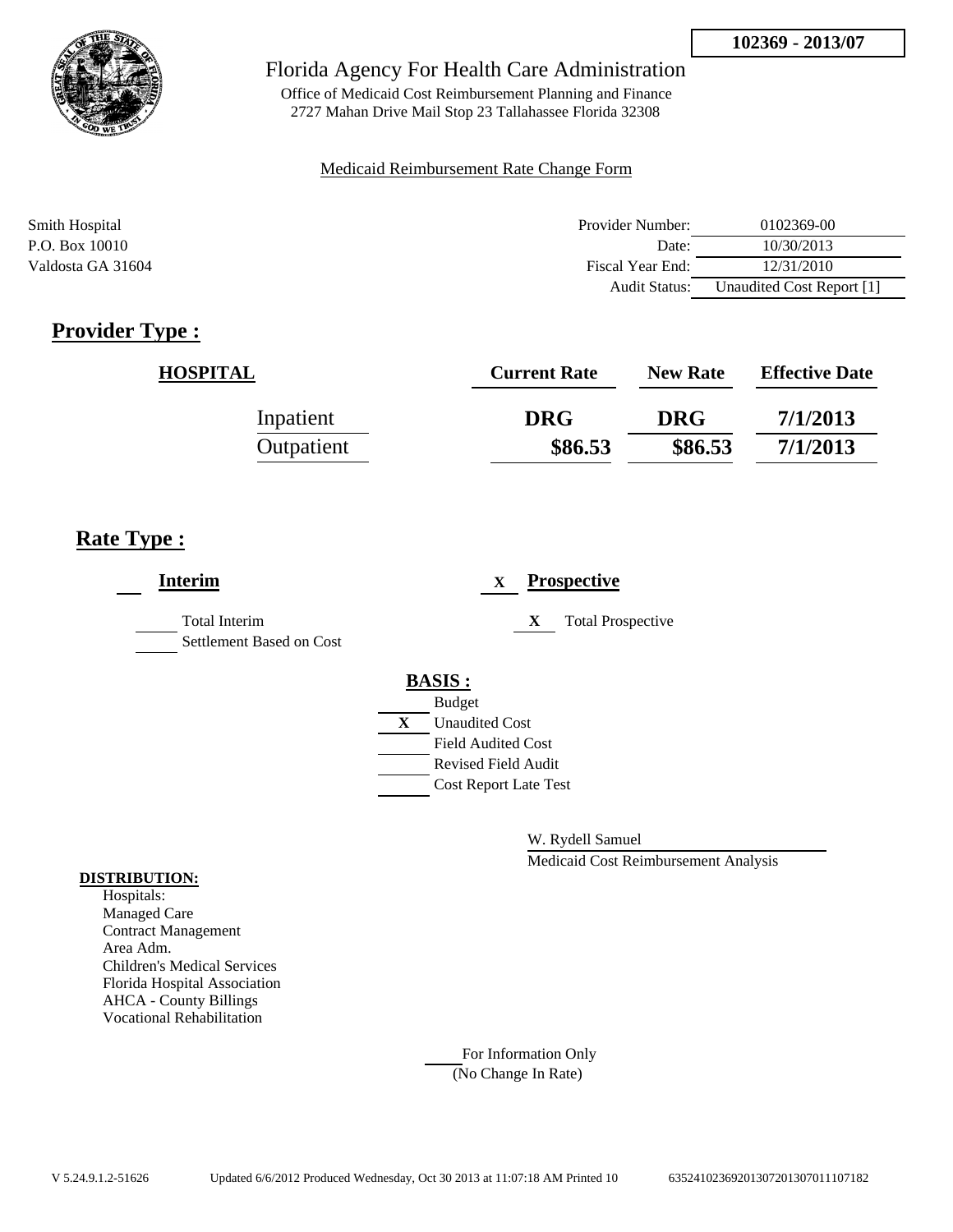

Office of Medicaid Cost Reimbursement Planning and Finance 2727 Mahan Drive Mail Stop 23 Tallahassee Florida 32308

### Medicaid Reimbursement Rate Change Form

St. John'S Rehabilitation Hospital 3075 N.W. 35th Ave. Lauderdale Lake FL 33311

| Provider Number: | 0102407-00                |
|------------------|---------------------------|
| Date:            | 10/30/2013                |
| Fiscal Year End: | 9/30/2012                 |
| Audit Status:    | Unaudited Cost Report [1] |

# **Provider Type :**

| <b>HOSPITAL</b> | <b>Current Rate</b> | <b>New Rate</b> | <b>Effective Date</b> |
|-----------------|---------------------|-----------------|-----------------------|
| Inpatient       | <b>DRG</b>          | <b>DRG</b>      | 7/1/2013              |
| Outpatient      | \$14.66             | \$14.66         | 7/1/2013              |

## **Rate Type :**

| <b>Interim</b>                                   | <b>Prospective</b><br>$\mathbf{X}$ |
|--------------------------------------------------|------------------------------------|
| <b>Total Interim</b><br>Settlement Based on Cost | <b>Total Prospective</b><br>X      |
|                                                  | <b>BASIS:</b>                      |
|                                                  | <b>Budget</b>                      |
|                                                  | X<br><b>Unaudited Cost</b>         |
|                                                  | <b>Field Audited Cost</b>          |
|                                                  | <b>Revised Field Audit</b>         |
|                                                  | <b>Cost Report Late Test</b>       |
|                                                  |                                    |

W. Rydell Samuel

Medicaid Cost Reimbursement Analysis

#### **DISTRIBUTION:**

Hospitals: Managed Care Contract Management Area Adm. 10 Children's Medical Services Florida Hospital Association AHCA - County Billings Vocational Rehabilitation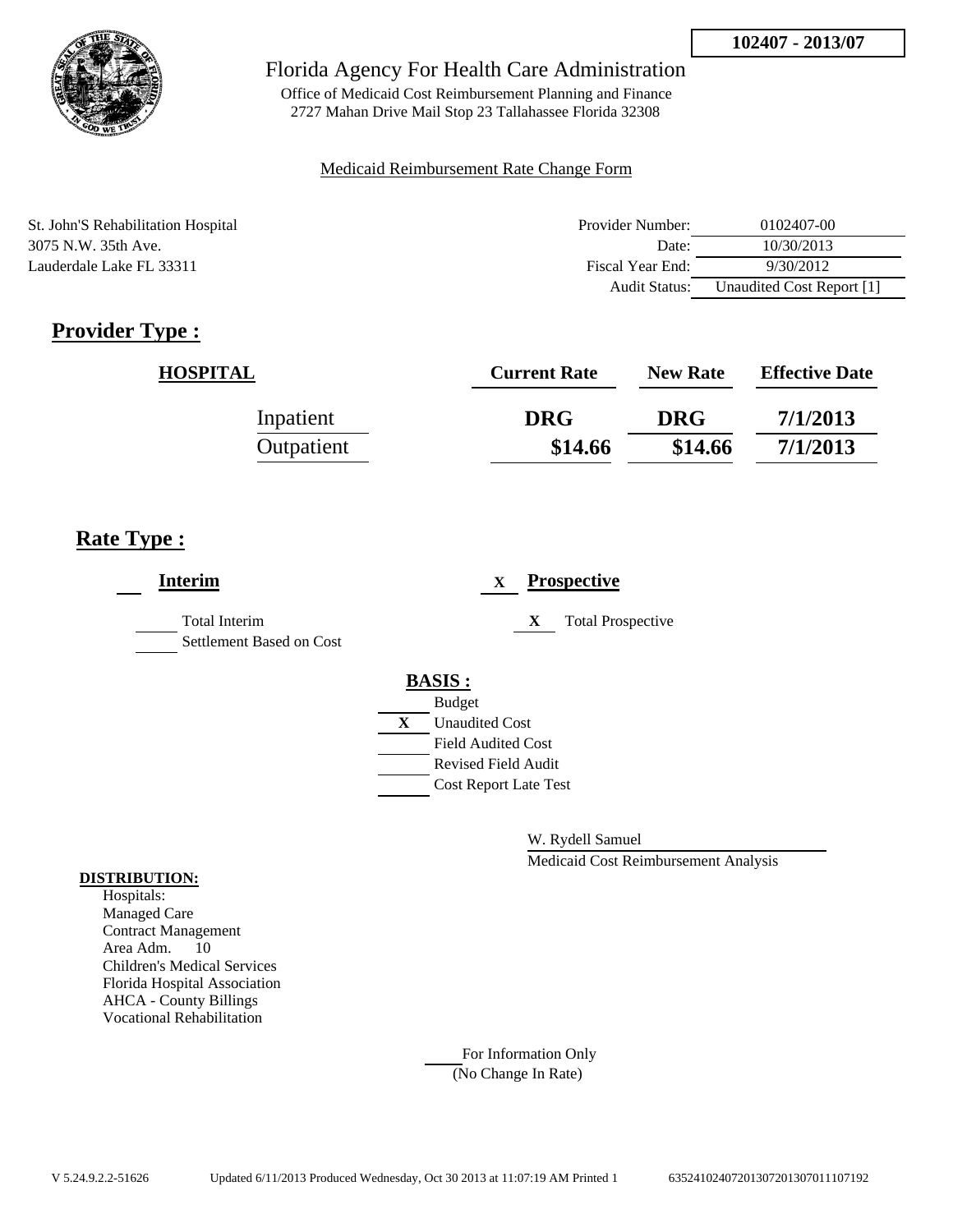

Office of Medicaid Cost Reimbursement Planning and Finance 2727 Mahan Drive Mail Stop 23 Tallahassee Florida 32308

### Medicaid Reimbursement Rate Change Form

South Baldwin Hospital **Provider Number:** 0102474-00 1613 West McKenzie St. Date: 10/30/2013 Fiscal Year End: 9/30/1995<br>
Fiscal Year End: 9/30/1995 Audit Status: Unaudited Cost Report [1]

## **Provider Type :**

| <b>HOSPITAL</b> | <b>Current Rate</b> | <b>New Rate</b> | <b>Effective Date</b> |
|-----------------|---------------------|-----------------|-----------------------|
| Inpatient       | <b>DRG</b>          | <b>DRG</b>      | 7/1/2013              |
| Outpatient      | \$14.66             | \$14.66         | 7/1/2013              |

## **Rate Type :**

| <b>Interim</b>                            | <b>Prospective</b><br>X                                                                                                                                 |
|-------------------------------------------|---------------------------------------------------------------------------------------------------------------------------------------------------------|
| Total Interim<br>Settlement Based on Cost | <b>Total Prospective</b><br>X                                                                                                                           |
|                                           | <b>BASIS:</b><br><b>Budget</b><br>X<br><b>Unaudited Cost</b><br><b>Field Audited Cost</b><br><b>Revised Field Audit</b><br><b>Cost Report Late Test</b> |

W. Rydell Samuel

Medicaid Cost Reimbursement Analysis

### **DISTRIBUTION:**

Hospitals: Managed Care Contract Management Area Adm. Children's Medical Services Florida Hospital Association AHCA - County Billings Vocational Rehabilitation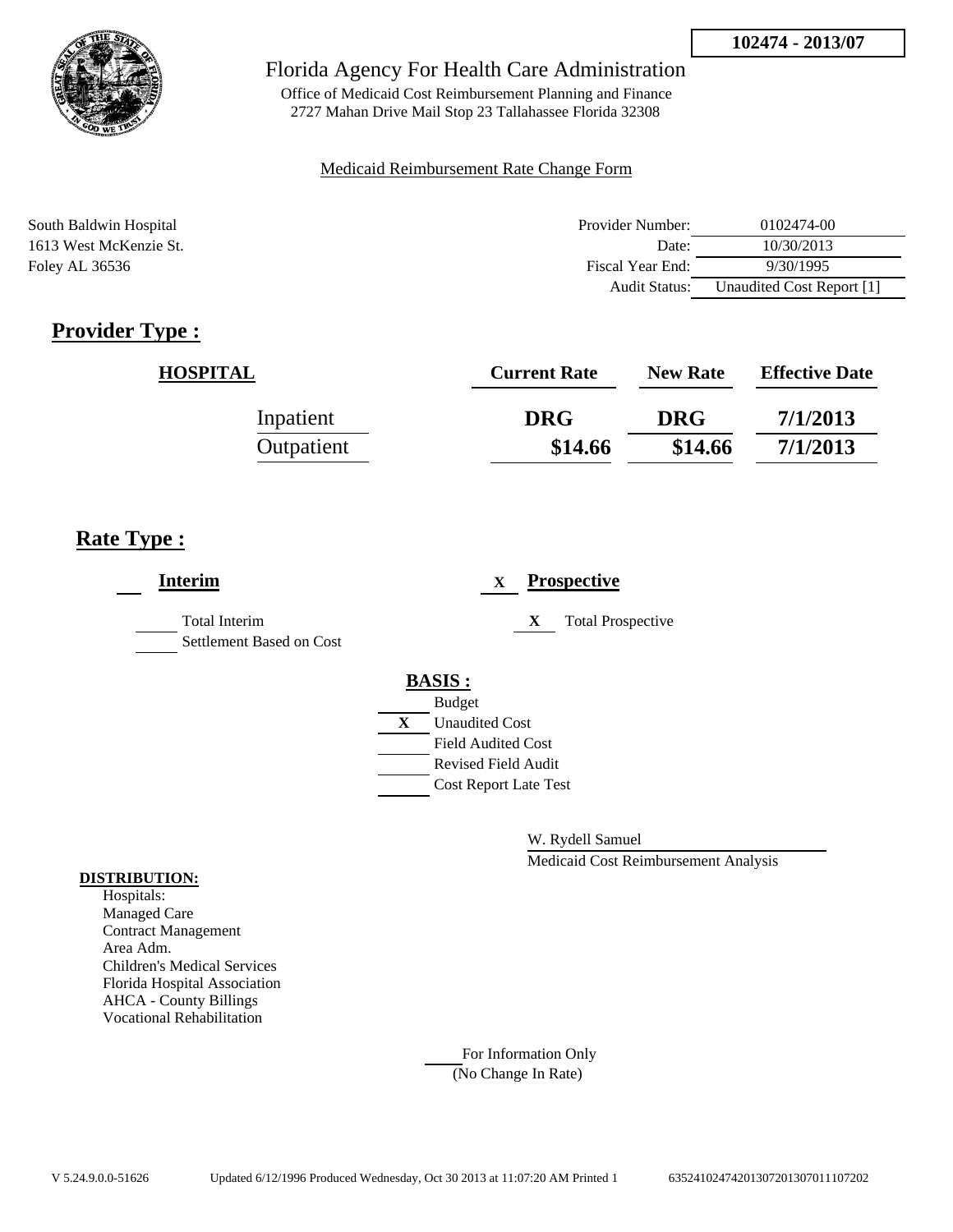

Office of Medicaid Cost Reimbursement Planning and Finance 2727 Mahan Drive Mail Stop 23 Tallahassee Florida 32308

### Medicaid Reimbursement Rate Change Form

Memorial Hosp. - West 703 North Flamingo Road Pembroke Pines FL 33028

| Provider Number: | 0102521-00                                     |
|------------------|------------------------------------------------|
| Date:            | 10/30/2013                                     |
| Fiscal Year End: | 4/30/2012                                      |
| Audit Status:    | Unaudited Cost Report [1]                      |
|                  | Rate Includes Buy Back and 100% Self Exemption |

## **Provider Type :**

| <b>HOSPITAL</b>                      | <b>Current Rate</b> | <b>New Rate</b> | <b>Effective Date</b> |
|--------------------------------------|---------------------|-----------------|-----------------------|
| Inpatient                            | <b>DRG</b>          | <b>DRG</b>      | 7/1/2013              |
| Outpatient                           | \$99.40             | \$227.00        | 7/1/2013              |
| <b>Inpatient County Billing Rate</b> | <b>DRG</b>          | <b>DRG</b>      | 7/1/2013              |

### **Rate Type :**

| <b>Interim</b>                                   | <b>Prospective</b><br>X       |
|--------------------------------------------------|-------------------------------|
| <b>Total Interim</b><br>Settlement Based on Cost | <b>Total Prospective</b><br>X |
|                                                  | <b>BASIS:</b>                 |
|                                                  | <b>Budget</b>                 |
|                                                  | X<br><b>Unaudited Cost</b>    |
|                                                  | <b>Field Audited Cost</b>     |
|                                                  | <b>Revised Field Audit</b>    |
|                                                  | <b>Cost Report Late Test</b>  |
|                                                  |                               |

W. Rydell Samuel

Medicaid Cost Reimbursement Analysis

#### **DISTRIBUTION:**

Hospitals: Managed Care Contract Management Area Adm. 10 Children's Medical Services Florida Hospital Association AHCA - County Billings Vocational Rehabilitation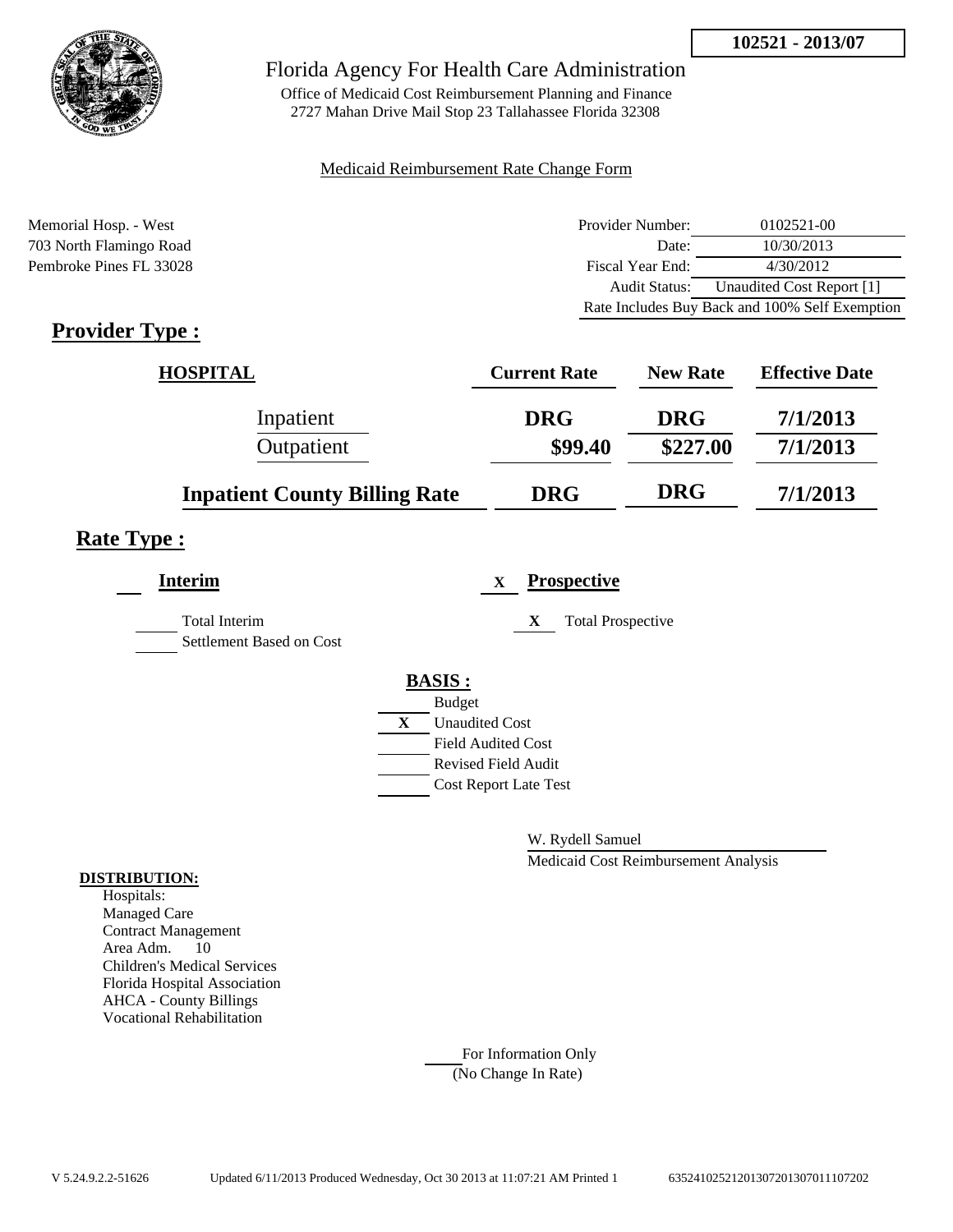

Office of Medicaid Cost Reimbursement Planning and Finance 2727 Mahan Drive Mail Stop 23 Tallahassee Florida 32308

### Medicaid Reimbursement Rate Change Form

Englewood Community Hospital 700 Medical Blvd. Englewood FL 34223

| Provider Number: | 0102539-00                |
|------------------|---------------------------|
| Date:            | 10/30/2013                |
| Fiscal Year End: | 12/31/2011                |
| Audit Status:    | Unaudited Cost Report [1] |

# **Provider Type :**

| <b>HOSPITAL</b> | <b>Current Rate</b> | <b>New Rate</b> | <b>Effective Date</b> |
|-----------------|---------------------|-----------------|-----------------------|
| Inpatient       | <b>DRG</b>          | <b>DRG</b>      | 7/1/2013              |
| Outpatient      | \$47.63             | \$47.63         | 7/1/2013              |

## **Rate Type :**

| <b>Interim</b>                            |   | <b>Prospective</b><br>$\mathbf X$ |
|-------------------------------------------|---|-----------------------------------|
| Total Interim<br>Settlement Based on Cost |   | X<br><b>Total Prospective</b>     |
|                                           |   | <b>BASIS:</b>                     |
|                                           |   | <b>Budget</b>                     |
|                                           | X | <b>Unaudited Cost</b>             |
|                                           |   | <b>Field Audited Cost</b>         |
|                                           |   | Revised Field Audit               |
|                                           |   | <b>Cost Report Late Test</b>      |
|                                           |   |                                   |

W. Rydell Samuel

Medicaid Cost Reimbursement Analysis

#### **DISTRIBUTION:**

Hospitals: Managed Care Contract Management Area Adm. 8 Children's Medical Services Florida Hospital Association AHCA - County Billings Vocational Rehabilitation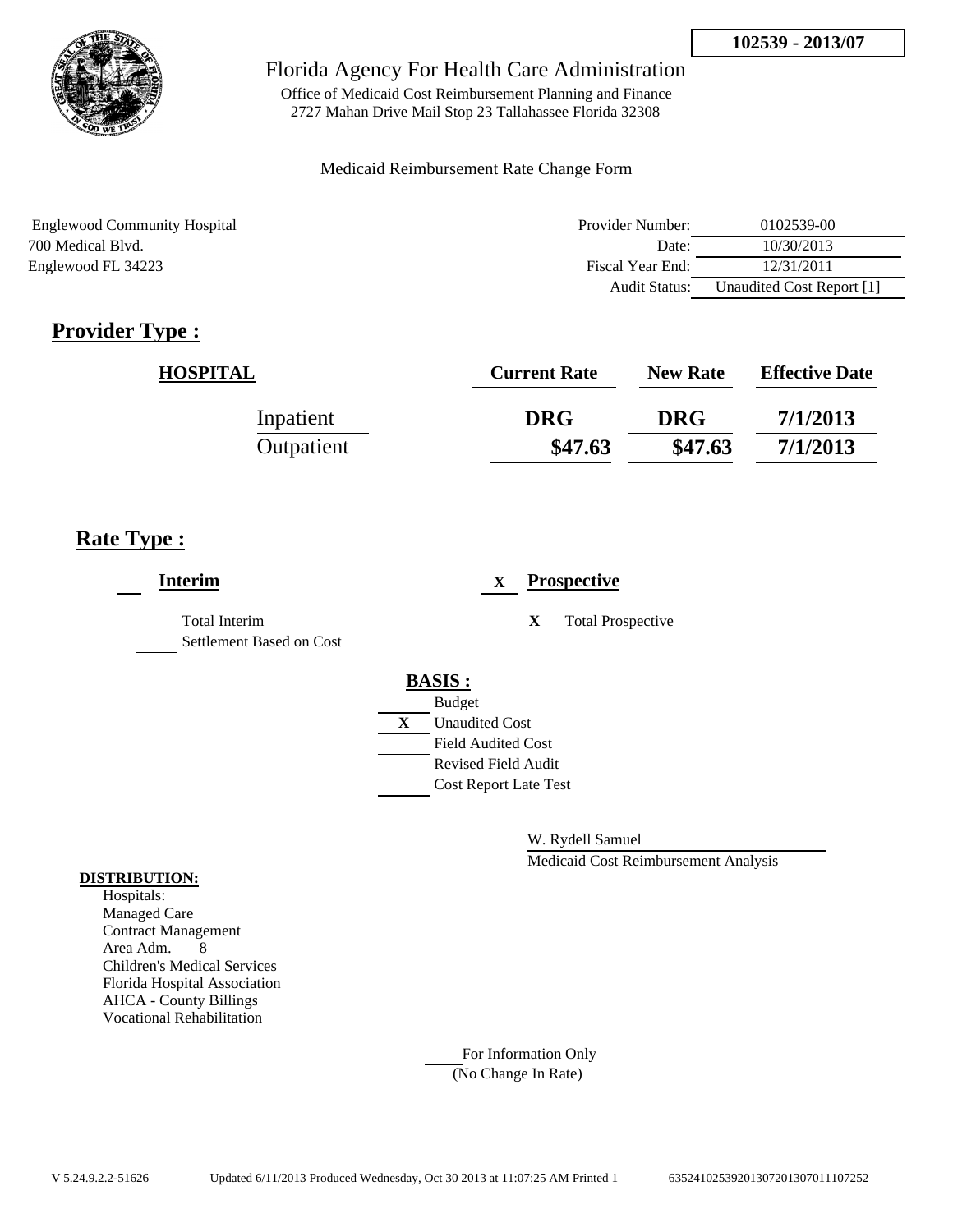

Office of Medicaid Cost Reimbursement Planning and Finance 2727 Mahan Drive Mail Stop 23 Tallahassee Florida 32308

### Medicaid Reimbursement Rate Change Form

Southeast Georgia Medical Center 3100 Kemble Avenue Brunswick GA 31520

| Provider Number: | 0102555-00                |
|------------------|---------------------------|
| Date:            | 10/30/2013                |
| Fiscal Year End: | 4/30/2010                 |
| Audit Status:    | Unaudited Cost Report [1] |

# **Provider Type :**

| <b>HOSPITAL</b> | <b>Current Rate</b> | <b>New Rate</b> | <b>Effective Date</b> |
|-----------------|---------------------|-----------------|-----------------------|
| Inpatient       | <b>DRG</b>          | <b>DRG</b>      | 7/1/2013              |
| Outpatient      | \$56.76             | \$56.76         | 7/1/2013              |

## **Rate Type :**

| <b>Interim</b>                            | <b>Prospective</b><br>X                                                                                                                                 |
|-------------------------------------------|---------------------------------------------------------------------------------------------------------------------------------------------------------|
| Total Interim<br>Settlement Based on Cost | <b>Total Prospective</b><br>X                                                                                                                           |
|                                           | <b>BASIS:</b><br><b>Budget</b><br>X<br><b>Unaudited Cost</b><br><b>Field Audited Cost</b><br><b>Revised Field Audit</b><br><b>Cost Report Late Test</b> |

W. Rydell Samuel

Medicaid Cost Reimbursement Analysis

#### **DISTRIBUTION:**

Hospitals: Managed Care Contract Management Area Adm. Children's Medical Services Florida Hospital Association AHCA - County Billings Vocational Rehabilitation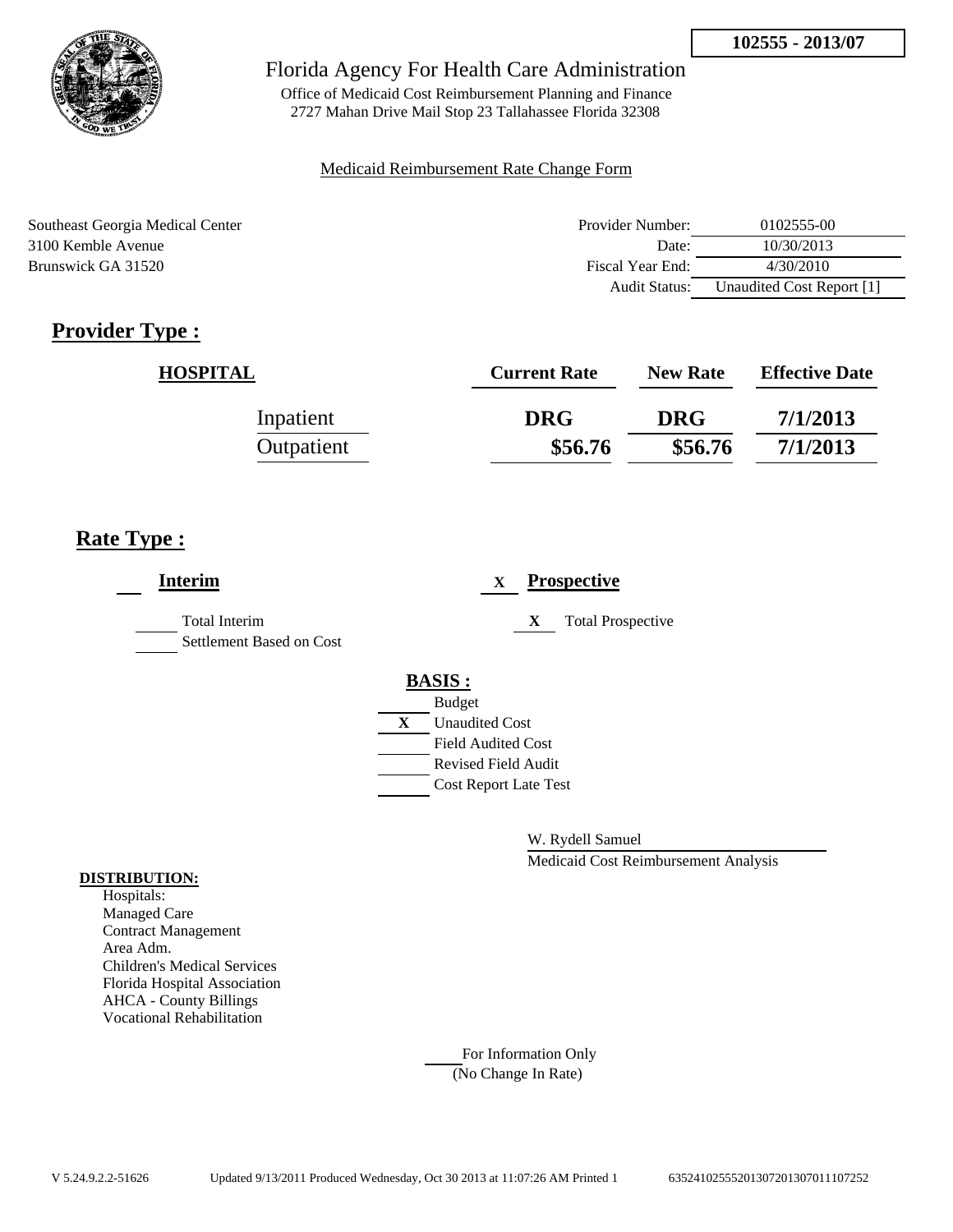

Office of Medicaid Cost Reimbursement Planning and Finance 2727 Mahan Drive Mail Stop 23 Tallahassee Florida 32308

### Medicaid Reimbursement Rate Change Form

Edward White Hospital 2323 9th Avenue North P.O. Box 12018 St. Petersburg Fl 33733

| Provider Number: | 0102598-00                |
|------------------|---------------------------|
| Date:            | 10/30/2013                |
| Fiscal Year End: | 12/31/2011                |
| Audit Status:    | Unaudited Cost Report [1] |

# **Provider Type :**

| <b>HOSPITAL</b> | <b>Current Rate</b> | <b>New Rate</b> | <b>Effective Date</b> |
|-----------------|---------------------|-----------------|-----------------------|
| Inpatient       | <b>DRG</b>          | <b>DRG</b>      | 7/1/2013              |
| Outpatient      | \$90.00             | \$90.00         | 7/1/2013              |

## **Rate Type :**

| <b>Interim</b>                                   | <b>Prospective</b><br>$\mathbf{X}$                                                                                                                      |
|--------------------------------------------------|---------------------------------------------------------------------------------------------------------------------------------------------------------|
| <b>Total Interim</b><br>Settlement Based on Cost | <b>Total Prospective</b><br>X                                                                                                                           |
|                                                  | <b>BASIS:</b><br><b>Budget</b><br>X<br><b>Unaudited Cost</b><br><b>Field Audited Cost</b><br><b>Revised Field Audit</b><br><b>Cost Report Late Test</b> |

W. Rydell Samuel

Medicaid Cost Reimbursement Analysis

### **DISTRIBUTION:**

Hospitals: Managed Care Contract Management Area Adm. 5 Children's Medical Services Florida Hospital Association AHCA - County Billings Vocational Rehabilitation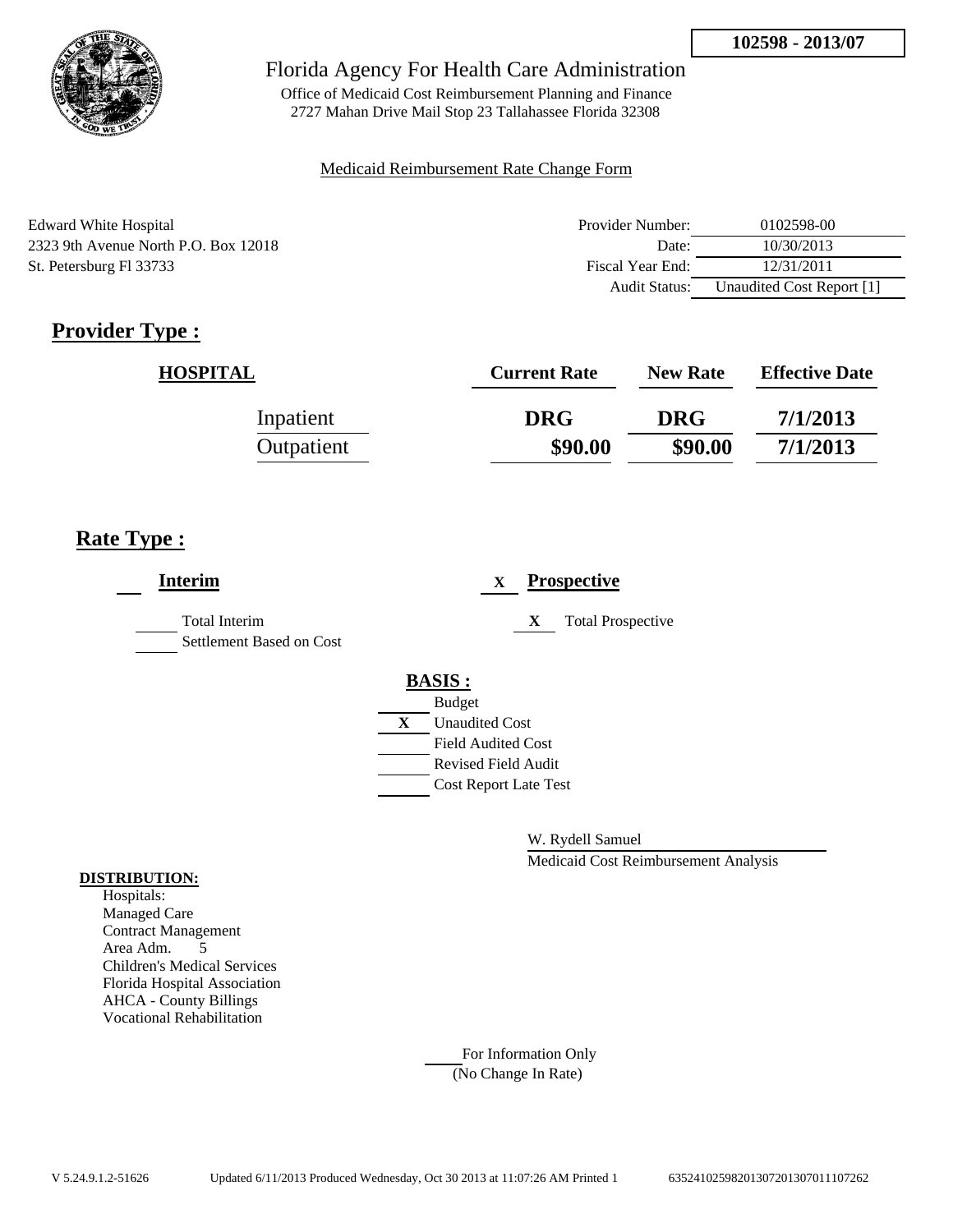

Office of Medicaid Cost Reimbursement Planning and Finance 2727 Mahan Drive Mail Stop 23 Tallahassee Florida 32308

### Medicaid Reimbursement Rate Change Form

Florida Hospital Wauchula 2501 U.S. Hwy 27 North P.O. Box 1200 Avon Park FL 33825

| Provider Number:       | 0102601-00                |  |
|------------------------|---------------------------|--|
| Date:                  | 10/30/2013                |  |
| Fiscal Year End:       | 12/31/2011                |  |
| Audit Status:          | Unaudited Cost Report [1] |  |
| Rate Includes Buy Back |                           |  |

# **Provider Type :**

| <b>HOSPITAL</b> | <b>Current Rate</b> | <b>New Rate</b> | <b>Effective Date</b> |
|-----------------|---------------------|-----------------|-----------------------|
| Inpatient       | <b>DRG</b>          | <b>DRG</b>      | 7/1/2013              |
| Outpatient      | \$113.78            | \$113.78        | 7/1/2013              |

## **Rate Type :**

| <b>Interim</b>                                   | <b>Prospective</b><br>X        |
|--------------------------------------------------|--------------------------------|
| <b>Total Interim</b><br>Settlement Based on Cost | X<br><b>Total Prospective</b>  |
|                                                  | <b>BASIS:</b><br><b>Budget</b> |
|                                                  | <b>Unaudited Cost</b><br>X     |
|                                                  | <b>Field Audited Cost</b>      |
|                                                  | <b>Revised Field Audit</b>     |
|                                                  | <b>Cost Report Late Test</b>   |
|                                                  |                                |

W. Rydell Samuel

Medicaid Cost Reimbursement Analysis

#### **DISTRIBUTION:**

Hospitals: Managed Care Contract Management Area Adm. 6 Children's Medical Services Florida Hospital Association AHCA - County Billings Vocational Rehabilitation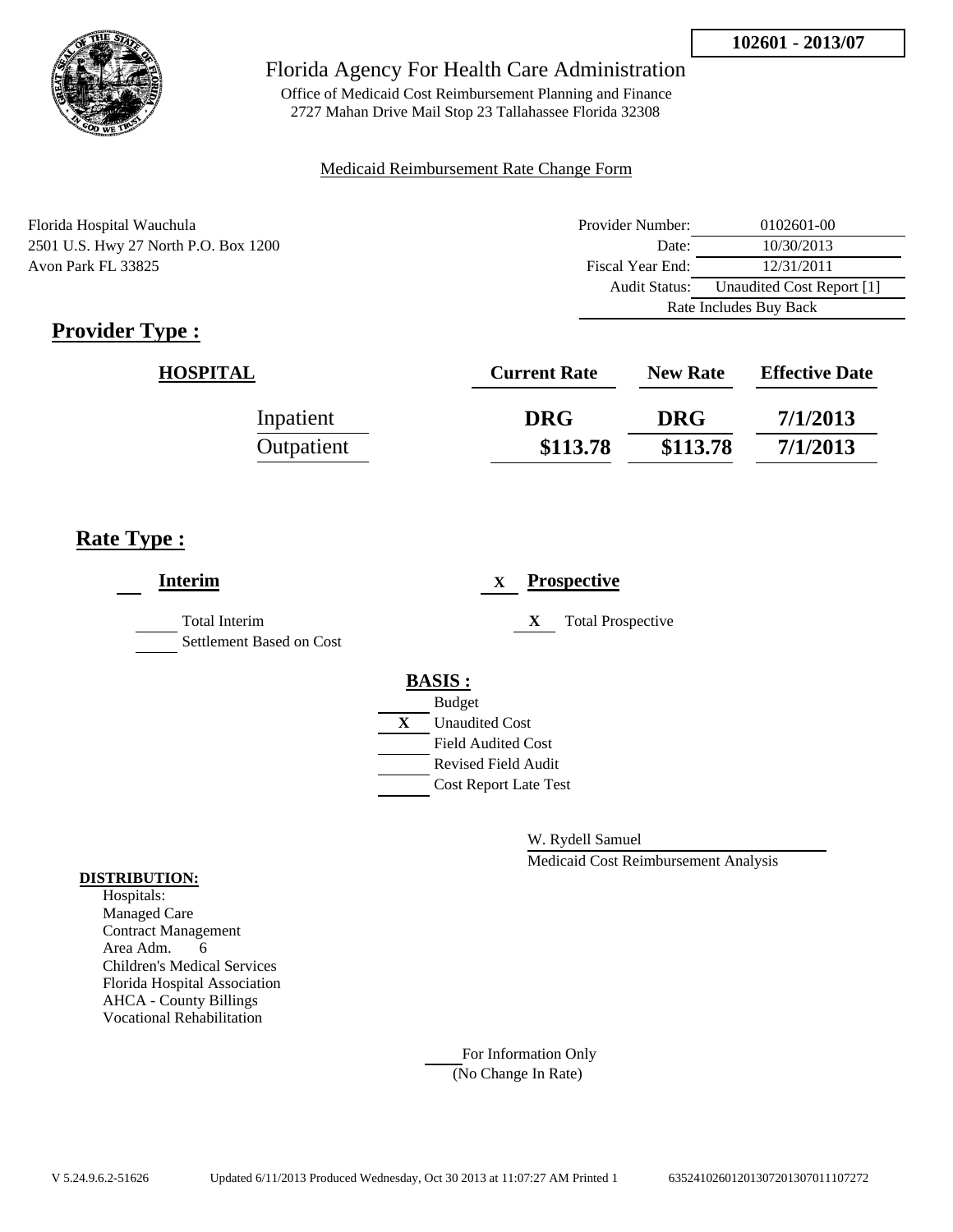

Office of Medicaid Cost Reimbursement Planning and Finance 2727 Mahan Drive Mail Stop 23 Tallahassee Florida 32308

### Medicaid Reimbursement Rate Change Form

| A.G. Holley State Hospital     | Provider Number: | 0102610-00                |
|--------------------------------|------------------|---------------------------|
| 1199 Lantana Rd. P.O. Box 3084 | Date:            | 10/30/2013                |
| Lantana FL 33465               | Fiscal Year End: | 6/30/2010                 |
|                                | Audit Status:    | Unaudited Cost Report [1] |

## **Provider Type :**

| <b>HOSPITAL</b>                      | <b>Current Rate</b> | <b>New Rate</b> | <b>Effective Date</b> |
|--------------------------------------|---------------------|-----------------|-----------------------|
| Inpatient                            | <b>DRG</b>          | <b>DRG</b>      | 7/1/2013              |
| Outpatient                           | \$14.66             | \$14.66         | 7/1/2013              |
| <b>Inpatient County Billing Rate</b> | <b>DRG</b>          | <b>DRG</b>      | 7/1/2013              |

## **Rate Type :**

| <b>Interim</b>                                   |   |                            | X | <b>Prospective</b>            |
|--------------------------------------------------|---|----------------------------|---|-------------------------------|
| <b>Total Interim</b><br>Settlement Based on Cost |   |                            |   | <b>Total Prospective</b><br>X |
|                                                  |   | <b>BASIS:</b>              |   |                               |
|                                                  |   | <b>Budget</b>              |   |                               |
|                                                  | X | <b>Unaudited Cost</b>      |   |                               |
|                                                  |   | <b>Field Audited Cost</b>  |   |                               |
|                                                  |   | <b>Revised Field Audit</b> |   |                               |
|                                                  |   |                            |   | <b>Cost Report Late Test</b>  |
|                                                  |   |                            |   |                               |

W. Rydell Samuel

Medicaid Cost Reimbursement Analysis

### **DISTRIBUTION:**

Hospitals: Managed Care Contract Management Area Adm. 9 Children's Medical Services Florida Hospital Association AHCA - County Billings Vocational Rehabilitation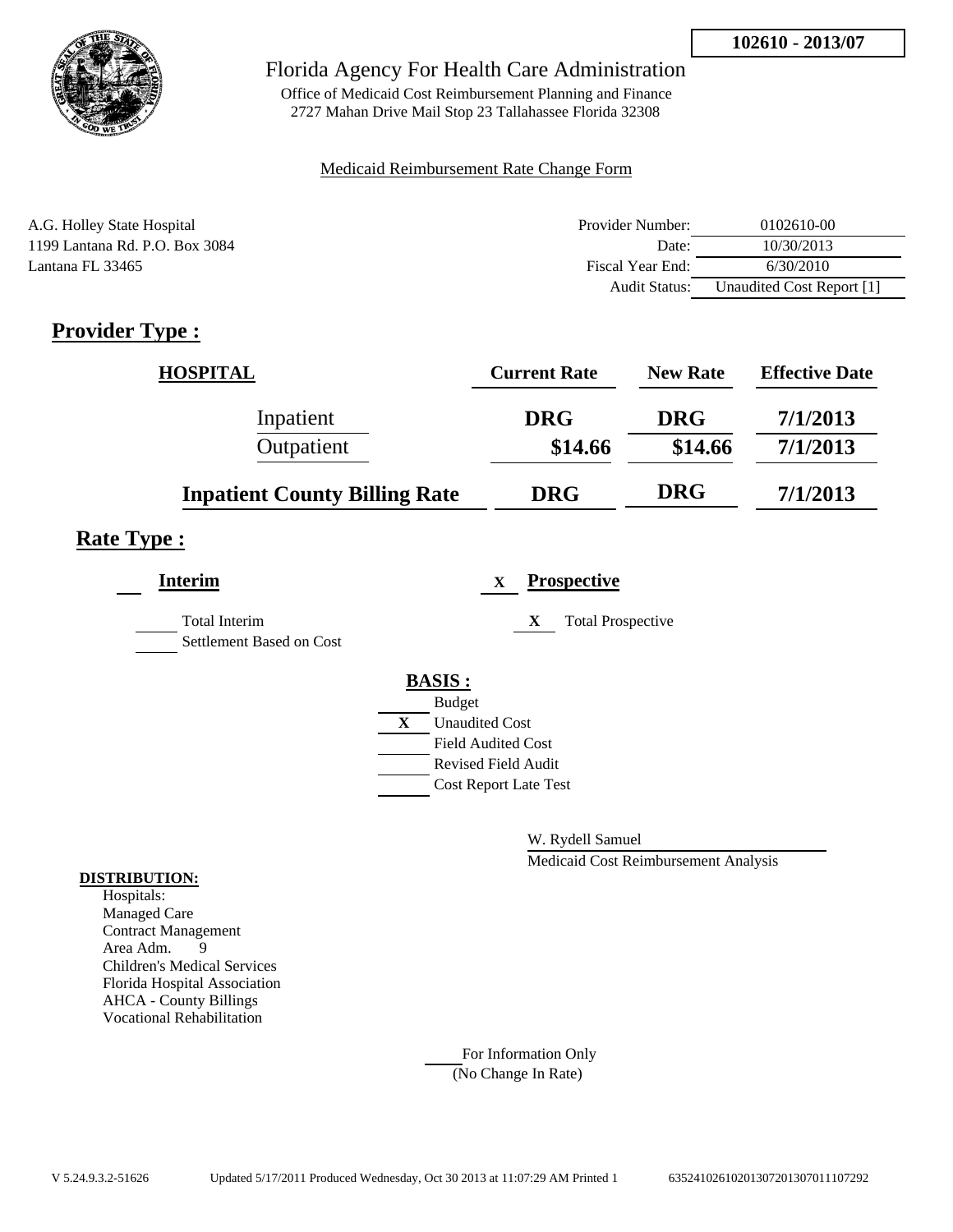

Office of Medicaid Cost Reimbursement Planning and Finance 2727 Mahan Drive Mail Stop 23 Tallahassee Florida 32308

### Medicaid Reimbursement Rate Change Form

Kindred Hosp. - North Fla 801 Oak Street Green Cove Springs FL 32043

| Provider Number:     | 0102679-00                |
|----------------------|---------------------------|
| Date:                | 10/30/2013                |
| Fiscal Year End:     | 8/31/2012                 |
| <b>Audit Status:</b> | Unaudited Cost Report [1] |

# **Provider Type :**

| <b>HOSPITAL</b> | <b>Current Rate</b> | <b>New Rate</b> | <b>Effective Date</b> |
|-----------------|---------------------|-----------------|-----------------------|
| Inpatient       | <b>DRG</b>          | <b>DRG</b>      | 7/1/2013              |
| Outpatient      | \$14.66             | \$14.66         | 7/1/2013              |

## **Rate Type :**

| <b>Interim</b>                            |   |                              | X |   | <b>Prospective</b>       |
|-------------------------------------------|---|------------------------------|---|---|--------------------------|
| Total Interim<br>Settlement Based on Cost |   |                              |   | X | <b>Total Prospective</b> |
|                                           |   | <b>BASIS:</b>                |   |   |                          |
|                                           |   | <b>Budget</b>                |   |   |                          |
|                                           | X | <b>Unaudited Cost</b>        |   |   |                          |
|                                           |   | <b>Field Audited Cost</b>    |   |   |                          |
|                                           |   | <b>Revised Field Audit</b>   |   |   |                          |
|                                           |   | <b>Cost Report Late Test</b> |   |   |                          |
|                                           |   |                              |   |   |                          |

W. Rydell Samuel

Medicaid Cost Reimbursement Analysis

### **DISTRIBUTION:**

Hospitals: Managed Care Contract Management Area Adm. 4 Children's Medical Services Florida Hospital Association AHCA - County Billings Vocational Rehabilitation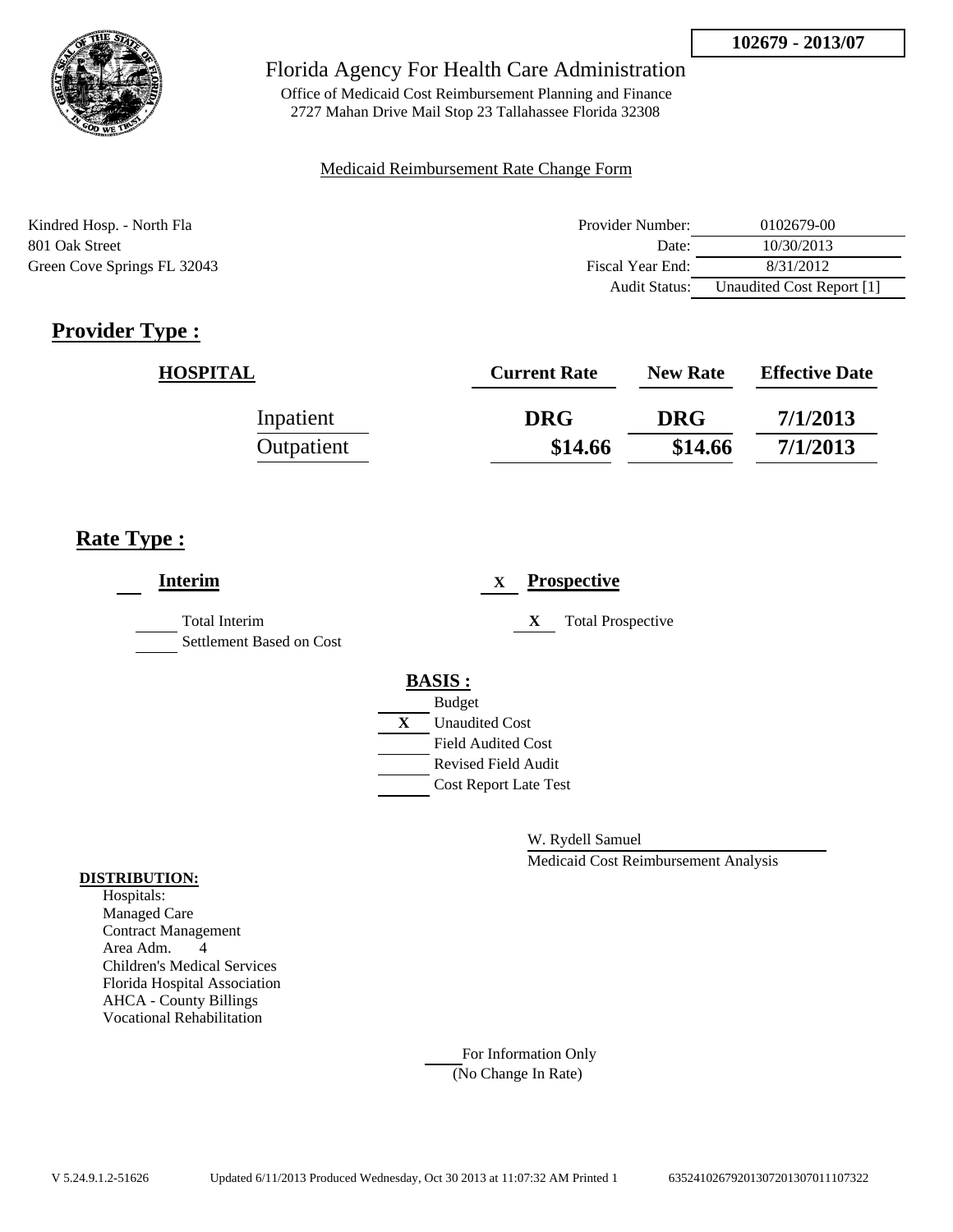

Office of Medicaid Cost Reimbursement Planning and Finance 2727 Mahan Drive Mail Stop 23 Tallahassee Florida 32308

### Medicaid Reimbursement Rate Change Form

HealthSouth Rehab - Dothan 1736 East Main Street Dothan AL 36301

| Provider Number: | 0102687-00                |
|------------------|---------------------------|
| Date:            | 10/30/2013                |
| Fiscal Year End: | 12/31/2011                |
| Audit Status:    | Unaudited Cost Report [1] |

# **Provider Type :**

| <b>HOSPITAL</b> | <b>Current Rate</b> | <b>New Rate</b> | <b>Effective Date</b> |
|-----------------|---------------------|-----------------|-----------------------|
| Inpatient       | <b>DRG</b>          | <b>DRG</b>      | 7/1/2013              |
| Outpatient      | \$14.66             | \$14.66         | 7/1/2013              |

## **Rate Type :**

| <b>Interim</b>                                   | <b>Prospective</b><br>X        |
|--------------------------------------------------|--------------------------------|
| <b>Total Interim</b><br>Settlement Based on Cost | <b>Total Prospective</b><br>X  |
|                                                  | <b>BASIS:</b><br><b>Budget</b> |
|                                                  | <b>Unaudited Cost</b><br>X     |
|                                                  | <b>Field Audited Cost</b>      |
|                                                  | <b>Revised Field Audit</b>     |
|                                                  | <b>Cost Report Late Test</b>   |
|                                                  |                                |

W. Rydell Samuel

Medicaid Cost Reimbursement Analysis

### **DISTRIBUTION:**

Hospitals: Managed Care Contract Management Area Adm. Children's Medical Services Florida Hospital Association AHCA - County Billings Vocational Rehabilitation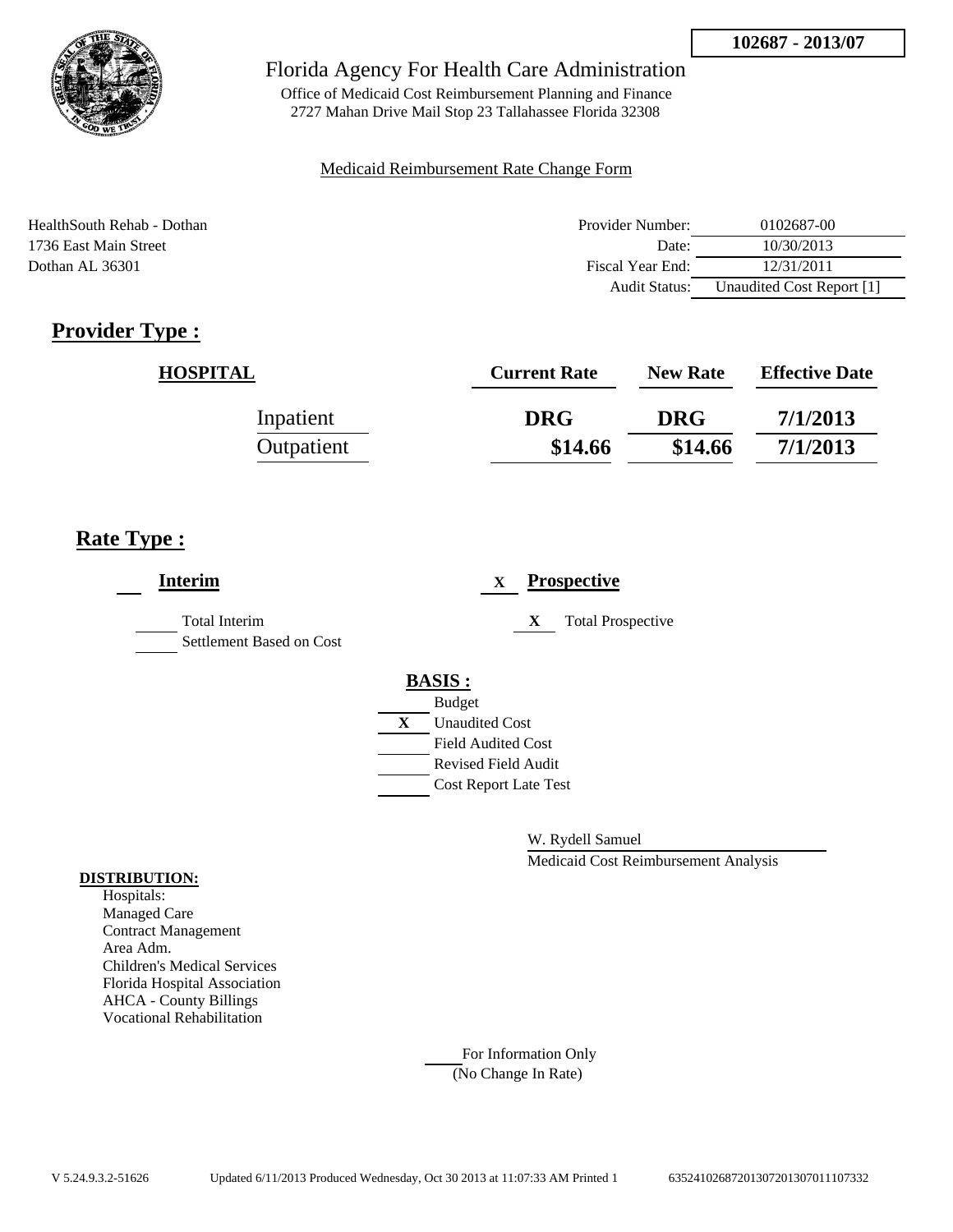

Office of Medicaid Cost Reimbursement Planning and Finance 2727 Mahan Drive Mail Stop 23 Tallahassee Florida 32308

### Medicaid Reimbursement Rate Change Form

HealthSouth Rehabililation Hospital - Miami 20601 Old Cutler Road Miami FL 33188

| Provider Number: | 0102709-00                |
|------------------|---------------------------|
| Date:            | 10/30/2013                |
| Fiscal Year End: | 12/31/2011                |
| Audit Status:    | Unaudited Cost Report [1] |

# **Provider Type :**

| <b>HOSPITAL</b> | <b>Current Rate</b> | <b>New Rate</b> | <b>Effective Date</b> |
|-----------------|---------------------|-----------------|-----------------------|
| Inpatient       | <b>DRG</b>          | <b>DRG</b>      | 7/1/2013              |
| Outpatient      | \$126.82            | \$126.82        | 7/1/2013              |

## **Rate Type :**

| <b>Interim</b>                            | <b>Prospective</b><br>$\mathbf x$ |
|-------------------------------------------|-----------------------------------|
| Total Interim<br>Settlement Based on Cost | X<br><b>Total Prospective</b>     |
|                                           | <b>BASIS:</b>                     |
|                                           | <b>Budget</b>                     |
|                                           | X<br><b>Unaudited Cost</b>        |
|                                           | <b>Field Audited Cost</b>         |
|                                           | <b>Revised Field Audit</b>        |
|                                           | <b>Cost Report Late Test</b>      |
|                                           |                                   |

W. Rydell Samuel

Medicaid Cost Reimbursement Analysis

#### **DISTRIBUTION:**

Hospitals: Managed Care Contract Management Area Adm. 11 Children's Medical Services Florida Hospital Association AHCA - County Billings Vocational Rehabilitation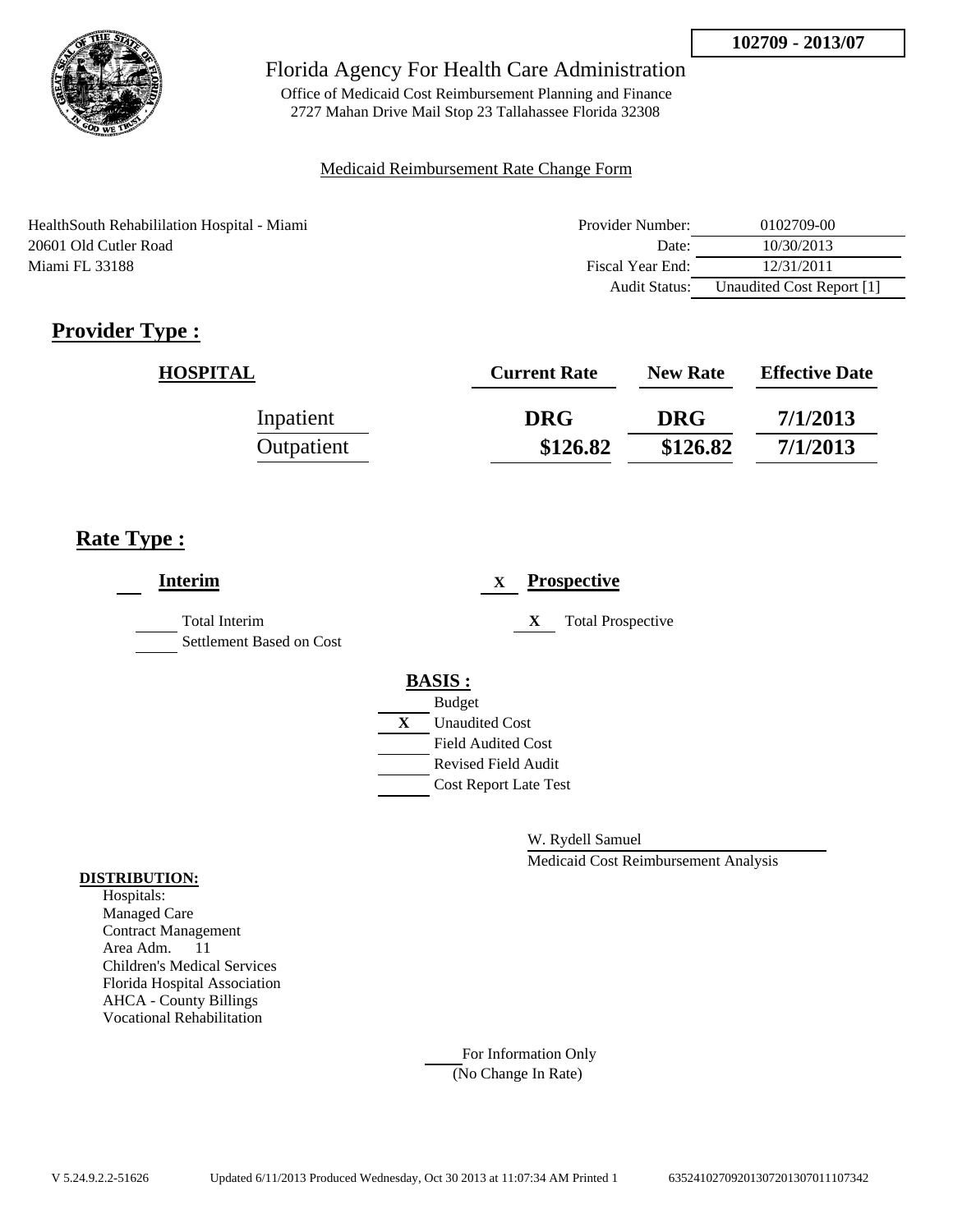

Office of Medicaid Cost Reimbursement Planning and Finance 2727 Mahan Drive Mail Stop 23 Tallahassee Florida 32308

### Medicaid Reimbursement Rate Change Form

Brooks Rehabilitation Hospital 3599 University Blvd., S Jacksonville FL 32216

| Provider Number: | 0102717-00                |
|------------------|---------------------------|
| Date:            | 10/30/2013                |
| Fiscal Year End: | 12/31/2011                |
| Audit Status:    | Unaudited Cost Report [1] |

# **Provider Type :**

| <b>HOSPITAL</b> | <b>Current Rate</b> | <b>New Rate</b> | <b>Effective Date</b> |
|-----------------|---------------------|-----------------|-----------------------|
| Inpatient       | <b>DRG</b>          | <b>DRG</b>      | 7/1/2013              |
| Outpatient      | \$44.01             | \$44.01         | 7/1/2013              |

## **Rate Type :**

| Interim                                   | <b>Prospective</b><br>X                                                                                                                                            |
|-------------------------------------------|--------------------------------------------------------------------------------------------------------------------------------------------------------------------|
| Total Interim<br>Settlement Based on Cost | <b>Total Prospective</b><br>X                                                                                                                                      |
|                                           | <b>BASIS:</b><br><b>Budget</b><br>$\mathbf{X}$<br><b>Unaudited Cost</b><br><b>Field Audited Cost</b><br><b>Revised Field Audit</b><br><b>Cost Report Late Test</b> |

W. Rydell Samuel

Medicaid Cost Reimbursement Analysis

#### **DISTRIBUTION:**

Hospitals: Managed Care Contract Management Area Adm. 4 Children's Medical Services Florida Hospital Association AHCA - County Billings Vocational Rehabilitation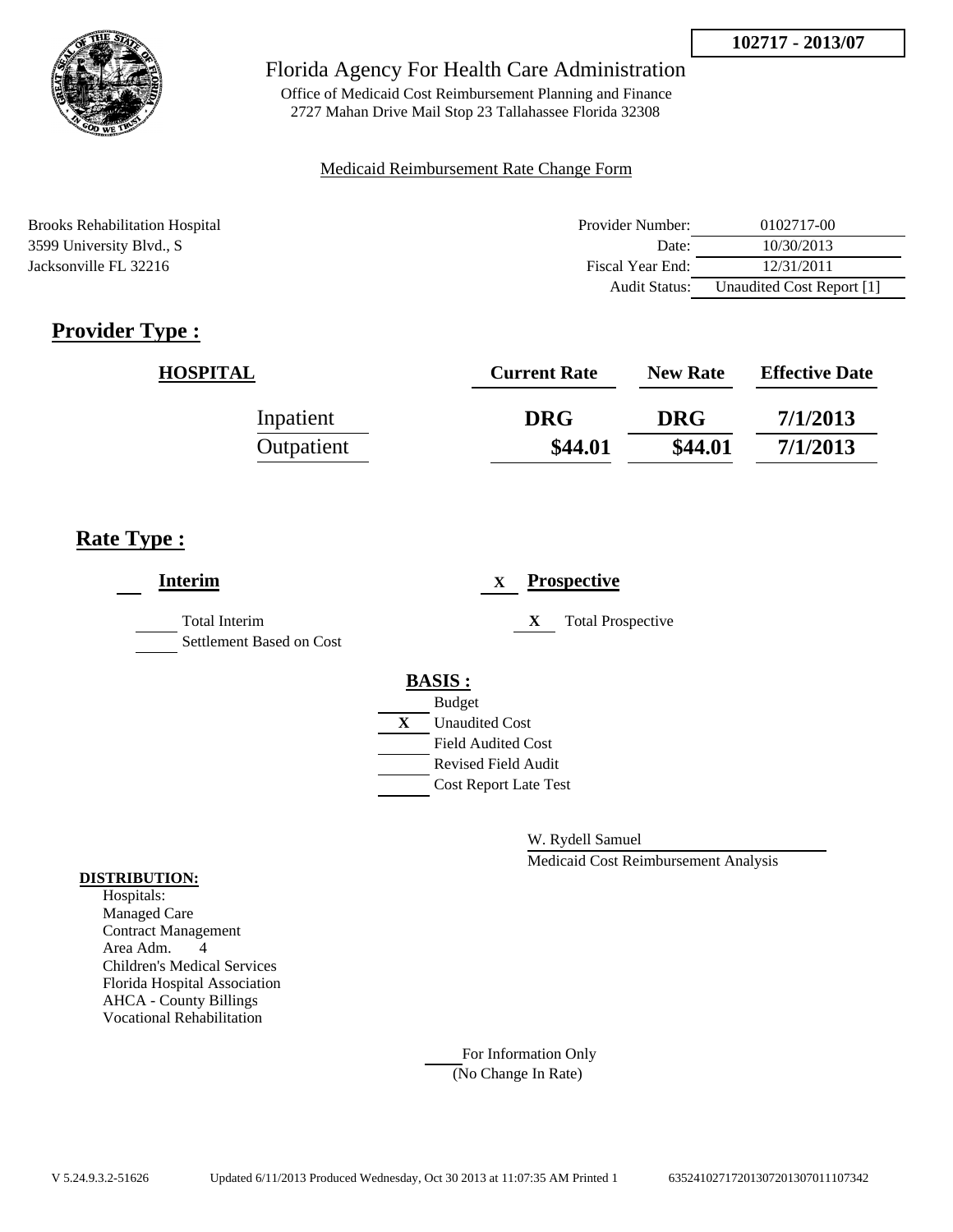

Office of Medicaid Cost Reimbursement Planning and Finance 2727 Mahan Drive Mail Stop 23 Tallahassee Florida 32308

### Medicaid Reimbursement Rate Change Form

Healthsouth Emerald Coast Hospital 1847 Florida Avenue Panama City FL 32405

| Provider Number: | 0102750-00                |
|------------------|---------------------------|
| Date:            | 10/30/2013                |
| Fiscal Year End: | 12/31/2011                |
| Audit Status:    | Unaudited Cost Report [1] |

# **Provider Type :**

| <b>HOSPITAL</b> | <b>Current Rate</b> | <b>New Rate</b> | <b>Effective Date</b> |
|-----------------|---------------------|-----------------|-----------------------|
| Inpatient       | <b>DRG</b>          | <b>DRG</b>      | 7/1/2013              |
| Outpatient      | \$44.32             | \$44.32         | 7/1/2013              |

## **Rate Type :**

| <b>Interim</b>                            |   | <b>Prospective</b><br>$\mathbf X$ |
|-------------------------------------------|---|-----------------------------------|
| Total Interim<br>Settlement Based on Cost |   | X<br><b>Total Prospective</b>     |
|                                           |   | <b>BASIS:</b>                     |
|                                           |   | <b>Budget</b>                     |
|                                           | X | <b>Unaudited Cost</b>             |
|                                           |   | <b>Field Audited Cost</b>         |
|                                           |   | Revised Field Audit               |
|                                           |   | <b>Cost Report Late Test</b>      |
|                                           |   |                                   |

W. Rydell Samuel

Medicaid Cost Reimbursement Analysis

#### **DISTRIBUTION:**

Hospitals: Managed Care Contract Management Area Adm. 2 Children's Medical Services Florida Hospital Association AHCA - County Billings Vocational Rehabilitation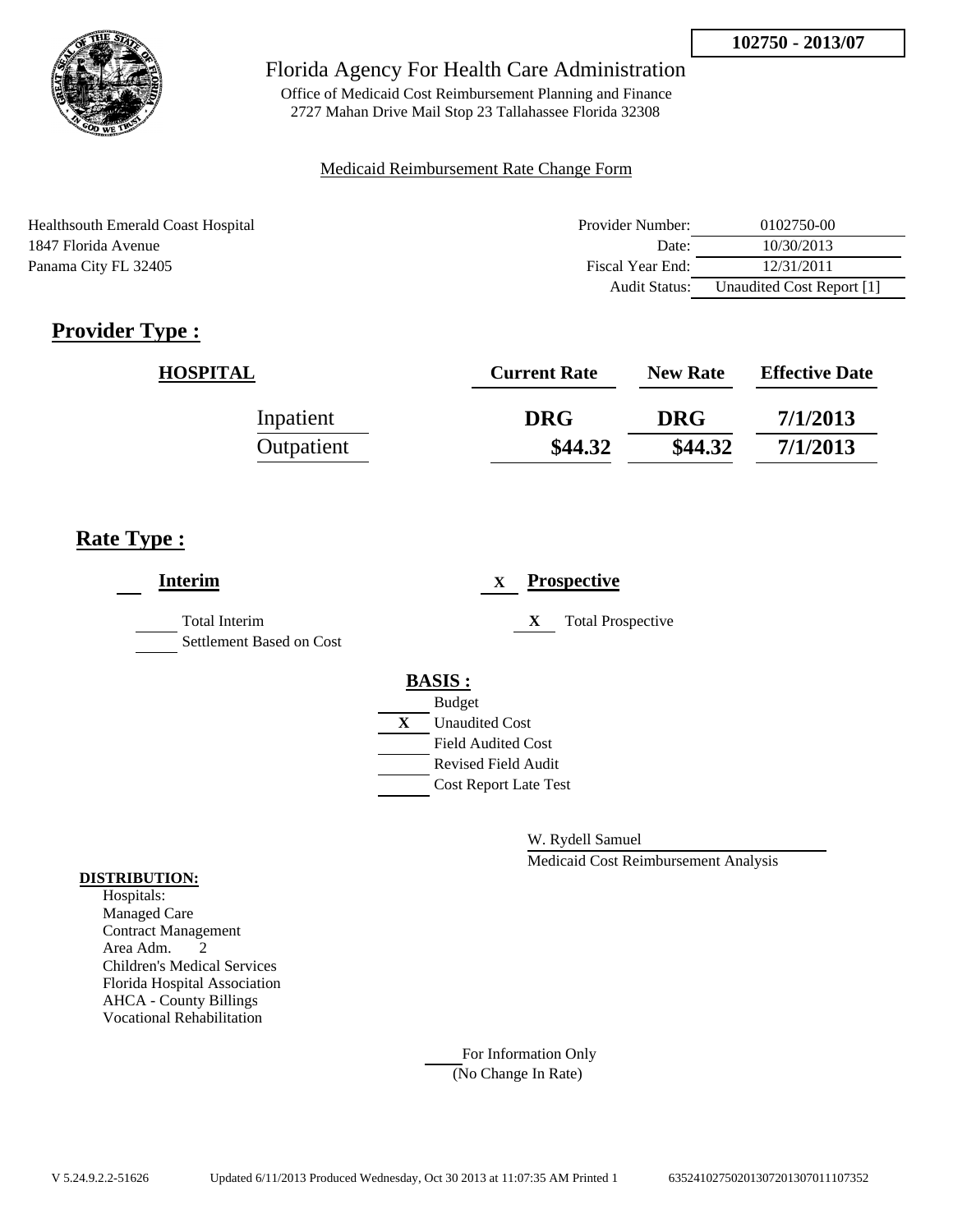

Office of Medicaid Cost Reimbursement Planning and Finance 2727 Mahan Drive Mail Stop 23 Tallahassee Florida 32308

### Medicaid Reimbursement Rate Change Form

Kindred Hospital-St. Petersburg 3030 6th Street, South St. Petersburg FL 33705

| Provider Number: | 0102768-00                |
|------------------|---------------------------|
| Date:            | 10/30/2013                |
| Fiscal Year End: | 8/31/2012                 |
| Audit Status:    | Unaudited Cost Report [1] |

# **Provider Type :**

| <b>HOSPITAL</b> | <b>Current Rate</b> | <b>New Rate</b> | <b>Effective Date</b> |
|-----------------|---------------------|-----------------|-----------------------|
| Inpatient       | <b>DRG</b>          | <b>DRG</b>      | 7/1/2013              |
| Outpatient      | \$14.66             | \$14.66         | 7/1/2013              |

## **Rate Type :**

| <b>Interim</b>                                   |               | X                         | <b>Prospective</b>            |
|--------------------------------------------------|---------------|---------------------------|-------------------------------|
| <b>Total Interim</b><br>Settlement Based on Cost |               |                           | <b>Total Prospective</b><br>X |
|                                                  | <b>BASIS:</b> |                           |                               |
|                                                  | <b>Budget</b> |                           |                               |
|                                                  | X             | <b>Unaudited Cost</b>     |                               |
|                                                  |               | <b>Field Audited Cost</b> |                               |
|                                                  |               |                           | <b>Revised Field Audit</b>    |
|                                                  |               |                           | <b>Cost Report Late Test</b>  |
|                                                  |               |                           |                               |

W. Rydell Samuel

Medicaid Cost Reimbursement Analysis

#### **DISTRIBUTION:**

Hospitals: Managed Care Contract Management Area Adm. 5 Children's Medical Services Florida Hospital Association AHCA - County Billings Vocational Rehabilitation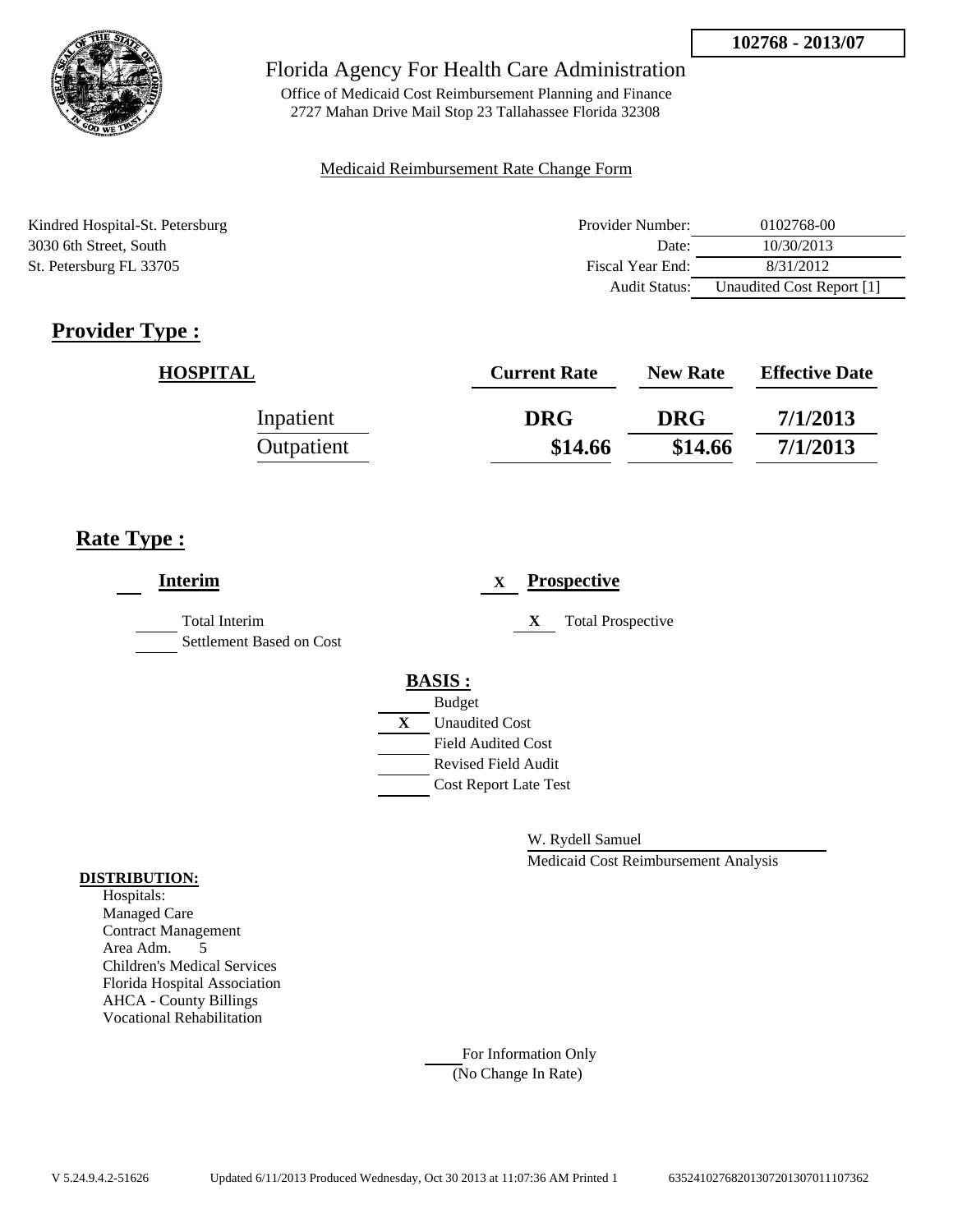

Office of Medicaid Cost Reimbursement Planning and Finance 2727 Mahan Drive Mail Stop 23 Tallahassee Florida 32308

### Medicaid Reimbursement Rate Change Form

Douglas Gardens Hospital Provider Number: 0102776-00 5200 NE 2nd Avenue Date: 10/30/2013 Miami FL 33137 6/30/2012 Audit Status: Unaudited Cost Report [1]

## **Provider Type :**

| <b>HOSPITAL</b> | <b>Current Rate</b> | <b>New Rate</b> | <b>Effective Date</b> |
|-----------------|---------------------|-----------------|-----------------------|
| Inpatient       | <b>DRG</b>          | <b>DRG</b>      | 7/1/2013              |
| Outpatient      | \$14.66             | \$14.66         | 7/1/2013              |

## **Rate Type :**

| <b>Interim</b>                                   |               | X                         | <b>Prospective</b>            |
|--------------------------------------------------|---------------|---------------------------|-------------------------------|
| <b>Total Interim</b><br>Settlement Based on Cost |               |                           | <b>Total Prospective</b><br>X |
|                                                  | <b>BASIS:</b> |                           |                               |
|                                                  | <b>Budget</b> |                           |                               |
|                                                  | X             | <b>Unaudited Cost</b>     |                               |
|                                                  |               | <b>Field Audited Cost</b> |                               |
|                                                  |               |                           | <b>Revised Field Audit</b>    |
|                                                  |               |                           | <b>Cost Report Late Test</b>  |
|                                                  |               |                           |                               |

W. Rydell Samuel

Medicaid Cost Reimbursement Analysis

#### **DISTRIBUTION:**

Hospitals: Managed Care Contract Management Area Adm. 11 Children's Medical Services Florida Hospital Association AHCA - County Billings Vocational Rehabilitation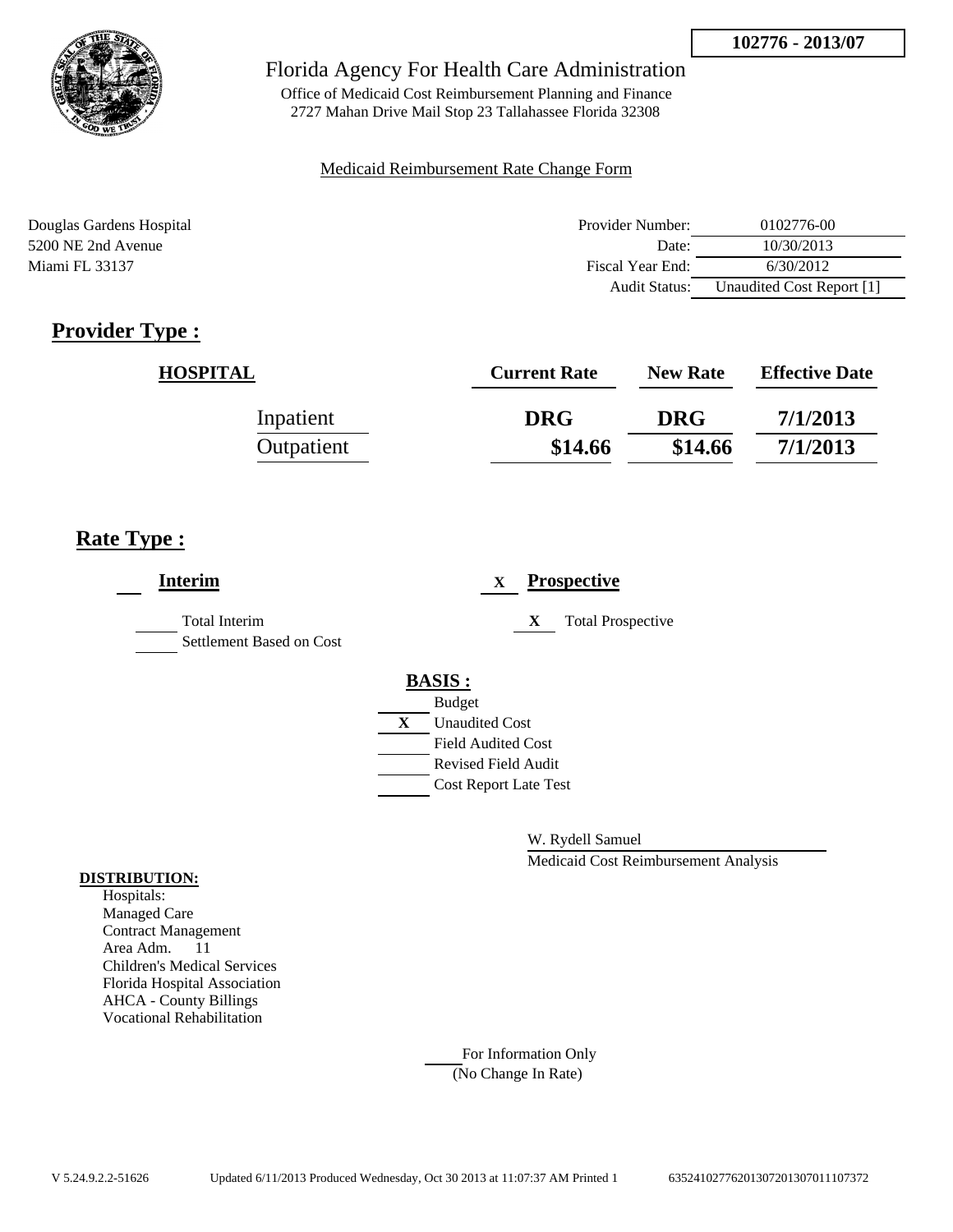

Office of Medicaid Cost Reimbursement Planning and Finance 2727 Mahan Drive Mail Stop 23 Tallahassee Florida 32308

### Medicaid Reimbursement Rate Change Form

Physicians Regional Medical Center 6101 Pine Ridge Road Naples FL 34119

| Provider Number:       | 0103144-00              |  |
|------------------------|-------------------------|--|
| Date:                  | 10/30/2013              |  |
| Fiscal Year End:       | 12/31/2011              |  |
| Audit Status:          | Amended Cost Report [2] |  |
| Rate Includes Buy Back |                         |  |

# **Provider Type :**

| <b>HOSPITAL</b> | <b>Current Rate</b> | <b>New Rate</b> | <b>Effective Date</b> |
|-----------------|---------------------|-----------------|-----------------------|
| Inpatient       | <b>DRG</b>          | <b>DRG</b>      | 7/1/2013              |
| Outpatient      | \$91.57             | \$107.84        | 7/1/2013              |

## **Rate Type :**

| <b>Interim</b>                                   | <b>Prospective</b><br>X       |
|--------------------------------------------------|-------------------------------|
| <b>Total Interim</b><br>Settlement Based on Cost | <b>Total Prospective</b><br>X |
|                                                  | <b>BASIS:</b>                 |
|                                                  | <b>Budget</b>                 |
|                                                  | X<br><b>Unaudited Cost</b>    |
|                                                  | Field Audited Cost            |
|                                                  | Revised Field Audit           |
|                                                  | <b>Cost Report Late Test</b>  |
|                                                  |                               |
|                                                  |                               |

W. Rydell Samuel

Medicaid Cost Reimbursement Analysis

#### **DISTRIBUTION:**

Hospitals: Managed Care Contract Management Area Adm. 8 Children's Medical Services Florida Hospital Association AHCA - County Billings Vocational Rehabilitation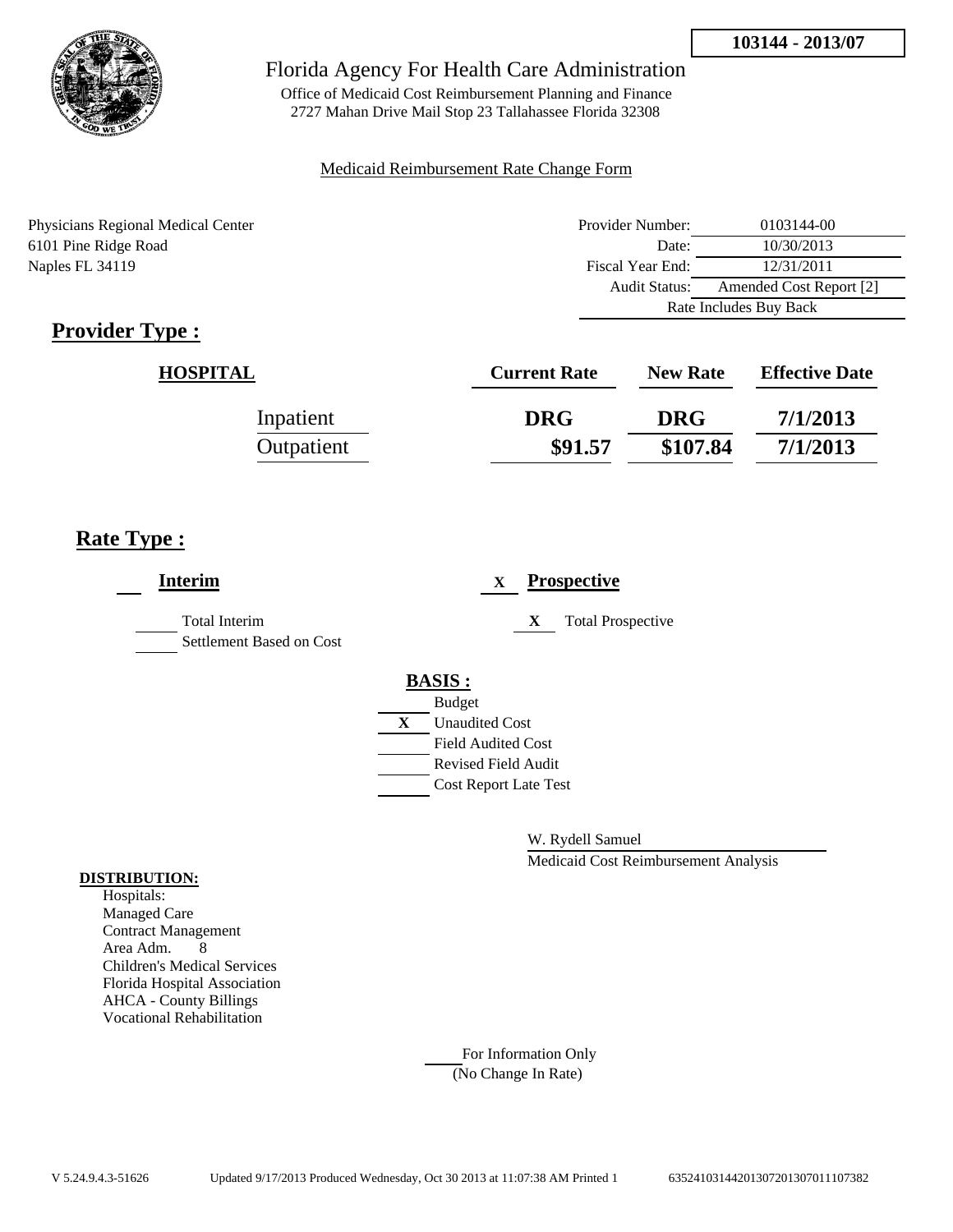

Office of Medicaid Cost Reimbursement Planning and Finance 2727 Mahan Drive Mail Stop 23 Tallahassee Florida 32308

### Medicaid Reimbursement Rate Change Form

Physicians Regional Medical Center 6101 Pine Ridge Road Naples FL 34119

| Provider Number:                         | 0103144-01 |  |
|------------------------------------------|------------|--|
| Date:                                    | 10/30/2013 |  |
| Fiscal Year End:                         | 12/31/2011 |  |
| Amended Cost Report [2]<br>Audit Status: |            |  |
| Rate Includes Buy Back                   |            |  |

# **Provider Type :**

| <b>HOSPITAL</b> | <b>Current Rate</b> | <b>New Rate</b> | <b>Effective Date</b> |
|-----------------|---------------------|-----------------|-----------------------|
| Inpatient       | <b>DRG</b>          | <b>DRG</b>      | 7/1/2013              |
| Outpatient      | \$91.57             | \$107.84        | 7/1/2013              |

## **Rate Type :**

| <b>Interim</b>                                   | <b>Prospective</b><br>X        |
|--------------------------------------------------|--------------------------------|
| <b>Total Interim</b><br>Settlement Based on Cost | X<br><b>Total Prospective</b>  |
|                                                  | <b>BASIS:</b><br><b>Budget</b> |
|                                                  | X<br><b>Unaudited Cost</b>     |
|                                                  | <b>Field Audited Cost</b>      |
|                                                  | <b>Revised Field Audit</b>     |
|                                                  | <b>Cost Report Late Test</b>   |
|                                                  |                                |

W. Rydell Samuel

Medicaid Cost Reimbursement Analysis

#### **DISTRIBUTION:**

Hospitals: Managed Care Contract Management Area Adm. 8 Children's Medical Services Florida Hospital Association AHCA - County Billings Vocational Rehabilitation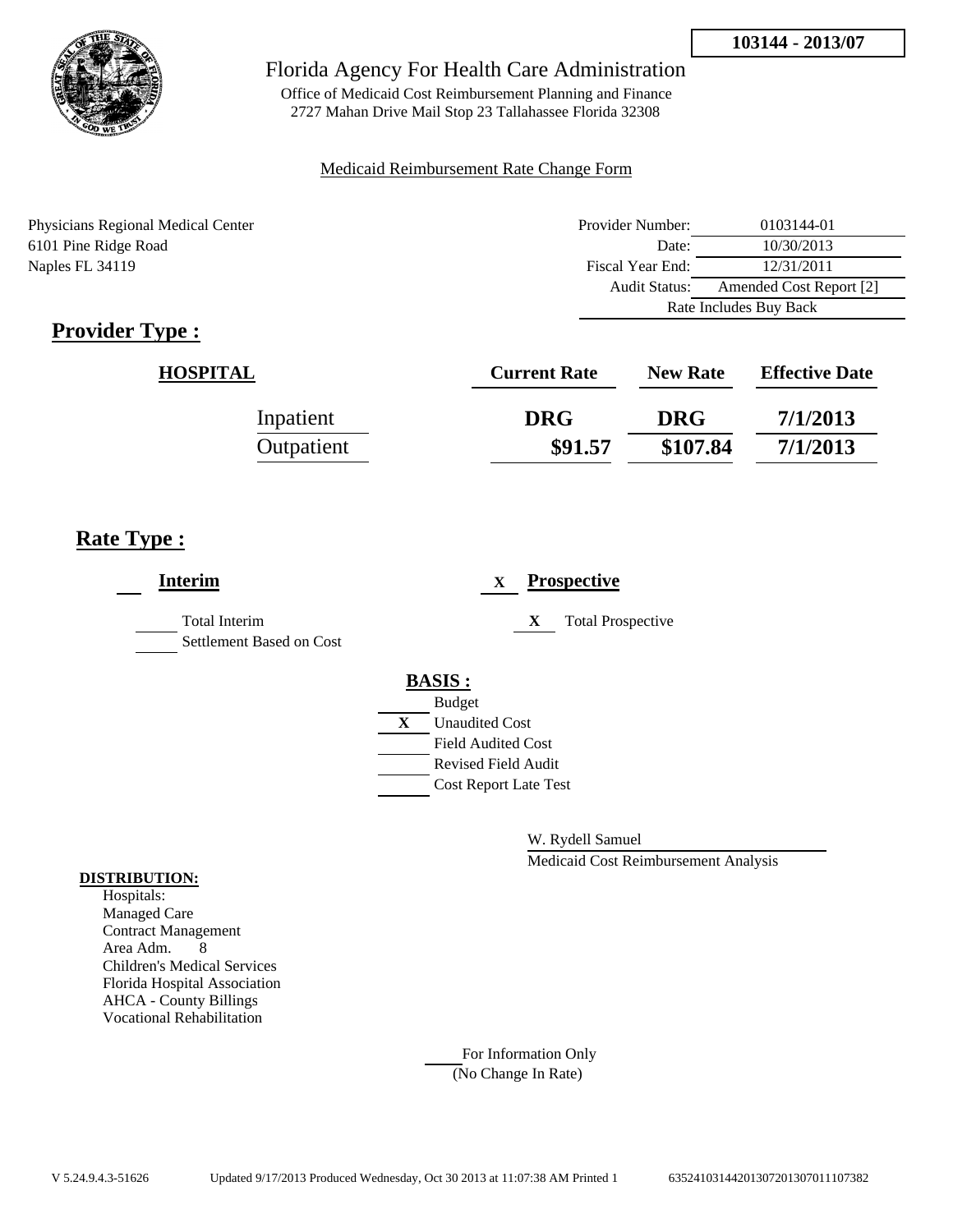

Office of Medicaid Cost Reimbursement Planning and Finance 2727 Mahan Drive Mail Stop 23 Tallahassee Florida 32308

### Medicaid Reimbursement Rate Change Form

The Villages Regional Hospital 600 East Dixie Ave Leesburg FL 34748

| Provider Number: | 0103179-00                |  |  |
|------------------|---------------------------|--|--|
| Date:            | 10/30/2013                |  |  |
| Fiscal Year End: | 6/30/2012                 |  |  |
| Audit Status:    | Unaudited Cost Report [1] |  |  |

# **Provider Type :**

| <b>HOSPITAL</b> | <b>Current Rate</b> | <b>New Rate</b> | <b>Effective Date</b> |
|-----------------|---------------------|-----------------|-----------------------|
| Inpatient       | <b>DRG</b>          | <b>DRG</b>      | 7/1/2013              |
| Outpatient      | \$65.05             | \$65.05         | 7/1/2013              |

## **Rate Type :**

| <b>Interim</b>                            | <b>Prospective</b><br>X                                                                                                                                 |
|-------------------------------------------|---------------------------------------------------------------------------------------------------------------------------------------------------------|
| Total Interim<br>Settlement Based on Cost | <b>Total Prospective</b><br>X                                                                                                                           |
|                                           | <b>BASIS:</b><br><b>Budget</b><br>X<br><b>Unaudited Cost</b><br><b>Field Audited Cost</b><br><b>Revised Field Audit</b><br><b>Cost Report Late Test</b> |

W. Rydell Samuel

Medicaid Cost Reimbursement Analysis

#### **DISTRIBUTION:**

Hospitals: Managed Care Contract Management Area Adm. 3 Children's Medical Services Florida Hospital Association AHCA - County Billings Vocational Rehabilitation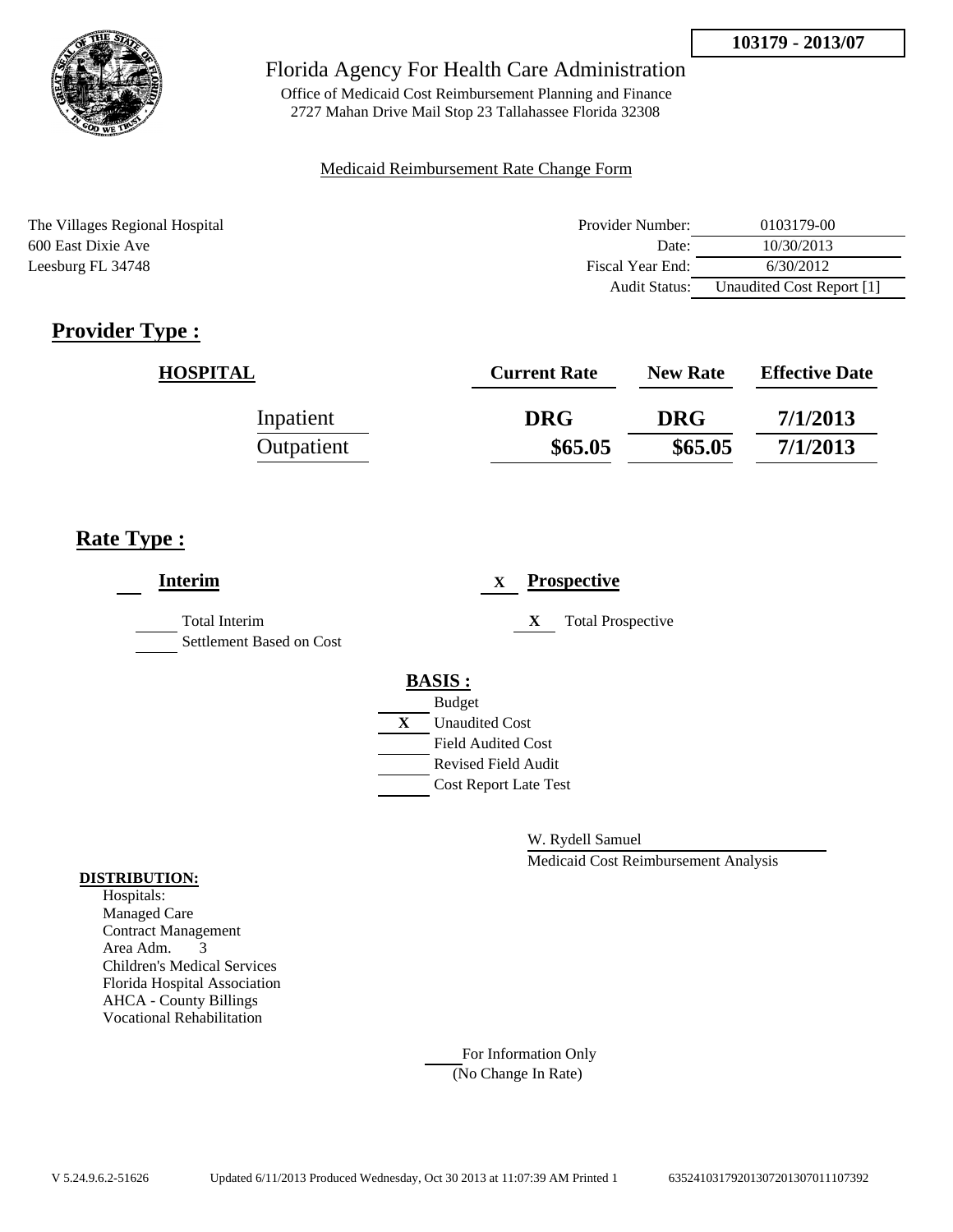

Office of Medicaid Cost Reimbursement Planning and Finance 2727 Mahan Drive Mail Stop 23 Tallahassee Florida 32308

### Medicaid Reimbursement Rate Change Form

Wuesthoff Medical Center Melbourne 250 N. Wickham Road Melbourne FL 32935

| Provider Number: | 0103209-00              |  |  |
|------------------|-------------------------|--|--|
| Date:            | 10/30/2013              |  |  |
| Fiscal Year End: | 9/30/2012               |  |  |
| Audit Status:    | Amended Cost Report [2] |  |  |

# **Provider Type :**

| <b>HOSPITAL</b> | <b>Current Rate</b> | <b>New Rate</b> | <b>Effective Date</b> |
|-----------------|---------------------|-----------------|-----------------------|
| Inpatient       | <b>DRG</b>          | <b>DRG</b>      | 7/1/2013              |
| Outpatient      | \$73.13             | \$73.13         | 7/1/2013              |

## **Rate Type :**

| <b>Interim</b>                            |   | <b>Prospective</b><br>$\mathbf x$ |
|-------------------------------------------|---|-----------------------------------|
| Total Interim<br>Settlement Based on Cost |   | X<br><b>Total Prospective</b>     |
|                                           |   | <b>BASIS:</b>                     |
|                                           |   | <b>Budget</b>                     |
|                                           | X | <b>Unaudited Cost</b>             |
|                                           |   | <b>Field Audited Cost</b>         |
|                                           |   | <b>Revised Field Audit</b>        |
|                                           |   | <b>Cost Report Late Test</b>      |
|                                           |   |                                   |

W. Rydell Samuel

Medicaid Cost Reimbursement Analysis

### **DISTRIBUTION:**

Hospitals: Managed Care Contract Management Area Adm. 7 Children's Medical Services Florida Hospital Association AHCA - County Billings Vocational Rehabilitation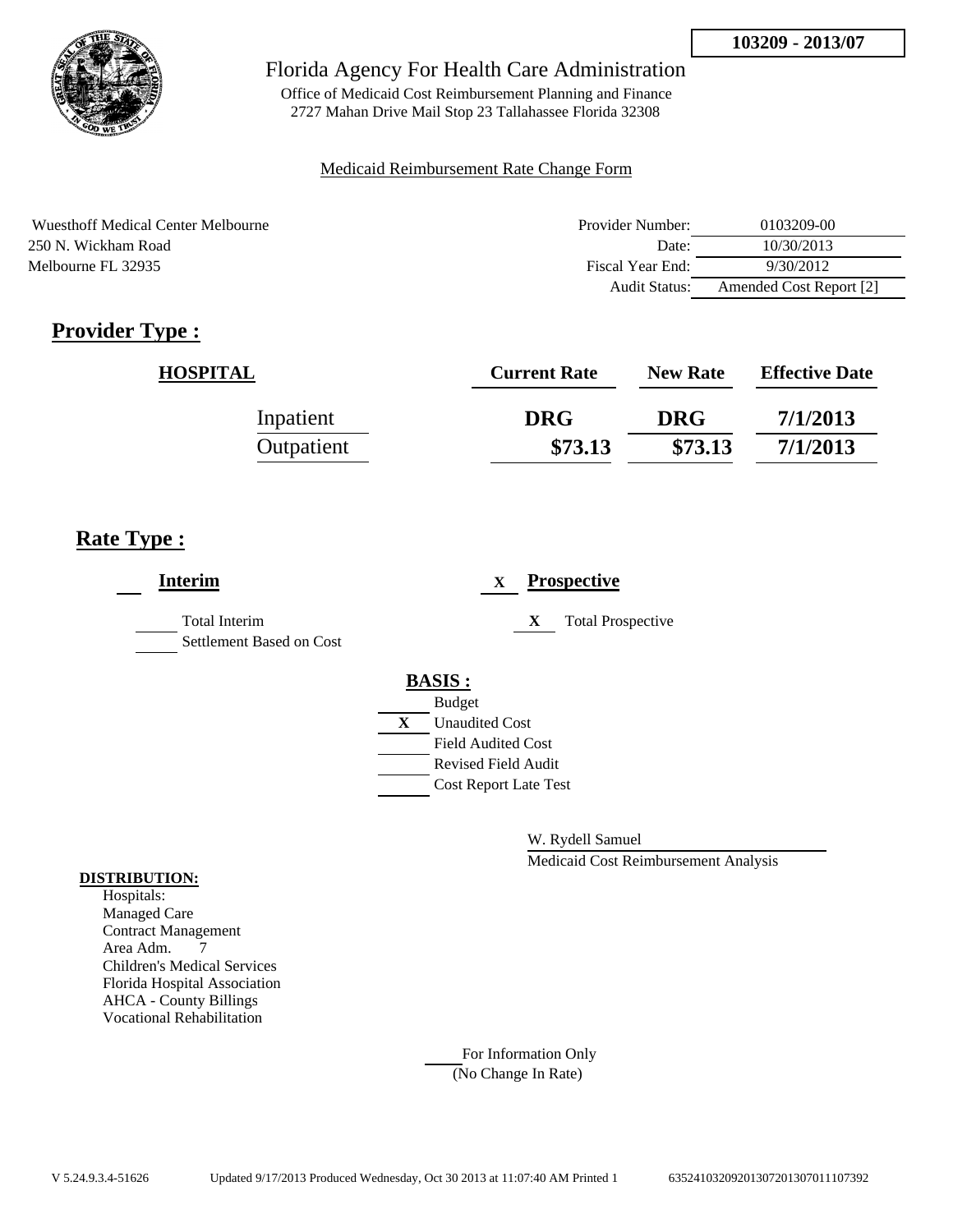

Office of Medicaid Cost Reimbursement Planning and Finance 2727 Mahan Drive Mail Stop 23 Tallahassee Florida 32308

### Medicaid Reimbursement Rate Change Form

Sacred Heart Hospital on the Emerald Coast 7800 US Highway 98 West Destin FL 32550-7228

| Provider Number:                           | 0103233-00 |  |
|--------------------------------------------|------------|--|
| Date:                                      | 10/30/2013 |  |
| Fiscal Year End:                           | 6/30/2012  |  |
| Unaudited Cost Report [1]<br>Audit Status: |            |  |
| Rate Includes Buy Back                     |            |  |

# **Provider Type :**

| <b>HOSPITAL</b> | <b>Current Rate</b> | <b>New Rate</b> | <b>Effective Date</b> |
|-----------------|---------------------|-----------------|-----------------------|
| Inpatient       | <b>DRG</b>          | <b>DRG</b>      | 7/1/2013              |
| Outpatient      | \$104.45            | \$104.45        | 7/1/2013              |

## **Rate Type :**

| <b>Interim</b>                            | <b>Prospective</b><br>X       |
|-------------------------------------------|-------------------------------|
| Total Interim<br>Settlement Based on Cost | <b>Total Prospective</b><br>X |
|                                           | <b>BASIS:</b>                 |
|                                           | <b>Budget</b>                 |
|                                           | <b>Unaudited Cost</b><br>X    |
|                                           | <b>Field Audited Cost</b>     |
|                                           | <b>Revised Field Audit</b>    |
|                                           | <b>Cost Report Late Test</b>  |
|                                           |                               |
|                                           |                               |

W. Rydell Samuel

Medicaid Cost Reimbursement Analysis

#### **DISTRIBUTION:**

Hospitals: Managed Care Contract Management Area Adm. 1 Children's Medical Services Florida Hospital Association AHCA - County Billings Vocational Rehabilitation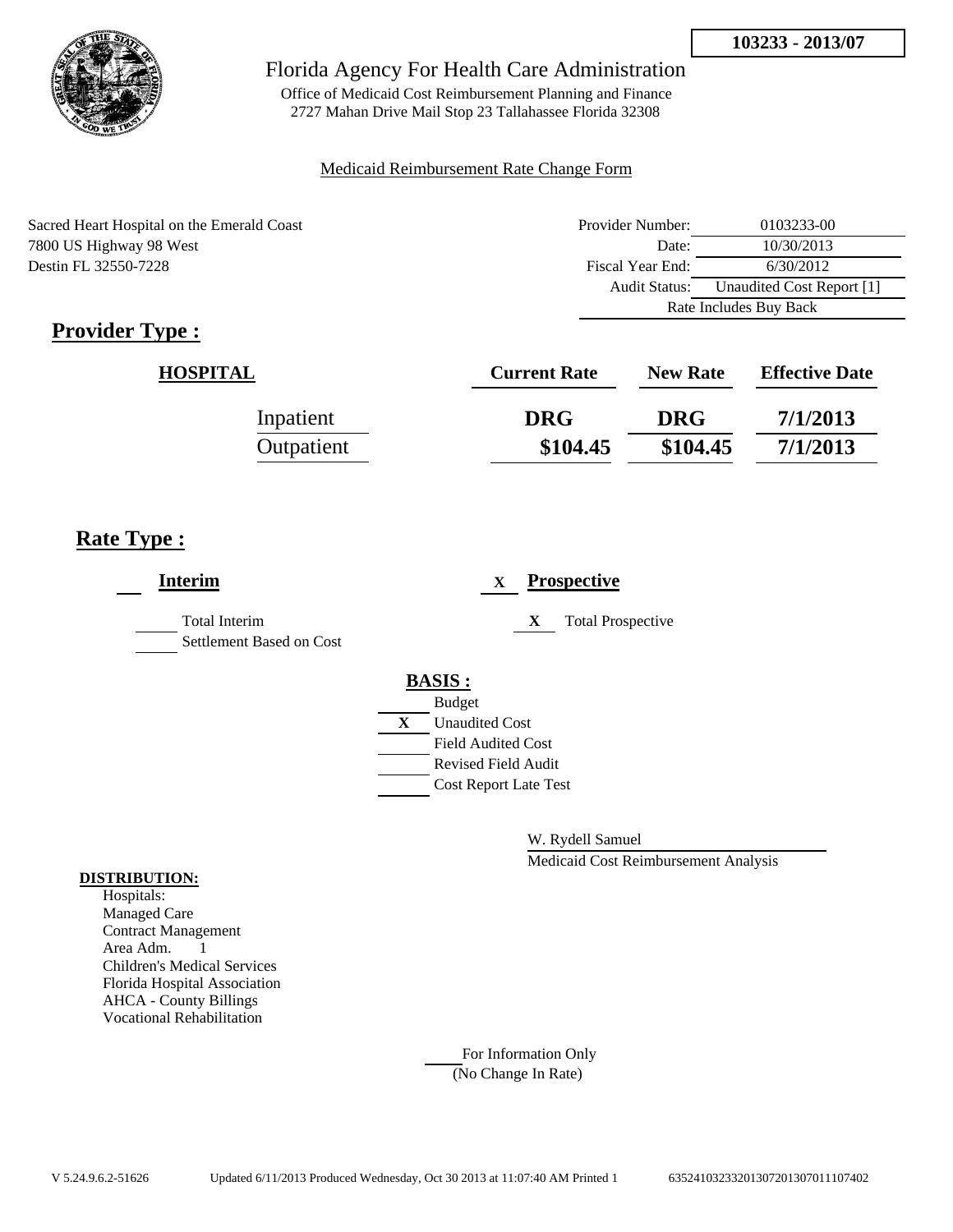

Office of Medicaid Cost Reimbursement Planning and Finance 2727 Mahan Drive Mail Stop 23 Tallahassee Florida 32308

### Medicaid Reimbursement Rate Change Form

Sister Emmanuel Hospital 3663 South Miami Ave, 4th Floor Miami FL 33133

| Provider Number: | 0103284-00                |  |
|------------------|---------------------------|--|
| Date:            | 10/30/2013                |  |
| Fiscal Year End: | 8/31/2012                 |  |
| Audit Status:    | Unaudited Cost Report [1] |  |

# **Provider Type :**

| <b>HOSPITAL</b> | <b>Current Rate</b> | <b>New Rate</b> | <b>Effective Date</b> |
|-----------------|---------------------|-----------------|-----------------------|
| Inpatient       | <b>DRG</b>          | <b>DRG</b>      | 7/1/2013              |
| Outpatient      | \$14.66             | \$14.66         | 7/1/2013              |

## **Rate Type :**

| <b>Interim</b>                                   | <b>Prospective</b><br>X       |
|--------------------------------------------------|-------------------------------|
| <b>Total Interim</b><br>Settlement Based on Cost | X<br><b>Total Prospective</b> |
|                                                  | <b>BASIS:</b>                 |
|                                                  | <b>Budget</b>                 |
|                                                  | X<br><b>Unaudited Cost</b>    |
|                                                  | <b>Field Audited Cost</b>     |
|                                                  | <b>Revised Field Audit</b>    |
|                                                  | <b>Cost Report Late Test</b>  |
|                                                  |                               |

W. Rydell Samuel

Medicaid Cost Reimbursement Analysis

#### **DISTRIBUTION:**

Hospitals: Managed Care Contract Management Area Adm. 11 Children's Medical Services Florida Hospital Association AHCA - County Billings Vocational Rehabilitation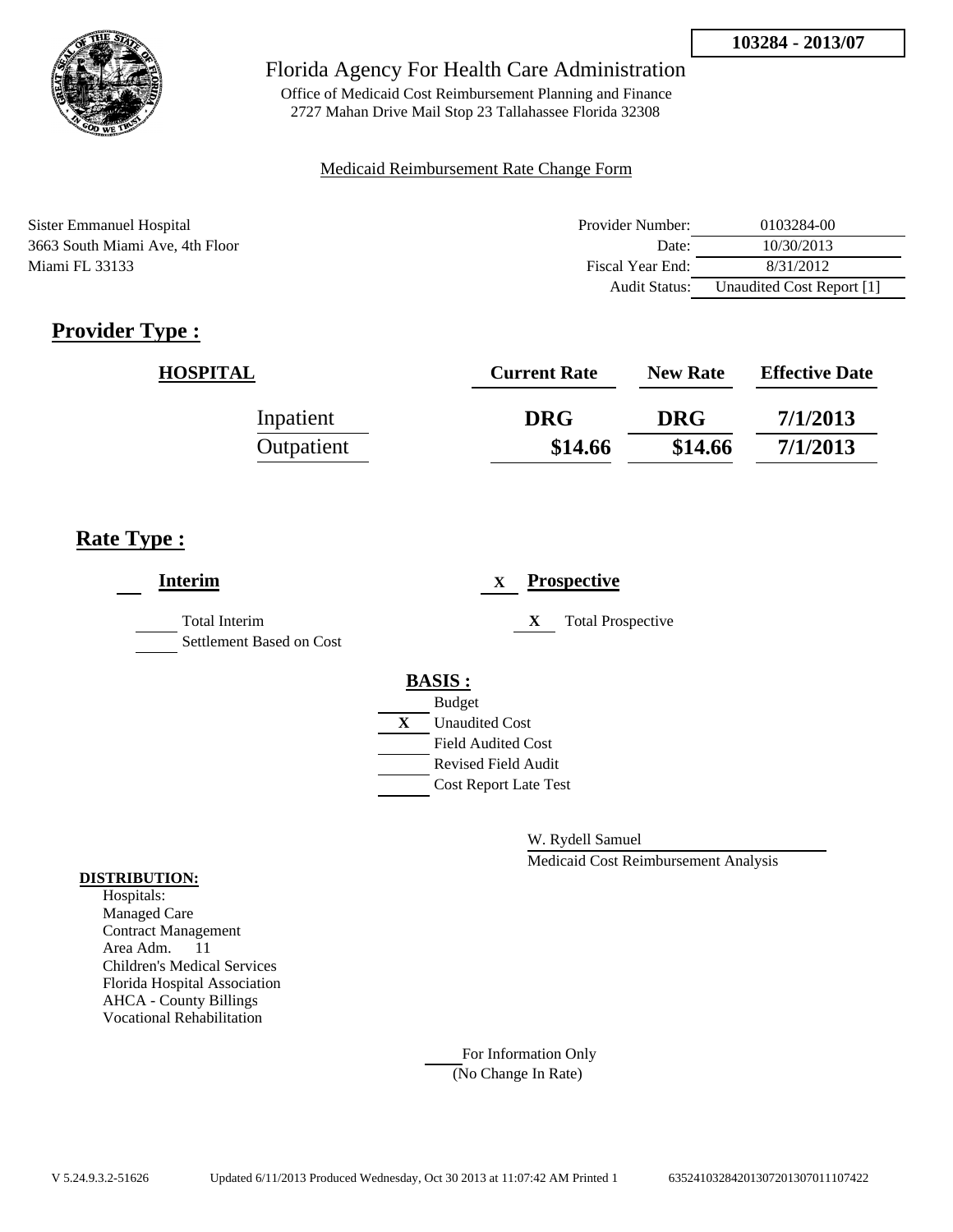

Office of Medicaid Cost Reimbursement Planning and Finance 2727 Mahan Drive Mail Stop 23 Tallahassee Florida 32308

### Medicaid Reimbursement Rate Change Form

Select Specialty Hospital Miami 955 NW 3rd Street, 8th Floor Miami FL 33128

| Provider Number: | 0103373-00                |  |  |
|------------------|---------------------------|--|--|
| Date:            | 10/30/2013                |  |  |
| Fiscal Year End: | 8/31/2012                 |  |  |
| Audit Status:    | Unaudited Cost Report [1] |  |  |

# **Provider Type :**

| <b>HOSPITAL</b> | <b>Current Rate</b> | <b>New Rate</b> | <b>Effective Date</b> |
|-----------------|---------------------|-----------------|-----------------------|
| Inpatient       | <b>DRG</b>          | <b>DRG</b>      | 7/1/2013              |
| Outpatient      | \$14.66             | \$14.66         | 7/1/2013              |

## **Rate Type :**

| <b>Interim</b>                                   | <b>Prospective</b><br>$\mathbf{X}$ |
|--------------------------------------------------|------------------------------------|
| <b>Total Interim</b><br>Settlement Based on Cost | X<br><b>Total Prospective</b>      |
|                                                  | <b>BASIS:</b>                      |
|                                                  | <b>Budget</b>                      |
|                                                  | X<br><b>Unaudited Cost</b>         |
|                                                  | <b>Field Audited Cost</b>          |
|                                                  | <b>Revised Field Audit</b>         |
|                                                  | <b>Cost Report Late Test</b>       |
|                                                  |                                    |

W. Rydell Samuel

Medicaid Cost Reimbursement Analysis

#### **DISTRIBUTION:**

Hospitals: Managed Care Contract Management Area Adm. 11 Children's Medical Services Florida Hospital Association AHCA - County Billings Vocational Rehabilitation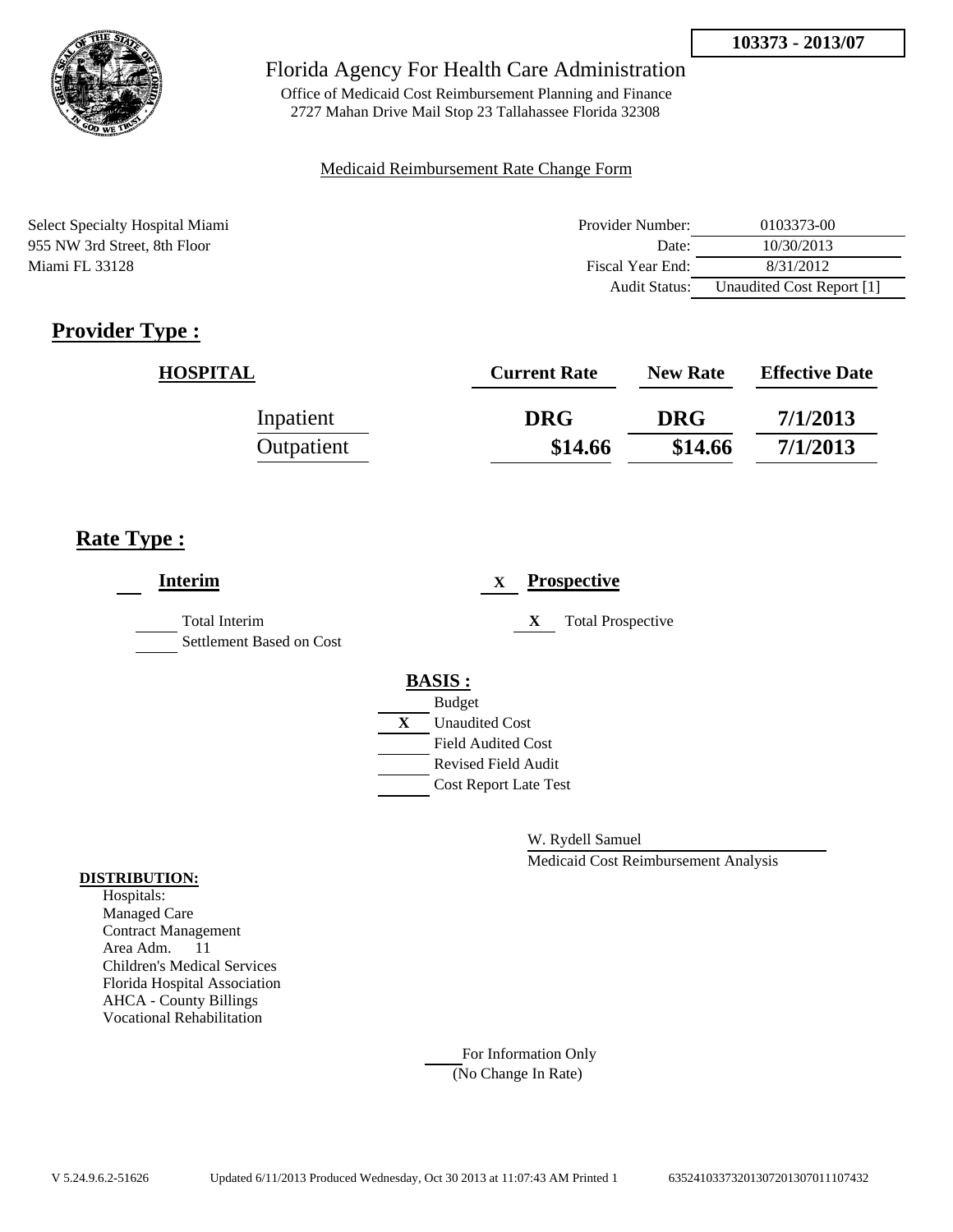

Office of Medicaid Cost Reimbursement Planning and Finance 2727 Mahan Drive Mail Stop 23 Tallahassee Florida 32308

### Medicaid Reimbursement Rate Change Form

Select Specialty Hospital - Orlando 601 E Rollins Street Orlando FL 32803

| Provider Number: | 0103390-00                |  |
|------------------|---------------------------|--|
| Date:            | 10/30/2013                |  |
| Fiscal Year End: | 12/31/2011                |  |
| Audit Status:    | Unaudited Cost Report [1] |  |

# **Provider Type :**

| <b>HOSPITAL</b> | <b>Current Rate</b> | <b>New Rate</b> | <b>Effective Date</b> |
|-----------------|---------------------|-----------------|-----------------------|
| Inpatient       | <b>DRG</b>          | <b>DRG</b>      | 7/1/2013              |
| Outpatient      | \$14.66             | \$14.66         | 7/1/2013              |

## **Rate Type :**

| <b>Interim</b>                                   | <b>Prospective</b><br>X       |
|--------------------------------------------------|-------------------------------|
| <b>Total Interim</b><br>Settlement Based on Cost | <b>Total Prospective</b><br>X |
|                                                  | <b>BASIS:</b>                 |
|                                                  | <b>Budget</b>                 |
|                                                  | X<br><b>Unaudited Cost</b>    |
|                                                  | <b>Field Audited Cost</b>     |
|                                                  | <b>Revised Field Audit</b>    |
|                                                  | <b>Cost Report Late Test</b>  |
|                                                  |                               |

W. Rydell Samuel

Medicaid Cost Reimbursement Analysis

### **DISTRIBUTION:**

Hospitals: Managed Care Contract Management Area Adm. 7 Children's Medical Services Florida Hospital Association AHCA - County Billings Vocational Rehabilitation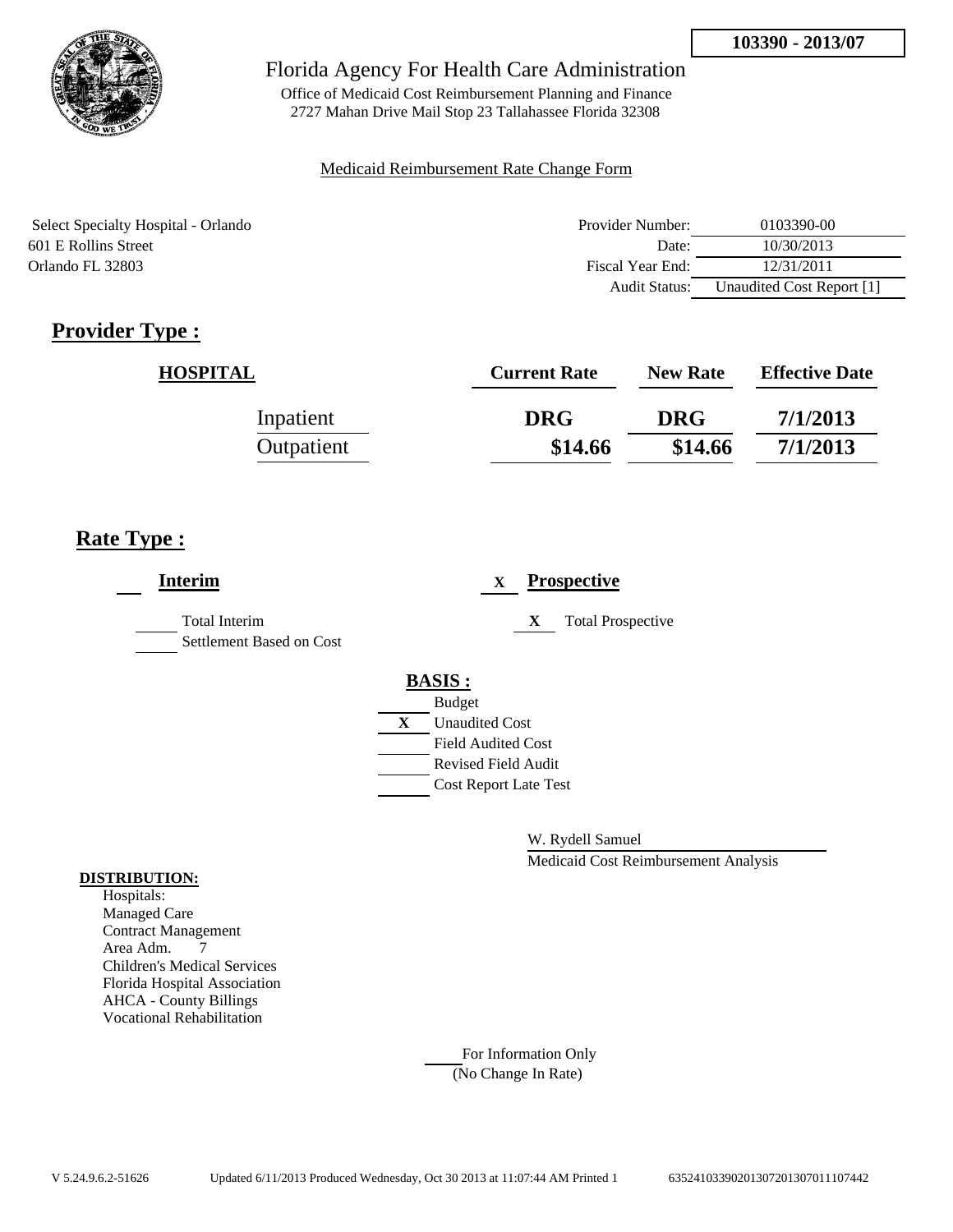

Office of Medicaid Cost Reimbursement Planning and Finance 2727 Mahan Drive Mail Stop 23 Tallahassee Florida 32308

### Medicaid Reimbursement Rate Change Form

Charlton Memorial Hospital Post Office Box 188 Folkston GA 31537

| Provider Number: | 0103411-00                |  |
|------------------|---------------------------|--|
| Date:            | 10/30/2013                |  |
| Fiscal Year End: | 6/30/2012                 |  |
| Audit Status:    | Unaudited Cost Report [1] |  |

# **Provider Type :**

| <b>HOSPITAL</b> | <b>Current Rate</b> | <b>New Rate</b> | <b>Effective Date</b> |
|-----------------|---------------------|-----------------|-----------------------|
| Inpatient       | <b>DRG</b>          | <b>DRG</b>      | 7/1/2013              |
| Outpatient      | \$145.01            | \$145.01        | 7/1/2013              |

## **Rate Type :**

| <b>Interim</b>                                   | <b>Prospective</b><br>X        |
|--------------------------------------------------|--------------------------------|
| <b>Total Interim</b><br>Settlement Based on Cost | X<br><b>Total Prospective</b>  |
|                                                  | <b>BASIS:</b><br><b>Budget</b> |
|                                                  | <b>Unaudited Cost</b><br>X     |
|                                                  | <b>Field Audited Cost</b>      |
|                                                  | <b>Revised Field Audit</b>     |
|                                                  | <b>Cost Report Late Test</b>   |
|                                                  |                                |

W. Rydell Samuel

Medicaid Cost Reimbursement Analysis

#### **DISTRIBUTION:**

Hospitals: Managed Care Contract Management Area Adm. Children's Medical Services Florida Hospital Association AHCA - County Billings Vocational Rehabilitation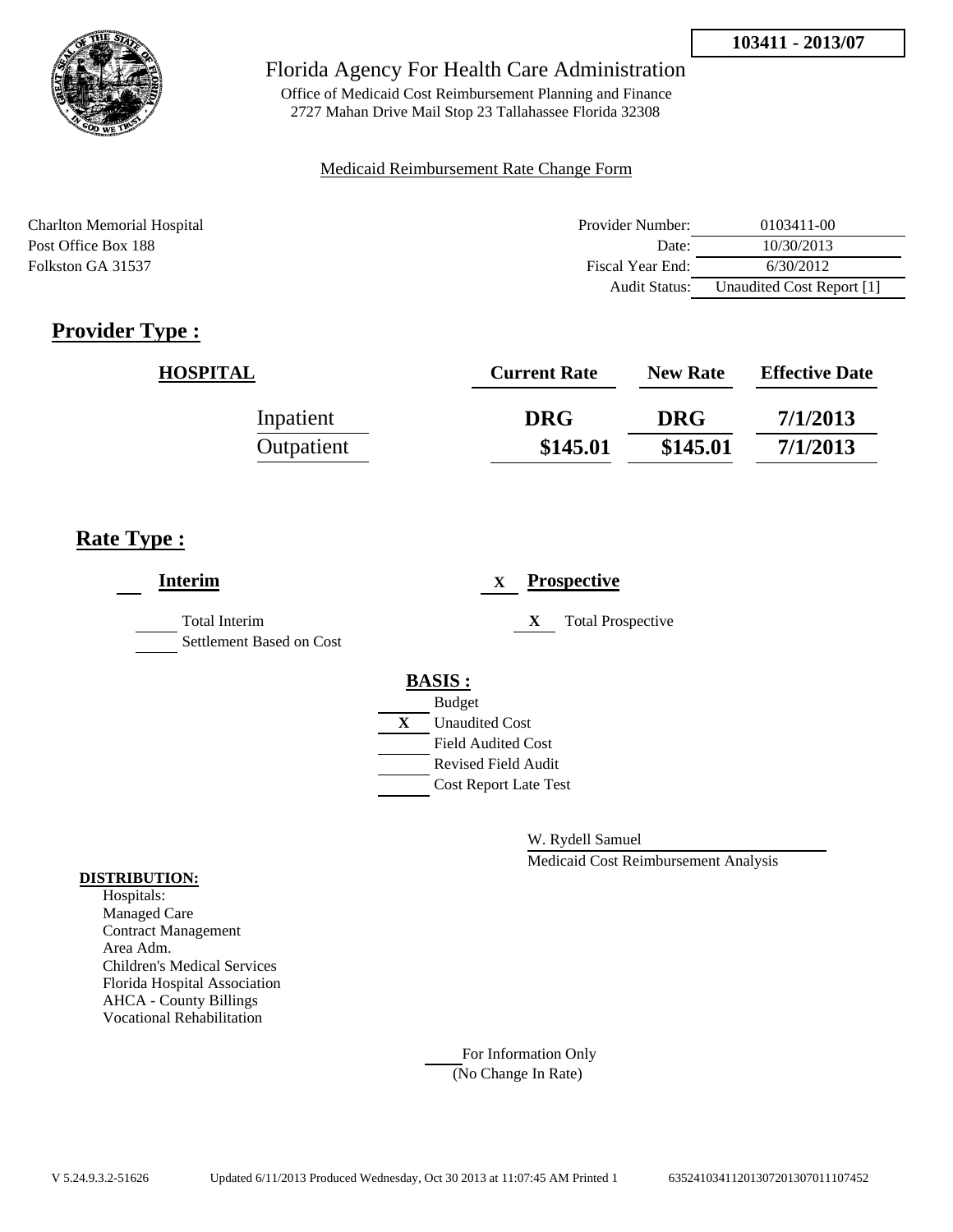

Office of Medicaid Cost Reimbursement Planning and Finance 2727 Mahan Drive Mail Stop 23 Tallahassee Florida 32308

### Medicaid Reimbursement Rate Change Form

Lakewood Ranch Medical Center 8330 Lakewood Ranch Boulevard Bradenton FL 34202

| Provider Number: | 0103420-00                |
|------------------|---------------------------|
| Date:            | 10/30/2013                |
| Fiscal Year End: | 12/31/2011                |
| Audit Status:    | Unaudited Cost Report [1] |

# **Provider Type :**

| <b>HOSPITAL</b> | <b>Current Rate</b> | <b>New Rate</b> | <b>Effective Date</b> |
|-----------------|---------------------|-----------------|-----------------------|
| Inpatient       | <b>DRG</b>          | <b>DRG</b>      | 7/1/2013              |
| Outpatient      | \$96.15             | \$96.15         | 7/1/2013              |

## **Rate Type :**

| <b>Interim</b>                            | <b>Prospective</b><br>X       |
|-------------------------------------------|-------------------------------|
| Total Interim<br>Settlement Based on Cost | <b>Total Prospective</b><br>X |
|                                           | <b>BASIS:</b>                 |
|                                           | <b>Budget</b>                 |
|                                           | X<br><b>Unaudited Cost</b>    |
|                                           | <b>Field Audited Cost</b>     |
|                                           | <b>Revised Field Audit</b>    |
|                                           | <b>Cost Report Late Test</b>  |
|                                           |                               |

W. Rydell Samuel

Medicaid Cost Reimbursement Analysis

### **DISTRIBUTION:**

Hospitals: Managed Care Contract Management Area Adm. 6 Children's Medical Services Florida Hospital Association AHCA - County Billings Vocational Rehabilitation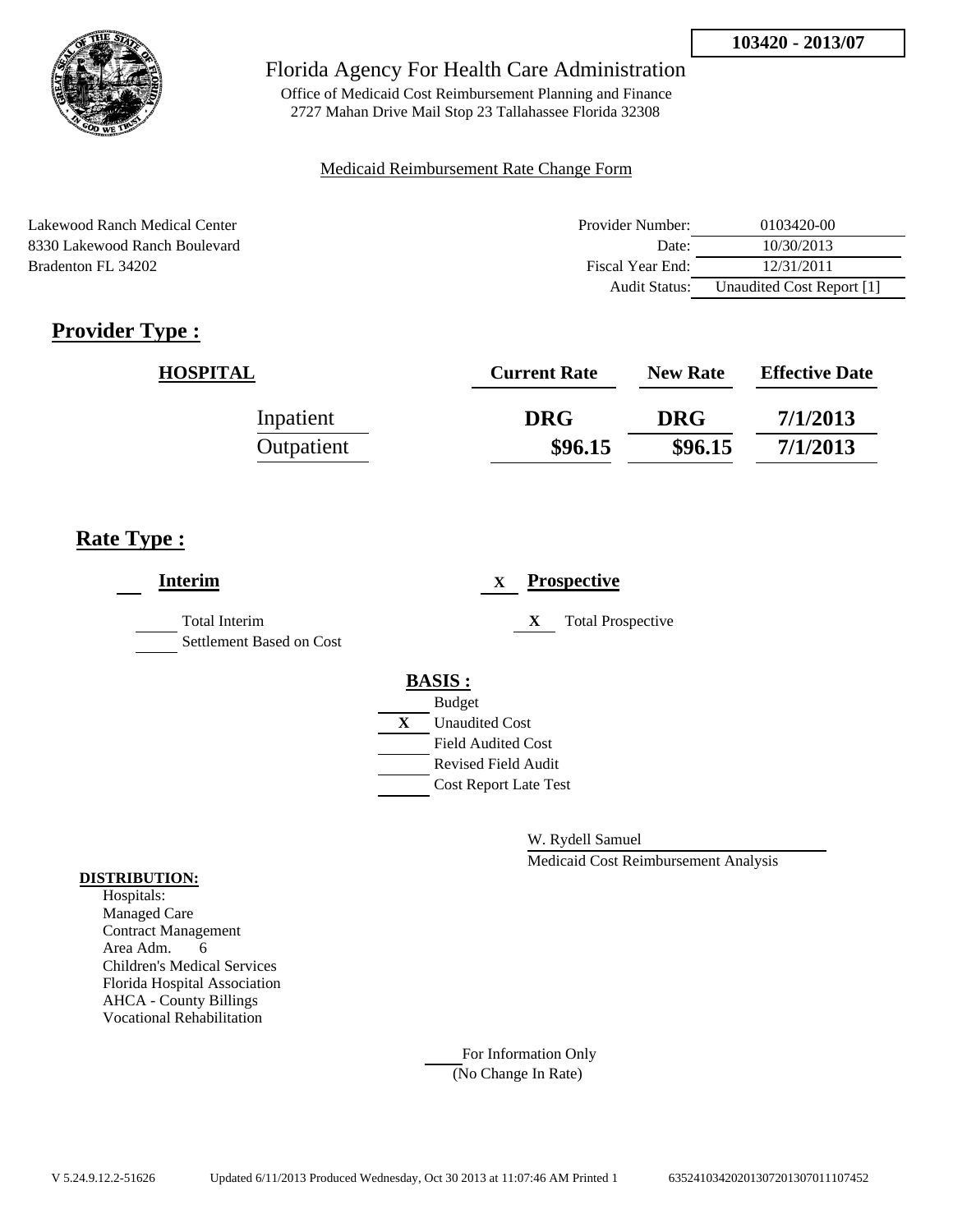

Office of Medicaid Cost Reimbursement Planning and Finance 2727 Mahan Drive Mail Stop 23 Tallahassee Florida 32308

### Medicaid Reimbursement Rate Change Form

Select Specialty Hospital Panama City 615 N Bonita Avenue Panama City FL 32401

| Provider Number: | 0103438-00                |
|------------------|---------------------------|
| Date:            | 10/30/2013                |
| Fiscal Year End: | 7/31/2012                 |
| Audit Status:    | Unaudited Cost Report [1] |

# **Provider Type :**

| <b>HOSPITAL</b> | <b>Current Rate</b> | <b>New Rate</b> | <b>Effective Date</b> |
|-----------------|---------------------|-----------------|-----------------------|
| Inpatient       | <b>DRG</b>          | <b>DRG</b>      | 7/1/2013              |
| Outpatient      | \$14.66             | \$14.66         | 7/1/2013              |

## **Rate Type :**

| <b>Interim</b>                                   | <b>Prospective</b><br>X        |
|--------------------------------------------------|--------------------------------|
| <b>Total Interim</b><br>Settlement Based on Cost | <b>Total Prospective</b><br>X  |
|                                                  | <b>BASIS:</b><br><b>Budget</b> |
|                                                  | X<br><b>Unaudited Cost</b>     |
|                                                  | <b>Field Audited Cost</b>      |
|                                                  | <b>Revised Field Audit</b>     |
|                                                  | <b>Cost Report Late Test</b>   |
|                                                  |                                |

W. Rydell Samuel

Medicaid Cost Reimbursement Analysis

#### **DISTRIBUTION:**

Hospitals: Managed Care Contract Management Area Adm. 2 Children's Medical Services Florida Hospital Association AHCA - County Billings Vocational Rehabilitation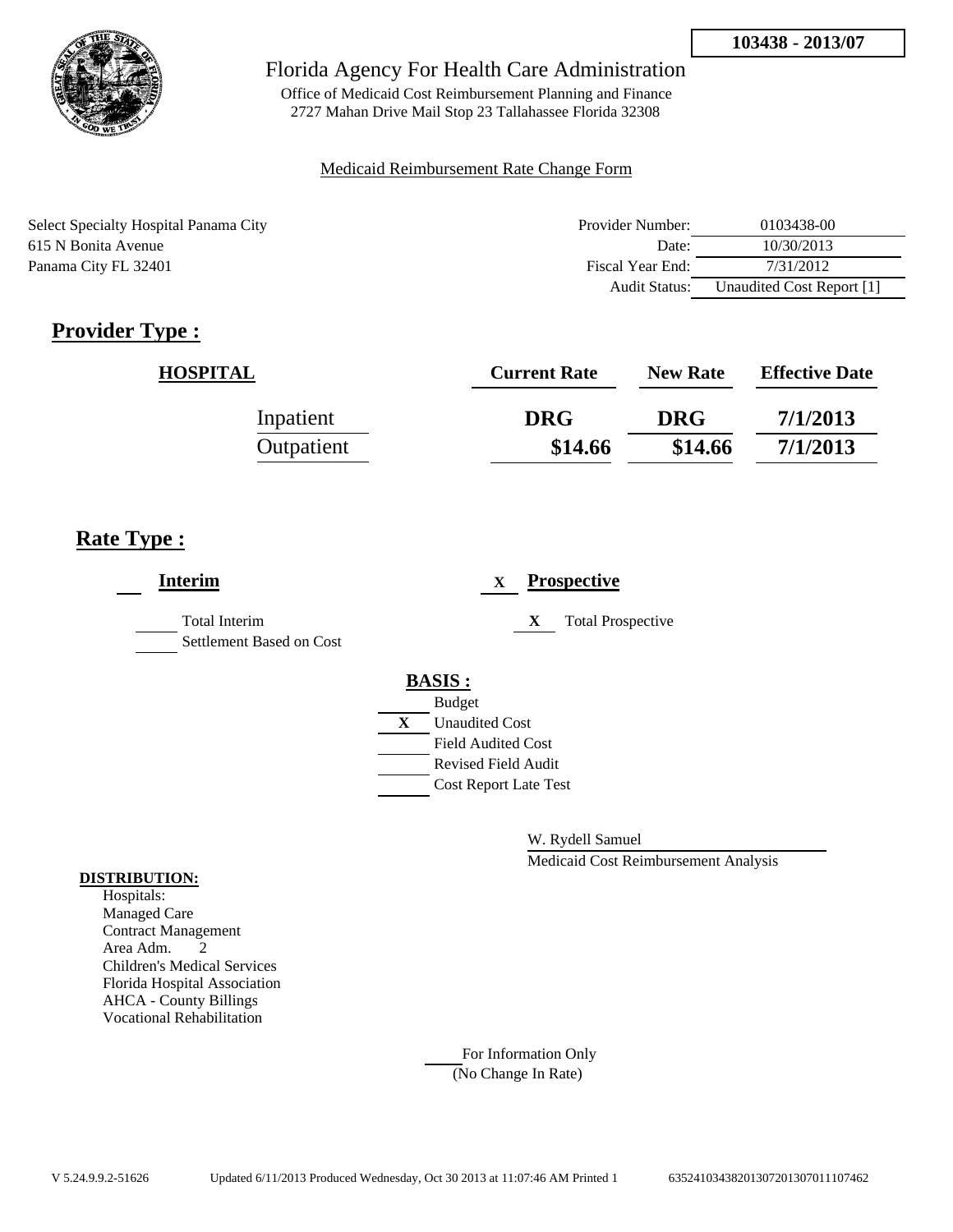

Office of Medicaid Cost Reimbursement Planning and Finance 2727 Mahan Drive Mail Stop 23 Tallahassee Florida 32308

### Medicaid Reimbursement Rate Change Form

| Memorial Hospital Miramar | Provider Number: | 0103454-00                                     |
|---------------------------|------------------|------------------------------------------------|
| 1901 SW 172nd Avenue      | Date:            | 10/30/2013                                     |
| Miramar FL 33029          | Fiscal Year End: | 4/30/2012                                      |
|                           | Audit Status:    | Unaudited Cost Report [1]                      |
|                           |                  | Rate Includes Buy Back and 100% Self Exemption |

## **Provider Type :**

| <b>HOSPITAL</b>                      | <b>Current Rate</b> | <b>New Rate</b> | <b>Effective Date</b> |
|--------------------------------------|---------------------|-----------------|-----------------------|
| Inpatient                            | <b>DRG</b>          | <b>DRG</b>      | 7/1/2013              |
| Outpatient                           | \$90.88             | \$184.31        | 7/1/2013              |
| <b>Inpatient County Billing Rate</b> | <b>DRG</b>          | <b>DRG</b>      | 7/1/2013              |

### **Rate Type :**

| <b>Interim</b>                                   | <b>Prospective</b><br>X       |
|--------------------------------------------------|-------------------------------|
| <b>Total Interim</b><br>Settlement Based on Cost | <b>Total Prospective</b><br>X |
|                                                  | <b>BASIS:</b>                 |
|                                                  | <b>Budget</b>                 |
|                                                  | X<br><b>Unaudited Cost</b>    |
|                                                  | <b>Field Audited Cost</b>     |
|                                                  | <b>Revised Field Audit</b>    |
|                                                  | <b>Cost Report Late Test</b>  |
|                                                  |                               |

W. Rydell Samuel

Medicaid Cost Reimbursement Analysis

#### **DISTRIBUTION:**

Hospitals: Managed Care Contract Management Area Adm. 10 Children's Medical Services Florida Hospital Association AHCA - County Billings Vocational Rehabilitation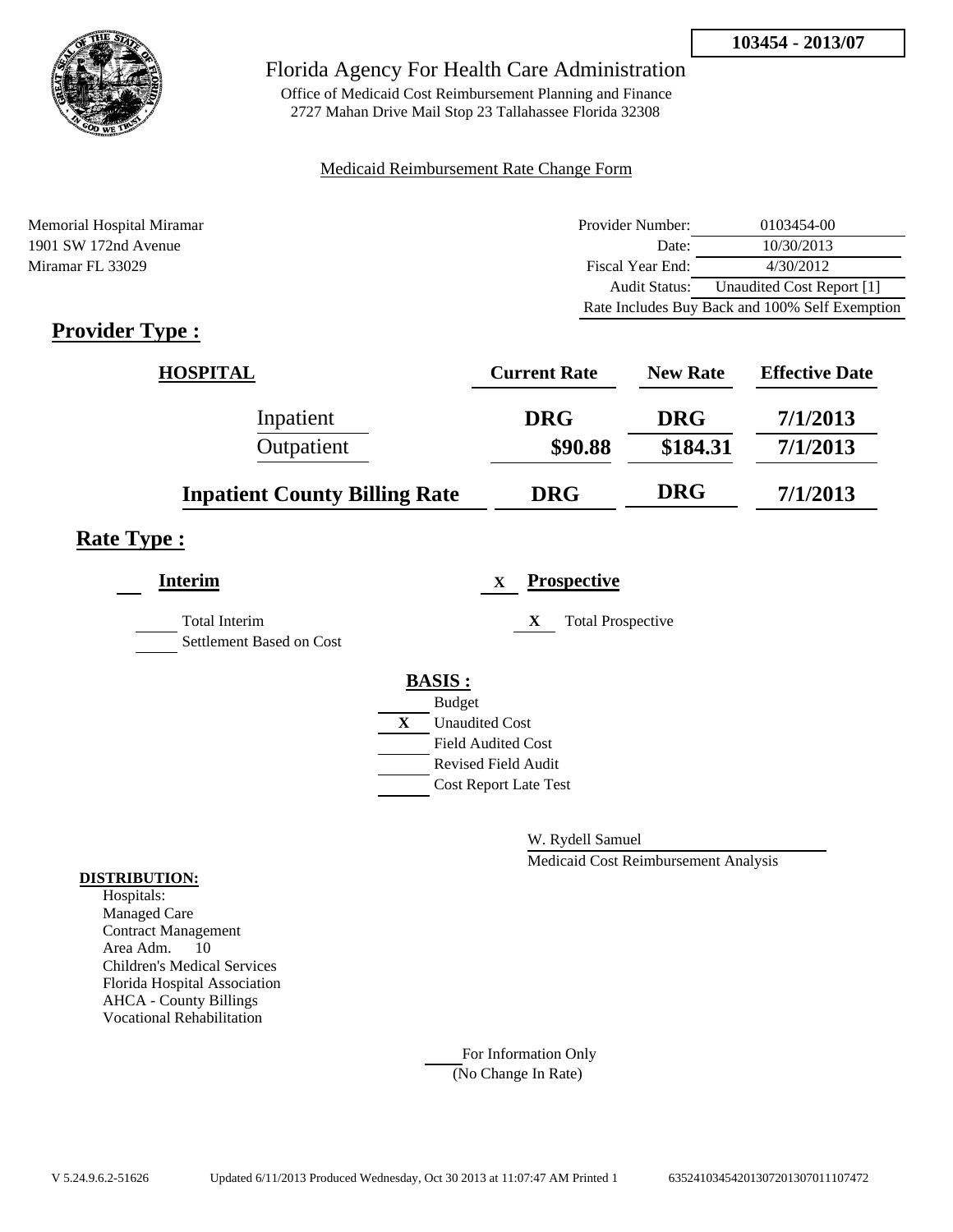

Office of Medicaid Cost Reimbursement Planning and Finance 2727 Mahan Drive Mail Stop 23 Tallahassee Florida 32308

### Medicaid Reimbursement Rate Change Form

St. Cloud Regional Medical Center 2906 17th Street Saint Cloud FL 34769

| Provider Number: | 0103462-00                |
|------------------|---------------------------|
| Date:            | 10/30/2013                |
| Fiscal Year End: | 12/31/2011                |
| Audit Status:    | Unaudited Cost Report [1] |

# **Provider Type :**

| <b>HOSPITAL</b> | <b>Current Rate</b> | <b>New Rate</b> | <b>Effective Date</b> |
|-----------------|---------------------|-----------------|-----------------------|
| Inpatient       | <b>DRG</b>          | <b>DRG</b>      | 7/1/2013              |
| Outpatient      | \$58.11             | \$58.11         | 7/1/2013              |

## **Rate Type :**

| <b>Interim</b>                                   |               | X                            |   | <b>Prospective</b>       |
|--------------------------------------------------|---------------|------------------------------|---|--------------------------|
| <b>Total Interim</b><br>Settlement Based on Cost |               |                              | X | <b>Total Prospective</b> |
|                                                  | <b>BASIS:</b> |                              |   |                          |
|                                                  | <b>Budget</b> |                              |   |                          |
|                                                  | X             | <b>Unaudited Cost</b>        |   |                          |
|                                                  |               | <b>Field Audited Cost</b>    |   |                          |
|                                                  |               | <b>Revised Field Audit</b>   |   |                          |
|                                                  |               | <b>Cost Report Late Test</b> |   |                          |
|                                                  |               |                              |   |                          |
|                                                  |               |                              |   |                          |

W. Rydell Samuel

Medicaid Cost Reimbursement Analysis

#### **DISTRIBUTION:**

Hospitals: Managed Care Contract Management Area Adm. 7 Children's Medical Services Florida Hospital Association AHCA - County Billings Vocational Rehabilitation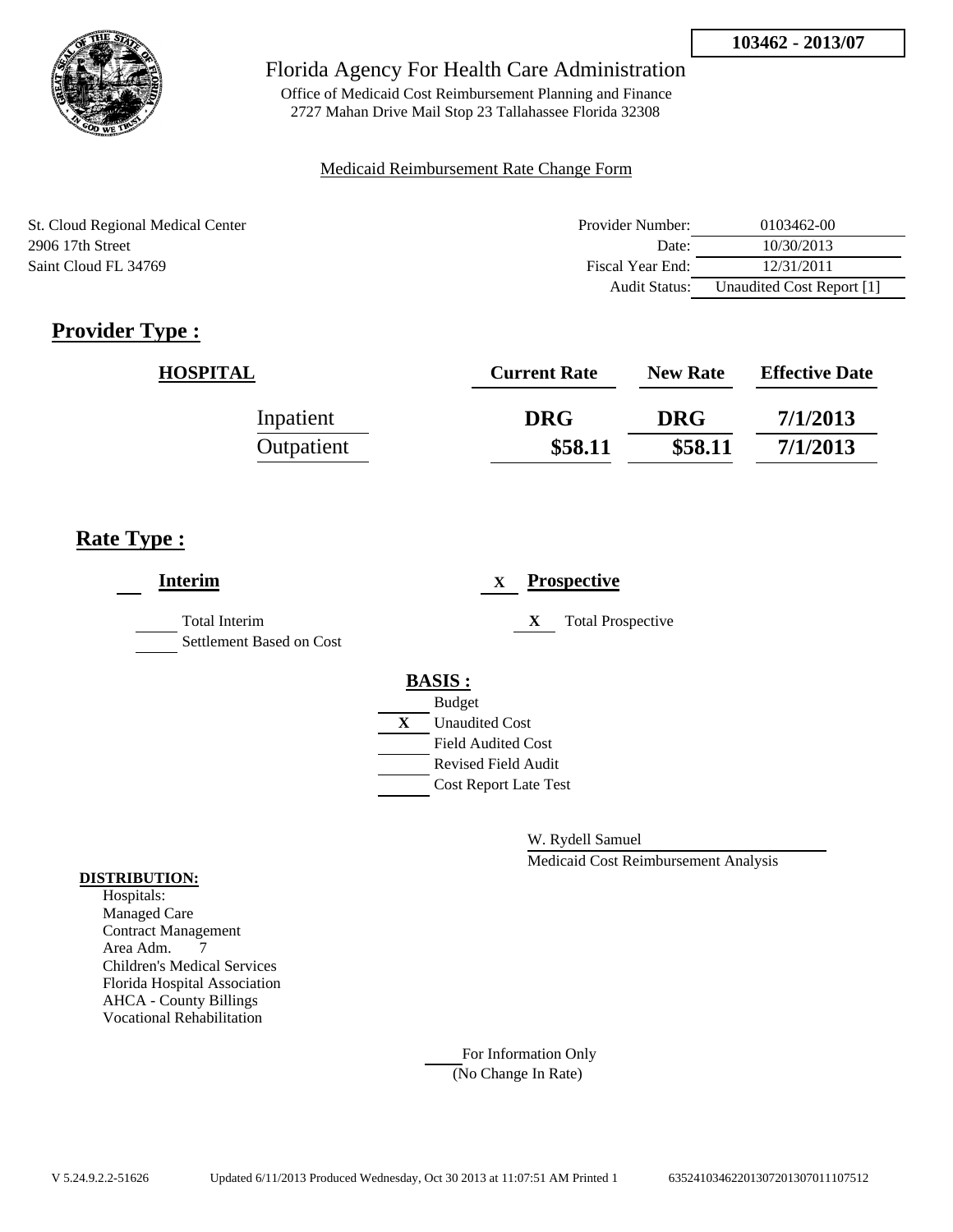

Office of Medicaid Cost Reimbursement Planning and Finance 2727 Mahan Drive Mail Stop 23 Tallahassee Florida 32308

#### Medicaid Reimbursement Rate Change Form

Kindred Hospital Ocala 1500 SW 1st Avenue, 5th Floor Ocala FL 34474

| Provider Number:     | 0103535-00                |
|----------------------|---------------------------|
| Date:                | 10/30/2013                |
| Fiscal Year End:     | 5/31/2012                 |
| <b>Audit Status:</b> | Unaudited Cost Report [1] |

# **Provider Type :**

| <b>HOSPITAL</b> | <b>Current Rate</b> | <b>New Rate</b> | <b>Effective Date</b> |
|-----------------|---------------------|-----------------|-----------------------|
| Inpatient       | <b>DRG</b>          | <b>DRG</b>      | 7/1/2013              |
| Outpatient      | \$14.66             | \$14.66         | 7/1/2013              |

## **Rate Type :**

| <b>Interim</b>                                   | <b>Prospective</b><br>X       |
|--------------------------------------------------|-------------------------------|
| <b>Total Interim</b><br>Settlement Based on Cost | <b>Total Prospective</b><br>X |
|                                                  | <b>BASIS:</b>                 |
|                                                  | <b>Budget</b>                 |
|                                                  | X<br><b>Unaudited Cost</b>    |
|                                                  | <b>Field Audited Cost</b>     |
|                                                  | <b>Revised Field Audit</b>    |
|                                                  | <b>Cost Report Late Test</b>  |
|                                                  |                               |

W. Rydell Samuel

Medicaid Cost Reimbursement Analysis

#### **DISTRIBUTION:**

Hospitals: Managed Care Contract Management Area Adm. 3 Children's Medical Services Florida Hospital Association AHCA - County Billings Vocational Rehabilitation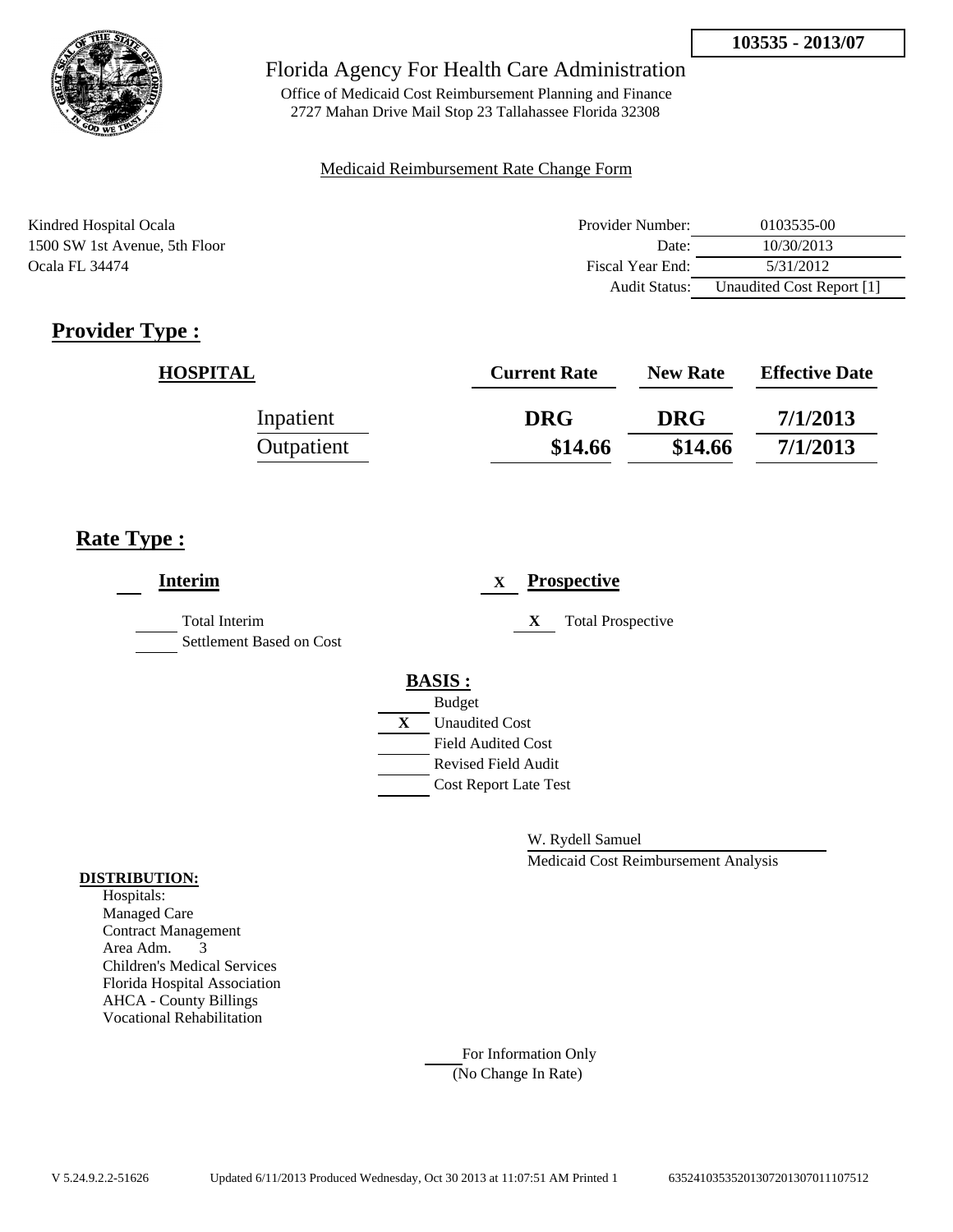

Office of Medicaid Cost Reimbursement Planning and Finance 2727 Mahan Drive Mail Stop 23 Tallahassee Florida 32308

#### Medicaid Reimbursement Rate Change Form

| Doctors Hospital      | Provider Number:     | 0103543-00                |
|-----------------------|----------------------|---------------------------|
| 5000 University Drive | Date:                | 10/30/2013                |
| Coral Gables FL 33146 | Fiscal Year End:     | 9/30/2012                 |
|                       | <b>Audit Status:</b> | Unaudited Cost Report [1] |

## **Provider Type :**

| <b>HOSPITAL</b> | <b>Current Rate</b> | <b>New Rate</b> | <b>Effective Date</b> |
|-----------------|---------------------|-----------------|-----------------------|
| Inpatient       | <b>DRG</b>          | <b>DRG</b>      | 7/1/2013              |
| Outpatient      | \$167.48            | \$167.48        | 7/1/2013              |

## **Rate Type :**

| <b>Interim</b>                                   | <b>Prospective</b><br>$\mathbf x$ |
|--------------------------------------------------|-----------------------------------|
| <b>Total Interim</b><br>Settlement Based on Cost | X<br><b>Total Prospective</b>     |
|                                                  | <b>BASIS:</b>                     |
|                                                  | <b>Budget</b>                     |
|                                                  | X<br><b>Unaudited Cost</b>        |
|                                                  | <b>Field Audited Cost</b>         |
|                                                  | <b>Revised Field Audit</b>        |
|                                                  | <b>Cost Report Late Test</b>      |
|                                                  |                                   |

W. Rydell Samuel

Medicaid Cost Reimbursement Analysis

#### **DISTRIBUTION:**

Hospitals: Managed Care Contract Management Area Adm. 11 Children's Medical Services Florida Hospital Association AHCA - County Billings Vocational Rehabilitation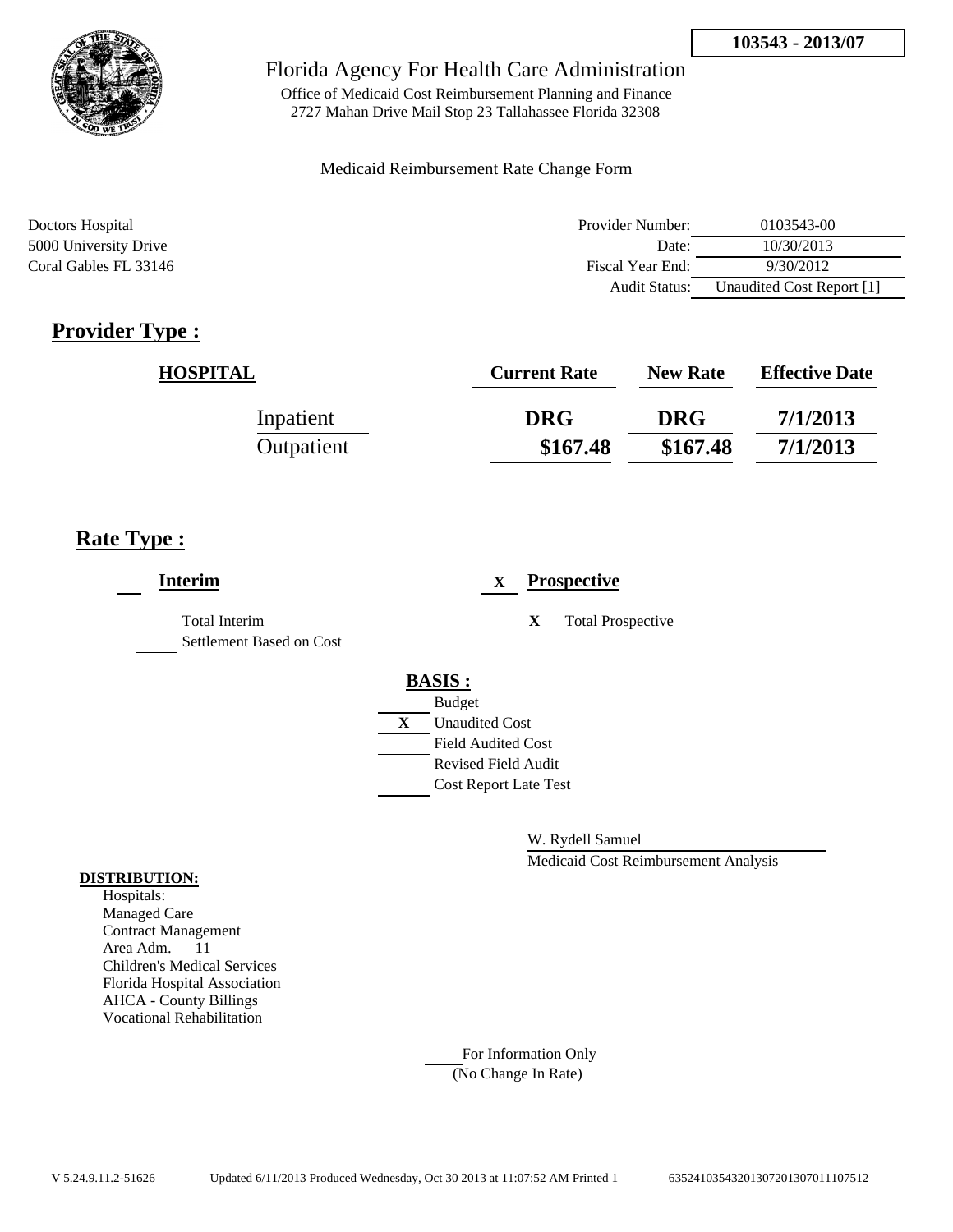

Office of Medicaid Cost Reimbursement Planning and Finance 2727 Mahan Drive Mail Stop 23 Tallahassee Florida 32308

### Medicaid Reimbursement Rate Change Form

Healthsouth Hospital of Spring Hill 12440 Cortez Boulrvard Brooksville FL 34613

| Provider Number: | 0103551-00                |
|------------------|---------------------------|
| Date:            | 10/30/2013                |
| Fiscal Year End: | 12/31/2011                |
| Audit Status:    | Unaudited Cost Report [1] |

# **Provider Type :**

| <b>HOSPITAL</b> | <b>Current Rate</b> | <b>New Rate</b> | <b>Effective Date</b> |
|-----------------|---------------------|-----------------|-----------------------|
| Inpatient       | <b>DRG</b>          | <b>DRG</b>      | 7/1/2013              |
| Outpatient      | \$93.71             | \$93.71         | 7/1/2013              |

## **Rate Type :**

| <b>Interim</b>                                   |   |                              | $\mathbf X$ |   | <b>Prospective</b>       |
|--------------------------------------------------|---|------------------------------|-------------|---|--------------------------|
| <b>Total Interim</b><br>Settlement Based on Cost |   |                              |             | X | <b>Total Prospective</b> |
|                                                  |   | <b>BASIS:</b>                |             |   |                          |
|                                                  |   | <b>Budget</b>                |             |   |                          |
|                                                  | X | <b>Unaudited Cost</b>        |             |   |                          |
|                                                  |   | <b>Field Audited Cost</b>    |             |   |                          |
|                                                  |   | <b>Revised Field Audit</b>   |             |   |                          |
|                                                  |   | <b>Cost Report Late Test</b> |             |   |                          |
|                                                  |   |                              |             |   |                          |
|                                                  |   |                              |             |   |                          |

W. Rydell Samuel

Medicaid Cost Reimbursement Analysis

#### **DISTRIBUTION:**

Hospitals: Managed Care Contract Management Area Adm. 3 Children's Medical Services Florida Hospital Association AHCA - County Billings Vocational Rehabilitation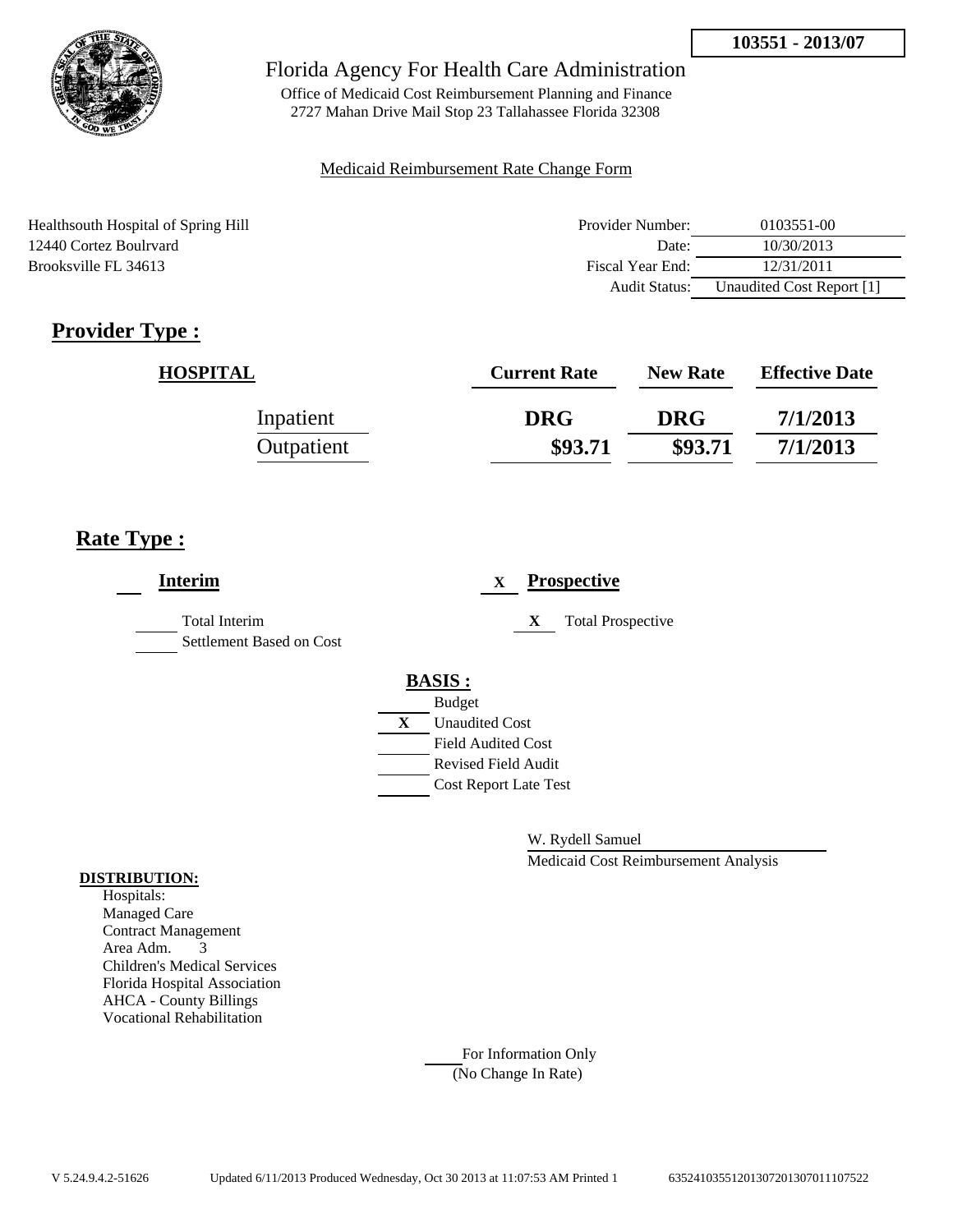

Office of Medicaid Cost Reimbursement Planning and Finance 2727 Mahan Drive Mail Stop 23 Tallahassee Florida 32308

#### Medicaid Reimbursement Rate Change Form

Healthsouth Ridgelake Hospital 6150 Edgelake Drive Sarasota FL 34240

| Provider Number:     | 0103560-00                |
|----------------------|---------------------------|
| Date:                | 10/30/2013                |
| Fiscal Year End:     | 5/31/2012                 |
| <b>Audit Status:</b> | Unaudited Cost Report [1] |

# **Provider Type :**

| <b>HOSPITAL</b> | <b>Current Rate</b> | <b>New Rate</b> | <b>Effective Date</b> |
|-----------------|---------------------|-----------------|-----------------------|
| Inpatient       | <b>DRG</b>          | <b>DRG</b>      | 7/1/2013              |
| Outpatient      | \$14.66             | \$14.66         | 7/1/2013              |

## **Rate Type :**

| <b>Interim</b>                            | <b>Prospective</b><br>$\mathbf X$ |
|-------------------------------------------|-----------------------------------|
| Total Interim<br>Settlement Based on Cost | X<br><b>Total Prospective</b>     |
|                                           | <b>BASIS:</b><br><b>Budget</b>    |
|                                           | X<br><b>Unaudited Cost</b>        |
|                                           | <b>Field Audited Cost</b>         |
|                                           | <b>Revised Field Audit</b>        |
|                                           | <b>Cost Report Late Test</b>      |
|                                           |                                   |

W. Rydell Samuel

Medicaid Cost Reimbursement Analysis

#### **DISTRIBUTION:**

Hospitals: Managed Care Contract Management Area Adm. 8 Children's Medical Services Florida Hospital Association AHCA - County Billings Vocational Rehabilitation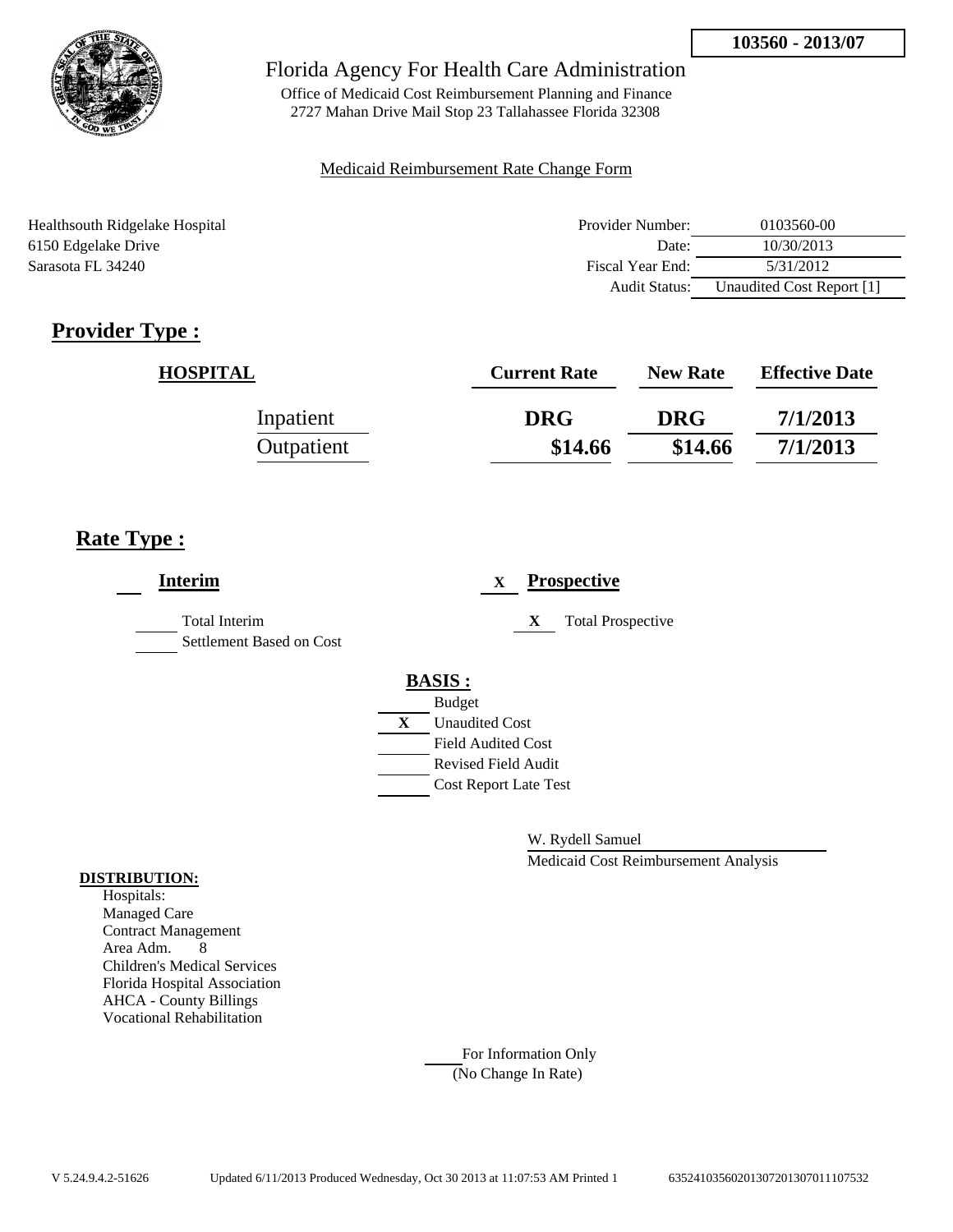

Office of Medicaid Cost Reimbursement Planning and Finance 2727 Mahan Drive Mail Stop 23 Tallahassee Florida 32308

### Medicaid Reimbursement Rate Change Form

Select Specialty Hospital Pensacola 7000 Cobble Creek Drive Pensacola Fl 32504

| Provider Number: | 0103683-00                |
|------------------|---------------------------|
| Date:            | 10/30/2013                |
| Fiscal Year End: | 9/30/2012                 |
| Audit Status:    | Unaudited Cost Report [1] |

# **Provider Type :**

| <b>HOSPITAL</b> | <b>Current Rate</b> | <b>New Rate</b> | <b>Effective Date</b> |
|-----------------|---------------------|-----------------|-----------------------|
| Inpatient       | <b>DRG</b>          | <b>DRG</b>      | 7/1/2013              |
| Outpatient      | \$14.66             | \$14.66         | 7/1/2013              |

## **Rate Type :**

| <b>Interim</b>                                   | <b>Prospective</b><br>$\mathbf X$ |
|--------------------------------------------------|-----------------------------------|
| <b>Total Interim</b><br>Settlement Based on Cost | X<br><b>Total Prospective</b>     |
|                                                  | <b>BASIS:</b>                     |
|                                                  | <b>Budget</b>                     |
|                                                  | X<br><b>Unaudited Cost</b>        |
|                                                  | <b>Field Audited Cost</b>         |
|                                                  | <b>Revised Field Audit</b>        |
|                                                  | <b>Cost Report Late Test</b>      |
|                                                  |                                   |

W. Rydell Samuel

Medicaid Cost Reimbursement Analysis

#### **DISTRIBUTION:**

Hospitals: Managed Care Contract Management Area Adm. 1 Children's Medical Services Florida Hospital Association AHCA - County Billings Vocational Rehabilitation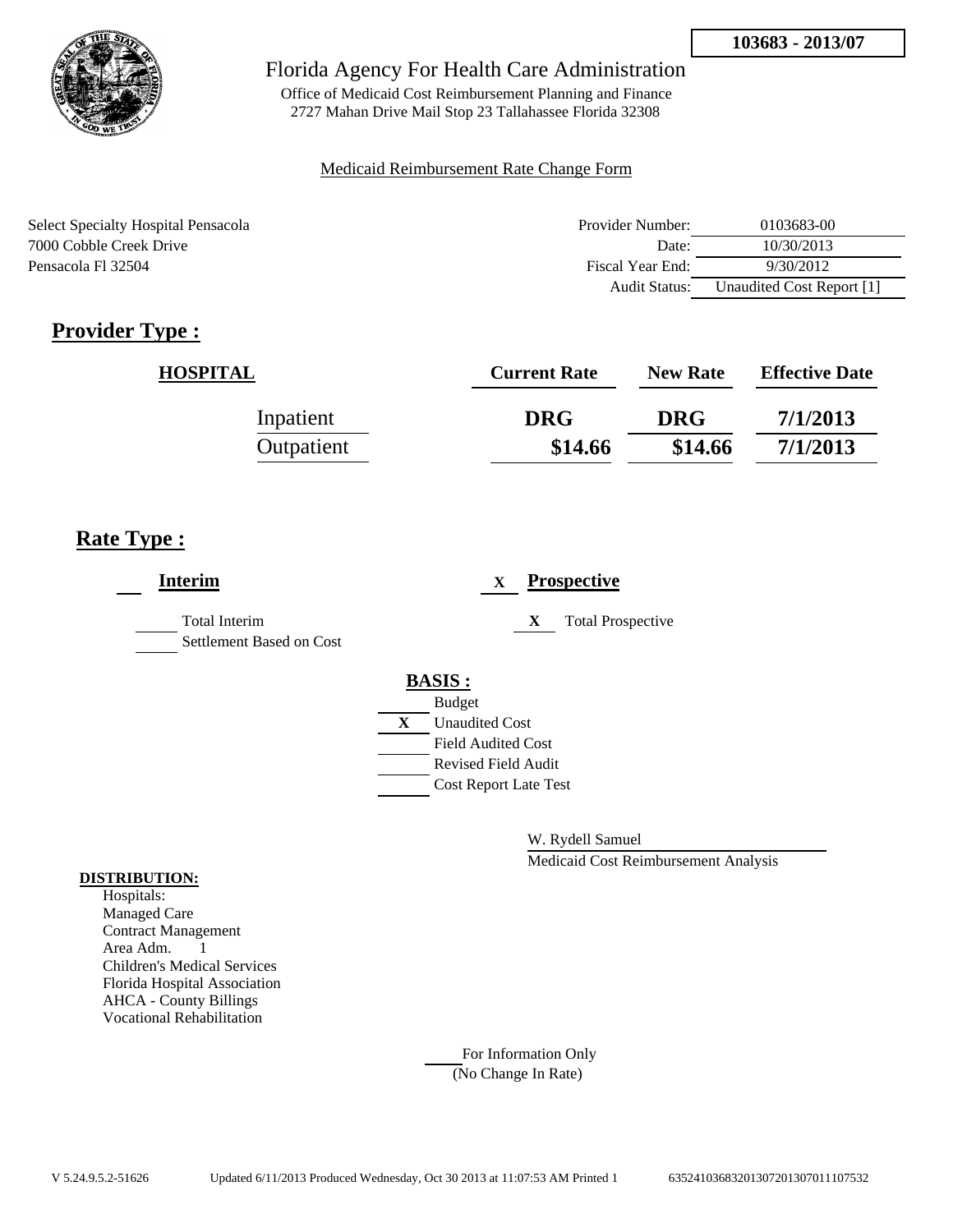

Office of Medicaid Cost Reimbursement Planning and Finance 2727 Mahan Drive Mail Stop 23 Tallahassee Florida 32308

### Medicaid Reimbursement Rate Change Form

BayCare Alliant Hospital 601 Main Street, MS 469 Dunedin FL 34698

| Provider Number: | 0103721-00                |
|------------------|---------------------------|
| Date:            | 10/30/2013                |
| Fiscal Year End: | 12/31/2011                |
| Audit Status:    | Unaudited Cost Report [1] |

# **Provider Type :**

| <b>HOSPITAL</b> | <b>Current Rate</b> | <b>New Rate</b> | <b>Effective Date</b> |
|-----------------|---------------------|-----------------|-----------------------|
| Inpatient       | <b>DRG</b>          | <b>DRG</b>      | 7/1/2013              |
| Outpatient      | \$14.66             | \$14.66         | 7/1/2013              |

## **Rate Type :**

| <b>Interim</b>                                   | <b>Prospective</b><br>$\mathbf{X}$                      |
|--------------------------------------------------|---------------------------------------------------------|
| <b>Total Interim</b><br>Settlement Based on Cost | <b>Total Prospective</b><br>X                           |
|                                                  | <b>BASIS:</b><br><b>Budget</b>                          |
|                                                  | X<br><b>Unaudited Cost</b>                              |
|                                                  | <b>Field Audited Cost</b><br><b>Revised Field Audit</b> |
|                                                  | <b>Cost Report Late Test</b>                            |

W. Rydell Samuel

Medicaid Cost Reimbursement Analysis

#### **DISTRIBUTION:**

Hospitals: Managed Care Contract Management Area Adm. 5 Children's Medical Services Florida Hospital Association AHCA - County Billings Vocational Rehabilitation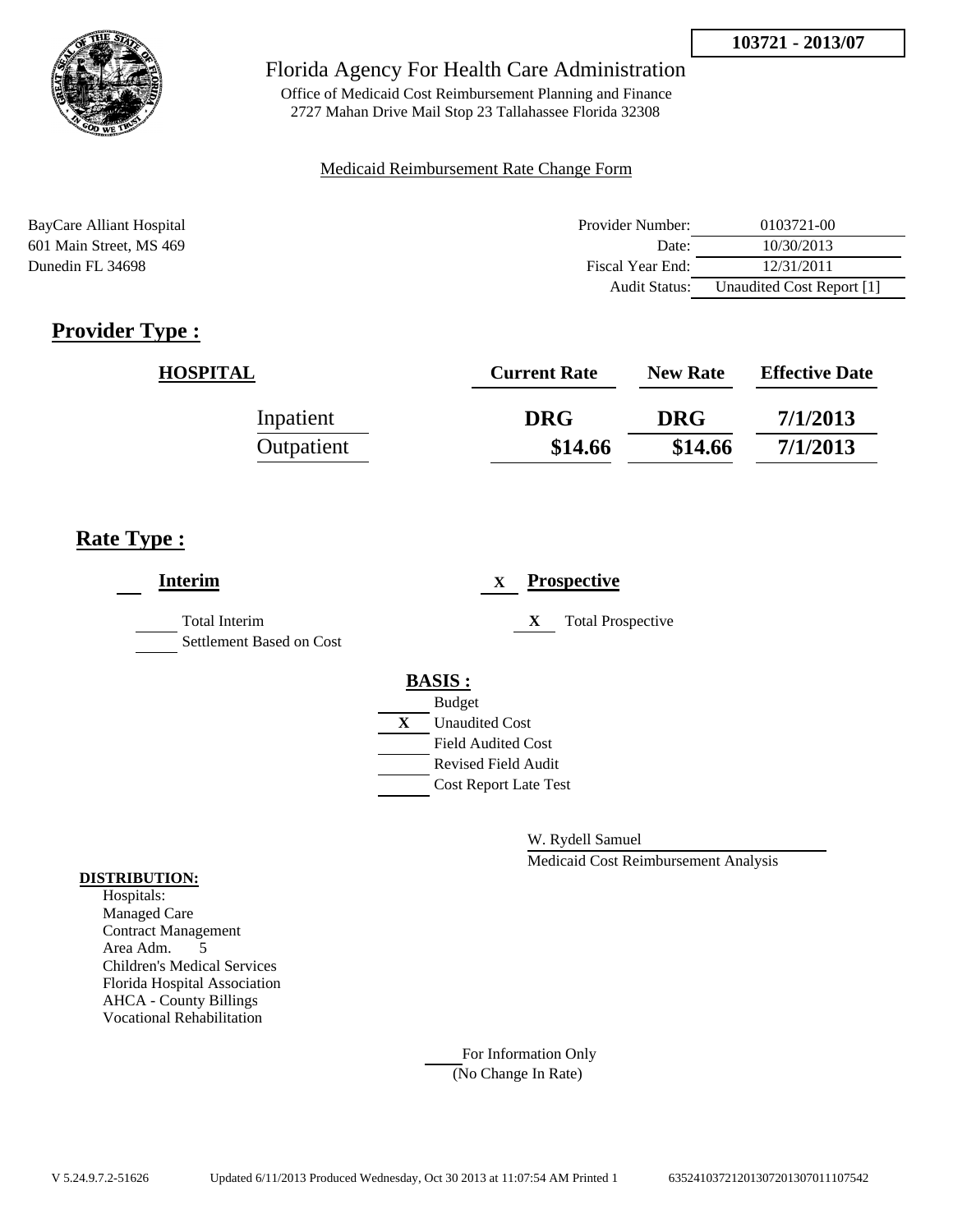

Office of Medicaid Cost Reimbursement Planning and Finance 2727 Mahan Drive Mail Stop 23 Tallahassee Florida 32308

#### Medicaid Reimbursement Rate Change Form

St. Luke's-St. Vincent's Healthcare 4201 Belfort Road Jacksonville FL 32215

| Provider Number: | 0103730-00                |
|------------------|---------------------------|
| Date:            | 10/30/2013                |
| Fiscal Year End: | 6/30/2012                 |
| Audit Status:    | Unaudited Cost Report [1] |

# **Provider Type :**

| <b>HOSPITAL</b> | <b>Current Rate</b> | <b>New Rate</b> | <b>Effective Date</b> |
|-----------------|---------------------|-----------------|-----------------------|
| Inpatient       | <b>DRG</b>          | <b>DRG</b>      | 7/1/2013              |
| Outpatient      | \$70.45             | \$70.45         | 7/1/2013              |

## **Rate Type :**

| <b>Interim</b>                            |   | <b>Prospective</b><br>X       |
|-------------------------------------------|---|-------------------------------|
| Total Interim<br>Settlement Based on Cost |   | <b>Total Prospective</b><br>X |
|                                           |   | <b>BASIS:</b>                 |
|                                           |   | <b>Budget</b>                 |
|                                           | X | <b>Unaudited Cost</b>         |
|                                           |   | <b>Field Audited Cost</b>     |
|                                           |   | <b>Revised Field Audit</b>    |
|                                           |   | <b>Cost Report Late Test</b>  |
|                                           |   |                               |

W. Rydell Samuel

Medicaid Cost Reimbursement Analysis

#### **DISTRIBUTION:**

Hospitals: Managed Care Contract Management Area Adm. 4 Children's Medical Services Florida Hospital Association AHCA - County Billings Vocational Rehabilitation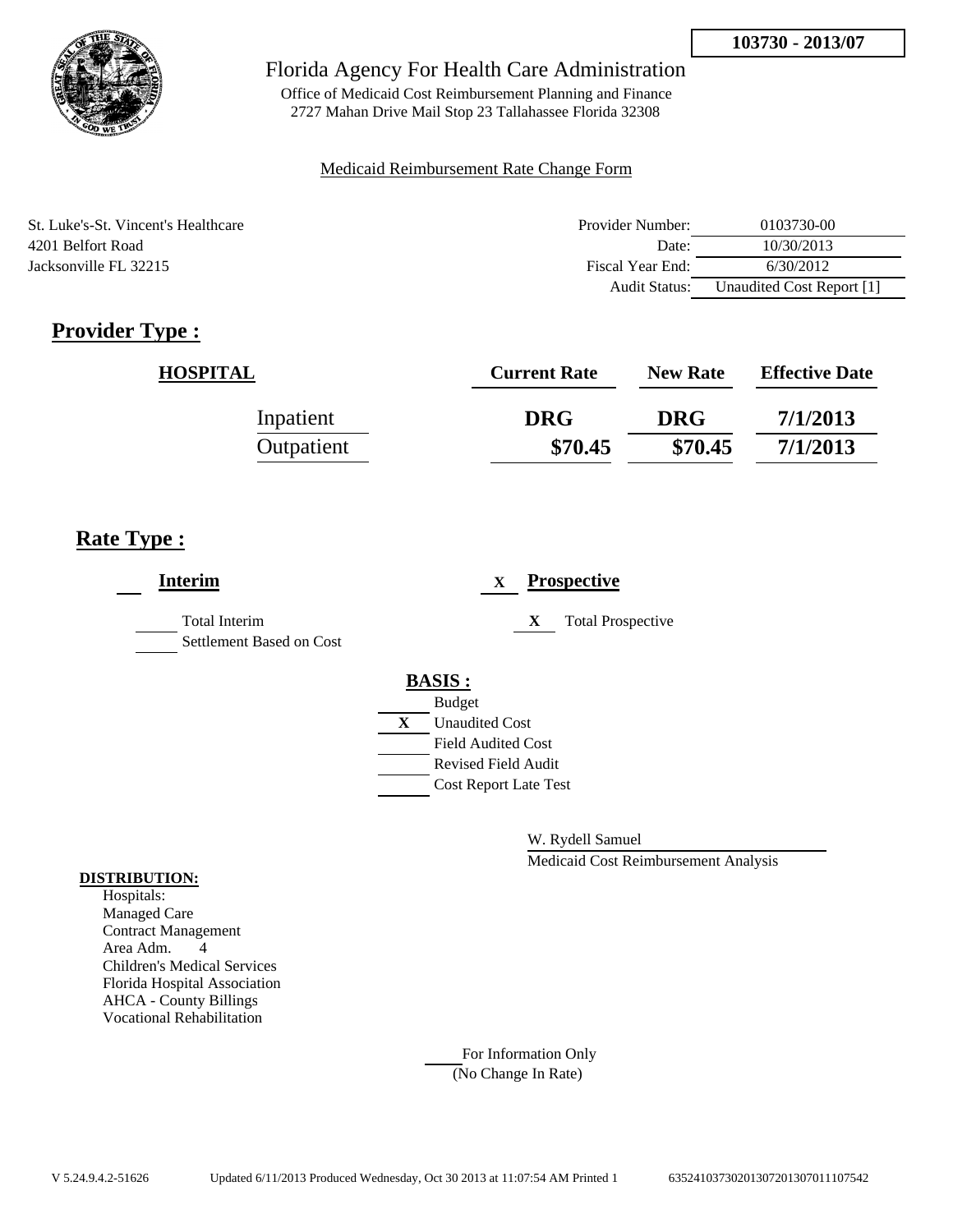

Office of Medicaid Cost Reimbursement Planning and Finance 2727 Mahan Drive Mail Stop 23 Tallahassee Florida 32308

#### Medicaid Reimbursement Rate Change Form

Select Specialty Hospital Tallahassee 1554 Surgeon's Drive Tallahassee FL 32308

| Provider Number:     | 0103748-00                |
|----------------------|---------------------------|
| Date:                | 10/30/2013                |
| Fiscal Year End:     | 2/29/2012                 |
| <b>Audit Status:</b> | Unaudited Cost Report [1] |

# **Provider Type :**

| <b>HOSPITAL</b> | <b>Current Rate</b> | <b>New Rate</b> | <b>Effective Date</b> |
|-----------------|---------------------|-----------------|-----------------------|
| Inpatient       | <b>DRG</b>          | <b>DRG</b>      | 7/1/2013              |
| Outpatient      | \$14.66             | \$14.66         | 7/1/2013              |

## **Rate Type :**

| <b>Interim</b>                                   |                                               | $\mathbf{X}$ | <b>Prospective</b>       |
|--------------------------------------------------|-----------------------------------------------|--------------|--------------------------|
| <b>Total Interim</b><br>Settlement Based on Cost |                                               | X            | <b>Total Prospective</b> |
|                                                  | <b>BASIS:</b>                                 |              |                          |
|                                                  |                                               |              |                          |
|                                                  | <b>Unaudited Cost</b><br>X                    |              |                          |
|                                                  | <b>Field Audited Cost</b>                     |              |                          |
|                                                  | <b>Revised Field Audit</b>                    |              |                          |
|                                                  |                                               |              |                          |
|                                                  |                                               |              |                          |
|                                                  | <b>Budget</b><br><b>Cost Report Late Test</b> |              |                          |

W. Rydell Samuel

Medicaid Cost Reimbursement Analysis

#### **DISTRIBUTION:**

Hospitals: Managed Care Contract Management Area Adm. 2 Children's Medical Services Florida Hospital Association AHCA - County Billings Vocational Rehabilitation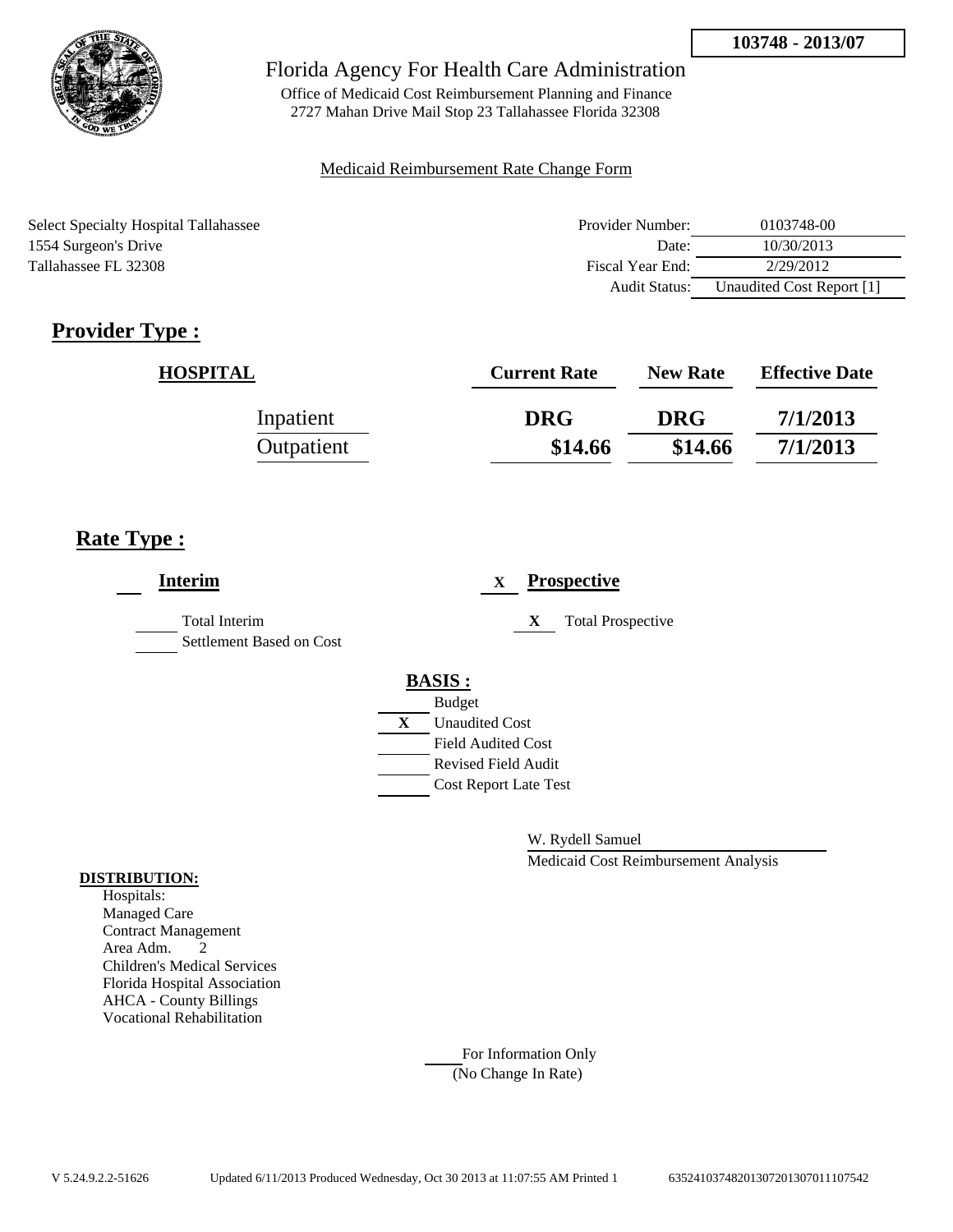

Office of Medicaid Cost Reimbursement Planning and Finance 2727 Mahan Drive Mail Stop 23 Tallahassee Florida 32308

#### Medicaid Reimbursement Rate Change Form

Select Specialty Hospital Palm Beach 3060 Melaleuca Lane Lake Worth FL 33461

| Provider Number:     | 0103764-00                |
|----------------------|---------------------------|
| Date:                | 10/30/2013                |
| Fiscal Year End:     | 11/30/2011                |
| <b>Audit Status:</b> | Unaudited Cost Report [1] |

# **Provider Type :**

| <b>HOSPITAL</b> | <b>Current Rate</b> | <b>New Rate</b> | <b>Effective Date</b> |
|-----------------|---------------------|-----------------|-----------------------|
| Inpatient       | <b>DRG</b>          | <b>DRG</b>      | 7/1/2013              |
| Outpatient      | \$14.66             | \$14.66         | 7/1/2013              |

## **Rate Type :**

| <b>Interim</b>                                   | <b>Prospective</b><br>X       |
|--------------------------------------------------|-------------------------------|
| <b>Total Interim</b><br>Settlement Based on Cost | <b>Total Prospective</b><br>X |
|                                                  | <b>BASIS:</b>                 |
|                                                  | <b>Budget</b>                 |
|                                                  | X<br><b>Unaudited Cost</b>    |
|                                                  | <b>Field Audited Cost</b>     |
|                                                  | <b>Revised Field Audit</b>    |
|                                                  | <b>Cost Report Late Test</b>  |
|                                                  |                               |

W. Rydell Samuel

Medicaid Cost Reimbursement Analysis

#### **DISTRIBUTION:**

Hospitals: Managed Care Contract Management Area Adm. 9 Children's Medical Services Florida Hospital Association AHCA - County Billings Vocational Rehabilitation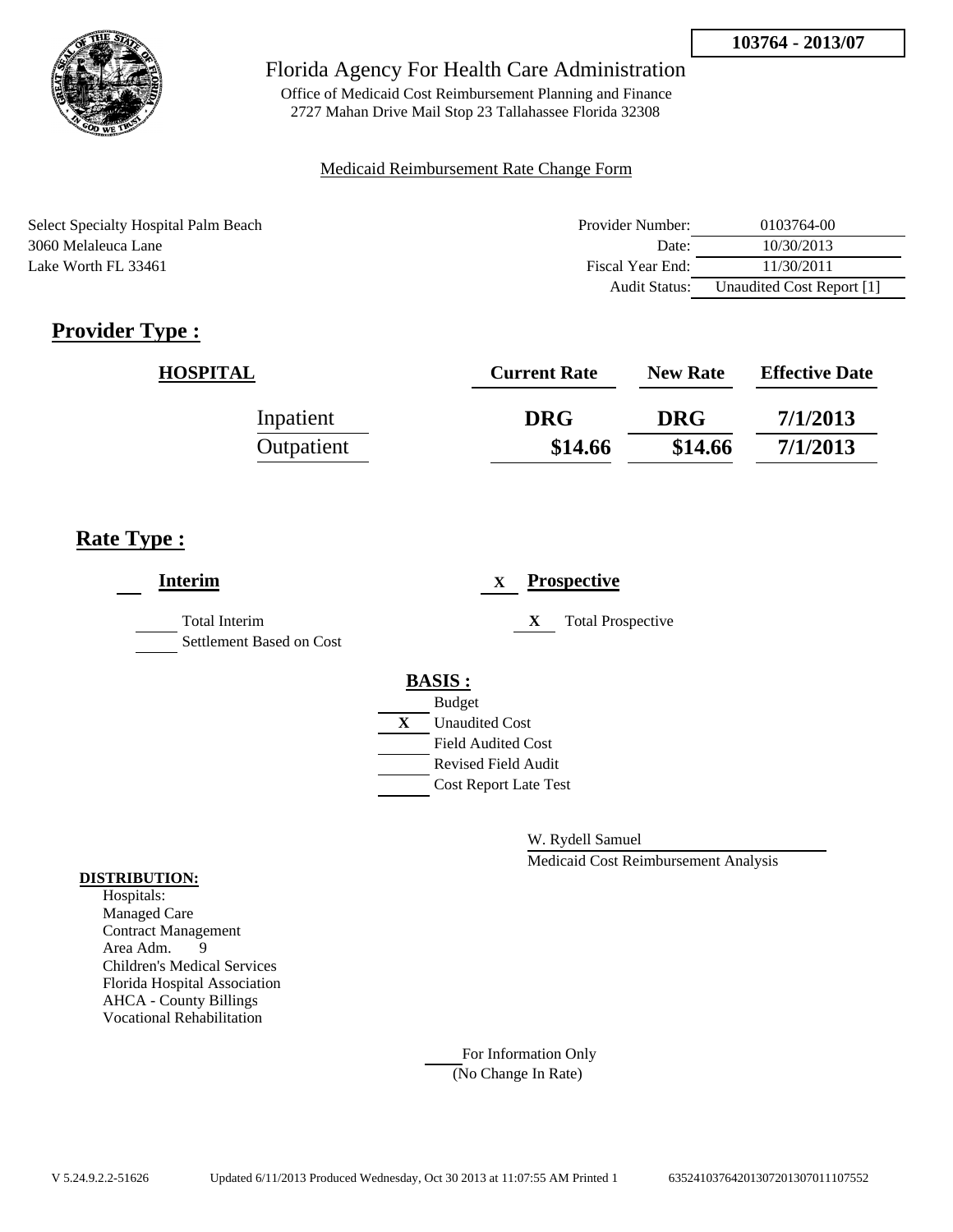

Office of Medicaid Cost Reimbursement Planning and Finance 2727 Mahan Drive Mail Stop 23 Tallahassee Florida 32308

#### Medicaid Reimbursement Rate Change Form

Select Speciality Hospital Gainesville 2708 SW Archer Road Gainesville FL 32608

| Provider Number: | 0103772-00                |
|------------------|---------------------------|
| Date:            | 10/30/2013                |
| Fiscal Year End: | 7/31/2012                 |
| Audit Status:    | Unaudited Cost Report [1] |

# **Provider Type :**

| <b>HOSPITAL</b> | <b>Current Rate</b> | <b>New Rate</b> | <b>Effective Date</b> |
|-----------------|---------------------|-----------------|-----------------------|
| Inpatient       | <b>DRG</b>          | <b>DRG</b>      | 7/1/2013              |
| Outpatient      | \$14.66             | \$14.66         | 7/1/2013              |

## **Rate Type :**

| <b>Interim</b>                                   | <b>Prospective</b><br>X       |
|--------------------------------------------------|-------------------------------|
| <b>Total Interim</b><br>Settlement Based on Cost | <b>Total Prospective</b><br>X |
|                                                  | <b>BASIS:</b>                 |
|                                                  | <b>Budget</b>                 |
|                                                  | X<br><b>Unaudited Cost</b>    |
|                                                  | <b>Field Audited Cost</b>     |
|                                                  | <b>Revised Field Audit</b>    |
|                                                  | <b>Cost Report Late Test</b>  |
|                                                  |                               |
|                                                  |                               |

W. Rydell Samuel

Medicaid Cost Reimbursement Analysis

#### **DISTRIBUTION:**

Hospitals: Managed Care Contract Management Area Adm. 3 Children's Medical Services Florida Hospital Association AHCA - County Billings Vocational Rehabilitation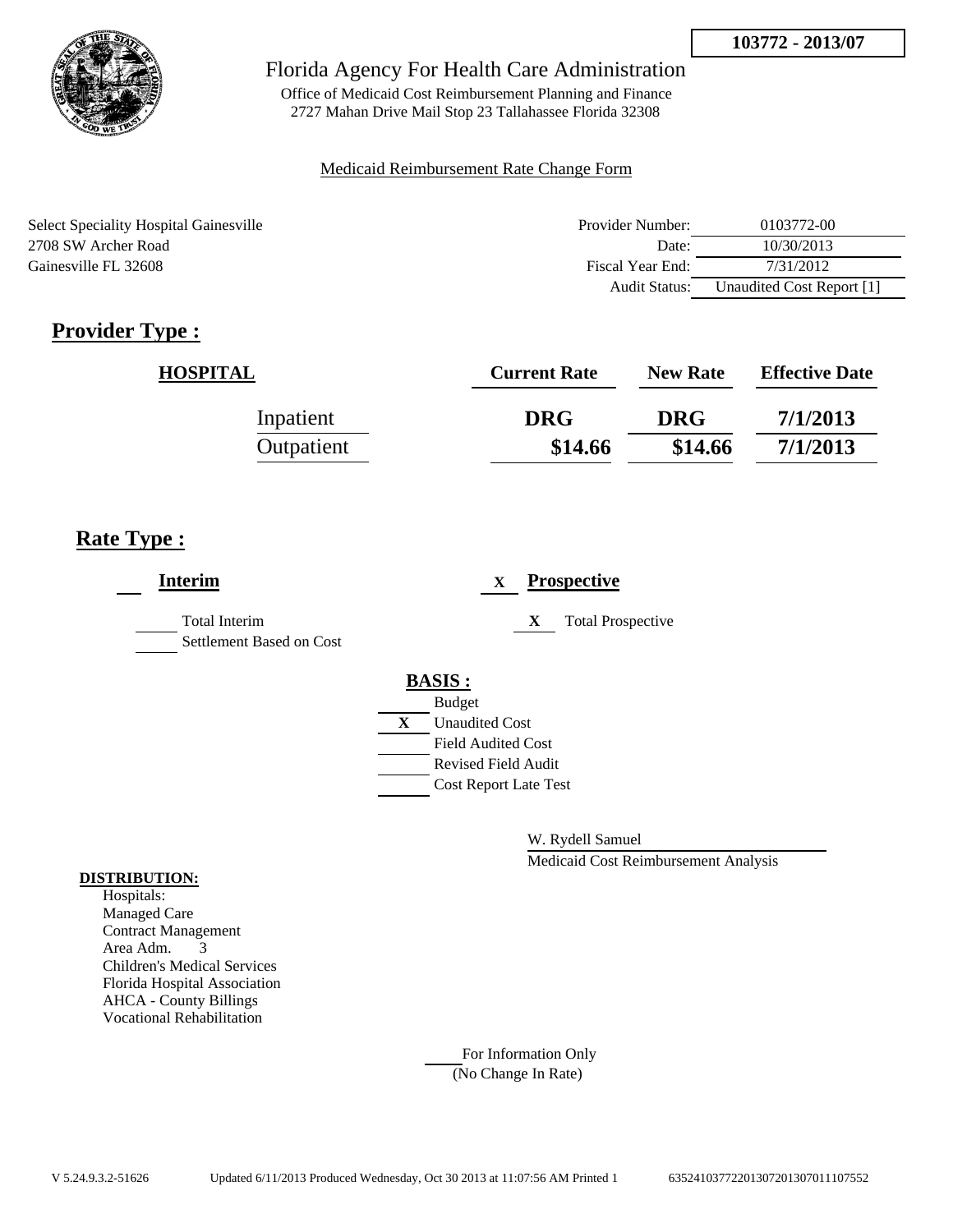

Office of Medicaid Cost Reimbursement Planning and Finance 2727 Mahan Drive Mail Stop 23 Tallahassee Florida 32308

#### Medicaid Reimbursement Rate Change Form

Northwest Medical Center 5801 North State Road 7 Margate FL 33063

| Provider Number: | 0104591-00                |
|------------------|---------------------------|
| Date:            | 10/30/2013                |
| Fiscal Year End: | 12/31/2011                |
| Audit Status:    | Unaudited Cost Report [1] |

# **Provider Type :**

| <b>HOSPITAL</b> | <b>Current Rate</b> | <b>New Rate</b> | <b>Effective Date</b> |
|-----------------|---------------------|-----------------|-----------------------|
| Inpatient       | <b>DRG</b>          | <b>DRG</b>      | 7/1/2013              |
| Outpatient      | \$49.50             | \$49.50         | 7/1/2013              |

## **Rate Type :**

| <b>Interim</b>                            | <b>Prospective</b><br>$\mathbf X$             |
|-------------------------------------------|-----------------------------------------------|
| Total Interim<br>Settlement Based on Cost | <b>Total Prospective</b><br>X                 |
|                                           | <b>BASIS:</b>                                 |
|                                           |                                               |
|                                           | <b>Unaudited Cost</b><br>X                    |
|                                           | <b>Field Audited Cost</b>                     |
|                                           | <b>Revised Field Audit</b>                    |
|                                           |                                               |
|                                           |                                               |
|                                           | <b>Budget</b><br><b>Cost Report Late Test</b> |

W. Rydell Samuel

Medicaid Cost Reimbursement Analysis

#### **DISTRIBUTION:**

Hospitals: Managed Care Contract Management Area Adm. 10 Children's Medical Services Florida Hospital Association AHCA - County Billings Vocational Rehabilitation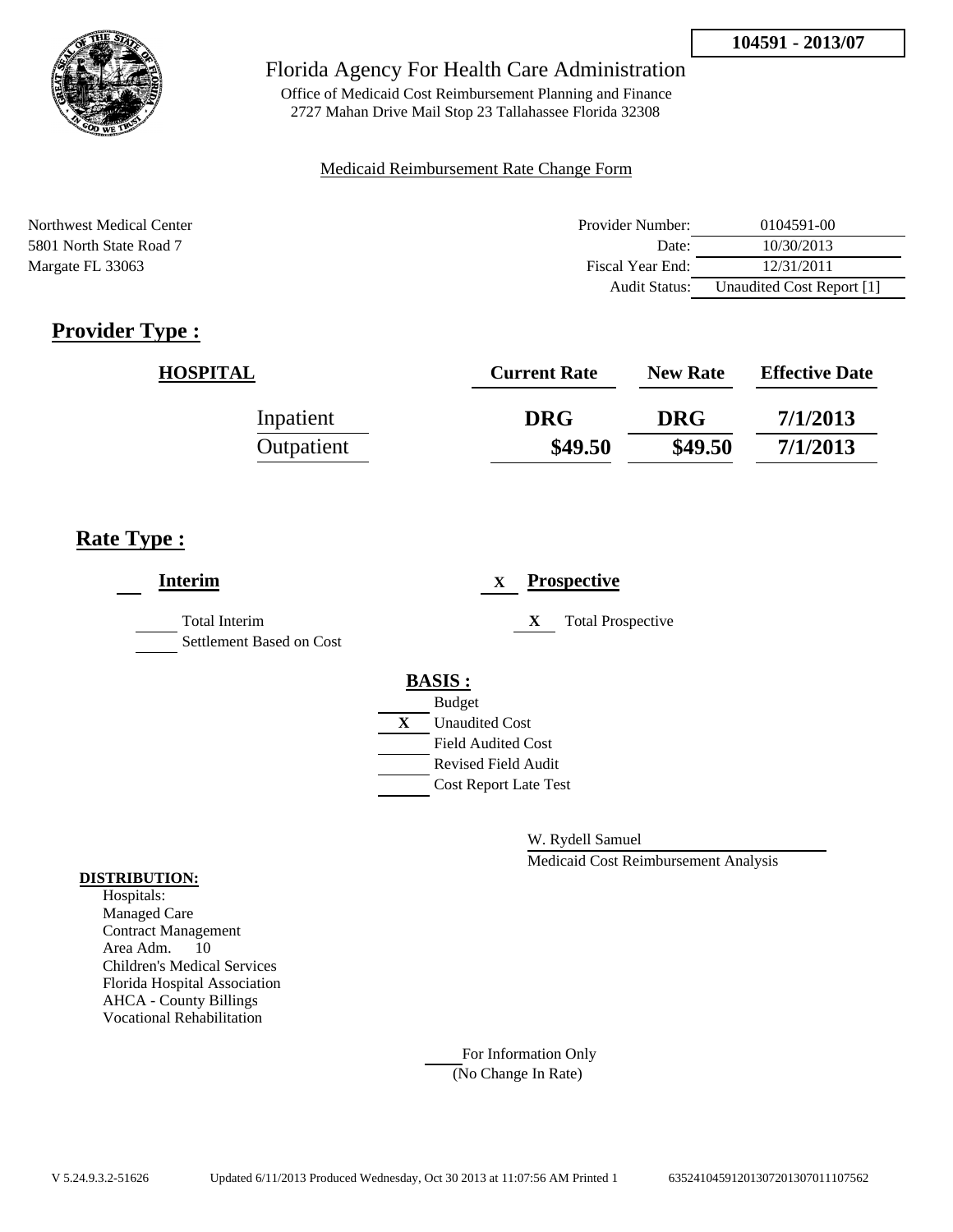

Office of Medicaid Cost Reimbursement Planning and Finance 2727 Mahan Drive Mail Stop 23 Tallahassee Florida 32308

### Medicaid Reimbursement Rate Change Form

| Palmetto General Hospital | Provider Number:     | 0104604-00                |
|---------------------------|----------------------|---------------------------|
| 2001 West 68th St.        | Date:                | 10/30/2013                |
| Hialeah FL 33016          | Fiscal Year End:     | 12/31/2011                |
|                           | <b>Audit Status:</b> | Unaudited Cost Report [1] |

## **Provider Type :**

| <b>HOSPITAL</b>                      | <b>Current Rate</b> | <b>New Rate</b> | <b>Effective Date</b> |
|--------------------------------------|---------------------|-----------------|-----------------------|
| Inpatient                            | <b>DRG</b>          | <b>DRG</b>      | 7/1/2013              |
| Outpatient                           | \$89.01             | \$89.01         | 7/1/2013              |
| <b>Inpatient County Billing Rate</b> | <b>DRG</b>          | <b>DRG</b>      | 7/1/2013              |

## **Rate Type :**

| <b>Interim</b>                                   | <b>Prospective</b><br>X       |  |
|--------------------------------------------------|-------------------------------|--|
| <b>Total Interim</b><br>Settlement Based on Cost | <b>Total Prospective</b><br>X |  |
|                                                  | <b>BASIS:</b>                 |  |
|                                                  | <b>Budget</b>                 |  |
|                                                  | <b>Unaudited Cost</b><br>X    |  |
|                                                  | <b>Field Audited Cost</b>     |  |
|                                                  | <b>Revised Field Audit</b>    |  |
|                                                  | <b>Cost Report Late Test</b>  |  |
|                                                  |                               |  |

W. Rydell Samuel

Medicaid Cost Reimbursement Analysis

#### **DISTRIBUTION:**

Hospitals: Managed Care Contract Management Area Adm. 11 Children's Medical Services Florida Hospital Association AHCA - County Billings Vocational Rehabilitation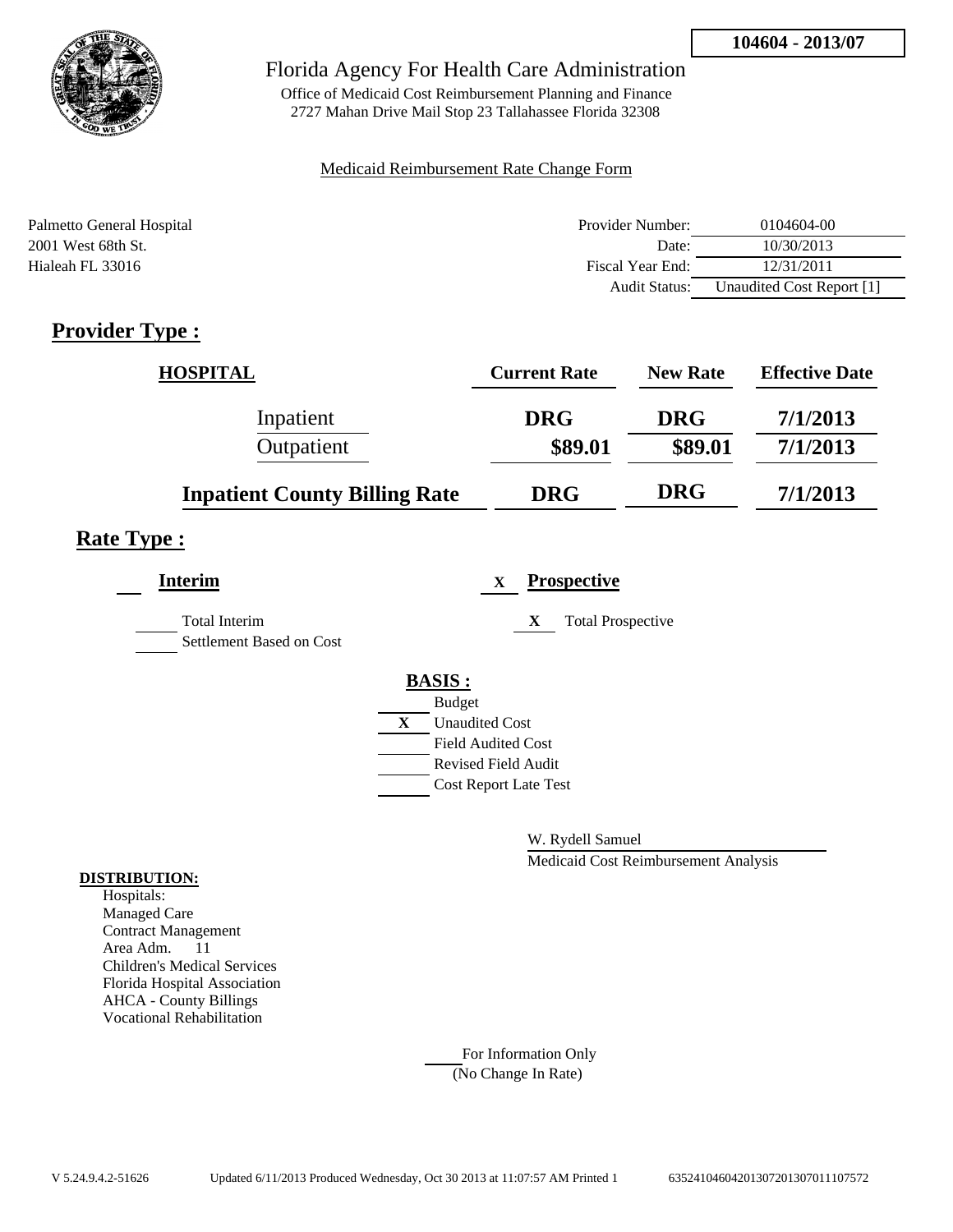

Office of Medicaid Cost Reimbursement Planning and Finance 2727 Mahan Drive Mail Stop 23 Tallahassee Florida 32308

### Medicaid Reimbursement Rate Change Form

Community Hospital of New Port Richey 5637 Marine Parkway New Port Richey FL 34652

| Provider Number: | 0105520-00                |
|------------------|---------------------------|
| Date:            | 10/30/2013                |
| Fiscal Year End: | 6/30/2012                 |
| Audit Status:    | Unaudited Cost Report [1] |

# **Provider Type :**

| <b>HOSPITAL</b> | <b>Current Rate</b> | <b>New Rate</b> | <b>Effective Date</b> |
|-----------------|---------------------|-----------------|-----------------------|
| Inpatient       | <b>DRG</b>          | <b>DRG</b>      | 7/1/2013              |
| Outpatient      | \$38.88             | \$38.88         | 7/1/2013              |
|                 | <b>DRG</b>          | <b>DRG</b>      |                       |

## **Rate Type :**

| <b>Interim</b>                                   | <b>Prospective</b><br>X       |
|--------------------------------------------------|-------------------------------|
| <b>Total Interim</b><br>Settlement Based on Cost | X<br><b>Total Prospective</b> |
|                                                  | <b>BASIS:</b>                 |
|                                                  | <b>Budget</b>                 |
|                                                  | <b>Unaudited Cost</b><br>X    |
|                                                  | <b>Field Audited Cost</b>     |
|                                                  | <b>Revised Field Audit</b>    |
|                                                  | <b>Cost Report Late Test</b>  |
|                                                  |                               |

W. Rydell Samuel

Medicaid Cost Reimbursement Analysis

#### **DISTRIBUTION:**

Hospitals: Managed Care Contract Management Area Adm. 5 Children's Medical Services Florida Hospital Association AHCA - County Billings Vocational Rehabilitation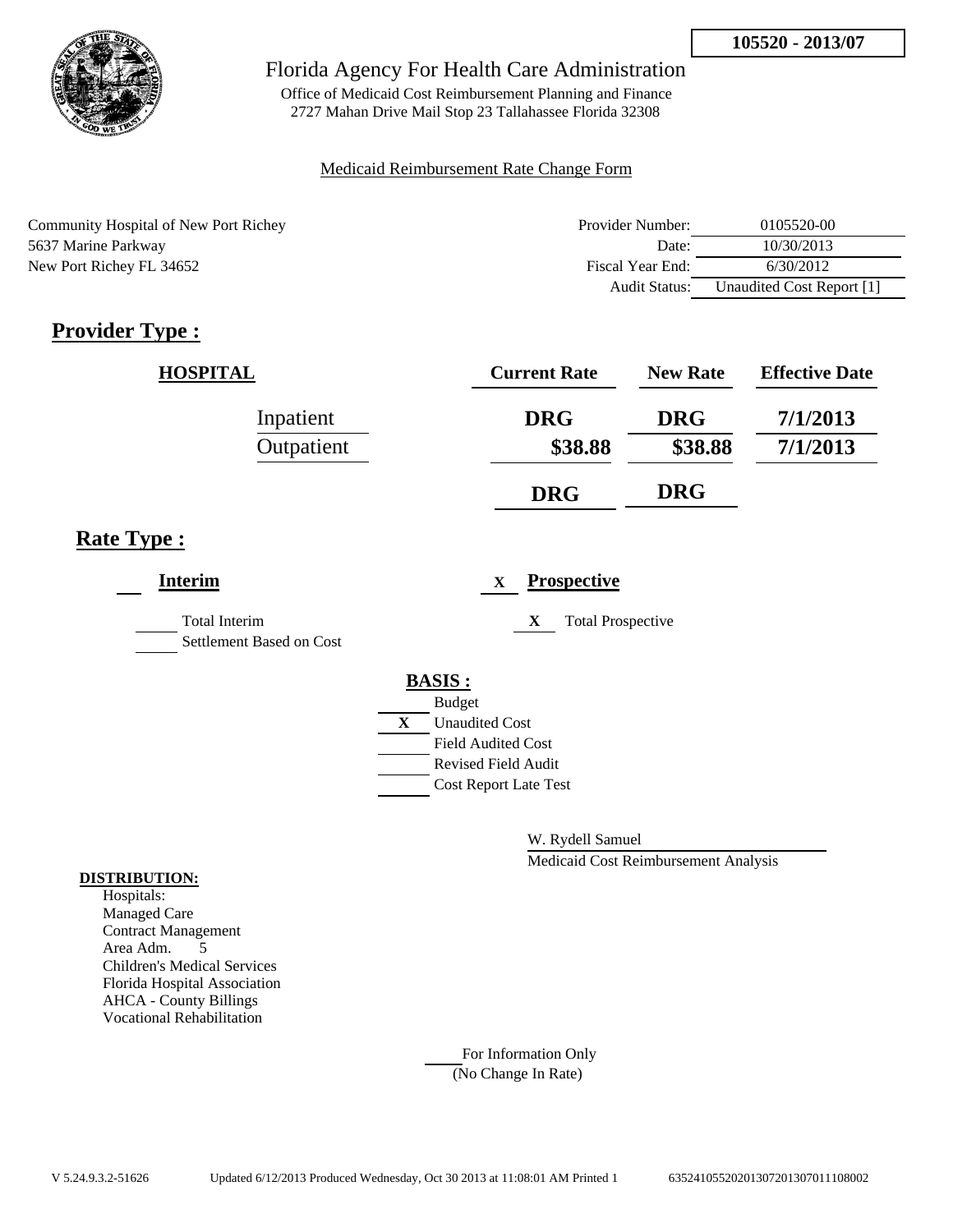

Office of Medicaid Cost Reimbursement Planning and Finance 2727 Mahan Drive Mail Stop 23 Tallahassee Florida 32308

### Medicaid Reimbursement Rate Change Form

Specialty Hospital Jacksonville 4901 Richard Street Jacksonville FL 32207

| Provider Number: | 0106470-00                |
|------------------|---------------------------|
| Date:            | 10/30/2013                |
| Fiscal Year End: | 12/31/2011                |
| Audit Status:    | Unaudited Cost Report [1] |

# **Provider Type :**

| <b>HOSPITAL</b> | <b>Current Rate</b> | <b>New Rate</b> | <b>Effective Date</b> |
|-----------------|---------------------|-----------------|-----------------------|
| Inpatient       | <b>DRG</b>          | <b>DRG</b>      | 7/1/2013              |
| Outpatient      | \$14.66             | \$14.66         | 7/1/2013              |

## **Rate Type :**

| <b>Interim</b>                                   | <b>Prospective</b><br>X       |
|--------------------------------------------------|-------------------------------|
| <b>Total Interim</b><br>Settlement Based on Cost | <b>Total Prospective</b><br>X |
|                                                  | <b>BASIS:</b>                 |
|                                                  | <b>Budget</b>                 |
|                                                  | X<br><b>Unaudited Cost</b>    |
|                                                  | <b>Field Audited Cost</b>     |
|                                                  | <b>Revised Field Audit</b>    |
|                                                  | <b>Cost Report Late Test</b>  |
|                                                  |                               |
|                                                  |                               |

W. Rydell Samuel

Medicaid Cost Reimbursement Analysis

#### **DISTRIBUTION:**

Hospitals: Managed Care Contract Management Area Adm. 4 Children's Medical Services Florida Hospital Association AHCA - County Billings Vocational Rehabilitation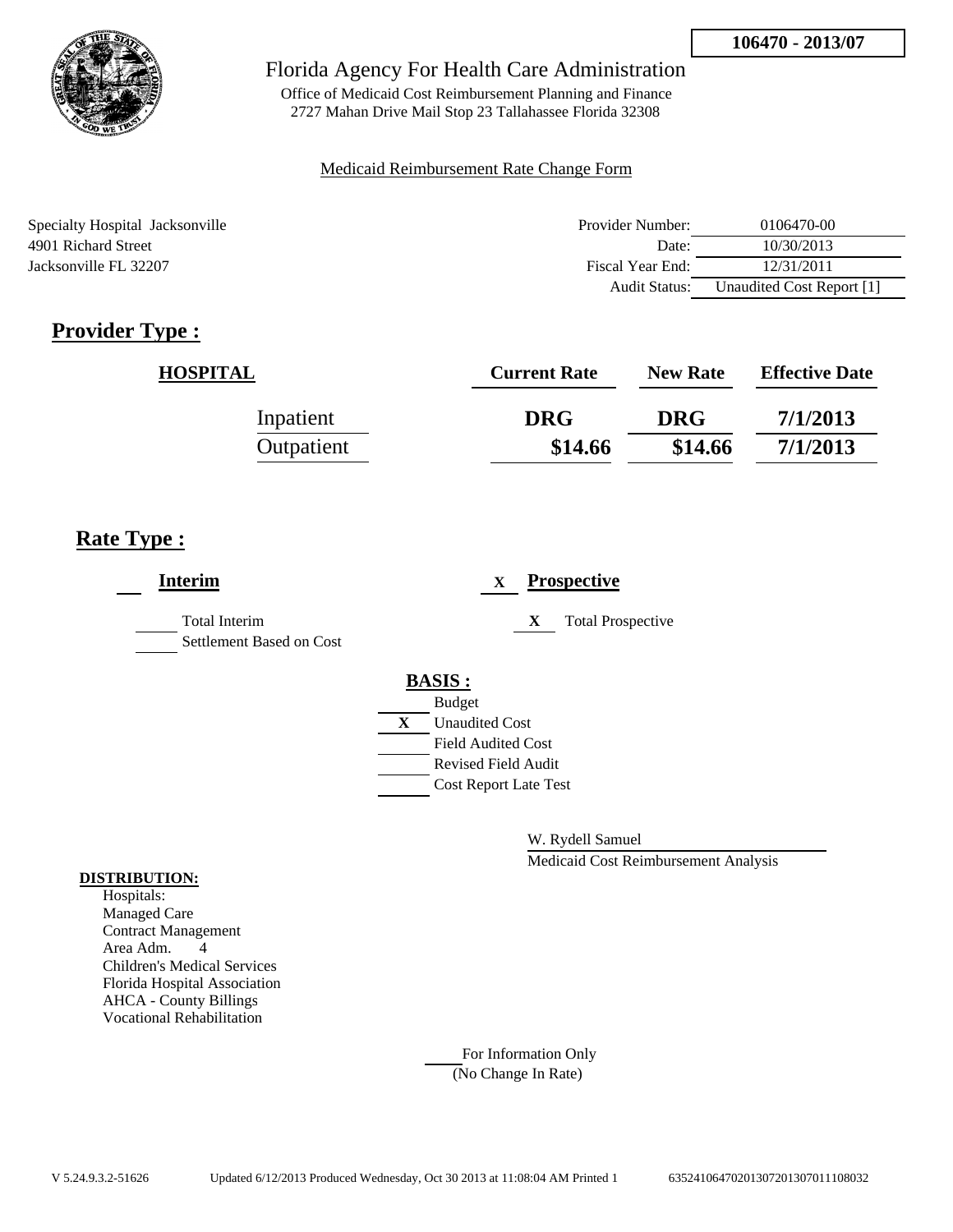

Office of Medicaid Cost Reimbursement Planning and Finance 2727 Mahan Drive Mail Stop 23 Tallahassee Florida 32308

#### Medicaid Reimbursement Rate Change Form

| <b>Imperial Point Hospital</b> | Provider Number:     | 0108219-00                |  |
|--------------------------------|----------------------|---------------------------|--|
| 1608 S.E. 3rd Avenue           | Date:                | 10/30/2013                |  |
| Ft. Lauderdale FL 33316        | Fiscal Year End:     | 6/30/2012                 |  |
|                                | <b>Audit Status:</b> | Unaudited Cost Report [1] |  |
|                                |                      | Rate Includes Buy Back    |  |

# **Provider Type :**

| <b>HOSPITAL</b>                      | <b>Current Rate</b> | <b>New Rate</b> | <b>Effective Date</b> |
|--------------------------------------|---------------------|-----------------|-----------------------|
| Inpatient                            | <b>DRG</b>          | <b>DRG</b>      | 7/1/2013              |
| Outpatient                           | \$122.11            | \$166.95        | 7/1/2013              |
| <b>Inpatient County Billing Rate</b> | <b>DRG</b>          | <b>DRG</b>      | 7/1/2013              |

## **Rate Type :**

| <b>Interim</b>                            | <b>Prospective</b><br>$\mathbf X$     |
|-------------------------------------------|---------------------------------------|
| Total Interim<br>Settlement Based on Cost | X<br><b>Total Prospective</b>         |
|                                           | <b>BASIS:</b>                         |
|                                           | <b>Budget</b>                         |
|                                           | $\mathbf{X}$<br><b>Unaudited Cost</b> |
|                                           | <b>Field Audited Cost</b>             |
|                                           | <b>Revised Field Audit</b>            |
|                                           | <b>Cost Report Late Test</b>          |
|                                           |                                       |

W. Rydell Samuel

Medicaid Cost Reimbursement Analysis

#### **DISTRIBUTION:**

Hospitals: Managed Care Contract Management Area Adm. 10 Children's Medical Services Florida Hospital Association AHCA - County Billings Vocational Rehabilitation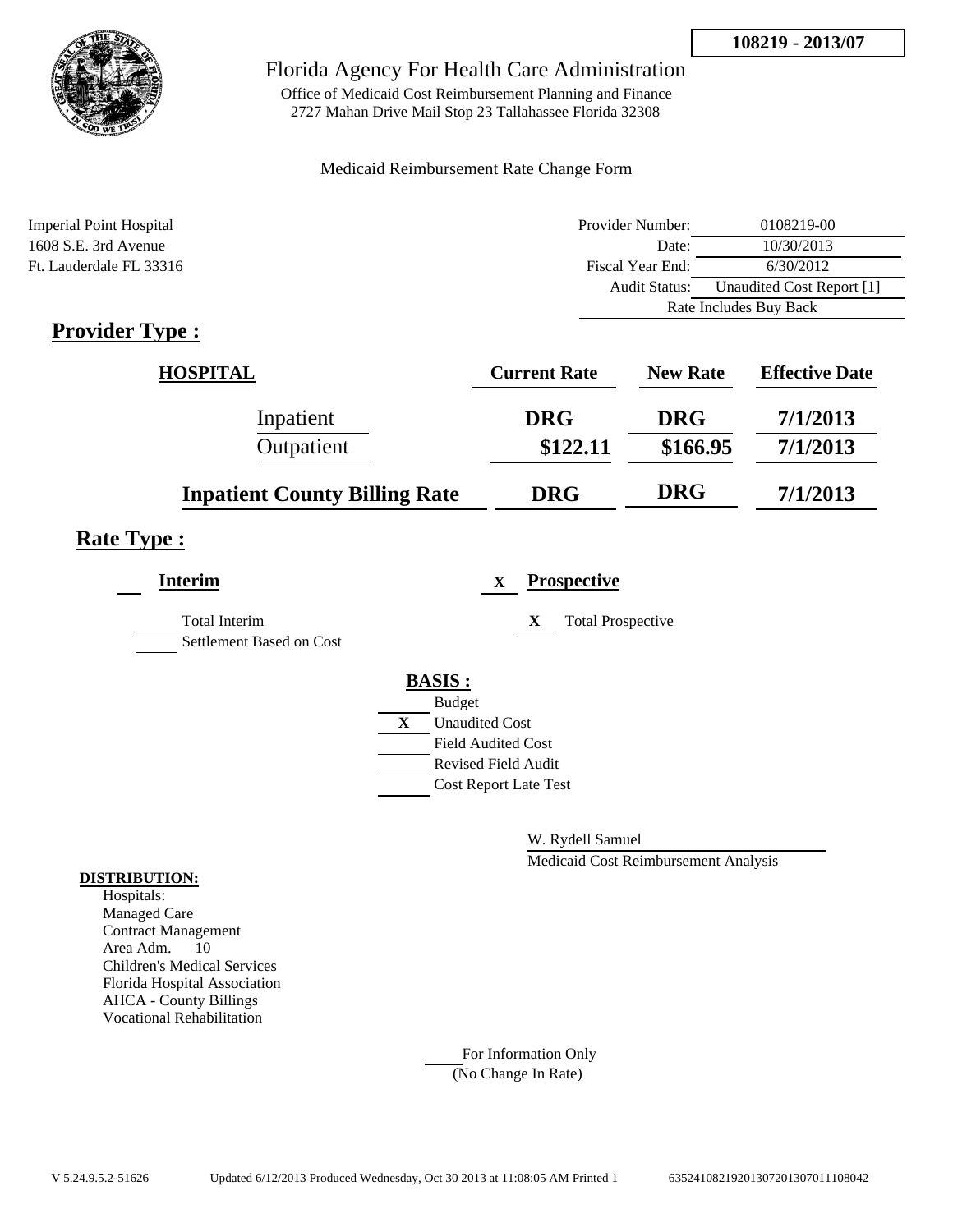

Office of Medicaid Cost Reimbursement Planning and Finance 2727 Mahan Drive Mail Stop 23 Tallahassee Florida 32308

#### Medicaid Reimbursement Rate Change Form

| <b>Imperial Point Hospital</b> | Provider Number:     | 0108219-05                |
|--------------------------------|----------------------|---------------------------|
| 1608 S.E. 3rd Avenue           | Date:                | 10/30/2013                |
| Ft. Lauderdale FL 33316        | Fiscal Year End:     | 6/30/2012                 |
|                                | <b>Audit Status:</b> | Unaudited Cost Report [1] |
|                                |                      | Rate Includes Buy Back    |

# **Provider Type :**

| <b>HOSPITAL</b>                      | <b>Current Rate</b> | <b>New Rate</b> | <b>Effective Date</b> |
|--------------------------------------|---------------------|-----------------|-----------------------|
| Inpatient                            | <b>DRG</b>          | <b>DRG</b>      | 7/1/2013              |
| Outpatient                           | \$122.11            | \$166.95        | 7/1/2013              |
| <b>Inpatient County Billing Rate</b> | <b>DRG</b>          | <b>DRG</b>      | 7/1/2013              |

## **Rate Type :**

| <b>Interim</b>                            | <b>Prospective</b><br>$\mathbf X$     |
|-------------------------------------------|---------------------------------------|
| Total Interim<br>Settlement Based on Cost | X<br><b>Total Prospective</b>         |
|                                           | <b>BASIS:</b>                         |
|                                           | <b>Budget</b>                         |
|                                           | $\mathbf{X}$<br><b>Unaudited Cost</b> |
|                                           | <b>Field Audited Cost</b>             |
|                                           | <b>Revised Field Audit</b>            |
|                                           | <b>Cost Report Late Test</b>          |
|                                           |                                       |

W. Rydell Samuel

Medicaid Cost Reimbursement Analysis

#### **DISTRIBUTION:**

Hospitals: Managed Care Contract Management Area Adm. 10 Children's Medical Services Florida Hospital Association AHCA - County Billings Vocational Rehabilitation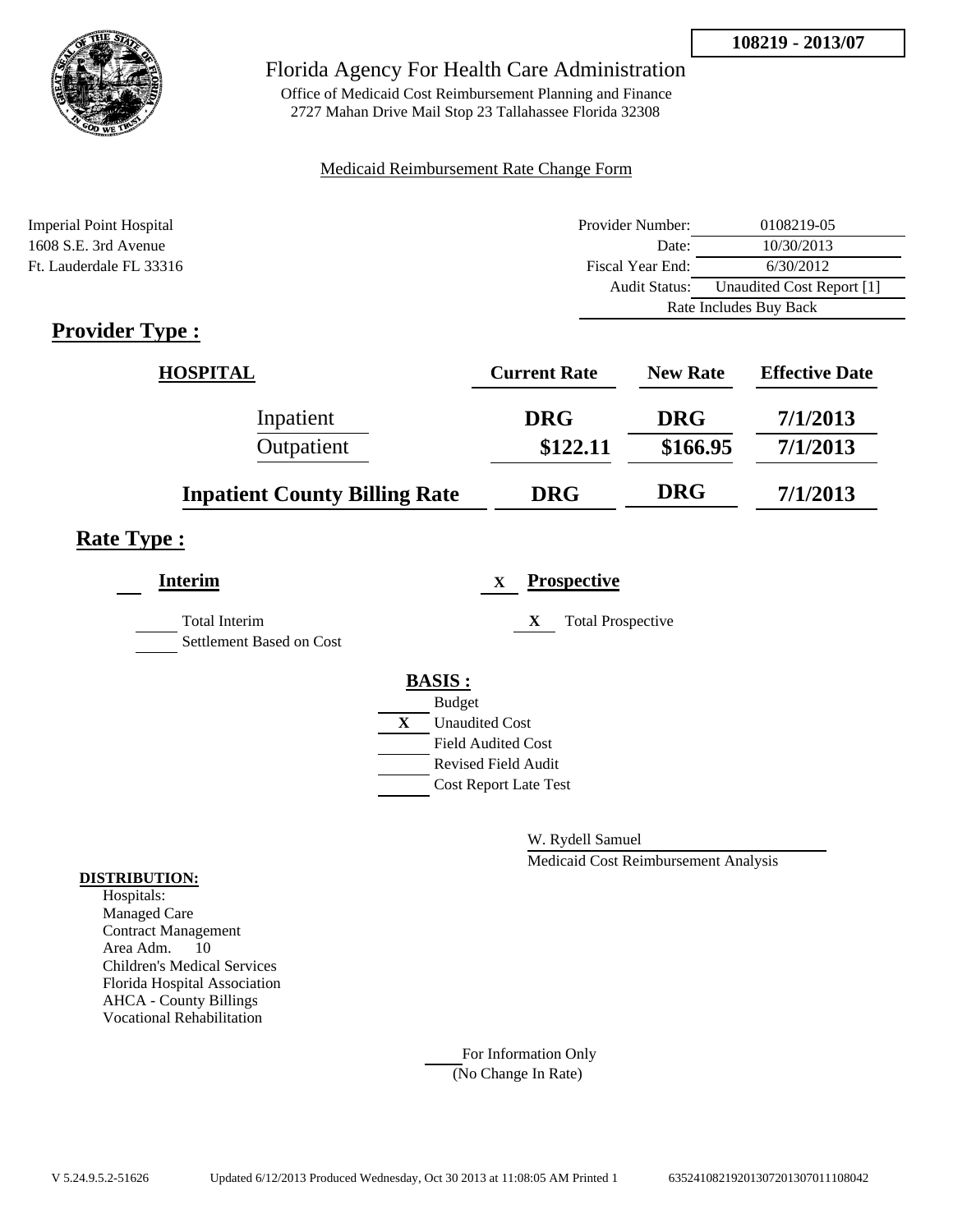

Office of Medicaid Cost Reimbursement Planning and Finance 2727 Mahan Drive Mail Stop 23 Tallahassee Florida 32308

### Medicaid Reimbursement Rate Change Form

Lake Butler Hospital 850 EAST MAIN ST. P.O.B. 748 Lake Butler FL 32954

| Provider Number:       | 0108227-00                |
|------------------------|---------------------------|
| Date:                  | 10/30/2013                |
| Fiscal Year End:       | 12/31/2011                |
| <b>Audit Status:</b>   | Unaudited Cost Report [1] |
| Rate Includes Buy Back |                           |

# **Provider Type :**

| <b>HOSPITAL</b> | <b>Current Rate</b> | <b>New Rate</b> | <b>Effective Date</b> |
|-----------------|---------------------|-----------------|-----------------------|
| Inpatient       | <b>DRG</b>          | <b>DRG</b>      | 7/1/2013              |
| Outpatient      | \$113.88            | \$113.88        | 7/1/2013              |

## **Rate Type :**

| <b>Interim</b>                                   | <b>Prospective</b><br>X                                 |
|--------------------------------------------------|---------------------------------------------------------|
| <b>Total Interim</b><br>Settlement Based on Cost | <b>Total Prospective</b><br>X                           |
|                                                  | <b>BASIS:</b><br><b>Budget</b>                          |
|                                                  | <b>Unaudited Cost</b><br>X<br><b>Field Audited Cost</b> |
|                                                  | <b>Revised Field Audit</b>                              |
|                                                  | <b>Cost Report Late Test</b>                            |
|                                                  |                                                         |

W. Rydell Samuel

Medicaid Cost Reimbursement Analysis

#### **DISTRIBUTION:**

Hospitals: Managed Care Contract Management Area Adm. 3 Children's Medical Services Florida Hospital Association AHCA - County Billings Vocational Rehabilitation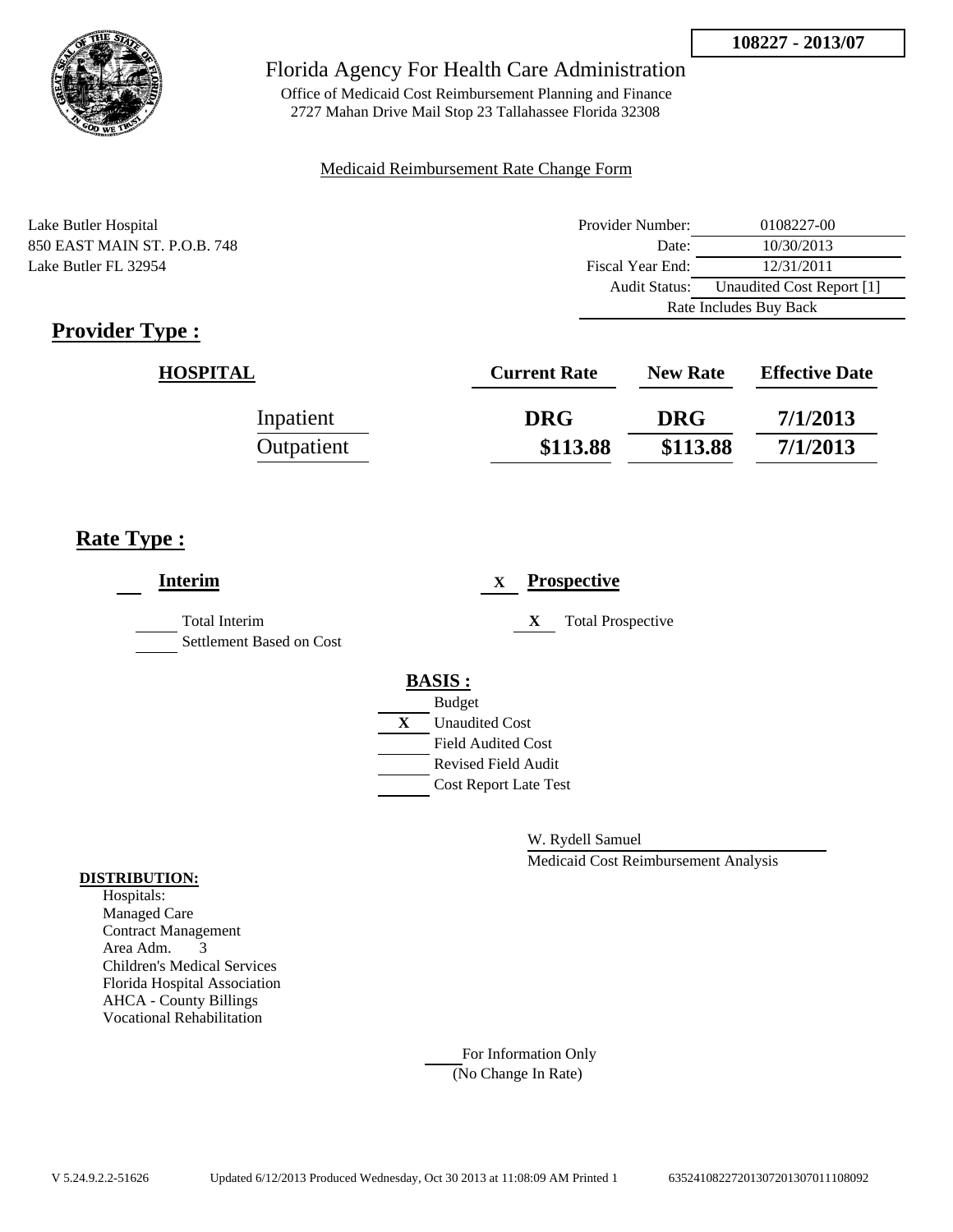

Office of Medicaid Cost Reimbursement Planning and Finance 2727 Mahan Drive Mail Stop 23 Tallahassee Florida 32308

#### Medicaid Reimbursement Rate Change Form

North Florida Regional Medical Center P.O. Box NFR Gainesville FL 32602

| Provider Number: | 0108626-00                |
|------------------|---------------------------|
| Date:            | 10/30/2013                |
| Fiscal Year End: | 2/28/2012                 |
| Audit Status:    | Unaudited Cost Report [1] |

# **Provider Type :**

| <b>HOSPITAL</b> | <b>Current Rate</b> | <b>New Rate</b> | <b>Effective Date</b> |
|-----------------|---------------------|-----------------|-----------------------|
| Inpatient       | <b>DRG</b>          | <b>DRG</b>      | 7/1/2013              |
| Outpatient      | \$92.20             | \$92.20         | 7/1/2013              |

## **Rate Type :**

| <b>Interim</b>                            | <b>Prospective</b><br>$\mathbf x$ |
|-------------------------------------------|-----------------------------------|
| Total Interim<br>Settlement Based on Cost | X<br><b>Total Prospective</b>     |
|                                           | <b>BASIS:</b>                     |
|                                           | <b>Budget</b>                     |
|                                           | X<br><b>Unaudited Cost</b>        |
|                                           | <b>Field Audited Cost</b>         |
|                                           | <b>Revised Field Audit</b>        |
|                                           | <b>Cost Report Late Test</b>      |
|                                           |                                   |

W. Rydell Samuel

Medicaid Cost Reimbursement Analysis

#### **DISTRIBUTION:**

Hospitals: Managed Care Contract Management Area Adm. 3 Children's Medical Services Florida Hospital Association AHCA - County Billings Vocational Rehabilitation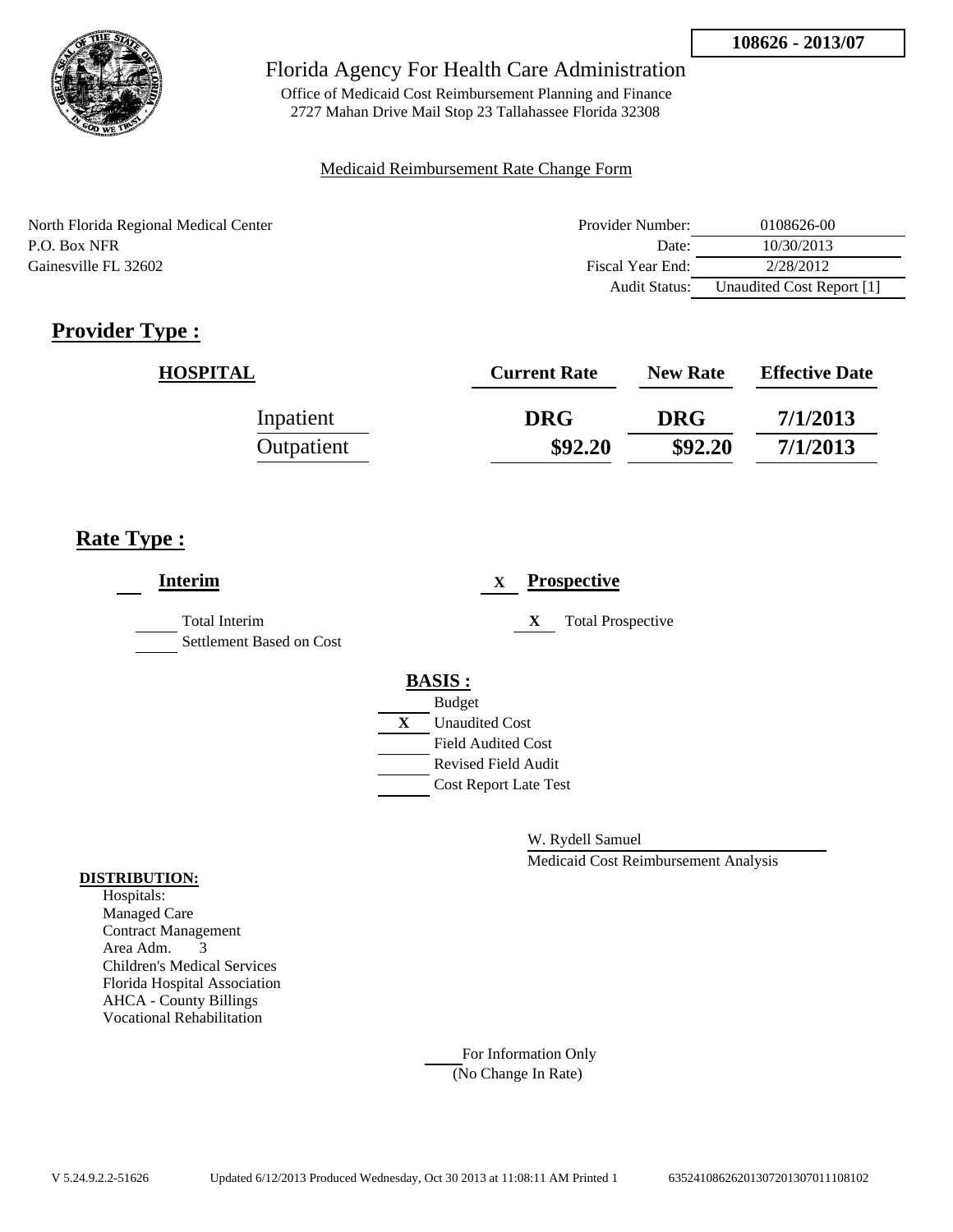

Office of Medicaid Cost Reimbursement Planning and Finance 2727 Mahan Drive Mail Stop 23 Tallahassee Florida 32308

### Medicaid Reimbursement Rate Change Form

Pasco Community Hospital 13100 Fort King Road Dade City FL 33525

| Provider Number: | 0109592-00                |
|------------------|---------------------------|
| Date:            | 10/30/2013                |
| Fiscal Year End: | 9/30/2012                 |
| Audit Status:    | Unaudited Cost Report [1] |

# **Provider Type :**

| <b>HOSPITAL</b> | <b>Current Rate</b> | <b>New Rate</b> | <b>Effective Date</b> |
|-----------------|---------------------|-----------------|-----------------------|
| Inpatient       | <b>DRG</b>          | <b>DRG</b>      | 7/1/2013              |
| Outpatient      | \$60.84             | \$60.84         | 7/1/2013              |

## **Rate Type :**

| <b>Interim</b>                                   | <b>Prospective</b><br>$\mathbf{X}$          |
|--------------------------------------------------|---------------------------------------------|
| <b>Total Interim</b><br>Settlement Based on Cost | <b>Total Prospective</b><br>X               |
|                                                  | <b>BASIS:</b>                               |
|                                                  | <b>Budget</b><br>X<br><b>Unaudited Cost</b> |
|                                                  | <b>Field Audited Cost</b>                   |
|                                                  | <b>Revised Field Audit</b>                  |
|                                                  | <b>Cost Report Late Test</b>                |
|                                                  |                                             |

W. Rydell Samuel

Medicaid Cost Reimbursement Analysis

#### **DISTRIBUTION:**

Hospitals: Managed Care Contract Management Area Adm. 5 Children's Medical Services Florida Hospital Association AHCA - County Billings Vocational Rehabilitation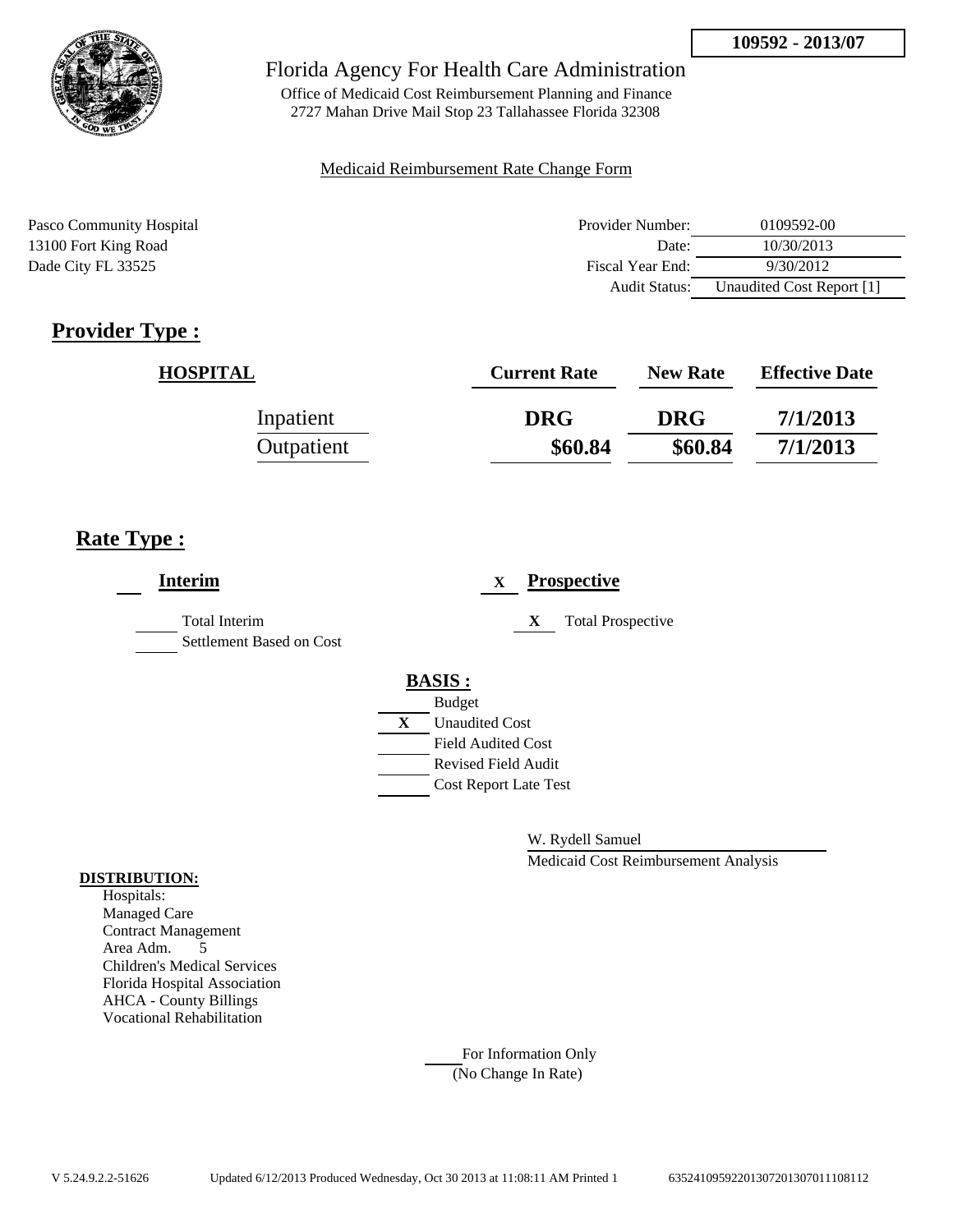

Office of Medicaid Cost Reimbursement Planning and Finance 2727 Mahan Drive Mail Stop 23 Tallahassee Florida 32308

#### Medicaid Reimbursement Rate Change Form

| Coral Gables Hospital | Provider Number:     | 0109606-00                |
|-----------------------|----------------------|---------------------------|
| P.O. BOX 610          | Date:                | 10/30/2013                |
| Coral Gables FL 33134 | Fiscal Year End:     | 12/31/2011                |
|                       | <b>Audit Status:</b> | Unaudited Cost Report [1] |

## **Provider Type :**

| <b>HOSPITAL</b>                      | <b>Current Rate</b> | <b>New Rate</b> | <b>Effective Date</b> |
|--------------------------------------|---------------------|-----------------|-----------------------|
| Inpatient                            | <b>DRG</b>          | <b>DRG</b>      | 7/1/2013              |
| Outpatient                           | \$120.62            | \$120.62        | 7/1/2013              |
| <b>Inpatient County Billing Rate</b> | <b>DRG</b>          | <b>DRG</b>      | 7/1/2013              |

## **Rate Type :**

| <b>Interim</b>                            | <b>Prospective</b><br>X       |
|-------------------------------------------|-------------------------------|
| Total Interim<br>Settlement Based on Cost | X<br><b>Total Prospective</b> |
|                                           | <b>BASIS:</b>                 |
|                                           | <b>Budget</b>                 |
|                                           | X<br><b>Unaudited Cost</b>    |
|                                           | <b>Field Audited Cost</b>     |
|                                           | <b>Revised Field Audit</b>    |
|                                           | <b>Cost Report Late Test</b>  |
|                                           |                               |

W. Rydell Samuel

Medicaid Cost Reimbursement Analysis

#### **DISTRIBUTION:**

Hospitals: Managed Care Contract Management Area Adm. 11 Children's Medical Services Florida Hospital Association AHCA - County Billings Vocational Rehabilitation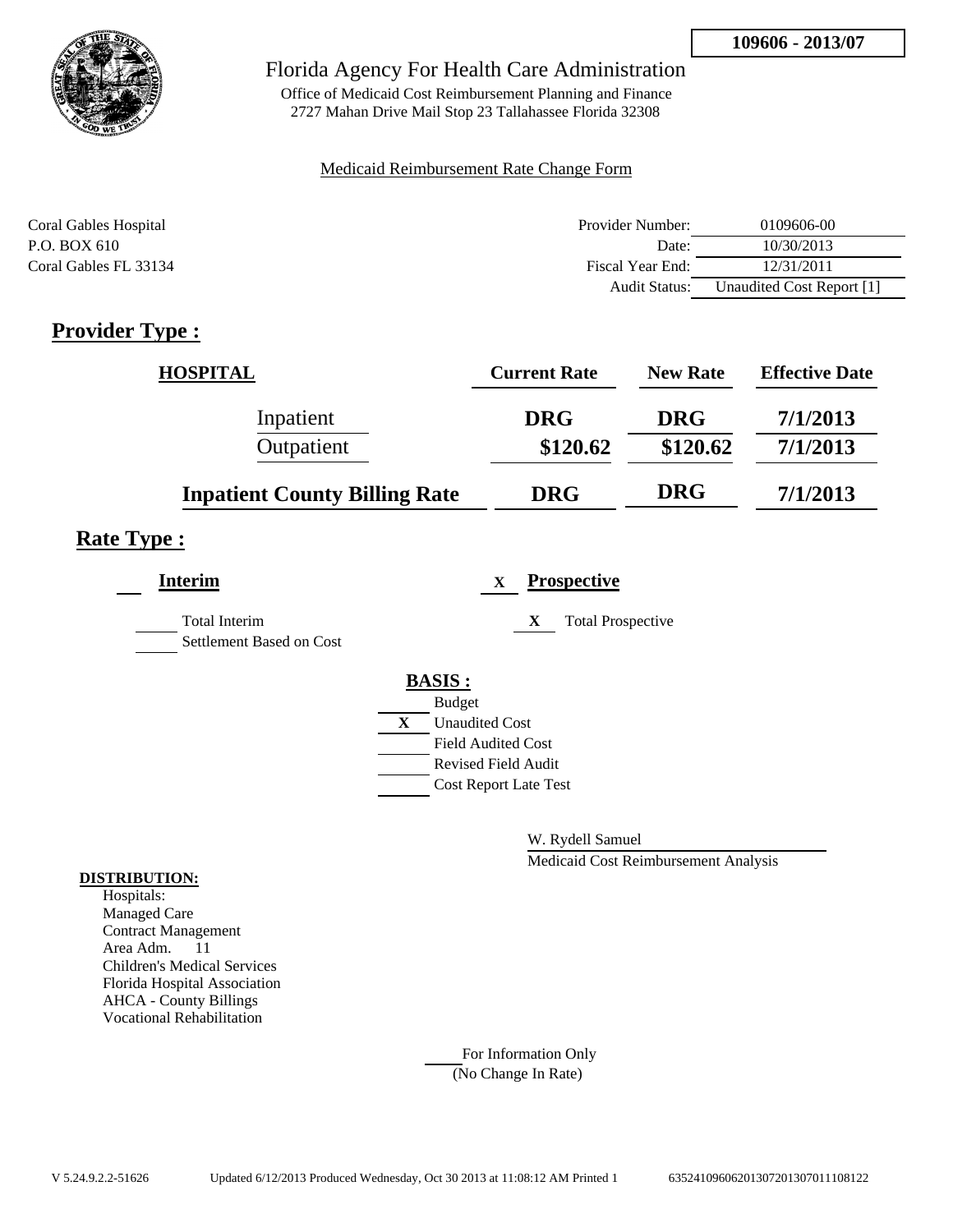

Office of Medicaid Cost Reimbursement Planning and Finance 2727 Mahan Drive Mail Stop 23 Tallahassee Florida 32308

### Medicaid Reimbursement Rate Change Form

Ocala Regional Medical Center 1431 SW 1st Avenue Post Office Box 2200 Ocala FL 32678

| Provider Number:       | 0109886-00                |  |
|------------------------|---------------------------|--|
| Date:                  | 10/30/2013                |  |
| Fiscal Year End:       | 8/31/2012                 |  |
| Audit Status:          | Unaudited Cost Report [1] |  |
| Rate Includes Buy Back |                           |  |

# **Provider Type :**

| <b>HOSPITAL</b> | <b>Current Rate</b> | <b>New Rate</b> | <b>Effective Date</b> |
|-----------------|---------------------|-----------------|-----------------------|
| Inpatient       | <b>DRG</b>          | <b>DRG</b>      | 7/1/2013              |
| Outpatient      | \$69.03             | \$91.94         | 7/1/2013              |

# **Rate Type :**

| <b>Interim</b>                                   | <b>Prospective</b><br>$\mathbf{X}$ |
|--------------------------------------------------|------------------------------------|
| <b>Total Interim</b><br>Settlement Based on Cost | X<br><b>Total Prospective</b>      |
|                                                  | <b>BASIS:</b>                      |
|                                                  | <b>Budget</b>                      |
|                                                  | X<br><b>Unaudited Cost</b>         |
|                                                  | <b>Field Audited Cost</b>          |
|                                                  | <b>Revised Field Audit</b>         |
|                                                  | <b>Cost Report Late Test</b>       |
|                                                  |                                    |
|                                                  |                                    |

W. Rydell Samuel

Medicaid Cost Reimbursement Analysis

#### **DISTRIBUTION:**

Hospitals: Managed Care Contract Management Area Adm. 3 Children's Medical Services Florida Hospital Association AHCA - County Billings Vocational Rehabilitation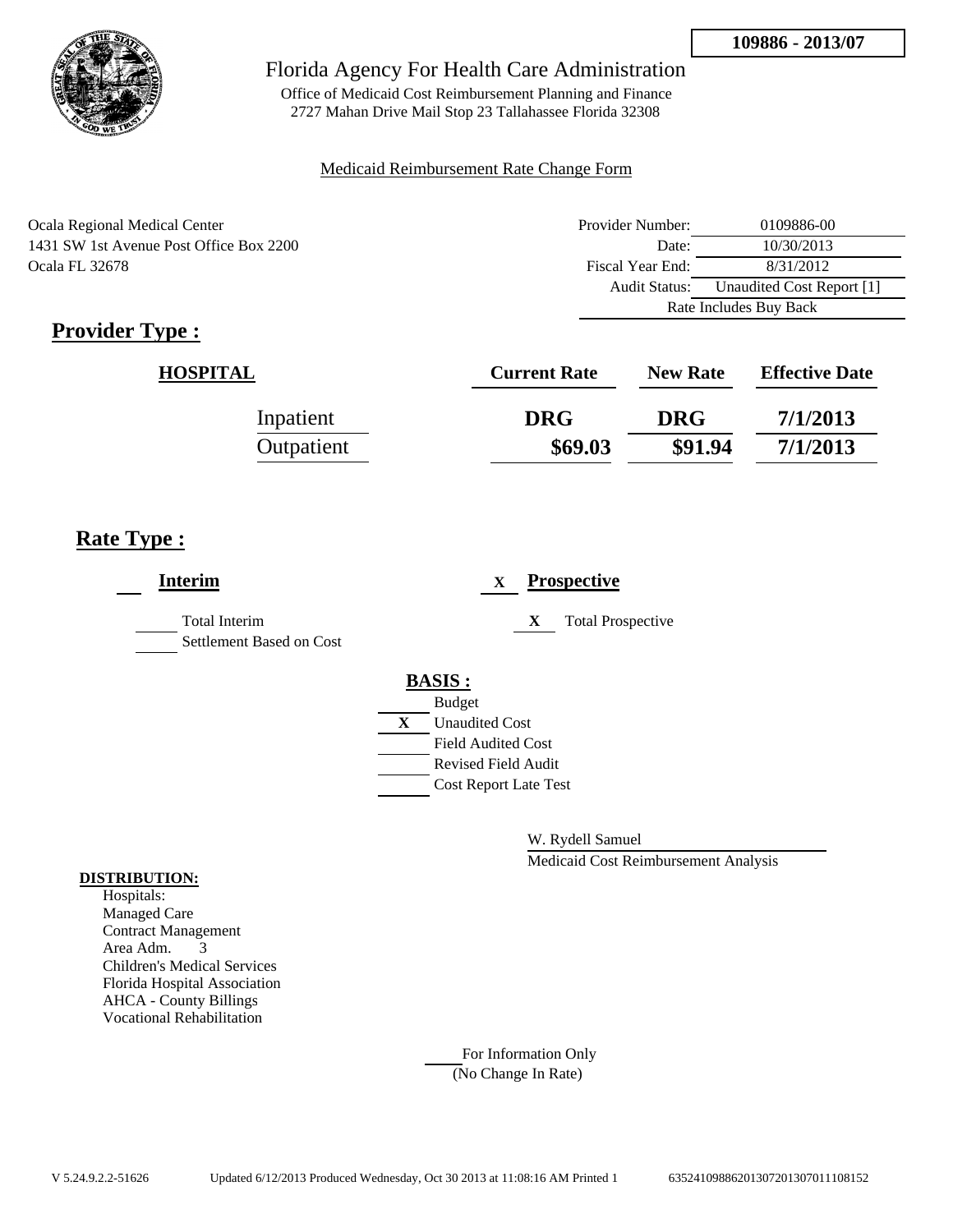

Office of Medicaid Cost Reimbursement Planning and Finance 2727 Mahan Drive Mail Stop 23 Tallahassee Florida 32308

#### Medicaid Reimbursement Rate Change Form

| <b>Blake Memorial Hospital</b> | Provider Number: | 0110213-00                                     |
|--------------------------------|------------------|------------------------------------------------|
| 2020 59th St. West             | Date:            | 10/30/2013                                     |
| Bradenton FL 33505             | Fiscal Year End: | 4/30/2012                                      |
|                                | Audit Status:    | Unaudited Cost Report [1]                      |
|                                |                  | Rate Includes Buy Back and 100% Self Exemption |

## **Provider Type :**

| <b>HOSPITAL</b>                      | <b>Current Rate</b> | <b>New Rate</b> | <b>Effective Date</b> |
|--------------------------------------|---------------------|-----------------|-----------------------|
| Inpatient                            | <b>DRG</b>          | <b>DRG</b>      | 7/1/2013              |
| Outpatient                           | \$64.65             | \$119.97        | 7/1/2013              |
| <b>Inpatient County Billing Rate</b> | <b>DRG</b>          | <b>DRG</b>      | 7/1/2013              |

### **Rate Type :**

| <b>Interim</b>                            |              |                              | X | <b>Prospective</b>            |
|-------------------------------------------|--------------|------------------------------|---|-------------------------------|
| Total Interim<br>Settlement Based on Cost |              |                              |   | <b>Total Prospective</b><br>X |
|                                           |              | <b>BASIS:</b>                |   |                               |
|                                           |              | <b>Budget</b>                |   |                               |
|                                           | $\mathbf{X}$ | <b>Unaudited Cost</b>        |   |                               |
|                                           |              | <b>Field Audited Cost</b>    |   |                               |
|                                           |              | <b>Revised Field Audit</b>   |   |                               |
|                                           |              | <b>Cost Report Late Test</b> |   |                               |
|                                           |              |                              |   |                               |

W. Rydell Samuel

Medicaid Cost Reimbursement Analysis

#### **DISTRIBUTION:**

Hospitals: Managed Care Contract Management Area Adm. 6 Children's Medical Services Florida Hospital Association AHCA - County Billings Vocational Rehabilitation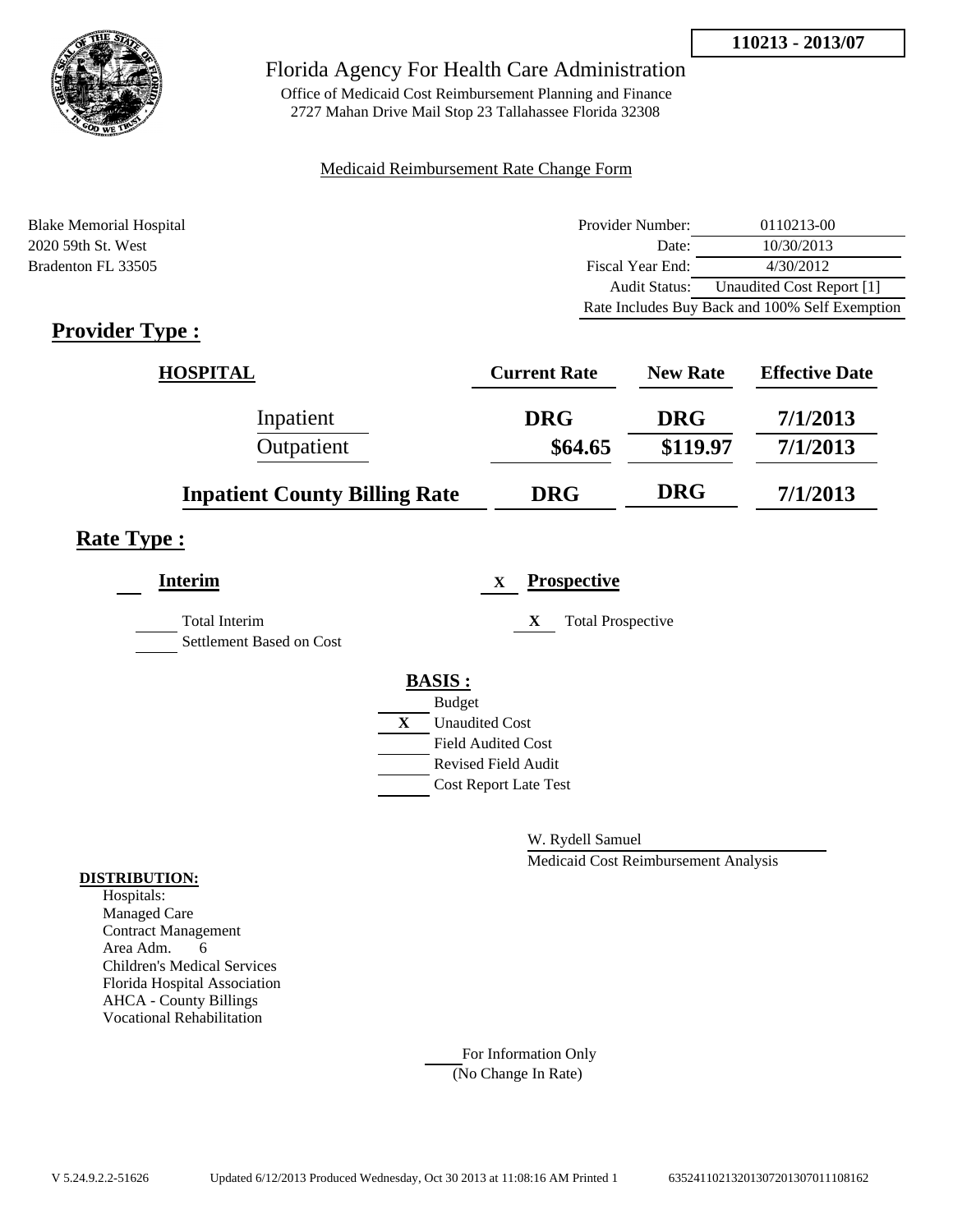

Office of Medicaid Cost Reimbursement Planning and Finance 2727 Mahan Drive Mail Stop 23 Tallahassee Florida 32308

### Medicaid Reimbursement Rate Change Form

Ft. Walton Beach Medical Center 1000 Mar-Walt Drive Ft. Walton FL 32547

| Provider Number: | 0111325-00                |
|------------------|---------------------------|
| Date:            | 10/30/2013                |
| Fiscal Year End: | 5/31/2012                 |
| Audit Status:    | Unaudited Cost Report [1] |

# **Provider Type :**

| <b>HOSPITAL</b> | <b>Current Rate</b> | <b>New Rate</b> | <b>Effective Date</b> |
|-----------------|---------------------|-----------------|-----------------------|
| Inpatient       | <b>DRG</b>          | <b>DRG</b>      | 7/1/2013              |
| Outpatient      | \$41.18             | \$41.18         | 7/1/2013              |

## **Rate Type :**

| <b>Interim</b>                                   |   |                              | $\mathbf{X}$ |   | <b>Prospective</b>       |
|--------------------------------------------------|---|------------------------------|--------------|---|--------------------------|
| <b>Total Interim</b><br>Settlement Based on Cost |   |                              |              | X | <b>Total Prospective</b> |
|                                                  |   | <b>BASIS:</b>                |              |   |                          |
|                                                  |   | <b>Budget</b>                |              |   |                          |
|                                                  | X | <b>Unaudited Cost</b>        |              |   |                          |
|                                                  |   | <b>Field Audited Cost</b>    |              |   |                          |
|                                                  |   | <b>Revised Field Audit</b>   |              |   |                          |
|                                                  |   | <b>Cost Report Late Test</b> |              |   |                          |
|                                                  |   |                              |              |   |                          |

W. Rydell Samuel

Medicaid Cost Reimbursement Analysis

#### **DISTRIBUTION:**

Hospitals: Managed Care Contract Management Area Adm. 1 Children's Medical Services Florida Hospital Association AHCA - County Billings Vocational Rehabilitation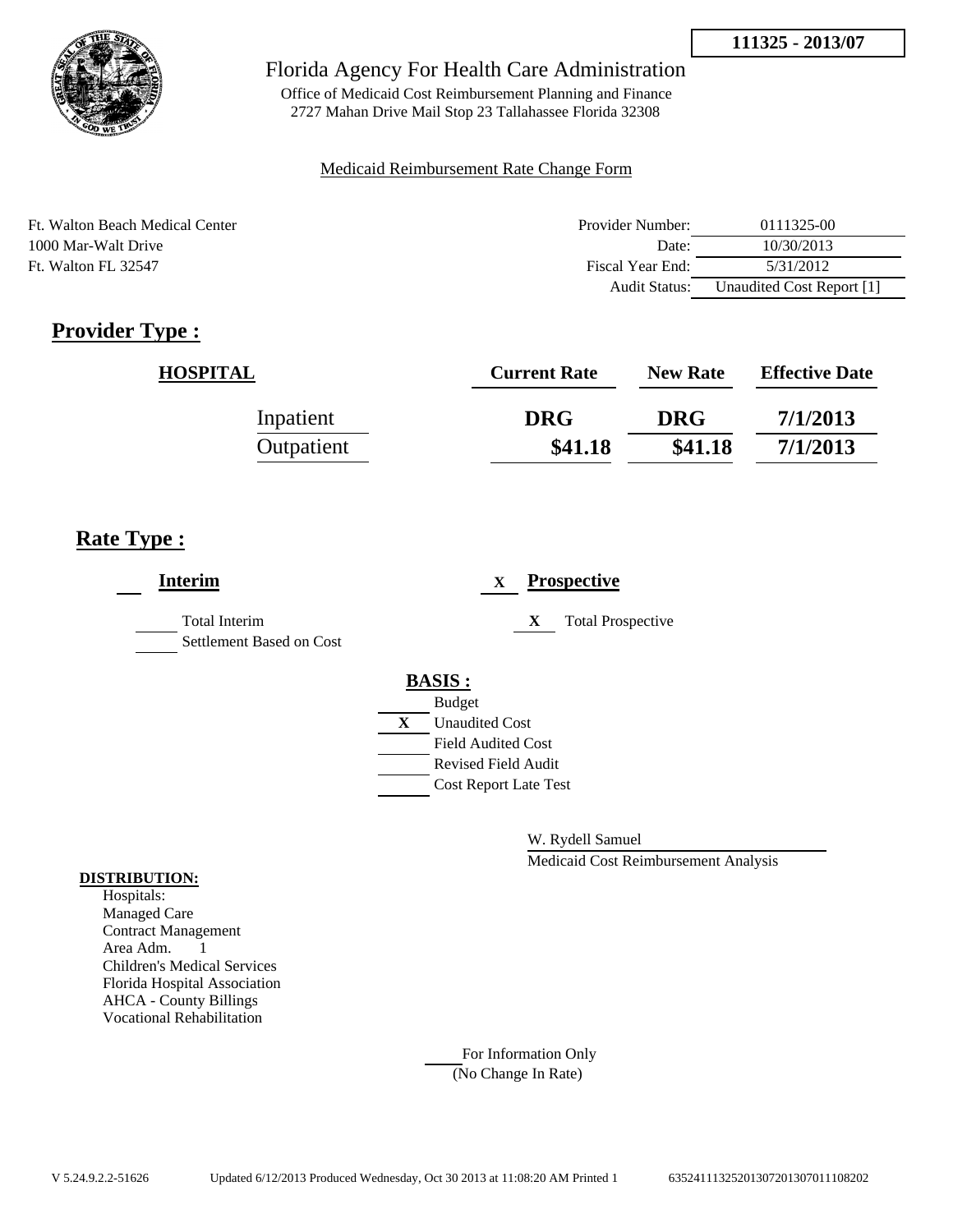



Office of Medicaid Cost Reimbursement Planning and Finance 2727 Mahan Drive Mail Stop 23 Tallahassee Florida 32308

#### Medicaid Reimbursement Rate Change Form

| <b>Gulf Coast Medical Center</b> | Provider Number:     | 0111341-00                                     |
|----------------------------------|----------------------|------------------------------------------------|
| PO Box 151247                    | Date:                | 10/30/2013                                     |
| Cape Coral FL 33915              | Fiscal Year End:     | 9/30/2012                                      |
|                                  | <b>Audit Status:</b> | Unaudited Cost Report [1]                      |
|                                  |                      | Rate Includes Buy Back and 100% Self Exemption |

## **Provider Type :**

| <b>HOSPITAL</b>                      | <b>Current Rate</b> | <b>New Rate</b> | <b>Effective Date</b> |
|--------------------------------------|---------------------|-----------------|-----------------------|
| Inpatient                            | <b>DRG</b>          | <b>DRG</b>      | 7/1/2013              |
| Outpatient                           | \$79.76             | \$115.78        | 7/1/2013              |
| <b>Inpatient County Billing Rate</b> | <b>DRG</b>          | <b>DRG</b>      | 7/1/2013              |

## **Rate Type :**

| <b>Interim</b>                                   |   | <b>Prospective</b><br>$\mathbf X$ |
|--------------------------------------------------|---|-----------------------------------|
| <b>Total Interim</b><br>Settlement Based on Cost |   | X<br><b>Total Prospective</b>     |
|                                                  |   | <b>BASIS:</b>                     |
|                                                  |   | <b>Budget</b>                     |
|                                                  | X | <b>Unaudited Cost</b>             |
|                                                  |   | <b>Field Audited Cost</b>         |
|                                                  |   | <b>Revised Field Audit</b>        |
|                                                  |   | <b>Cost Report Late Test</b>      |
|                                                  |   |                                   |

W. Rydell Samuel

Medicaid Cost Reimbursement Analysis

#### **DISTRIBUTION:**

Hospitals: Managed Care Contract Management Area Adm. 8 Children's Medical Services Florida Hospital Association AHCA - County Billings Vocational Rehabilitation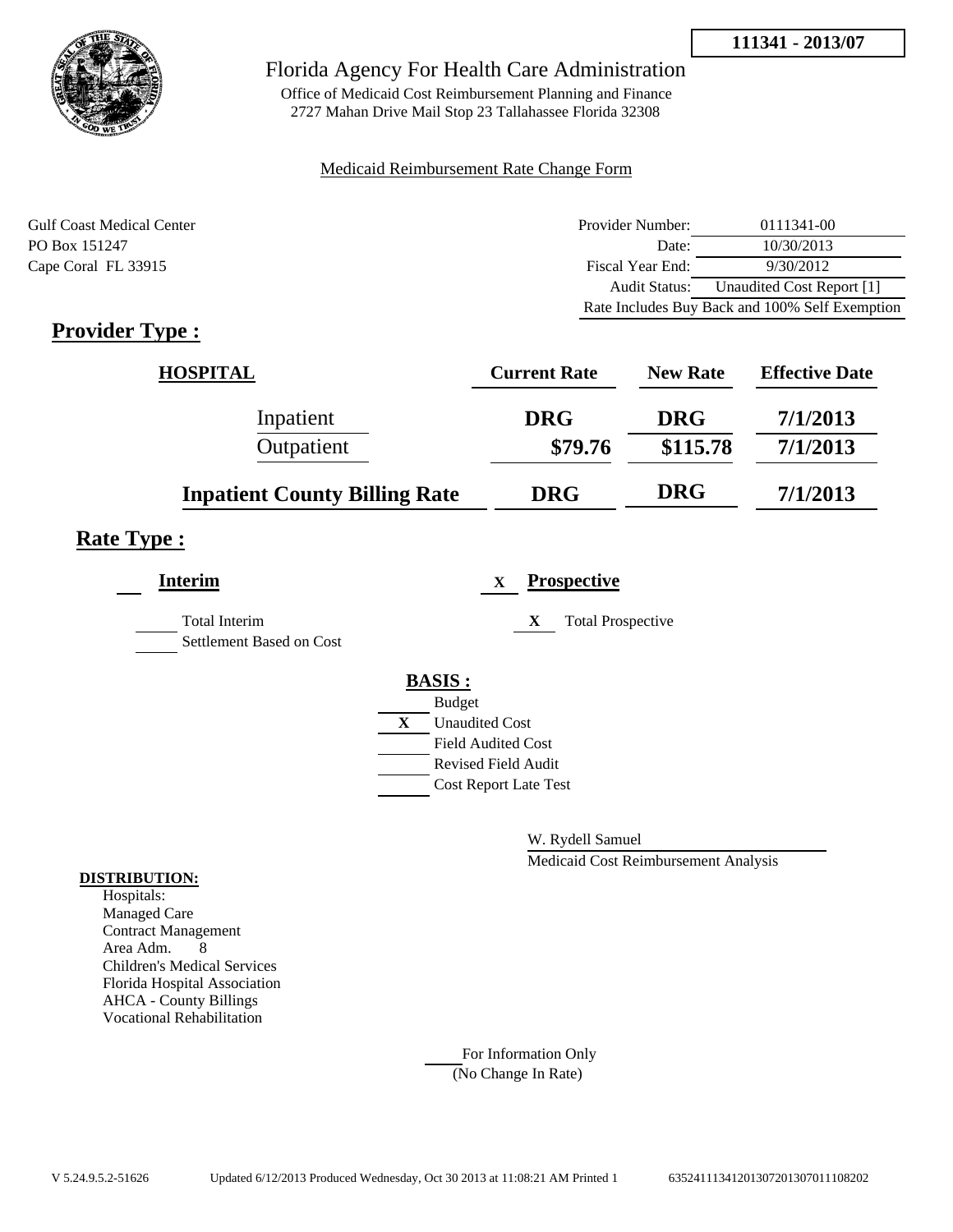



Office of Medicaid Cost Reimbursement Planning and Finance 2727 Mahan Drive Mail Stop 23 Tallahassee Florida 32308

#### Medicaid Reimbursement Rate Change Form

Orange Park Medical Center 2001 Kingsley Avenue Orange Park FL 32073

| Provider Number: | 0111741-00                |
|------------------|---------------------------|
| Date:            | 10/30/2013                |
| Fiscal Year End: | 6/30/2012                 |
| Audit Status:    | Unaudited Cost Report [1] |

# **Provider Type :**

| <b>HOSPITAL</b> | <b>Current Rate</b> | <b>New Rate</b> | <b>Effective Date</b> |
|-----------------|---------------------|-----------------|-----------------------|
| Inpatient       | <b>DRG</b>          | <b>DRG</b>      | 7/1/2013              |
| Outpatient      | \$74.65             | \$74.65         | 7/1/2013              |

## **Rate Type :**

| <b>Interim</b>                                   |   | <b>Prospective</b><br>$\mathbf x$ |
|--------------------------------------------------|---|-----------------------------------|
| <b>Total Interim</b><br>Settlement Based on Cost |   | X<br><b>Total Prospective</b>     |
|                                                  |   | <b>BASIS:</b>                     |
|                                                  |   | <b>Budget</b>                     |
|                                                  | X | <b>Unaudited Cost</b>             |
|                                                  |   | <b>Field Audited Cost</b>         |
|                                                  |   | <b>Revised Field Audit</b>        |
|                                                  |   | <b>Cost Report Late Test</b>      |
|                                                  |   |                                   |

W. Rydell Samuel

Medicaid Cost Reimbursement Analysis

#### **DISTRIBUTION:**

Hospitals: Managed Care Contract Management Area Adm. 4 Children's Medical Services Florida Hospital Association AHCA - County Billings Vocational Rehabilitation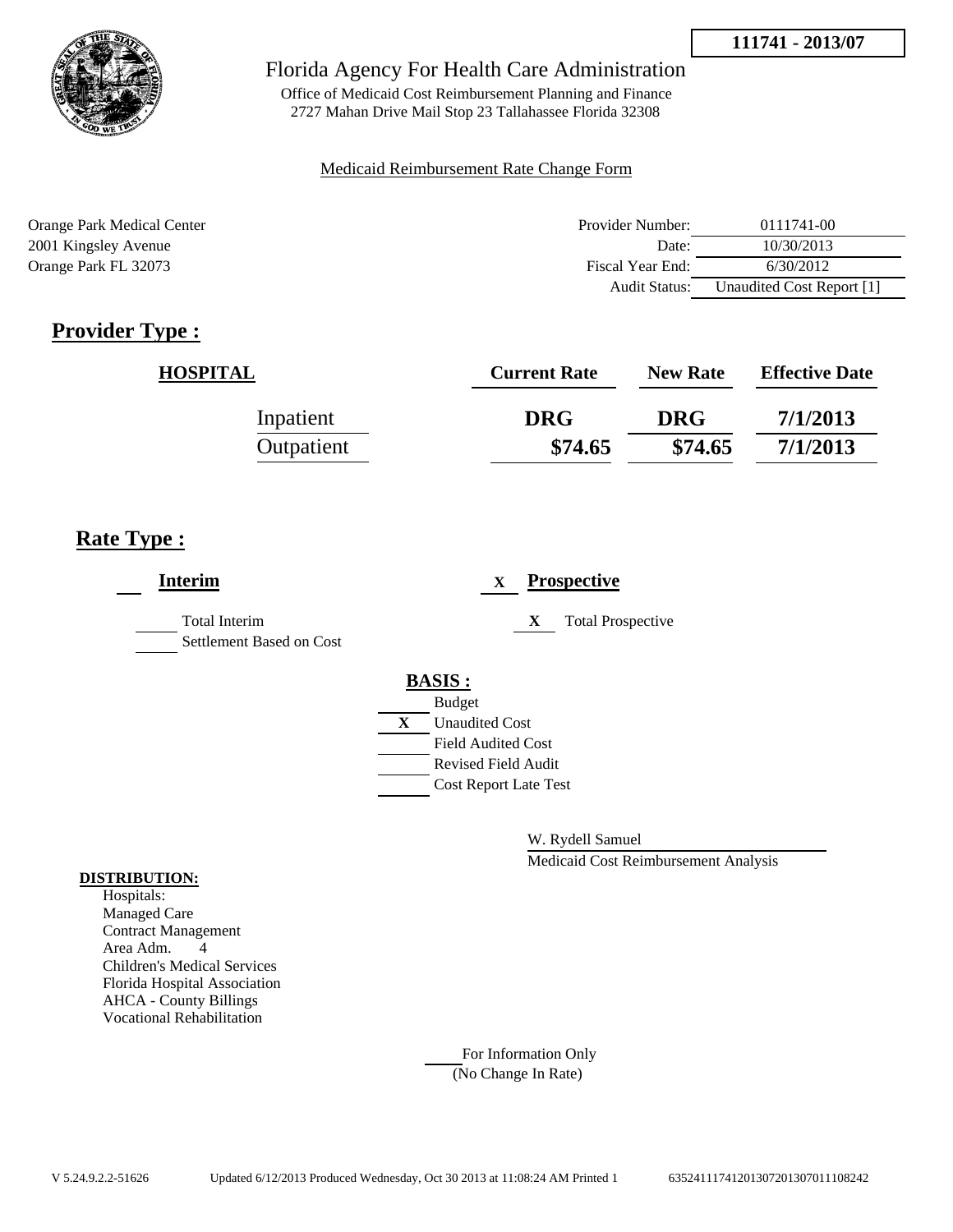

Office of Medicaid Cost Reimbursement Planning and Finance 2727 Mahan Drive Mail Stop 23 Tallahassee Florida 32308

### Medicaid Reimbursement Rate Change Form

Westside Regional Medical Center 8201 West Broward Blvd. Plantation FL 33324

| Provider Number: | 0112305-00                |
|------------------|---------------------------|
| Date:            | 10/30/2013                |
| Fiscal Year End: | 1/31/2012                 |
| Audit Status:    | Unaudited Cost Report [1] |

# **Provider Type :**

| <b>HOSPITAL</b> | <b>Current Rate</b> | <b>New Rate</b> | <b>Effective Date</b> |
|-----------------|---------------------|-----------------|-----------------------|
| Inpatient       | <b>DRG</b>          | <b>DRG</b>      | 7/1/2013              |
| Outpatient      | \$49.88             | \$49.88         | 7/1/2013              |

## **Rate Type :**

| <b>Interim</b>                                   | <b>Prospective</b><br>X        |
|--------------------------------------------------|--------------------------------|
| <b>Total Interim</b><br>Settlement Based on Cost | <b>Total Prospective</b><br>X  |
|                                                  | <b>BASIS:</b><br><b>Budget</b> |
|                                                  | X<br><b>Unaudited Cost</b>     |
|                                                  | <b>Field Audited Cost</b>      |
|                                                  | <b>Revised Field Audit</b>     |
|                                                  | <b>Cost Report Late Test</b>   |
|                                                  |                                |

W. Rydell Samuel

Medicaid Cost Reimbursement Analysis

#### **DISTRIBUTION:**

Hospitals: Managed Care Contract Management Area Adm. 10 Children's Medical Services Florida Hospital Association AHCA - County Billings Vocational Rehabilitation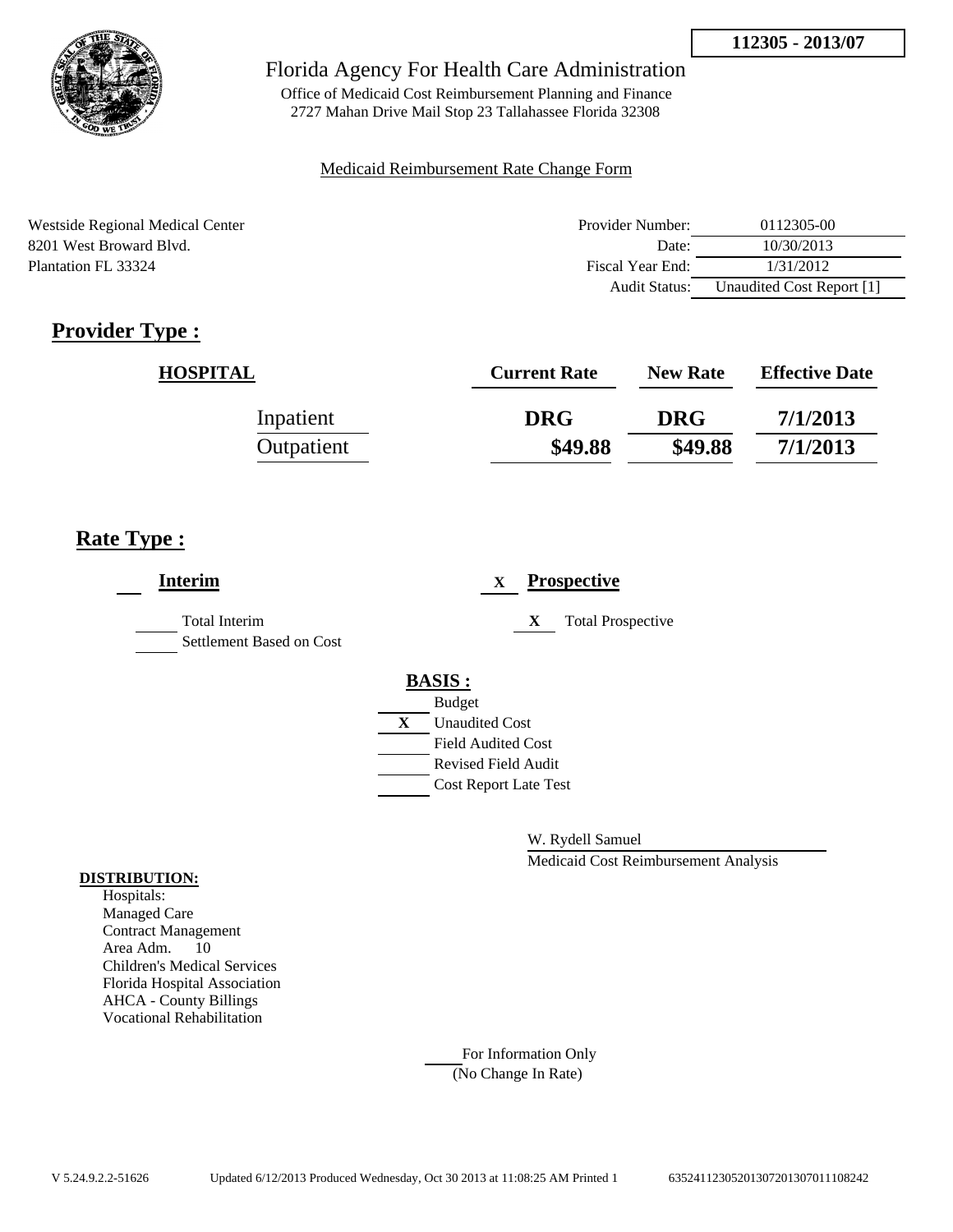

Office of Medicaid Cost Reimbursement Planning and Finance 2727 Mahan Drive Mail Stop 23 Tallahassee Florida 32308

#### Medicaid Reimbursement Rate Change Form

Memorial Hospital Of Tampa 2901 Swann Avenue Tampa FL 33609-0409

| Provider Number: | 0112798-00                |
|------------------|---------------------------|
| Date:            | 10/30/2013                |
| Fiscal Year End: | 11/30/2011                |
| Audit Status:    | Unaudited Cost Report [1] |

# **Provider Type :**

| <b>HOSPITAL</b> | <b>Current Rate</b> | <b>New Rate</b> | <b>Effective Date</b> |
|-----------------|---------------------|-----------------|-----------------------|
| Inpatient       | <b>DRG</b>          | <b>DRG</b>      | 7/1/2013              |
| Outpatient      | \$120.41            | \$120.41        | 7/1/2013              |

## **Rate Type :**

| <b>Interim</b>                                   |   | <b>Prospective</b><br>X       |
|--------------------------------------------------|---|-------------------------------|
| <b>Total Interim</b><br>Settlement Based on Cost |   | <b>Total Prospective</b><br>X |
|                                                  |   | <b>BASIS:</b>                 |
|                                                  |   | <b>Budget</b>                 |
|                                                  | X | <b>Unaudited Cost</b>         |
|                                                  |   | <b>Field Audited Cost</b>     |
|                                                  |   | <b>Revised Field Audit</b>    |
|                                                  |   | <b>Cost Report Late Test</b>  |
|                                                  |   |                               |

W. Rydell Samuel

Medicaid Cost Reimbursement Analysis

#### **DISTRIBUTION:**

Hospitals: Managed Care Contract Management Area Adm. 6 Children's Medical Services Florida Hospital Association AHCA - County Billings Vocational Rehabilitation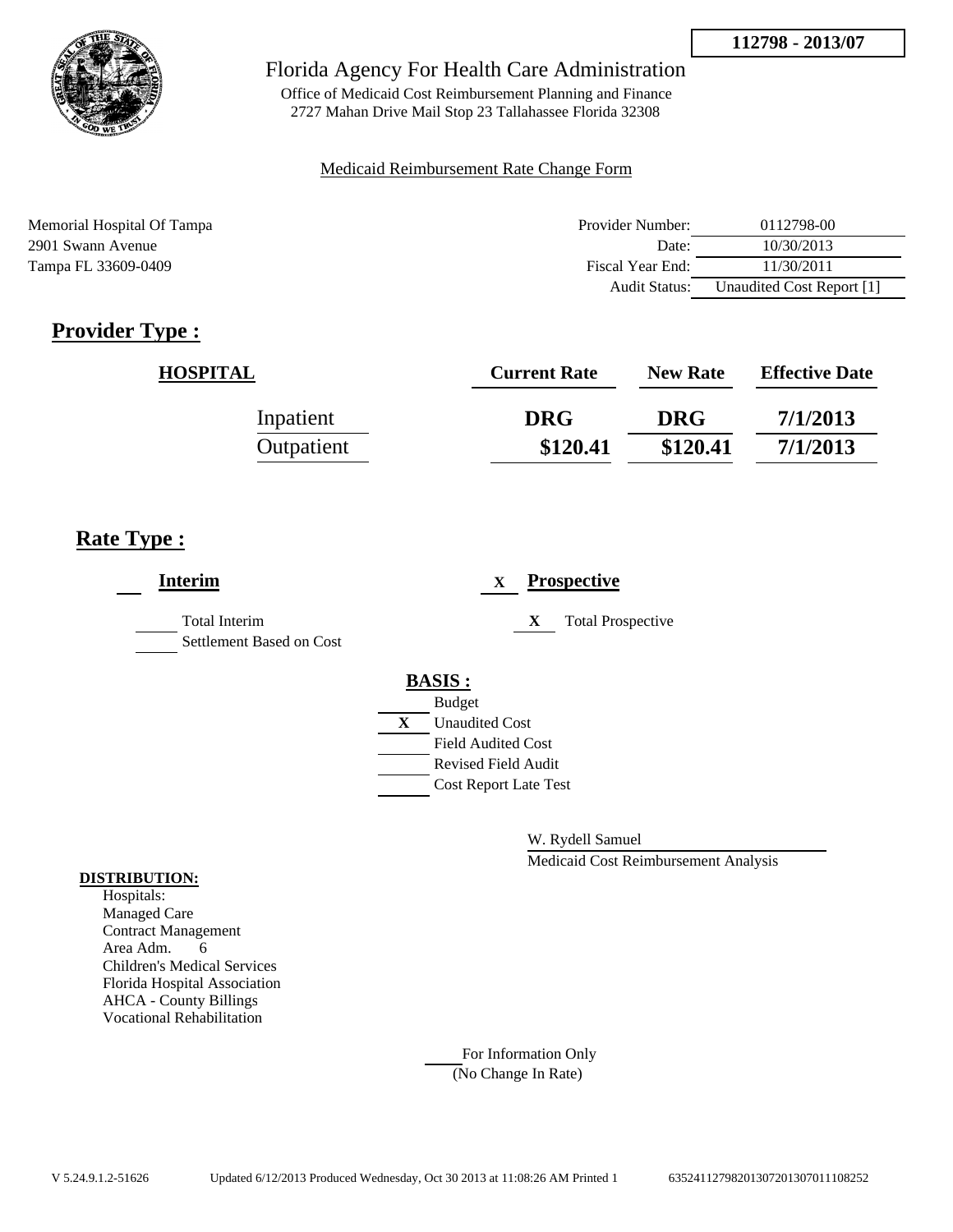

Office of Medicaid Cost Reimbursement Planning and Finance 2727 Mahan Drive Mail Stop 23 Tallahassee Florida 32308

#### Medicaid Reimbursement Rate Change Form

| University Hospital   | Provider Number:     | 0112801-00                |
|-----------------------|----------------------|---------------------------|
| 7201 University Drive | Date:                | 10/30/2013                |
| Tamarac FL 33321      | Fiscal Year End:     | 4/30/2012                 |
|                       | <b>Audit Status:</b> | Unaudited Cost Report [1] |

# **Provider Type :**

| <b>HOSPITAL</b> | <b>Current Rate</b> | <b>New Rate</b> | <b>Effective Date</b> |
|-----------------|---------------------|-----------------|-----------------------|
| Inpatient       | <b>DRG</b>          | <b>DRG</b>      | 7/1/2013              |
| Outpatient      | \$56.23             | \$56.23         | 7/1/2013              |

## **Rate Type :**

| <b>Interim</b>                                   | <b>Prospective</b><br>X       |
|--------------------------------------------------|-------------------------------|
| <b>Total Interim</b><br>Settlement Based on Cost | <b>Total Prospective</b><br>X |
|                                                  | <b>BASIS:</b>                 |
|                                                  | <b>Budget</b>                 |
|                                                  | X<br><b>Unaudited Cost</b>    |
|                                                  | <b>Field Audited Cost</b>     |
|                                                  | <b>Revised Field Audit</b>    |
|                                                  | <b>Cost Report Late Test</b>  |
|                                                  |                               |
|                                                  |                               |

W. Rydell Samuel

Medicaid Cost Reimbursement Analysis

#### **DISTRIBUTION:**

Hospitals: Managed Care Contract Management Area Adm. 10 Children's Medical Services Florida Hospital Association AHCA - County Billings Vocational Rehabilitation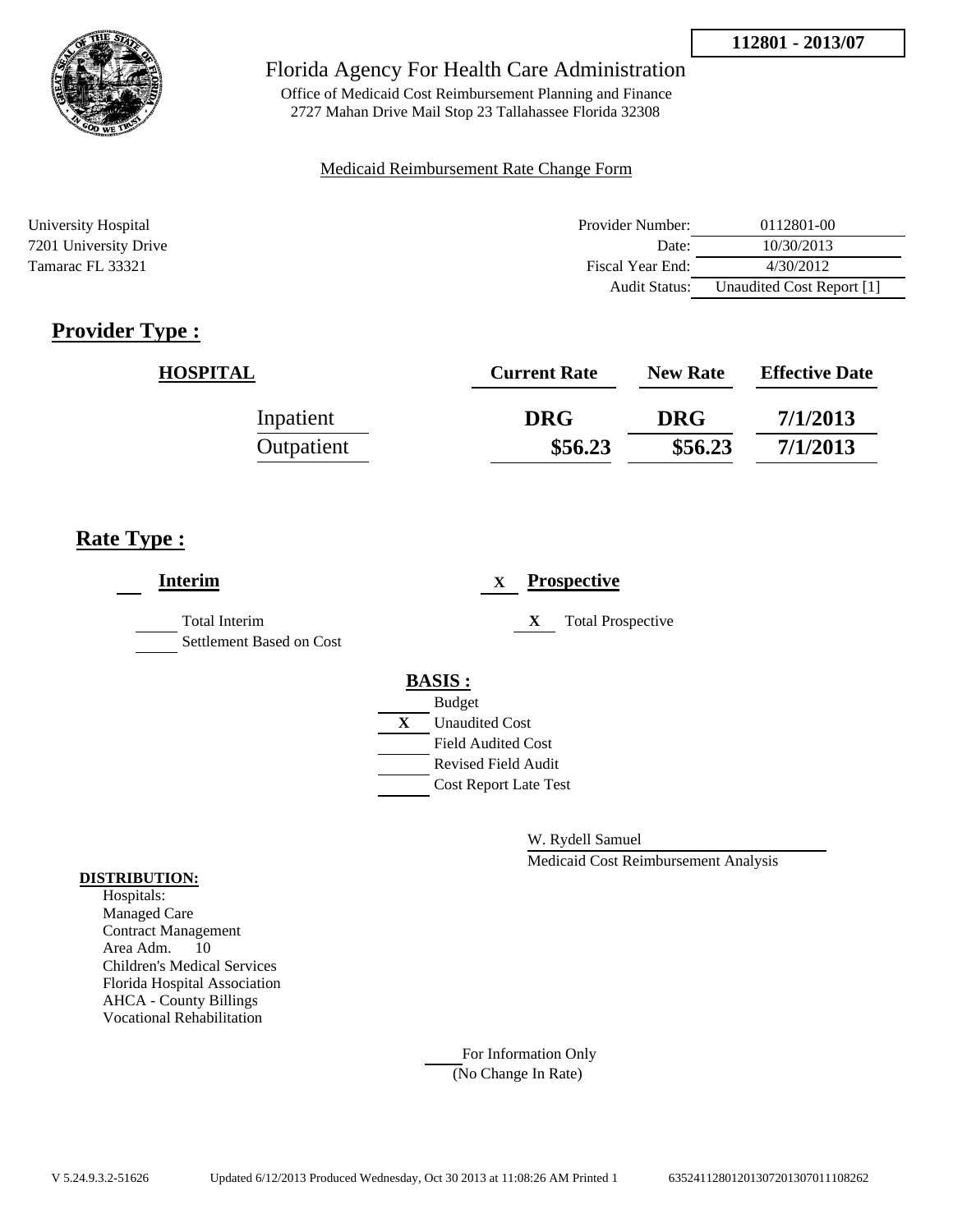



Office of Medicaid Cost Reimbursement Planning and Finance 2727 Mahan Drive Mail Stop 23 Tallahassee Florida 32308

#### Medicaid Reimbursement Rate Change Form

| West Florida Hospital | Provider Number: | 0113212-00                |
|-----------------------|------------------|---------------------------|
| 8383 North Davis Hwy. | Date:            | 10/30/2013                |
| Pensacola FL 32514    | Fiscal Year End: | 5/31/2012                 |
|                       | Audit Status:    | Unaudited Cost Report [1] |

## **Provider Type :**

| <b>HOSPITAL</b> | <b>Current Rate</b> | <b>New Rate</b> | <b>Effective Date</b> |
|-----------------|---------------------|-----------------|-----------------------|
| Inpatient       | <b>DRG</b>          | <b>DRG</b>      | 7/1/2013              |
| Outpatient      | \$60.22             | \$60.22         | 7/1/2013              |

## **Rate Type :**

| <b>Interim</b>                            | <b>Prospective</b><br>X       |
|-------------------------------------------|-------------------------------|
| Total Interim<br>Settlement Based on Cost | <b>Total Prospective</b><br>X |
|                                           | <b>BASIS:</b>                 |
|                                           | <b>Budget</b>                 |
|                                           | <b>Unaudited Cost</b><br>X    |
|                                           | <b>Field Audited Cost</b>     |
|                                           | <b>Revised Field Audit</b>    |
|                                           | <b>Cost Report Late Test</b>  |
|                                           |                               |
|                                           |                               |

W. Rydell Samuel

Medicaid Cost Reimbursement Analysis

#### **DISTRIBUTION:**

Hospitals: Managed Care Contract Management Area Adm. 1 Children's Medical Services Florida Hospital Association AHCA - County Billings Vocational Rehabilitation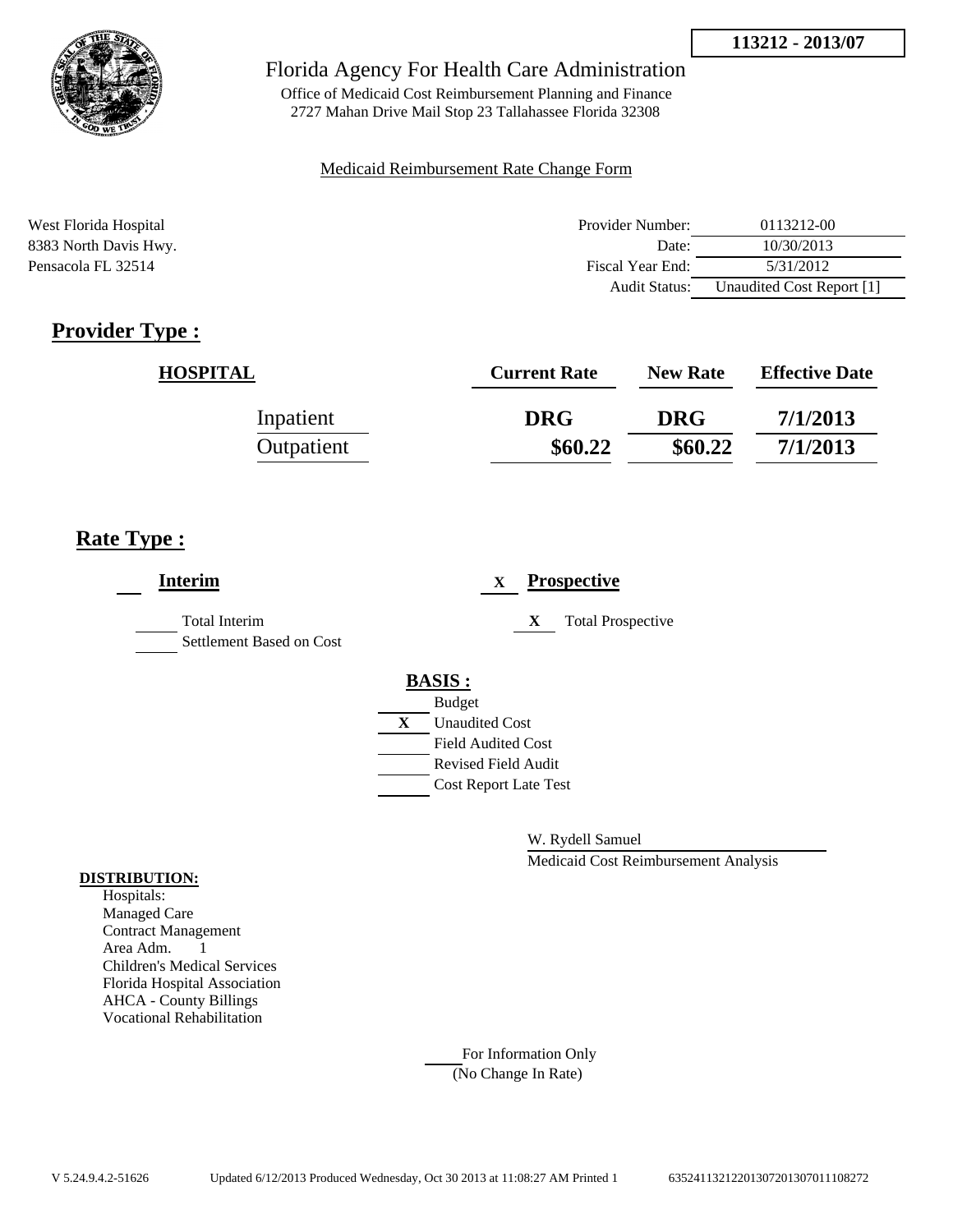

Office of Medicaid Cost Reimbursement Planning and Finance 2727 Mahan Drive Mail Stop 23 Tallahassee Florida 32308

### Medicaid Reimbursement Rate Change Form

Putnam Community Hospital P.O. Drawer 778 Palatka FL 32007

| Provider Number:       | 0113514-00                |  |
|------------------------|---------------------------|--|
| Date:                  | 10/30/2013                |  |
| Fiscal Year End:       | 2/29/2012                 |  |
| Audit Status:          | Unaudited Cost Report [1] |  |
| Rate Includes Buy Back |                           |  |

# **Provider Type :**

| <b>HOSPITAL</b> | <b>Current Rate</b> | <b>New Rate</b> | <b>Effective Date</b> |
|-----------------|---------------------|-----------------|-----------------------|
| Inpatient       | <b>DRG</b>          | <b>DRG</b>      | 7/1/2013              |
| Outpatient      | \$96.81             | \$96.81         | 7/1/2013              |

## **Rate Type :**

| <b>Interim</b>                                   | <b>Prospective</b><br>$\mathbf{X}$                                                                                                                          |
|--------------------------------------------------|-------------------------------------------------------------------------------------------------------------------------------------------------------------|
| <b>Total Interim</b><br>Settlement Based on Cost | <b>Total Prospective</b><br>X                                                                                                                               |
|                                                  | <b>BASIS:</b><br><b>Budget</b><br>$\mathbf{X}$<br><b>Unaudited Cost</b><br><b>Field Audited Cost</b><br>Revised Field Audit<br><b>Cost Report Late Test</b> |

W. Rydell Samuel

Medicaid Cost Reimbursement Analysis

#### **DISTRIBUTION:**

Hospitals: Managed Care Contract Management Area Adm. 3 Children's Medical Services Florida Hospital Association AHCA - County Billings Vocational Rehabilitation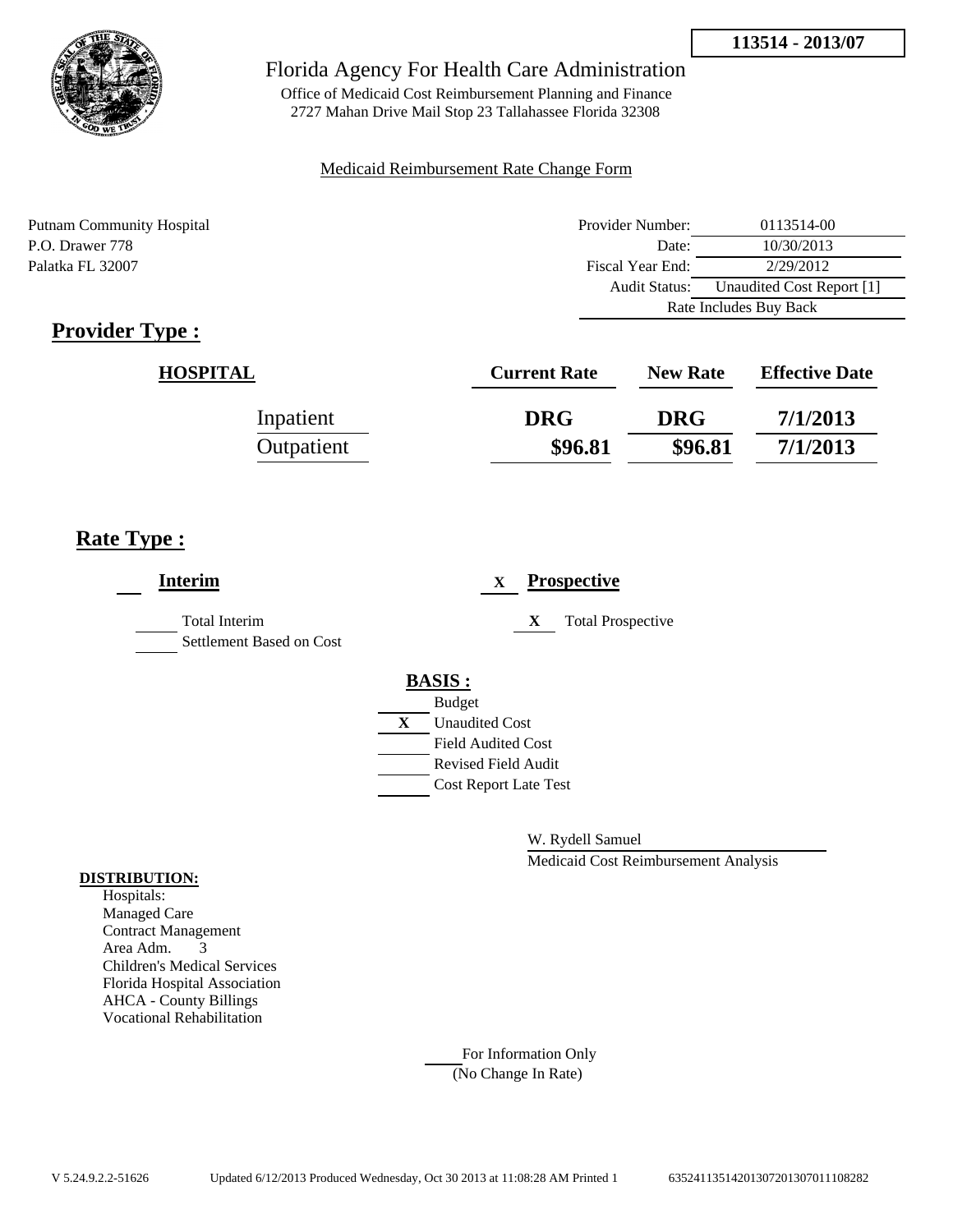



Office of Medicaid Cost Reimbursement Planning and Finance 2727 Mahan Drive Mail Stop 23 Tallahassee Florida 32308

#### Medicaid Reimbursement Rate Change Form

| Northside Hospital      | Provider Number: | 0115193-00                |
|-------------------------|------------------|---------------------------|
| 6000 49th St. North     | Date:            | 10/30/2013                |
| St. Petersburg FL 33709 | Fiscal Year End: | 9/30/2012                 |
|                         | Audit Status:    | Unaudited Cost Report [1] |

## **Provider Type :**

| <b>HOSPITAL</b>                      | <b>Current Rate</b>   | <b>New Rate</b>       | <b>Effective Date</b> |
|--------------------------------------|-----------------------|-----------------------|-----------------------|
| Inpatient<br>Outpatient              | <b>DRG</b><br>\$83.20 | <b>DRG</b><br>\$83.20 | 7/1/2013<br>7/1/2013  |
| <b>Inpatient County Billing Rate</b> | <b>DRG</b>            | <b>DRG</b>            | 7/1/2013              |

## **Rate Type :**

| <b>Interim</b>                                   |              | <b>Prospective</b><br>$\mathbf{X}$ |
|--------------------------------------------------|--------------|------------------------------------|
| <b>Total Interim</b><br>Settlement Based on Cost |              | <b>Total Prospective</b><br>X      |
|                                                  |              | <b>BASIS:</b>                      |
|                                                  |              | <b>Budget</b>                      |
|                                                  | $\mathbf{X}$ | <b>Unaudited Cost</b>              |
|                                                  |              | <b>Field Audited Cost</b>          |
|                                                  |              | <b>Revised Field Audit</b>         |
|                                                  |              | <b>Cost Report Late Test</b>       |
|                                                  |              |                                    |

W. Rydell Samuel

Medicaid Cost Reimbursement Analysis

#### **DISTRIBUTION:**

Hospitals: Managed Care Contract Management Area Adm. 5 Children's Medical Services Florida Hospital Association AHCA - County Billings Vocational Rehabilitation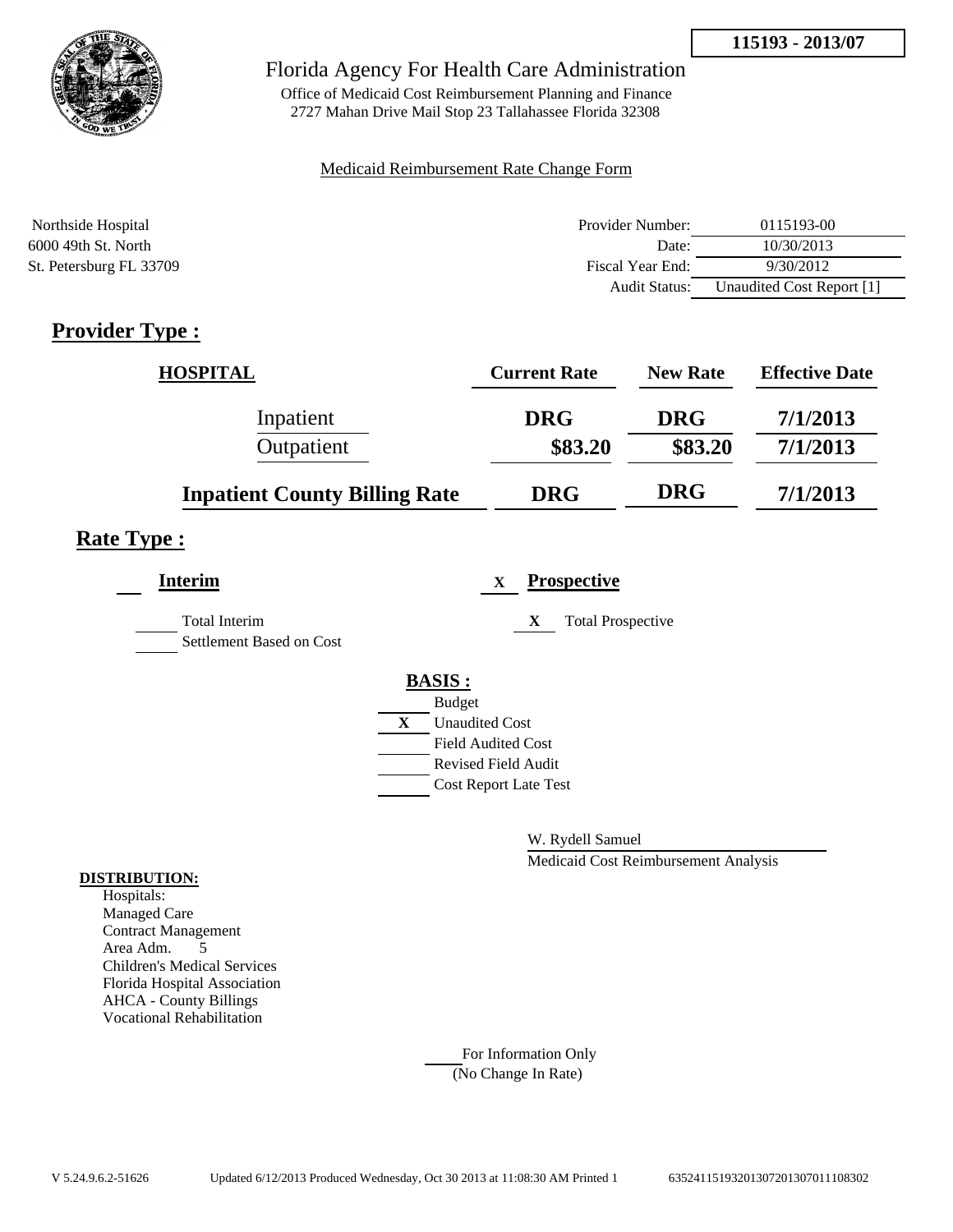

Office of Medicaid Cost Reimbursement Planning and Finance 2727 Mahan Drive Mail Stop 23 Tallahassee Florida 32308

### Medicaid Reimbursement Rate Change Form

| Anne Bates Leach Eye Hospital | Provider Number:       | 0116483-00                |
|-------------------------------|------------------------|---------------------------|
| 900 NW 17th St.               | Date:                  | 10/30/2013                |
| Miami FL 33136                | Fiscal Year End:       | 5/31/2012                 |
|                               | <b>Audit Status:</b>   | Unaudited Cost Report [1] |
|                               | Rate Includes Buy Back |                           |

## **Provider Type :**

| <b>HOSPITAL</b>                      | <b>Current Rate</b> | <b>New Rate</b> | <b>Effective Date</b> |
|--------------------------------------|---------------------|-----------------|-----------------------|
| Inpatient                            | <b>DRG</b>          | <b>DRG</b>      | 7/1/2013              |
| Outpatient                           | \$198.68            | \$298.17        | 7/1/2013              |
| <b>Inpatient County Billing Rate</b> | <b>DRG</b>          | <b>DRG</b>      | 7/1/2013              |

## **Rate Type :**

| <b>Interim</b>                                   |   | <b>Prospective</b><br>X       |
|--------------------------------------------------|---|-------------------------------|
| <b>Total Interim</b><br>Settlement Based on Cost |   | X<br><b>Total Prospective</b> |
|                                                  |   | <b>BASIS:</b>                 |
|                                                  |   | <b>Budget</b>                 |
|                                                  | X | <b>Unaudited Cost</b>         |
|                                                  |   | <b>Field Audited Cost</b>     |
|                                                  |   | <b>Revised Field Audit</b>    |
|                                                  |   | <b>Cost Report Late Test</b>  |
|                                                  |   |                               |

W. Rydell Samuel

Medicaid Cost Reimbursement Analysis

#### **DISTRIBUTION:**

Hospitals: Managed Care Contract Management Area Adm. 11 Children's Medical Services Florida Hospital Association AHCA - County Billings Vocational Rehabilitation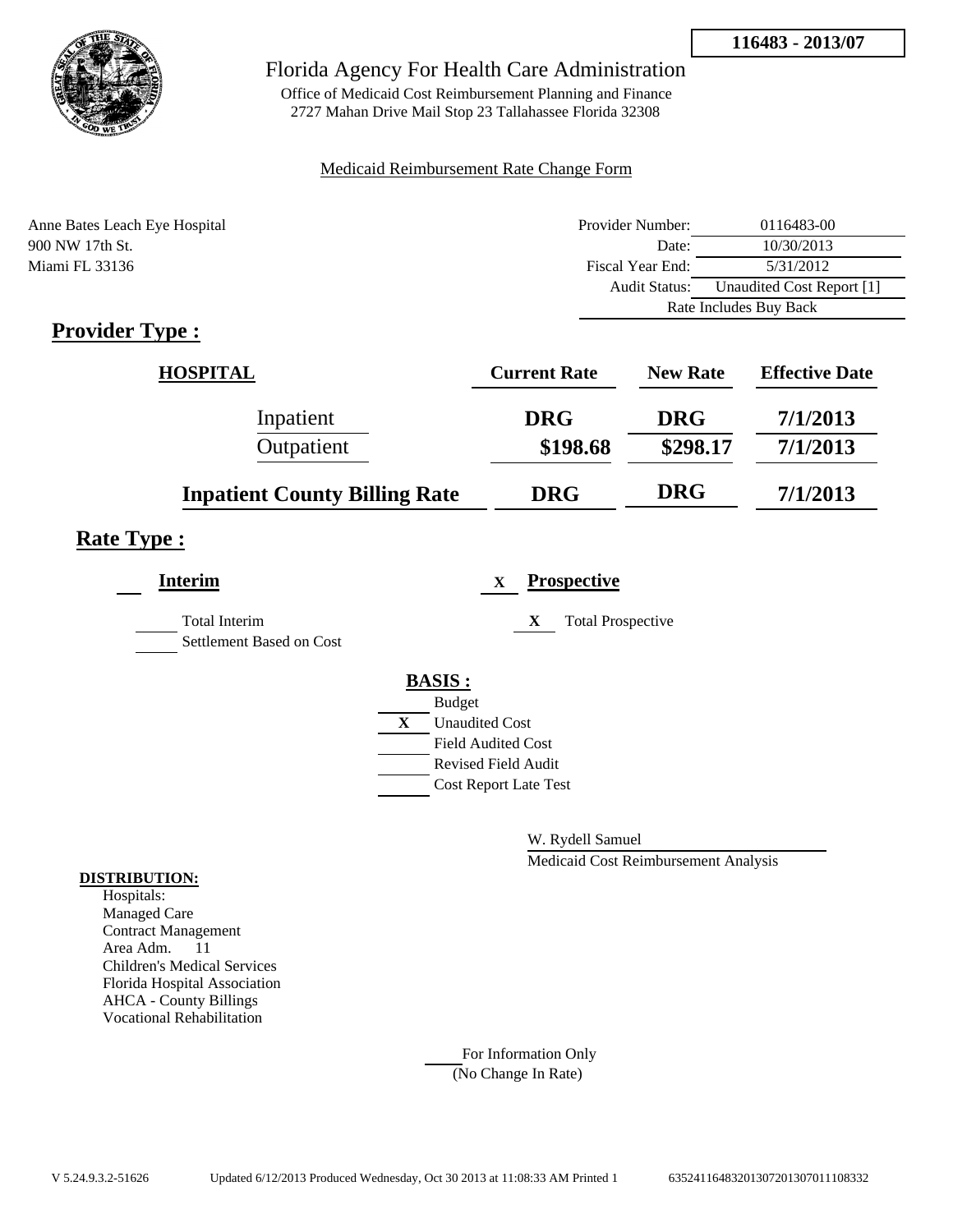

Office of Medicaid Cost Reimbursement Planning and Finance 2727 Mahan Drive Mail Stop 23 Tallahassee Florida 32308

### Medicaid Reimbursement Rate Change Form

| <b>Fawcett Memorial Hospital</b> | Provider Number: | 0117463-00                |
|----------------------------------|------------------|---------------------------|
| PO BOX 494960                    | Date:            | 10/30/2013                |
| Port Charlotte FL 33952          | Fiscal Year End: | 12/31/2011                |
|                                  | Audit Status:    | Unaudited Cost Report [1] |

## **Provider Type :**

| <b>HOSPITAL</b> | <b>Current Rate</b> | <b>New Rate</b> | <b>Effective Date</b> |
|-----------------|---------------------|-----------------|-----------------------|
| Inpatient       | <b>DRG</b>          | <b>DRG</b>      | 7/1/2013              |
| Outpatient      | \$74.60             | \$74.60         | 7/1/2013              |

## **Rate Type :**

| <b>Interim</b>                                   |   | <b>Prospective</b><br>$\mathbf X$ |
|--------------------------------------------------|---|-----------------------------------|
| <b>Total Interim</b><br>Settlement Based on Cost |   | X<br><b>Total Prospective</b>     |
|                                                  |   | <b>BASIS:</b>                     |
|                                                  |   | <b>Budget</b>                     |
|                                                  | X | <b>Unaudited Cost</b>             |
|                                                  |   | <b>Field Audited Cost</b>         |
|                                                  |   | <b>Revised Field Audit</b>        |
|                                                  |   | <b>Cost Report Late Test</b>      |
|                                                  |   |                                   |

W. Rydell Samuel

Medicaid Cost Reimbursement Analysis

#### **DISTRIBUTION:**

Hospitals: Managed Care Contract Management Area Adm. 8 Children's Medical Services Florida Hospital Association AHCA - County Billings Vocational Rehabilitation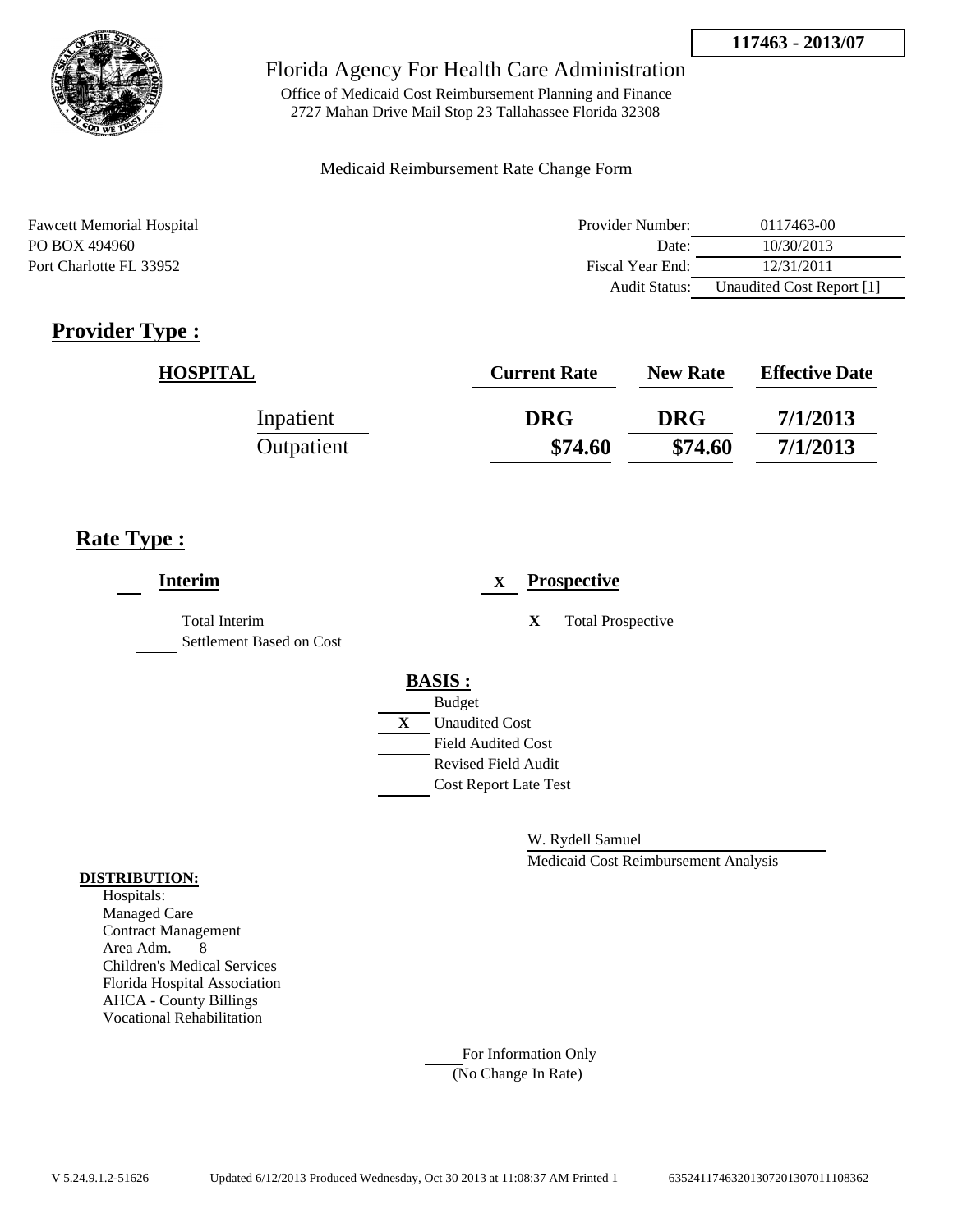**117617 - 2013/07**



### Florida Agency For Health Care Administration

Office of Medicaid Cost Reimbursement Planning and Finance 2727 Mahan Drive Mail Stop 23 Tallahassee Florida 32308

#### Medicaid Reimbursement Rate Change Form

| <b>Gulf Coast Medical Center</b> | Provider Number:     | 0117617-00                |
|----------------------------------|----------------------|---------------------------|
| 449 West 23rd Street             | Date:                | 10/30/2013                |
| Panama City FL 32405             | Fiscal Year End:     | 1/31/2012                 |
|                                  | <b>Audit Status:</b> | Unaudited Cost Report [1] |

## **Provider Type :**

| <b>HOSPITAL</b>                      | <b>Current Rate</b> | <b>New Rate</b> | <b>Effective Date</b> |
|--------------------------------------|---------------------|-----------------|-----------------------|
| Inpatient                            | <b>DRG</b>          | <b>DRG</b>      | 7/1/2013              |
| Outpatient                           | \$76.72             | \$76.72         | 7/1/2013              |
| <b>Inpatient County Billing Rate</b> | <b>DRG</b>          | <b>DRG</b>      | 7/1/2013              |

# **Rate Type :**

| <b>Interim</b>                            |              | <b>Prospective</b><br>$\mathbf{X}$ |
|-------------------------------------------|--------------|------------------------------------|
| Total Interim<br>Settlement Based on Cost |              | <b>Total Prospective</b><br>X      |
|                                           |              | <b>BASIS:</b>                      |
|                                           |              | <b>Budget</b>                      |
|                                           | $\mathbf{X}$ | <b>Unaudited Cost</b>              |
|                                           |              | <b>Field Audited Cost</b>          |
|                                           |              | <b>Revised Field Audit</b>         |
|                                           |              | <b>Cost Report Late Test</b>       |
|                                           |              |                                    |

W. Rydell Samuel

Medicaid Cost Reimbursement Analysis

#### **DISTRIBUTION:**

Hospitals: Managed Care Contract Management Area Adm. 2 Children's Medical Services Florida Hospital Association AHCA - County Billings Vocational Rehabilitation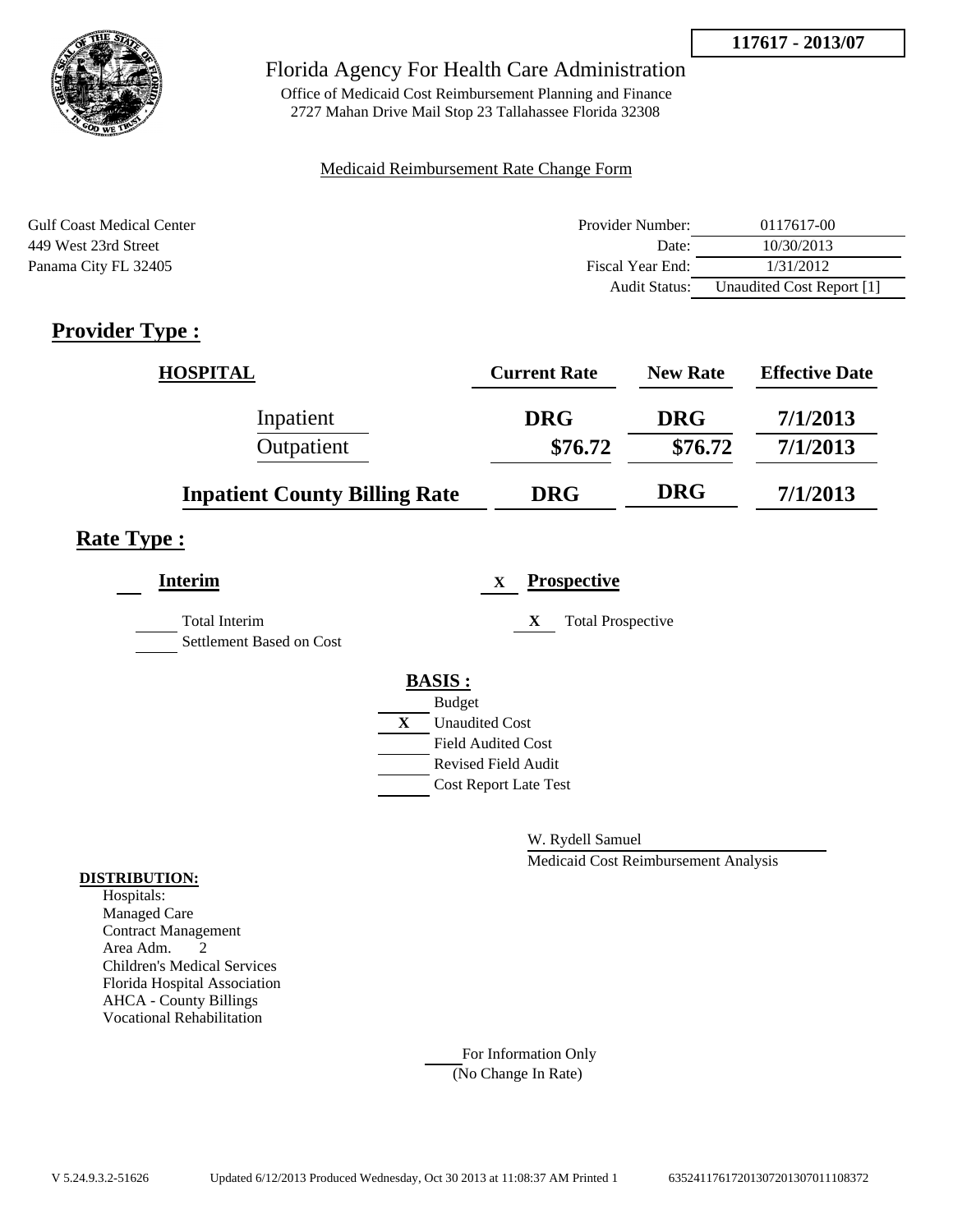

Office of Medicaid Cost Reimbursement Planning and Finance 2727 Mahan Drive Mail Stop 23 Tallahassee Florida 32308

#### Medicaid Reimbursement Rate Change Form

| Brandon Regional Hospital | Provider Number:     | 0118079-00                |
|---------------------------|----------------------|---------------------------|
| 119 Oakfield Drive        | Date:                | 10/30/2013                |
| Brandon FL 33511          | Fiscal Year End:     | 12/31/2011                |
|                           | <b>Audit Status:</b> | Unaudited Cost Report [1] |

## **Provider Type :**

| <b>HOSPITAL</b>                      | <b>Current Rate</b> | <b>New Rate</b> | <b>Effective Date</b> |
|--------------------------------------|---------------------|-----------------|-----------------------|
| Inpatient                            | <b>DRG</b>          | <b>DRG</b>      | 7/1/2013              |
| Outpatient                           | \$77.58             | \$77.58         | 7/1/2013              |
| <b>Inpatient County Billing Rate</b> | <b>DRG</b>          | <b>DRG</b>      | 7/1/2013              |

## **Rate Type :**

| <b>Interim</b>                                   |   |                            | X | <b>Prospective</b>            |
|--------------------------------------------------|---|----------------------------|---|-------------------------------|
| <b>Total Interim</b><br>Settlement Based on Cost |   |                            |   | <b>Total Prospective</b><br>X |
|                                                  |   | <b>BASIS:</b>              |   |                               |
|                                                  |   | <b>Budget</b>              |   |                               |
|                                                  | X | <b>Unaudited Cost</b>      |   |                               |
|                                                  |   | <b>Field Audited Cost</b>  |   |                               |
|                                                  |   | <b>Revised Field Audit</b> |   |                               |
|                                                  |   |                            |   | <b>Cost Report Late Test</b>  |
|                                                  |   |                            |   |                               |

W. Rydell Samuel

Medicaid Cost Reimbursement Analysis

#### **DISTRIBUTION:**

Hospitals: Managed Care Contract Management Area Adm. 6 Children's Medical Services Florida Hospital Association AHCA - County Billings Vocational Rehabilitation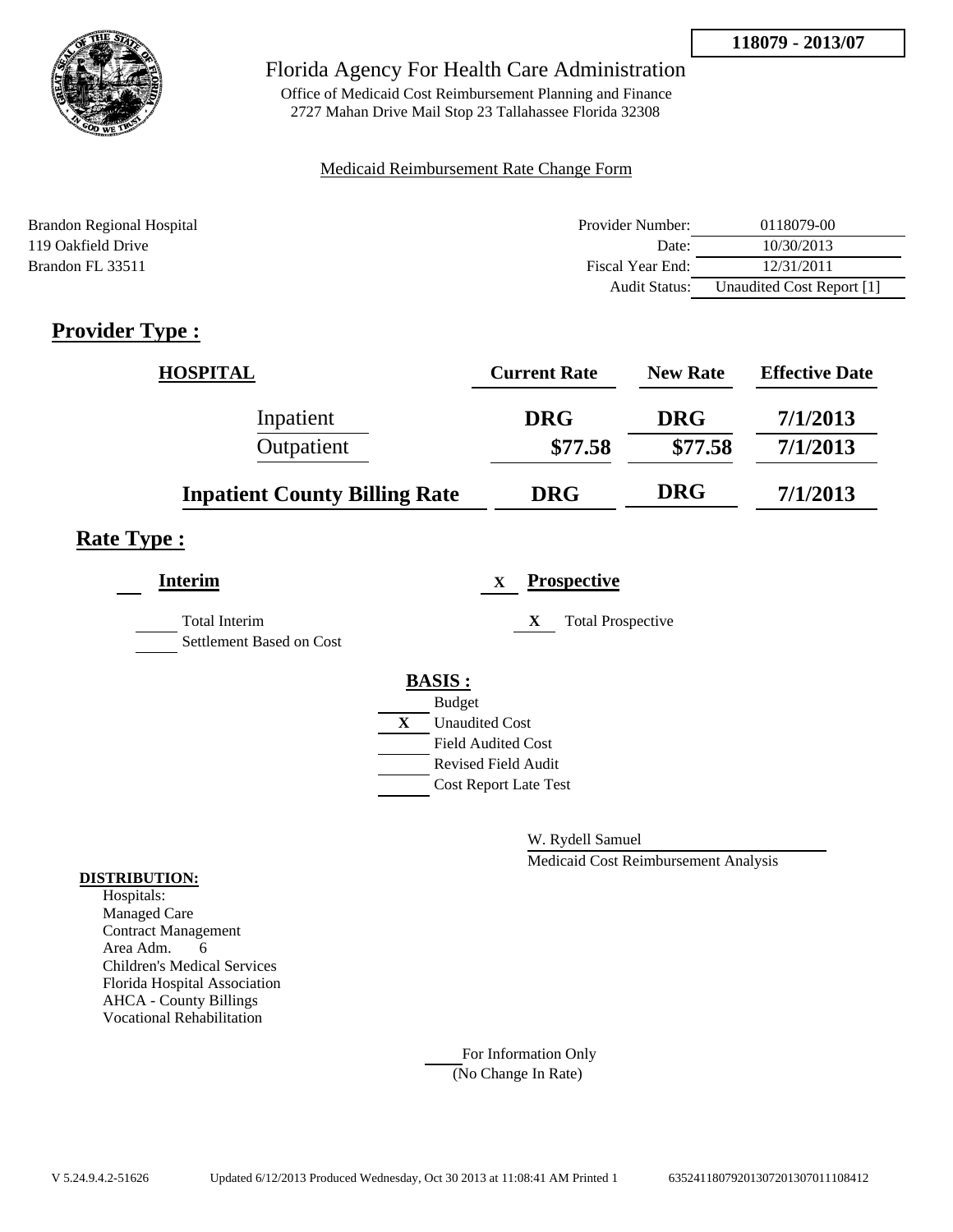**119695 - 2013/07**



### Florida Agency For Health Care Administration

Office of Medicaid Cost Reimbursement Planning and Finance 2727 Mahan Drive Mail Stop 23 Tallahassee Florida 32308

### Medicaid Reimbursement Rate Change Form

| Lawnwood Regional Medical Center | Provider Number: | 0119695-00                |  |
|----------------------------------|------------------|---------------------------|--|
| P.O. Box 188                     | Date:            | 10/30/2013                |  |
| Ft Pierce FL 33450               | Fiscal Year End: | 9/30/2012                 |  |
|                                  | Audit Status:    | Unaudited Cost Report [1] |  |
|                                  |                  | Rate Includes Buy Back    |  |

## **Provider Type :**

| <b>HOSPITAL</b>                      | <b>Current Rate</b> | <b>New Rate</b> | <b>Effective Date</b> |
|--------------------------------------|---------------------|-----------------|-----------------------|
| Inpatient                            | <b>DRG</b>          | <b>DRG</b>      | 7/1/2013              |
| Outpatient                           | \$87.16             | \$87.16         | 7/1/2013              |
| <b>Inpatient County Billing Rate</b> | <b>DRG</b>          | <b>DRG</b>      | 7/1/2013              |

### **Rate Type :**

| <b>Interim</b>                            | <b>Prospective</b><br>X               |  |
|-------------------------------------------|---------------------------------------|--|
| Total Interim<br>Settlement Based on Cost | <b>Total Prospective</b><br>X         |  |
|                                           | <b>BASIS:</b>                         |  |
|                                           | <b>Budget</b>                         |  |
|                                           | $\mathbf{X}$<br><b>Unaudited Cost</b> |  |
|                                           | <b>Field Audited Cost</b>             |  |
|                                           | <b>Revised Field Audit</b>            |  |
|                                           | <b>Cost Report Late Test</b>          |  |
|                                           |                                       |  |

W. Rydell Samuel

Medicaid Cost Reimbursement Analysis

### **DISTRIBUTION:**

Hospitals: Managed Care Contract Management Area Adm. 9 Children's Medical Services Florida Hospital Association AHCA - County Billings Vocational Rehabilitation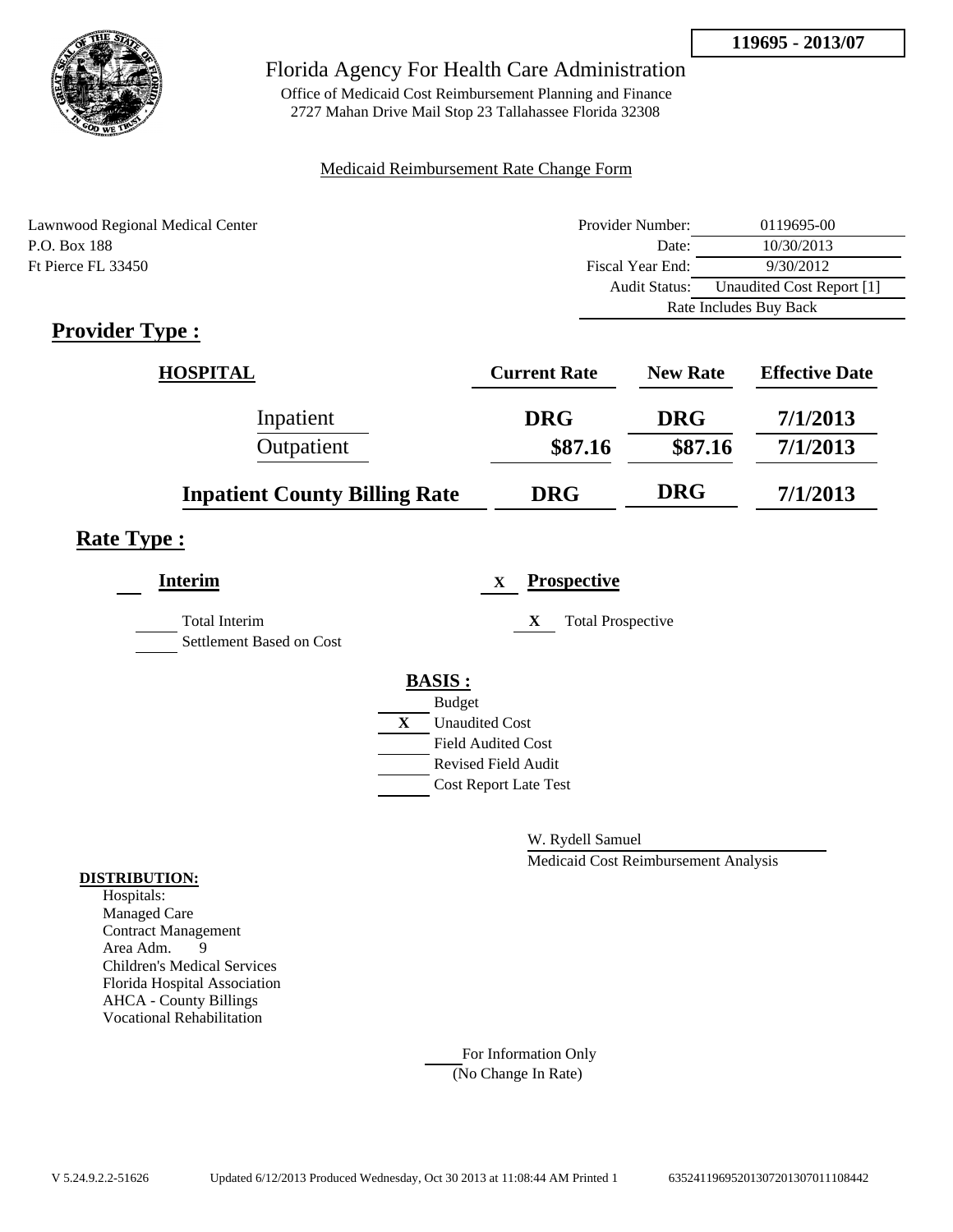**119717 - 2013/07**



### Florida Agency For Health Care Administration

Office of Medicaid Cost Reimbursement Planning and Finance 2727 Mahan Drive Mail Stop 23 Tallahassee Florida 32308

### Medicaid Reimbursement Rate Change Form

| Cape Coral Hospital | Provider Number: | 0119717-00                                     |
|---------------------|------------------|------------------------------------------------|
| PO Box 151247       | Date:            | 10/30/2013                                     |
| Cape Coral FL 33915 | Fiscal Year End: | 9/30/2012                                      |
|                     | Audit Status:    | Unaudited Cost Report [1]                      |
|                     |                  | Rate Includes Buy Back and 100% Self Exemption |

## **Provider Type :**

| <b>HOSPITAL</b>                      | <b>Current Rate</b> | <b>New Rate</b> | <b>Effective Date</b> |
|--------------------------------------|---------------------|-----------------|-----------------------|
| Inpatient                            | <b>DRG</b>          | <b>DRG</b>      | 7/1/2013              |
| Outpatient                           | \$57.53             | \$105.96        | 7/1/2013              |
| <b>Inpatient County Billing Rate</b> | <b>DRG</b>          | <b>DRG</b>      | 7/1/2013              |

## **Rate Type :**

| <b>Interim</b>                            | <b>Prospective</b><br>$\mathbf x$ |                          |
|-------------------------------------------|-----------------------------------|--------------------------|
| Total Interim<br>Settlement Based on Cost | X                                 | <b>Total Prospective</b> |
|                                           | <b>BASIS:</b>                     |                          |
|                                           | <b>Budget</b>                     |                          |
|                                           | X<br><b>Unaudited Cost</b>        |                          |
|                                           | <b>Field Audited Cost</b>         |                          |
|                                           | <b>Revised Field Audit</b>        |                          |
|                                           | <b>Cost Report Late Test</b>      |                          |
|                                           |                                   |                          |

W. Rydell Samuel

Medicaid Cost Reimbursement Analysis

#### **DISTRIBUTION:**

Hospitals: Managed Care Contract Management Area Adm. 8 Children's Medical Services Florida Hospital Association AHCA - County Billings Vocational Rehabilitation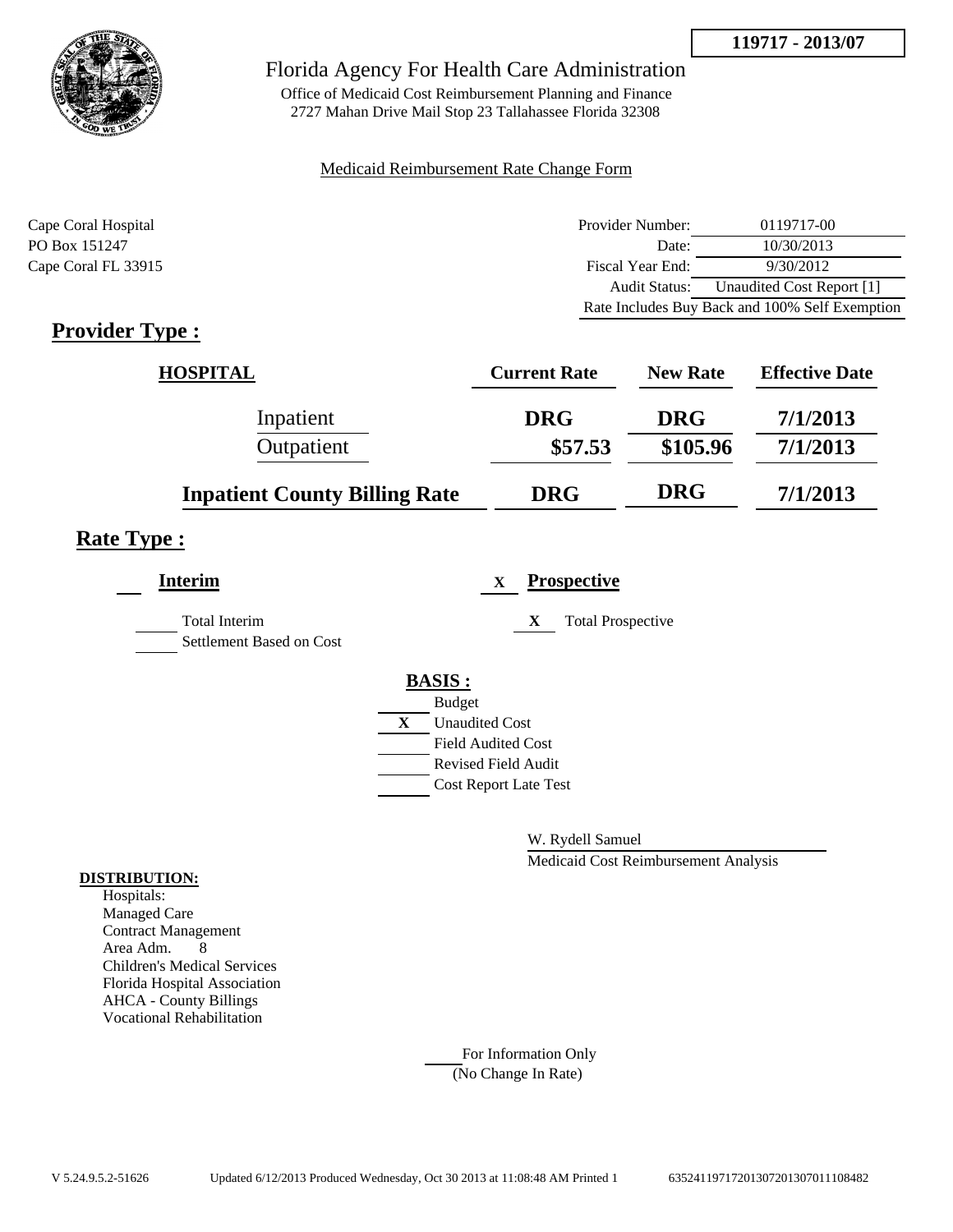



Office of Medicaid Cost Reimbursement Planning and Finance 2727 Mahan Drive Mail Stop 23 Tallahassee Florida 32308

### Medicaid Reimbursement Rate Change Form

| Venice Hospital | Provider Number:     | 0119733-00                |
|-----------------|----------------------|---------------------------|
| 540 THE RIALTO  | Date:                | 10/30/2013                |
| Venice FL 34285 | Fiscal Year End:     | 12/31/2011                |
|                 | <b>Audit Status:</b> | Unaudited Cost Report [1] |

## **Provider Type :**

| <b>HOSPITAL</b> | <b>Current Rate</b> | <b>New Rate</b> | <b>Effective Date</b> |
|-----------------|---------------------|-----------------|-----------------------|
| Inpatient       | <b>DRG</b>          | <b>DRG</b>      | 7/1/2013              |
| Outpatient      | \$51.94             | \$51.94         | 7/1/2013              |

## **Rate Type :**

| <b>Interim</b>                                   | <b>Prospective</b><br>$\mathbf X$ |
|--------------------------------------------------|-----------------------------------|
| <b>Total Interim</b><br>Settlement Based on Cost | <b>Total Prospective</b><br>X     |
|                                                  | <b>BASIS:</b>                     |
|                                                  | <b>Budget</b>                     |
|                                                  | <b>Unaudited Cost</b><br>X        |
|                                                  | <b>Field Audited Cost</b>         |
|                                                  | <b>Revised Field Audit</b>        |
|                                                  | <b>Cost Report Late Test</b>      |
|                                                  |                                   |

W. Rydell Samuel

Medicaid Cost Reimbursement Analysis

#### **DISTRIBUTION:**

Hospitals: Managed Care Contract Management Area Adm. 8 Children's Medical Services Florida Hospital Association AHCA - County Billings Vocational Rehabilitation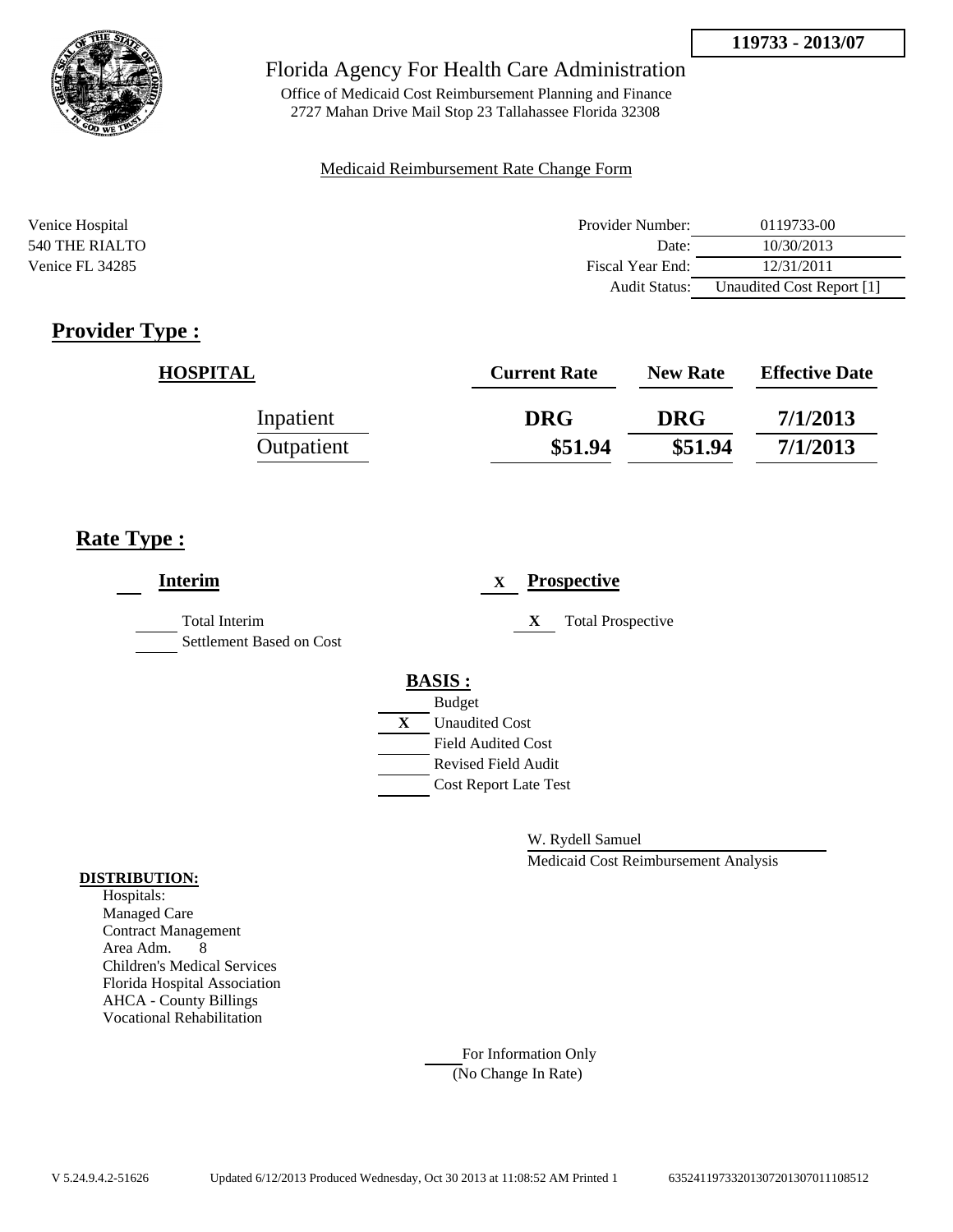**119741 - 2013/07**



### Florida Agency For Health Care Administration

Office of Medicaid Cost Reimbursement Planning and Finance 2727 Mahan Drive Mail Stop 23 Tallahassee Florida 32308

### Medicaid Reimbursement Rate Change Form

| Largo Medical Center | Provider Number:     | 0119741-00              |
|----------------------|----------------------|-------------------------|
| 201 14th St., SW     | Date:                | 10/30/2013              |
| Largo FL 33540       | Fiscal Year End:     | 2/29/2012               |
|                      | <b>Audit Status:</b> | Amended Cost Report [2] |
|                      |                      | Rate Includes Buy Back  |

## **Provider Type :**

| <b>HOSPITAL</b>                      | <b>Current Rate</b> | <b>New Rate</b> | <b>Effective Date</b> |
|--------------------------------------|---------------------|-----------------|-----------------------|
| Inpatient                            | <b>DRG</b>          | <b>DRG</b>      | 7/1/2013              |
| Outpatient                           | \$90.33             | \$90.33         | 7/1/2013              |
| <b>Inpatient County Billing Rate</b> | <b>DRG</b>          | <b>DRG</b>      | 7/1/2013              |

# **Rate Type :**

| <b>Interim</b>                                   |   | X                            | <b>Prospective</b>            |
|--------------------------------------------------|---|------------------------------|-------------------------------|
| <b>Total Interim</b><br>Settlement Based on Cost |   |                              | <b>Total Prospective</b><br>X |
|                                                  |   | <b>BASIS:</b>                |                               |
|                                                  |   | <b>Budget</b>                |                               |
|                                                  | X | <b>Unaudited Cost</b>        |                               |
|                                                  |   | <b>Field Audited Cost</b>    |                               |
|                                                  |   | Revised Field Audit          |                               |
|                                                  |   | <b>Cost Report Late Test</b> |                               |
|                                                  |   |                              |                               |

W. Rydell Samuel

Medicaid Cost Reimbursement Analysis

#### **DISTRIBUTION:**

Hospitals: Managed Care Contract Management Area Adm. 5 Children's Medical Services Florida Hospital Association AHCA - County Billings Vocational Rehabilitation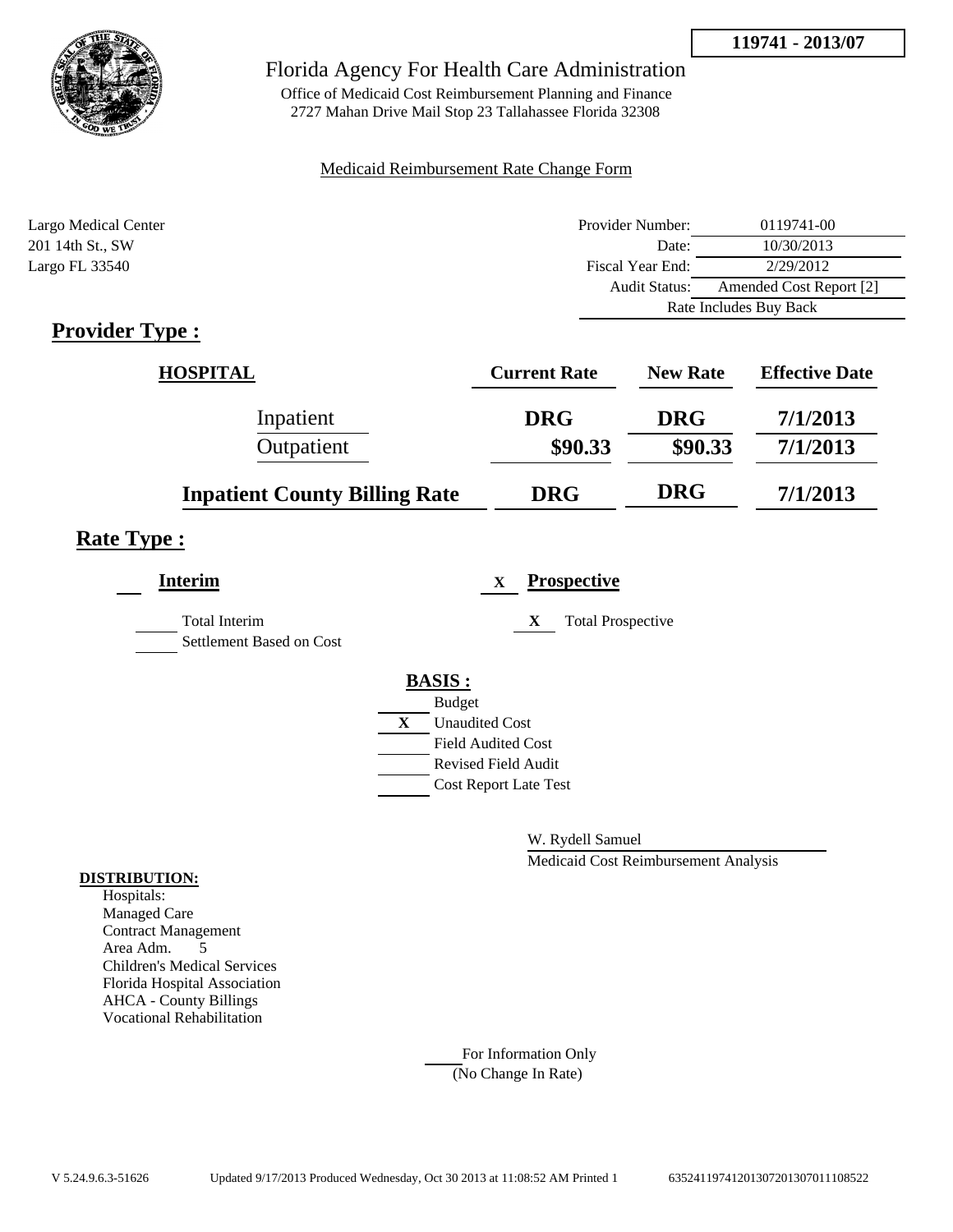



Office of Medicaid Cost Reimbursement Planning and Finance 2727 Mahan Drive Mail Stop 23 Tallahassee Florida 32308

#### Medicaid Reimbursement Rate Change Form

Raulerson Hospital Provider Number: 0119750-00 P.O.Box 1307 **Date:** 10/30/2013 Okeechobee FL 34974 Fiscal Year End: 4/30/2012 Audit Status: Unaudited Cost Report [1] Rate Includes Buy Back

# **Provider Type :**

| <b>HOSPITAL</b> | <b>Current Rate</b> | <b>New Rate</b> | <b>Effective Date</b> |
|-----------------|---------------------|-----------------|-----------------------|
| Inpatient       | <b>DRG</b>          | <b>DRG</b>      | 7/1/2013              |
| Outpatient      | \$106.51            | \$106.51        | 7/1/2013              |

## **Rate Type :**

| <b>Interim</b>                                   | <b>Prospective</b><br>$\mathbf{X}$ |
|--------------------------------------------------|------------------------------------|
| <b>Total Interim</b><br>Settlement Based on Cost | <b>Total Prospective</b><br>X      |
|                                                  | <b>BASIS:</b>                      |
|                                                  | <b>Budget</b>                      |
|                                                  | <b>Unaudited Cost</b><br>X         |
|                                                  | <b>Field Audited Cost</b>          |
|                                                  | <b>Revised Field Audit</b>         |
|                                                  | <b>Cost Report Late Test</b>       |
|                                                  |                                    |
|                                                  |                                    |

W. Rydell Samuel

Medicaid Cost Reimbursement Analysis

#### **DISTRIBUTION:**

Hospitals: Managed Care Contract Management Area Adm. 9 Children's Medical Services Florida Hospital Association AHCA - County Billings Vocational Rehabilitation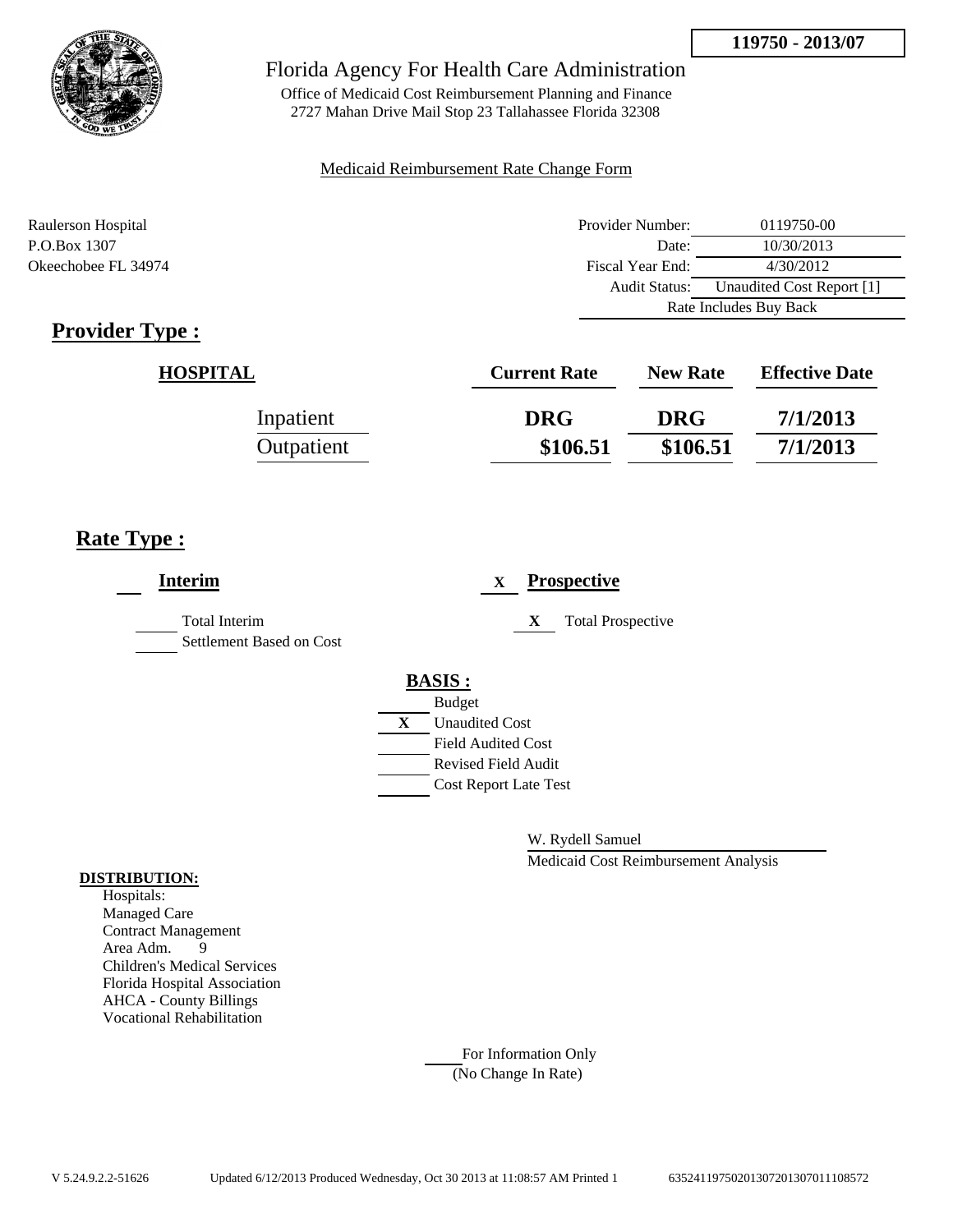

Office of Medicaid Cost Reimbursement Planning and Finance 2727 Mahan Drive Mail Stop 23 Tallahassee Florida 32308

### Medicaid Reimbursement Rate Change Form

Lake City Medical Center 1050 N. Commerce Blvd Lake City FL 32055

| Provider Number: | 0119768-00                |
|------------------|---------------------------|
| Date:            | 10/30/2013                |
| Fiscal Year End: | 10/31/2012                |
| Audit Status:    | Unaudited Cost Report [1] |

# **Provider Type :**

| <b>HOSPITAL</b> | <b>Current Rate</b> | <b>New Rate</b> | <b>Effective Date</b> |
|-----------------|---------------------|-----------------|-----------------------|
| Inpatient       | <b>DRG</b>          | <b>DRG</b>      | 7/1/2013              |
| Outpatient      | \$86.66             | \$86.66         | 7/1/2013              |

## **Rate Type :**

| <b>Interim</b>                                   | <b>Prospective</b><br>$\mathbf{X}$ |
|--------------------------------------------------|------------------------------------|
| <b>Total Interim</b><br>Settlement Based on Cost | <b>Total Prospective</b><br>X      |
|                                                  | <b>BASIS:</b>                      |
|                                                  | <b>Budget</b>                      |
|                                                  | X<br><b>Unaudited Cost</b>         |
|                                                  | <b>Field Audited Cost</b>          |
|                                                  | <b>Revised Field Audit</b>         |
|                                                  | <b>Cost Report Late Test</b>       |
|                                                  |                                    |
|                                                  |                                    |

W. Rydell Samuel

Medicaid Cost Reimbursement Analysis

### **DISTRIBUTION:**

Hospitals: Managed Care Contract Management Area Adm. 3 Children's Medical Services Florida Hospital Association AHCA - County Billings Vocational Rehabilitation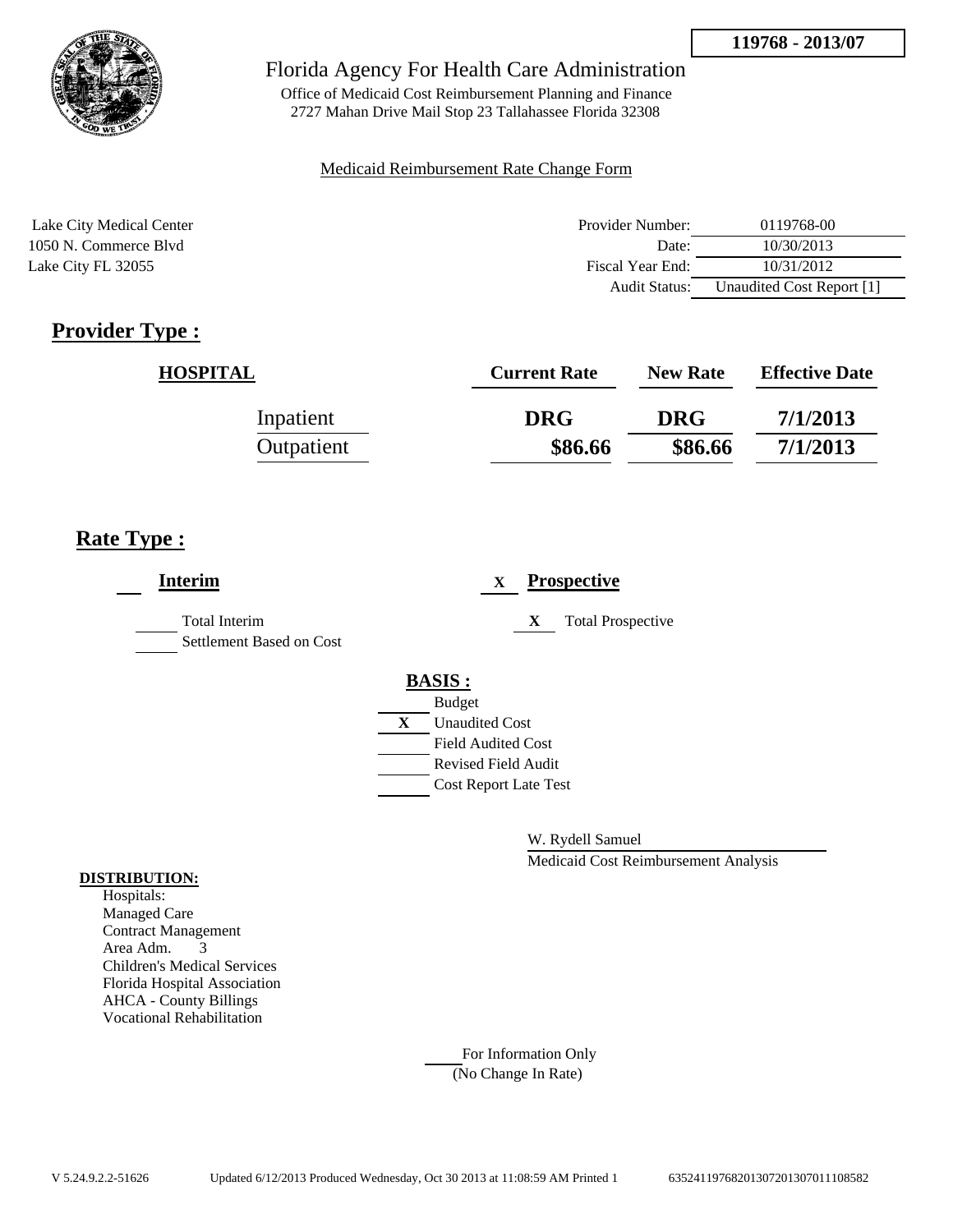

Office of Medicaid Cost Reimbursement Planning and Finance 2727 Mahan Drive Mail Stop 23 Tallahassee Florida 32308

### Medicaid Reimbursement Rate Change Form

Florida State Hospital-Med Medicaid Billing Office Chattahoochee FL 32324

| Provider Number:     | 0119784-00                |
|----------------------|---------------------------|
| Date:                | 10/30/2013                |
| Fiscal Year End:     | 6/30/2012                 |
| <b>Audit Status:</b> | Unaudited Cost Report [1] |

# **Provider Type :**

| <b>HOSPITAL</b> | <b>Current Rate</b> | <b>New Rate</b> | <b>Effective Date</b> |
|-----------------|---------------------|-----------------|-----------------------|
| Inpatient       | <b>DRG</b>          | <b>DRG</b>      | 7/1/2013              |
| Outpatient      |                     |                 | 7/1/2013              |

## **Rate Type :**

| <b>Interim</b>                                   | <b>Prospective</b><br>X               |
|--------------------------------------------------|---------------------------------------|
| <b>Total Interim</b><br>Settlement Based on Cost | <b>Total Prospective</b><br>X         |
|                                                  | <b>BASIS:</b>                         |
|                                                  | <b>Budget</b>                         |
|                                                  | $\mathbf{X}$<br><b>Unaudited Cost</b> |
|                                                  | <b>Field Audited Cost</b>             |
|                                                  | <b>Revised Field Audit</b>            |
|                                                  | <b>Cost Report Late Test</b>          |
|                                                  |                                       |
|                                                  |                                       |

W. Rydell Samuel

Medicaid Cost Reimbursement Analysis

### **DISTRIBUTION:**

Hospitals: Managed Care Contract Management Area Adm. 2 Children's Medical Services Florida Hospital Association AHCA - County Billings Vocational Rehabilitation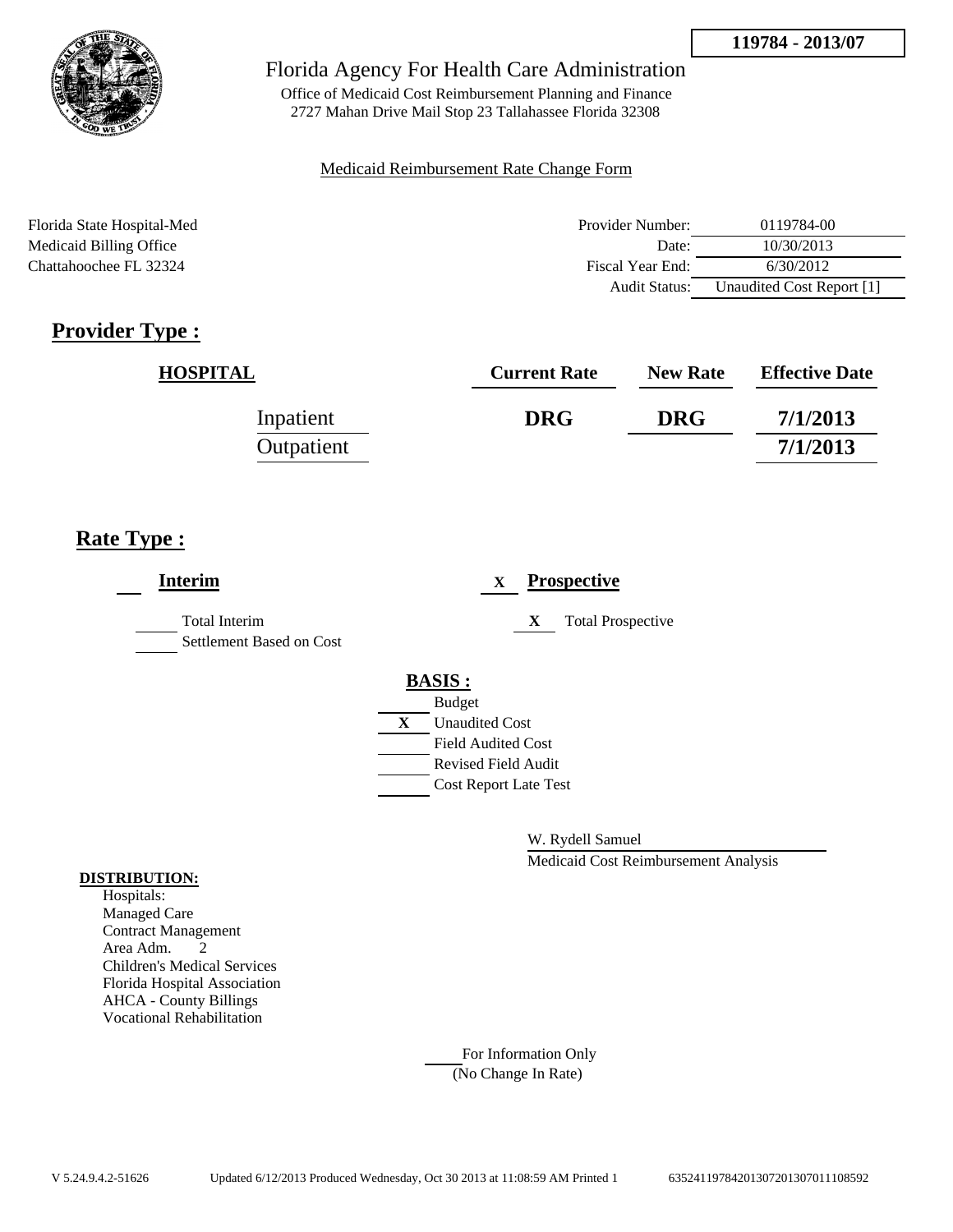

Office of Medicaid Cost Reimbursement Planning and Finance 2727 Mahan Drive Mail Stop 23 Tallahassee Florida 32308

### Medicaid Reimbursement Rate Change Form

Capital Regional Medical Center 2626 CAPITAL MEDICAL BLVD Tallahassee FL 32308

| Provider Number: | 0119806-00                |
|------------------|---------------------------|
| Date:            | 10/30/2013                |
| Fiscal Year End: | 4/30/2012                 |
| Audit Status:    | Unaudited Cost Report [1] |
|                  | Rate Includes Buy Back    |

# **Provider Type :**

| <b>HOSPITAL</b> | <b>Current Rate</b> | <b>New Rate</b> | <b>Effective Date</b> |
|-----------------|---------------------|-----------------|-----------------------|
| Inpatient       | <b>DRG</b>          | <b>DRG</b>      | 7/1/2013              |
| Outpatient      | \$73.17             | \$79.92         | 7/1/2013              |

## **Rate Type :**

| <b>Interim</b>                                   | <b>Prospective</b><br>$\mathbf{X}$                                                                                                                                 |
|--------------------------------------------------|--------------------------------------------------------------------------------------------------------------------------------------------------------------------|
| <b>Total Interim</b><br>Settlement Based on Cost | <b>Total Prospective</b><br>X                                                                                                                                      |
|                                                  | <b>BASIS:</b><br><b>Budget</b><br>$\mathbf{X}$<br><b>Unaudited Cost</b><br><b>Field Audited Cost</b><br><b>Revised Field Audit</b><br><b>Cost Report Late Test</b> |

W. Rydell Samuel

Medicaid Cost Reimbursement Analysis

### **DISTRIBUTION:**

Hospitals: Managed Care Contract Management Area Adm. 2 Children's Medical Services Florida Hospital Association AHCA - County Billings Vocational Rehabilitation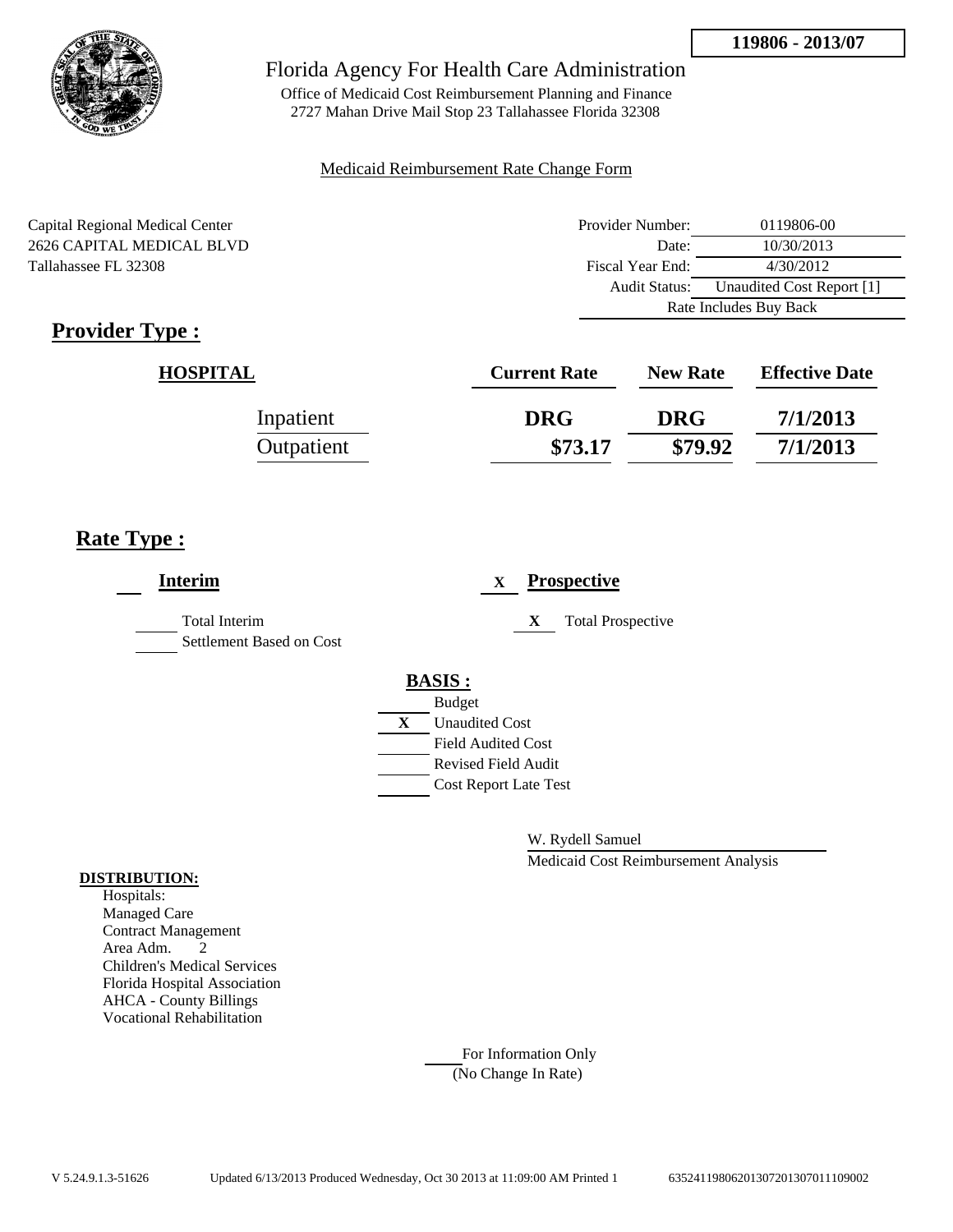

Office of Medicaid Cost Reimbursement Planning and Finance 2727 Mahan Drive Mail Stop 23 Tallahassee Florida 32308

#### Medicaid Reimbursement Rate Change Form

Town and Country Hospital 6001 Webb Road Tampa FL 33615

| Provider Number: | 0119849-00                |
|------------------|---------------------------|
| Date:            | 10/30/2013                |
| Fiscal Year End: | 12/31/2011                |
| Audit Status:    | Unaudited Cost Report [1] |
|                  | Rate Includes Buy Back    |

# **Provider Type :**

| <b>HOSPITAL</b> | <b>Current Rate</b> | <b>New Rate</b> | <b>Effective Date</b> |
|-----------------|---------------------|-----------------|-----------------------|
| Inpatient       | <b>DRG</b>          | <b>DRG</b>      | 7/1/2013              |
| Outpatient      | \$72.76             | \$96.90         | 7/1/2013              |

## **Rate Type :**

| <b>Interim</b>                                   | <b>Prospective</b><br>$\mathbf{X}$                      |
|--------------------------------------------------|---------------------------------------------------------|
| <b>Total Interim</b><br>Settlement Based on Cost | X<br><b>Total Prospective</b>                           |
|                                                  | <b>BASIS:</b><br><b>Budget</b>                          |
|                                                  | X<br><b>Unaudited Cost</b>                              |
|                                                  | <b>Field Audited Cost</b><br><b>Revised Field Audit</b> |
|                                                  | <b>Cost Report Late Test</b>                            |
|                                                  |                                                         |

W. Rydell Samuel

Medicaid Cost Reimbursement Analysis

#### **DISTRIBUTION:**

Hospitals: Managed Care Contract Management Area Adm. 6 Children's Medical Services Florida Hospital Association AHCA - County Billings Vocational Rehabilitation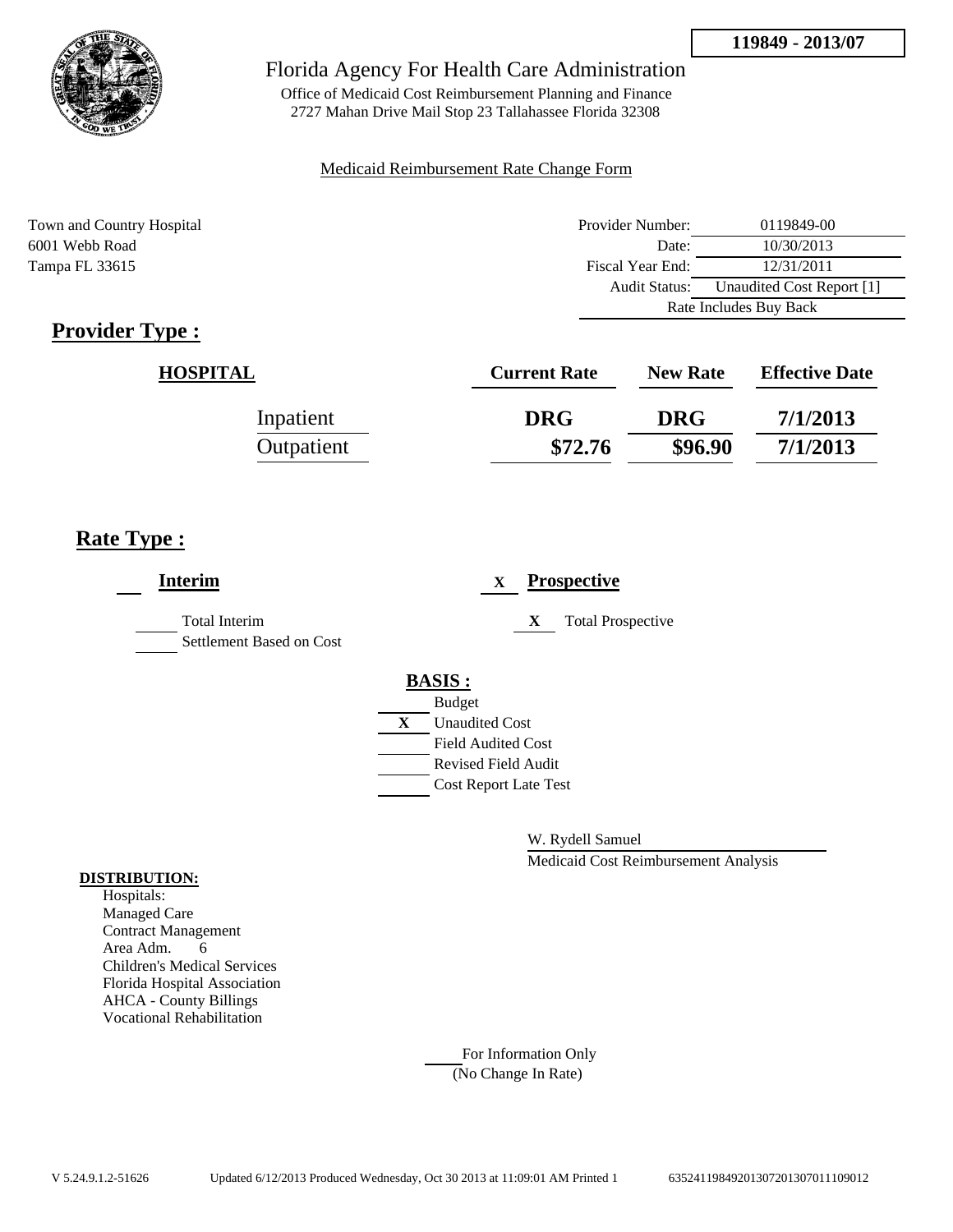

Office of Medicaid Cost Reimbursement Planning and Finance 2727 Mahan Drive Mail Stop 23 Tallahassee Florida 32308

### Medicaid Reimbursement Rate Change Form

Regional Medical Center Bayonet Point 14000 FIVAY RD Hudson FL 34667

| Provider Number: | 0119881-00                |
|------------------|---------------------------|
| Date:            | 10/30/2013                |
| Fiscal Year End: | 2/29/2012                 |
| Audit Status:    | Unaudited Cost Report [1] |

# **Provider Type :**

| <b>HOSPITAL</b> | <b>Current Rate</b> | <b>New Rate</b> | <b>Effective Date</b> |
|-----------------|---------------------|-----------------|-----------------------|
| Inpatient       | <b>DRG</b>          | <b>DRG</b>      | 7/1/2013              |
| Outpatient      | \$80.90             | \$80.90         | 7/1/2013              |

## **Rate Type :**

| <b>Interim</b>                            | <b>Prospective</b><br>X        |
|-------------------------------------------|--------------------------------|
| Total Interim<br>Settlement Based on Cost | <b>Total Prospective</b><br>X  |
|                                           | <b>BASIS:</b><br><b>Budget</b> |
|                                           | X<br><b>Unaudited Cost</b>     |
|                                           | <b>Field Audited Cost</b>      |
|                                           | <b>Revised Field Audit</b>     |
|                                           | <b>Cost Report Late Test</b>   |
|                                           |                                |

W. Rydell Samuel

Medicaid Cost Reimbursement Analysis

#### **DISTRIBUTION:**

Hospitals: Managed Care Contract Management Area Adm. 5 Children's Medical Services Florida Hospital Association AHCA - County Billings Vocational Rehabilitation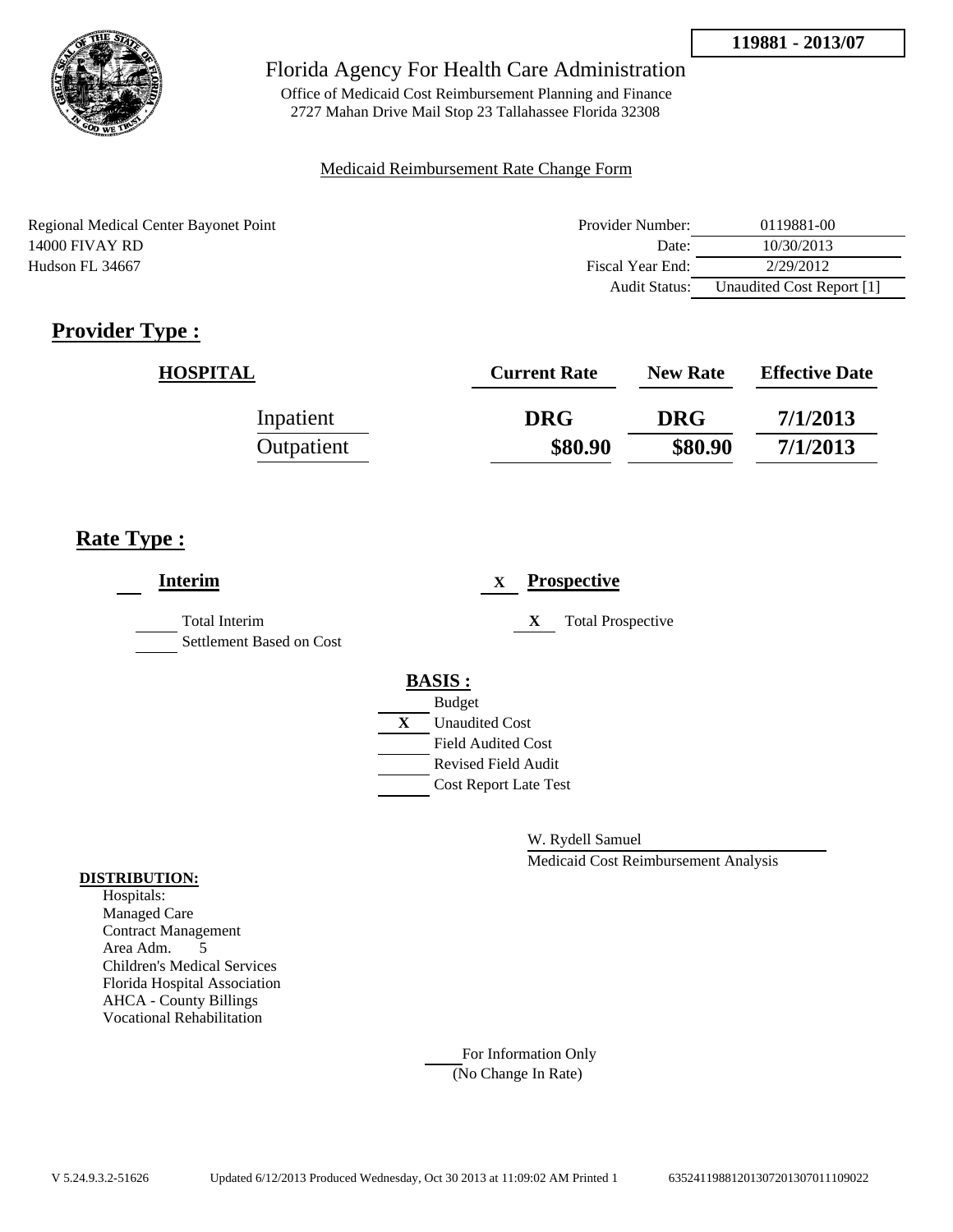

Office of Medicaid Cost Reimbursement Planning and Finance 2727 Mahan Drive Mail Stop 23 Tallahassee Florida 32308

### Medicaid Reimbursement Rate Change Form

Kindred Hospital - Coral Gables 5190 SW 8TH ST Coral Gables FL 33134

| Provider Number: | 0119938-00                |
|------------------|---------------------------|
| Date:            | 10/30/2013                |
| Fiscal Year End: | 8/31/2012                 |
| Audit Status:    | Unaudited Cost Report [1] |

# **Provider Type :**

| <b>HOSPITAL</b> | <b>Current Rate</b> | <b>New Rate</b> | <b>Effective Date</b> |
|-----------------|---------------------|-----------------|-----------------------|
| Inpatient       | <b>DRG</b>          | <b>DRG</b>      | 7/1/2013              |
| Outpatient      | \$14.66             | \$14.66         | 7/1/2013              |

## **Rate Type :**

| <b>Interim</b>                                   | <b>Prospective</b><br>$\mathbf X$ |
|--------------------------------------------------|-----------------------------------|
| <b>Total Interim</b><br>Settlement Based on Cost | <b>Total Prospective</b><br>X     |
|                                                  | <b>BASIS:</b>                     |
|                                                  | <b>Budget</b>                     |
|                                                  | X<br><b>Unaudited Cost</b>        |
|                                                  | <b>Field Audited Cost</b>         |
|                                                  | <b>Revised Field Audit</b>        |
|                                                  | <b>Cost Report Late Test</b>      |
|                                                  |                                   |

W. Rydell Samuel

Medicaid Cost Reimbursement Analysis

#### **DISTRIBUTION:**

Hospitals: Managed Care Contract Management Area Adm. 11 Children's Medical Services Florida Hospital Association AHCA - County Billings Vocational Rehabilitation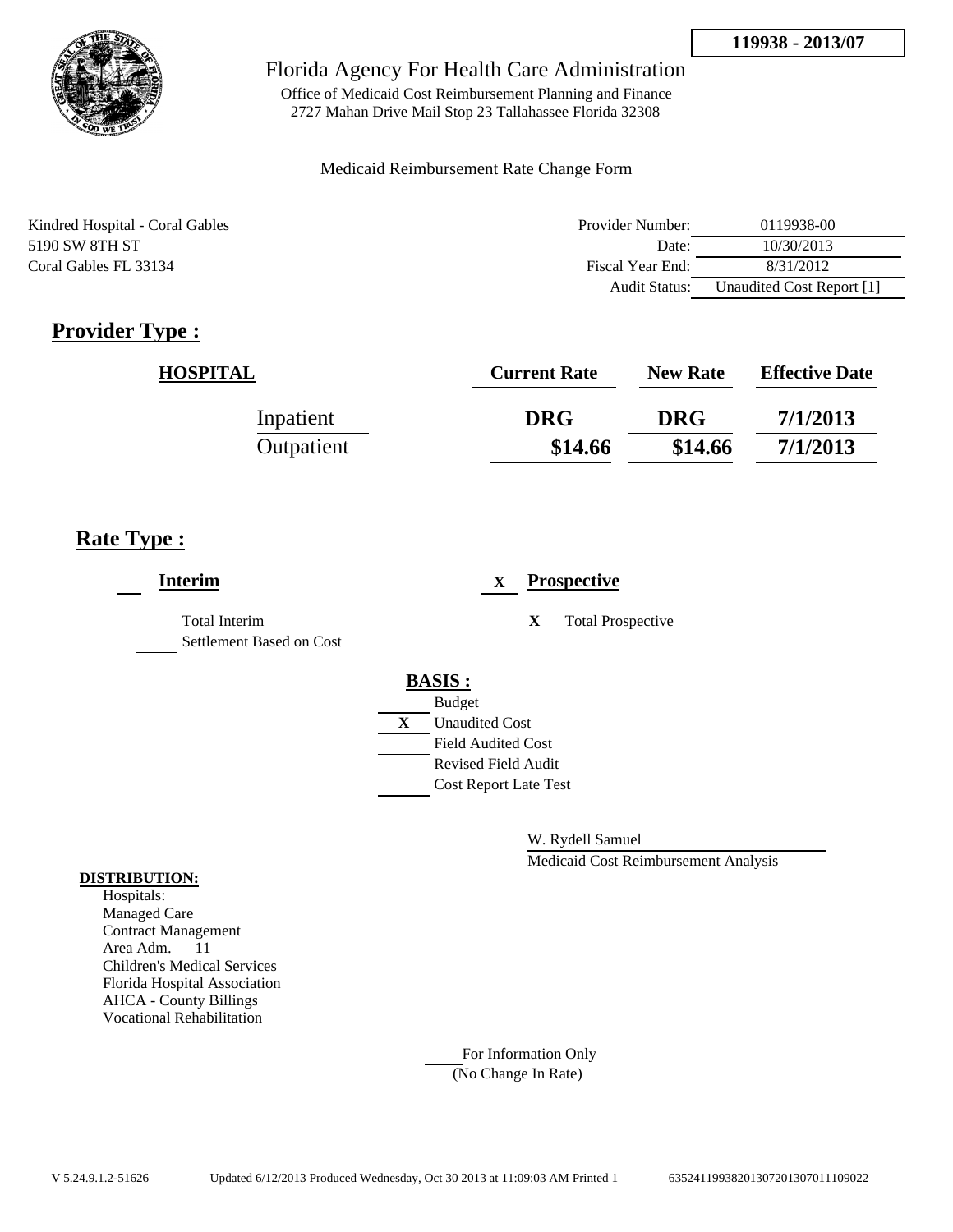

Office of Medicaid Cost Reimbursement Planning and Finance 2727 Mahan Drive Mail Stop 23 Tallahassee Florida 32308

#### Medicaid Reimbursement Rate Change Form

South Bay Hospital 4016 STATE RD 674 EAST Sun City Center FL 33570

| Provider Number: | 0119946-00                                     |
|------------------|------------------------------------------------|
| Date:            | 10/30/2013                                     |
| Fiscal Year End: | 8/31/2012                                      |
| Audit Status:    | Unaudited Cost Report [1]                      |
|                  | Rate Includes Buy Back and 100% Self Exemption |

# **Provider Type :**

| <b>HOSPITAL</b>                      | <b>Current Rate</b> | <b>New Rate</b> | <b>Effective Date</b> |
|--------------------------------------|---------------------|-----------------|-----------------------|
| Inpatient                            | <b>DRG</b>          | <b>DRG</b>      | 7/1/2013              |
| Outpatient                           | \$70.91             | \$107.74        | 7/1/2013              |
| <b>Inpatient County Billing Rate</b> | <b>DRG</b>          | <b>DRG</b>      | 7/1/2013              |

### **Rate Type :**

| <b>Interim</b>                                   |   | <b>Prospective</b><br>X       |
|--------------------------------------------------|---|-------------------------------|
| <b>Total Interim</b><br>Settlement Based on Cost |   | <b>Total Prospective</b><br>X |
|                                                  |   | <b>BASIS:</b>                 |
|                                                  |   | <b>Budget</b>                 |
|                                                  | X | <b>Unaudited Cost</b>         |
|                                                  |   | <b>Field Audited Cost</b>     |
|                                                  |   | <b>Revised Field Audit</b>    |
|                                                  |   | <b>Cost Report Late Test</b>  |
|                                                  |   |                               |

W. Rydell Samuel

Medicaid Cost Reimbursement Analysis

#### **DISTRIBUTION:**

Hospitals: Managed Care Contract Management Area Adm. 6 Children's Medical Services Florida Hospital Association AHCA - County Billings Vocational Rehabilitation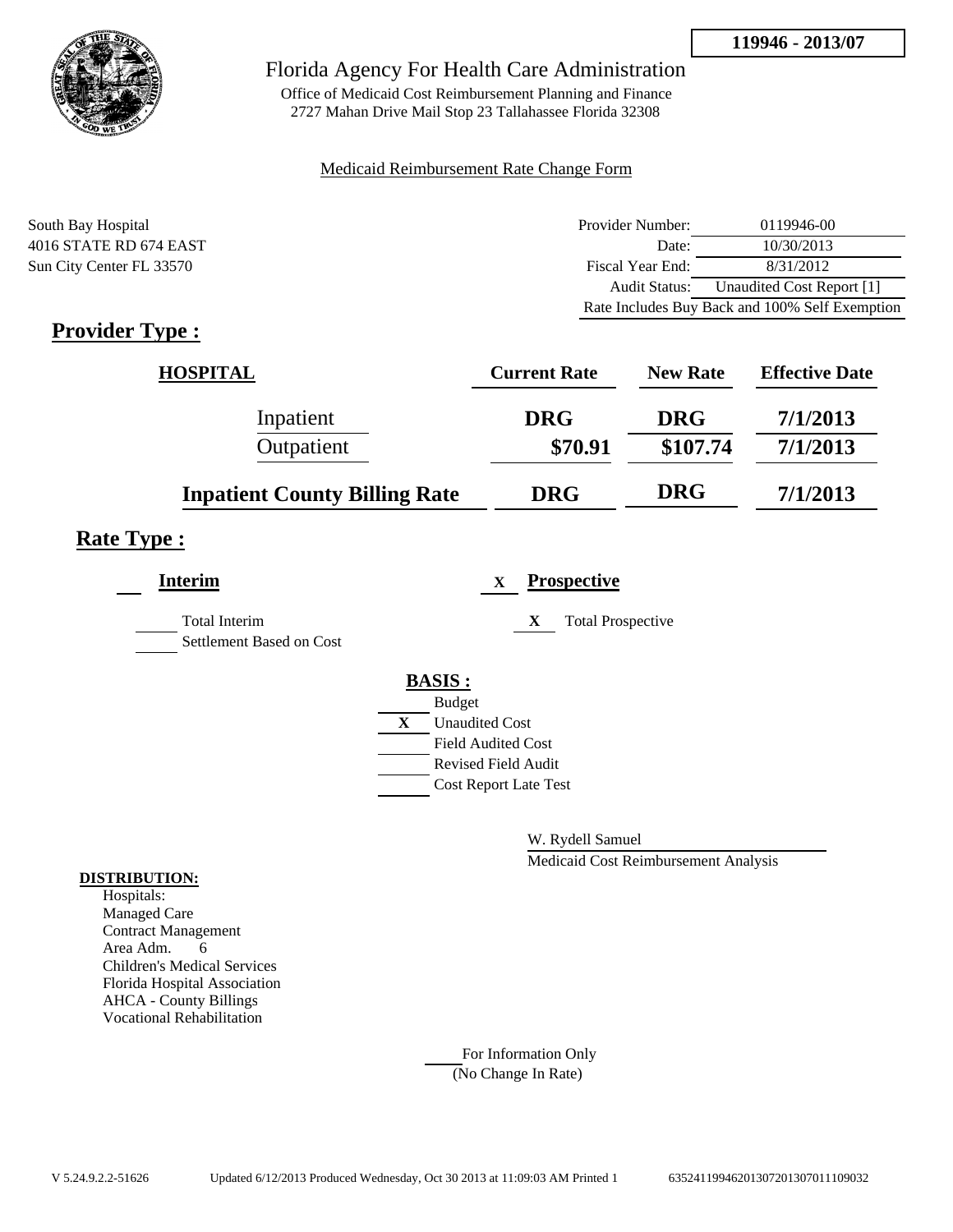

Office of Medicaid Cost Reimbursement Planning and Finance 2727 Mahan Drive Mail Stop 23 Tallahassee Florida 32308

### Medicaid Reimbursement Rate Change Form

Doctors Hospital Of Sarasota 5731 Bee Ridge Road Sarasota FL 34233

| Provider Number: | 0119954-00                |
|------------------|---------------------------|
| Date:            | 10/30/2013                |
| Fiscal Year End: | 12/31/2011                |
| Audit Status:    | Unaudited Cost Report [1] |

# **Provider Type :**

| <b>HOSPITAL</b> | <b>Current Rate</b> | <b>New Rate</b> | <b>Effective Date</b> |
|-----------------|---------------------|-----------------|-----------------------|
| Inpatient       | <b>DRG</b>          | <b>DRG</b>      | 7/1/2013              |
| Outpatient      | \$69.66             | \$69.66         | 7/1/2013              |

## **Rate Type :**

| <b>Interim</b>                                   | <b>Prospective</b><br>X        |
|--------------------------------------------------|--------------------------------|
| <b>Total Interim</b><br>Settlement Based on Cost | <b>Total Prospective</b><br>X  |
|                                                  | <b>BASIS:</b><br><b>Budget</b> |
|                                                  | <b>Unaudited Cost</b><br>X     |
|                                                  | <b>Field Audited Cost</b>      |
|                                                  | <b>Revised Field Audit</b>     |
|                                                  | <b>Cost Report Late Test</b>   |
|                                                  |                                |

W. Rydell Samuel

Medicaid Cost Reimbursement Analysis

### **DISTRIBUTION:**

Hospitals: Managed Care Contract Management Area Adm. 8 Children's Medical Services Florida Hospital Association AHCA - County Billings Vocational Rehabilitation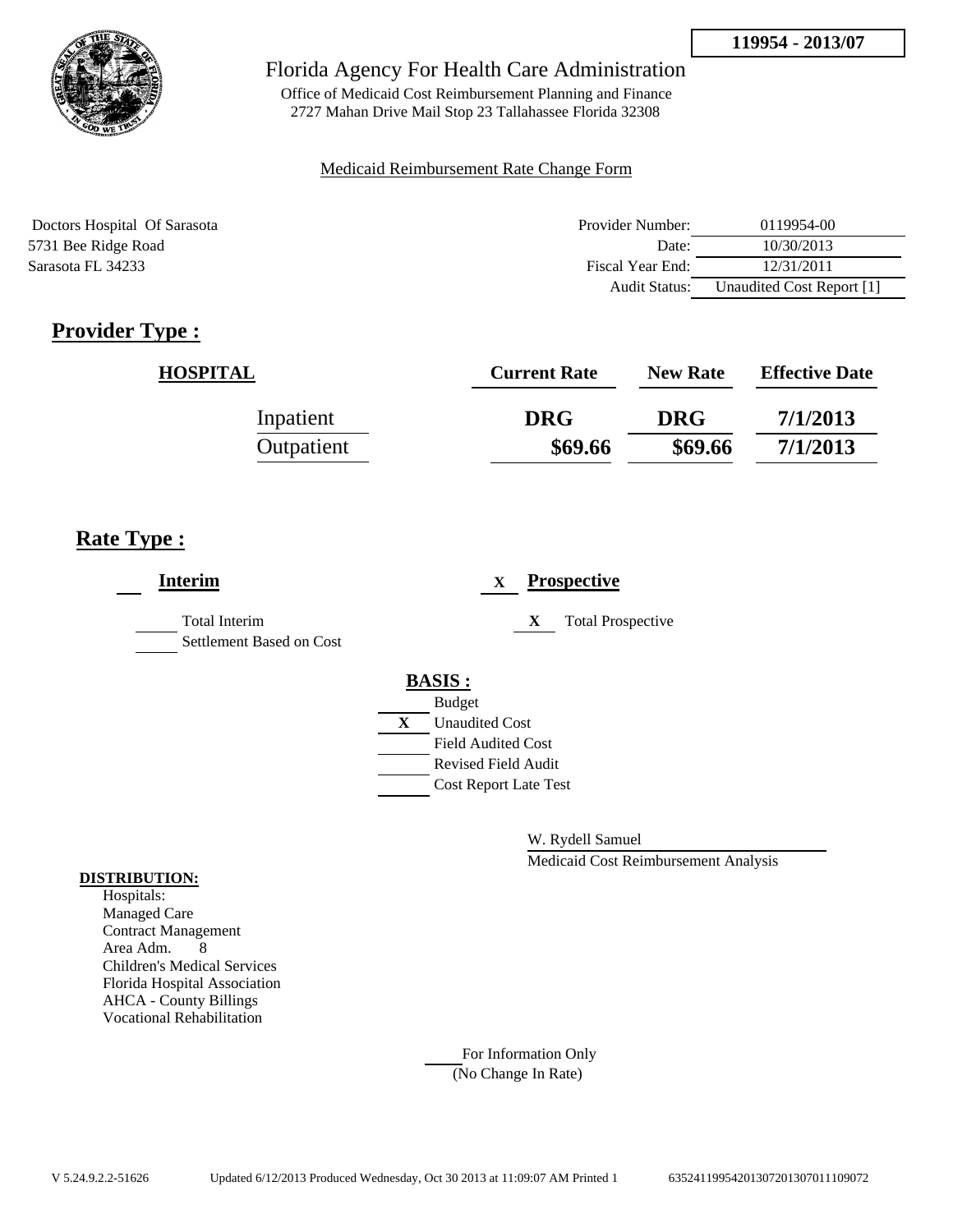**119971 - 2013/07**



### Florida Agency For Health Care Administration

Office of Medicaid Cost Reimbursement Planning and Finance 2727 Mahan Drive Mail Stop 23 Tallahassee Florida 32308

### Medicaid Reimbursement Rate Change Form

| St. Lucie Medical Center | Provider Number: | 0119971-00                |
|--------------------------|------------------|---------------------------|
| 1800 SE TIFFANY AVE.     | Date:            | 10/30/2013                |
| Port St Lucie FL 34952   | Fiscal Year End: | 9/30/2012                 |
|                          | Audit Status:    | Unaudited Cost Report [1] |

## **Provider Type :**

| HOSPITAL                             | <b>Current Rate</b> | <b>New Rate</b> | <b>Effective Date</b> |
|--------------------------------------|---------------------|-----------------|-----------------------|
| Inpatient                            | <b>DRG</b>          | <b>DRG</b>      | 7/1/2013              |
| Outpatient                           | \$81.69             | \$81.69         | 7/1/2013              |
| <b>Inpatient County Billing Rate</b> | <b>DRG</b>          | <b>DRG</b>      | 7/1/2013              |

### **Rate Type :**

| <b>Interim</b>                                   | <b>Prospective</b><br>$\mathbf{X}$    |
|--------------------------------------------------|---------------------------------------|
| <b>Total Interim</b><br>Settlement Based on Cost | <b>Total Prospective</b><br>X         |
|                                                  | <b>BASIS:</b>                         |
|                                                  | <b>Budget</b>                         |
|                                                  | $\mathbf{X}$<br><b>Unaudited Cost</b> |
|                                                  | <b>Field Audited Cost</b>             |
|                                                  | <b>Revised Field Audit</b>            |
|                                                  | <b>Cost Report Late Test</b>          |
|                                                  |                                       |

W. Rydell Samuel

Medicaid Cost Reimbursement Analysis

#### **DISTRIBUTION:**

Hospitals: Managed Care Contract Management Area Adm. 9 Children's Medical Services Florida Hospital Association AHCA - County Billings Vocational Rehabilitation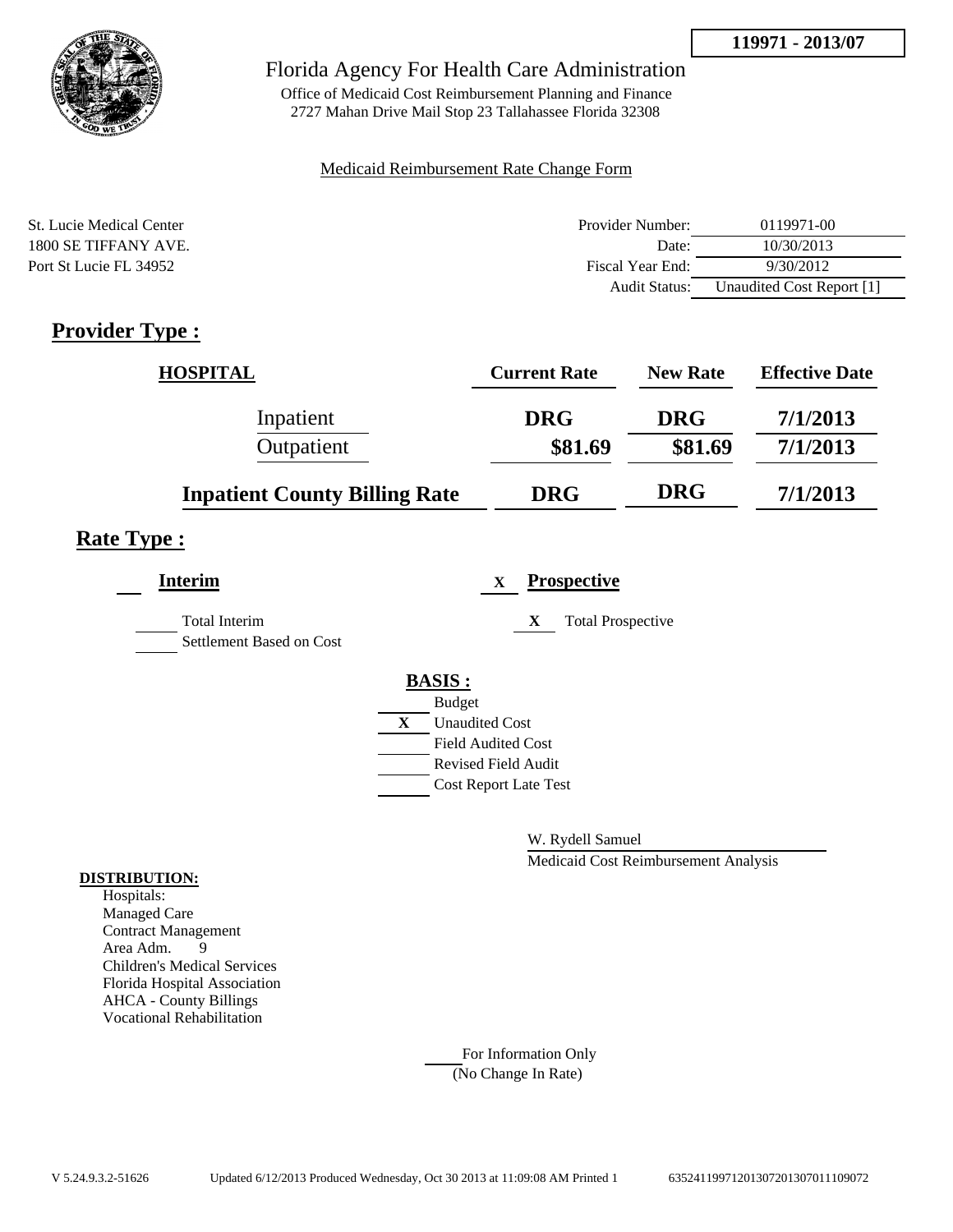

Office of Medicaid Cost Reimbursement Planning and Finance 2727 Mahan Drive Mail Stop 23 Tallahassee Florida 32308

### Medicaid Reimbursement Rate Change Form

Seven Rivers Community Hospital 6201 N Suncoast Blvd. Crystal River FL 32629

| Provider Number: | 0119989-00                |
|------------------|---------------------------|
| Date:            | 10/30/2013                |
| Fiscal Year End: | 5/31/2012                 |
| Audit Status:    | Unaudited Cost Report [1] |

# **Provider Type :**

| <b>HOSPITAL</b> | <b>Current Rate</b> | <b>New Rate</b> | <b>Effective Date</b> |
|-----------------|---------------------|-----------------|-----------------------|
| Inpatient       | <b>DRG</b>          | <b>DRG</b>      | 7/1/2013              |
| Outpatient      | \$68.70             | \$68.70         | 7/1/2013              |

## **Rate Type :**

| <b>Interim</b>                                   | <b>Prospective</b><br>$\mathbf{X}$ |
|--------------------------------------------------|------------------------------------|
| <b>Total Interim</b><br>Settlement Based on Cost | <b>Total Prospective</b><br>X      |
|                                                  | <b>BASIS:</b>                      |
|                                                  | <b>Budget</b>                      |
|                                                  | <b>Unaudited Cost</b><br>X         |
|                                                  | <b>Field Audited Cost</b>          |
|                                                  | <b>Revised Field Audit</b>         |
|                                                  | <b>Cost Report Late Test</b>       |
|                                                  |                                    |

W. Rydell Samuel

Medicaid Cost Reimbursement Analysis

### **DISTRIBUTION:**

Hospitals: Managed Care Contract Management Area Adm. 3 Children's Medical Services Florida Hospital Association AHCA - County Billings Vocational Rehabilitation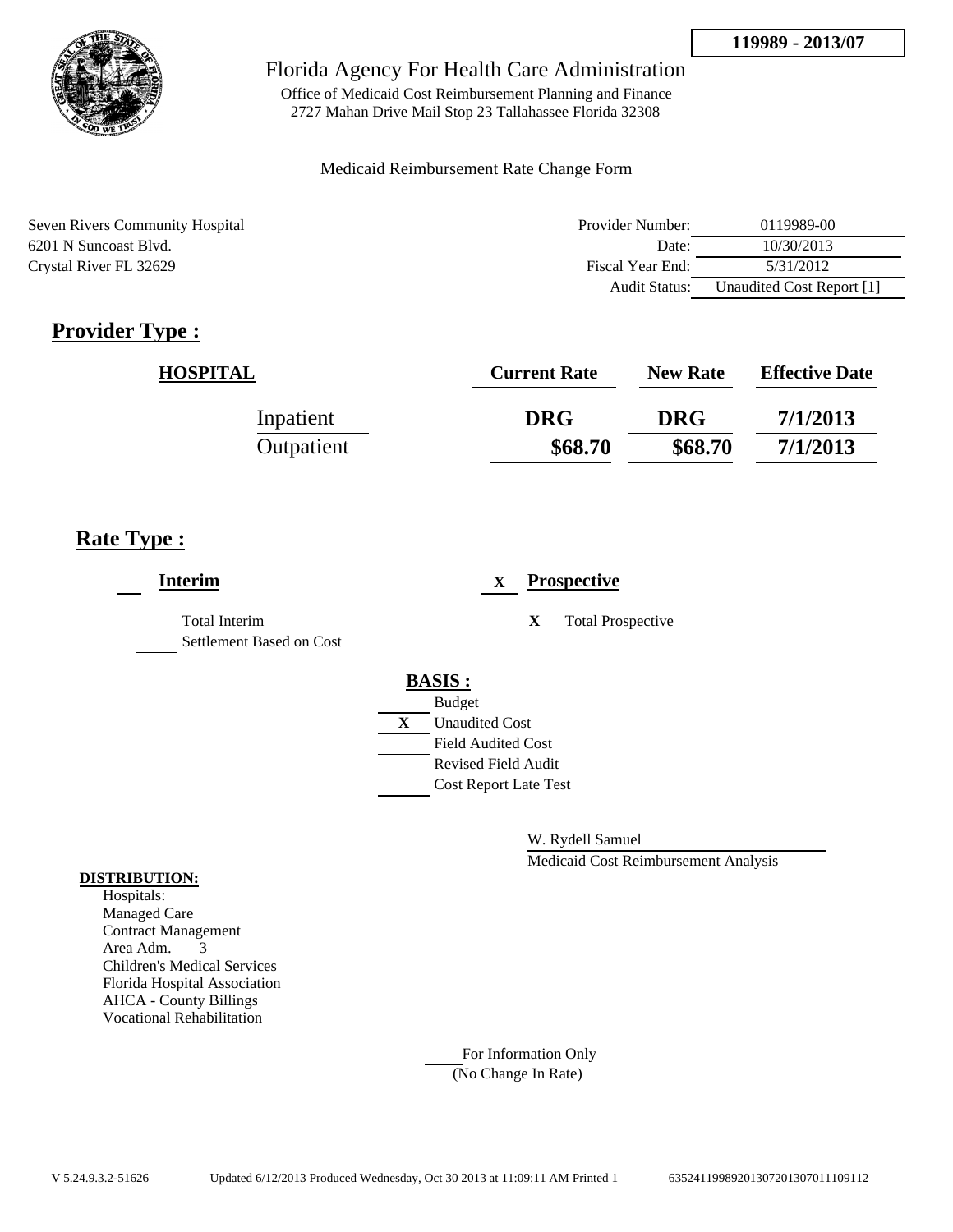

Office of Medicaid Cost Reimbursement Planning and Finance 2727 Mahan Drive Mail Stop 23 Tallahassee Florida 32308

### Medicaid Reimbursement Rate Change Form

| <b>Plantation General Hospital</b> | Provider Number: | 0120006-00              |
|------------------------------------|------------------|-------------------------|
| 401 NW 42ND AVENUE                 | Date:            | 10/30/2013              |
| Plantation FL 33317                | Fiscal Year End: | 8/31/2012               |
|                                    | Audit Status:    | Amended Cost Report [2] |

## **Provider Type :**

| <b>HOSPITAL</b>                      | <b>Current Rate</b> | <b>New Rate</b> | <b>Effective Date</b> |
|--------------------------------------|---------------------|-----------------|-----------------------|
| Inpatient                            | <b>DRG</b>          | <b>DRG</b>      | 7/1/2013              |
| Outpatient                           | \$79.04             | \$79.04         | 7/1/2013              |
| <b>Inpatient County Billing Rate</b> | <b>DRG</b>          | <b>DRG</b>      | 7/1/2013              |

## **Rate Type :**

| <b>Interim</b>                                   | <b>Prospective</b><br>X       |  |
|--------------------------------------------------|-------------------------------|--|
| <b>Total Interim</b><br>Settlement Based on Cost | X<br><b>Total Prospective</b> |  |
|                                                  | <b>BASIS:</b>                 |  |
|                                                  | <b>Budget</b>                 |  |
|                                                  | X<br><b>Unaudited Cost</b>    |  |
|                                                  | <b>Field Audited Cost</b>     |  |
|                                                  | <b>Revised Field Audit</b>    |  |
|                                                  | <b>Cost Report Late Test</b>  |  |
|                                                  |                               |  |

W. Rydell Samuel

Medicaid Cost Reimbursement Analysis

#### **DISTRIBUTION:**

Hospitals: Managed Care Contract Management Area Adm. 10 Children's Medical Services Florida Hospital Association AHCA - County Billings Vocational Rehabilitation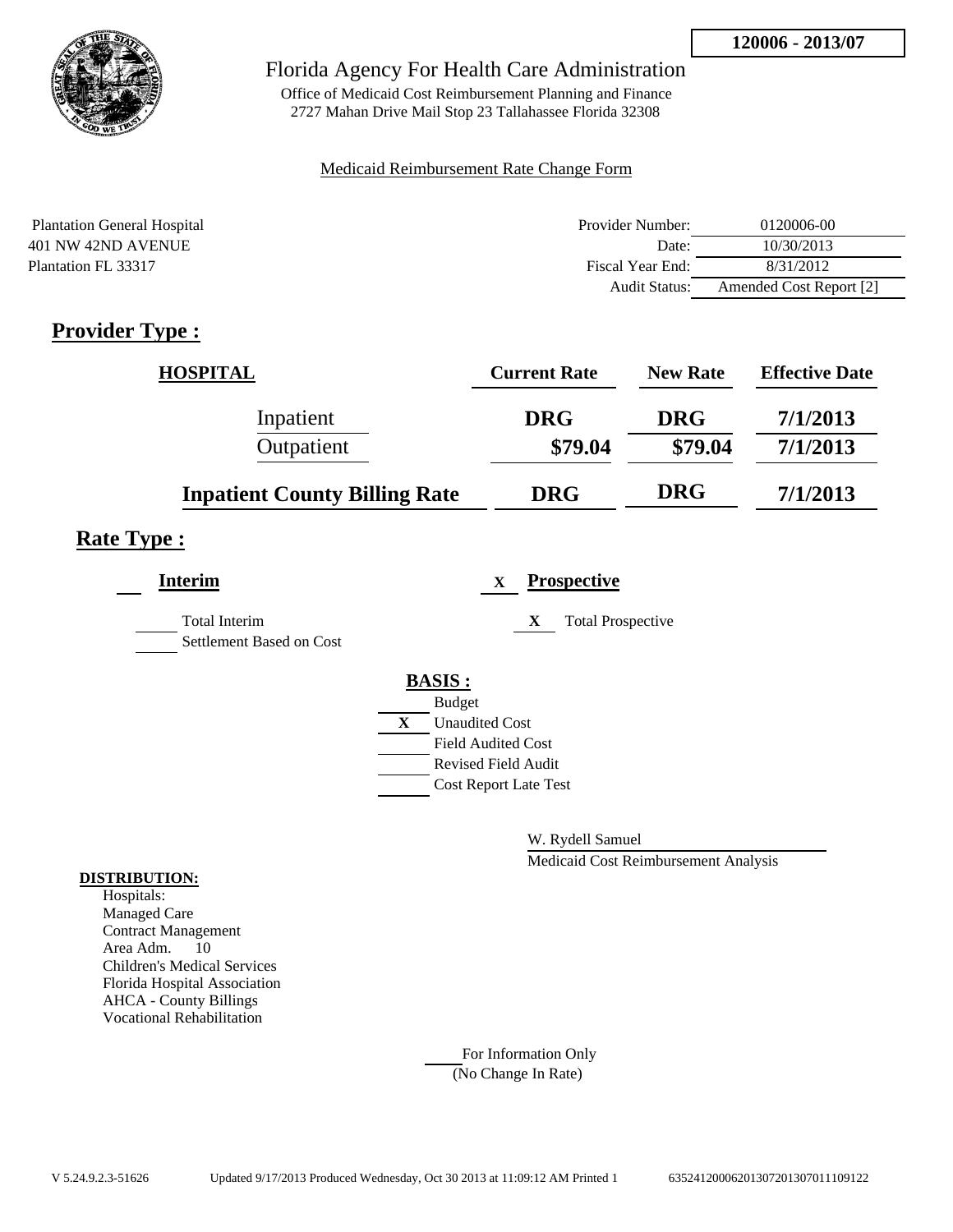

Office of Medicaid Cost Reimbursement Planning and Finance 2727 Mahan Drive Mail Stop 23 Tallahassee Florida 32308

### Medicaid Reimbursement Rate Change Form

| <b>Plantation General Hospital</b> | Provider Number: | 0120006-01              |
|------------------------------------|------------------|-------------------------|
| 401 NW 42ND AVENUE                 | Date:            | 10/30/2013              |
| Plantation FL 33317                | Fiscal Year End: | 8/31/2012               |
|                                    | Audit Status:    | Amended Cost Report [2] |

## **Provider Type :**

| <b>HOSPITAL</b>                      | <b>Current Rate</b> | <b>New Rate</b> | <b>Effective Date</b> |
|--------------------------------------|---------------------|-----------------|-----------------------|
| Inpatient                            | <b>DRG</b>          | <b>DRG</b>      | 7/1/2013              |
| Outpatient                           | \$79.04             | \$79.04         | 7/1/2013              |
| <b>Inpatient County Billing Rate</b> | <b>DRG</b>          | <b>DRG</b>      | 7/1/2013              |

## **Rate Type :**

| <b>Interim</b>                            |   |                            | X | <b>Prospective</b>            |
|-------------------------------------------|---|----------------------------|---|-------------------------------|
| Total Interim<br>Settlement Based on Cost |   |                            |   | X<br><b>Total Prospective</b> |
|                                           |   | <b>BASIS:</b>              |   |                               |
|                                           |   | <b>Budget</b>              |   |                               |
|                                           | X | <b>Unaudited Cost</b>      |   |                               |
|                                           |   | Field Audited Cost         |   |                               |
|                                           |   | <b>Revised Field Audit</b> |   |                               |
|                                           |   |                            |   | <b>Cost Report Late Test</b>  |
|                                           |   |                            |   |                               |

W. Rydell Samuel

Medicaid Cost Reimbursement Analysis

#### **DISTRIBUTION:**

Hospitals: Managed Care Contract Management Area Adm. 10 Children's Medical Services Florida Hospital Association AHCA - County Billings Vocational Rehabilitation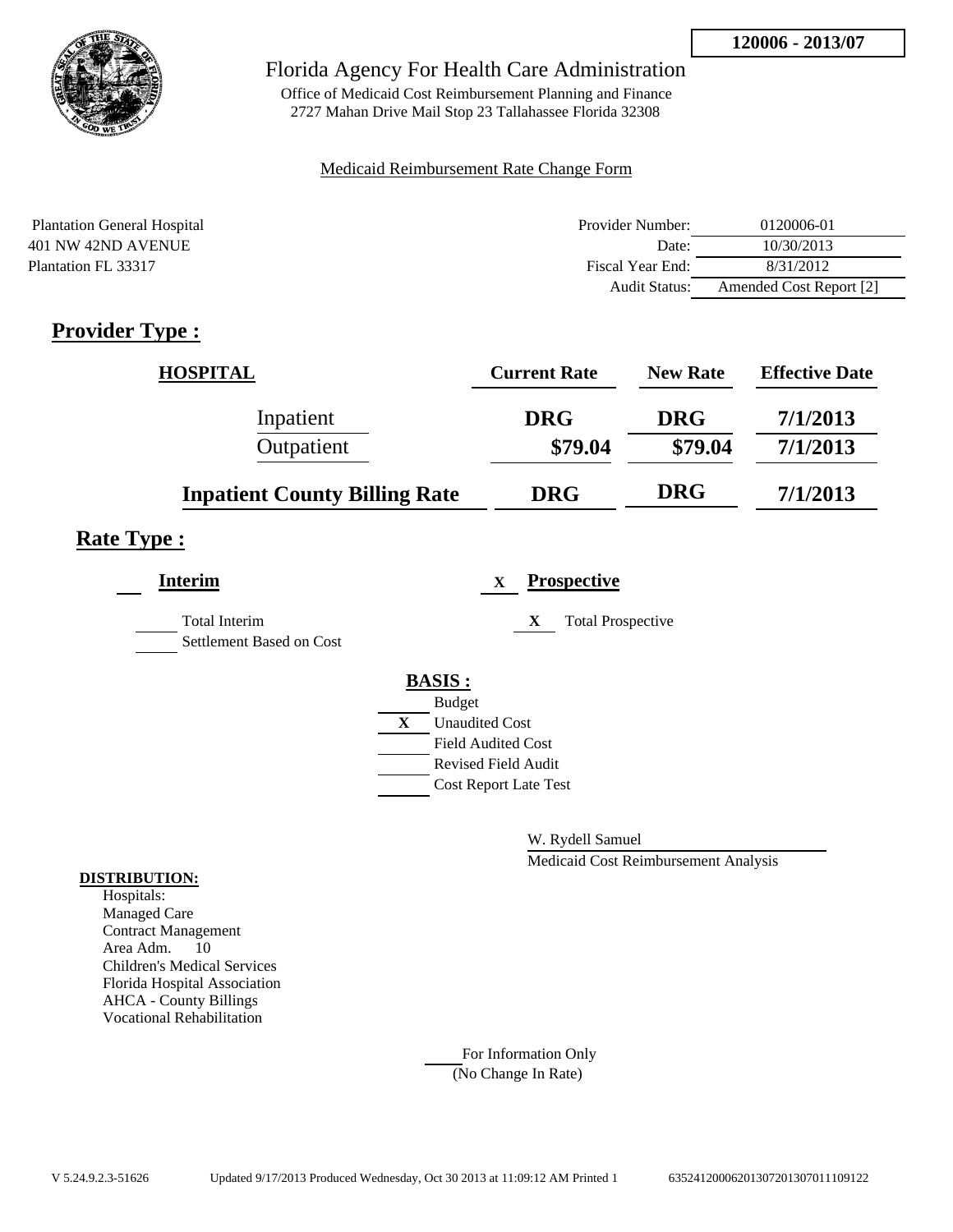

Office of Medicaid Cost Reimbursement Planning and Finance 2727 Mahan Drive Mail Stop 23 Tallahassee Florida 32308

### Medicaid Reimbursement Rate Change Form

| Sebastian Hospital | Provider Number:     | 0120014-00                |
|--------------------|----------------------|---------------------------|
| P.O. BOX 780838    | Date:                | 10/30/2013                |
| Sebastian FL 32978 | Fiscal Year End:     | 9/30/2012                 |
|                    | <b>Audit Status:</b> | Unaudited Cost Report [1] |

## **Provider Type :**

| <b>HOSPITAL</b> | <b>Current Rate</b> | <b>New Rate</b> | <b>Effective Date</b> |
|-----------------|---------------------|-----------------|-----------------------|
| Inpatient       | <b>DRG</b>          | <b>DRG</b>      | 7/1/2013              |
| Outpatient      | \$68.15             | \$68.15         | 7/1/2013              |

## **Rate Type :**

| <b>Interim</b>                                   | <b>Prospective</b><br>X        |
|--------------------------------------------------|--------------------------------|
| <b>Total Interim</b><br>Settlement Based on Cost | <b>Total Prospective</b><br>X  |
|                                                  | <b>BASIS:</b><br><b>Budget</b> |
|                                                  | X<br><b>Unaudited Cost</b>     |
|                                                  | <b>Field Audited Cost</b>      |
|                                                  | <b>Revised Field Audit</b>     |
|                                                  | <b>Cost Report Late Test</b>   |
|                                                  |                                |

W. Rydell Samuel

Medicaid Cost Reimbursement Analysis

#### **DISTRIBUTION:**

Hospitals: Managed Care Contract Management Area Adm. 9 Children's Medical Services Florida Hospital Association AHCA - County Billings Vocational Rehabilitation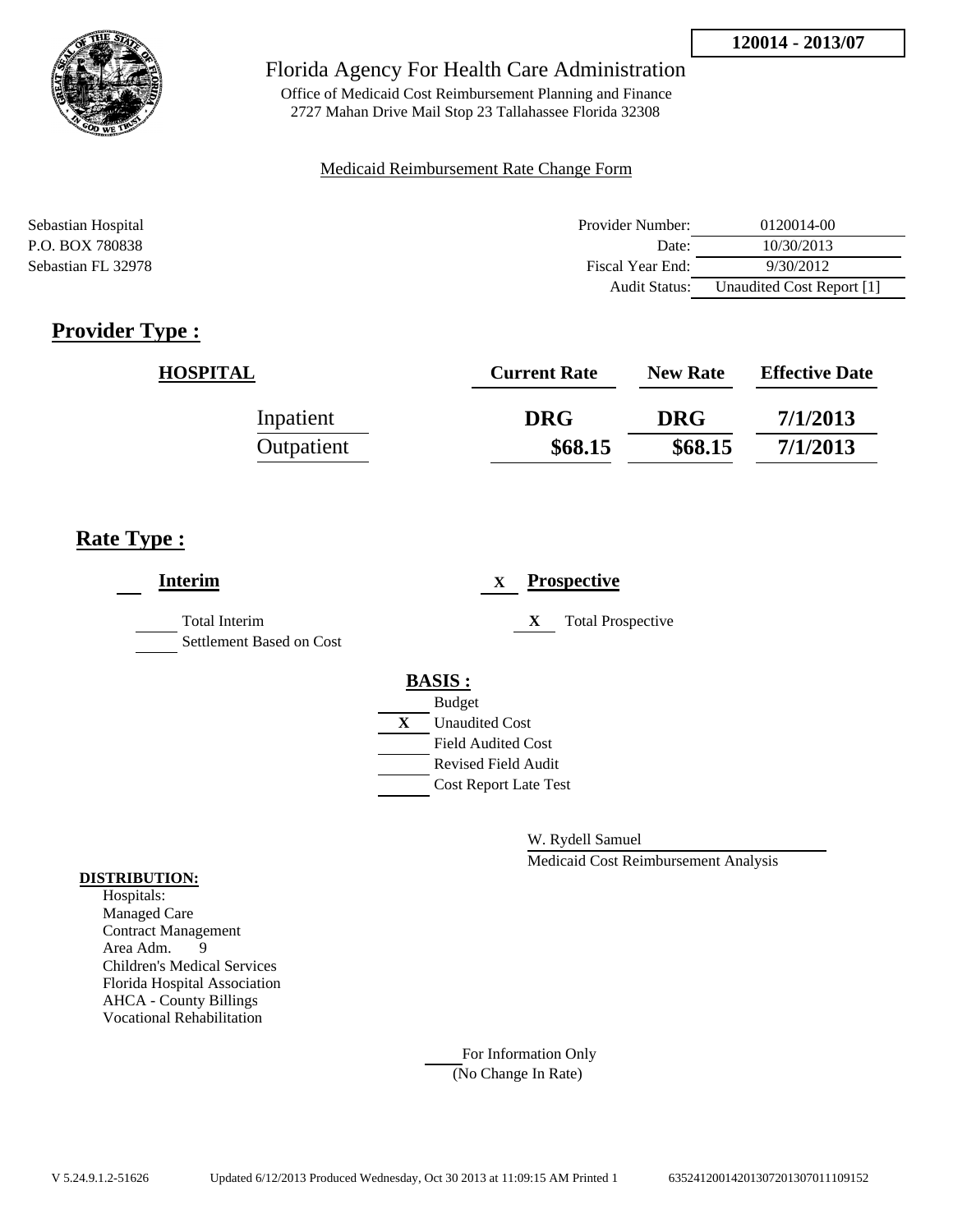

Office of Medicaid Cost Reimbursement Planning and Finance 2727 Mahan Drive Mail Stop 23 Tallahassee Florida 32308

### Medicaid Reimbursement Rate Change Form

St. Catherine's Rehabilitation Hospital 1050 NE 125 ST North Miami FL 33161

| Provider Number: | 0120022-00                |
|------------------|---------------------------|
| Date:            | 10/30/2013                |
| Fiscal Year End: | 9/30/2012                 |
| Audit Status:    | Unaudited Cost Report [1] |

# **Provider Type :**

| <b>HOSPITAL</b> | <b>Current Rate</b> | <b>New Rate</b> | <b>Effective Date</b> |
|-----------------|---------------------|-----------------|-----------------------|
| Inpatient       | <b>DRG</b>          | <b>DRG</b>      | 7/1/2013              |
| Outpatient      | \$14.66             | \$14.66         | 7/1/2013              |

## **Rate Type :**

| <b>Interim</b>                                   | <b>Prospective</b><br>X       |
|--------------------------------------------------|-------------------------------|
| <b>Total Interim</b><br>Settlement Based on Cost | <b>Total Prospective</b><br>X |
|                                                  | <b>BASIS:</b>                 |
|                                                  | <b>Budget</b>                 |
|                                                  | X<br><b>Unaudited Cost</b>    |
|                                                  | <b>Field Audited Cost</b>     |
|                                                  | <b>Revised Field Audit</b>    |
|                                                  | <b>Cost Report Late Test</b>  |
|                                                  |                               |

W. Rydell Samuel

Medicaid Cost Reimbursement Analysis

#### **DISTRIBUTION:**

Hospitals: Managed Care Contract Management Area Adm. 11 Children's Medical Services Florida Hospital Association AHCA - County Billings Vocational Rehabilitation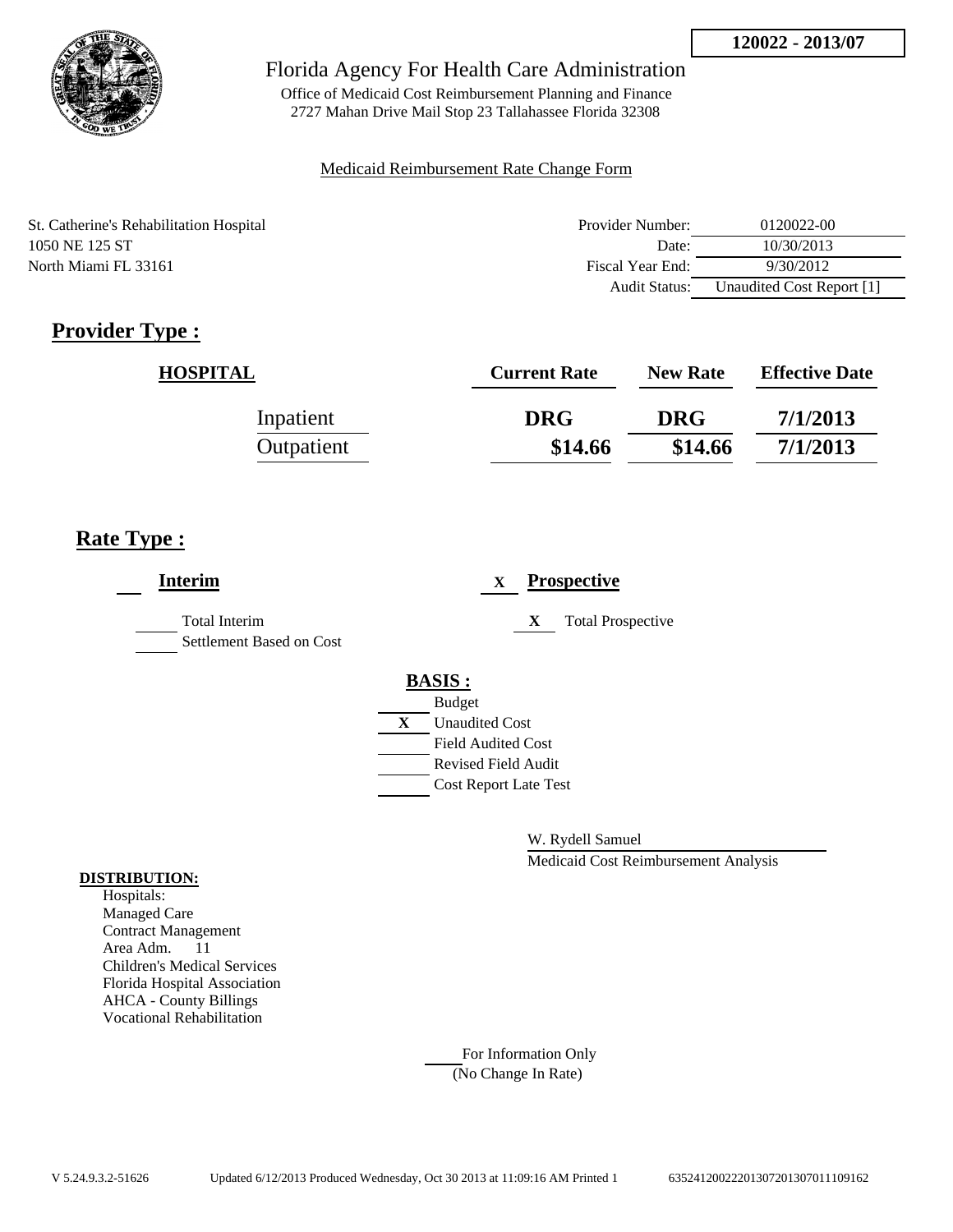

Office of Medicaid Cost Reimbursement Planning and Finance 2727 Mahan Drive Mail Stop 23 Tallahassee Florida 32308

### Medicaid Reimbursement Rate Change Form

| Healthsouth Larkin Hospital-Miami | Provider Number: | 0120057-00                |
|-----------------------------------|------------------|---------------------------|
| 7031 SW 62 AVE.                   | Date:            | 10/30/2013                |
| South Miami FL 33143              | Fiscal Year End: | 12/31/2012                |
|                                   | Audit Status:    | Unaudited Cost Report [1] |

# **Provider Type :**

| <b>HOSPITAL</b>                      | <b>Current Rate</b> | <b>New Rate</b> | <b>Effective Date</b> |
|--------------------------------------|---------------------|-----------------|-----------------------|
| Inpatient                            | <b>DRG</b>          | <b>DRG</b>      | 7/1/2013              |
| Outpatient                           | \$205.14            | \$205.14        | 7/1/2013              |
| <b>Inpatient County Billing Rate</b> | <b>DRG</b>          | <b>DRG</b>      | 7/1/2013              |

## **Rate Type :**

| <b>Interim</b>                                   | <b>Prospective</b><br>$\mathbf{x}$    |
|--------------------------------------------------|---------------------------------------|
| <b>Total Interim</b><br>Settlement Based on Cost | <b>Total Prospective</b><br>X         |
|                                                  | <b>BASIS:</b>                         |
|                                                  | <b>Budget</b>                         |
|                                                  | $\mathbf{X}$<br><b>Unaudited Cost</b> |
|                                                  | <b>Field Audited Cost</b>             |
|                                                  | <b>Revised Field Audit</b>            |
|                                                  | <b>Cost Report Late Test</b>          |
|                                                  |                                       |

W. Rydell Samuel

Medicaid Cost Reimbursement Analysis

### **DISTRIBUTION:**

Hospitals: Managed Care Contract Management Area Adm. 11 Children's Medical Services Florida Hospital Association AHCA - County Billings Vocational Rehabilitation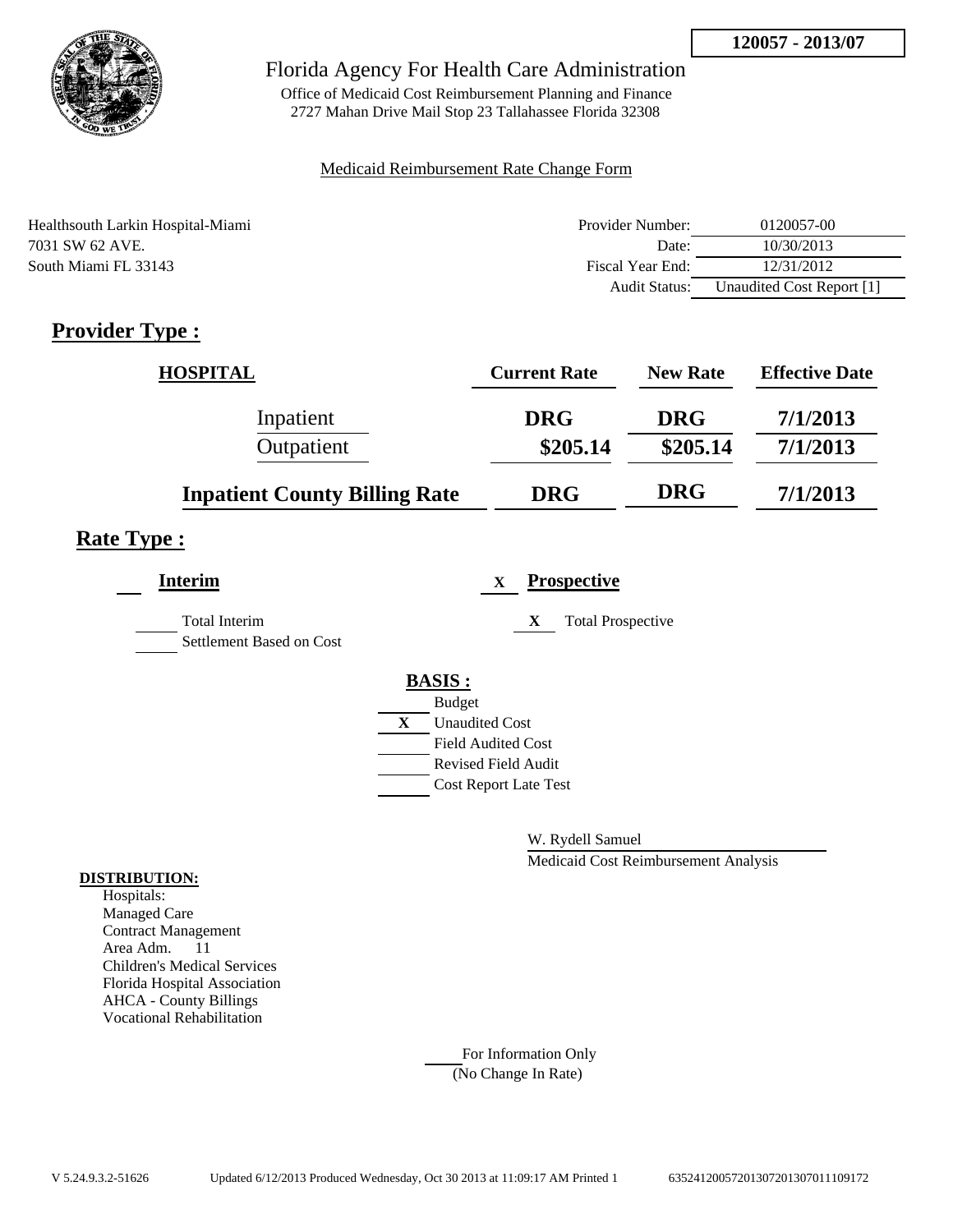

Office of Medicaid Cost Reimbursement Planning and Finance 2727 Mahan Drive Mail Stop 23 Tallahassee Florida 32308

### Medicaid Reimbursement Rate Change Form

| Oak Hill Hospital    | Provider Number: | 0120073-00                |
|----------------------|------------------|---------------------------|
| P.O. BOX 5300        | Date:            | 10/30/2013                |
| Spring Hill FL 33526 | Fiscal Year End: | 2/29/2012                 |
|                      | Audit Status:    | Unaudited Cost Report [1] |

## **Provider Type :**

| <b>HOSPITAL</b> | <b>Current Rate</b> | <b>New Rate</b> | <b>Effective Date</b> |
|-----------------|---------------------|-----------------|-----------------------|
| Inpatient       | <b>DRG</b>          | <b>DRG</b>      | 7/1/2013              |
| Outpatient      | \$61.51             | \$61.51         | 7/1/2013              |

## **Rate Type :**

| <b>Interim</b>                            | <b>Prospective</b><br>X       |
|-------------------------------------------|-------------------------------|
| Total Interim<br>Settlement Based on Cost | <b>Total Prospective</b><br>X |
|                                           | <b>BASIS:</b>                 |
|                                           | <b>Budget</b>                 |
|                                           | <b>Unaudited Cost</b><br>X    |
|                                           | <b>Field Audited Cost</b>     |
|                                           | <b>Revised Field Audit</b>    |
|                                           | <b>Cost Report Late Test</b>  |
|                                           |                               |
|                                           |                               |

W. Rydell Samuel

Medicaid Cost Reimbursement Analysis

#### **DISTRIBUTION:**

Hospitals: Managed Care Contract Management Area Adm. 3 Children's Medical Services Florida Hospital Association AHCA - County Billings Vocational Rehabilitation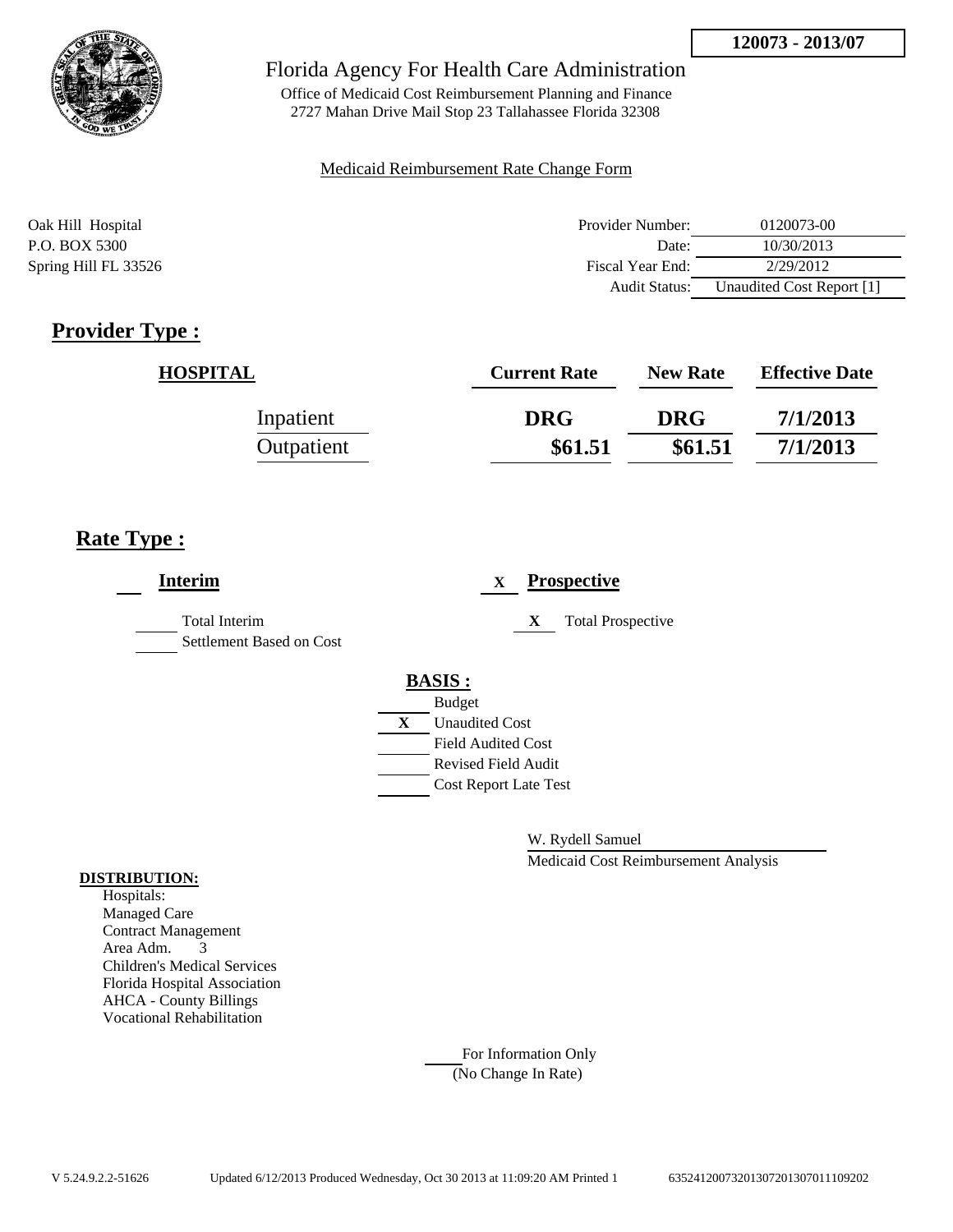

Office of Medicaid Cost Reimbursement Planning and Finance 2727 Mahan Drive Mail Stop 23 Tallahassee Florida 32308

### Medicaid Reimbursement Rate Change Form

Mease Hospital Countryside 16331 BayVista Drive Clearwater FL 33760

| Provider Number:     | 0120081-00                |
|----------------------|---------------------------|
| Date:                | 10/30/2013                |
| Fiscal Year End:     | 12/31/2012                |
| <b>Audit Status:</b> | Unaudited Cost Report [1] |

# **Provider Type :**

| <b>HOSPITAL</b> | <b>Current Rate</b> | <b>New Rate</b> | <b>Effective Date</b> |
|-----------------|---------------------|-----------------|-----------------------|
| Inpatient       | <b>DRG</b>          | <b>DRG</b>      | 7/1/2013              |
| Outpatient      | \$72.37             | \$72.37         | 7/1/2013              |

## **Rate Type :**

| <b>Interim</b>                            |               | $\mathbf X$                  |   | <b>Prospective</b>       |
|-------------------------------------------|---------------|------------------------------|---|--------------------------|
| Total Interim<br>Settlement Based on Cost |               |                              | X | <b>Total Prospective</b> |
|                                           | <b>BASIS:</b> |                              |   |                          |
|                                           |               | <b>Budget</b>                |   |                          |
|                                           | X             | <b>Unaudited Cost</b>        |   |                          |
|                                           |               | <b>Field Audited Cost</b>    |   |                          |
|                                           |               | <b>Revised Field Audit</b>   |   |                          |
|                                           |               | <b>Cost Report Late Test</b> |   |                          |
|                                           |               |                              |   |                          |

W. Rydell Samuel

Medicaid Cost Reimbursement Analysis

### **DISTRIBUTION:**

Hospitals: Managed Care Contract Management Area Adm. 5 Children's Medical Services Florida Hospital Association AHCA - County Billings Vocational Rehabilitation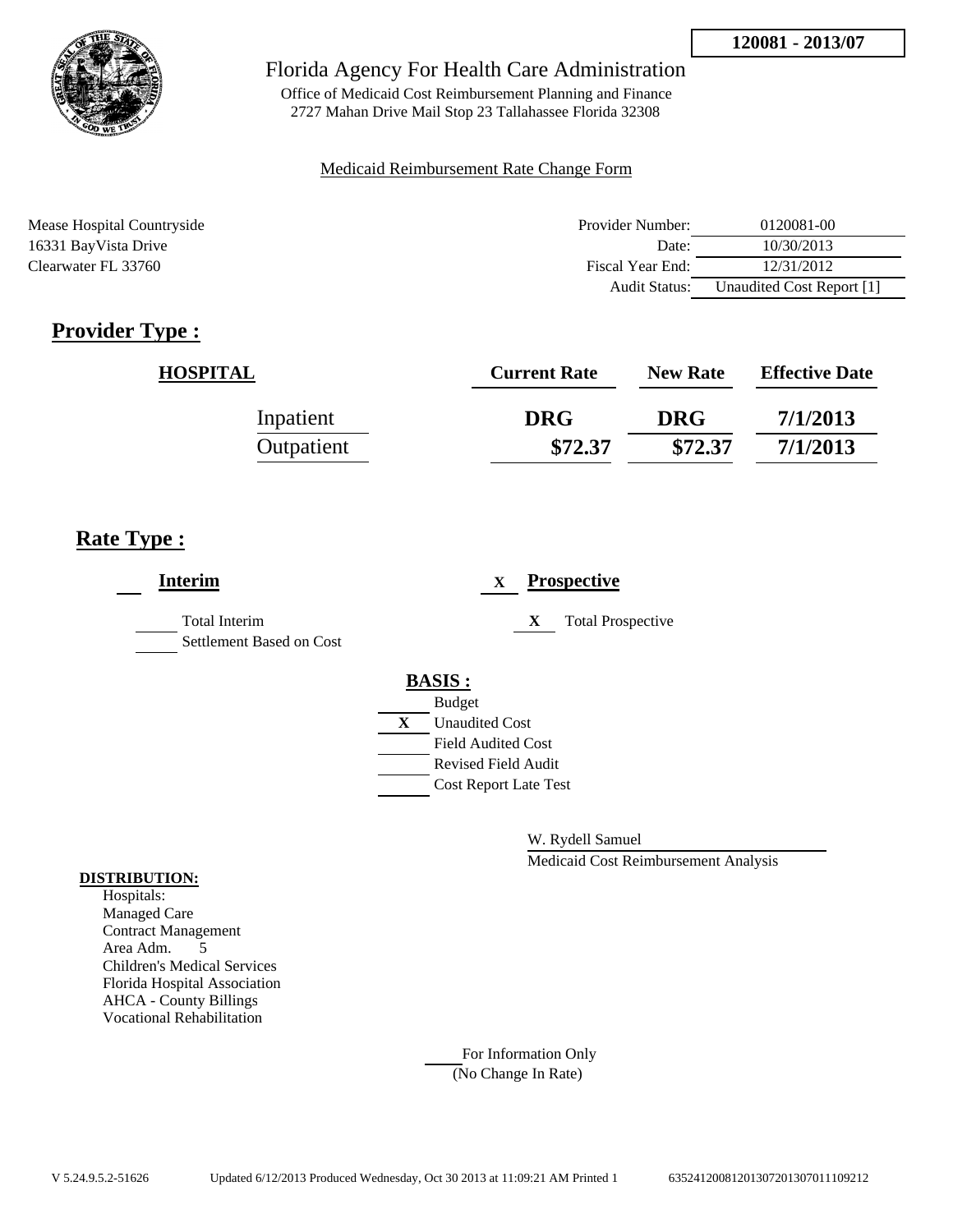

Office of Medicaid Cost Reimbursement Planning and Finance 2727 Mahan Drive Mail Stop 23 Tallahassee Florida 32308

### Medicaid Reimbursement Rate Change Form

| Delray Comm. Hosp.    | Provider Number: | 0120090-00                                     |
|-----------------------|------------------|------------------------------------------------|
| 5352 Linton Blyd      | Date:            | 10/30/2013                                     |
| Delray Beach FL 33445 | Fiscal Year End: | 12/31/2011                                     |
|                       | Audit Status:    | Unaudited Cost Report [1]                      |
|                       |                  | Rate Includes Buy Back and 100% Self Exemption |

## **Provider Type :**

| <b>HOSPITAL</b>                      | <b>Current Rate</b> | <b>New Rate</b> | <b>Effective Date</b> |
|--------------------------------------|---------------------|-----------------|-----------------------|
| Inpatient                            | <b>DRG</b>          | <b>DRG</b>      | 7/1/2013              |
| Outpatient                           | \$90.85             | \$122.44        | 7/1/2013              |
| <b>Inpatient County Billing Rate</b> | <b>DRG</b>          | <b>DRG</b>      | 7/1/2013              |

### **Rate Type :**

| <b>Interim</b>                            |              | <b>Prospective</b><br>X       |
|-------------------------------------------|--------------|-------------------------------|
| Total Interim<br>Settlement Based on Cost |              | <b>Total Prospective</b><br>X |
|                                           |              | <b>BASIS:</b>                 |
|                                           |              | <b>Budget</b>                 |
|                                           | $\mathbf{X}$ | <b>Unaudited Cost</b>         |
|                                           |              | <b>Field Audited Cost</b>     |
|                                           |              | <b>Revised Field Audit</b>    |
|                                           |              | <b>Cost Report Late Test</b>  |
|                                           |              |                               |

W. Rydell Samuel

Medicaid Cost Reimbursement Analysis

#### **DISTRIBUTION:**

Hospitals: Managed Care Contract Management Area Adm. 9 Children's Medical Services Florida Hospital Association AHCA - County Billings Vocational Rehabilitation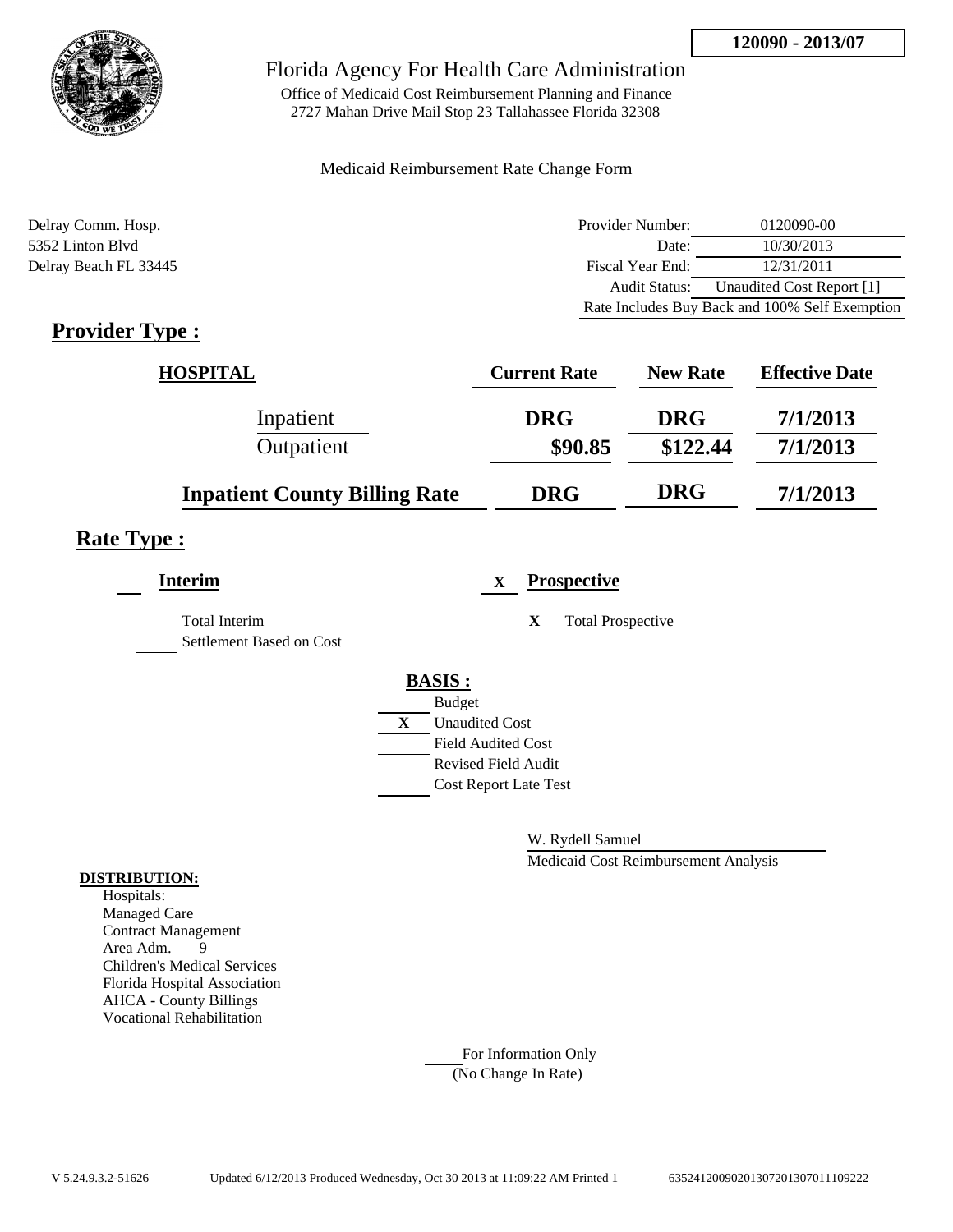

Office of Medicaid Cost Reimbursement Planning and Finance 2727 Mahan Drive Mail Stop 23 Tallahassee Florida 32308

### Medicaid Reimbursement Rate Change Form

| St. Petersburg General Hospital | Provider Number: | 0120103-00                |
|---------------------------------|------------------|---------------------------|
| 6500 38TH AVE., NORTH           | Date:            | 10/30/2013                |
| St Petersburg FL 33710          | Fiscal Year End: | 4/30/2012                 |
|                                 | Audit Status:    | Unaudited Cost Report [1] |

## **Provider Type :**

| <b>HOSPITAL</b>                      | <b>Current Rate</b> | <b>New Rate</b> | <b>Effective Date</b> |
|--------------------------------------|---------------------|-----------------|-----------------------|
| Inpatient                            | <b>DRG</b>          | <b>DRG</b>      | 7/1/2013              |
| Outpatient                           | \$87.84             | \$87.84         | 7/1/2013              |
| <b>Inpatient County Billing Rate</b> | <b>DRG</b>          | <b>DRG</b>      | 7/1/2013              |

### **Rate Type :**

| <b>Interim</b>                            |   | <b>Prospective</b><br>X       |
|-------------------------------------------|---|-------------------------------|
| Total Interim<br>Settlement Based on Cost |   | X<br><b>Total Prospective</b> |
|                                           |   | <b>BASIS:</b>                 |
|                                           |   | <b>Budget</b>                 |
|                                           | X | <b>Unaudited Cost</b>         |
|                                           |   | <b>Field Audited Cost</b>     |
|                                           |   | <b>Revised Field Audit</b>    |
|                                           |   | <b>Cost Report Late Test</b>  |
|                                           |   |                               |

W. Rydell Samuel

Medicaid Cost Reimbursement Analysis

#### **DISTRIBUTION:**

Hospitals: Managed Care Contract Management Area Adm. 5 Children's Medical Services Florida Hospital Association AHCA - County Billings Vocational Rehabilitation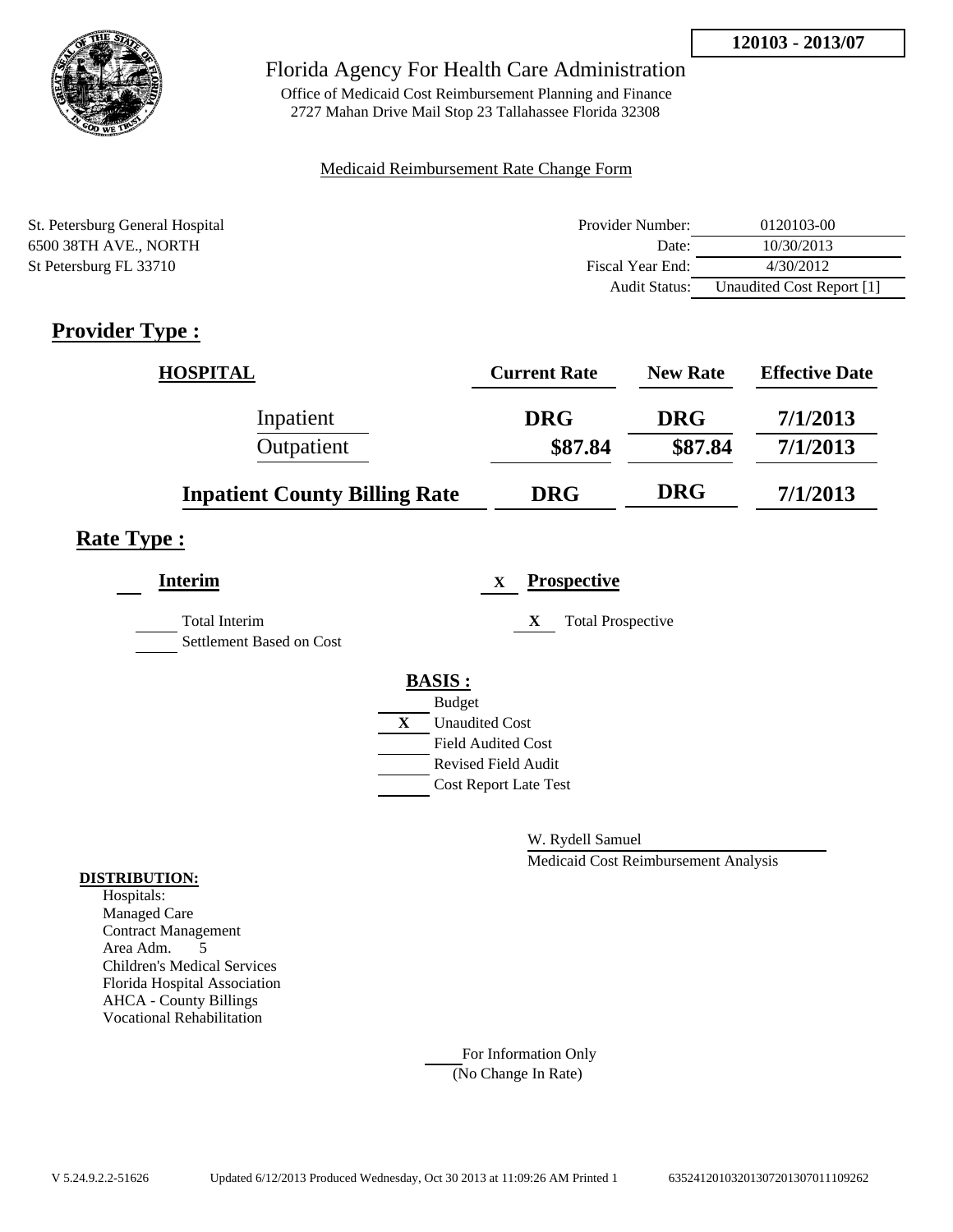

Office of Medicaid Cost Reimbursement Planning and Finance 2727 Mahan Drive Mail Stop 23 Tallahassee Florida 32308

### Medicaid Reimbursement Rate Change Form

Palms Of Pasadena Hospital 1501 Pasadena Ave. South Pasadena FL 33707

| Provider Number: | 0120111-00                |
|------------------|---------------------------|
| Date:            | 10/30/2013                |
| Fiscal Year End: | 11/30/2011                |
| Audit Status:    | Unaudited Cost Report [1] |

# **Provider Type :**

| <b>HOSPITAL</b> | <b>Current Rate</b> | <b>New Rate</b> | <b>Effective Date</b> |
|-----------------|---------------------|-----------------|-----------------------|
| Inpatient       | <b>DRG</b>          | <b>DRG</b>      | 7/1/2013              |
| Outpatient      | \$102.30            | \$102.30        | 7/1/2013              |

## **Rate Type :**

| <b>Interim</b>                                   |   |                              | X |   | <b>Prospective</b>       |
|--------------------------------------------------|---|------------------------------|---|---|--------------------------|
| <b>Total Interim</b><br>Settlement Based on Cost |   |                              |   | X | <b>Total Prospective</b> |
|                                                  |   | <b>BASIS:</b>                |   |   |                          |
|                                                  |   | <b>Budget</b>                |   |   |                          |
|                                                  | X | <b>Unaudited Cost</b>        |   |   |                          |
|                                                  |   | <b>Field Audited Cost</b>    |   |   |                          |
|                                                  |   | Revised Field Audit          |   |   |                          |
|                                                  |   | <b>Cost Report Late Test</b> |   |   |                          |
|                                                  |   |                              |   |   |                          |

W. Rydell Samuel

Medicaid Cost Reimbursement Analysis

#### **DISTRIBUTION:**

Hospitals: Managed Care Contract Management Area Adm. 5 Children's Medical Services Florida Hospital Association AHCA - County Billings Vocational Rehabilitation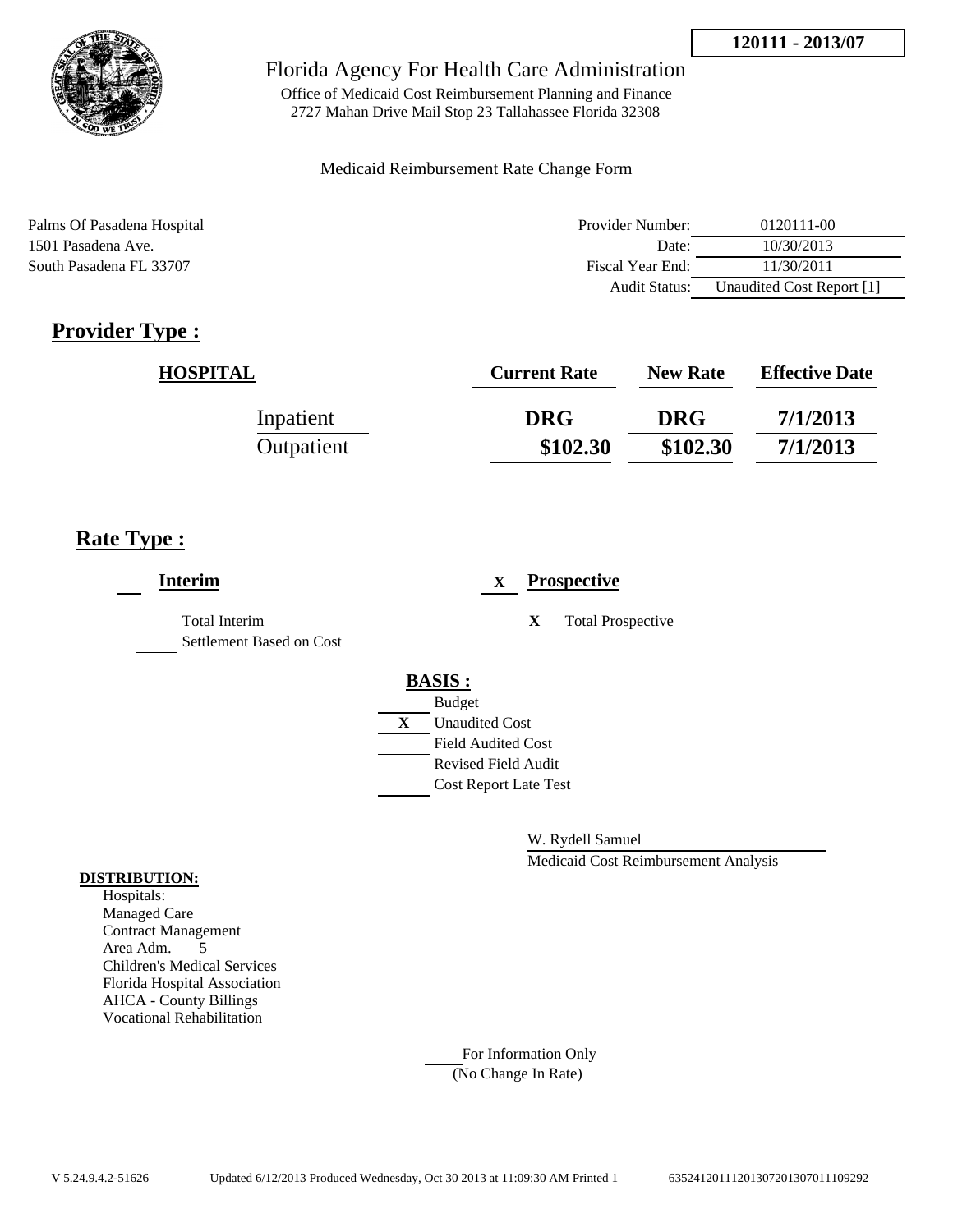

Office of Medicaid Cost Reimbursement Planning and Finance 2727 Mahan Drive Mail Stop 23 Tallahassee Florida 32308

### Medicaid Reimbursement Rate Change Form

| Kendall Medical Center | Provider Number:     | 0120138-00                |
|------------------------|----------------------|---------------------------|
| 11750 SW 40TH ST       | Date:                | 10/30/2013                |
| Miami FL 33175         | Fiscal Year End:     | 12/31/2011                |
|                        | <b>Audit Status:</b> | Unaudited Cost Report [1] |

## **Provider Type :**

| HOSPITAL                             | <b>Current Rate</b> | <b>New Rate</b> | <b>Effective Date</b> |
|--------------------------------------|---------------------|-----------------|-----------------------|
| Inpatient                            | <b>DRG</b>          | <b>DRG</b>      | 7/1/2013              |
| Outpatient                           | \$83.98             | \$83.98         | 7/1/2013              |
| <b>Inpatient County Billing Rate</b> | <b>DRG</b>          | <b>DRG</b>      | 7/1/2013              |

## **Rate Type :**

| <b>Interim</b>                            |               | X                            | <b>Prospective</b>            |
|-------------------------------------------|---------------|------------------------------|-------------------------------|
| Total Interim<br>Settlement Based on Cost |               |                              | <b>Total Prospective</b><br>X |
|                                           | <b>BASIS:</b> |                              |                               |
|                                           | <b>Budget</b> |                              |                               |
|                                           | X             | <b>Unaudited Cost</b>        |                               |
|                                           |               | Field Audited Cost           |                               |
|                                           |               | Revised Field Audit          |                               |
|                                           |               | <b>Cost Report Late Test</b> |                               |
|                                           |               |                              |                               |

W. Rydell Samuel

Medicaid Cost Reimbursement Analysis

#### **DISTRIBUTION:**

Hospitals: Managed Care Contract Management Area Adm. 11 Children's Medical Services Florida Hospital Association AHCA - County Billings Vocational Rehabilitation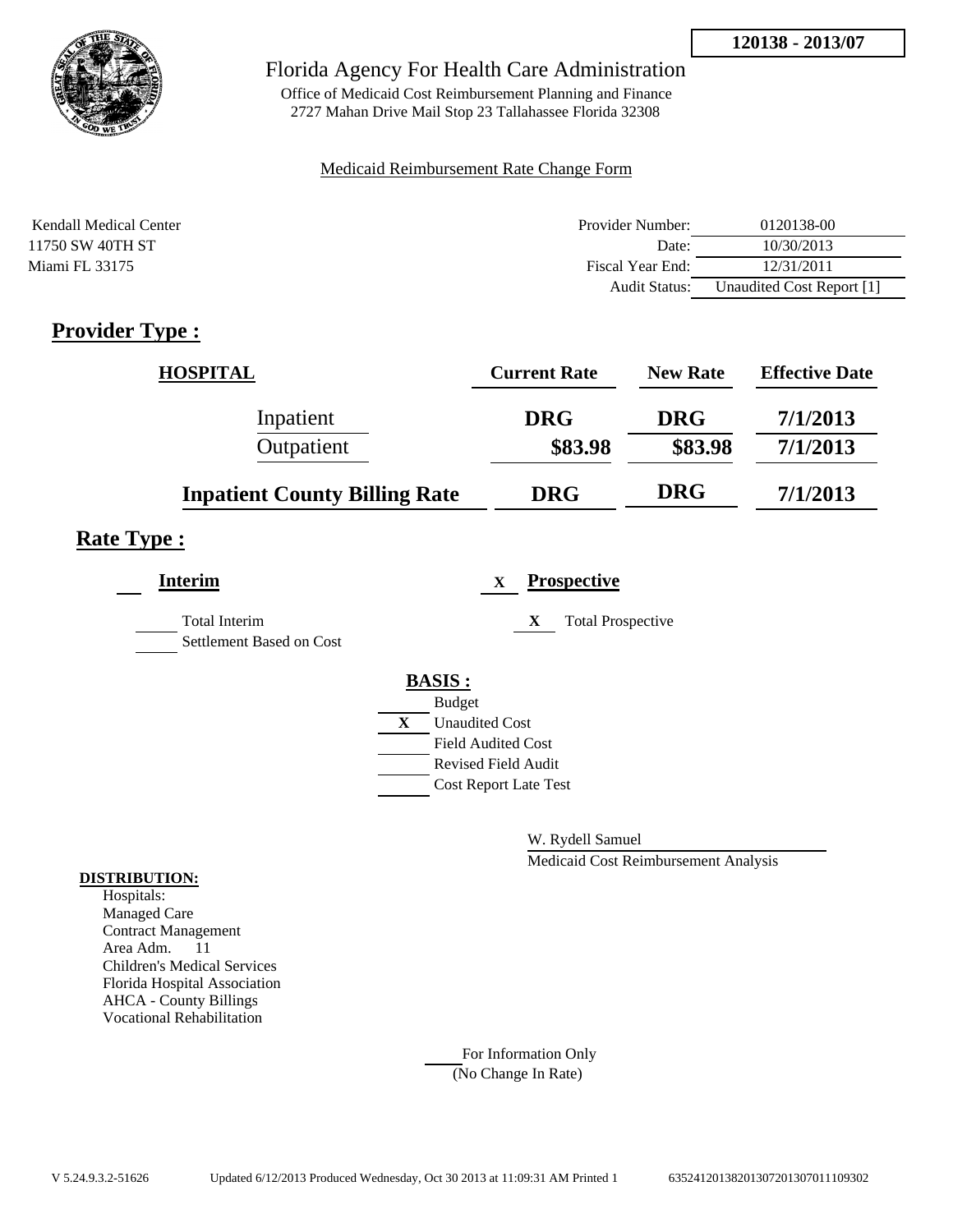

Office of Medicaid Cost Reimbursement Planning and Finance 2727 Mahan Drive Mail Stop 23 Tallahassee Florida 32308

### Medicaid Reimbursement Rate Change Form

| St Anthonys Hospital                       | Provider Number: | 0120227-00                |
|--------------------------------------------|------------------|---------------------------|
| 3001 W. ML King Blvd. Post Office Box 4227 | Date:            | 10/30/2013                |
| Tampa FL 33677-4227                        | Fiscal Year End: | 12/31/2011                |
|                                            | Audit Status:    | Unaudited Cost Report [1] |

# **Provider Type :**

| <b>HOSPITAL</b>                      | <b>Current Rate</b> | <b>New Rate</b> | <b>Effective Date</b> |
|--------------------------------------|---------------------|-----------------|-----------------------|
| Inpatient                            | <b>DRG</b>          | <b>DRG</b>      | 7/1/2013              |
| Outpatient                           | \$134.23            | \$134.23        | 7/1/2013              |
| <b>Inpatient County Billing Rate</b> | <b>DRG</b>          | <b>DRG</b>      | 7/1/2013              |

# **Rate Type :**

| <b>Interim</b>                                   |   | <b>Prospective</b><br>$\mathbf{x}$ |
|--------------------------------------------------|---|------------------------------------|
| <b>Total Interim</b><br>Settlement Based on Cost |   | <b>Total Prospective</b><br>X      |
|                                                  |   | <b>BASIS:</b>                      |
|                                                  |   | <b>Budget</b>                      |
|                                                  | X | <b>Unaudited Cost</b>              |
|                                                  |   | <b>Field Audited Cost</b>          |
|                                                  |   | <b>Revised Field Audit</b>         |
|                                                  |   | <b>Cost Report Late Test</b>       |
|                                                  |   |                                    |

W. Rydell Samuel

Medicaid Cost Reimbursement Analysis

#### **DISTRIBUTION:**

Hospitals: Managed Care Contract Management Area Adm. 5 Children's Medical Services Florida Hospital Association AHCA - County Billings Vocational Rehabilitation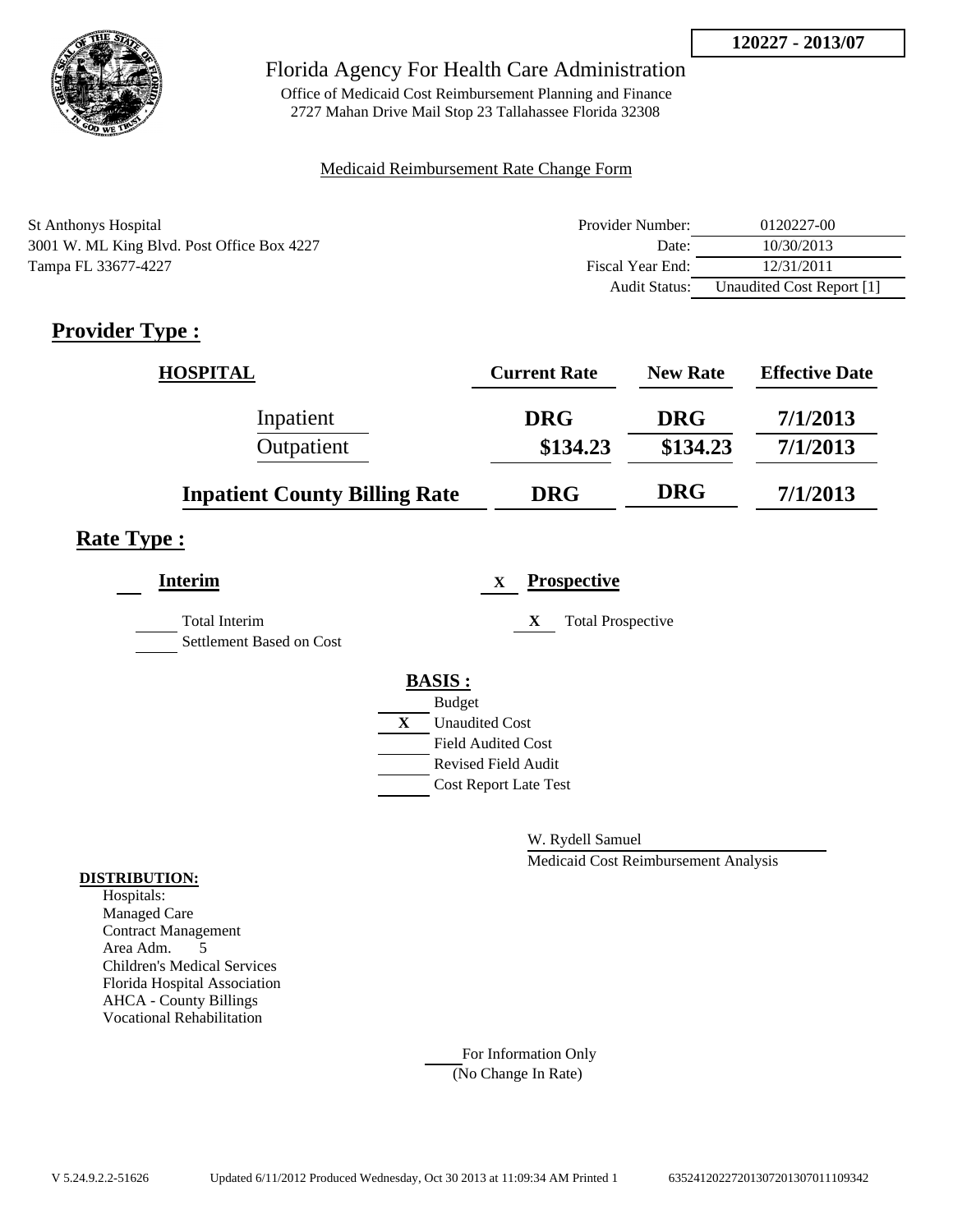

Office of Medicaid Cost Reimbursement Planning and Finance 2727 Mahan Drive Mail Stop 23 Tallahassee Florida 32308

#### Medicaid Reimbursement Rate Change Form

| W. Boca Med. Ctr.   | Provider Number:     | 0120243-00                                     |
|---------------------|----------------------|------------------------------------------------|
| 21644 STATE RD 7    | Date:                | 10/30/2013                                     |
| Boca Raton FL 33428 | Fiscal Year End:     | 12/31/2011                                     |
|                     | <b>Audit Status:</b> | Unaudited Cost Report [1]                      |
|                     |                      | Rate Includes Buy Back and 100% Self Exemption |

## **Provider Type :**

| <b>HOSPITAL</b>                      | <b>Current Rate</b> | <b>New Rate</b> | <b>Effective Date</b> |
|--------------------------------------|---------------------|-----------------|-----------------------|
| Inpatient                            | <b>DRG</b>          | <b>DRG</b>      | 7/1/2013              |
| Outpatient                           | \$82.57             | \$112.72        | 7/1/2013              |
| <b>Inpatient County Billing Rate</b> | <b>DRG</b>          | <b>DRG</b>      | 7/1/2013              |

### **Rate Type :**

| <b>Interim</b>                                   |   | <b>Prospective</b><br>$\mathbf X$ |
|--------------------------------------------------|---|-----------------------------------|
| <b>Total Interim</b><br>Settlement Based on Cost |   | X<br><b>Total Prospective</b>     |
|                                                  |   | <b>BASIS:</b>                     |
|                                                  |   | <b>Budget</b>                     |
|                                                  | X | <b>Unaudited Cost</b>             |
|                                                  |   | <b>Field Audited Cost</b>         |
|                                                  |   | <b>Revised Field Audit</b>        |
|                                                  |   | <b>Cost Report Late Test</b>      |
|                                                  |   |                                   |

W. Rydell Samuel

Medicaid Cost Reimbursement Analysis

#### **DISTRIBUTION:**

Hospitals: Managed Care Contract Management Area Adm. 9 Children's Medical Services Florida Hospital Association AHCA - County Billings Vocational Rehabilitation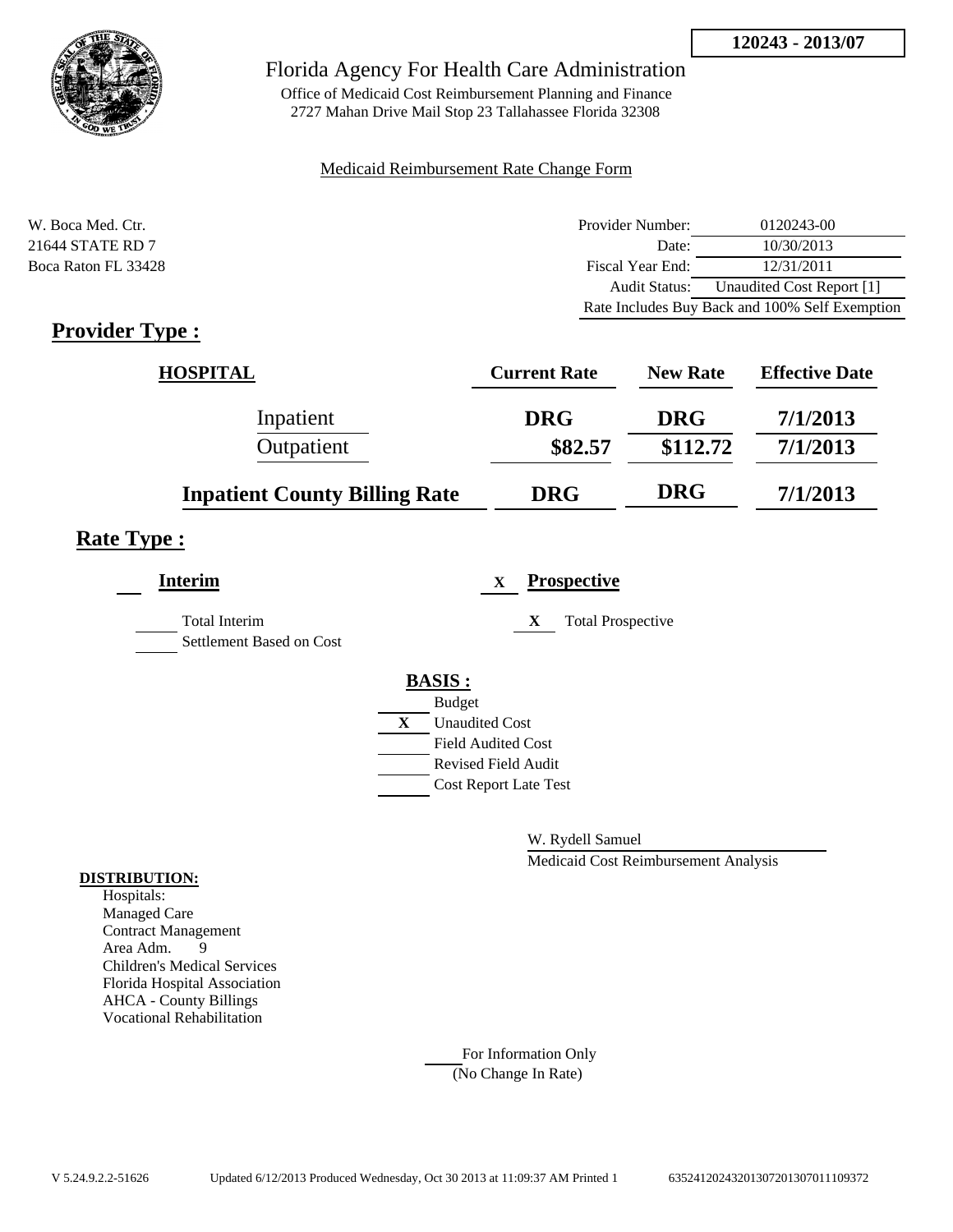

Office of Medicaid Cost Reimbursement Planning and Finance 2727 Mahan Drive Mail Stop 23 Tallahassee Florida 32308

### Medicaid Reimbursement Rate Change Form

| Palms West Hospital  | Provider Number:     | 0120260-00                |
|----------------------|----------------------|---------------------------|
| P.O. BOX 1150        | Date:                | 10/30/2013                |
| Loxahatchee FL 33470 | Fiscal Year End:     | 5/31/2012                 |
|                      | <b>Audit Status:</b> | Unaudited Cost Report [1] |
|                      |                      | Rate Includes Buy Back    |

## **Provider Type :**

| <b>HOSPITAL</b>                      | <b>Current Rate</b> | <b>New Rate</b> | <b>Effective Date</b> |
|--------------------------------------|---------------------|-----------------|-----------------------|
| Inpatient                            | <b>DRG</b>          | <b>DRG</b>      | 7/1/2013              |
| Outpatient                           | \$87.09             | \$128.40        | 7/1/2013              |
| <b>Inpatient County Billing Rate</b> | <b>DRG</b>          | <b>DRG</b>      | 7/1/2013              |

### **Rate Type :**

| <b>Interim</b>                            |              | <b>Prospective</b><br>$\mathbf X$ |
|-------------------------------------------|--------------|-----------------------------------|
| Total Interim<br>Settlement Based on Cost |              | <b>Total Prospective</b><br>X     |
|                                           |              | <b>BASIS:</b>                     |
|                                           |              | <b>Budget</b>                     |
|                                           | $\mathbf{X}$ | <b>Unaudited Cost</b>             |
|                                           |              | <b>Field Audited Cost</b>         |
|                                           |              | <b>Revised Field Audit</b>        |
|                                           |              | <b>Cost Report Late Test</b>      |
|                                           |              |                                   |

W. Rydell Samuel

Medicaid Cost Reimbursement Analysis

#### **DISTRIBUTION:**

Hospitals: Managed Care Contract Management Area Adm. 9 Children's Medical Services Florida Hospital Association AHCA - County Billings Vocational Rehabilitation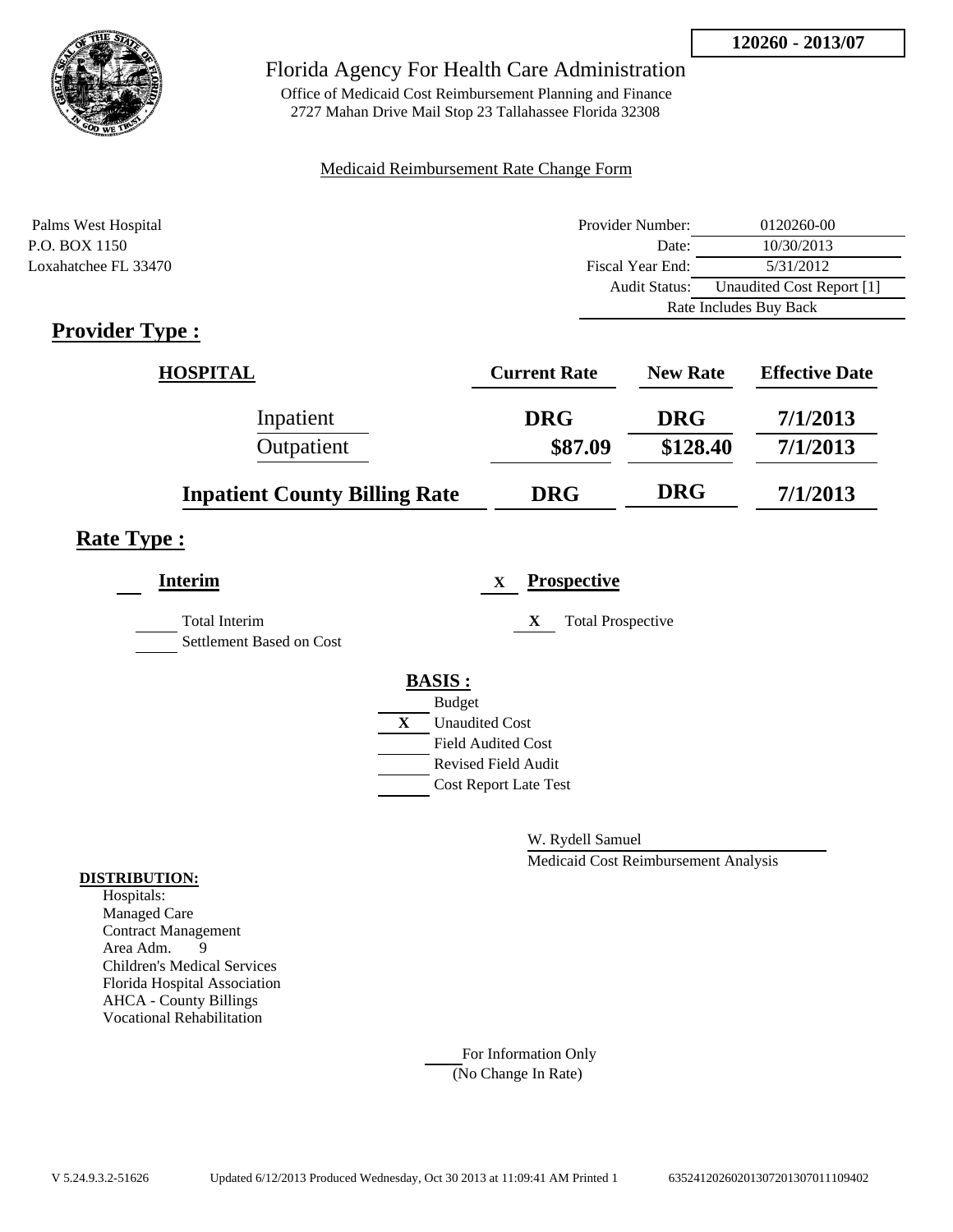

Office of Medicaid Cost Reimbursement Planning and Finance 2727 Mahan Drive Mail Stop 23 Tallahassee Florida 32308

### Medicaid Reimbursement Rate Change Form

HealthSouth Rehabiliation Hospital-Sunrise 4399 NOB HILL RD Ft Lauderdale FL 33351

| Provider Number:     | 0120278-00                |
|----------------------|---------------------------|
| Date:                | 10/30/2013                |
| Fiscal Year End:     | 12/31/2011                |
| <b>Audit Status:</b> | Unaudited Cost Report [1] |

# **Provider Type :**

| <b>HOSPITAL</b> | <b>Current Rate</b> | <b>New Rate</b> | <b>Effective Date</b> |
|-----------------|---------------------|-----------------|-----------------------|
| Inpatient       | <b>DRG</b>          | <b>DRG</b>      | 7/1/2013              |
| Outpatient      | \$45.37             | \$45.37         | 7/1/2013              |

## **Rate Type :**

| <b>Interim</b>                                   |               | X                            |   | <b>Prospective</b>       |
|--------------------------------------------------|---------------|------------------------------|---|--------------------------|
| <b>Total Interim</b><br>Settlement Based on Cost |               |                              | X | <b>Total Prospective</b> |
|                                                  | <b>BASIS:</b> |                              |   |                          |
|                                                  |               | <b>Budget</b>                |   |                          |
|                                                  | X             | <b>Unaudited Cost</b>        |   |                          |
|                                                  |               | <b>Field Audited Cost</b>    |   |                          |
|                                                  |               | <b>Revised Field Audit</b>   |   |                          |
|                                                  |               | <b>Cost Report Late Test</b> |   |                          |
|                                                  |               |                              |   |                          |

W. Rydell Samuel

Medicaid Cost Reimbursement Analysis

### **DISTRIBUTION:**

Hospitals: Managed Care Contract Management Area Adm. 10 Children's Medical Services Florida Hospital Association AHCA - County Billings Vocational Rehabilitation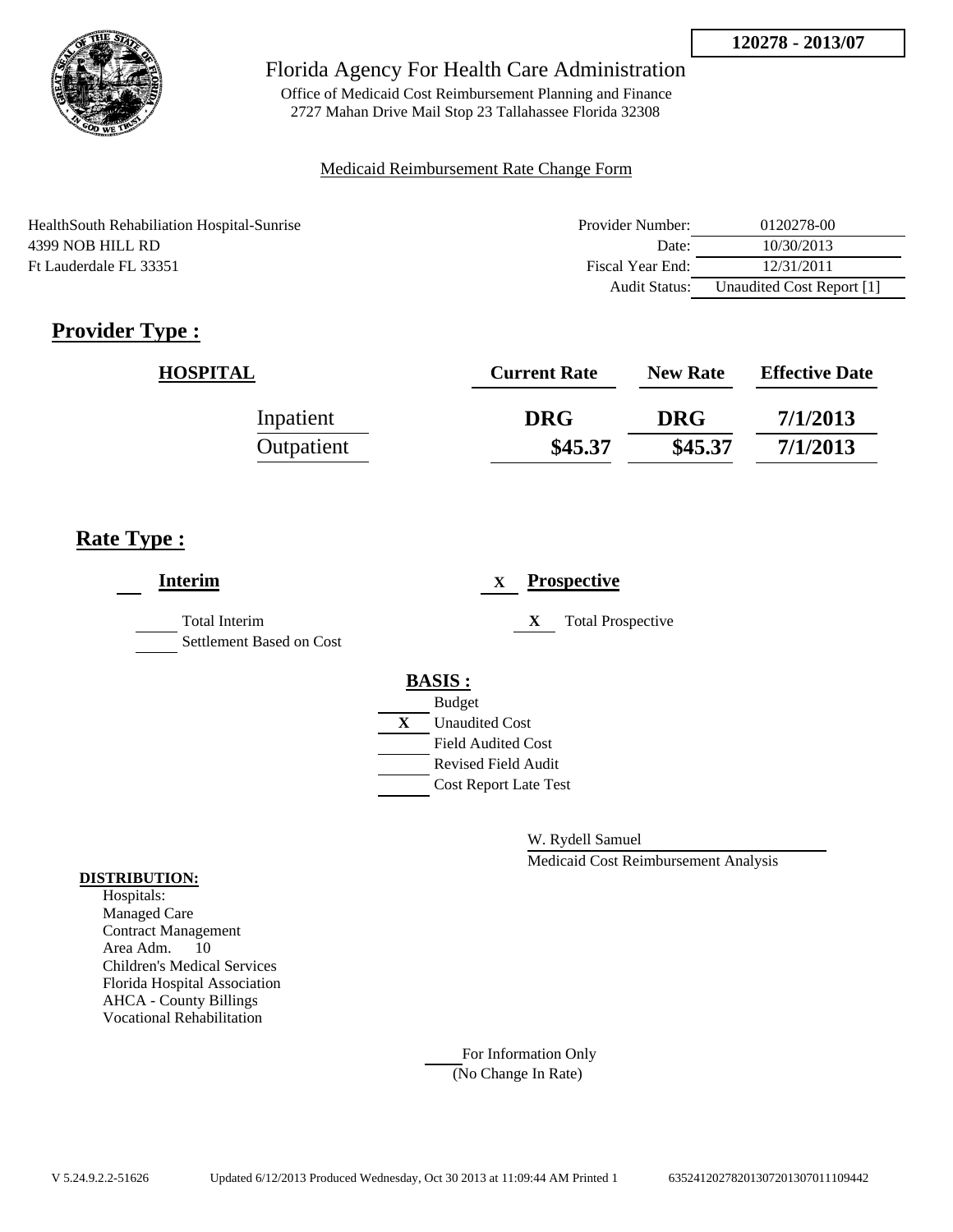

Office of Medicaid Cost Reimbursement Planning and Finance 2727 Mahan Drive Mail Stop 23 Tallahassee Florida 32308

### Medicaid Reimbursement Rate Change Form

| Jupiter Hospital         | Provider Number:     | 0120294-00                        |
|--------------------------|----------------------|-----------------------------------|
| 1210 S Old Dixie Highway | Date:                | 10/30/2013                        |
| Jupiter FL 33458         | Fiscal Year End:     | 9/30/2012                         |
|                          | <b>Audit Status:</b> | Unaudited Cost Report [1]         |
|                          |                      | Rate Includes 100% Self Exemption |

## **Provider Type :**

| <b>HOSPITAL</b>                      | <b>Current Rate</b> | <b>New Rate</b> | <b>Effective Date</b> |
|--------------------------------------|---------------------|-----------------|-----------------------|
| Inpatient                            | <b>DRG</b>          | <b>DRG</b>      | 7/1/2013              |
| Outpatient                           | \$71.73             | \$107.36        | 7/1/2013              |
| <b>Inpatient County Billing Rate</b> | <b>DRG</b>          | <b>DRG</b>      | 7/1/2013              |

## **Rate Type :**

| <b>Interim</b>                            |   | <b>Prospective</b><br>$\mathbf X$ |
|-------------------------------------------|---|-----------------------------------|
| Total Interim<br>Settlement Based on Cost |   | <b>Total Prospective</b><br>X     |
|                                           |   | <b>BASIS:</b>                     |
|                                           |   | <b>Budget</b>                     |
|                                           | X | <b>Unaudited Cost</b>             |
|                                           |   | <b>Field Audited Cost</b>         |
|                                           |   | <b>Revised Field Audit</b>        |
|                                           |   | <b>Cost Report Late Test</b>      |
|                                           |   |                                   |

W. Rydell Samuel

Medicaid Cost Reimbursement Analysis

#### **DISTRIBUTION:**

Hospitals: Managed Care Contract Management Area Adm. 9 Children's Medical Services Florida Hospital Association AHCA - County Billings Vocational Rehabilitation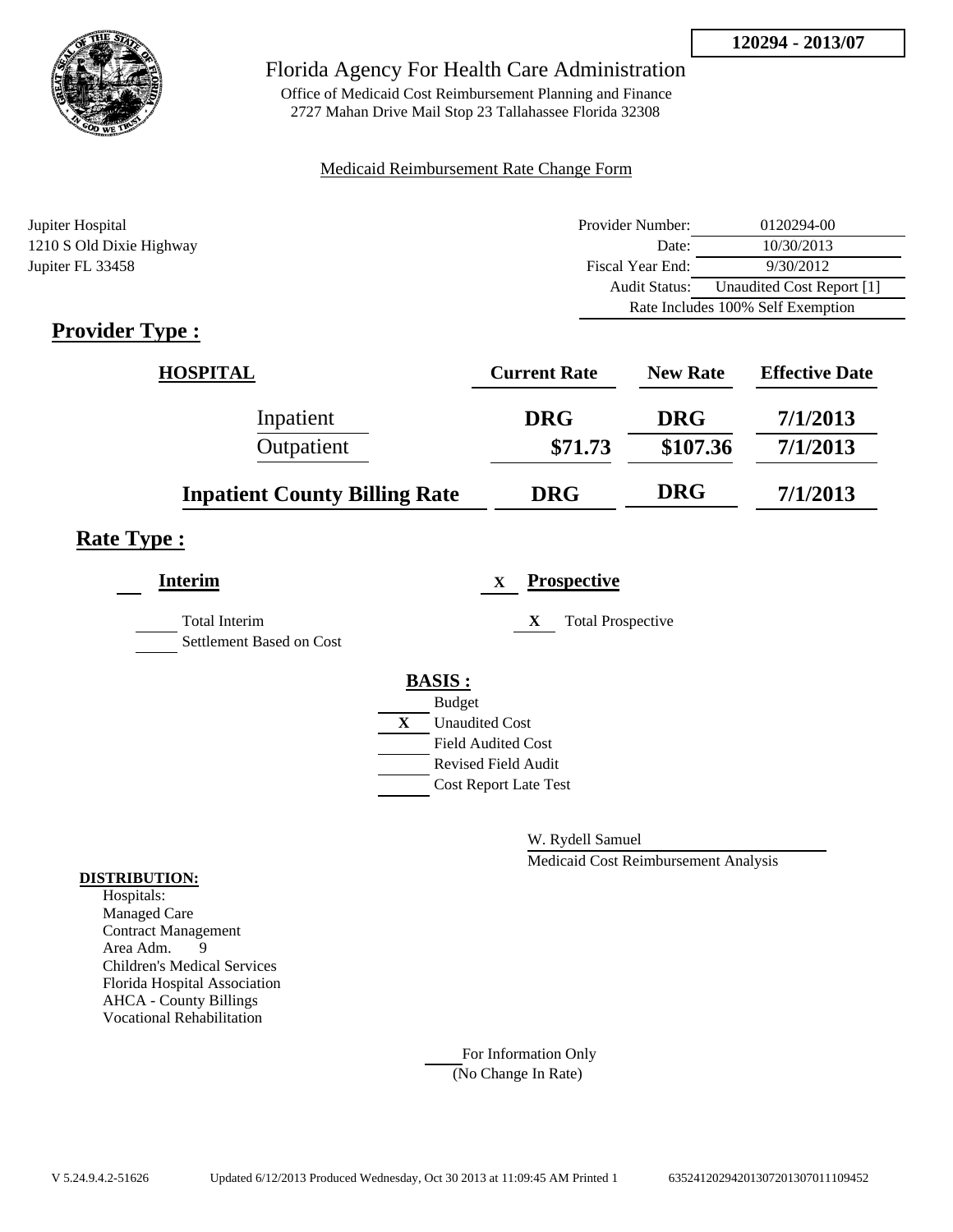

Office of Medicaid Cost Reimbursement Planning and Finance 2727 Mahan Drive Mail Stop 23 Tallahassee Florida 32308

### Medicaid Reimbursement Rate Change Form

| Columbia Hospital        | Provider Number:       | 0120308-00                |
|--------------------------|------------------------|---------------------------|
| 2201 45TH ST             | Date:                  | 10/30/2013                |
| West Palm Beach FL 33407 | Fiscal Year End:       | 6/30/2012                 |
|                          | Audit Status:          | Unaudited Cost Report [1] |
|                          | Rate Includes Buy Back |                           |

## **Provider Type :**

| <b>HOSPITAL</b>                      | <b>Current Rate</b> | <b>New Rate</b> | <b>Effective Date</b> |
|--------------------------------------|---------------------|-----------------|-----------------------|
| Inpatient                            | <b>DRG</b>          | <b>DRG</b>      | 7/1/2013              |
| Outpatient                           | \$78.80             | \$122.86        | 7/1/2013              |
| <b>Inpatient County Billing Rate</b> | <b>DRG</b>          | <b>DRG</b>      | 7/1/2013              |

## **Rate Type :**

| <b>Interim</b>                            |              |                              | X | <b>Prospective</b>            |
|-------------------------------------------|--------------|------------------------------|---|-------------------------------|
| Total Interim<br>Settlement Based on Cost |              |                              |   | <b>Total Prospective</b><br>X |
|                                           |              | <b>BASIS:</b>                |   |                               |
|                                           |              | <b>Budget</b>                |   |                               |
|                                           | $\mathbf{X}$ | <b>Unaudited Cost</b>        |   |                               |
|                                           |              | <b>Field Audited Cost</b>    |   |                               |
|                                           |              | <b>Revised Field Audit</b>   |   |                               |
|                                           |              | <b>Cost Report Late Test</b> |   |                               |
|                                           |              |                              |   |                               |

W. Rydell Samuel

Medicaid Cost Reimbursement Analysis

### **DISTRIBUTION:**

Hospitals: Managed Care Contract Management<br>Area Adm. 9 Area Adm. 9 Children's Medical Services Florida Hospital Association AHCA - County Billings Vocational Rehabilitation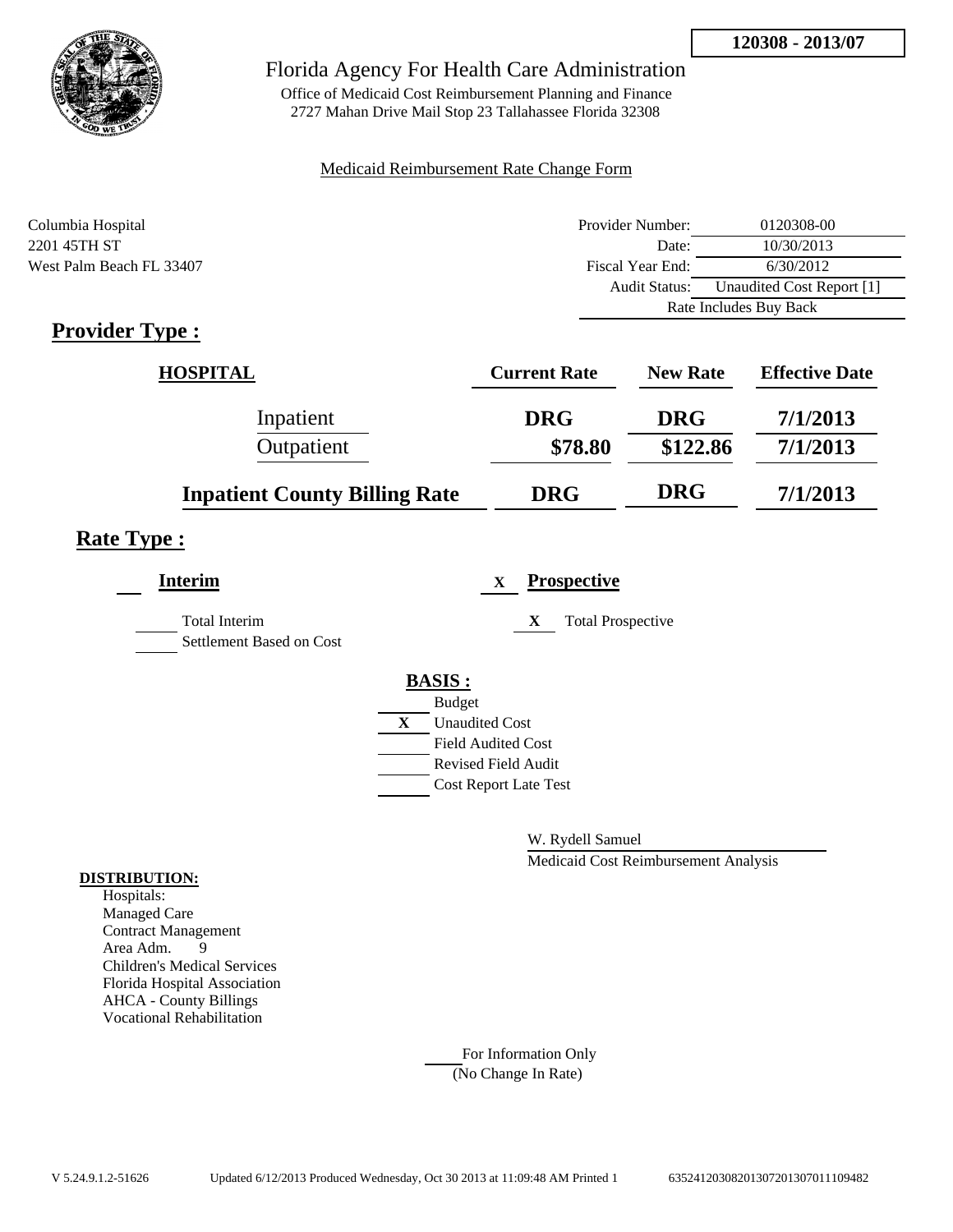

Office of Medicaid Cost Reimbursement Planning and Finance 2727 Mahan Drive Mail Stop 23 Tallahassee Florida 32308

### Medicaid Reimbursement Rate Change Form

| H L Moffitt Cancer Center | Provider Number:     | 0120324-00                |
|---------------------------|----------------------|---------------------------|
| 12902 Magnolia Drive      | Date:                | 10/30/2013                |
| Tampa FL 33612-9497       | Fiscal Year End:     | 6/30/2012                 |
|                           | <b>Audit Status:</b> | Unaudited Cost Report [1] |
|                           |                      | Rate Includes Buy Back    |
|                           |                      |                           |

## **Provider Type :**

| <b>HOSPITAL</b>                      | <b>Current Rate</b> | <b>New Rate</b> | <b>Effective Date</b> |
|--------------------------------------|---------------------|-----------------|-----------------------|
| Inpatient                            | <b>DRG</b>          | <b>DRG</b>      | 7/1/2013              |
| Outpatient                           | \$304.46            | \$519.72        | 7/1/2013              |
| <b>Inpatient County Billing Rate</b> | <b>DRG</b>          | <b>DRG</b>      | 7/1/2013              |

### **Rate Type :**

| <b>Interim</b>                                   |   | <b>Prospective</b><br>$\mathbf X$ |
|--------------------------------------------------|---|-----------------------------------|
| <b>Total Interim</b><br>Settlement Based on Cost |   | <b>Total Prospective</b><br>X     |
|                                                  |   | <b>BASIS:</b>                     |
|                                                  |   | <b>Budget</b>                     |
|                                                  | X | <b>Unaudited Cost</b>             |
|                                                  |   | <b>Field Audited Cost</b>         |
|                                                  |   | <b>Revised Field Audit</b>        |
|                                                  |   | <b>Cost Report Late Test</b>      |
|                                                  |   |                                   |

W. Rydell Samuel

Medicaid Cost Reimbursement Analysis

### **DISTRIBUTION:**

Hospitals: Managed Care Contract Management Area Adm. 6 Children's Medical Services Florida Hospital Association AHCA - County Billings Vocational Rehabilitation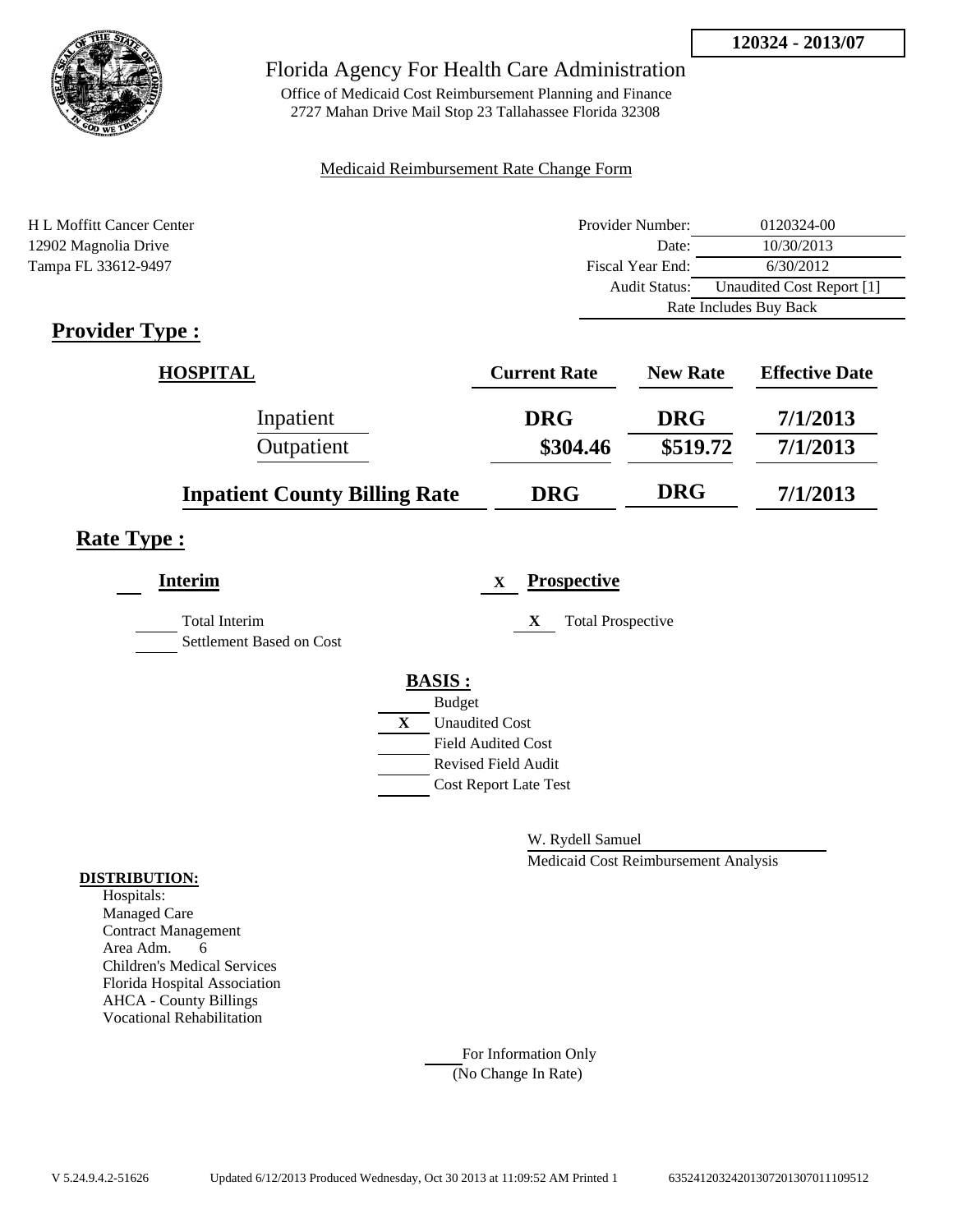

Office of Medicaid Cost Reimbursement Planning and Finance 2727 Mahan Drive Mail Stop 23 Tallahassee Florida 32308

### Medicaid Reimbursement Rate Change Form

| H L Moffitt Cancer Center | Provider Number:     | 0120324-02                |  |
|---------------------------|----------------------|---------------------------|--|
| 12902 Magnolia Drive      | Date:                | 10/30/2013                |  |
| Tampa FL 33612-9497       | Fiscal Year End:     | 6/30/2012                 |  |
|                           | <b>Audit Status:</b> | Unaudited Cost Report [1] |  |
|                           |                      | Rate Includes Buy Back    |  |
|                           |                      |                           |  |

## **Provider Type :**

| <b>HOSPITAL</b>                      | <b>Current Rate</b> | <b>New Rate</b> | <b>Effective Date</b> |
|--------------------------------------|---------------------|-----------------|-----------------------|
| Inpatient                            | <b>DRG</b>          | <b>DRG</b>      | 7/1/2013              |
| Outpatient                           | \$304.46            | \$519.72        | 7/1/2013              |
| <b>Inpatient County Billing Rate</b> | <b>DRG</b>          | <b>DRG</b>      | 7/1/2013              |

### **Rate Type :**

| <b>Interim</b>                                   |   | <b>Prospective</b><br>$\mathbf X$ |
|--------------------------------------------------|---|-----------------------------------|
| <b>Total Interim</b><br>Settlement Based on Cost |   | <b>Total Prospective</b><br>X     |
|                                                  |   | <b>BASIS:</b>                     |
|                                                  |   | <b>Budget</b>                     |
|                                                  | X | <b>Unaudited Cost</b>             |
|                                                  |   | <b>Field Audited Cost</b>         |
|                                                  |   | <b>Revised Field Audit</b>        |
|                                                  |   | <b>Cost Report Late Test</b>      |
|                                                  |   |                                   |

W. Rydell Samuel

Medicaid Cost Reimbursement Analysis

### **DISTRIBUTION:**

Hospitals: Managed Care Contract Management Area Adm. 6 Children's Medical Services Florida Hospital Association AHCA - County Billings Vocational Rehabilitation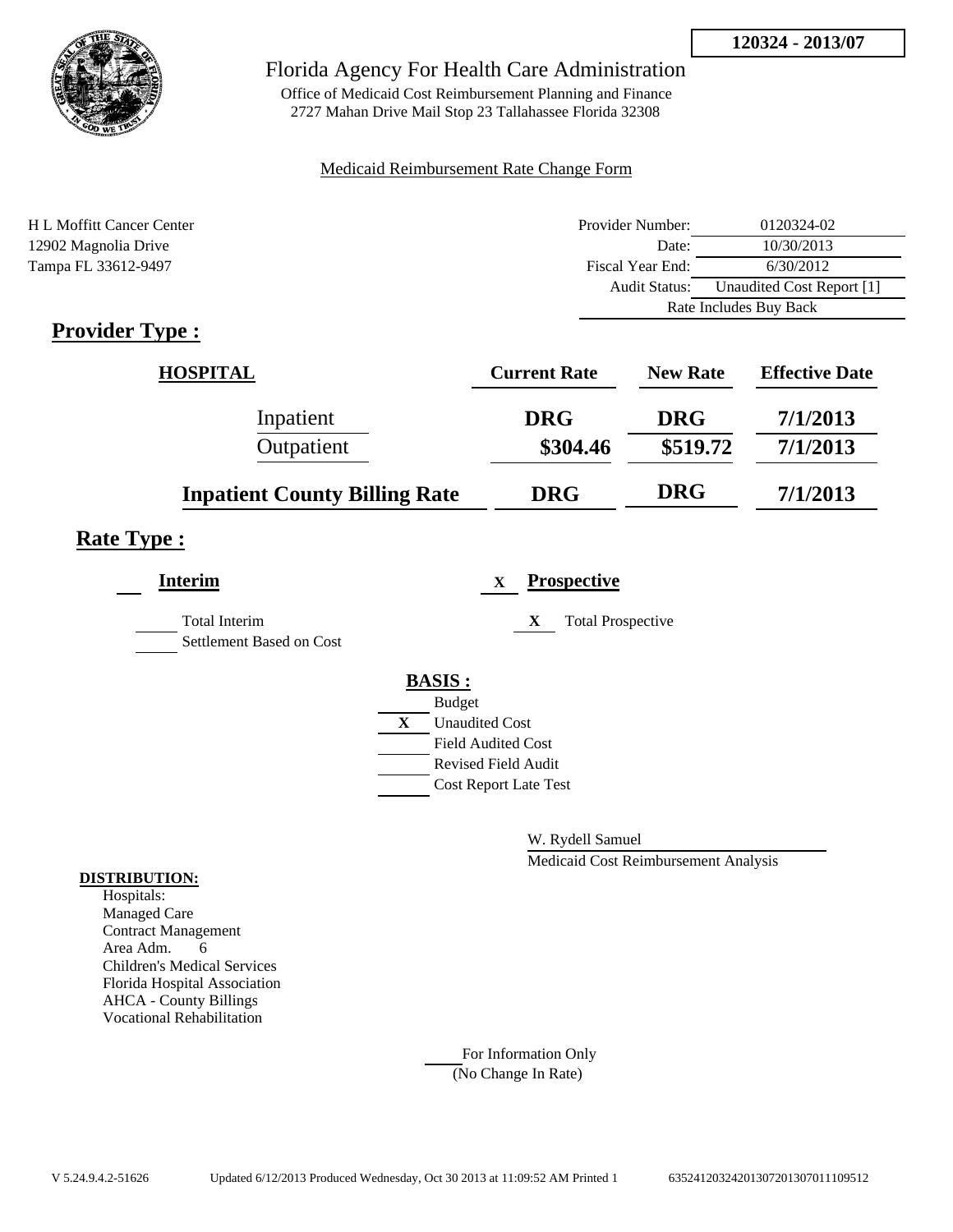

Office of Medicaid Cost Reimbursement Planning and Finance 2727 Mahan Drive Mail Stop 23 Tallahassee Florida 32308

### Medicaid Reimbursement Rate Change Form

HealthSouth Rehabiliation Hospital-Tallahassee 1675 RIGGINS RD Tallahassee FL 32308

| Provider Number: | 0120332-00                |
|------------------|---------------------------|
| Date:            | 10/30/2013                |
| Fiscal Year End: | 12/31/2011                |
| Audit Status:    | Unaudited Cost Report [1] |

# **Provider Type :**

| <b>HOSPITAL</b> | <b>Current Rate</b> | <b>New Rate</b> | <b>Effective Date</b> |
|-----------------|---------------------|-----------------|-----------------------|
| Inpatient       | <b>DRG</b>          | <b>DRG</b>      | 7/1/2013              |
| Outpatient      | \$61.13             | \$61.13         | 7/1/2013              |

## **Rate Type :**

| <b>Interim</b>                            |   | <b>Prospective</b><br>$\mathbf x$ |
|-------------------------------------------|---|-----------------------------------|
| Total Interim<br>Settlement Based on Cost |   | <b>Total Prospective</b><br>X     |
|                                           |   | <b>BASIS:</b>                     |
|                                           |   | <b>Budget</b>                     |
|                                           | X | <b>Unaudited Cost</b>             |
|                                           |   | <b>Field Audited Cost</b>         |
|                                           |   | <b>Revised Field Audit</b>        |
|                                           |   | <b>Cost Report Late Test</b>      |
|                                           |   |                                   |

W. Rydell Samuel

Medicaid Cost Reimbursement Analysis

### **DISTRIBUTION:**

Hospitals: Managed Care Contract Management Area Adm. 2 Children's Medical Services Florida Hospital Association AHCA - County Billings Vocational Rehabilitation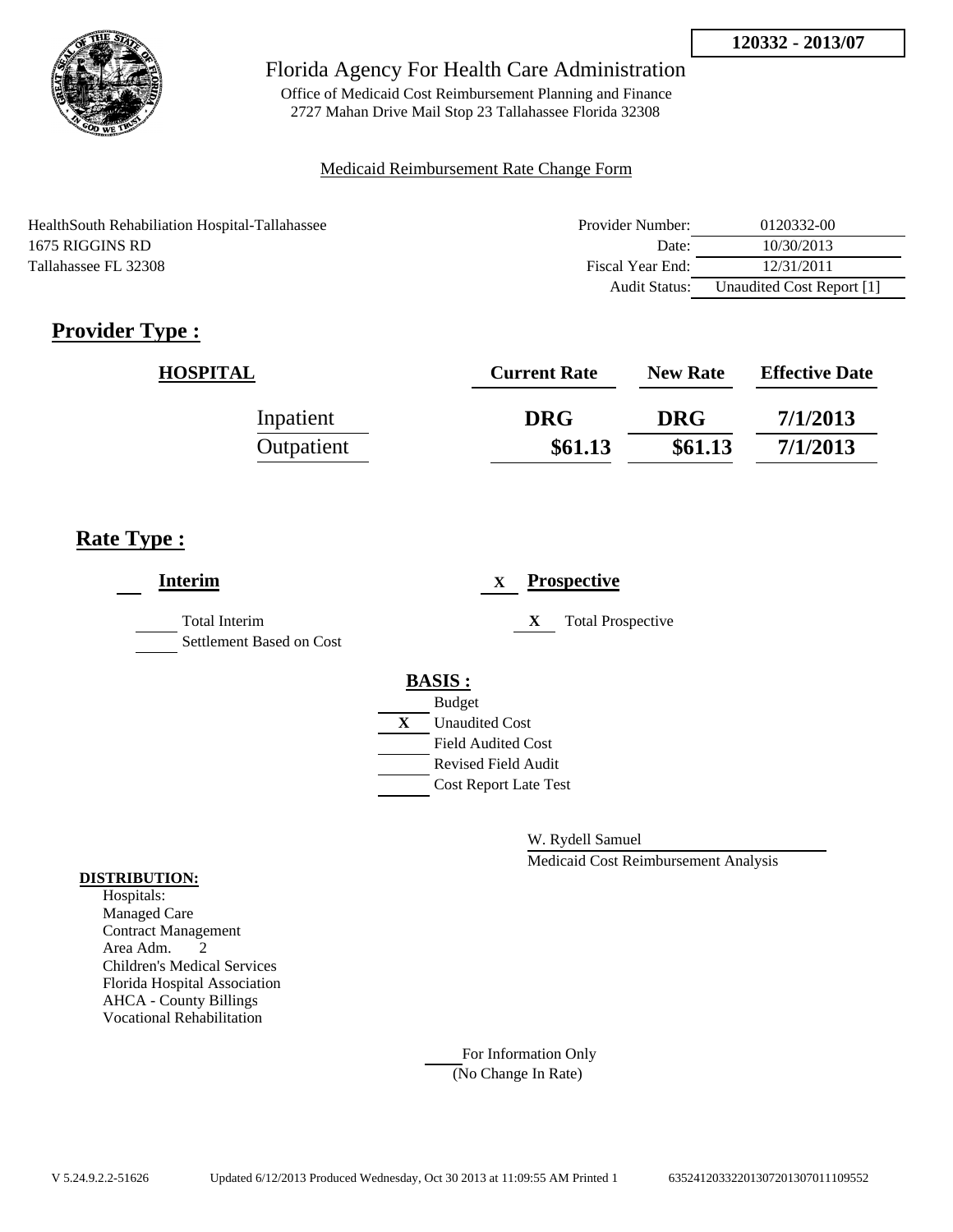

Office of Medicaid Cost Reimbursement Planning and Finance 2727 Mahan Drive Mail Stop 23 Tallahassee Florida 32308

### Medicaid Reimbursement Rate Change Form

HealthSouth Rehabilitation Hospital-Treasure Coast 1600 37TH ST Vero Beach FL 32960

| Provider Number: | 0120341-00                |
|------------------|---------------------------|
| Date:            | 10/30/2013                |
| Fiscal Year End: | 12/31/2011                |
| Audit Status:    | Unaudited Cost Report [1] |

# **Provider Type :**

| <b>HOSPITAL</b> | <b>Current Rate</b> | <b>New Rate</b> | <b>Effective Date</b> |
|-----------------|---------------------|-----------------|-----------------------|
| Inpatient       | <b>DRG</b>          | <b>DRG</b>      | 7/1/2013              |
| Outpatient      | \$41.01             | \$41.01         | 7/1/2013              |

## **Rate Type :**

| <b>Interim</b>                                   | <b>Prospective</b><br>$\mathbf{X}$ |
|--------------------------------------------------|------------------------------------|
| <b>Total Interim</b><br>Settlement Based on Cost | <b>Total Prospective</b><br>X      |
|                                                  | <b>BASIS:</b>                      |
|                                                  | <b>Budget</b>                      |
|                                                  | <b>Unaudited Cost</b><br>X         |
|                                                  | <b>Field Audited Cost</b>          |
|                                                  | <b>Revised Field Audit</b>         |
|                                                  | <b>Cost Report Late Test</b>       |
|                                                  |                                    |

W. Rydell Samuel

Medicaid Cost Reimbursement Analysis

### **DISTRIBUTION:**

Hospitals: Managed Care Contract Management Area Adm. 9 Children's Medical Services Florida Hospital Association AHCA - County Billings Vocational Rehabilitation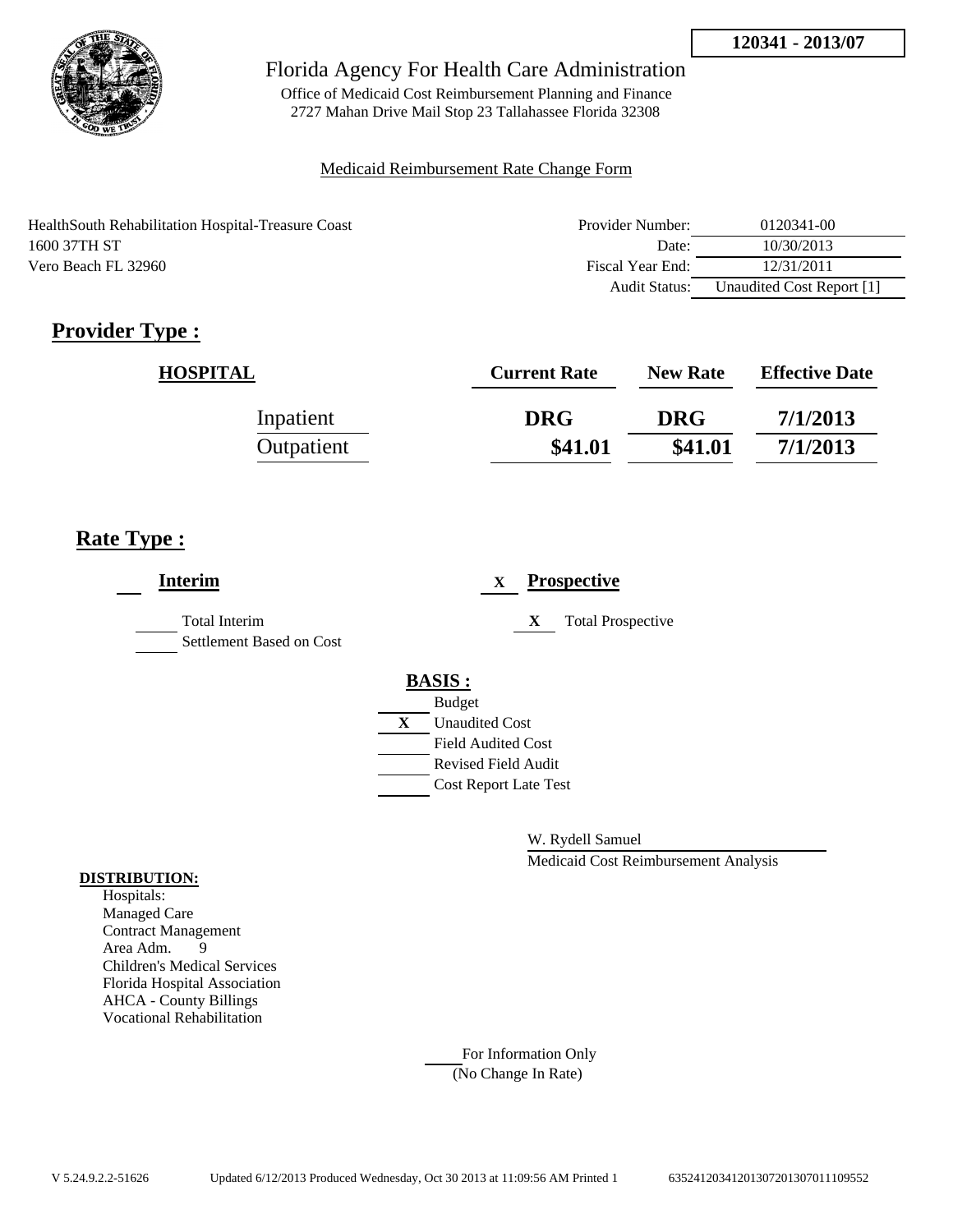

Office of Medicaid Cost Reimbursement Planning and Finance 2727 Mahan Drive Mail Stop 23 Tallahassee Florida 32308

### Medicaid Reimbursement Rate Change Form

Aventura Hospital & Medical Center 20900 Biscayne Blvd Miami FL 33180

| Provider Number: | 0120375-00                |
|------------------|---------------------------|
| Date:            | 10/30/2013                |
| Fiscal Year End: | 12/31/2011                |
| Audit Status:    | Unaudited Cost Report [1] |

# **Provider Type :**

| <b>HOSPITAL</b> | <b>Current Rate</b> | <b>New Rate</b> | <b>Effective Date</b> |
|-----------------|---------------------|-----------------|-----------------------|
| Inpatient       | <b>DRG</b>          | <b>DRG</b>      | 7/1/2013              |
| Outpatient      | \$37.26             | \$37.26         | 7/1/2013              |

# **Rate Type :**

| <b>Interim</b>                            |   | <b>Prospective</b><br>X       |
|-------------------------------------------|---|-------------------------------|
| Total Interim<br>Settlement Based on Cost |   | X<br><b>Total Prospective</b> |
|                                           |   | <b>BASIS:</b>                 |
|                                           |   | <b>Budget</b>                 |
|                                           | X | <b>Unaudited Cost</b>         |
|                                           |   | <b>Field Audited Cost</b>     |
|                                           |   | <b>Revised Field Audit</b>    |
|                                           |   | <b>Cost Report Late Test</b>  |
|                                           |   |                               |

W. Rydell Samuel

Medicaid Cost Reimbursement Analysis

#### **DISTRIBUTION:**

Hospitals: Managed Care Contract Management Area Adm. 11 Children's Medical Services Florida Hospital Association AHCA - County Billings Vocational Rehabilitation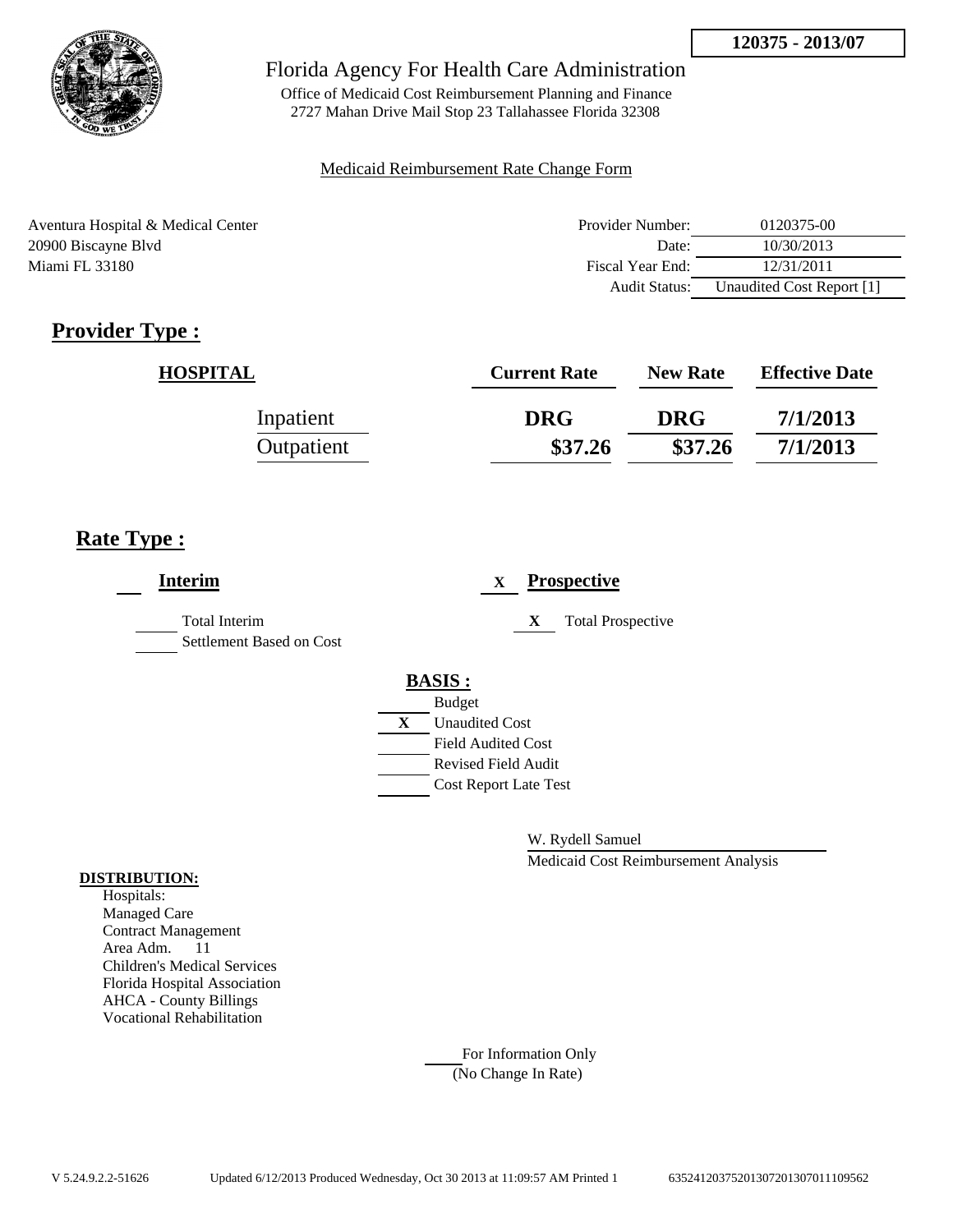

Office of Medicaid Cost Reimbursement Planning and Finance 2727 Mahan Drive Mail Stop 23 Tallahassee Florida 32308

## Medicaid Reimbursement Rate Change Form

HealthSouth Rehabiliation Hospital Sarasota 3660 Grandview Parkway #200 Birmingham AL 35243

| Provider Number: | 0120383-00                |
|------------------|---------------------------|
| Date:            | 10/30/2013                |
| Fiscal Year End: | 12/31/2011                |
| Audit Status:    | Unaudited Cost Report [1] |

# **Provider Type :**

| <b>HOSPITAL</b> | <b>Current Rate</b> | <b>New Rate</b> | <b>Effective Date</b> |
|-----------------|---------------------|-----------------|-----------------------|
| Inpatient       | <b>DRG</b>          | <b>DRG</b>      | 7/1/2013              |
| Outpatient      | \$14.66             | \$14.66         | 7/1/2013              |

# **Rate Type :**

| <b>Interim</b>                                   | $\mathbf{X}$                 | <b>Prospective</b>       |
|--------------------------------------------------|------------------------------|--------------------------|
| <b>Total Interim</b><br>Settlement Based on Cost | X                            | <b>Total Prospective</b> |
|                                                  | <b>BASIS:</b>                |                          |
|                                                  | <b>Budget</b>                |                          |
|                                                  | X<br><b>Unaudited Cost</b>   |                          |
|                                                  | <b>Field Audited Cost</b>    |                          |
|                                                  | <b>Revised Field Audit</b>   |                          |
|                                                  | <b>Cost Report Late Test</b> |                          |
|                                                  |                              |                          |

W. Rydell Samuel

Medicaid Cost Reimbursement Analysis

#### **DISTRIBUTION:**

Hospitals: Managed Care Contract Management Area Adm. 8 Children's Medical Services Florida Hospital Association AHCA - County Billings Vocational Rehabilitation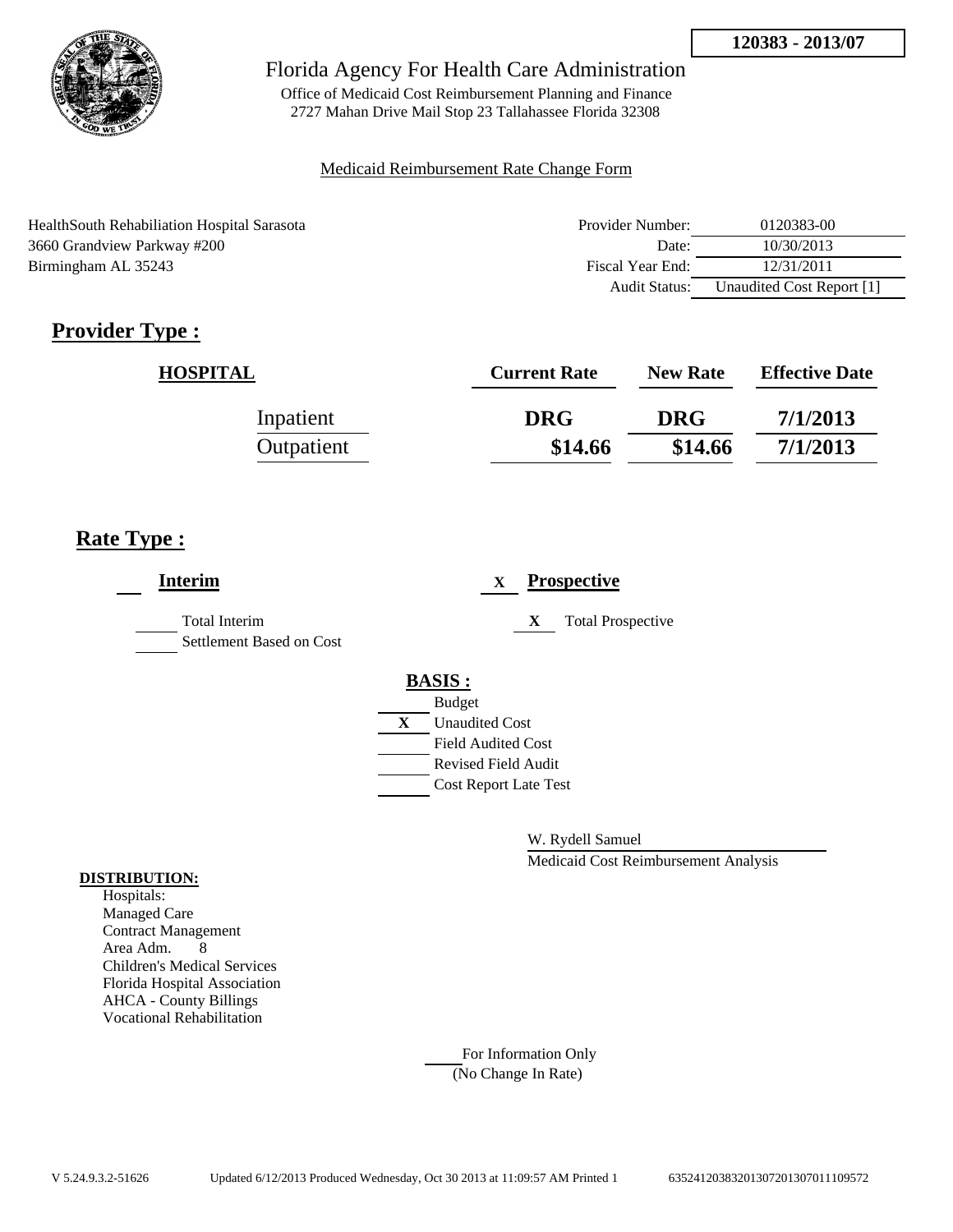

Office of Medicaid Cost Reimbursement Planning and Finance 2727 Mahan Drive Mail Stop 23 Tallahassee Florida 32308

### Medicaid Reimbursement Rate Change Form

| Coral Springs Medical Center | Provider Number: | 0120405-00                |  |
|------------------------------|------------------|---------------------------|--|
| 303 South East 17th St.      | Date:            | 10/30/2013                |  |
| Ft. Lauderdale FL 33316      | Fiscal Year End: | 6/30/2012                 |  |
|                              | Audit Status:    | Unaudited Cost Report [1] |  |
|                              |                  | Rate Includes Buy Back    |  |

# **Provider Type :**

| HOSPITAL                             | <b>Current Rate</b> | <b>New Rate</b> | <b>Effective Date</b> |
|--------------------------------------|---------------------|-----------------|-----------------------|
| Inpatient                            | <b>DRG</b>          | <b>DRG</b>      | 7/1/2013              |
| Outpatient                           | \$102.93            | \$141.51        | 7/1/2013              |
| <b>Inpatient County Billing Rate</b> | <b>DRG</b>          | <b>DRG</b>      | 7/1/2013              |

## **Rate Type :**

| <b>Interim</b>                                   |   | <b>Prospective</b><br>$\mathbf X$ |
|--------------------------------------------------|---|-----------------------------------|
| <b>Total Interim</b><br>Settlement Based on Cost |   | X<br><b>Total Prospective</b>     |
|                                                  |   | <b>BASIS:</b>                     |
|                                                  |   | <b>Budget</b>                     |
|                                                  | X | <b>Unaudited Cost</b>             |
|                                                  |   | <b>Field Audited Cost</b>         |
|                                                  |   | <b>Revised Field Audit</b>        |
|                                                  |   | <b>Cost Report Late Test</b>      |
|                                                  |   |                                   |

W. Rydell Samuel

Medicaid Cost Reimbursement Analysis

#### **DISTRIBUTION:**

Hospitals: Managed Care Contract Management Area Adm. 10 Children's Medical Services Florida Hospital Association AHCA - County Billings Vocational Rehabilitation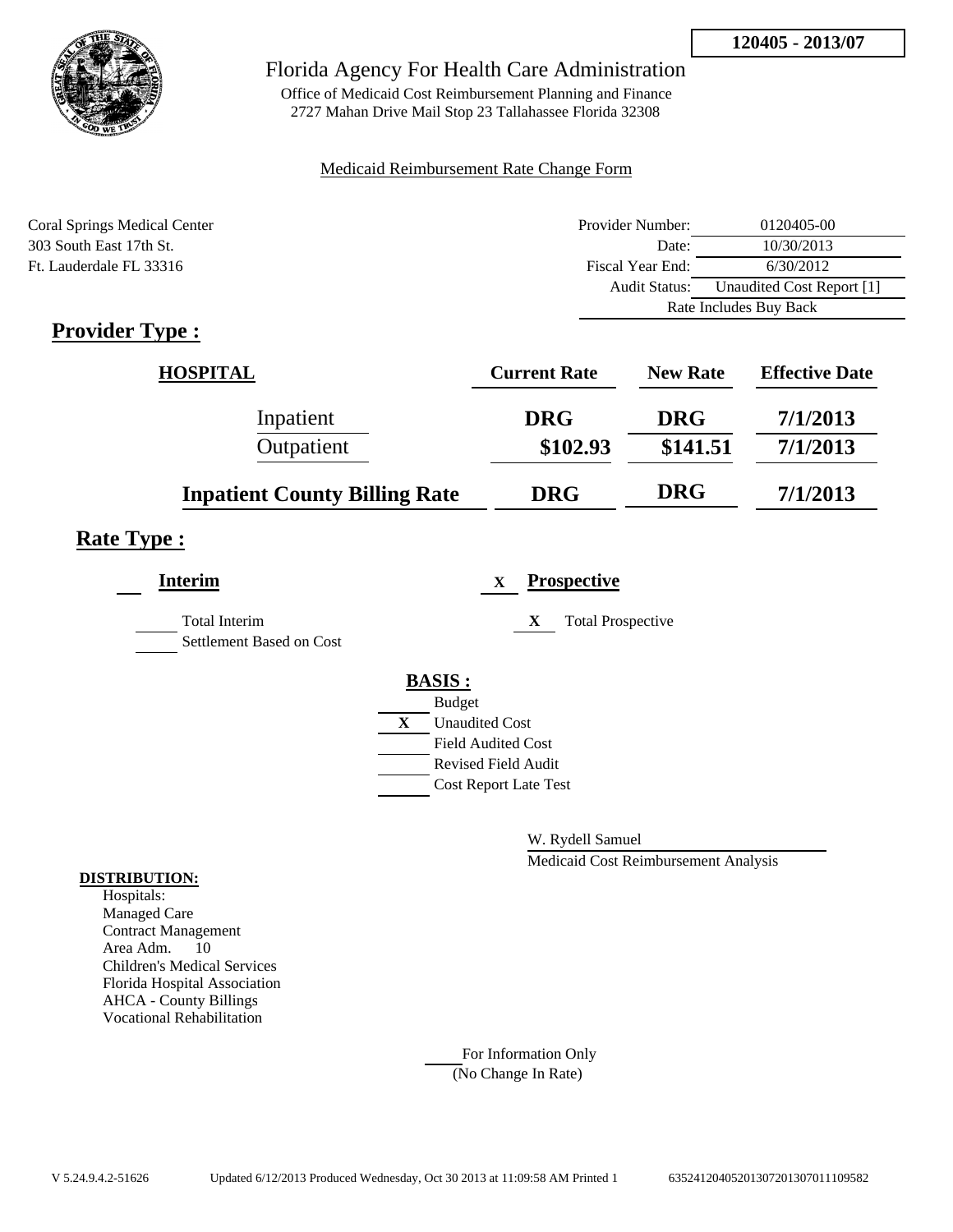

Office of Medicaid Cost Reimbursement Planning and Finance 2727 Mahan Drive Mail Stop 23 Tallahassee Florida 32308

## Medicaid Reimbursement Rate Change Form

Bartow Memorial Hospital 2200 Osprey Blvd Post Office Box 1050 Bartow FL 33830

| Provider Number: | 0120413-00                                     |
|------------------|------------------------------------------------|
| Date:            | 10/30/2013                                     |
| Fiscal Year End: | 3/31/2012                                      |
| Audit Status:    | Unaudited Cost Report [1]                      |
|                  | Rate Includes Buy Back and 100% Self Exemption |

# **Provider Type :**

| <b>HOSPITAL</b>                      | <b>Current Rate</b> | <b>New Rate</b> | <b>Effective Date</b> |
|--------------------------------------|---------------------|-----------------|-----------------------|
| Inpatient                            | <b>DRG</b>          | <b>DRG</b>      | 7/1/2013              |
| Outpatient                           | \$50.33             | \$76.76         | 7/1/2013              |
| <b>Inpatient County Billing Rate</b> | <b>DRG</b>          | <b>DRG</b>      | 7/1/2013              |

## **Rate Type :**

| <b>Interim</b>                                   |              | $\mathbf X$                  | <b>Prospective</b>            |
|--------------------------------------------------|--------------|------------------------------|-------------------------------|
| <b>Total Interim</b><br>Settlement Based on Cost |              |                              | <b>Total Prospective</b><br>X |
|                                                  |              | <b>BASIS:</b>                |                               |
|                                                  |              | <b>Budget</b>                |                               |
|                                                  | $\mathbf{X}$ | <b>Unaudited Cost</b>        |                               |
|                                                  |              | <b>Field Audited Cost</b>    |                               |
|                                                  |              | <b>Revised Field Audit</b>   |                               |
|                                                  |              | <b>Cost Report Late Test</b> |                               |
|                                                  |              |                              |                               |

W. Rydell Samuel

Medicaid Cost Reimbursement Analysis

### **DISTRIBUTION:**

Hospitals: Managed Care Contract Management Area Adm. 6 Children's Medical Services Florida Hospital Association AHCA - County Billings Vocational Rehabilitation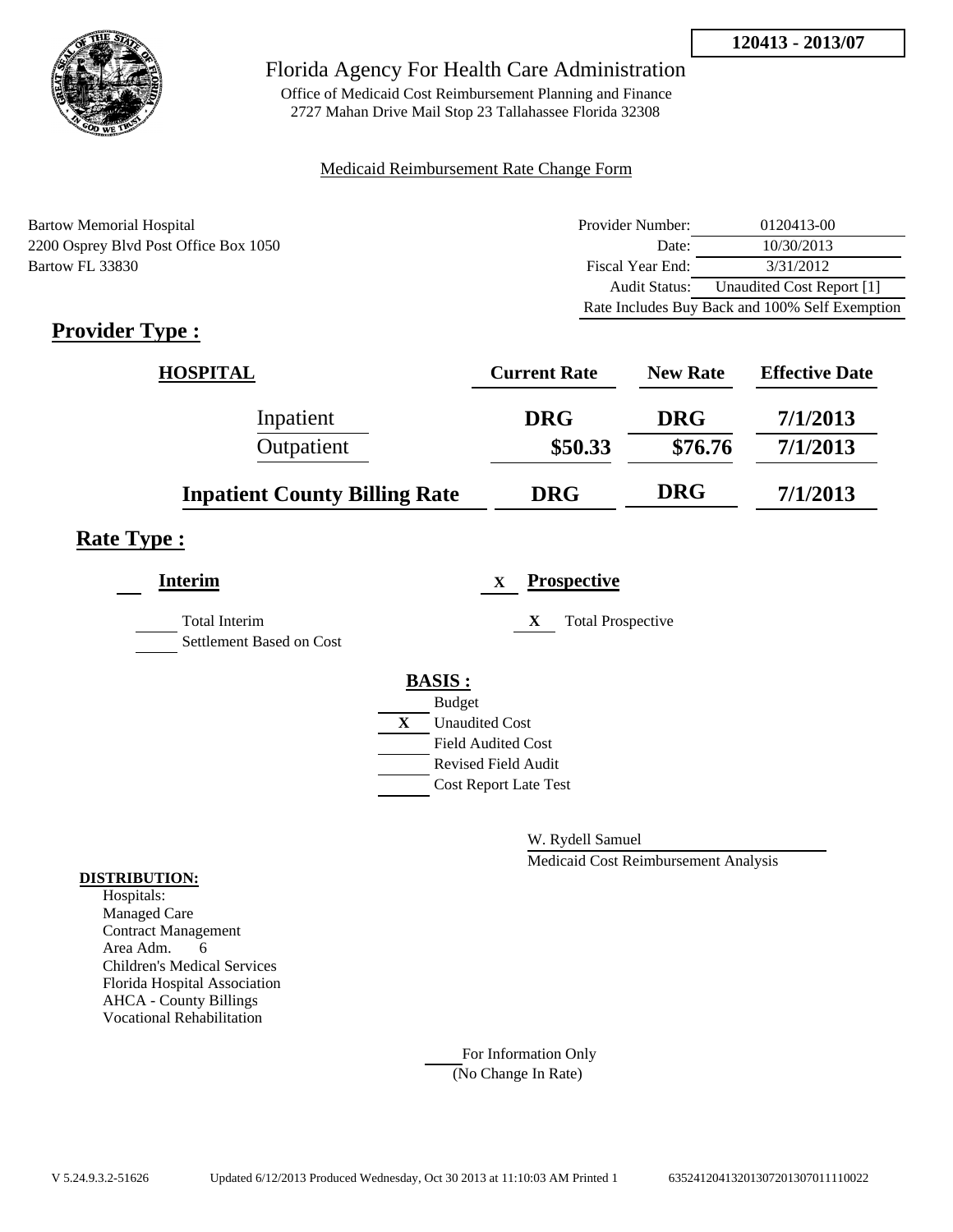

Office of Medicaid Cost Reimbursement Planning and Finance 2727 Mahan Drive Mail Stop 23 Tallahassee Florida 32308

## Medicaid Reimbursement Rate Change Form

HealthSouth Rehabiliation Hospital-Sea Pines 101 E Florida Ave. Melbourne FL 32901

| Provider Number: | 0120421-00                |
|------------------|---------------------------|
| Date:            | 10/30/2013                |
| Fiscal Year End: | 12/31/2011                |
| Audit Status:    | Unaudited Cost Report [1] |

# **Provider Type :**

| <b>HOSPITAL</b> | <b>Current Rate</b> | <b>New Rate</b> | <b>Effective Date</b> |
|-----------------|---------------------|-----------------|-----------------------|
| Inpatient       | <b>DRG</b>          | <b>DRG</b>      | 7/1/2013              |
| Outpatient      | \$88.33             | \$88.33         | 7/1/2013              |

# **Rate Type :**

| <b>Interim</b>                                   |               | $\mathbf X$                  |   | <b>Prospective</b>       |
|--------------------------------------------------|---------------|------------------------------|---|--------------------------|
| <b>Total Interim</b><br>Settlement Based on Cost |               |                              | X | <b>Total Prospective</b> |
|                                                  | <b>BASIS:</b> |                              |   |                          |
|                                                  | <b>Budget</b> |                              |   |                          |
|                                                  | X             | <b>Unaudited Cost</b>        |   |                          |
|                                                  |               | <b>Field Audited Cost</b>    |   |                          |
|                                                  |               | <b>Revised Field Audit</b>   |   |                          |
|                                                  |               | <b>Cost Report Late Test</b> |   |                          |
|                                                  |               |                              |   |                          |
|                                                  |               |                              |   |                          |

W. Rydell Samuel

Medicaid Cost Reimbursement Analysis

#### **DISTRIBUTION:**

Hospitals: Managed Care Contract Management Area Adm. 7 Children's Medical Services Florida Hospital Association AHCA - County Billings Vocational Rehabilitation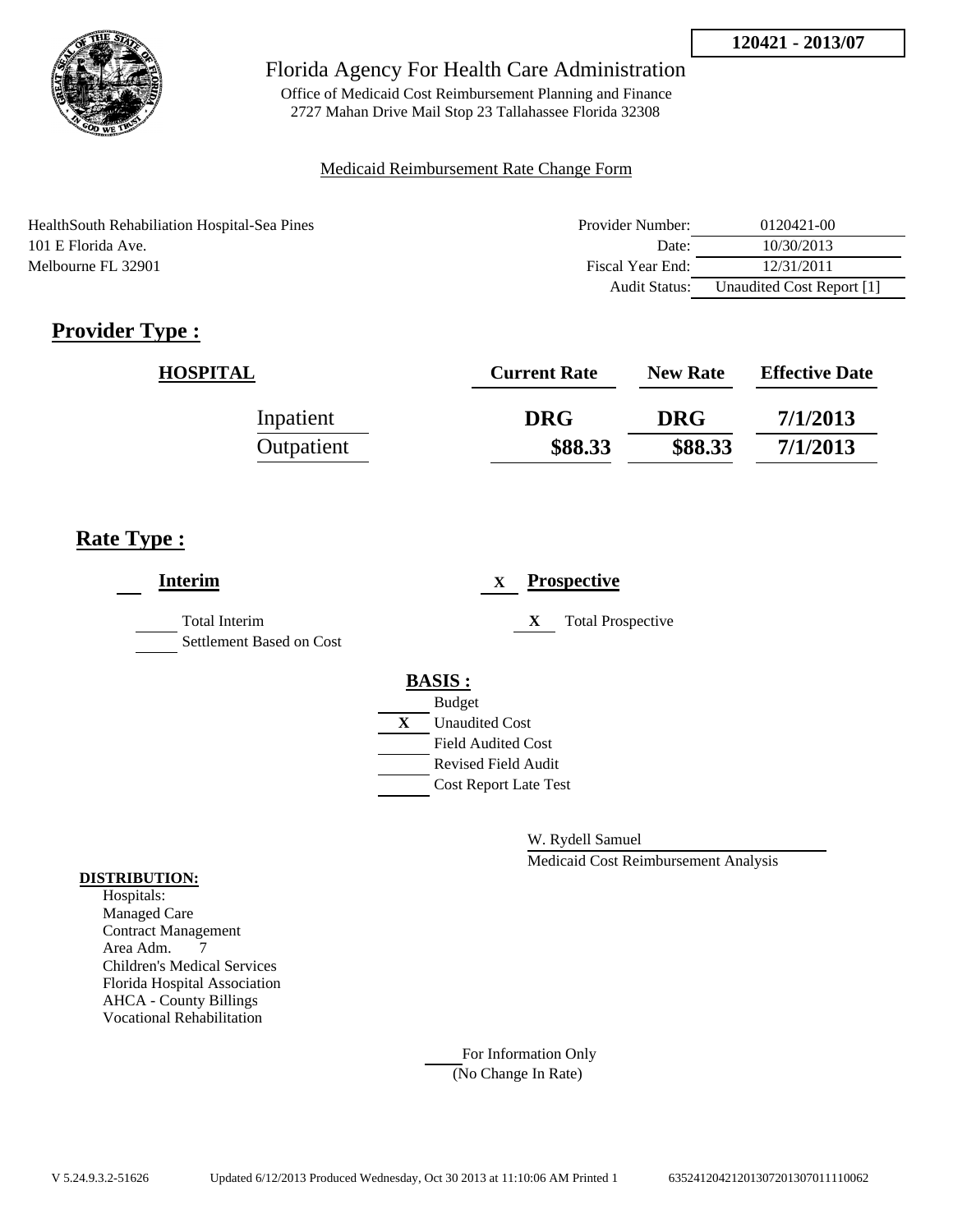

Office of Medicaid Cost Reimbursement Planning and Finance 2727 Mahan Drive Mail Stop 23 Tallahassee Florida 32308

### Medicaid Reimbursement Rate Change Form

North Dade Health Center 1611 N.W. 12th Avenue Miami FL 33136-

| Provider Number: | 0140422-00                |
|------------------|---------------------------|
| Date:            | 10/30/2013                |
| Fiscal Year End: | 9/30/2011                 |
| Audit Status:    | Unaudited Cost Report [1] |

# **Provider Type :**

| <b>HOSPITAL</b> | <b>Current Rate</b> | <b>New Rate</b> | <b>Effective Date</b> |
|-----------------|---------------------|-----------------|-----------------------|
| Inpatient       |                     |                 | 7/1/2013              |
| Outpatient      | \$219.49            | \$291.08        | 7/1/2013              |

# **Rate Type :**

| <b>Interim</b>                            | <b>Prospective</b><br>$\mathbf{X}$ |  |  |
|-------------------------------------------|------------------------------------|--|--|
| Total Interim<br>Settlement Based on Cost | <b>Total Prospective</b><br>X      |  |  |
|                                           | <b>BASIS:</b>                      |  |  |
|                                           | <b>Budget</b>                      |  |  |
|                                           | X<br><b>Unaudited Cost</b>         |  |  |
|                                           | <b>Field Audited Cost</b>          |  |  |
|                                           | Revised Field Audit                |  |  |
|                                           | <b>Cost Report Late Test</b>       |  |  |
|                                           |                                    |  |  |

Medicaid Cost Reimbursement Analysis

### **DISTRIBUTION:**

Hospitals: Managed Care Contract Management Area Adm. 11 Children's Medical Services Florida Hospital Association AHCA - County Billings Vocational Rehabilitation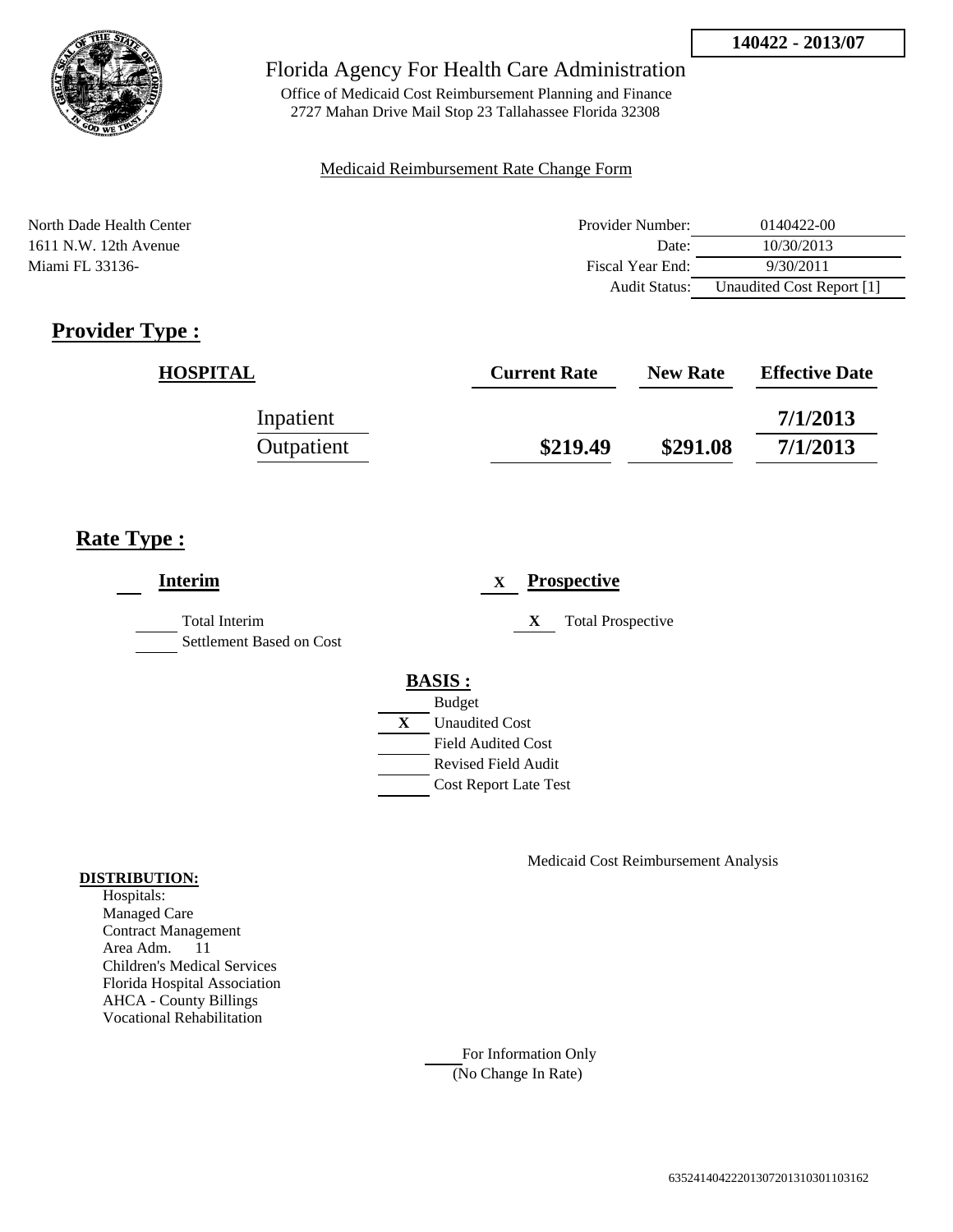

Office of Medicaid Cost Reimbursement Planning and Finance 2727 Mahan Drive Mail Stop 23 Tallahassee Florida 32308

### Medicaid Reimbursement Rate Change Form

| Florida State Hospital | Provider Number:     | 0260011-00                |
|------------------------|----------------------|---------------------------|
| Building 260           | Date:                | 10/30/2013                |
| Chattahoochee FL 32324 | Fiscal Year End:     | 6/30/2012                 |
|                        | <b>Audit Status:</b> | Unaudited Cost Report [1] |

# **Provider Type :**

| <b>HOSPITAL</b> | <b>Current Rate</b> | <b>New Rate</b> | <b>Effective Date</b> |
|-----------------|---------------------|-----------------|-----------------------|
| Inpatient       |                     | \$541.93        | 7/1/2013              |
| Outpatient      | \$541.93            |                 | 7/1/2013              |

# **Rate Type :**

| <b>Interim</b>                                   | <b>Prospective</b><br>$\mathbf{X}$                                               |  |
|--------------------------------------------------|----------------------------------------------------------------------------------|--|
| <b>Total Interim</b><br>Settlement Based on Cost | <b>Total Prospective</b><br>X                                                    |  |
|                                                  | <b>BASIS:</b><br><b>Budget</b><br>X<br><b>Unaudited Cost</b>                     |  |
|                                                  | <b>Field Audited Cost</b><br>Revised Field Audit<br><b>Cost Report Late Test</b> |  |
|                                                  |                                                                                  |  |

W. Rydell Samuel

Medicaid Cost Reimbursement Analysis

### **DISTRIBUTION:**

Hospitals: Managed Care Contract Management Area Adm. 2 Children's Medical Services Florida Hospital Association AHCA - County Billings Vocational Rehabilitation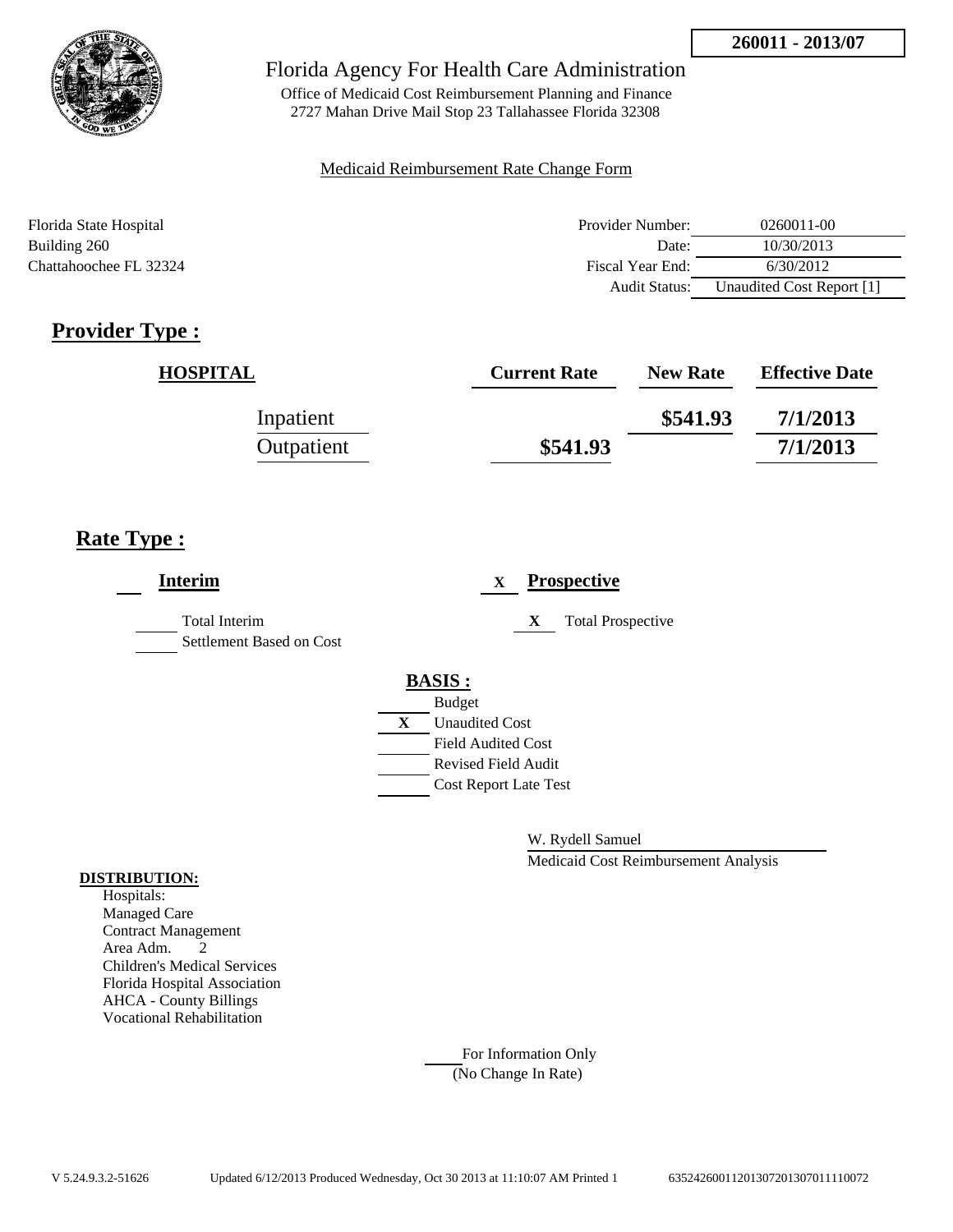

Office of Medicaid Cost Reimbursement Planning and Finance 2727 Mahan Drive Mail Stop 23 Tallahassee Florida 32308

### Medicaid Reimbursement Rate Change Form

Northeast Florida State Hospital Provider Number: 0260029-00 HWY 121 SOUTH Date: 10/30/2013 Macclenny FL 32063 **Fiscal Year End:** 6/30/2012 Audit Status: Unaudited Cost Report [1]

# **Provider Type :**

| <b>HOSPITAL</b> | <b>Current Rate</b> | <b>New Rate</b> | <b>Effective Date</b> |
|-----------------|---------------------|-----------------|-----------------------|
| Inpatient       |                     | \$257.30        | 7/1/2013              |
| Outpatient      | \$257.30            |                 | 7/1/2013              |

## **Rate Type :**

| <b>Interim</b>                                   | <b>Prospective</b><br>X               |
|--------------------------------------------------|---------------------------------------|
| <b>Total Interim</b><br>Settlement Based on Cost | <b>Total Prospective</b><br>X         |
|                                                  | <b>BASIS:</b>                         |
|                                                  | <b>Budget</b>                         |
|                                                  | $\mathbf{X}$<br><b>Unaudited Cost</b> |
|                                                  | <b>Field Audited Cost</b>             |
|                                                  | <b>Revised Field Audit</b>            |
|                                                  | <b>Cost Report Late Test</b>          |
|                                                  |                                       |

W. Rydell Samuel

Medicaid Cost Reimbursement Analysis

#### **DISTRIBUTION:**

Hospitals: Managed Care Contract Management Area Adm. 4 Children's Medical Services Florida Hospital Association AHCA - County Billings Vocational Rehabilitation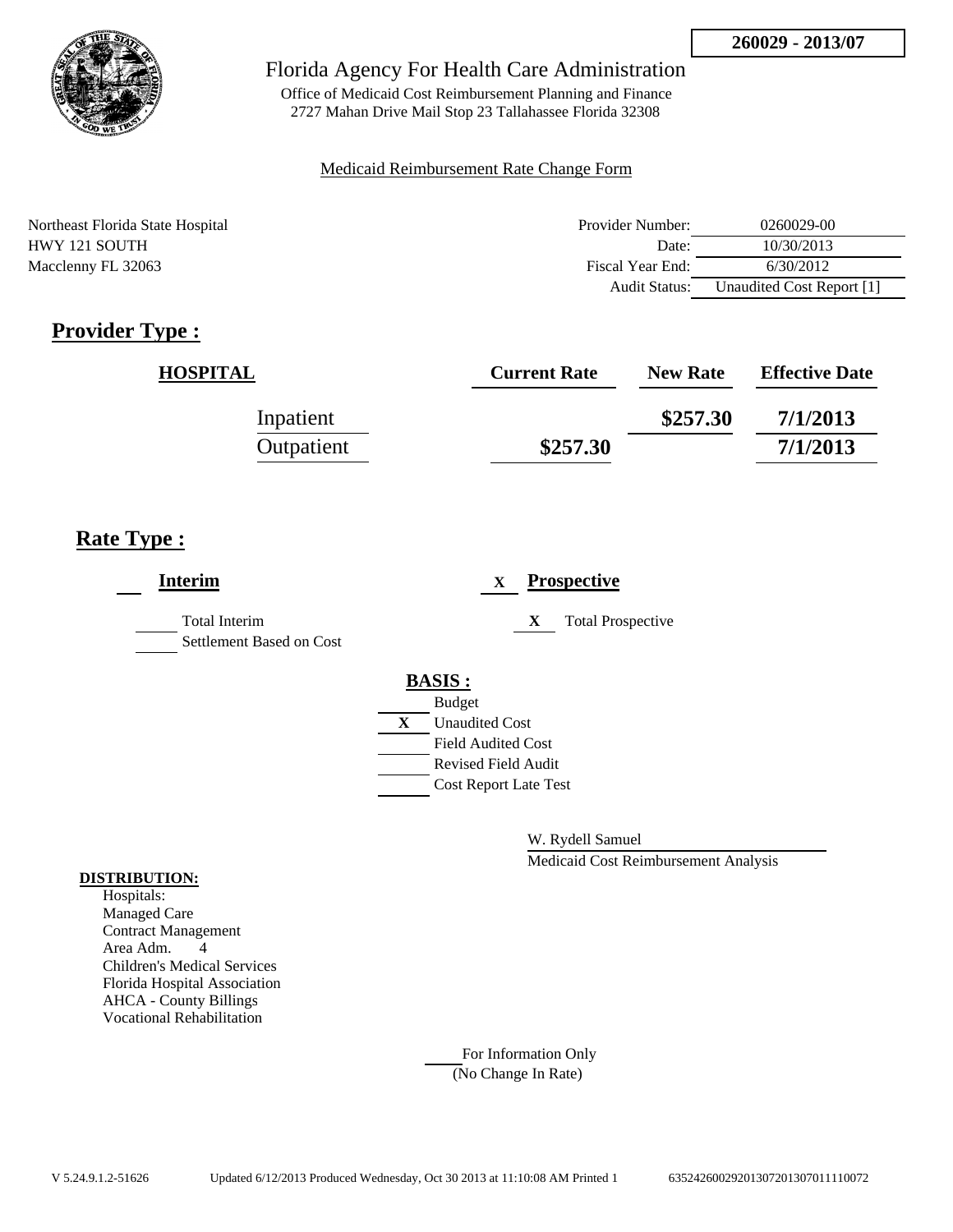

Office of Medicaid Cost Reimbursement Planning and Finance 2727 Mahan Drive Mail Stop 23 Tallahassee Florida 32308

### Medicaid Reimbursement Rate Change Form

| So. Fla. State Hosp     | Provider Number: | 0260045-00                |
|-------------------------|------------------|---------------------------|
| 800 East Cypress Dr     | Date:            | 10/30/2013                |
| Pembroke Pines FL 33025 | Fiscal Year End: | 6/30/2012                 |
|                         | Audit Status:    | Unaudited Cost Report [1] |

# **Provider Type :**

| <b>HOSPITAL</b> | <b>Current Rate</b> | <b>New Rate</b> | <b>Effective Date</b> |
|-----------------|---------------------|-----------------|-----------------------|
| Inpatient       |                     | \$206.75        | 7/1/2013              |
| Outpatient      | \$206.75            |                 | 7/1/2013              |

# **Rate Type :**

| Interim                                          | <b>Prospective</b><br>X       |
|--------------------------------------------------|-------------------------------|
| <b>Total Interim</b><br>Settlement Based on Cost | <b>Total Prospective</b><br>X |
|                                                  | <b>BASIS:</b>                 |
|                                                  | <b>Budget</b>                 |
|                                                  | X<br><b>Unaudited Cost</b>    |
|                                                  | <b>Field Audited Cost</b>     |
|                                                  | <b>Revised Field Audit</b>    |
|                                                  | <b>Cost Report Late Test</b>  |
|                                                  |                               |
|                                                  |                               |

W. Rydell Samuel

Medicaid Cost Reimbursement Analysis

#### **DISTRIBUTION:**

Hospitals: Managed Care Contract Management Area Adm. 10 Children's Medical Services Florida Hospital Association AHCA - County Billings Vocational Rehabilitation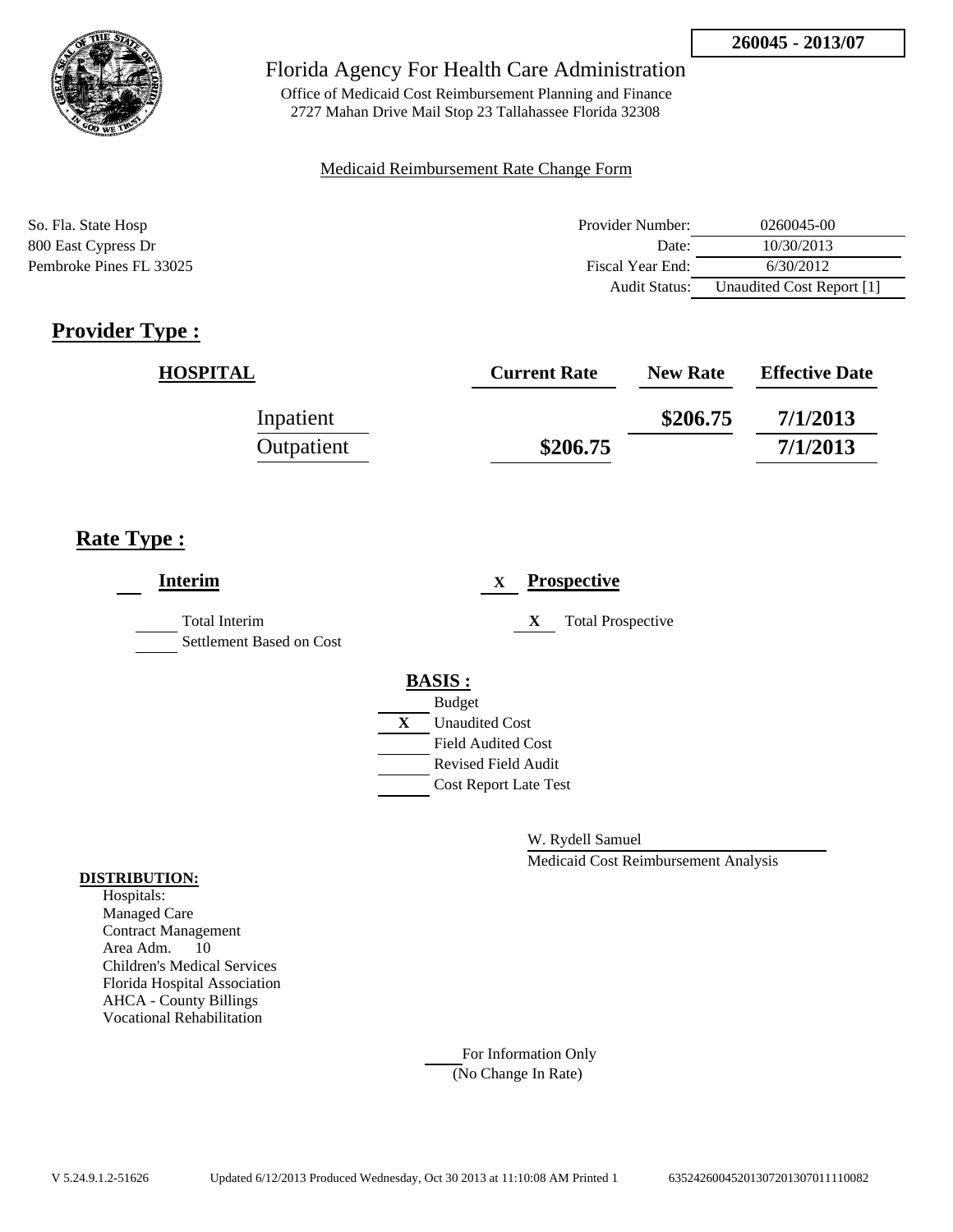

Office of Medicaid Cost Reimbursement Planning and Finance 2727 Mahan Drive Mail Stop 23 Tallahassee Florida 32308

### Medicaid Reimbursement Rate Change Form

| W. Fla. Comm. Care | Provider Number:     | 0260053-00                |
|--------------------|----------------------|---------------------------|
| 5500 Stewart St.   | Date:                | 10/30/2013                |
| Milton FL 32570    | Fiscal Year End:     | 6/30/2010                 |
|                    | <b>Audit Status:</b> | Unaudited Cost Report [1] |

# **Provider Type :**

| <b>HOSPITAL</b> | <b>Current Rate</b> | <b>New Rate</b> | <b>Effective Date</b> |
|-----------------|---------------------|-----------------|-----------------------|
| Inpatient       |                     | \$203.74        | 7/1/2013              |
| Outpatient      | \$203.74            |                 | 7/1/2013              |

# **Rate Type :**

| <b>Interim</b>                                   | <b>Prospective</b><br>$\mathbf{X}$                                                                                                                                 |
|--------------------------------------------------|--------------------------------------------------------------------------------------------------------------------------------------------------------------------|
| <b>Total Interim</b><br>Settlement Based on Cost | <b>Total Prospective</b><br>X                                                                                                                                      |
|                                                  | <b>BASIS:</b><br><b>Budget</b><br>$\mathbf{X}$<br><b>Unaudited Cost</b><br><b>Field Audited Cost</b><br><b>Revised Field Audit</b><br><b>Cost Report Late Test</b> |

W. Rydell Samuel

Medicaid Cost Reimbursement Analysis

#### **DISTRIBUTION:**

Hospitals: Managed Care Contract Management Area Adm. 1 Children's Medical Services Florida Hospital Association AHCA - County Billings Vocational Rehabilitation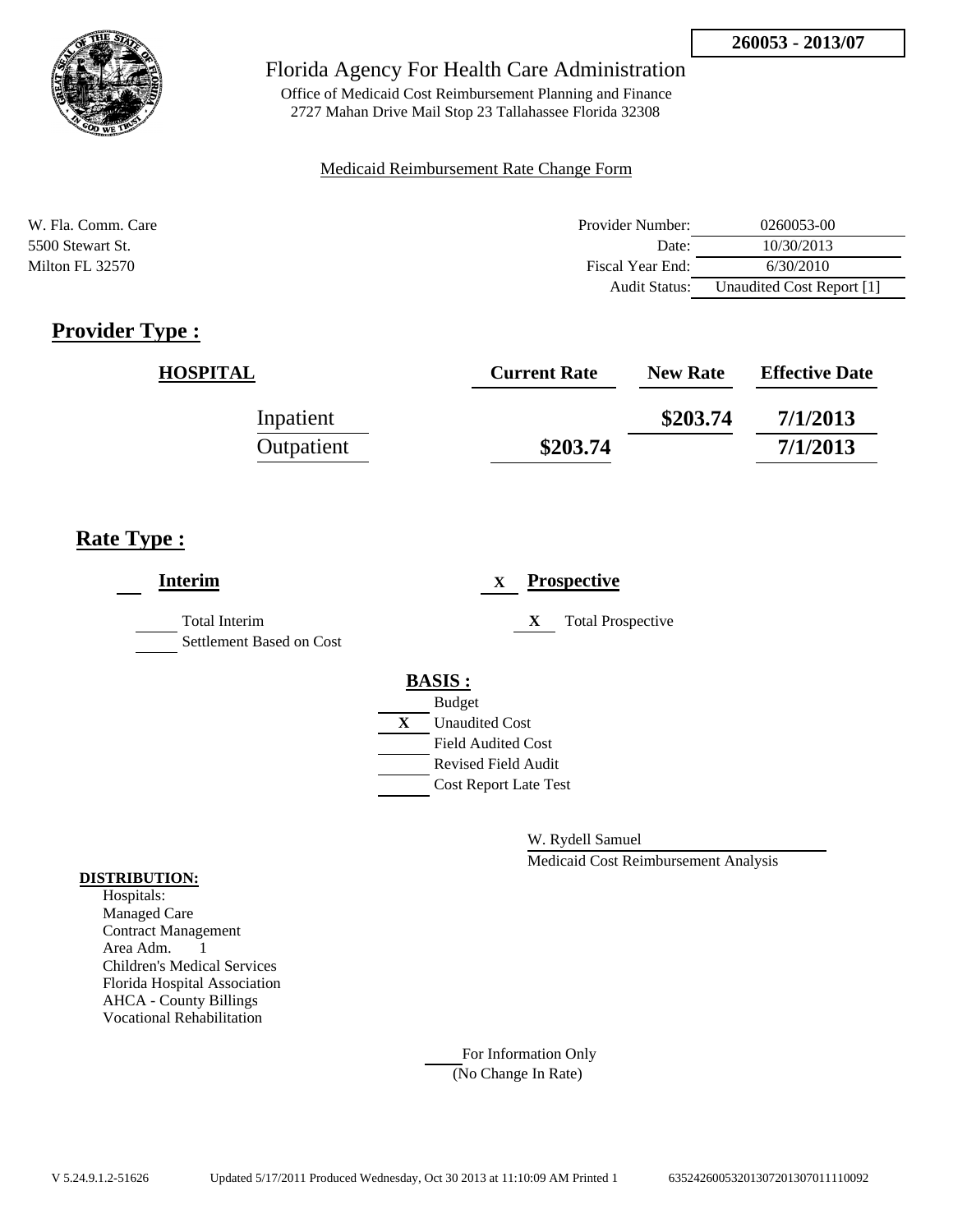

Office of Medicaid Cost Reimbursement Planning and Finance 2727 Mahan Drive Mail Stop 23 Tallahassee Florida 32308

## Medicaid Reimbursement Rate Change Form

University of South Alabama Medical Center 1504 Springhill Ave Suite #3170 Mobile AL 36604

| Provider Number: | 102814-00                 |
|------------------|---------------------------|
| Date:            | 10/30/2013                |
| Fiscal Year End: | 9/30/2012                 |
| Audit Status:    | Unaudited Cost Report [1] |

# **Provider Type :**

| <b>HOSPITAL</b> | <b>Current Rate</b> | <b>New Rate</b> | <b>Effective Date</b> |
|-----------------|---------------------|-----------------|-----------------------|
| Inpatient       | <b>DRG</b>          | <b>DRG</b>      | 7/1/2013              |
| Outpatient      |                     | \$78.01         | 7/1/2013              |

# **Rate Type :**

| <b>Interim</b>                                   |   | <b>Prospective</b><br>$\mathbf{x}$ |
|--------------------------------------------------|---|------------------------------------|
| <b>Total Interim</b><br>Settlement Based on Cost |   | X<br><b>Total Prospective</b>      |
|                                                  |   | <b>BASIS:</b>                      |
|                                                  |   | <b>Budget</b>                      |
|                                                  | X | <b>Unaudited Cost</b>              |
|                                                  |   | <b>Field Audited Cost</b>          |
|                                                  |   | <b>Revised Field Audit</b>         |
|                                                  |   | <b>Cost Report Late Test</b>       |
|                                                  |   |                                    |
|                                                  |   |                                    |

W. Rydell Samuel

Medicaid Cost Reimbursement Analysis

### **DISTRIBUTION:**

Hospitals: Managed Care Contract Management Area Adm. Children's Medical Services Florida Hospital Association AHCA - County Billings Vocational Rehabilitation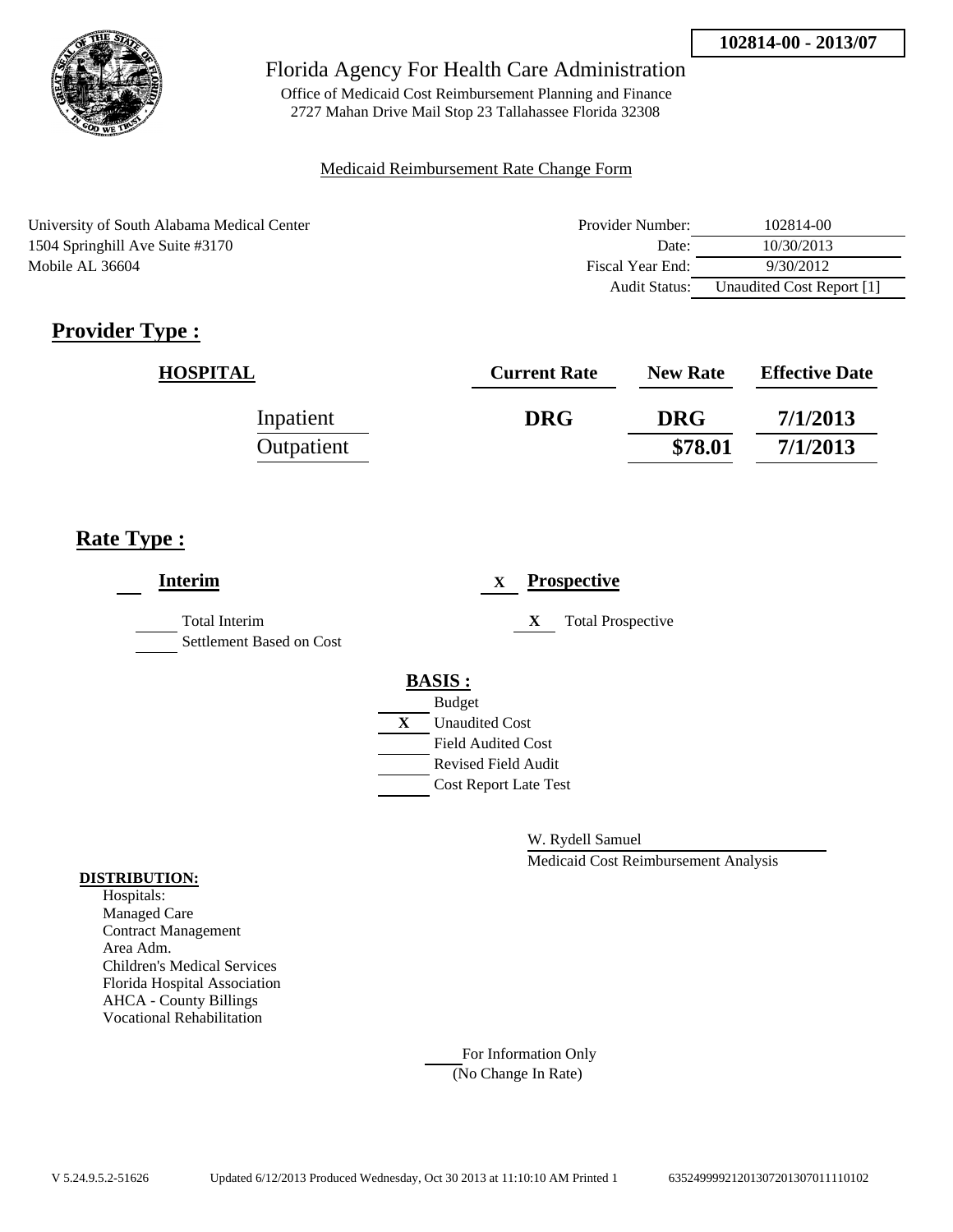

Office of Medicaid Cost Reimbursement Planning and Finance 2727 Mahan Drive Mail Stop 23 Tallahassee Florida 32308

## Medicaid Reimbursement Rate Change Form

| Infirmary West  | Provider Number: | 102814-02          |
|-----------------|------------------|--------------------|
| 5600 Girby Road | Date:            | 10/30/2013         |
| Mobile AL 36693 | Fiscal Year End: | 3/31/2000          |
|                 | Audit Status:    | Interim Budget [4] |

# **Provider Type :**

| <b>HOSPITAL</b> | <b>Current Rate</b> | <b>New Rate</b> | <b>Effective Date</b> |
|-----------------|---------------------|-----------------|-----------------------|
| Inpatient       | <b>DRG</b>          | <b>DRG</b>      | 7/1/2013              |
| Outpatient      |                     | \$14.66         | 7/1/2013              |

# **Rate Type :**

| Interim<br>X                                              | <b>Prospective</b>           |
|-----------------------------------------------------------|------------------------------|
| Total Interim<br>Settlement Based on Cost<br>$\mathbf{X}$ | <b>Total Prospective</b>     |
|                                                           | <b>BASIS:</b>                |
|                                                           | <b>Budget</b><br>X           |
|                                                           | <b>Unaudited Cost</b>        |
|                                                           | <b>Field Audited Cost</b>    |
|                                                           | Revised Field Audit          |
|                                                           | <b>Cost Report Late Test</b> |

W. Rydell Samuel

Medicaid Cost Reimbursement Analysis

### **DISTRIBUTION:**

Hospitals: Managed Care Contract Management Area Adm. Children's Medical Services Florida Hospital Association AHCA - County Billings Vocational Rehabilitation